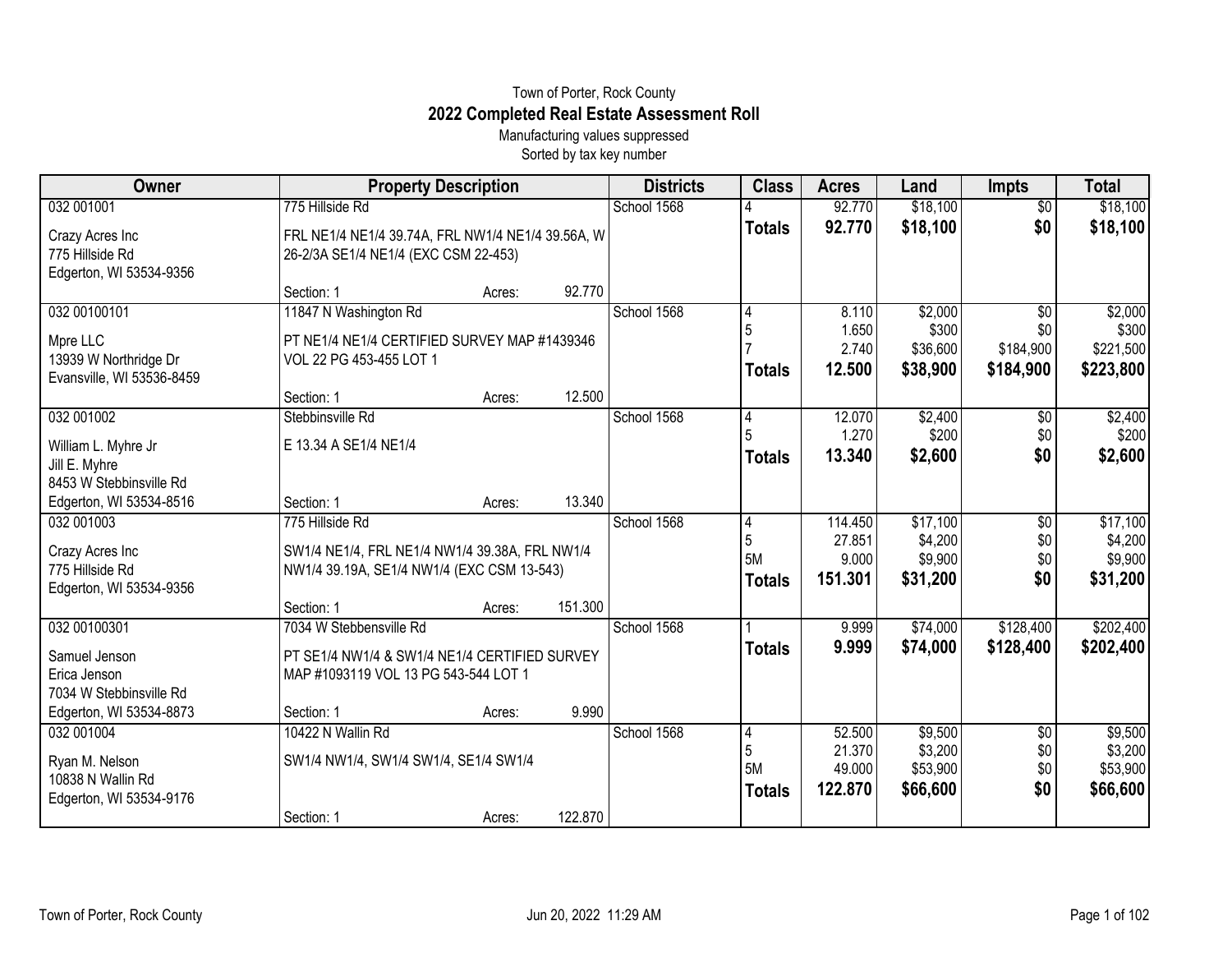| Owner                     |                                                  | <b>Property Description</b> |        | <b>Districts</b> | <b>Class</b>   | <b>Acres</b> | Land     | Impts           | <b>Total</b> |
|---------------------------|--------------------------------------------------|-----------------------------|--------|------------------|----------------|--------------|----------|-----------------|--------------|
| 032 001005                | Stebbinsville Rd                                 |                             |        | School 1568      |                | 71.640       | \$13,300 | $\overline{50}$ | \$13,300     |
| Denise E. Watson          | NE1/4 SW1/4 (EXC CSM 7-70) NW1/4 SW1/4           |                             |        |                  | 5              | 3.000        | \$500    | \$0             | \$500        |
| 7727 W Stebbinsville Rd   |                                                  |                             |        |                  | 5M             | 3.000        | \$3,300  | \$0             | \$3,300      |
| Edgerton, WI 53534-9412   |                                                  |                             |        |                  | <b>Totals</b>  | 77.640       | \$17,100 | \$0             | \$17,100     |
|                           | Section: 1                                       | Acres:                      | 77.640 |                  |                |              |          |                 |              |
| 032 00100501              | 7217 Stebbinsville Rd                            |                             |        | School 1568      | $\overline{2}$ | 2.000        | \$25,000 | \$5,000         | \$30,000     |
| Keith A. Nyman            | PT NE1/4 SW1/4 CERTIFIED SURVEY MAP #874583      |                             |        |                  |                | 2.050        | \$400    | \$0             | \$400        |
| 316 Waters St             | <b>VOL 7 PG 70 LOT 1</b>                         |                             |        |                  | <b>Totals</b>  | 4.050        | \$25,400 | \$5,000         | \$30,400     |
| Lake Mills, WI 53551-1634 |                                                  |                             |        |                  |                |              |          |                 |              |
|                           | Section: 1                                       | Acres:                      | 4.050  |                  |                |              |          |                 |              |
| 032 001006                | 6903 Stebbensville Rd                            |                             |        | School 1568      |                | 91.990       | \$18,900 | $\overline{50}$ | \$18,900     |
| Denise E. Watson          | NE1/4 SE1/4. NW1/4 SE1/4, W1/2 SW1/4 SE1/4       |                             |        |                  | 5              | 2.900        | \$500    | \$0             | \$500        |
| 7727 W Stebbinsville Rd   |                                                  |                             |        |                  |                | 2.000        | \$28,500 | \$73,200        | \$101,700    |
| Edgerton, WI 53534-9412   |                                                  |                             |        |                  | <b>Totals</b>  | 96.890       | \$47,900 | \$73,200        | \$121,100    |
|                           | Section: 1                                       | Acres:                      | 96.890 |                  |                |              |          |                 |              |
| 032 001007                | 10422 N Wallin Rd                                |                             |        | School 1568      | 4              | 31.060       | \$5,900  | \$0             | \$5,900      |
| Ryan M. Nelson            | E1/2 SW1/4 SE1/4, SE1/4 SE1/4 (EXC CSM 2-80)(EXC |                             |        |                  | 5              | 0.900        | \$200    | \$0             | \$200        |
| Gabriella A. Nelson       | CSM 15-1) & 20' EASE OVER CSM 15-1               |                             |        |                  | <b>5M</b>      | 15.000       | \$16,500 | \$0             | \$16,500     |
| 10838 N Wallin Rd         |                                                  |                             |        |                  | <b>Totals</b>  | 46.960       | \$22,600 | \$0             | \$22,600     |
| Edgerton, WI 53534-9176   | Section: 1                                       | Acres:                      | 46.960 |                  |                |              |          |                 |              |
| 032 001008                | 11105 N Washington Rd                            |                             |        | School 1568      |                | 0.890        | \$20,700 | \$116,500       | \$137,200    |
| Paul W. Ford              | PT E1/2 SE1/4 CERTIFIED SURVEY MAP #768879       |                             |        |                  | <b>Totals</b>  | 0.890        | \$20,700 | \$116,500       | \$137,200    |
| Benay D. Ford             | VOL 2 PG 80-81 LOT 1                             |                             |        |                  |                |              |          |                 |              |
| 11105 N Washington Rd     |                                                  |                             |        |                  |                |              |          |                 |              |
| Edgerton, WI 53534-8884   | Section: 1                                       | Acres:                      | 0.890  |                  |                |              |          |                 |              |
| 032 001009                | 11217 N Washington Rd                            |                             |        | School 1568      |                | 5.850        | \$41,900 | \$207,300       | \$249,200    |
| Alan J R. Koepp           | PT SE1/4 SE1/4 CERTIFIED SURVEY MAP #1653555     |                             |        |                  | <b>Totals</b>  | 5.850        | \$41,900 | \$207,300       | \$249,200    |
| 11217 N Washington Rd     | VOL 27 PG 47-50 LOT 1 SUB ROW 20' EASE           |                             |        |                  |                |              |          |                 |              |
| Edgerton, WI 53534-8885   |                                                  |                             |        |                  |                |              |          |                 |              |
|                           | Section: 1                                       | Acres:                      | 5.850  |                  |                |              |          |                 |              |
| 032 001010                | 11119 N Washington Rd                            |                             |        | School 1568      |                | 3.630        | \$32,700 | \$213,300       | \$246,000    |
| Julie W. Koepp            | PT SE1/4 SE1/4 CERTIFIED SURVEY MAP #1653555     |                             |        |                  | <b>Totals</b>  | 3.630        | \$32,700 | \$213,300       | \$246,000    |
| Alan D. Koepp             | VOL 27 PG 47-50 LOT 2                            |                             |        |                  |                |              |          |                 |              |
| PO Box 87                 |                                                  |                             |        |                  |                |              |          |                 |              |
| Edgerton, WI 53534-0087   | Section: 1                                       | Acres:                      | 3.630  |                  |                |              |          |                 |              |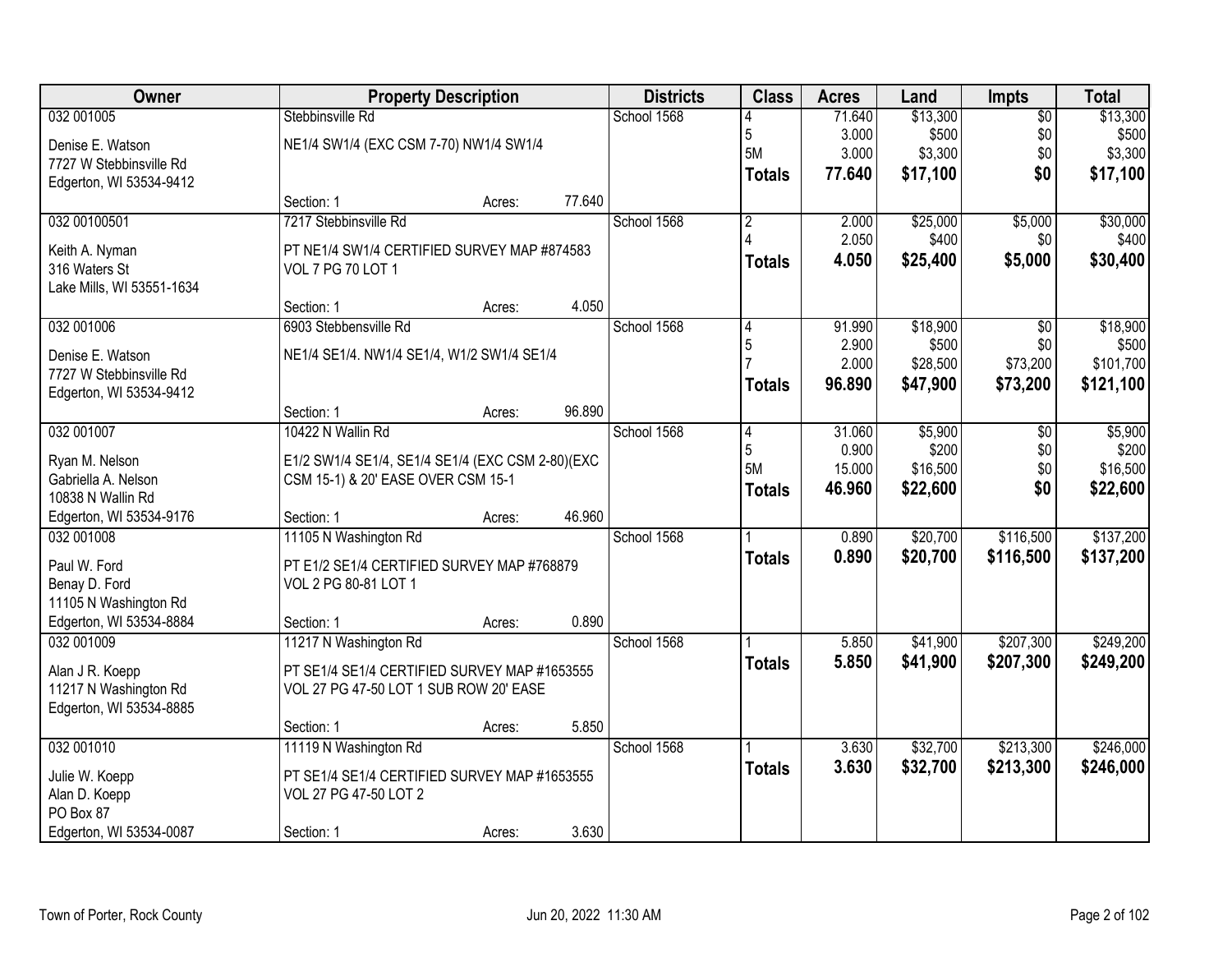| Owner                   |                                                      | <b>Property Description</b> |        | <b>Districts</b> | <b>Class</b>   | <b>Acres</b>     | Land                 | Impts                  | <b>Total</b>         |
|-------------------------|------------------------------------------------------|-----------------------------|--------|------------------|----------------|------------------|----------------------|------------------------|----------------------|
| 032 002001              | 7702 W Stebbinsville Rd                              |                             |        | School 1568      |                | 60.850           | \$14,500             | $\overline{50}$        | \$14,500             |
| Craig J. Myhre          | FRL NE1/4 NE1/4 SE1/4 NE1/4 (EXC CSM 36-246)         |                             |        |                  | 5              | 16.500           | \$2,500              | \$0                    | \$2,500              |
| 8357 W Stebbinsville Rd |                                                      |                             |        |                  | 5M             | 2.000            | \$2,600              | \$0                    | \$2,600              |
| Edgerton, WI 53534-8880 |                                                      |                             |        |                  | <b>Totals</b>  | 79.350           | \$19,600             | \$0                    | \$19,600             |
|                         | Section: 2                                           | Acres:                      | 79.350 |                  |                |                  |                      |                        |                      |
| 032 00200101            | 7702 W Stebbinsville Rd                              |                             |        | School 1568      | 4              | 0.550            | \$100                | $\overline{50}$        | \$100                |
| Michael R. Myhre        | PT SE1/4 NE1/4 CERTIFIED SURVEY MAP #2011232         |                             |        |                  |                | 1.000            | \$17,500             | \$122,000              | \$139,500            |
| 7702 W Stebbinsville Rd | VOL 36 PG 246-248 LOT 1                              |                             |        |                  | <b>Totals</b>  | 1.550            | \$17,600             | \$122,000              | \$139,600            |
| Edgerton, WI 53534-8874 |                                                      |                             |        |                  |                |                  |                      |                        |                      |
|                         | Section: 2                                           | Acres:                      | 1.550  |                  |                |                  |                      |                        |                      |
| 032 002002              | 8006 W Stebbinsville Rd                              |                             |        | School 1568      | $\overline{5}$ | 4.310            | \$700                | \$0                    | \$700                |
| Eileen Garey            | PT SW1/4 NE1/4 COM E1/4 COR, W ALG CTR LN            |                             |        |                  |                | 2.500            | \$34,000             | \$113,000              | \$147,000            |
| 8006 W Stebbinsville Rd | 1985.85' FOR POB; W 357.67', N 725.72', NE 89.39', E |                             |        |                  | <b>Totals</b>  | 6.810            | \$34,700             | \$113,000              | \$147,700            |
| Edgerton, WI 53534-9749 | 342.72', S 786.86' TO POB                            |                             |        |                  |                |                  |                      |                        |                      |
|                         | Section: 2                                           | Acres:                      | 6.810  |                  |                |                  |                      |                        |                      |
| 032 00200201            | Stebbensville Rd                                     |                             |        | School 1568      | 5<br>6         | 20.000<br>10.000 | \$27,600             | \$0                    | \$27,600             |
| Dennis E. Garey         | S 30A W1/2 SW1/4 & R/W OVER N 16.5' & WLY 16.5'      |                             |        |                  |                | 30.000           | \$18,000<br>\$45,600 | \$0<br>\$0             | \$18,000<br>\$45,600 |
| 8276 W Stebbinsville Rd | E1/2 SW1/4                                           |                             |        |                  | <b>Totals</b>  |                  |                      |                        |                      |
| Edgerton, WI 53534-8875 |                                                      |                             |        |                  |                |                  |                      |                        |                      |
|                         | Section: 2                                           | Acres:                      | 30.000 |                  |                |                  |                      |                        |                      |
| 032 00200202            | Stebbinsville Rd                                     |                             |        | School 1568      | $\overline{4}$ | 29.820<br>2.500  | \$6,500<br>\$4,600   | $\overline{50}$<br>\$0 | \$6,500<br>\$4,600   |
| Dennis E. Garey et al   | PT W1/2 NE1/4 COM N1/4 COR, E 634.85', S 1863.2', W  |                             |        |                  | <b>Totals</b>  | 32.320           | \$11,100             | \$0                    | \$11,100             |
| 8276 W Stebbinsville Rd | 279.98', SW 89.39', W 289.14', N 1917.73' TO POB &   |                             |        |                  |                |                  |                      |                        |                      |
| Edgerton, WI 53534-8875 | COM 1917.73 S N1/4 COR; E 289.14', S 725.72' TO      |                             |        |                  |                |                  |                      |                        |                      |
|                         | Section: 2                                           | Acres:                      | 32.320 |                  |                |                  |                      |                        |                      |
| 032 00200203            | Stebbinsville Rd                                     |                             |        | School 1568      | $\vert 4$<br>5 | 41.250<br>0.500  | \$9,300<br>\$100     | $\overline{50}$<br>\$0 | \$9,300<br>\$100     |
| Dennis E. Garey         | PT NE1/4 E1/2 W1/2 NE1/4                             |                             |        |                  | <b>Totals</b>  | 41.750           | \$9,400              | \$0                    | \$9,400              |
| 8276 W Stebbinsville Rd |                                                      |                             |        |                  |                |                  |                      |                        |                      |
| Edgerton, WI 53534-8875 |                                                      |                             |        |                  |                |                  |                      |                        |                      |
|                         | Section: 2                                           | Acres:                      | 41.750 |                  |                |                  |                      |                        |                      |
| 032 00200204            | Stebbinsville Rd                                     |                             |        | School 1568      | $\overline{4}$ | 40.110<br>0.500  | \$9,900<br>\$100     | $\overline{50}$<br>\$0 | \$9,900<br>\$100     |
| Kristine Ostrander      | PT SE1/4 W1/2 W1/2 SE1/4                             |                             |        |                  | <b>Totals</b>  | 40.610           | \$10,000             | \$0                    | \$10,000             |
| 5417 Yesterday Dr       |                                                      |                             |        |                  |                |                  |                      |                        |                      |
| Madison, WI 53718-4424  |                                                      |                             |        |                  |                |                  |                      |                        |                      |
|                         | Section: 2                                           | Acres:                      | 40.610 |                  |                |                  |                      |                        |                      |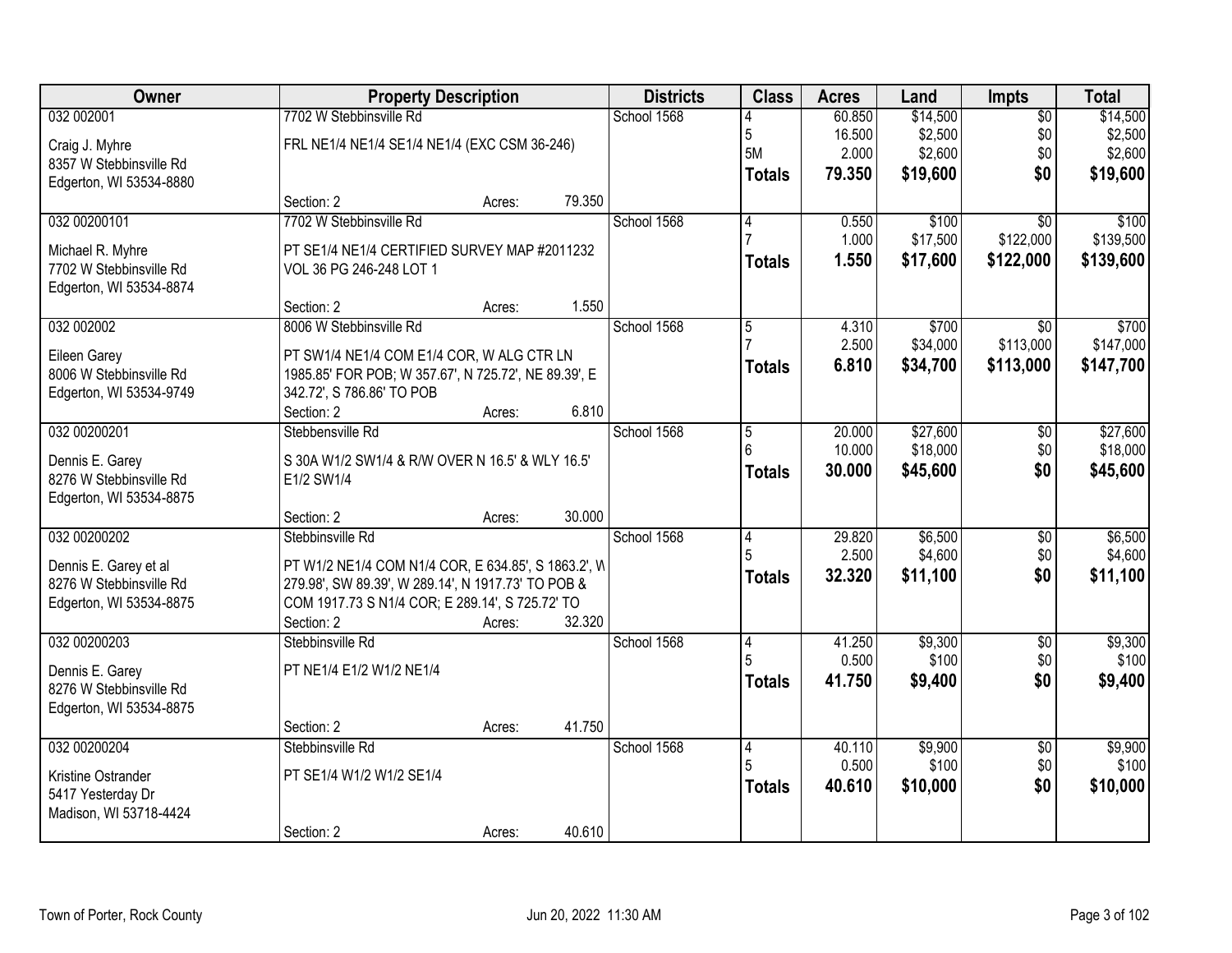| Owner                                | <b>Property Description</b>                                                                           |        | <b>Districts</b> | <b>Class</b>  | <b>Acres</b> | Land     | <b>Impts</b>    | <b>Total</b> |
|--------------------------------------|-------------------------------------------------------------------------------------------------------|--------|------------------|---------------|--------------|----------|-----------------|--------------|
| 032 00200205                         | Stebbinsville Rd                                                                                      |        | School 1568      |               | 39.800       | \$9,800  | $\overline{50}$ | \$9,800      |
| William L. Myhre                     | PT SE1/4 E1/2 W1/2 SE1/4 SUBJ TO EASE DOC                                                             |        |                  | 5             | 0.500        | \$100    | \$0             | \$100        |
| Jill E. Myhre                        | 2119699                                                                                               |        |                  | <b>Totals</b> | 40,300       | \$9,900  | \$0             | \$9,900      |
| 8453 W Stebbinsville Rd              |                                                                                                       |        |                  |               |              |          |                 |              |
| Edgerton, WI 53534-8516              | Section: 2<br>Acres:                                                                                  | 40.300 |                  |               |              |          |                 |              |
| 032 002003                           | Stebbensville Rd                                                                                      |        | School 1568      | 4             | 44.023       | \$6,600  | $\overline{50}$ | \$6,600      |
| Dennis E. Garey                      | PT NW1/4 COM CEN SEC, N 2279', SW 2268', SE 757',                                                     |        |                  | 5             | 1.317        | \$200    | \$0             | \$200        |
| 8276 W Stebbinsville Rd              | E 1032' TO POB (EXC CSM 8-128)                                                                        |        |                  | <b>Totals</b> | 45.340       | \$6,800  | \$0             | \$6,800      |
| Edgerton, WI 53534-8875              |                                                                                                       |        |                  |               |              |          |                 |              |
|                                      | Section: 2<br>Acres:                                                                                  | 45.340 |                  |               |              |          |                 |              |
| 032 00200301                         | 8276 W Stebbensville Rd                                                                               |        | School 1568      |               | 1.120        | \$23,500 | \$131,400       | \$154,900    |
| Dennis E. Garey                      | PT SE1/4 NW1/4 CERTIFIED SURVEY MAP #896129                                                           |        |                  | <b>Totals</b> | 1.120        | \$23,500 | \$131,400       | \$154,900    |
| Vickie A. Garey                      | VOL 8 PG 128-129 LOT 1                                                                                |        |                  |               |              |          |                 |              |
| 8276 W Stebbinsville Rd              |                                                                                                       |        |                  |               |              |          |                 |              |
| Edgerton, WI 53534-8875              | Section: 2<br>Acres:                                                                                  | 1.120  |                  |               |              |          |                 |              |
| 032 002004                           | 8304 W Adolphson Rd                                                                                   |        | School 1568      |               | 4.110        | \$50,300 | \$287,700       | \$338,000    |
|                                      |                                                                                                       |        |                  | <b>Totals</b> | 4.110        | \$50,300 | \$287,700       | \$338,000    |
| Tod V. Enger<br>Cari Enger           | PT NE1/4 NW1/4 COM N1/4 COR W 667.66' FOR POB,<br>SE 283.33', SW 320', SE 223.38' TO C/L RD, SWLY ALC |        |                  |               |              |          |                 |              |
| 8304 W Adolphson Rd                  | C/L 114.41', NW 620.49', E 474.08' TO POB PLAT OF                                                     |        |                  |               |              |          |                 |              |
| Edgerton, WI 53534-9777              | Section: 2<br>Acres:                                                                                  | 4.110  |                  |               |              |          |                 |              |
| 032 002005                           | Stebbensville Rd                                                                                      |        | School 1568      | 14            | 20.390       | \$3,100  | $\overline{50}$ | \$3,100      |
|                                      |                                                                                                       |        |                  | 5             | 9.150        | \$1,400  | \$0             | \$1,400      |
| William L. Myhre Jr<br>Jill E. Myhre | PT NW1/4 LY SE OF ADOLPHSON RD & NE OF<br>STEBBINSVILLE RD (EXC VOL 412 P 325)                        |        |                  |               | 0.500        | \$6,300  | \$3,000         | \$9,300      |
| 8453 W Stebbinsville Rd              |                                                                                                       |        |                  | <b>Totals</b> | 30.040       | \$10,800 | \$3,000         | \$13,800     |
| Edgerton, WI 53534-8516              | Section: 2<br>Acres:                                                                                  | 30.040 |                  |               |              |          |                 |              |
| 032 002006                           | 8318 W Adolphson Rd                                                                                   |        | School 1568      |               | 1.830        | \$32,400 | \$137,800       | \$170,200    |
|                                      |                                                                                                       |        |                  | <b>Totals</b> | 1.830        | \$32,400 | \$137,800       | \$170,200    |
| Cheryl Gahan                         | PT NW1/4 PCL 125' ON C/L ADOLPHSON RD, 650'<br>DEEP AS IN VOL 152 P 333                               |        |                  |               |              |          |                 |              |
| Jeffrey Gahan<br>8318 W Adolphson Rd |                                                                                                       |        |                  |               |              |          |                 |              |
| Edgerton, WI 53534-9777              | Section: 2<br>Acres:                                                                                  | 1.830  |                  |               |              |          |                 |              |
| 032 002007                           | 8446 W Adolphson Rd                                                                                   |        | School 1568      |               | 13.200       | \$84,900 | \$123,200       | \$208,100    |
|                                      |                                                                                                       |        |                  | <b>Totals</b> | 13.200       | \$84,900 | \$123,200       | \$208,100    |
| F & J Pohlman Jt Rev Trust           | PT NW1/4 COM 1272.20' W N1/4 COR, SE 655.36', SW                                                      |        |                  |               |              |          |                 |              |
| 8446 W Adolphson Rd                  | 404.70', SW 301.40', SW 230.40', SW 209.40', SW                                                       |        |                  |               |              |          |                 |              |
| Edgerton, WI 53534-9794              | 155.58', NE 188', NE 102.80', NE 470.10', NE 197.65',                                                 | 13.200 |                  |               |              |          |                 |              |
|                                      | Section: 2<br>Acres:                                                                                  |        |                  |               |              |          |                 |              |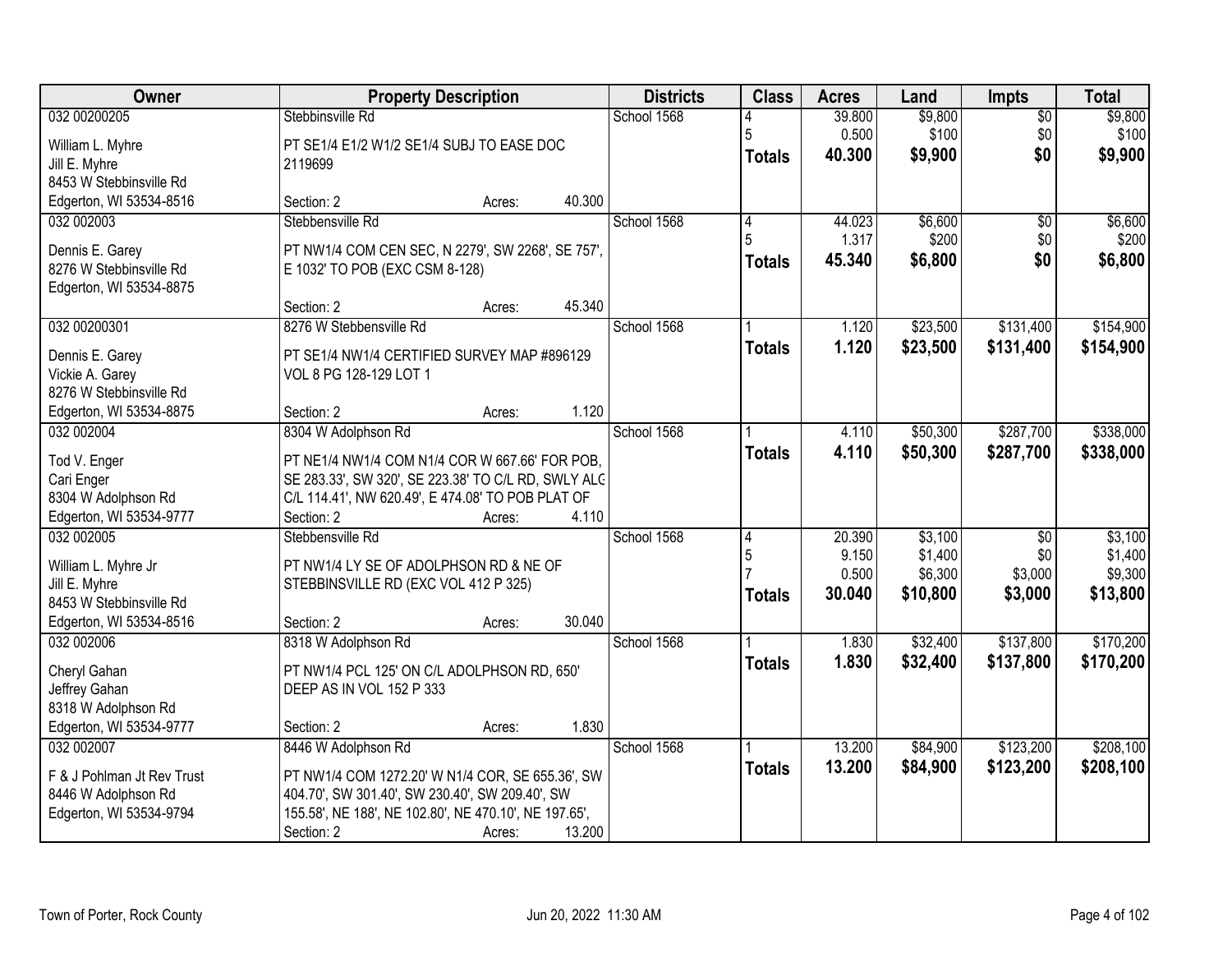| Owner                   |                                                   | <b>Property Description</b> |       | <b>Districts</b> | <b>Class</b>  | <b>Acres</b> | Land     | <b>Impts</b>    | <b>Total</b> |
|-------------------------|---------------------------------------------------|-----------------------------|-------|------------------|---------------|--------------|----------|-----------------|--------------|
| 032 002008              | Adolphson Rd                                      |                             |       | School 1568      |               | 6.350        | \$1,000  | $\overline{50}$ | \$1,000      |
| <b>Todd Leith</b>       | PT NW1/4 COM N1/4 COR, W 54', SW 927.9', SE       |                             |       |                  | <b>Totals</b> | 6.350        | \$1,000  | \$0             | \$1,000      |
| 1128 Russell Rd         | 541.45', NE 919.6', N 375' TO POB, SUBJ TO R/W    |                             |       |                  |               |              |          |                 |              |
| Milton, WI 53563-8525   |                                                   |                             |       |                  |               |              |          |                 |              |
|                         | Section: 2                                        | Acres:                      | 6.350 |                  |               |              |          |                 |              |
| 032 002009              | 8238 W Adolphson Rd                               |                             |       | School 1568      |               | 1.000        | \$22,000 | \$156,000       | \$178,000    |
| Gail R. Hefty           | PT NW1/4 COM N1/4 COR, W 54', SW 732.9' TO POB,   |                             |       |                  | <b>Totals</b> | 1.000        | \$22,000 | \$156,000       | \$178,000    |
| 8238 W Adolphson Rd     | SW 195', NW 223', NE 195', SE 223' TO POB         |                             |       |                  |               |              |          |                 |              |
| Edgerton, WI 53534-8889 |                                                   |                             |       |                  |               |              |          |                 |              |
|                         | Section: 2                                        | Acres:                      | 1.000 |                  |               |              |          |                 |              |
| 032 002010              | Adolphson Rd                                      |                             |       | School 1568      |               | 0.640        | \$8,000  | \$0             | \$8,000      |
| Gail R. Hefty           | PT NW1/4 COM N1/4 COR, W 54', SW 927.9' TO POB,   |                             |       |                  | <b>Totals</b> | 0.640        | \$8,000  | \$0             | \$8,000      |
| 8238 W Adolphson Rd     | SW 125', NW 223', NE 125', SE 223' TO POB         |                             |       |                  |               |              |          |                 |              |
| Edgerton, WI 53534-8889 |                                                   |                             |       |                  |               |              |          |                 |              |
|                         | Section: 2                                        | Acres:                      | 0.640 |                  |               |              |          |                 |              |
| 032 002011              | 8216 Adolphson Rd                                 |                             |       | School 1568      |               | 3.190        | \$43,400 | \$197,700       | \$241,100    |
| Joyce A. Etsinger       | PT NW1/4 COM 249.76' SW OF RD & N LN, NW 197.2',  |                             |       |                  | <b>Totals</b> | 3.190        | \$43,400 | \$197,700       | \$241,100    |
| 8216 W Adolphson Rd     | NW 227.8', NW 118', SE 515' TO C/L RD, NE ALG C/L |                             |       |                  |               |              |          |                 |              |
| Edgerton, WI 53534-8889 | TO POB                                            |                             |       |                  |               |              |          |                 |              |
|                         | Section: 2                                        | Acres:                      | 3.190 |                  |               |              |          |                 |              |
| 032 002013              | Adolphson Rd                                      |                             |       | School 1568      |               | 1.130        | \$23,600 | $\overline{50}$ | \$23,600     |
| Leon W. Price           | PT NE1/4 NW1/4 COM 104' W N1/4 COR, SW 250', NW   |                             |       |                  | <b>Totals</b> | 1.130        | \$23,600 | \$0             | \$23,600     |
| Elizabeth A. Postel     | 242', NW 309', NE 585' TO POB                     |                             |       |                  |               |              |          |                 |              |
| 29 Hannerville Rd       |                                                   |                             |       |                  |               |              |          |                 |              |
| Edgerton, WI 53534-9608 | Section: 2                                        | Acres:                      | 1.130 |                  |               |              |          |                 |              |
| 032 002014              | 8502 W Stebbensville Rd                           |                             |       | School 1568      |               | 5.150        | \$57,500 | \$180,800       | \$238,300    |
| Eric R. Johnson         | PT FRL NW1/4 NW1/4 SEC 2 PT FRL NE1/4 NE1/4 SEC   |                             |       |                  | <b>Totals</b> | 5.150        | \$57,500 | \$180,800       | \$238,300    |
| Cynthia M. Johnson      | 3 CERTIFIED SURVEY MAP #1944421 VOL 35 PG         |                             |       |                  |               |              |          |                 |              |
| 8506 W Stebbinsville Rd | 31-36 LOT 1                                       |                             |       |                  |               |              |          |                 |              |
| Edgerton, WI 53534-8876 | Section: 2                                        | Acres:                      | 5.150 |                  |               |              |          |                 |              |
| 032 002014001           | 8502 W Stebbinsville Rd                           |                             |       | School 1568      |               | 8.558        | \$69,100 | \$225,500       | \$294,600    |
| Nathan A. Bard          | PT FRL NW1/4 NW1/4 SEC 2 PT FRL NE1/4 NE1/4 SEC   |                             |       |                  | <b>Totals</b> | 8.558        | \$69,100 | \$225,500       | \$294,600    |
| Molly C. Mc Grath       | 3 CERTIFIED SURVEY MAP #1944421 VOL 35 PG         |                             |       |                  |               |              |          |                 |              |
| 8502 W Stebbinsville Rd | 31-36 LOT 2                                       |                             |       |                  |               |              |          |                 |              |
| Edgerton, WI 53534-8876 | Section: 2                                        | Acres:                      | 8.550 |                  |               |              |          |                 |              |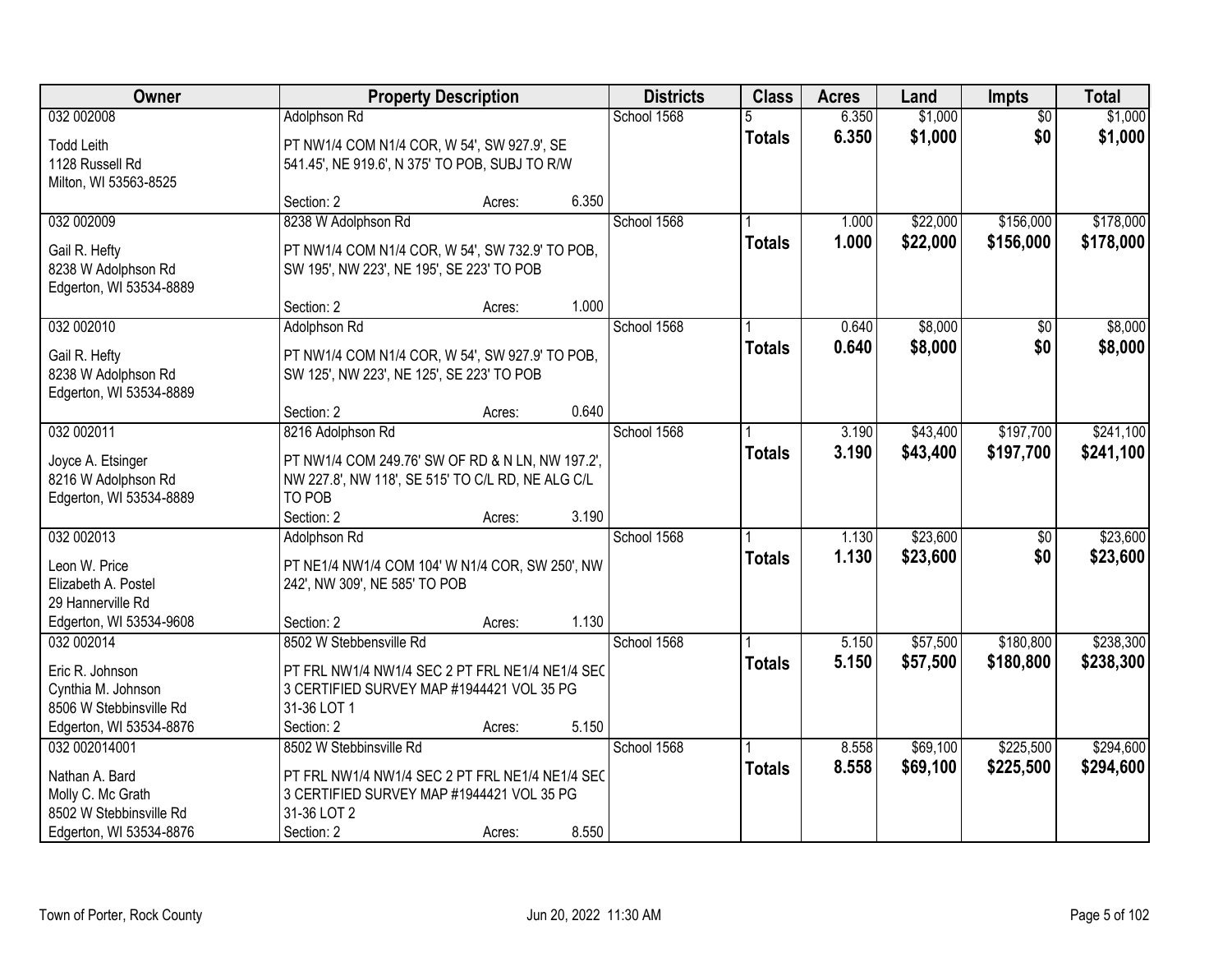| Owner                                                                                                                                                             | <b>Property Description</b>                                                                                                                                                                                  | <b>Districts</b> | <b>Class</b>                         | <b>Acres</b>                        | Land                                       | <b>Impts</b>                                     | <b>Total</b>                                 |
|-------------------------------------------------------------------------------------------------------------------------------------------------------------------|--------------------------------------------------------------------------------------------------------------------------------------------------------------------------------------------------------------|------------------|--------------------------------------|-------------------------------------|--------------------------------------------|--------------------------------------------------|----------------------------------------------|
| 032 00201401                                                                                                                                                      | 8453 W Stebbensville Rd                                                                                                                                                                                      | School 1568      |                                      | 3.590                               | \$46,400                                   | \$309,000                                        | \$355,400                                    |
| William L. Myhre Jr<br>Jill E. Myhre<br>8453 W Stebbinsville Rd<br>Edgerton, WI 53534-8516                                                                        | PT NW1/4 COM 1798.50' S NW COR, NELY 354.96', SE<br>77.88' NE 388.72', NW 605.85', NELY 36.65', W 114.80',<br>SWLY 369.53', SELY 212.95' SW 281.16' TO POB<br>5.590<br>Section: 2<br>Acres:                  |                  | <b>Totals</b>                        | 2.000<br>5.590                      | \$300<br>\$46,700                          | \$0<br>\$309,000                                 | \$300<br>\$355,700                           |
| 032 002015<br>Roger O Tofsland Irrevocable Eldercare<br>Trust<br>Joan E Hjortland Irrevocable Eldercare<br>Trust<br>5802 W State Rd 59<br>Edgerton, WI 53534-9422 | 5716 W State Highway 59<br>PT FRL W1/2 NW1/4 COM NW COR, S 1798.5', NE<br>281.16', NE 221.76', NE 1494.24' W TO POB (EXC PT<br>CSM 15-120) (EXC LD LY BETW CSM 15-120 & C/L<br>2.800<br>Section: 2<br>Acres: | School 1568      | 5<br><b>Totals</b>                   | 2.800<br>2.800                      | \$400<br>\$400                             | $\overline{50}$<br>\$0                           | \$400<br>\$400                               |
| 032 002019<br>William L. Myhre Jr<br>Jill E. Myhre<br>8453 W Stebbinsville Rd<br>Edgerton, WI 53534-8516                                                          | 8357 W Stebbensville Rd<br>N 50A W1/2 SW1/4, PT SW1/4 NW1/4 LY W OF HWY &<br>OF CHURCH LOT & ADOLPHSON & GILLEY LD, PT<br>SE1/4 NW1/4 BDD W BY W LN S BY S LN, NE BY HWY<br>72.080<br>Section: 2<br>Acres:   | School 1568      | 5<br><b>Totals</b>                   | 58.453<br>10.630<br>3.000<br>72.083 | \$9,100<br>\$1,600<br>\$39,500<br>\$50,200 | \$0<br>\$0<br>\$119,000<br>\$119,000             | \$9,100<br>\$1,600<br>\$158,500<br>\$169,200 |
| 032 00201901<br>Tom & Donna Sayre Farms LLC<br>5151 W Stone Farm Rd<br>Edgerton, WI 53534-8507                                                                    | 5911 W Pomeroy Rd<br>NE1/4 SW1/4 (EXC N 24.75' W 374.22'), SE1/4 SW1/4<br>SUB TO EASE OVER WLY 16.5' TO S 30A W1/2 SW1/4<br>79.900<br>Section: 2<br>Acres:                                                   | School 1568      | $\overline{4}$<br>5<br><b>Totals</b> | 79.100<br>0.800<br>79,900           | \$16,400<br>\$100<br>\$16,500              | $\overline{50}$<br>\$0<br>\$0                    | \$16,400<br>\$100<br>\$16,500                |
| 032 00201902<br>Craig J. Myhre<br>8357 W Stebbinsville Rd<br>Edgerton, WI 53534-8880                                                                              | 8357 W Stebbinsville Rd<br>PT SW1/4 NW1/4 CERTIFIED SURVEY MAP #1939684<br>VOL 35 PG 1-4 LOT 2<br>1.010<br>Section: 2<br>Acres:                                                                              | School 1568      | <b>Totals</b>                        | 1.010<br>1.010                      | \$22,100<br>\$22,100                       | \$97,100<br>\$97,100                             | \$119,200<br>\$119,200                       |
| 032 00201903<br>William L. Myhre Jr<br>Jill E. Myhre<br>8453 W Stebbinsville Rd<br>Edgerton, WI 53534-8516                                                        | Stebbensville Rd<br>PT SW1/4 NW1/4 CERTIFIED SURVEY MAP #1939684<br>VOL 35 PG 1-4 LOT 1<br>1.230<br>Section: 2<br>Acres:                                                                                     | School 1568      | <b>Totals</b>                        | 1.230<br>1.230                      | \$300<br>\$300                             | $\overline{50}$<br>\$0                           | \$300<br>\$300                               |
| 032 002020<br>Curt Watson<br>2198 Stebbinsville Rd<br>Edgerton, WI 53534-9607                                                                                     | 7727 W Stebbinsville Rd<br><b>NE1/4 SE1/4</b><br>40.450<br>Section: 2<br>Acres:                                                                                                                              | School 1568      | 4<br>5<br><b>Totals</b>              | 31.450<br>6.000<br>3.000<br>40.450  | \$5,700<br>\$900<br>\$39,500<br>\$46,100   | $\overline{30}$<br>\$0<br>\$169,700<br>\$169,700 | \$5,700<br>\$900<br>\$209,200<br>\$215,800   |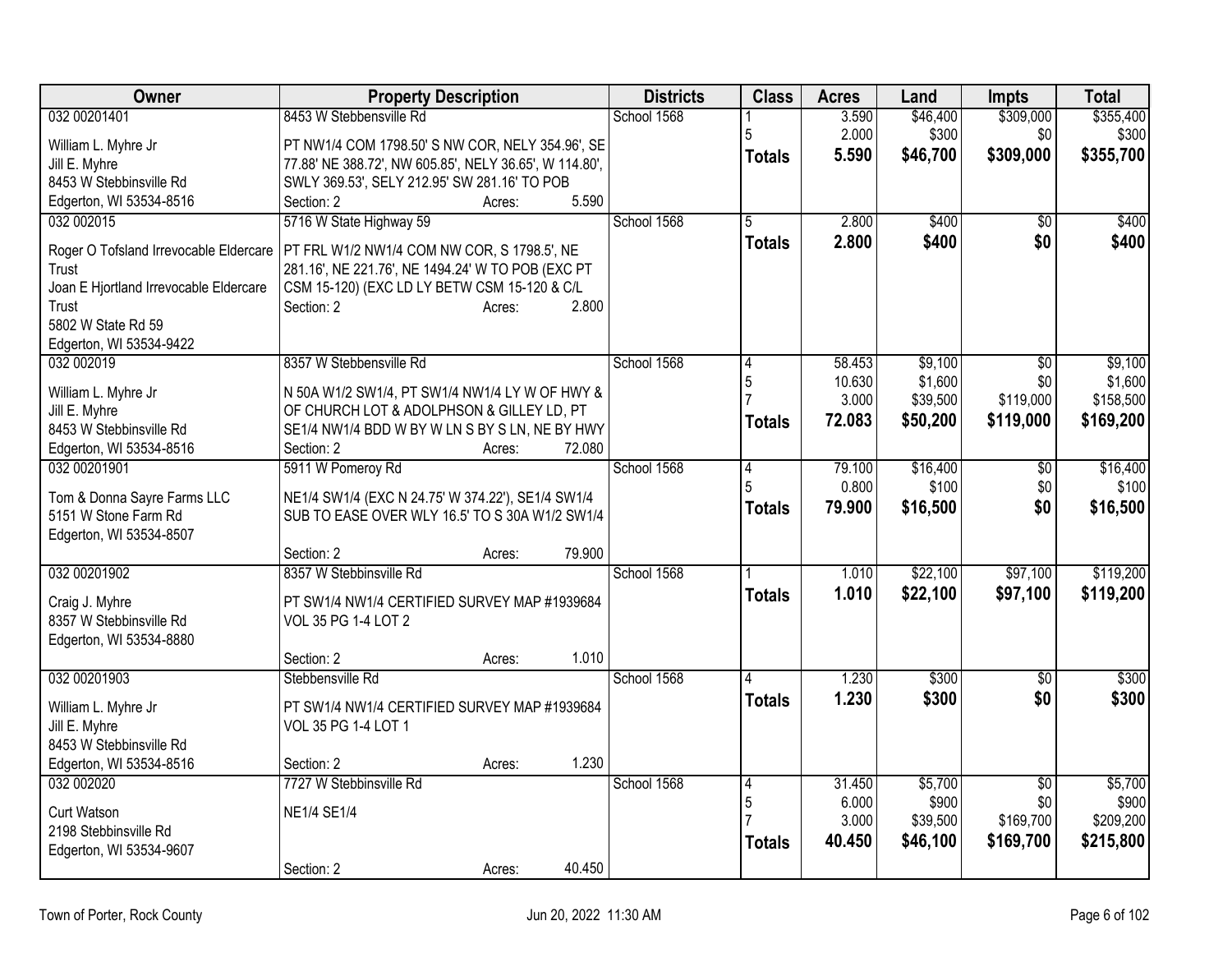| Owner                                                         | <b>Property Description</b>                                                        | <b>Districts</b> | <b>Class</b>  | <b>Acres</b> | Land     | Impts           | <b>Total</b> |
|---------------------------------------------------------------|------------------------------------------------------------------------------------|------------------|---------------|--------------|----------|-----------------|--------------|
| 032 0020201                                                   | 11033 N Wallen Rd                                                                  | School 1568      |               | 33.170       | \$5,800  | $\overline{50}$ | \$5,800      |
| Curt Watson                                                   | SE1/4 SE1/4                                                                        |                  | 5             | 6.000        | \$900    | \$0             | \$900        |
| Leah Watson                                                   |                                                                                    |                  |               | 1.610        | \$24,200 | \$95,100        | \$119,300    |
| 2198 Stebbinsville Rd                                         |                                                                                    |                  | <b>Totals</b> | 40.780       | \$30,900 | \$95,100        | \$126,000    |
| Edgerton, WI 53534-9607                                       | 40.780<br>Section: 2<br>Acres:                                                     |                  |               |              |          |                 |              |
| 032 003001                                                    | 8526 Stebbinsville Rd                                                              | School 1568      |               | 7.700        | \$16,500 | \$19,100        | \$35,600     |
| Wisconsin Edison Corporation                                  | PT W1/2 NW1/4 SEC 2 & PT E1/2 NE1/4 SEC 3 COM                                      |                  | <b>Totals</b> | 7.700        | \$16,500 | \$19,100        | \$35,600     |
| Attn: Peter Burno                                             | 553.81' E OF NW COR SEC 2, SWLY 273.56' TO E                                       |                  |               |              |          |                 |              |
| 1734 N Red Oak Dr                                             | BANK RIVER, CONT SWLY 598.36' TO POB, NWLY                                         |                  |               |              |          |                 |              |
| Stoughton, WI 53589-3443                                      | 7.700<br>Section: 3<br>Acres:                                                      |                  |               |              |          |                 |              |
| 032 003002                                                    | 5716 W State Highway 59                                                            | School 1568      |               | 1.000        | \$22,000 | \$83,400        | \$105,400    |
|                                                               |                                                                                    |                  |               | 25.145       | \$5,000  | \$0             | \$5,000      |
| Roger O Tofsland Irrevocable Eldercare                        | FRL NE1/4 NE1/4 (EXC PT TO WIS EDISON CORP)                                        |                  | 5             | 32.460       | \$4,900  | \$0             | \$4,900      |
| Trust                                                         | (EXC W 33') SE1/4 NE1/4 (EXC W 33') (EXC CSM                                       |                  | <b>Totals</b> | 58.605       | \$31,900 | \$83,400        | \$115,300    |
| Joan E Hjortland Irrevocable Eldercare                        | 15-120) (EXC CSM 30-75) (EXC LD LY BETW CSM                                        |                  |               |              |          |                 |              |
| Trust                                                         | Section: 3<br>58.600<br>Acres:                                                     |                  |               |              |          |                 |              |
| 5802 W State Rd 59                                            |                                                                                    |                  |               |              |          |                 |              |
| Edgerton, WI 53534-9422                                       |                                                                                    |                  |               |              |          |                 |              |
| 032 00300201                                                  | 8808 W Stebbinsville Rd                                                            | School 1568      |               | 6.861        | \$63,300 | \$235,300       | \$298,600    |
| Matthew Cody Wirth                                            | PT NW1/4 NW1/4 SEC 2 & PT NE1/4 NE1/4 SEC 3                                        |                  | <b>Totals</b> | 6.861        | \$63,300 | \$235,300       | \$298,600    |
| Bridget M. Wirth                                              | CERTIFIED SURVEY MAP #1829790 VOL 32 PG                                            |                  |               |              |          |                 |              |
| 8808 W Stebbinsville Rd                                       | 122-127 LOT 1 & LD LY BETW LOT 1 & C/L RIVER                                       |                  |               |              |          |                 |              |
| Edgerton, WI 53534-8877                                       | 6.860<br>Section: 3<br>Acres:                                                      |                  |               |              |          |                 |              |
| 032 00300202                                                  | 8807 Stebbinsville Rd                                                              | School 1568      |               | 1.775        | \$31,700 | \$341,900       | \$373,600    |
|                                                               |                                                                                    |                  | <b>Totals</b> | 1.775        | \$31,700 | \$341,900       | \$373,600    |
| Bruce L. Miller                                               | PT NE1/4 NE1/4 CERTIFIED SURVEY MAP #1752513                                       |                  |               |              |          |                 |              |
| Kristina M. Miller                                            | VOL 30 PG 75-76 LOT 1                                                              |                  |               |              |          |                 |              |
| 8807 W Stebbinsville Rd                                       |                                                                                    |                  |               |              |          |                 |              |
| Edgerton, WI 53534-8803                                       | 1.770<br>Section: 3<br>Acres:                                                      |                  |               |              |          |                 |              |
| 032 00300203                                                  | County Line Rd                                                                     | School 1568      |               | 6.173        | \$61,000 | $\overline{60}$ | \$61,000     |
| Sara Myhre                                                    | PT NW1/4 NW1/4 SEC 2 & PT NE1/4 NE1/4 SEC 3                                        |                  | <b>Totals</b> | 6.173        | \$61,000 | \$0             | \$61,000     |
| 8453 W Stebbinsville Rd                                       | CERTIFIED SURVEY MAP #1829790 VOL 32 PG                                            |                  |               |              |          |                 |              |
| Edgerton, WI 53534-8516                                       | 122-127 LOT 2 & LD LY BETW LOT 2 & C/L RIVER                                       |                  |               |              |          |                 |              |
|                                                               | 6.170<br>Section: 3<br>Acres:                                                      |                  |               |              |          |                 |              |
| 032 003003                                                    | 9119 W Stebbinsville Rd                                                            | School 1568      |               | 7.040        | \$63,900 | \$382,000       | \$445,900    |
|                                                               |                                                                                    |                  | <b>Totals</b> | 7.040        | \$63,900 | \$382,000       | \$445,900    |
| J&S Jennings Joint Revocable Trust<br>9119 W Stebbinsville Rd | PT NE1/4 NW1/4, NW1/4 NE1/4 CERTIFIED SURVEY<br>MAP #2109246 VOL 39 PG 96-98 LOT 1 |                  |               |              |          |                 |              |
| Edgerton, WI 53534-8890                                       |                                                                                    |                  |               |              |          |                 |              |
|                                                               | 7.040<br>Section: 3<br>Acres:                                                      |                  |               |              |          |                 |              |
|                                                               |                                                                                    |                  |               |              |          |                 |              |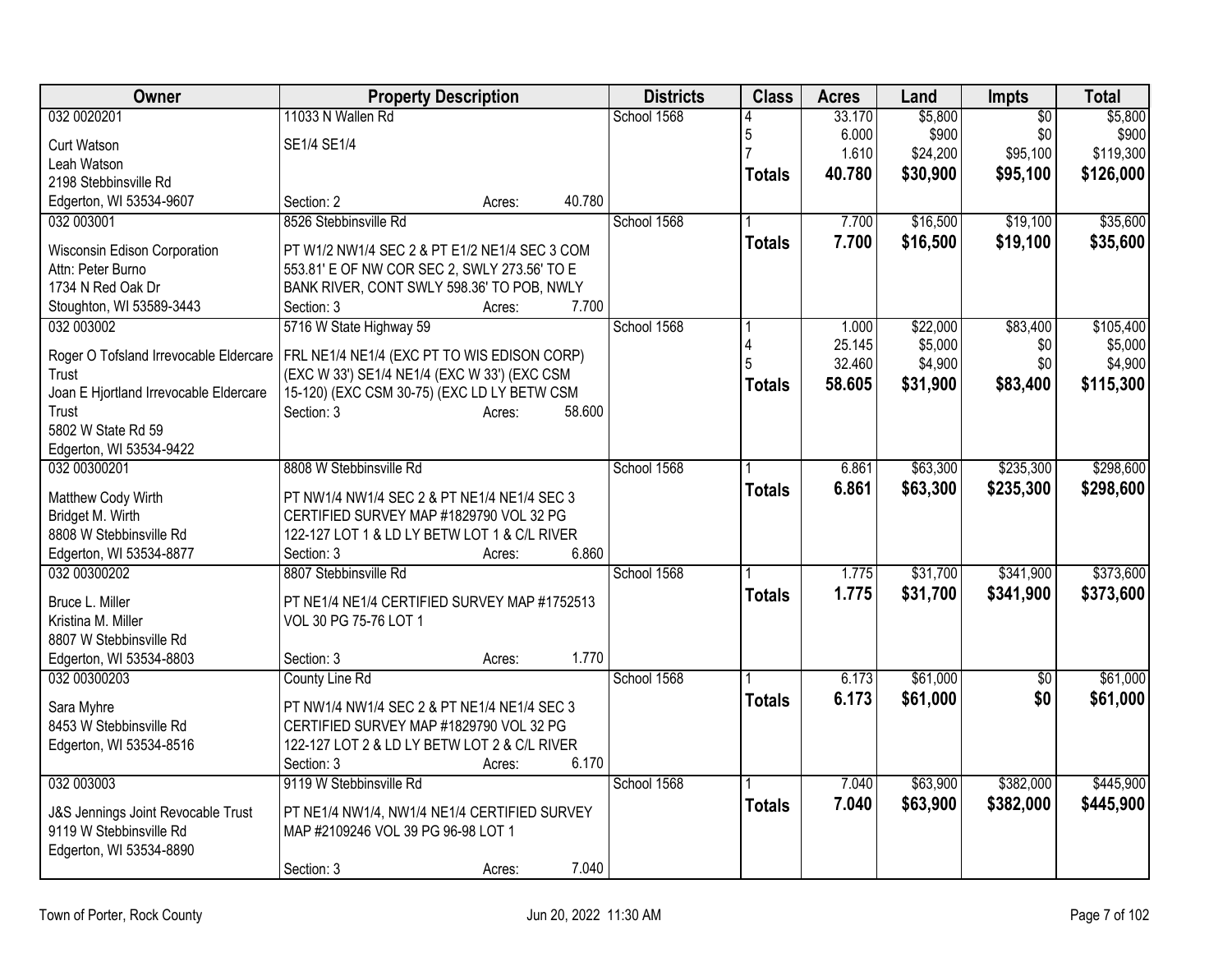| Owner                            |                                                    | <b>Property Description</b> |         | <b>Districts</b> | <b>Class</b>  | <b>Acres</b> | Land     | Impts           | <b>Total</b> |
|----------------------------------|----------------------------------------------------|-----------------------------|---------|------------------|---------------|--------------|----------|-----------------|--------------|
| 032 00300301                     | Stebbinsville Rd                                   |                             |         | School 1568      |               | 124.865      | \$24,300 | $\overline{50}$ | \$24,300     |
| Sara R Hardwick Rev Living Trust | FRL NW1/4 NE1/4 39.73A, SW1/4 NE1/4, FRL NE1/4     |                             |         |                  | 5             | 19.400       | \$2,900  | \$0             | \$2,900      |
| 9119 W Stebbinsville Rd          | NW1/4 39.02A, FRL NW1/4 NW1/4 38.3A (EXC CSM       |                             |         |                  | 5M            | 5.455        | \$6,000  | \$0             | \$6,000      |
| Edgerton, WI 53534-8890          | 39-96)                                             |                             |         |                  |               | 0.500        | \$8,800  | \$800           | \$9,600      |
|                                  | Section: 3                                         | Acres:                      | 150.220 |                  | <b>Totals</b> | 150.220      | \$42,000 | \$800           | \$42,800     |
| 032 003004                       | 11501 N Casey Rd                                   |                             |         | School 1568      |               | 3.060        | \$42,500 | \$118,100       | \$160,600    |
| Isaac Hanson                     | PT SW1/4 NW1/4 CERTIFIED SURVEY MAP #2092732       |                             |         |                  | <b>Totals</b> | 3.060        | \$42,500 | \$118,100       | \$160,600    |
| 11501 N Casey Rd                 | VOL 38 PG 344-346 LOT 1                            |                             |         |                  |               |              |          |                 |              |
| Edgerton, WI 53534-8815          |                                                    |                             |         |                  |               |              |          |                 |              |
|                                  | Section: 3                                         | Acres:                      | 3.060   |                  |               |              |          |                 |              |
| 032 00300401                     | Casey Rd                                           |                             |         | School 1568      |               | 18.000       | \$2,700  | $\overline{50}$ | \$2,700      |
| Sweeney Land Holdings LLC        | SW1/4 NW1/4 (EXC CSM 38-344)                       |                             |         |                  |               | 19.330       | \$13,000 | \$0             | \$13,000     |
| 11327 N Casey Rd                 |                                                    |                             |         |                  | <b>Totals</b> | 37.330       | \$15,700 | \$0             | \$15,700     |
| Edgerton, WI 53534-8813          |                                                    |                             |         |                  |               |              |          |                 |              |
|                                  | Section: 3                                         | Acres:                      | 37.330  |                  |               |              |          |                 |              |
| 032 003005                       | 11439 N Casey Rd                                   |                             |         | School 1568      | 4             | 109.250      | \$17,700 | \$0             | \$17,700     |
| Sweeney Farms Inc                | SE1/4 NW1/4, W1/2 SE1/4, PT NE1/4 SW1/4 16' TRI IN |                             |         |                  | 5             | 7.020        | \$1,100  | \$0             | \$1,100      |
| 11327 N Casey Rd                 | NE COR (EXC CSM 35-95)                             |                             |         |                  |               | 0.900        | \$15,800 | \$20,700        | \$36,500     |
| Edgerton, WI 53534-8813          |                                                    |                             |         |                  | <b>Totals</b> | 117.170      | \$34,600 | \$20,700        | \$55,300     |
|                                  | Section: 3                                         | Acres:                      | 117.170 |                  |               |              |          |                 |              |
| 032 0030051                      | Casey Rd                                           |                             |         | School 1568      |               | 0.929        | \$16,300 | \$42,300        | \$58,600     |
| Sweeney Farms Inc                | PT SE1/4 NW1/4 CERTIFIED SURVEY MAP #1954948       |                             |         |                  | <b>Totals</b> | 0.929        | \$16,300 | \$42,300        | \$58,600     |
| 11327 N Casey Rd                 | VOL 35 PG 95-98 LOT 1                              |                             |         |                  |               |              |          |                 |              |
| Edgerton, WI 53534-8813          |                                                    |                             |         |                  |               |              |          |                 |              |
|                                  | Section: 3                                         | Acres:                      | 0.920   |                  |               |              |          |                 |              |
| 032 0030052                      | Casey Rd                                           |                             |         | School 1568      |               | 1.014        | \$17,700 | \$98,800        | \$116,500    |
| Sweeney Farms Inc                | PT SE1/4 NW1/4 CERTIFIED SURVEY MAP #1954948       |                             |         |                  | <b>Totals</b> | 1.014        | \$17,700 | \$98,800        | \$116,500    |
| 11327 N Casey Rd                 | VOL 35 PG 95-98 LOT 2                              |                             |         |                  |               |              |          |                 |              |
| Edgerton, WI 53534-8813          |                                                    |                             |         |                  |               |              |          |                 |              |
|                                  | Section: 3                                         | Acres:                      | 1.010   |                  |               |              |          |                 |              |
| 032 003006                       | 11327 N Casey Rd                                   |                             |         | School 1568      | 4             | 93.660       | \$19,100 | $\overline{50}$ | \$19,100     |
| Sweeney Farms Inc                | NE1/4 SW1/4, NW1/4 SW1/4 (EXC N 49.5' W OF HWY),   |                             |         |                  | 5             | 3.000        | \$500    | \$0             | \$500        |
| 11327 N Casey Rd                 | N 11.5A SW1/4 SW1/4, N 11.5A SE1/4 SW1/4 ALSO TH   |                             |         |                  | 5M            | 3.910        | \$4,300  | \$0             | \$4,300      |
| Edgerton, WI 53534-8813          | PC DESC IN DOC 2024602 (EXC CSM 33-327) (EXC       |                             |         |                  |               | 0.500        | \$8,800  | \$23,200        | \$32,000     |
|                                  | Section: 3                                         | Acres:                      | 101.070 |                  | <b>Totals</b> | 101.070      | \$32,700 | \$23,200        | \$55,900     |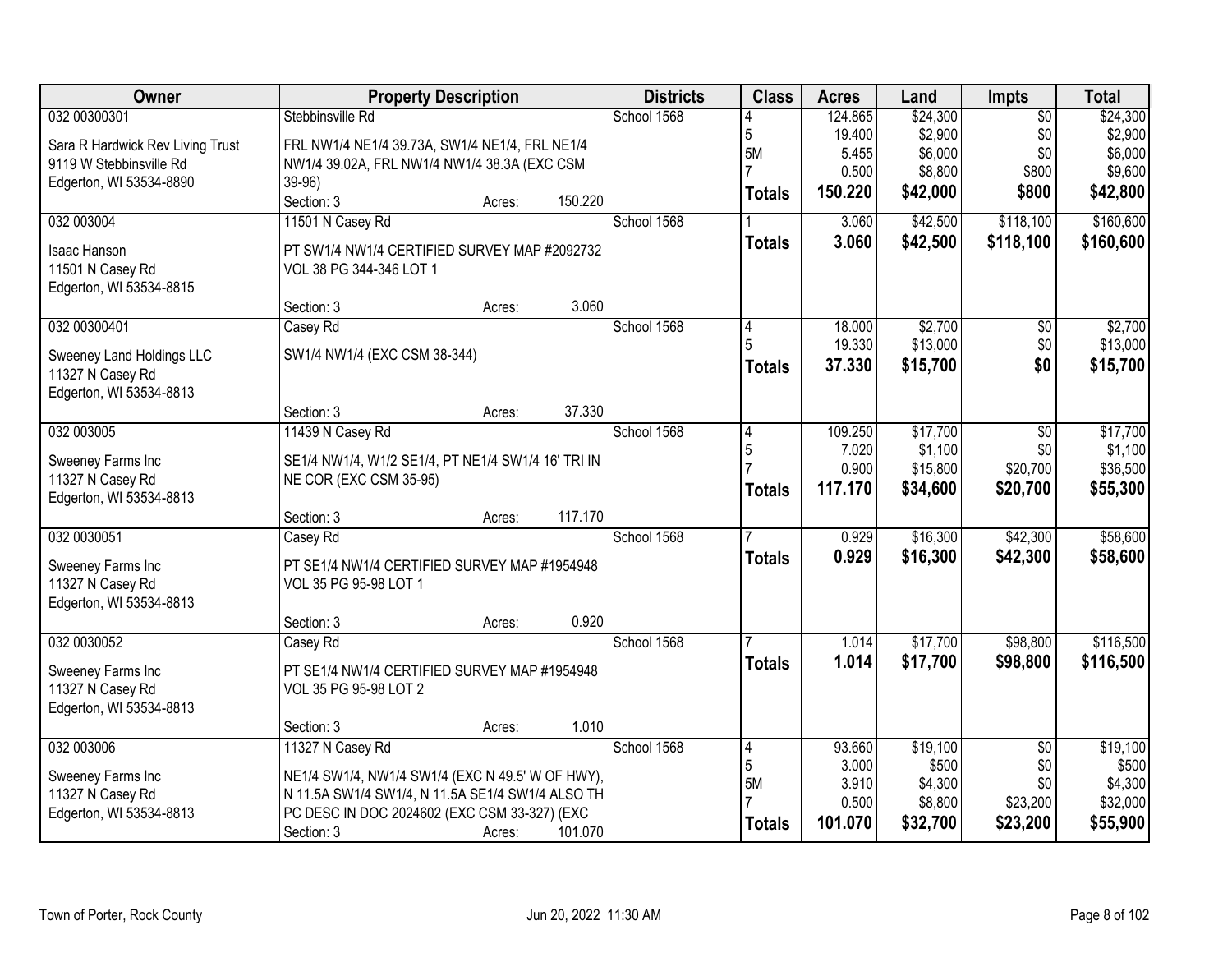| Owner                                                            |                                                                        | <b>Property Description</b> |        | <b>Districts</b> | <b>Class</b>  | <b>Acres</b>   | Land                 | <b>Impts</b>           | <b>Total</b>           |
|------------------------------------------------------------------|------------------------------------------------------------------------|-----------------------------|--------|------------------|---------------|----------------|----------------------|------------------------|------------------------|
| 032 003006001<br>Sasa LLC                                        | 11327 N Casey Rd<br>PT NW1/4 SW1/4 CERTIFIED SURVEY MAP #1891469       |                             |        | School 1568      | <b>Totals</b> | 1.000<br>1.000 | \$17,500<br>\$17,500 | \$299,900<br>\$299,900 | \$317,400<br>\$317,400 |
| 11327 N Casey Rd<br>Edgerton, WI 53534-8813                      | VOL 33 PG 327-330 LOT 1                                                |                             |        |                  |               |                |                      |                        |                        |
|                                                                  | Section: 3                                                             | Acres:                      | 1.000  |                  |               |                |                      |                        |                        |
| 032 003006002                                                    | 11439 N Casey Rd                                                       |                             |        | School 1568      |               | 1.210          | \$24,600             | \$101,700              | \$126,300              |
| Sweeney Farms Inc<br>11327 N Casey Rd<br>Edgerton, WI 53534-8813 | PT NW1/4 SW1/4 CERTIFIED SURVEY MAP #1954949<br>VOL 35 PG 99-101 LOT 1 |                             |        |                  | <b>Totals</b> | 1.210          | \$24,600             | \$101,700              | \$126,300              |
|                                                                  | Section: 3                                                             | Acres:                      | 1.210  |                  |               |                |                      |                        |                        |
| 032 00300601                                                     | Casey Rd                                                               |                             |        | School 1568      |               | 1.020          | \$7,700              | \$0                    | \$7,700                |
| Mary Culligan<br>11449 N Casey Rd<br>Edgerton, WI 53534-8814     | N 49.5' NW1/4 SW1/4 W OF HWY                                           |                             |        |                  | <b>Totals</b> | 1.020          | \$7,700              | \$0                    | \$7,700                |
|                                                                  | Section: 3                                                             | Acres:                      | 1.020  |                  |               |                |                      |                        |                        |
| 032 003007                                                       | 11206 N Casey Rd                                                       |                             |        | School 1568      | 4             | 44.890         | \$8,700              | $\sqrt[6]{3}$          | \$8,700                |
| Thomas C Young Revocable Trust                                   | S 940.5' SW1/4 (EXC TH PC DESC IN DOC 2024602)                         |                             |        |                  | 5             | 7.190          | \$1,100              | \$0                    | \$1,100                |
| 11206 N Casey Rd                                                 | (EXC TH PC DESC IN DOC 2024601) (EXC CSM                               |                             |        |                  | <b>5M</b>     | 1.410<br>2.000 | \$1,600<br>\$28,500  | \$0<br>\$82,700        | \$1,600<br>\$111,200   |
| Edgerton, WI 53534-8812                                          | 36-396) SUBJ TO EASE                                                   |                             |        |                  | <b>Totals</b> | 55.490         | \$39,900             | \$82,700               | \$122,600              |
|                                                                  | Section: 3                                                             | Acres:                      | 55.490 |                  |               |                |                      |                        |                        |
| 032 0030071                                                      | 11204 N Casey Rd                                                       |                             |        | School 1568      |               | 1.310          | \$25,900             | \$232,700              | \$258,600              |
| Franklin K. Young                                                | PT SW1/4 SW1/4 CERTIFIED SURVEY MAP #2023639                           |                             |        |                  | <b>Totals</b> | 1.310          | \$25,900             | \$232,700              | \$258,600              |
| Sarah J. Young                                                   | VOL 36 PG 396-398 LOT 1 SUBJ TO EASE                                   |                             |        |                  |               |                |                      |                        |                        |
| 11204 N Casey Rd<br>Edgerton, WI 53534-8812                      | Section: 3                                                             |                             | 1.310  |                  |               |                |                      |                        |                        |
| 032 003009                                                       | Stebbensville Rd                                                       | Acres:                      |        | School 1568      | 4             | 40.000         | \$6,600              | $\sqrt{6}$             | \$6,600                |
|                                                                  |                                                                        |                             |        |                  |               | 40.590         | \$6,100              | \$0                    | \$6,100                |
| William L. Myhre Jr                                              | NE1/4 SE1/4, SE1/4 SE1/4, W 33' E1/2 NE1/4                             |                             |        |                  | <b>Totals</b> | 80.590         | \$12,700             | \$0                    | \$12,700               |
| Jill E. Myhre<br>8453 W Stebbinsville Rd                         |                                                                        |                             |        |                  |               |                |                      |                        |                        |
| Edgerton, WI 53534-8516                                          | Section: 3                                                             | Acres:                      | 80.590 |                  |               |                |                      |                        |                        |
| 032 004001                                                       | Stebbinsville Rd                                                       |                             |        | School 1568      | 5             | 36.369         | \$5,500              | $\overline{30}$        | \$5,500                |
| William J. Berry                                                 | FRL NE1/4 NE1/4 SE1/4 NE1/4 (EXC CSM 32-119)                           |                             |        |                  | <b>Totals</b> | 36.369         | \$5,500              | \$0                    | \$5,500                |
| 2398 W Stebbinsville Rd                                          | (EXC CSM 35-24)                                                        |                             |        |                  |               |                |                      |                        |                        |
| Stoughton, WI 53589-4343                                         |                                                                        |                             |        |                  |               |                |                      |                        |                        |
|                                                                  | Section: 4                                                             | Acres:                      | 36.360 |                  |               |                |                      |                        |                        |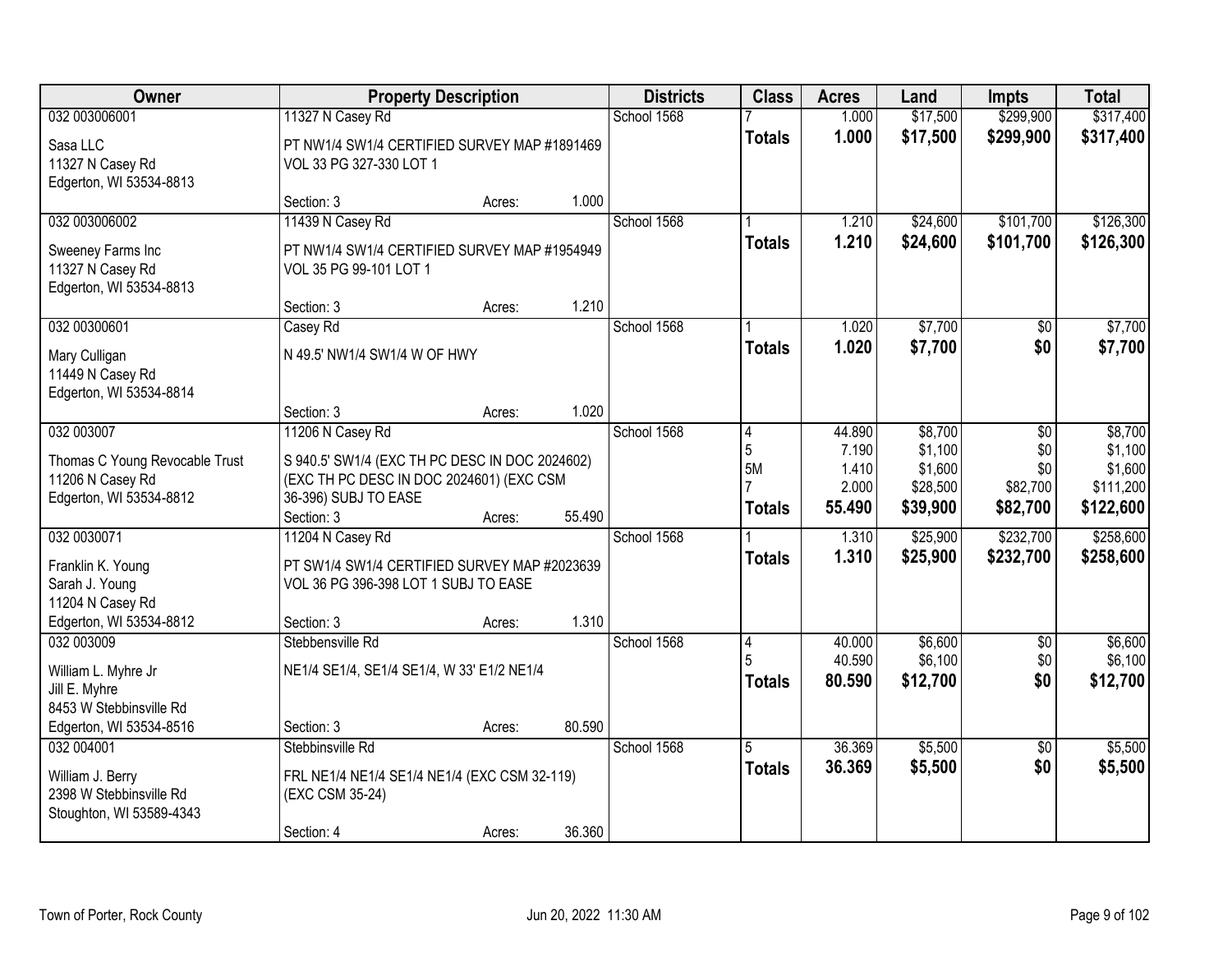| Owner                                       | <b>Property Description</b>                            | <b>Districts</b> | <b>Class</b>  | <b>Acres</b>    | Land               | <b>Impts</b>      | <b>Total</b>       |
|---------------------------------------------|--------------------------------------------------------|------------------|---------------|-----------------|--------------------|-------------------|--------------------|
| 032 00400101                                | Stebbensville Rd                                       | School 1568      | 5             | 3.759           | \$600              | $\overline{50}$   | \$600              |
| William Jay Berry                           | PT NE1/4 NE1/4 CERTIFIED SURVEY MAP #1829397           |                  |               | 1.000           | \$12,500           | \$7,600           | \$20,100           |
| 2398 W Stebbinsville Rd                     | VOL 32 PG 119-121 LOT 1                                |                  | <b>Totals</b> | 4.759           | \$13,100           | \$7,600           | \$20,700           |
| Stoughton, WI 53589-4343                    |                                                        |                  |               |                 |                    |                   |                    |
|                                             | 4.750<br>Section: 4<br>Acres:                          |                  |               |                 |                    |                   |                    |
| 032 00400102                                | 9799 Stebbensville Rd                                  | School 1568      |               | 2.000           | \$34,500           | \$301,100         | \$335,600          |
| Robert J. Ledger Jr                         | PT FRL E1/2 NE1/4 CERTIFIED SURVEY MAP                 |                  |               | 23.070          | \$4,200            | \$0               | \$4,200            |
| Tyra L. Ledger                              | #1942041 VOL 35 PG 24-26 LOT 1                         |                  |               | 9.500           | \$1,500            | \$0               | \$1,500            |
| 9799 W Stebbinsville Rd                     |                                                        |                  | <b>Totals</b> | 34.570          | \$40,200           | \$301,100         | \$341,300          |
| Stoughton, WI 53589-4707                    | 34.570<br>Section: 4<br>Acres:                         |                  |               |                 |                    |                   |                    |
| 032 004002                                  | 9927 Stebbensville Rd                                  | School 5621      | 4             | 1.640           | \$300              | \$0               | \$300              |
| Michael D. Pieper                           | PT NW1/4 NE1/4 CERTIFIED SURVEY MAP #2136497           |                  |               | 3.000           | \$39,500           | \$122,400         | \$161,900          |
| 9927 W Stebbinsville Rd                     | VOL 39 PG 529-531 LOT 1                                |                  | Totals        | 4.640           | \$39,800           | \$122,400         | \$162,200          |
| Stoughton, WI 53589-4704                    |                                                        |                  |               |                 |                    |                   |                    |
|                                             | 4.640<br>Section: 4<br>Acres:                          |                  |               |                 |                    |                   |                    |
| 032 00400201                                | 9825 Stebbinsville Rd                                  | School 5621      |               | 2.000           | \$34,500           | \$324,600         | \$359,100          |
|                                             |                                                        |                  | <b>Totals</b> | 2.000           | \$34,500           | \$324,600         | \$359,100          |
| Robert G. Empey                             | PT NW1/4 NE1/4 CERTIFIED SURVEY MAP #1797741           |                  |               |                 |                    |                   |                    |
| Lynette M. Empey<br>9825 W Stebbinsville Rd | VOL 31 PG 194-196 LOT 1                                |                  |               |                 |                    |                   |                    |
| Stoughton, WI 53589-4708                    | 2.000<br>Section: 4<br>Acres:                          |                  |               |                 |                    |                   |                    |
| 032 00400202                                | Stebbensville Rd                                       | School 5621      | F6            | 34.000          | (\$74,800)         | $\overline{30}$   | $\overline{30}$    |
|                                             |                                                        |                  | <b>Totals</b> | 34.000          | \$0                | \$0               | \$0                |
| Ryan Vike                                   | PT SW1/4 NE1/4 PT NW1/4 SE1/4 MANAGED FOREST           |                  |               |                 |                    |                   |                    |
| Patricia Vike                               | LAND CLOSED ORDER #54-004-2014 25 YRS                  |                  |               |                 |                    |                   |                    |
| W5975 Autumn Hills Pkwy                     |                                                        |                  |               |                 |                    |                   |                    |
| Appleton, WI 54913-8516<br>032 00400203     | 34.000<br>Section: 4<br>Acres:                         | School 5621      |               |                 |                    |                   |                    |
|                                             | Stebbensville Rd                                       |                  | 4             | 35.220<br>8.000 | \$6,600<br>\$1,200 | $\sqrt{6}$<br>\$0 | \$6,600<br>\$1,200 |
| Ryan Vike                                   | FRL NW1/4 NE1/4 (EXC CSM 31-194) (EXC CSM              |                  | <b>Totals</b> | 43.220          | \$7,800            | \$0               | \$7,800            |
| Patricia Vike                               | 39-529) & SW1/4 NE1/4-(EXC MFL 28A) & N7.5A W1/2       |                  |               |                 |                    |                   |                    |
| W5975 Autumn Hills Pkwy                     | SE1/4-(EXC MFL 6A)                                     |                  |               |                 |                    |                   |                    |
| Appleton, WI 54913-8516                     | 43.220<br>Section: 4<br>Acres:                         |                  |               |                 |                    |                   |                    |
| 032 004003                                  | 10100 W State Highway 59                               | School 5621      | 4             | 52.035          | \$10,800           | $\overline{50}$   | \$10,800           |
| <b>Badgerland Grain Farms</b>               | FRL NE1/4 NW1/4 38.7A, SE1/4 NW1/4 (EXC COM AT         |                  | 5             | 0.475           | \$100              | \$0               | \$100              |
| Attn: Nick Viney                            | NW COR, E 1301.47' TO POB, E 679', S 784.5', W 116',   |                  | <b>Totals</b> | 52.510          | \$10,900           | \$0               | \$10,900           |
| 10107 W State Rd 59                         | S 687.40', SE 20', S 279', W 339', N 82', W 201.20', N |                  |               |                 |                    |                   |                    |
| Evansville, WI 53536-8923                   | Section: 4<br>52.510<br>Acres:                         |                  |               |                 |                    |                   |                    |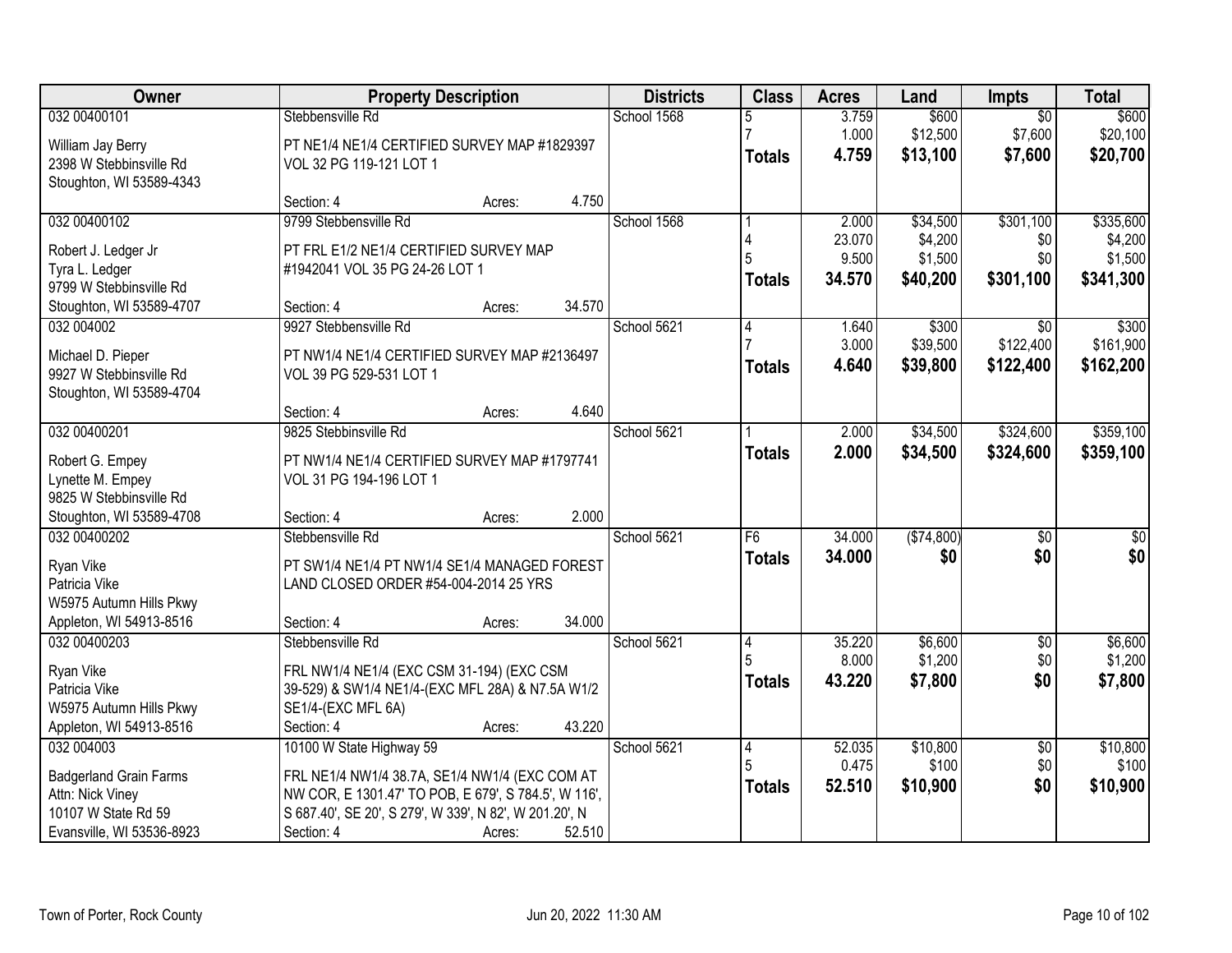| <b>Owner</b>                                     | <b>Property Description</b>                                                    | <b>Districts</b> | <b>Class</b>  | <b>Acres</b> | Land     | <b>Impts</b>    | <b>Total</b> |
|--------------------------------------------------|--------------------------------------------------------------------------------|------------------|---------------|--------------|----------|-----------------|--------------|
| 032 00400301                                     | 10201 W Stebbinsville Rd                                                       | School 5621      |               | 8.290        | \$68,200 | \$179,100       | \$247,300    |
| Anne M. Buchwald                                 | PT E1/2 NW1/4 COM AT NW COR, E 1301.37' TO POB,                                |                  |               | 16.000       | \$3,300  | \$0             | \$3,300      |
| 10201 W Stebbinsville Rd                         | E 679', S 784.50', W 116', S 687.40', SE 20', S 279', NW                       |                  | <b>Totals</b> | 24.290       | \$71,500 | \$179,100       | \$250,600    |
| Stoughton, WI 53589-4702                         | 339', NE 82', W 201.20', N 1618' TO POB RESV NLY 33'                           |                  |               |              |          |                 |              |
|                                                  | Section: 4<br>24.290<br>Acres:                                                 |                  |               |              |          |                 |              |
| 032 004004                                       | 685 Plumtree Rd                                                                | School 5621      | 4             | 47.080       | \$9,800  | \$0             | \$9,800      |
| Darlene Reynolds - Hoppe                         | FRL NW1/4 NW1/4 (EXC CSM3-84) (EXC VOL 484-231)                                |                  |               | 1.230        | \$200    | \$0             | \$200        |
| Mark E. Hoppe                                    | 29.867A, N1/2 SW1/4 NW1/4 20A                                                  |                  | <b>Totals</b> | 48.310       | \$10,000 | \$0             | \$10,000     |
| 1 Westbrook Corporate Ctr                        |                                                                                |                  |               |              |          |                 |              |
| Westchester, IL 60154-5709                       | 48.310<br>Section: 4<br>Acres:                                                 |                  |               |              |          |                 |              |
| 032 004005                                       | 10503 W Stebbinsville Rd                                                       | School 5621      |               | 8.098        | \$67,500 | \$150,000       | \$217,500    |
| Russell H. Skjolaas                              | PT NW1/4 NW1/4 CERTIFIED SURVEY MAP #798600                                    |                  | <b>Totals</b> | 8.098        | \$67,500 | \$150,000       | \$217,500    |
| Karol J. Skjolaas                                | VOL 3 PG 84 LOT 1                                                              |                  |               |              |          |                 |              |
| 10503 W Stebbinsville Rd                         |                                                                                |                  |               |              |          |                 |              |
| Stoughton, WI 53589-4700                         | 8.090<br>Section: 4<br>Acres:                                                  |                  |               |              |          |                 |              |
| 032 004006                                       | 10503 W Stebbinsville Rd                                                       | School 5621      |               | 1.255        | \$4,300  | $\sqrt[6]{}$    | \$4,300      |
|                                                  |                                                                                |                  | <b>Totals</b> | 1.255        | \$4,300  | \$0             | \$4,300      |
| Russell H. Skjolaas<br>Karol J. Skjolaas         | PT NW1/4 NW1/4 COM 271' S OF NW COR, E 13J01', S<br>42', W 1301', N 42' TO POB |                  |               |              |          |                 |              |
| 10503 W Stebbinsville Rd                         |                                                                                |                  |               |              |          |                 |              |
| Stoughton, WI 53589-4700                         | 1.250<br>Section: 4<br>Acres:                                                  |                  |               |              |          |                 |              |
| 032 004007                                       | 10100 W State Highway 59                                                       | School 1568      | 4             | 18.280       | \$3,800  | $\overline{50}$ | \$3,800      |
|                                                  |                                                                                |                  |               | 1.100        | \$200    | \$0             | \$200        |
| <b>Badgerland Grain Farms</b>                    | S1/2 SW1/4 NW1/4                                                               |                  | <b>Totals</b> | 19.380       | \$4,000  | \$0             | \$4,000      |
| Attn: Nick Viney<br>10107 W State Rd 59          |                                                                                |                  |               |              |          |                 |              |
| Evansville, WI 53536-8923                        | 19.380<br>Section: 4<br>Acres:                                                 |                  |               |              |          |                 |              |
| 032 00400701                                     | State Highway 59                                                               | School 1568      | 4             | 37.970       | \$7,900  | $\overline{60}$ | \$7,900      |
|                                                  |                                                                                |                  |               | 0.500        | \$0      | \$0             | \$0          |
| <b>Badgerland Grain Farms</b>                    | E1/2 SW1/4 LYING N OF HWY (EXC CSM 37-169)                                     |                  | <b>Totals</b> | 38.470       | \$7,900  | \$0             | \$7,900      |
| Attn: Nick Viney<br>10107 W State Rd 59          |                                                                                |                  |               |              |          |                 |              |
| Evansville, WI 53536-8923                        | 38.470<br>Section: 4<br>Acres:                                                 |                  |               |              |          |                 |              |
| 032 004008                                       | 10100 W State Highway 59                                                       | School 1568      |               | 3.000        | \$42,000 | $\overline{50}$ | \$42,000     |
|                                                  |                                                                                |                  | 4             | 5.650        | \$1,200  | \$0             | \$1,200      |
| Brock M B. Gassen                                | PT SE1/4 & PT NE1/4 SW1/4 CERTIFIED SURVEY MAF                                 |                  |               | 0.000        | \$0      | \$356,600       | \$356,600    |
| Stephanie J. Gassen                              | #2044289 VOL 37 PG 169-172 LOT 1                                               |                  | <b>Totals</b> | 8.650        | \$43,200 | \$356,600       | \$399,800    |
| 10100 W State Rd 59<br>Evansville, WI 53536-8921 | 8.650<br>Section: 4<br>Acres:                                                  |                  |               |              |          |                 |              |
|                                                  |                                                                                |                  |               |              |          |                 |              |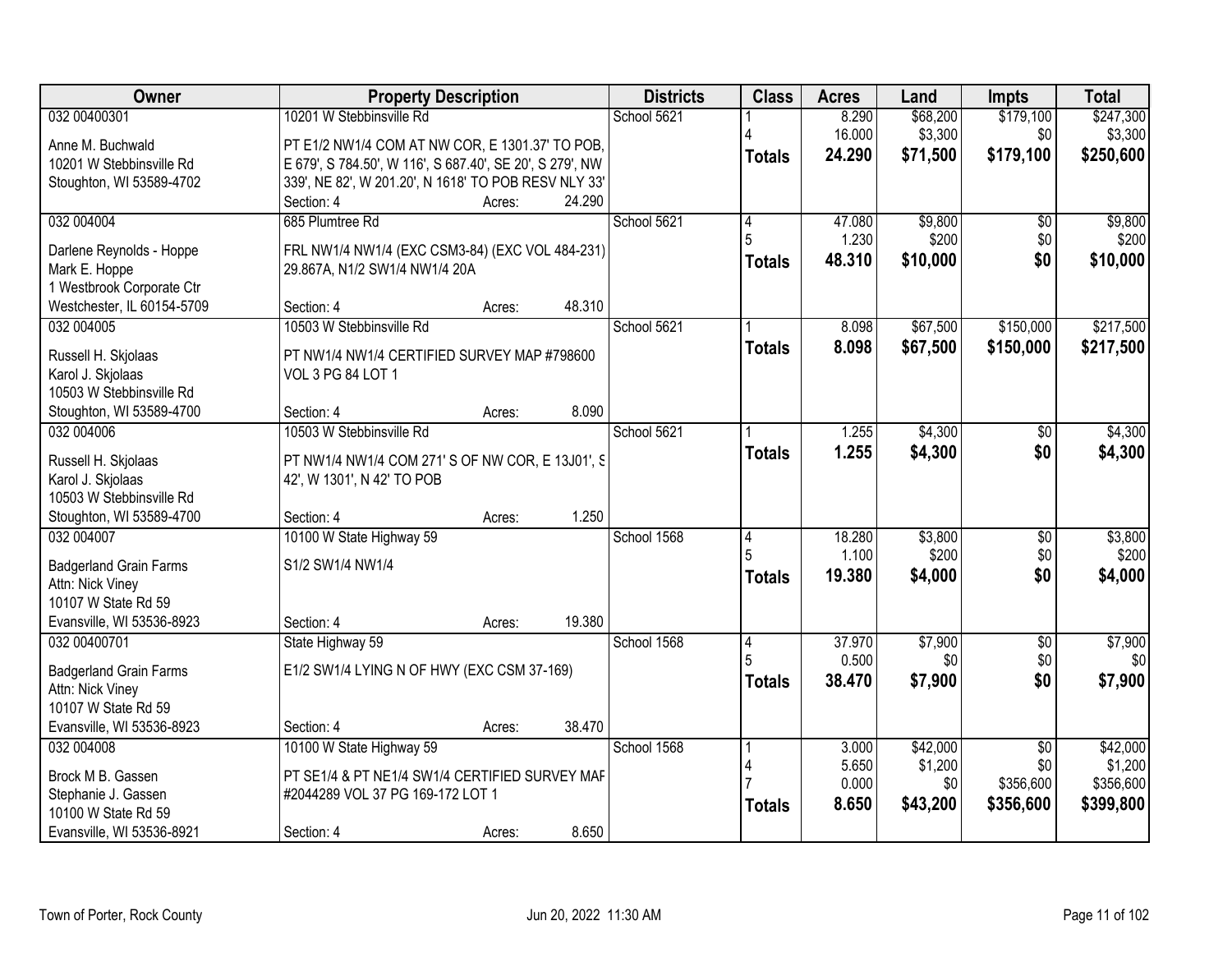| Owner                             | <b>Property Description</b>                                                                              | <b>Districts</b> | <b>Class</b>   | <b>Acres</b> | Land     | Impts           | <b>Total</b> |
|-----------------------------------|----------------------------------------------------------------------------------------------------------|------------------|----------------|--------------|----------|-----------------|--------------|
| 032 0040080                       | State Highway 59                                                                                         | School 1568      |                | 27.600       | \$5,000  | $\overline{50}$ | \$5,000      |
| <b>Badgerland Grain Farms</b>     | PT SE1/4 & PT NE1/4 SW1/4 CERTIFIED SURVEY MAF                                                           |                  | 5              | 7.500        | \$1,200  | \$0             | \$1,200      |
| Attn: Nick Viney                  | #2044289 VOL 37 PG 169-172 LOT 2                                                                         |                  | <b>Totals</b>  | 35.100       | \$6,200  | \$0             | \$6,200      |
| 10107 W State Rd 59               |                                                                                                          |                  |                |              |          |                 |              |
| Evansville, WI 53536-8923         | 35.100<br>Section: 4<br>Acres:                                                                           |                  |                |              |          |                 |              |
| 032 004008001                     | 9910 W State Highway 59                                                                                  | School 1568      |                | 0.300        | \$10,100 | \$397,100       | \$407,200    |
| Viney Farms Inc                   | PT SW1/4 SE1/4 CERTIFIED SURVEY MAP #1914997                                                             |                  | <b>Totals</b>  | 0.300        | \$10,100 | \$397,100       | \$407,200    |
| 9910 W State Rd 59                | VOL 34 PG 172-176 LOT 1                                                                                  |                  |                |              |          |                 |              |
| Evansville, WI 53536-8908         |                                                                                                          |                  |                |              |          |                 |              |
|                                   | 0.300<br>Section: 4<br>Acres:                                                                            |                  |                |              |          |                 |              |
| 032 00400801                      | 10003 W State Highway 59                                                                                 | School 1568      |                | 2.000        | \$34,500 | \$378,400       | \$412,900    |
| Dale E. Anderson                  | PT SE1/4 SW1/4 COM S 1/4 COR, W 1028.70', N                                                              |                  |                | 13.004       | \$3,200  | \$0             | \$3,200      |
| Ruth E. Anderson                  | 672.25', E 242', SE 732', N 214', NE 501', SE 202', SE                                                   |                  |                | 20.000       | \$3,000  | \$0             | \$3,000      |
| 10003 W State Rd 59               | 485.7', SE 713', S 214.6', W 1317.6' TO POB                                                              |                  | <b>Totals</b>  | 35.004       | \$40,700 | \$378,400       | \$419,100    |
| Evansville, WI 53536-8950         | Section: 4<br>35.000<br>Acres:                                                                           |                  |                |              |          |                 |              |
| 032 00400802                      | 10133 W State Highway 59                                                                                 | School 1568      | $\overline{4}$ | 58.660       | \$11,000 | $\sqrt{6}$      | \$11,000     |
| <b>Badgerland Grain Farms</b>     | PT S1/2 SW1/4 & SE1/4 ALL LYING S OF HWY (EXC                                                            |                  |                | 3.000        | \$39,500 | \$282,000       | \$321,500    |
| Attn: Nick Viney                  | COM S1/4 COR, W 1028.70', N 672.25', E 242', SE 732',                                                    |                  | <b>Totals</b>  | 61.660       | \$50,500 | \$282,000       | \$332,500    |
| 10107 W State Rd 59               | N 214', NE 501', SE 202', SE 485.70' SE 713', S 214.60',                                                 |                  |                |              |          |                 |              |
| Evansville, WI 53536-8923         | 61.660<br>Section: 4<br>Acres:                                                                           |                  |                |              |          |                 |              |
| 032 00400803                      |                                                                                                          | School 1568      | 4              | 42.630       | \$8,800  | $\overline{50}$ | \$8,800      |
| <b>Badgerland Grain Farms</b>     | W1/2 SW1/4 LYING N OF HWY                                                                                |                  | <b>Totals</b>  | 42.630       | \$8,800  | \$0             | \$8,800      |
| Attn: Nick Viney                  |                                                                                                          |                  |                |              |          |                 |              |
| 10107 W State Rd 59               |                                                                                                          |                  |                |              |          |                 |              |
| Evansville, WI 53536-8923         | 42.630<br>Section: 4<br>Acres:                                                                           |                  |                |              |          |                 |              |
| 032 004010                        | 11449 N Casey Rd                                                                                         | School 1568      |                | 2.820        | \$40,700 | \$211,500       | \$252,200    |
|                                   |                                                                                                          |                  | 5              | 29.000       | \$33,100 | \$0             | \$33,100     |
| Mary Culligan<br>11449 N Casey Rd | NE1/4 SE1/4 PT NW1/4 SW1/4 SEC 3 DAF: COM 49.66'<br>S W1/4 COR; E 50.02', S 251.15', W 23', S 99.13', SW |                  |                | 8.540        | \$18,800 | \$0             | \$18,800     |
| Edgerton, WI 53534-8814           | 24.23' TO W LN, N 365' TO POB                                                                            |                  | <b>Totals</b>  | 40.360       | \$92,600 | \$211,500       | \$304,100    |
|                                   | 40.360<br>Section: 4<br>Acres:                                                                           |                  |                |              |          |                 |              |
| 032 004011                        | 9807 W State Highway 59                                                                                  | School 1568      |                | 0.734        | \$19,000 | \$157,800       | \$176,800    |
|                                   |                                                                                                          |                  | <b>Totals</b>  | 0.734        | \$19,000 | \$157,800       | \$176,800    |
| Marty Herman<br>Kristie Ramseier  | PT SE1/4 SE1/4 SW OF HWY & N 21' NE1/4 NE1/4 SEC<br>9 W OF HWY INC COM 1071.10' W OF SE COR W            |                  |                |              |          |                 |              |
| 9807 W State Rd 59                | 134.86', NW 191.46', SE 273.42' TO POB                                                                   |                  |                |              |          |                 |              |
| Evansville, WI 53536-8920         | 0.730<br>Section: 4<br>Acres:                                                                            |                  |                |              |          |                 |              |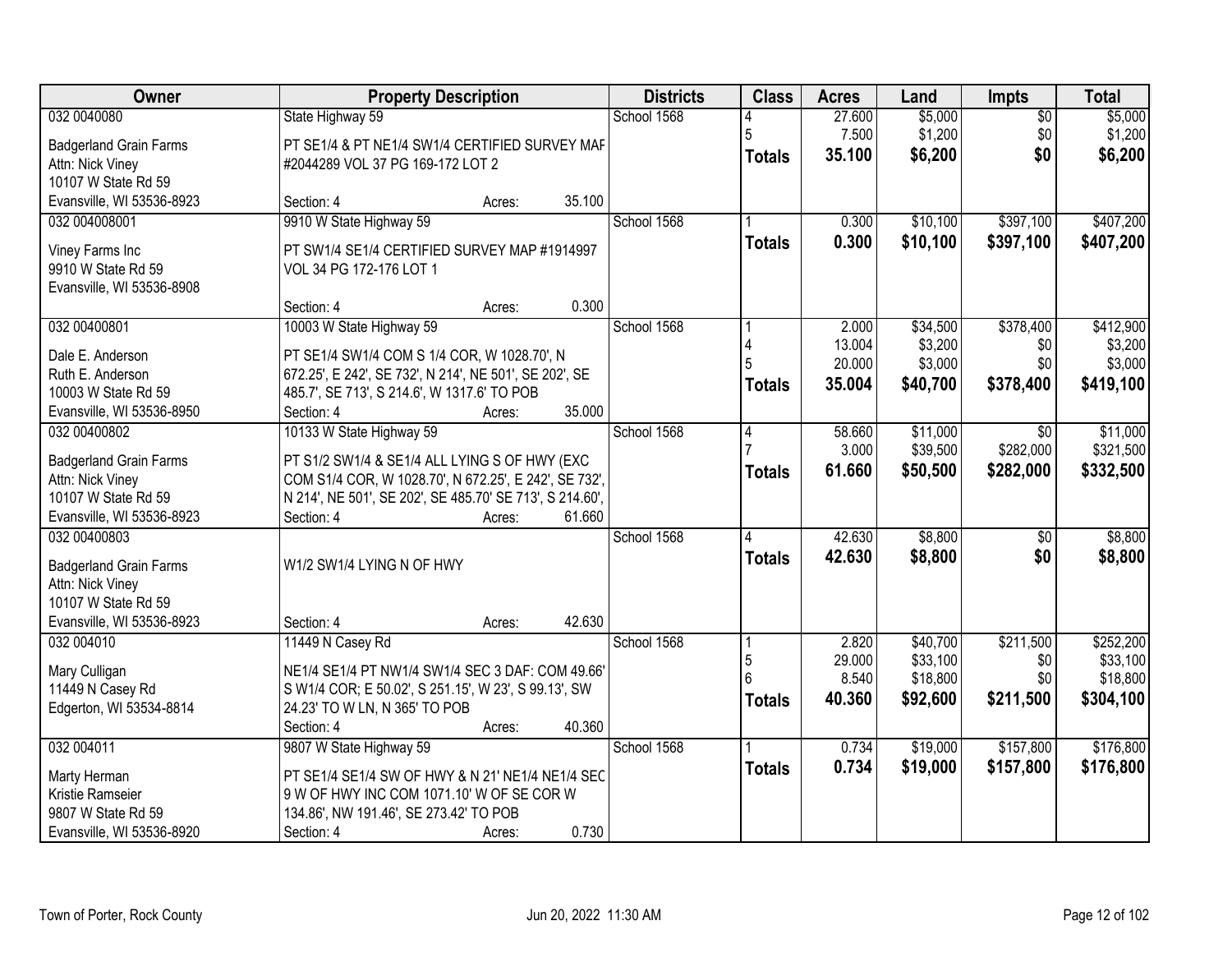| Owner                               | <b>Property Description</b>                           |        |         | <b>Districts</b> | <b>Class</b>   | <b>Acres</b> | Land     | Impts           | <b>Total</b> |
|-------------------------------------|-------------------------------------------------------|--------|---------|------------------|----------------|--------------|----------|-----------------|--------------|
| 032 004012                          | 11327 N Casey Rd                                      |        |         | School 1568      |                | 18.000       | \$2,700  | $\overline{50}$ | \$2,700      |
| Sweeney Farms Inc                   | SE1/4 SE1/4 (EXC PT SW OF HWY) (EXC VOL 447-545       |        |         |                  | 5              | 17.530       | \$2,700  | \$0             | \$2,700      |
| 11327 N Casey Rd                    |                                                       |        |         |                  | <b>Totals</b>  | 35.530       | \$5,400  | \$0             | \$5,400      |
| Edgerton, WI 53534-8813             |                                                       |        |         |                  |                |              |          |                 |              |
|                                     | Section: 4                                            | Acres: | 35.530  |                  |                |              |          |                 |              |
| 032 004013                          | 9838 W State Highway 59                               |        |         | School 1568      |                | 2.030        | \$34,700 | \$89,400        | \$124,100    |
| Glen Froehlich                      | PT SE1/4 SE1/4 COM INTER W LN & HWY, N 550', E        |        |         |                  | <b>Totals</b>  | 2.030        | \$34,700 | \$89,400        | \$124,100    |
| Teresa Froehlich                    | 145', S 558' TO HWY, W TO POB                         |        |         |                  |                |              |          |                 |              |
| 9838 W State Rd 59                  |                                                       |        |         |                  |                |              |          |                 |              |
| Evansville, WI 53536-8919           | Section: 4                                            | Acres: | 2.030   |                  |                |              |          |                 |              |
| 032 005001                          | 11715 N Riley Rd                                      |        |         | School 5621      |                | 94.300       | \$18,400 | \$0             | \$18,400     |
| Darlene Reynolds - Hoppe            | FRL NE1/4 NE1/4 (EXC CSM 11-624) (S1/2 NE1/4          |        |         |                  | 5              | 10.560       | \$1,600  | \$0             | \$1,600      |
| Mark E. Hoppe                       | (EXC S 9.5A)                                          |        |         |                  |                | 2.000        | \$28,500 | \$107,300       | \$135,800    |
| 1 Westbrook Corporate Ctr           |                                                       |        |         |                  | <b>Totals</b>  | 106.860      | \$48,500 | \$107,300       | \$155,800    |
| Westchester, IL 60154-5709          | Section: 5                                            | Acres: | 106.860 |                  |                |              |          |                 |              |
| 032 00500101                        | 10747 W Stebbinsville Rd                              |        |         | School 5621      |                | 3.000        | \$42,000 | \$154,200       | \$196,200    |
| Richard T Thompson Living Trust     | PT NE1/4 NE1/4 CERTIFIED SURVEY MAP #997443           |        |         |                  | <b>Totals</b>  | 3.000        | \$42,000 | \$154,200       | \$196,200    |
| Marilyn J Thompson Living Trust     | VOL 11 PG 624-626 LOT 1                               |        |         |                  |                |              |          |                 |              |
| PO Box 120                          |                                                       |        |         |                  |                |              |          |                 |              |
| Stoughton, WI 53589-0120            | Section: 5                                            | Acres: | 3.000   |                  |                |              |          |                 |              |
| 032 005002                          | Stebbinsville Rd                                      |        |         | School 5621      | $\overline{4}$ | 35.620       | \$6,700  | $\overline{50}$ | \$6,700      |
| Darlene Hoppe                       | FRL NW1/4 NE1/4                                       |        |         |                  | 5              | 4.000        | \$600    | \$0             | \$600        |
| Mark E. Hoppe                       |                                                       |        |         |                  | <b>Totals</b>  | 39.620       | \$7,300  | \$0             | \$7,300      |
| 1 Westbrook Corporate Cte           |                                                       |        |         |                  |                |              |          |                 |              |
| Westchester, IL 60154-5709          | Section: 5                                            | Acres: | 39.620  |                  |                |              |          |                 |              |
| 032 005003                          | State Highway 59                                      |        |         | School 5621      |                | 50.370       | \$7,900  | $\overline{60}$ | \$7,900      |
| Wendell A & Nancy L Lietz Revocable | PT SE1/4 & PT NE1/4 COM E1/4 COR, S 1265.90', W       |        |         |                  | <b>Totals</b>  | 50.370       | \$7,900  | \$0             | \$7,900      |
| Trust                               | 932.89', N 559.63', W 738.54', NE 341', W 554.02', N  |        |         |                  |                |              |          |                 |              |
| 10636 N Newville Rd                 | 502.78', E 2197.13' TO E LN SEC, S 152.78' TO POB     |        |         |                  |                |              |          |                 |              |
| Edgerton, WI 53534-8463             | Section: 5                                            | Acres: | 50.370  |                  |                |              |          |                 |              |
| 032 00500301                        | 10938 W State Highway 59                              |        |         | School 5621      |                | 2.000        | \$34,500 | \$261,900       | \$296,400    |
| Sean P & Heather J Brown Revocable  | PT NE1/4 & PT SE1/4 COM 1097.7' N OF S1/4 COR, N      |        |         |                  | 5              | 8.430        | \$1,300  | \$0             | \$1,300      |
| Trust                               | 1706.52', E 510.70', S 502.78', SE 1755.84', SW 133', |        |         |                  | 6              | 25.000       | \$55,000 | \$0             | \$55,000     |
| 10938 W State Rd 59                 | NWLY ALG C/L TO POB (EXC HWY)                         |        |         |                  | <b>Totals</b>  | 35.430       | \$90,800 | \$261,900       | \$352,700    |
| Evansville, WI 53536-8951           | Section: 5                                            | Acres: | 35.430  |                  |                |              |          |                 |              |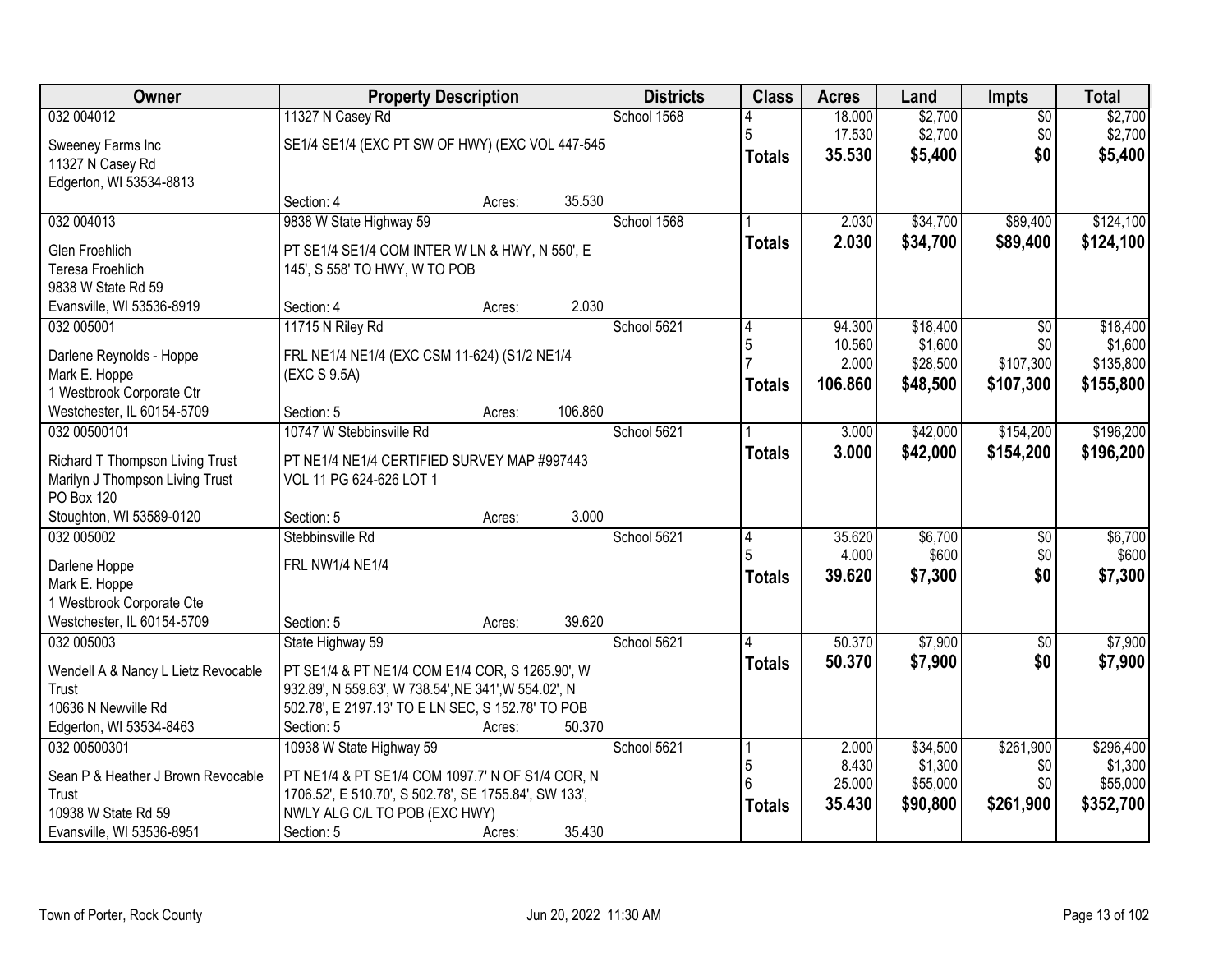| Owner                            | <b>Property Description</b>                             | <b>Districts</b> | <b>Class</b>   | <b>Acres</b> | Land         | <b>Impts</b>    | <b>Total</b> |
|----------------------------------|---------------------------------------------------------|------------------|----------------|--------------|--------------|-----------------|--------------|
| 032 00500302                     | 10706 W State Highway 59                                | School 5621      |                | 10.980       | \$2,300      | $\overline{50}$ | \$2,300      |
| Thomas J. Hall                   | PT SE1/4 COM E1/4 COR, S 1265.90' FOR POB; S            |                  | 5              | 10.000       | \$2,500      | \$0             | \$2,500      |
| N3872 Lake View Ct               | 92.93', SW 192.80', SW 97.35', SW 191.95 TO HWY, SW     |                  |                | 2.000        | \$28,500     | \$57,500        | \$86,000     |
| Brodhead, WI 53520-9644          | 406.96', NW 365.53' ALG HWY NE 40.97', NW 1755.84',     |                  | <b>Totals</b>  | 22.980       | \$33,300     | \$57,500        | \$90,800     |
|                                  | 22.980<br>Section: 5<br>Acres:                          |                  |                |              |              |                 |              |
| 032 005004                       | 10905 W State Highway 59                                | School 5621      |                | 2.000        | \$34,500     | \$528,400       | \$562,900    |
|                                  |                                                         |                  |                | 40.000       | \$6,600      | \$0             | \$6,600      |
| Kelly Fondow                     | SE1/4 LY S OF STH 59 (EXC 2A IN SE COR) (EXC            |                  | 5              | 9.040        | \$1,400      | \$0             | \$1,400      |
| Sarah Whitlock                   | HWY)                                                    |                  | <b>Totals</b>  | 51.040       | \$42,500     | \$528,400       | \$570,900    |
| 10905 W State Rd 59              |                                                         |                  |                |              |              |                 |              |
| Evansville, WI 53536-8951        | 51.040<br>Section: 5<br>Acres:                          |                  |                |              |              |                 |              |
| 032 005005                       | State Highway 59                                        | School 5621      | $\mathfrak{p}$ | 1.270        | \$21,400     | $\sqrt{6}$      | \$21,400     |
| Margo S. Berke                   | PT SE1/4 SE1/4 COM 1075' N SE COR, N 143', SW           |                  | <b>Totals</b>  | 1.270        | \$21,400     | \$0             | \$21,400     |
| 8601 W Caledonia Rd              | 198', SW 97' SW 236', NE 369.9' TO POB                  |                  |                |              |              |                 |              |
| Edgerton, WI 53534-8808          |                                                         |                  |                |              |              |                 |              |
|                                  | 1.270<br>Section: 5<br>Acres:                           |                  |                |              |              |                 |              |
| 032 005006                       | 11342 State Highway 59                                  | School 5621      |                | 4.000        | \$49,500     | \$593,000       | \$642,500    |
| Mark E. Hoppe                    | PT W1/2 (EXC COM S1/4 COR, W 952.28' NE 382.22', E      |                  | $\overline{2}$ | 6.000        | \$32,500     | \$555,200       | \$587,700    |
| 1 Westbrook Corporate Ctr        | 267.04', NE 123.85', N 621', E 465.93', S 1037.4' TO    |                  |                | 213.490      | \$39,400     | \$0             | \$39,400     |
| Westchester, IL 60154-5709       | POB)                                                    |                  | 5              | 34.000       | \$5,100      | \$0             | \$5,100      |
|                                  | Section: 5<br>309.490<br>Acres:                         |                  | <b>5M</b>      | 52.000       | \$57,200     | \$0             | \$57,200     |
|                                  |                                                         |                  | <b>Totals</b>  | 309.490      | \$183,700    | \$1,148,200     | \$1,331,900  |
| 032 005008                       | Wilder Rd                                               | School 5621      | F8             | 11.000       | ( \$24, 200) | $\overline{30}$ | \$0          |
| Kyle J. Mallon                   | PT SE1/4 SW1/4 MANAGED FOREST LAND CLOSED               |                  | <b>Totals</b>  | 11.000       | \$0          | \$0             | \$0          |
| Emma L. Mallon                   | ORDER #54-008-1999 25 YRS                               |                  |                |              |              |                 |              |
| 11033 N Wilder Rd                |                                                         |                  |                |              |              |                 |              |
| Evansville, WI 53536-8946        | 11.000<br>Section: 5<br>Acres:                          |                  |                |              |              |                 |              |
| 032 005010                       | 11033 N Wilder Rd                                       | School 5621      |                | 4.250        | \$51,400     | \$191,900       | \$243,300    |
|                                  |                                                         |                  | <b>Totals</b>  | 4.250        | \$51,400     | \$191,900       | \$243,300    |
| Kyle J. Mallon<br>Emma L. Mallon | PT SE1/4 SW1/4 COM S1/4 COR, W 952.28' NE 382.22'       |                  |                |              |              |                 |              |
| 11033 N Wilder Rd                | E 267.04', NE 123.85', N 621', E 465.93', S 1037.40' TO |                  |                |              |              |                 |              |
| Evansville, WI 53536-8946        | POB (EXC MFL 11A)<br>4.250<br>Section: 5<br>Acres:      |                  |                |              |              |                 |              |
| 032 005011                       | 10644 N Wilder Rd                                       | School 5621      | 5              | 2.000        | \$300        | \$0             | \$300        |
|                                  |                                                         |                  |                | 2.000        | \$300        | \$0             | \$300        |
| Theodore E. Keehn                | S 2A SE1/4 LY E OF CREEK                                |                  | <b>Totals</b>  |              |              |                 |              |
| Lisa S. Keehn                    |                                                         |                  |                |              |              |                 |              |
| 10644 N Wilder Rd                |                                                         |                  |                |              |              |                 |              |
| Evansville, WI 53536-8944        | 2.000<br>Section: 5<br>Acres:                           |                  |                |              |              |                 |              |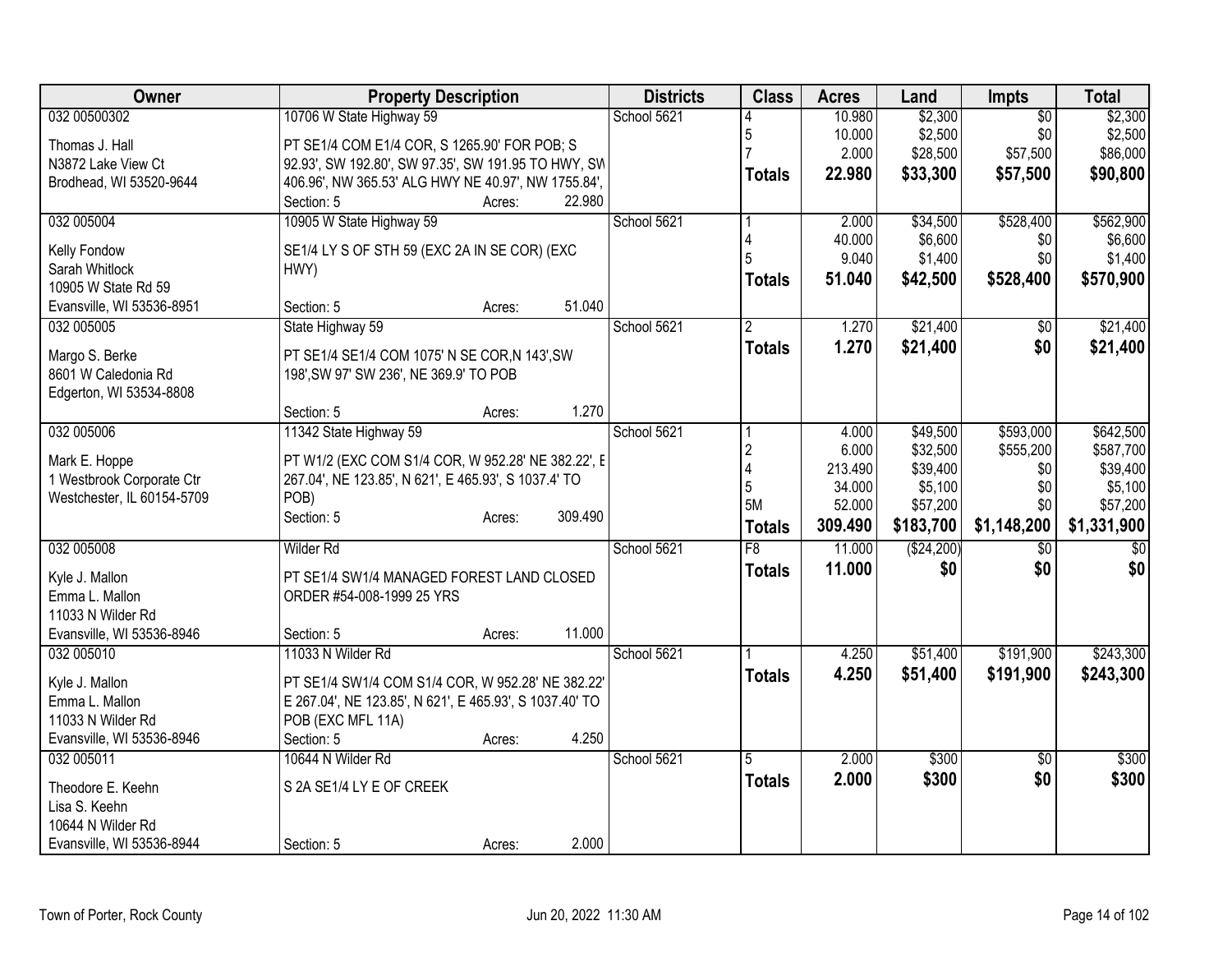| Owner                                           | <b>Property Description</b>                                                 | <b>Districts</b> | <b>Class</b>    | <b>Acres</b> | Land     | <b>Impts</b>    | <b>Total</b> |
|-------------------------------------------------|-----------------------------------------------------------------------------|------------------|-----------------|--------------|----------|-----------------|--------------|
| 032 006001                                      | 11334 N Webster Rd                                                          | School 5621      |                 | 0.250        | \$2,500  | $\overline{50}$ | \$2,500      |
| Mary Jane Larsen Living Trust                   | FRL NE1/4 NE1/4 38.4A, SE1/4 NE1/4, NE1/4 SE1/4,                            |                  | 4               | 128.440      | \$27,100 | \$0             | \$27,100     |
| 11334 N Webster Rd                              | SE1/4 SE1/4 (EXC LTS 13&14 BLK 10, LT 1 BLK 11                              |                  | 5M              | 1.750        | \$2,000  | \$0             | \$2,000      |
| Evansville, WI 53536-8937                       | WAUCOMA), (EXC CEM 1.43A), PT W1/2 SE1/4 BDD E                              |                  |                 | 3.700        | \$42,300 | \$184,000       | \$226,300    |
|                                                 | 134.140<br>Section: 6<br>Acres:                                             |                  | <b>Totals</b>   | 134.140      | \$73,900 | \$184,000       | \$257,900    |
| 032 00600101                                    | 11205 W Gibbs Lake Rd                                                       | School 5621      | $\overline{X4}$ | 2.000        | \$0      | $\overline{50}$ | \$0          |
| Cooksville Cemetery Association                 | PT S 1/2 SE 1/4 COM 1194.11' W OF SE COR, W                                 |                  | <b>Totals</b>   | 2.000        | \$0      | \$0             | \$0          |
| 11205 W Gibbs Lake Rd                           | 159.61', N 475.20', W 101.23', N 43.17', E 260.83', S                       |                  |                 |              |          |                 |              |
| Evansville, WI 53536-8816                       | 518.49' TO POB                                                              |                  |                 |              |          |                 |              |
|                                                 | 2.000<br>Section: 6<br>Acres:                                               |                  |                 |              |          |                 |              |
| 032 00600102                                    | Webster Rd                                                                  | School 5621      |                 | 25.850       | \$2,300  | \$0             | \$2,300      |
|                                                 |                                                                             |                  | 5               | 8.000        | \$1,200  | \$0             | \$1,200      |
| Mary Jane Larsen Living Trust                   | PT LTS 1-14 B6 ORIGINAL PLAT OF WAUCOMA                                     |                  | 5M              | 1.250        | \$1,400  | \$0             | \$1,400      |
| 11334 N Webster Rd<br>Evansville, WI 53536-8937 | VACATED ALLEY & VACATED STREETS PT SE1/4                                    |                  | <b>Totals</b>   | 35.100       | \$4,900  | \$0             | \$4,900      |
|                                                 | NE1/4, NE1/4 SE1/4, NW1/4 SE1/4 CERTIFIED<br>35.100<br>Section: 6<br>Acres: |                  |                 |              |          |                 |              |
| 032 006002                                      | 11930 Dane St                                                               | School 5621      |                 | 1.310        | \$25,900 | \$96,900        | \$122,800    |
|                                                 |                                                                             |                  |                 | 1.310        |          |                 |              |
| Mary Jane Larsen Living Trust                   | PT W1/2 SE1/4 COM N LN DANE ST & E LN W1/2 E1/2                             |                  | <b>Totals</b>   |              | \$25,900 | \$96,900        | \$122,800    |
| 11334 N Webster Rd                              | SEC 6, N 130', W 440', S 130', E TO POB                                     |                  |                 |              |          |                 |              |
| Evansville, WI 53536-8937                       |                                                                             |                  |                 |              |          |                 |              |
|                                                 | 1.310<br>Section: 6<br>Acres:                                               |                  |                 |              |          |                 |              |
| 032 00600201                                    | 11204 Church St                                                             | School 5621      |                 | 0.910        | \$200    | $\overline{50}$ | \$200        |
| Historic Cooksville Trust Inc                   | PT SE1/4 SE1/4 CERTIFIED SURVEY MAP #1432407                                |                  | <b>Totals</b>   | 0.910        | \$200    | \$0             | \$200        |
| 10706 N Tolles Rd                               | VOL 22 PG 391-394 LOT 1                                                     |                  |                 |              |          |                 |              |
| Evansville, WI 53536-8933                       |                                                                             |                  |                 |              |          |                 |              |
|                                                 | 0.910<br>Section: 6<br>Acres:                                               |                  |                 |              |          |                 |              |
| 032 00600202                                    | Church St                                                                   | School 5621      |                 | 0.910        | \$200    | $\overline{50}$ | \$200        |
| Historic Cooksville Trust Inc                   | PT SE1/4 SE1/4 CERTIFIED SURVEY MAP #1432407                                |                  | <b>Totals</b>   | 0.910        | \$200    | \$0             | \$200        |
| 10706 N Tolles Rd                               | VOL 22 PG 391-394 LOT 2                                                     |                  |                 |              |          |                 |              |
| Evansville, WI 53536-8933                       |                                                                             |                  |                 |              |          |                 |              |
|                                                 | 0.910<br>Section: 6<br>Acres:                                               |                  |                 |              |          |                 |              |
| 032 00600203                                    | Church St                                                                   | School 5621      |                 | 1.100        | \$300    | $\overline{30}$ | \$300        |
|                                                 |                                                                             |                  | <b>Totals</b>   | 1.100        | \$300    | \$0             | \$300        |
| Historic Cooksville Trust Inc                   | PT SE1/4 SE1/4 CERTIFIED SURVEY MAP #1432407                                |                  |                 |              |          |                 |              |
| 10706 N Tolles Rd<br>Evansville, WI 53536-8933  | VOL 22 PG 391-394 LOT 3                                                     |                  |                 |              |          |                 |              |
|                                                 | 1.100<br>Section: 6<br>Acres:                                               |                  |                 |              |          |                 |              |
|                                                 |                                                                             |                  |                 |              |          |                 |              |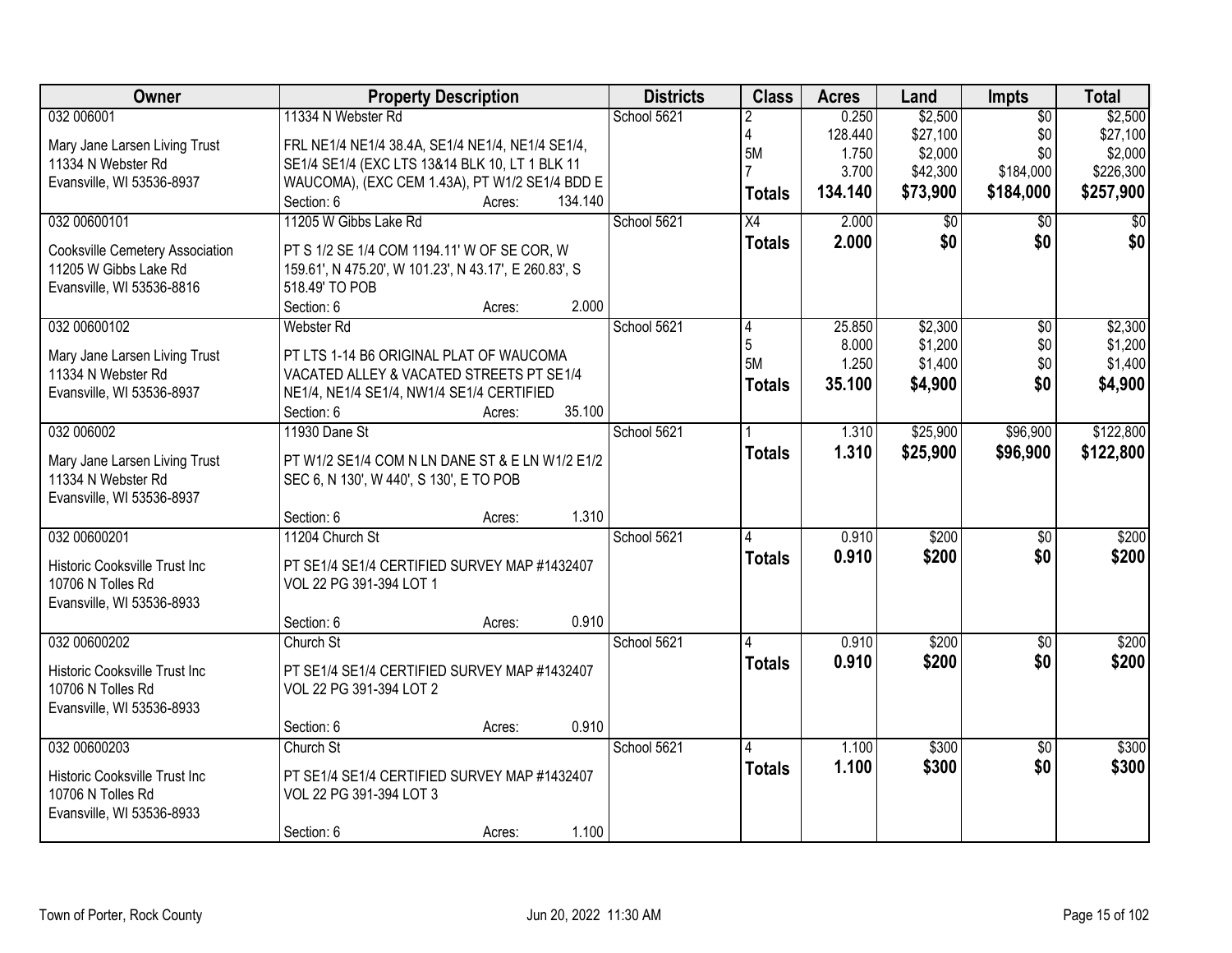| Owner                                | <b>Property Description</b>                                                                 | <b>Districts</b> | <b>Class</b>  | <b>Acres</b> | Land     | <b>Impts</b>    | <b>Total</b> |
|--------------------------------------|---------------------------------------------------------------------------------------------|------------------|---------------|--------------|----------|-----------------|--------------|
| 032 006003                           | 155 S State Highway 138                                                                     | School 5621      |               | 35.310       | \$7,300  | $\overline{30}$ | \$7,300      |
| Justamere Farm Inc                   | W1/2 NE1/4 (EXC LD OWNED BY NORUM & SPEC)                                                   |                  | 5             | 1.970        | \$100    | \$0             | \$100        |
| 155 State Rd 138                     | (EXC THEREFROM PT LOT 6 & W1/4 LOT 7 BLK 4 V                                                |                  | <b>Totals</b> | 37.280       | \$7,400  | \$0             | \$7,400      |
| Stoughton, WI 53589-4426             | WAUCOMA LY N OF S LN) & PARCEL LY N OF LOT 5                                                |                  |               |              |          |                 |              |
|                                      | 37.280<br>Section: 6<br>Acres:                                                              |                  |               |              |          |                 |              |
| 032 00600301                         | 11728 N State Highway 138                                                                   | School 5621      |               | 1.700        | \$30,800 | \$182,200       | \$213,000    |
|                                      |                                                                                             |                  |               | 1.800        | \$400    | \$0             | \$400        |
| Nathan C. Gallagher                  | PT NE1/4 & PT NW1/4 PT WAUCOMA PLAT COM                                                     |                  |               | 31.600       | \$4,800  | \$0             | \$4,800      |
| 11728 N State Rd 138                 | 1318.08' E & 1536.84' S OF N1/4 COR, S 767.98', W                                           |                  | <b>Totals</b> | 35.100       | \$36,000 | \$182,200       | \$218,200    |
| Stoughton, WI 53589-4709             | 663.30', SW 89.38', SW 115.68', W 244.43', N 65.75', SV<br>35.100<br>Section: 6<br>Acres:   |                  |               |              |          |                 |              |
| 032 006004                           | State Highway 138                                                                           | School 5621      | 4             | 110.720      | \$18,900 | \$0             | \$18,900     |
|                                      |                                                                                             |                  | 5             | 23.920       | \$3,600  | \$0             | \$3,600      |
| Anderson Family Trust                | NE1/4 NW1/4, NW1/4 NW1/4, SW1/4 NW1/4 N OF                                                  |                  | 5M            | 19.270       | \$21,200 | \$0             | \$21,200     |
| Mary Anderson Farmlands LLC - Etal   | CREEK, SE1/4 NW1/4, PT NE1/4 SW1/4 COM NW COR                                               |                  |               | 1.000        | \$12,500 | \$0             | \$12,500     |
| W268 N1947 Shooting Star Rd Un       | S 66', SE TO PT 627' W OF E LN, E 467.78', N TO                                             |                  | <b>Totals</b> | 154.910      | \$56,200 | \$0             | \$56,200     |
| Pewaukee, WI 53072-5594              | 154.910<br>Section: 6<br>Acres:                                                             |                  |               |              |          |                 |              |
| 032 006005                           | 12826 W State Highway 59                                                                    | School 1694      | 4             | 11.150       | \$1,200  | \$0             | \$1,200      |
| <b>Hatlen Bros</b>                   | PT SW1/4 COM 33.68 RD W OF INTER HWYS, N 411',                                              |                  |               | 3.000        | \$500    | \$0             | \$500        |
| 11165 N East Union Rd                | W 82', N 610', NW 834', N 66', W 223', SE 1415', E TO                                       |                  | <b>Totals</b> | 14.150       | \$1,700  | \$0             | \$1,700      |
| Evansville, WI 53536-9368            | PT 200' N OF RD, E 858', S 171' E 33' TO POB (EXC                                           |                  |               |              |          |                 |              |
|                                      | Section: 6<br>14.150<br>Acres:                                                              |                  |               |              |          |                 |              |
| 032 006006                           | 12146 W State Highway 59                                                                    | School 5621      |               | 8.000        | \$67,200 | \$91,600        | \$158,800    |
|                                      |                                                                                             |                  |               | 2.000        | \$300    | \$0             | \$300        |
| Karl E. Wolter<br>Patrick J. Comfert | PT E1/2 SW1/4 COM 506' SW W LN MAIN ST<br>COOKSVILLE, NW 411', SW 82', NW 610', NW 497', SE |                  | <b>Totals</b> | 10.000       | \$67,500 | \$91,600        | \$159,100    |
| 12146 W State Rd 59                  | 1145', NE 465', SE 171', NE 33' TO POB                                                      |                  |               |              |          |                 |              |
| Evansville, WI 53536-8916            | Section: 6<br>10.000<br>Acres:                                                              |                  |               |              |          |                 |              |
| 032 006007                           | 12826 W State Highway 59                                                                    | School 1694      | 4             | 89.170       | \$15,800 | $\overline{50}$ | \$15,800     |
|                                      |                                                                                             |                  | 5             | 11.000       | \$1,700  | \$0             | \$1,700      |
| <b>Hatlen Bros</b>                   | FRL NW1/4 SW1/4 (EXC COM NE COR, W 223', SE TO                                              |                  |               | 2.000        | \$28,500 | \$151,600       | \$180,100    |
| 11165 N East Union Rd                | S LN, E 129' TO POB) FRL SW1/4 SW1/4 (EXC COM NI                                            |                  | <b>Totals</b> | 102.170      | \$46,000 | \$151,600       | \$197,600    |
| Evansville, WI 53536-9368            | COR, W 127', SE 90', E TO E LN, N TO POB) SE1/4                                             |                  |               |              |          |                 |              |
|                                      | 102.170<br>Section: 6<br>Acres:                                                             |                  |               |              |          |                 |              |
| 032 00600701                         | 12218 W State Highway 59                                                                    | School 1694      |               | 1.420        | \$27,300 | \$98,700        | \$126,000    |
| Vicki L. Wethal                      | PT SE1/4 SW1/4 CERTIFIED SURVEY MAP #1655630                                                |                  | Totals        | 1.420        | \$27,300 | \$98,700        | \$126,000    |
| 12218 W State Rd 59                  | VOL 27 PG 66-68 LOT 1                                                                       |                  |               |              |          |                 |              |
| Evansville, WI 53536-8917            |                                                                                             |                  |               |              |          |                 |              |
|                                      | 1.420<br>Section: 6<br>Acres:                                                               |                  |               |              |          |                 |              |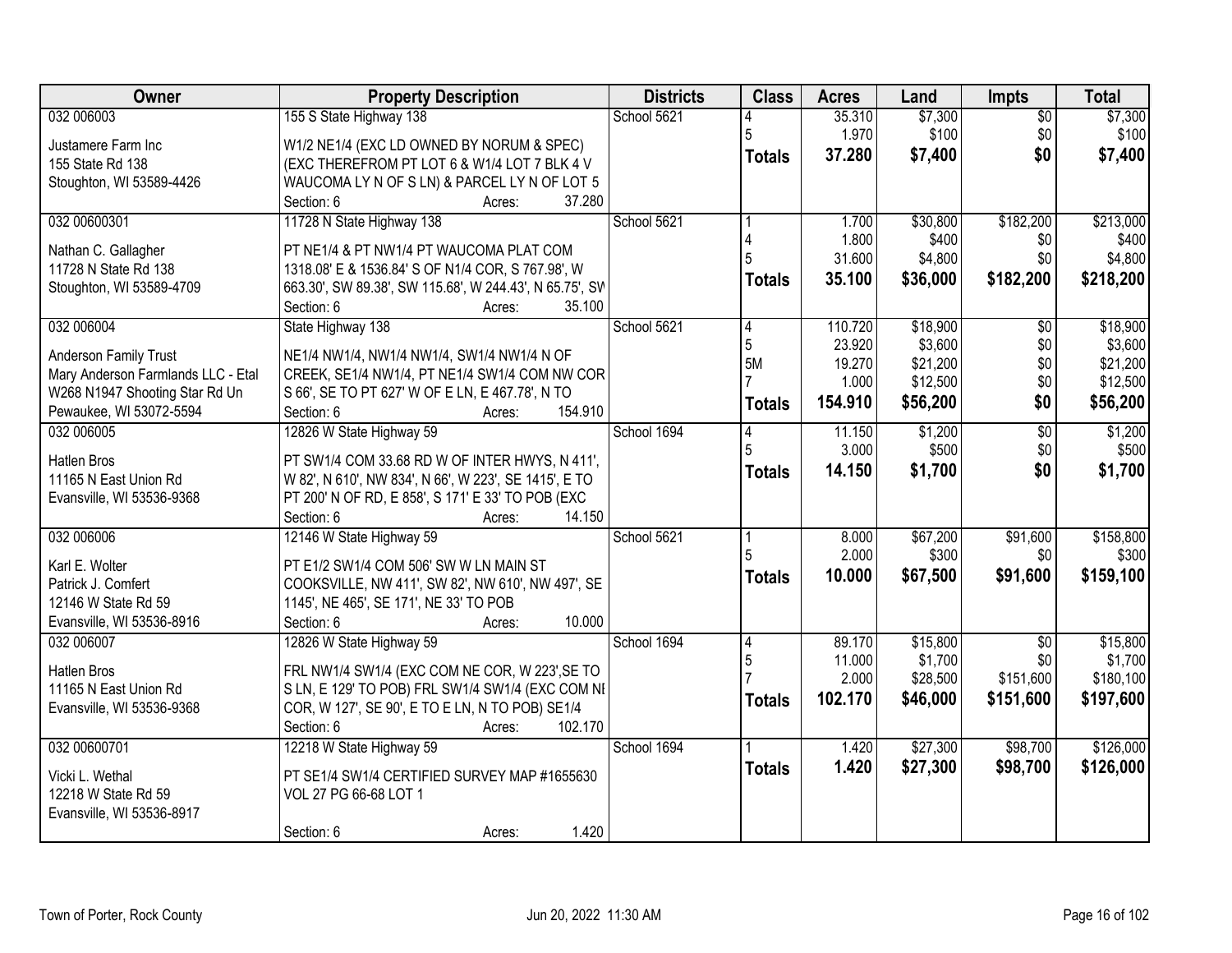| Owner                              | <b>Property Description</b>                                         |        |       | <b>Districts</b> | <b>Class</b>    | <b>Acres</b> | Land            | Impts           | <b>Total</b>    |
|------------------------------------|---------------------------------------------------------------------|--------|-------|------------------|-----------------|--------------|-----------------|-----------------|-----------------|
| 032 006009                         | 11937 W Church St                                                   |        |       | School 5621      |                 | 2.000        | \$34,500        | \$187,300       | \$221,800       |
| Sidney O. Anderson Jr              | PT SW1/4 SE1/4 COM SW COR, N 547', E 785', S 132',                  |        |       |                  |                 | 4.020        | \$1,000         | \$0             | \$1,000         |
| Gloria J. Anderson                 | E 115', S 415' TO S LN, W TO POB (EXC CSM 21-330)                   |        |       |                  |                 | 0.400        | \$100           | \$0             | \$100           |
| 11937 W Church St                  | (EXC CSM 31-3)                                                      |        |       |                  | <b>Totals</b>   | 6.420        | \$35,600        | \$187,300       | \$222,900       |
| Evansville, WI 53536-8907          | Section: 6                                                          | Acres: | 6.420 |                  |                 |              |                 |                 |                 |
| 032 00600901                       | 6909 N County Rd M                                                  |        |       | School 5621      | 4               | 1.000        | \$200           | $\overline{50}$ | \$200           |
|                                    |                                                                     |        |       |                  | <b>Totals</b>   | 1.000        | \$200           | \$0             | \$200           |
| <b>Todd Kane</b>                   | PT SW1/4 SE1/4 CERTIFIED SURVEY MAP #1382623<br>VOL 21 PG 330 LOT 1 |        |       |                  |                 |              |                 |                 |                 |
| Jayne Kane<br>389 Taylor Ln        |                                                                     |        |       |                  |                 |              |                 |                 |                 |
| Stoughton, WI 53589-4101           | Section: 6                                                          | Acres: | 1.000 |                  |                 |              |                 |                 |                 |
| 032 00600902                       | Church St                                                           |        |       | School 5621      |                 | 1.370        | \$300           | \$0             | \$300           |
|                                    |                                                                     |        |       |                  | <b>Totals</b>   | 1.370        | \$300           | \$0             | \$300           |
| Trina Helgestad                    | PT SW1/4 SE1/4 PT WAUCOMA VILLAGE PLAT                              |        |       |                  |                 |              |                 |                 |                 |
| Mark Helgestad                     | CERTIFIED SURVEY MAP #1779430 VOL 31 PG 3-5                         |        |       |                  |                 |              |                 |                 |                 |
| 5047 N Knollwood Dr                | LOT <sub>1</sub>                                                    |        |       |                  |                 |              |                 |                 |                 |
| Janesville, WI 53545-8917          | Section: 6                                                          | Acres: | 1.370 |                  |                 |              |                 |                 |                 |
| 032 00600903                       | Church St                                                           |        |       | School 5621      | 4               | 1.370        | \$300           | \$0             | \$300           |
| Sydney O. Anderson Jr              | PT SW1/4 SE1/4 PT WAUCOMA VILLAGE PLAT                              |        |       |                  | <b>Totals</b>   | 1.370        | \$300           | \$0             | \$300           |
| Amy E. Anderson                    | CERTIFIED SURVEY MAP #1779430 VOL 31 PG 3-5                         |        |       |                  |                 |              |                 |                 |                 |
| 472 Windwood Cir                   | LOT <sub>2</sub>                                                    |        |       |                  |                 |              |                 |                 |                 |
| Edgerton, WI 53534-9504            | Section: 6                                                          | Acres: | 1.370 |                  |                 |              |                 |                 |                 |
| 032 006010                         | 11347 N State Highway 138                                           |        |       | School 5621      |                 | 2.440        | \$36,700        | \$142,700       | \$179,400       |
| Mary E Kohlman Revocable Trust     | PT NE1/4 SW1/4 COM 511' S NE COR, S 70', W 269', N                  |        |       |                  | <b>Totals</b>   | 2.440        | \$36,700        | \$142,700       | \$179,400       |
| 11347 N State Rd 138               | 282', NE TO E LN, S TO POB (EXC RD)                                 |        |       |                  |                 |              |                 |                 |                 |
| Evansville, WI 53536-8926          |                                                                     |        |       |                  |                 |              |                 |                 |                 |
|                                    | Section: 6                                                          | Acres: | 2.440 |                  |                 |              |                 |                 |                 |
| 032 006011                         | 12035 W State Highway 59                                            |        |       | School 5621      | $\overline{X4}$ | 0.350        | $\overline{50}$ | $\overline{30}$ | $\overline{30}$ |
|                                    |                                                                     |        |       |                  | <b>Totals</b>   | 0.350        | \$0             | \$0             | \$0             |
| Historic Cooksville Trust, Inc     | PT SE1/4 SW1/4 COM INTER E LN & HWY 59, W                           |        |       |                  |                 |              |                 |                 |                 |
| 12035 W State Rd 59                | 140.25', S 115.5', E 140.25', N 115.5' TO POB                       |        |       |                  |                 |              |                 |                 |                 |
| Evansville, WI 53536-8914          | Section: 6                                                          | Acres: | 0.350 |                  |                 |              |                 |                 |                 |
| 032 006012                         | 12113 State Highway 59                                              |        |       | School 5621      | X4              | 0.560        | $\overline{50}$ | $\overline{30}$ | $\frac{1}{30}$  |
|                                    |                                                                     |        |       |                  | <b>Totals</b>   | 0.560        | \$0             | \$0             | \$0             |
| Norwegian Lutheran Church of       | PT SW1/4 SE1/4 COM 1061.30' E S1/4 COR, N 101.5',                   |        |       |                  |                 |              |                 |                 |                 |
| Cooksville                         | W 165', N 264' FOR POB; N TO RD, E 165', S 148.5', W                |        |       |                  |                 |              |                 |                 |                 |
| Cooksville Lutheran Church Society | 165' TO POB                                                         |        |       |                  |                 |              |                 |                 |                 |
| 11927 W Church St                  | Section: 6                                                          | Acres: | 0.560 |                  |                 |              |                 |                 |                 |
| Evansville, WI 53536-8907          |                                                                     |        |       |                  |                 |              |                 |                 |                 |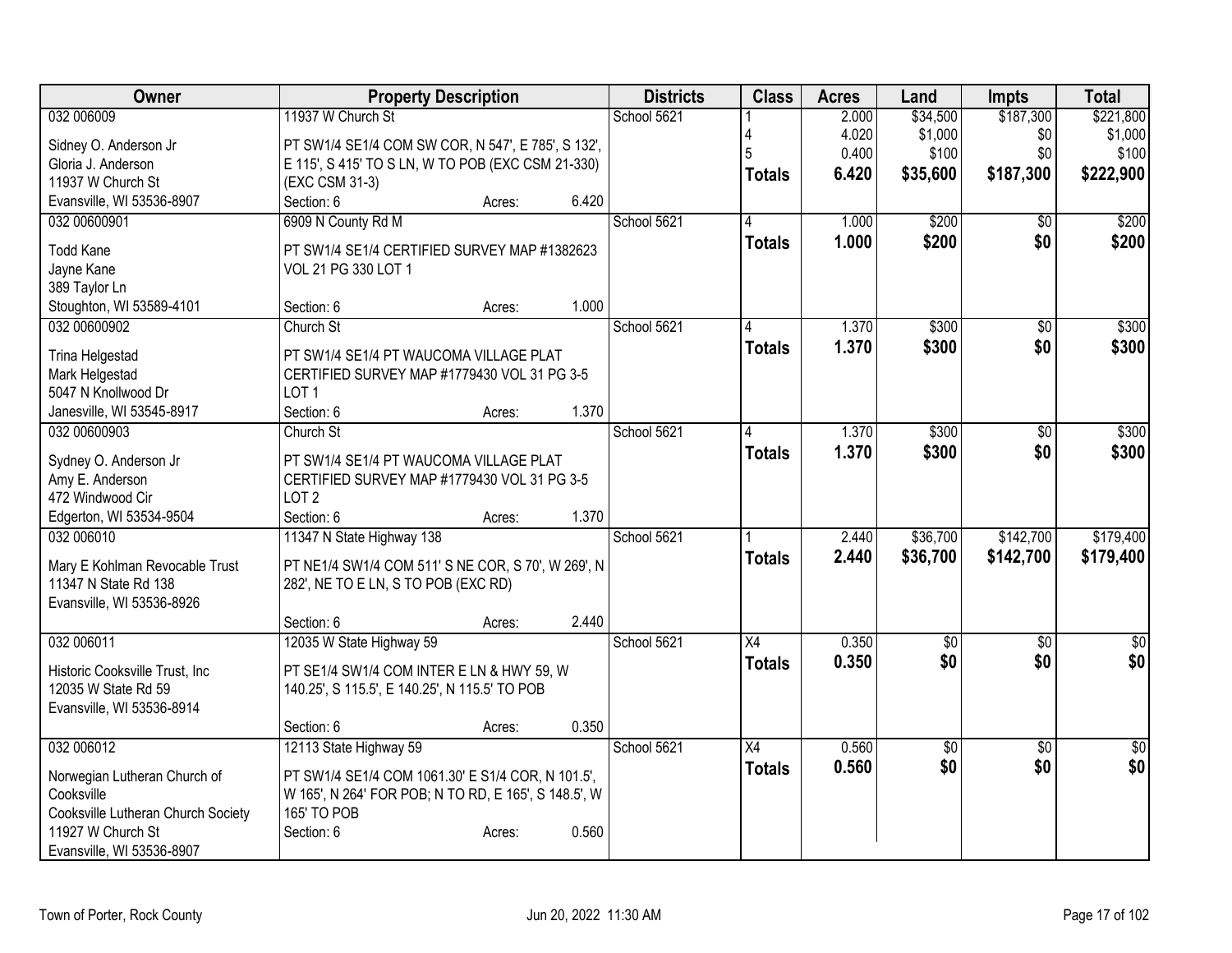| Owner                        | <b>Property Description</b>                           |        |         | <b>Districts</b> | <b>Class</b>    | <b>Acres</b> | Land            | <b>Impts</b>    | <b>Total</b> |
|------------------------------|-------------------------------------------------------|--------|---------|------------------|-----------------|--------------|-----------------|-----------------|--------------|
| 032 006013                   | 11901 W Church St                                     |        |         | School 5621      | $\overline{X4}$ | 3.520        | $\overline{50}$ | $\overline{50}$ | \$0          |
| Waucoma Cemetery Association | PT SE1/4 COM 1061.30' E S1/4 COR; N 101.5', W 165',   |        |         |                  | <b>Totals</b>   | 3.520        | \$0             | \$0             | \$0          |
| Attn: Town Clerk             | N 264', E 165', N TO PT 475.20' N OF S SEC LN, E 231' |        |         |                  |                 |              |                 |                 |              |
| 8809 N Wilder Rd             | S 475.2', W 231' TO POB                               |        |         |                  |                 |              |                 |                 |              |
| Evansville, WI 53536-8846    | Section: 6                                            | Acres: | 3.530   |                  |                 |              |                 |                 |              |
| 032 007001                   | <b>Tolles Rd</b>                                      |        |         | School 5621      |                 | 1.000        | \$3,400         | \$5,700         | \$9,100      |
| Arnold Farms LLC             | NE1/4 NE1/4, NW1/4 NE1/4                              |        |         |                  |                 | 78.000       | \$16,200        | \$0             | \$16,200     |
| 8347 N Tolles Rd             |                                                       |        |         |                  |                 | 1.000        | \$200           | \$0             | \$200        |
| Evansville, WI 53536-8851    |                                                       |        |         |                  | <b>Totals</b>   | 80.000       | \$19,800        | \$5,700         | \$25,500     |
|                              | Section: 7                                            | Acres: | 80.000  |                  |                 |              |                 |                 |              |
| 032 007002                   | 10532 Tolles Rd                                       |        |         | School 1694      | 14              | 120.980      | \$29,700        | \$0             | \$29,700     |
| <b>Hatlen Bros</b>           | W 313.5' NE1/4 NW1/4, FRL NW1/4 NW1/4, S1/2 NW1/4     |        |         |                  |                 | 1.000        | \$200           | \$0             | \$200        |
| 11165 N East Union Rd        |                                                       |        |         |                  | <b>Totals</b>   | 121.980      | \$29,900        | \$0             | \$29,900     |
| Evansville, WI 53536-9368    |                                                       |        |         |                  |                 |              |                 |                 |              |
|                              | Section: 7                                            | Acres: | 121.980 |                  |                 |              |                 |                 |              |
| 032 007003                   | 10706 N Tolles Rd                                     |        |         | School 5621      |                 | 5.000        | \$57,000        | \$129,400       | \$186,400    |
| William L. Zimmerman         | PT SW1/4 NE1/4 COM NW COR, E 942.86', S 231', W       |        |         |                  | <b>Totals</b>   | 5.000        | \$57,000        | \$129,400       | \$186,400    |
| Mary R. Zimmerman            | 942.68', N 231' TO POB                                |        |         |                  |                 |              |                 |                 |              |
| 10706 N Tolles Rd            |                                                       |        |         |                  |                 |              |                 |                 |              |
| Evansville, WI 53536-8933    | Section: 7                                            | Acres: | 5.000   |                  |                 |              |                 |                 |              |
| 032 007004                   | 12826 W State Highway 59                              |        |         | School 5621      | 4               | 110.920      | \$22,400        | \$0             | \$22,400     |
| Thomas N. Hatlen             | S1/2 NE1/4 (EXC WELTY) 74.89A, NW1/4 SW1/4 36.85/     |        |         |                  |                 | 0.820        | \$100           | \$0             | \$100        |
| James D. Hatlen              |                                                       |        |         |                  | <b>Totals</b>   | 111.740      | \$22,500        | \$0             | \$22,500     |
| 11165 N East Union Rd        |                                                       |        |         |                  |                 |              |                 |                 |              |
| Evansville, WI 53536-9368    | Section: 7                                            | Acres: | 111.740 |                  |                 |              |                 |                 |              |
| 032 007005                   | 12826 W State Highway 59                              |        |         | School 5621      | 4               | 14.770       | \$3,100         | \$0             | \$3,100      |
| Hatlen Bros                  | N1/2 NE1/4 NW1/4 (EXC W 313.5')                       |        |         |                  | 5               | 0.500        | \$100           | \$0             | \$100        |
| 11165 N East Union Rd        |                                                       |        |         |                  | <b>Totals</b>   | 15.270       | \$3,200         | \$0             | \$3,200      |
| Evansville, WI 53536-9368    |                                                       |        |         |                  |                 |              |                 |                 |              |
|                              | Section: 7                                            | Acres: | 15.270  |                  |                 |              |                 |                 |              |
| 032 007006                   | 10747 N Tolles Rd                                     |        |         | School 5621      |                 | 15.250       | \$91,900        | \$143,200       | \$235,100    |
| Tyle Rosenbaum               | S1/2 NE1/4 NW1/4 (EXC W 313.5')                       |        |         |                  | <b>Totals</b>   | 15.250       | \$91,900        | \$143,200       | \$235,100    |
| Jeanette Rosenbaum           |                                                       |        |         |                  |                 |              |                 |                 |              |
| 10747 N Tolles Rd            |                                                       |        |         |                  |                 |              |                 |                 |              |
| Evansville, WI 53536-8934    | Section: 7                                            | Acres: | 15.250  |                  |                 |              |                 |                 |              |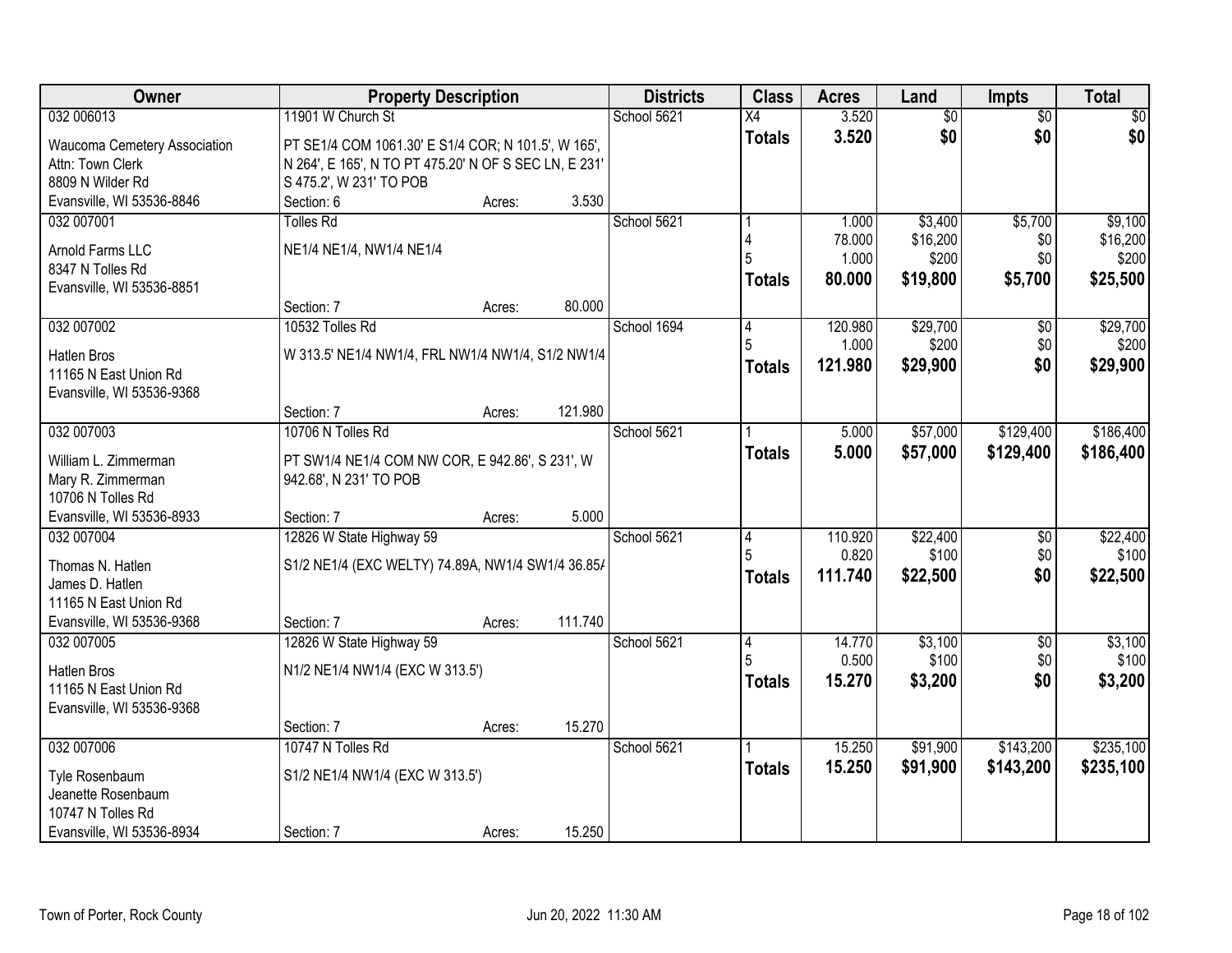| Owner                     | <b>Property Description</b>                     |        |         | <b>Districts</b> | <b>Class</b>   | <b>Acres</b>    | Land                 | Impts            | <b>Total</b>          |
|---------------------------|-------------------------------------------------|--------|---------|------------------|----------------|-----------------|----------------------|------------------|-----------------------|
| 032 007007                | 10237 N Tolles Rd                               |        |         | School 5621      |                | 225.310         | \$46,700             | $\overline{50}$  | \$46,700              |
| <b>Hatlen Bros</b>        | NE1/4 SW1/4, SE1/4 SW1/4 SE1/4 (EXC CSM 25-384) |        |         |                  | 5              | 6.000           | \$900                | \$0              | \$900                 |
| 11165 N East Union Rd     | (EXC CSM 31-64)                                 |        |         |                  |                | 2.590           | \$24,400             | \$40,800         | \$65,200              |
| Evansville, WI 53536-9368 |                                                 |        |         |                  | <b>Totals</b>  | 233.900         | \$72,000             | \$40,800         | \$112,800             |
|                           | Section: 7                                      | Acres: | 233.900 |                  |                |                 |                      |                  |                       |
| 032 00700701              | 10218 N Tolles Rd                               |        |         | School 5621      |                | 1.220           | \$24,800             | \$104,200        | \$129,000             |
| Joshua M. Dunphy          | PT S1/2 CERTIFIED SURVEY MAP #1577806 VOL 25    |        |         |                  | <b>Totals</b>  | 1.220           | \$24,800             | \$104,200        | \$129,000             |
| Donna K. Dunphy           | PG 384-386 LOT 1                                |        |         |                  |                |                 |                      |                  |                       |
| 10218 N Tolles Rd         |                                                 |        |         |                  |                |                 |                      |                  |                       |
| Evansville, WI 53536-8931 | Section: 7                                      | Acres: | 1.220   |                  |                |                 |                      |                  |                       |
| 032 00700702              | 10303 Tolles Rd                                 |        |         | School 5621      |                | 4.080           | \$50,100             | \$152,200        | \$202,300             |
| Paul M. Britain           | PT NE1/4 SW1/4 CERTIFIED SURVEY MAP #1786619    |        |         |                  | <b>Totals</b>  | 4.080           | \$50,100             | \$152,200        | \$202,300             |
| Jennifer A. Britain       | VOL 31 PG 64-67 LOT 1                           |        |         |                  |                |                 |                      |                  |                       |
| 10303 N Tolles Rd         |                                                 |        |         |                  |                |                 |                      |                  |                       |
| Evansville, WI 53536-8905 | Section: 7                                      | Acres: | 4.080   |                  |                |                 |                      |                  |                       |
| 032 007008                | <b>Tolles Rd</b>                                |        |         | School 5621      | 4              | 35.190          | \$6,100              | \$0              | \$6,100               |
| Arnold Farms LLC          | FRL SW1/4 SW1/4                                 |        |         |                  | 5M             | 2.000           | \$2,200              | \$0              | \$2,200               |
| 8347 N Tolles Rd          |                                                 |        |         |                  | <b>Totals</b>  | 37.190          | \$8,300              | \$0              | \$8,300               |
| Evansville, WI 53536-8851 |                                                 |        |         |                  |                |                 |                      |                  |                       |
|                           | Section: 7                                      | Acres: | 37.190  |                  |                |                 |                      |                  |                       |
| 032 008001                | 10644 N Wilder Rd                               |        |         | School 5621      | $\overline{4}$ | 139.000         | \$26,200             | $\overline{50}$  | \$26,200              |
| Theodore E. Keehn         | <b>NE1/4</b>                                    |        |         |                  | 5              | 4.000           | \$600                | \$0              | \$600                 |
| Lisa S. Keehn             |                                                 |        |         |                  | 5M             | 15.000<br>2.000 | \$16,500<br>\$28,500 | \$0<br>\$225,000 | \$16,500<br>\$253,500 |
| 10644 N Wilder Rd         |                                                 |        |         |                  |                | 160.000         | \$71,800             | \$225,000        | \$296,800             |
| Evansville, WI 53536-8944 | Section: 8                                      | Acres: | 160.000 |                  | <b>Totals</b>  |                 |                      |                  |                       |
| 032 008002                | 10705 N Wilder Rd                               |        |         | School 5621      | 4              | 152.200         | \$30,800             | $\overline{30}$  | \$30,800              |
| Glenn A. Starks           | NW1/4 (EXC CSM 18-437)                          |        |         |                  | 5              | 1.700           | \$300                | \$0              | \$300                 |
| 11326 N State Rd 138      |                                                 |        |         |                  |                | 3.000           | \$39,500             | \$147,800        | \$187,300             |
| Evansville, WI 53536-8927 |                                                 |        |         |                  | <b>Totals</b>  | 156.900         | \$70,600             | \$147,800        | \$218,400             |
|                           | Section: 8                                      | Acres: | 156.900 |                  |                |                 |                      |                  |                       |
| 032 00800201              | 11326 N State Highway 138                       |        |         | School 5621      |                | 3.100           | \$42,800             | $\overline{50}$  | \$42,800              |
| Glenn A. Starks           | PT SE1/4 NW1/4 CERTIFIED SURVEY MAP #1277939    |        |         |                  | <b>Totals</b>  | 3.100           | \$42,800             | \$0              | \$42,800              |
| 11326 N State Rd 138      | VOL 18 PG 437 LOT 1                             |        |         |                  |                |                 |                      |                  |                       |
| Evansville, WI 53536-8927 |                                                 |        |         |                  |                |                 |                      |                  |                       |
|                           | Section: 8                                      | Acres: | 3.100   |                  |                |                 |                      |                  |                       |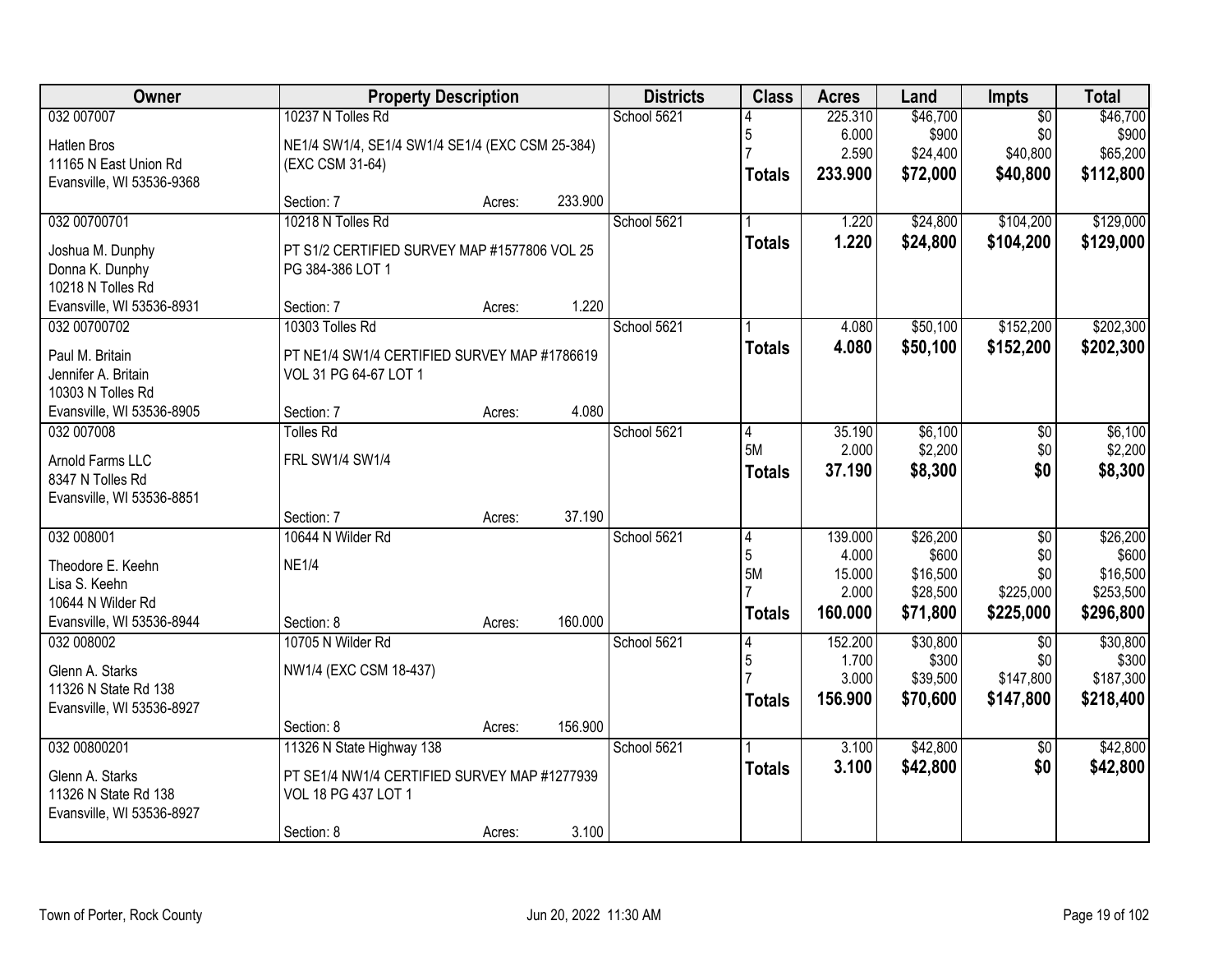| Owner                                          | <b>Property Description</b>                   |        |        | <b>Districts</b> | <b>Class</b>  | <b>Acres</b>    | Land              | <b>Impts</b>           | <b>Total</b>      |
|------------------------------------------------|-----------------------------------------------|--------|--------|------------------|---------------|-----------------|-------------------|------------------------|-------------------|
| 032 008003                                     | Wilder Rd                                     |        |        | School 5621      |               | 71.600          | \$13,400          | $\overline{50}$        | \$13,400          |
| Peter L. Sendelbach                            | NE1/4 SW1/4 (EXC CSM 11-620) SE1/4 SW1/4 (EXC |        |        |                  | 5             | 2.010           | \$300             | \$0                    | \$300             |
| Christine A. Sendelbach                        | CSM 15-517)                                   |        |        |                  | <b>Totals</b> | 73.610          | \$13,700          | \$0                    | \$13,700          |
| 9931 N Wilder Rd                               |                                               |        |        |                  |               |                 |                   |                        |                   |
| Evansville, WI 53536-8840<br>032 008003001     | Section: 8<br>10435 N Wilder Rd               | Acres: | 73.610 | School 5621      |               | 3.109           | \$42,800          | \$227,000              | \$269,800         |
|                                                |                                               |        |        |                  | <b>Totals</b> | 3.109           | \$42,800          | \$227,000              | \$269,800         |
| Benjamin A. Skeels                             | PT NE1/4 SW1/4 CERTIFIED SURVEY MAP #997097   |        |        |                  |               |                 |                   |                        |                   |
| Emily M. Skeels<br>10435 N Wilder Rd           | VOL 11 PG 620-621 LOT 1                       |        |        |                  |               |                 |                   |                        |                   |
| Evansville, WI 53536-8912                      | Section: 8                                    | Acres: | 3.100  |                  |               |                 |                   |                        |                   |
| 032 00800302                                   | 10339 N Wilder Rd                             |        |        | School 5621      |               | 3.280           | \$44,100          | \$122,500              | \$166,600         |
| Mark R Doudlah Revocable Living Trust          | PT NE1/4 SW1/4 CERTIFIED SURVEY MAP #1168837  |        |        |                  | <b>Totals</b> | 3.280           | \$44,100          | \$122,500              | \$166,600         |
| 10339 N Wilder Rd                              | VOL 15 PG 517 LOT 1                           |        |        |                  |               |                 |                   |                        |                   |
| Evansville, WI 53536-8943                      |                                               |        |        |                  |               |                 |                   |                        |                   |
|                                                | Section: 8                                    | Acres: | 3.280  |                  |               |                 |                   |                        |                   |
| 032 008004                                     | 12826 W State Highway 59                      |        |        | School 5621      | 4             | 80.000          | \$14,500          | \$0                    | \$14,500          |
| <b>Hatlen Bros</b>                             | NW1/4 SW1/4, SW1/4 SW1/4                      |        |        |                  | <b>Totals</b> | 80.000          | \$14,500          | \$0                    | \$14,500          |
| 11165 N East Union Rd                          |                                               |        |        |                  |               |                 |                   |                        |                   |
| Evansville, WI 53536-9368                      |                                               |        |        |                  |               |                 |                   |                        |                   |
| 032 008005                                     | Section: 8<br>9926 N Riley Rd                 | Acres: | 80.000 | School 1568      | 4             | 39.000          | \$8,100           | $\overline{50}$        | \$8,100           |
|                                                |                                               |        |        |                  | 5             | 1.000           | \$100             | \$0                    | \$100             |
| Thousand Oaks Farm, LLC                        | <b>NE1/4 SE1/4</b>                            |        |        |                  | <b>Totals</b> | 40.000          | \$8,200           | \$0                    | \$8,200           |
| 9748 N Riley Rd<br>Evansville, WI 53536        |                                               |        |        |                  |               |                 |                   |                        |                   |
|                                                | Section: 8                                    | Acres: | 40.000 |                  |               |                 |                   |                        |                   |
| 032 008006                                     | 10220 N Wilder Rd                             |        |        | School 1568      | 4             | 38.000          | \$5,300           | $\overline{50}$        | \$5,300           |
| Doudlah Family Trust                           | SE1/4 SE1/4 (EXC 30' R/W IN SW COR)           |        |        |                  | 5             | 1.000           | \$200             | \$0                    | \$200             |
| Patricia A Doudlah Survivors Trust             |                                               |        |        |                  |               | 1.000           | \$17,500          | \$41,300               | \$58,800          |
| 10220 N Wilder Rd                              |                                               |        |        |                  | <b>Totals</b> | 40.000          | \$23,000          | \$41,300               | \$64,300          |
| Evansville, WI 53536-8942                      | Section: 8                                    | Acres: | 40.000 |                  |               |                 |                   |                        |                   |
| 032 008007                                     | 10220 N Wilder Rd                             |        |        | School 5621      | 4<br>5        | 71.200<br>1.600 | \$13,100<br>\$300 | $\overline{50}$<br>\$0 | \$13,100<br>\$300 |
| Doudlah Family Trust                           | W1/2 SE1/4 (EXC CSM 14-465) & 30' R/W SW COR  |        |        |                  |               | 2.000           | \$28,500          | \$208,800              | \$237,300         |
| Patricia A Doudlah Survivors Trust             | SE1/4 SE1/4                                   |        |        |                  | <b>Totals</b> | 74.800          | \$41,900          | \$208,800              | \$250,700         |
| 10220 N Wilder Rd<br>Evansville, WI 53536-8942 | Section: 8                                    | Acres: | 74.800 |                  |               |                 |                   |                        |                   |
|                                                |                                               |        |        |                  |               |                 |                   |                        |                   |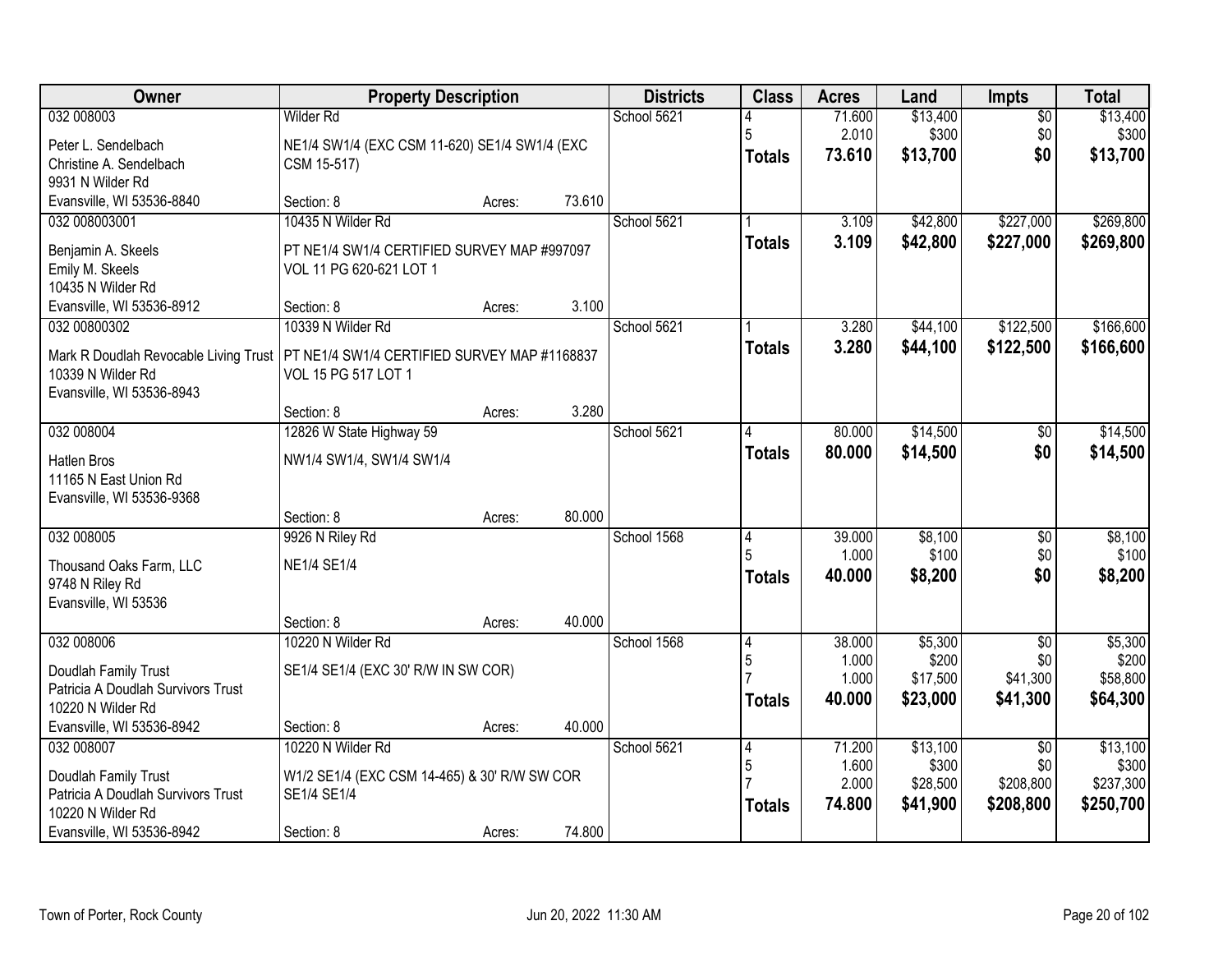| Owner                                        | <b>Property Description</b>                                                                         |        |         | <b>Districts</b> | <b>Class</b>    | <b>Acres</b> | Land      | <b>Impts</b>    | <b>Total</b> |
|----------------------------------------------|-----------------------------------------------------------------------------------------------------|--------|---------|------------------|-----------------|--------------|-----------|-----------------|--------------|
| 032 008008                                   | 10014 N Wilder Rd                                                                                   |        |         | School 5621      |                 | 4.768        | \$55,300  | \$213,200       | \$268,500    |
| Charles D. Gillespie                         | PT SW1/4 SE1/4 CERTIFIED SURVEY MAP #1124523                                                        |        |         |                  | <b>Totals</b>   | 4.768        | \$55,300  | \$213,200       | \$268,500    |
| Mary Kay Gillespie                           | VOL 14 PG 465-466 LOT 1                                                                             |        |         |                  |                 |              |           |                 |              |
| 10014 N Wilder Rd                            |                                                                                                     |        |         |                  |                 |              |           |                 |              |
| Evansville, WI 53536-8941                    | Section: 8                                                                                          | Acres: | 4.760   |                  |                 |              |           |                 |              |
| 032 009001                                   | 10701 N State Highway 59                                                                            |        |         | School 1568      | 4               | 38.450       | \$7,100   | $\overline{50}$ | \$7,100      |
| Thomas C Young Revocable Trust               | NE1/4 NE1/4 (EXC N21' W OF HWY)(EXC HWY)                                                            |        |         |                  |                 | 1.550        | \$300     | \$0             | \$300        |
| 11206 N Casey Rd                             |                                                                                                     |        |         |                  | <b>Totals</b>   | 40.000       | \$7,400   | \$0             | \$7,400      |
| Edgerton, WI 53534-8812                      |                                                                                                     |        |         |                  |                 |              |           |                 |              |
|                                              | Section: 9                                                                                          | Acres: | 40.000  |                  |                 |              |           |                 |              |
| 032 009002                                   | 10243 Stearns Rd                                                                                    |        |         | School 1568      | 4               | 306.500      | \$66,900  | \$0             | \$66,900     |
| Rock Prairie Farms LLC                       |                                                                                                     |        |         |                  | 5               | 22.820       | \$3,400   | \$0             | \$3,400      |
| 10243 W Stearns Rd                           | W1/2 NE1/4, SE1/4 NE1/4 (EXC COM SE COR, N 269',<br>W 173', S 269' E TO POB) NW1/4, N1/2 SW1/4 W1/2 |        |         |                  | <b>5M</b>       | 37.000       | \$40,700  | \$0             | \$40,700     |
| Evansville, WI 53536-8930                    | NW1/4 SE1/4 (EXC ROAD) (EXC CSM 22-187) SUB TO                                                      |        |         |                  |                 | 4.000        | \$43,500  | \$499,900       | \$543,400    |
|                                              | Section: 9                                                                                          | Acres: | 370.320 |                  | <b>Totals</b>   | 370.320      | \$154,500 | \$499,900       | \$654,400    |
| 032 009002001                                | Stearns Rd                                                                                          |        |         | School 1568      | $\overline{X4}$ | 4.180        | \$0       | $\sqrt{6}$      | \$0          |
|                                              |                                                                                                     |        |         |                  | <b>Totals</b>   | 4.180        | \$0       | \$0             | \$0          |
| Town of Porter<br>Attn: Town Clerk           | A STRIP OF LAND USED FOR ROAD RIGHT OF WAY<br>COM 165' W OF E1/4 COR, W 2816.24', SW 433.91'.       |        |         |                  |                 |              |           |                 |              |
| 8809 N Wilder Rd                             | BEING 49.5' N OF REF LINE OVER THE E 3/4 OF NE                                                      |        |         |                  |                 |              |           |                 |              |
| Evansville, WI 53536-8846                    | Section: 9                                                                                          | Acres: | 4.180   |                  |                 |              |           |                 |              |
| 032 00900201                                 | 10046 Stearns Rd                                                                                    |        |         | School 1568      |                 | 4.520        | \$53,400  | \$42,000        | \$95,400     |
|                                              |                                                                                                     |        |         |                  | <b>Totals</b>   | 4.520        | \$53,400  | \$42,000        | \$95,400     |
| Rock Prairie Farms LLC<br>10243 W Stearns Rd | PT SW1/4 NE1/4 CERTIFIED SURVEY MAP #1412771<br>VOL 22 PG 187-189 LOT 1                             |        |         |                  |                 |              |           |                 |              |
| Evansville, WI 53536-8930                    |                                                                                                     |        |         |                  |                 |              |           |                 |              |
|                                              | Section: 9                                                                                          | Acres: | 4.520   |                  |                 |              |           |                 |              |
| 032 009003                                   | 10511 N Casey Rd                                                                                    |        |         | School 1568      |                 | 1.000        | \$22,000  | \$104,800       | \$126,800    |
|                                              |                                                                                                     |        |         |                  | <b>Totals</b>   | 1.000        | \$22,000  | \$104,800       | \$126,800    |
| Richard J. Reilly<br>Shawn T. Reilly         | PT SE1/4 NE1/4 COM SE COR, N 264', W 165', S 264'<br>TO POB                                         |        |         |                  |                 |              |           |                 |              |
| 10511 N Casey Rd                             |                                                                                                     |        |         |                  |                 |              |           |                 |              |
| Evansville, WI 53536-8904                    | Section: 9                                                                                          | Acres: | 1.000   |                  |                 |              |           |                 |              |
| 032 009004                                   | 10514 Caledonia                                                                                     |        |         | School 1568      |                 | 1.310        | \$25,900  | \$103,700       | \$129,600    |
|                                              |                                                                                                     |        |         |                  | <b>Totals</b>   | 1.310        | \$25,900  | \$103,700       | \$129,600    |
| William J. Leeder<br>Valerie J. Leeder       | PT SW1/4 SW1/4 CERTIFIED SURVEY MAP #777425<br>VOL 2 PG 186 LOT 1                                   |        |         |                  |                 |              |           |                 |              |
| PO Box 412                                   |                                                                                                     |        |         |                  |                 |              |           |                 |              |
| Evansville, WI 53536-4050                    | Section: 9                                                                                          | Acres: | 1.310   |                  |                 |              |           |                 |              |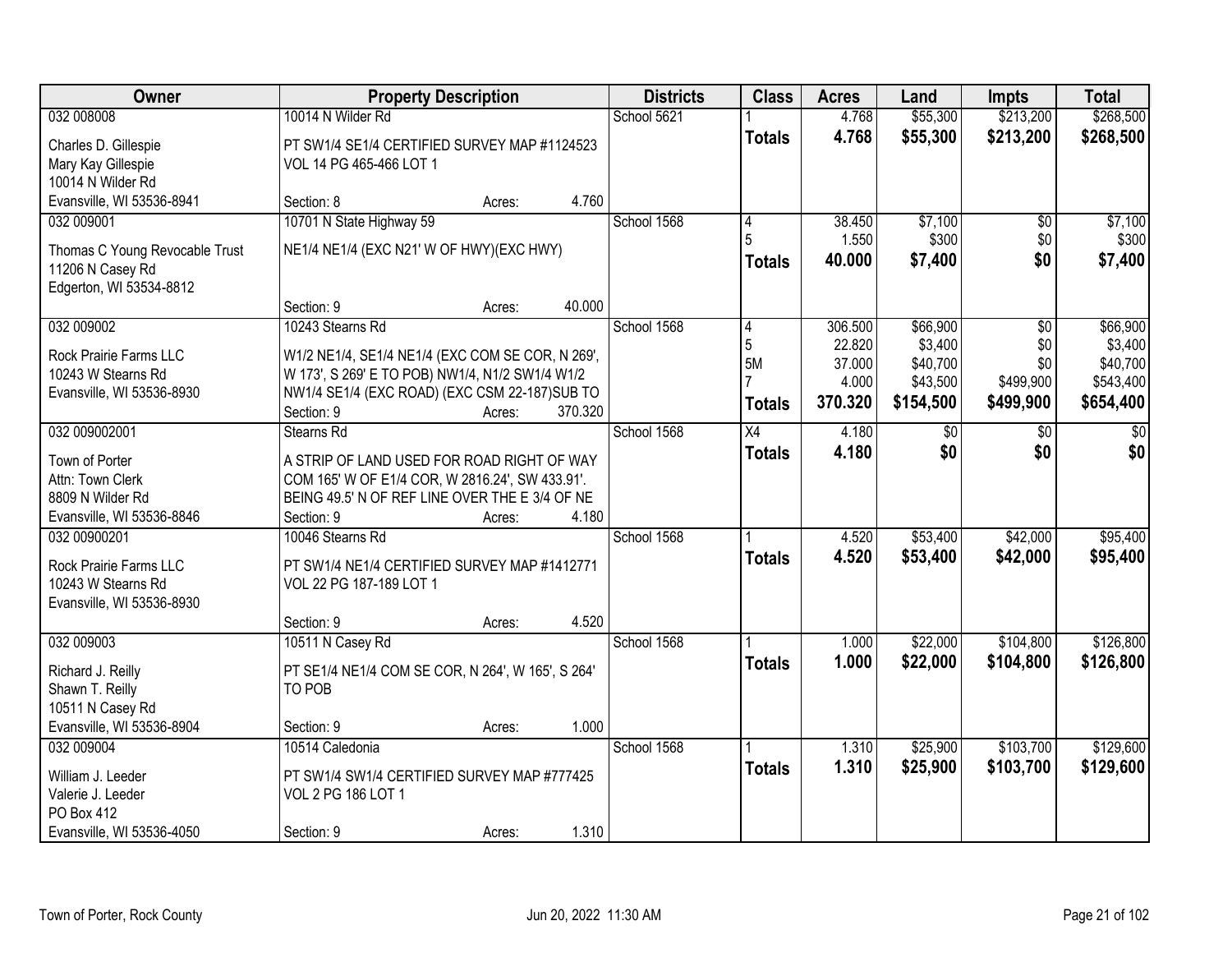| Owner                     | <b>Property Description</b>                      |        |         | <b>Districts</b> | <b>Class</b>   | <b>Acres</b> | Land     | <b>Impts</b>    | <b>Total</b> |
|---------------------------|--------------------------------------------------|--------|---------|------------------|----------------|--------------|----------|-----------------|--------------|
| 032 009005                | Caledonia Rd                                     |        |         | School 1568      |                | 75.670       | \$13,600 | $\overline{50}$ | \$13,600     |
| Terrance P. Reilly        | SW1/4 SW1/4 (EXC CSM 2-186) SE1/4 SW1/4          |        |         |                  | 5              | 2.290        | \$400    | \$0             | \$400        |
| Evelyn J. Reilly          |                                                  |        |         |                  | <b>Totals</b>  | 77.960       | \$14,000 | \$0             | \$14,000     |
| 10205 W Caledonia Rd      |                                                  |        |         |                  |                |              |          |                 |              |
| Evansville, WI 53536-8901 | Section: 9                                       | Acres: | 77.960  |                  |                |              |          |                 |              |
| 032 009006                | 10101 N Casey Rd                                 |        |         | School 1568      | $\overline{2}$ | 1.000        | \$22,000 | \$1,113,800     | \$1,135,800  |
| Wtg Farms LLC             | NE1/4 SE1/4, E 1/2 NW1/4 SE1/4 S1/2 SE1/4        |        |         |                  |                | 131.100      | \$27,500 | \$0             | \$27,500     |
| 10101 N Casey Rd          |                                                  |        |         |                  | 5              | 3.900        | \$600    | \$0             | \$600        |
| Evansville, WI 53536-8953 |                                                  |        |         |                  |                | 4.000        | \$43,500 | \$473,500       | \$517,000    |
|                           | Section: 9                                       | Acres: | 140.000 |                  | <b>Totals</b>  | 140.000      | \$93,600 | \$1,587,300     | \$1,680,900  |
| 032 010001                | 8226 W State Highway 59                          |        |         | School 1568      |                | 3.000        | \$400    | $\sqrt[6]{}$    | \$400        |
| Gene A. Jenson            | E 35A NE1/4 N OF HWY (EXC HWY)                   |        |         |                  |                | 32.535       | \$4,900  | \$0             | \$4,900      |
| 8226 W State Rd 59        |                                                  |        |         |                  | <b>Totals</b>  | 35.535       | \$5,300  | \$0             | \$5,300      |
| Edgerton, WI 53534-8858   |                                                  |        |         |                  |                |              |          |                 |              |
|                           | Section: 10                                      | Acres: | 35.530  |                  |                |              |          |                 |              |
| 032 010002                | 8830 W State Highway 59                          |        |         | School 1568      | 14             | 15.000       | \$2,200  | $\sqrt[6]{3}$   | \$2,200      |
| Brian K. Zelinger         | NE1/4 N OF HWY (EXC E 35A) (EXC HWY) (EXC TH     |        |         |                  |                | 28.550       | \$4,300  | \$0             | \$4,300      |
| 3044 Claire Ct            | PC DESC IN DOC 2040742)                          |        |         |                  | <b>Totals</b>  | 43.550       | \$6,500  | \$0             | \$6,500      |
| Janesville, WI 53548-6728 |                                                  |        |         |                  |                |              |          |                 |              |
|                           | Section: 10                                      | Acres: | 43.550  |                  |                |              |          |                 |              |
| 032 0100021               | 8830 W State Highway 59                          |        |         | School 1568      | 4              | 12.000       | \$2,500  | $\overline{50}$ | \$2,500      |
| Rock-Porter I LLC         | PT NE1/4 COM 942.48' E OF N1/4 COR; CONT E       |        |         |                  | 5              | 25.450       | \$3,800  | \$0             | \$3,800      |
| 3044 Claire Ct            | 963.02' TO W LN E 35A NE1/4 LYG N OF HWY, S ALG  |        |         |                  |                | 4.000        | \$43,500 | \$90,800        | \$134,300    |
| Janesville, WI 53548-6728 | W LN 2007.76' TO RE-LOC N LN STH 59, NW ALG LN   |        |         |                  | <b>Totals</b>  | 41.450       | \$49,800 | \$90,800        | \$140,600    |
|                           | Section: 10                                      | Acres: | 41.450  |                  |                |              |          |                 |              |
| 032 010003                | 8837 W State Highway 59                          |        |         | School 1568      | $\vert 4$      | 142.180      | \$30,800 | $\overline{50}$ | \$30,800     |
| Howard L. Young           | N1/2 S OF HWY (EXC W 577.83') N 80A OF S1/2 (EXC |        |         |                  | 5              | 9.790        | \$1,500  | \$0             | \$1,500      |
| 9003 W State Rd 59        | CSM 33-316) (EXC HWY)                            |        |         |                  | 5M             | 11.770       | \$13,000 | \$0             | \$13,000     |
| Edgerton, WI 53534-8918   |                                                  |        |         |                  |                | 2.000        | \$20,000 | \$11,300        | \$31,300     |
|                           | Section: 10                                      | Acres: | 165.740 |                  | <b>Totals</b>  | 165.740      | \$65,300 | \$11,300        | \$76,600     |
| 032 0100031               | 9003 W State Highway 59                          |        |         | School 1568      |                | 1.500        | \$28,300 | \$248,500       | \$276,800    |
| Michele M. Ruosch         | PT SW1/4 NE1/4 CERTIFIED SURVEY MAP #1890035     |        |         |                  | <b>Totals</b>  | 1.500        | \$28,300 | \$248,500       | \$276,800    |
| Howard L. Young           | VOL 33 PG 316-318 LOT 1                          |        |         |                  |                |              |          |                 |              |
| 9003 W State Rd 59        |                                                  |        |         |                  |                |              |          |                 |              |
| Edgerton, WI 53534-8918   | Section: 10                                      | Acres: | 1.500   |                  |                |              |          |                 |              |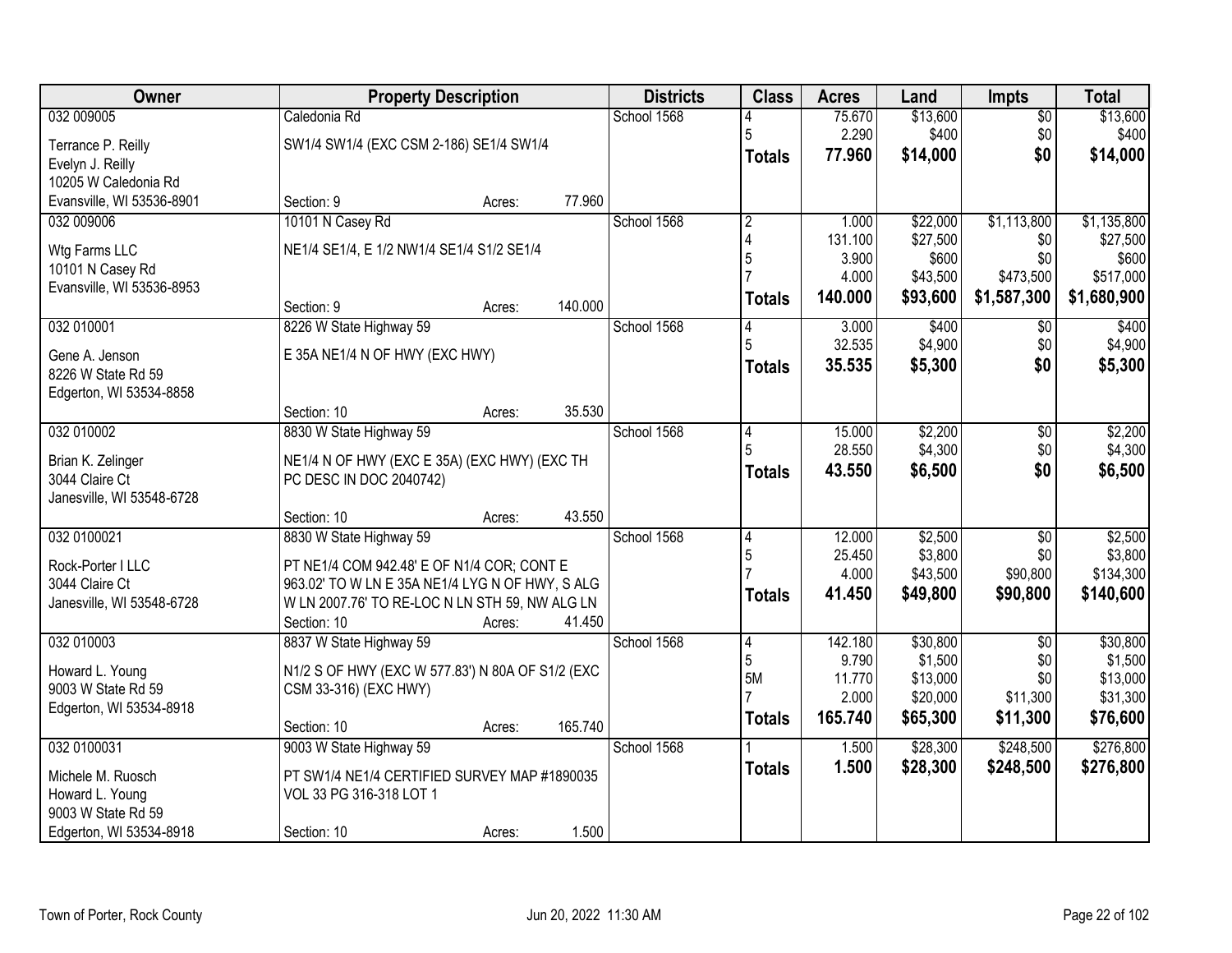| Owner                              | <b>Property Description</b>                          | <b>Districts</b>  | <b>Class</b> | <b>Acres</b>   | Land    | <b>Impts</b> | <b>Total</b>    |           |
|------------------------------------|------------------------------------------------------|-------------------|--------------|----------------|---------|--------------|-----------------|-----------|
| 032 010004                         | 10701 N State Highway 59                             |                   | School 1568  |                | 70.000  | \$12,000     | $\overline{50}$ | \$12,000  |
| Thomas C Young Revocable Trust     | NW1/4 N OF HWY (EXC HWY)                             |                   |              | 5              | 13.000  | \$2,000      | \$0             | \$2,000   |
| 11206 N Casey Rd                   |                                                      |                   |              | 5M             | 10.000  | \$11,000     | \$0             | \$11,000  |
| Edgerton, WI 53534-8812            |                                                      |                   |              | <b>Totals</b>  | 93.000  | \$25,000     | \$0             | \$25,000  |
|                                    | Section: 10                                          | 93.000<br>Acres:  |              |                |         |              |                 |           |
| 032 010005                         | 10702 N Casey Rd                                     |                   | School 1568  |                | 1.690   | \$30,600     | \$146,300       | \$176,900 |
| Steven P. Reilly                   | PT NW1/4 COM W1/4 COR, E 577.83', N TO C/L HWY,      |                   |              |                | 18.660  | \$4,400      | \$0             | \$4,400   |
| 10702 N Casey Rd                   | NW TO SEC LN, S TO POB                               |                   |              | <b>Totals</b>  | 20.350  | \$35,000     | \$146,300       | \$181,300 |
| Evansville, WI 53536-8902          |                                                      |                   |              |                |         |              |                 |           |
|                                    | Section: 10                                          | 20.350<br>Acres:  |              |                |         |              |                 |           |
| 032 010006                         | 10101 N Casey Rd                                     |                   | School 1568  | 4              | 128.980 | \$26,400     | \$0             | \$26,400  |
| Rock Prairie Farms LLC             | S1/2 NE1/4 SW1/4, S1/2 NW1/4 SW1/4, S1/2 SW1/4,      |                   |              | $\overline{5}$ | 6.680   | \$1,000      | \$0             | \$1,000   |
| 10243 W Stearns Rd                 | S1/2 NW1/4 SE1/4                                     |                   |              | 5M             | 6.000   | \$6,600      | \$0             | \$6,600   |
| Evansville, WI 53536-8930          |                                                      |                   |              |                | 0.500   | \$6,300      | \$117,700       | \$124,000 |
|                                    | Section: 10                                          | 142.160<br>Acres: |              | <b>Totals</b>  | 142.160 | \$40,300     | \$117,700       | \$158,000 |
| 032 010007                         | 9026 W Caledonia Rd                                  |                   | School 1568  |                | 1.700   | \$30,800     | \$113,400       | \$144,200 |
| Jason M. Lang                      | PT SW1/4 SE1/4 COM 198' NE OF S1/4 COR, E 64' TO     |                   |              | <b>Totals</b>  | 1.700   | \$30,800     | \$113,400       | \$144,200 |
| Amy S. Lang                        | POB, N 435', E 189', SW 436', W 150' TO POB & R/W TO |                   |              |                |         |              |                 |           |
| 9026 W Caledonia Rd                | <b>CALEDONIA RD</b>                                  |                   |              |                |         |              |                 |           |
| Edgerton, WI 53534-8810            | Section: 10                                          | 1.700<br>Acres:   |              |                |         |              |                 |           |
| 032 010008                         | 9026 W Caledonia Rd                                  |                   | School 1568  |                | 1.490   | \$28,100     | $\overline{50}$ | \$28,100  |
|                                    |                                                      |                   |              | <b>Totals</b>  | 1.490   | \$28,100     | \$0             | \$28,100  |
| Jason M. Lang                      | PT SW1/4 SE1/4 COM 214.5' E OF S1/4 COR, NE 198',    |                   |              |                |         |              |                 |           |
| Amy S. Lang<br>9026 W Caledonia Rd | N 436.7', E 69.47', S 628', W 152' TO POB            |                   |              |                |         |              |                 |           |
| Edgerton, WI 53534-8810            | Section: 10                                          | 1.490<br>Acres:   |              |                |         |              |                 |           |
| 032 01000801                       | 8920 W Caledonia Rd                                  |                   | School 1568  |                | 3.000   | \$41,800     | \$276,200       | \$318,000 |
|                                    |                                                      |                   |              |                | 3.000   | \$600        | \$0             | \$600     |
| Rick C. Wietersen                  | SW1/4 SE1/4 (EXC 1A FOR CHURCH) (EXC V197-338<       |                   |              | 5              | 9.930   | \$7,700      | \$0             | \$7,700   |
| Rebecca R. Wietersen               | $V456-569$                                           |                   |              | 5M             | 20.000  | \$22,000     | \$0             | \$22,000  |
| 8920 W Caledonia Rd                |                                                      |                   |              | <b>Totals</b>  | 35.930  | \$72,100     | \$276,200       | \$348,300 |
| Edgerton, WI 53534-8524            | Section: 10                                          | 35.930<br>Acres:  |              |                |         |              |                 |           |
| 032 010009                         | 8638 W Caledonia Rd                                  |                   | School 1568  | 4              | 10.000  | \$2,100      | $\overline{50}$ | \$2,100   |
| Karleen J. Nelson                  | S 1199' SE1/4 SE1/4 (EXC ELY 465') (EXC PT CSM       |                   |              |                | 9.626   | \$1,500      | \$0             | \$1,500   |
| Jon H. Nelson                      | 3-178) (EXC CSM 17-59)                               |                   |              | <b>Totals</b>  | 19.626  | \$3,600      | \$0             | \$3,600   |
| 8808 W Caledonia Rd                |                                                      |                   |              |                |         |              |                 |           |
| Edgerton, WI 53534-8809            | Section: 10                                          | 19.620<br>Acres:  |              |                |         |              |                 |           |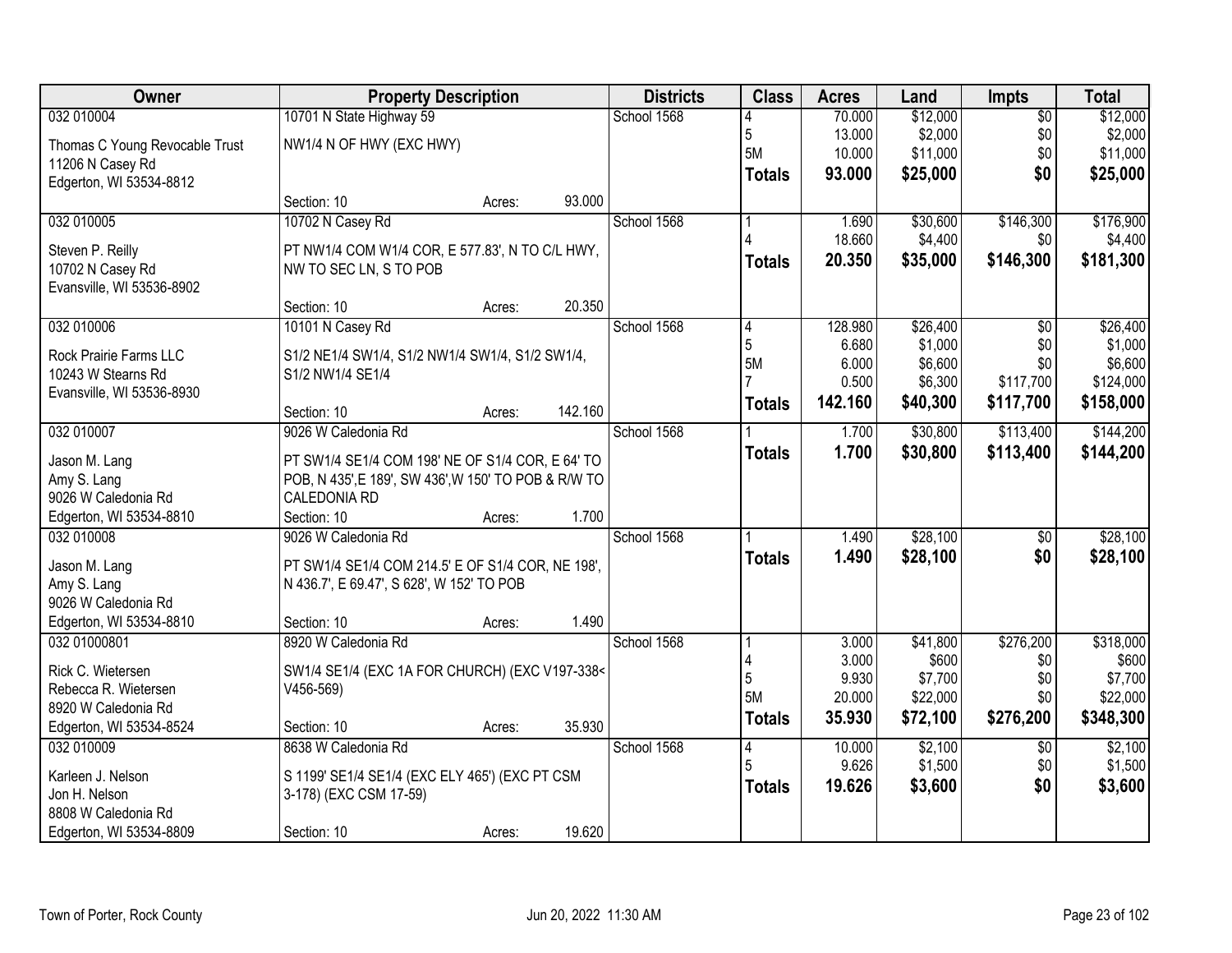| 032 010010<br>18.150<br>$\overline{50}$<br>\$0<br>18.150<br>\$2,700<br>\$2,700<br><b>Totals</b><br>ELY 465' OF E1/2 SE1/4 SLY OF CREEK (EXC W 108'<br>Karleen J. Nelson<br>Jon H. Nelson<br>OF S 485.44')<br>8808 W Caledonia Rd<br>Edgerton, WI 53534-8809<br>18.150<br>Section: 10<br>Acres:<br>State Highway 59<br>School 1568<br>15,000<br>\$2,200<br>\$2,200<br>032 010011<br>$\overline{50}$<br>4<br>15.000<br>\$2,200<br>\$0<br>\$2,200<br><b>Totals</b><br>PT SE1/4 COM 465' W & 1199' N OF SE COR, W 860', M<br>Howard L. Young<br>9003 W State Rd 59<br>781.8', E TO RIVER AT PT 465' W OF E SEC LN, S<br>737.6' TO POB<br>Edgerton, WI 53534-8918<br>15.000<br>Section: 10<br>Acres:<br>School 1568<br>\$42,000<br>\$132,200<br>\$174,200<br>032 010012<br>8638 W Caledonia Rd<br>3.000<br>\$42,000<br>\$132,200<br>3.000<br>\$174,200<br><b>Totals</b><br>PT SE1/4 SE1/4 CERTIFIED SURVEY MAP #804097<br>Judith A. Nelson<br>8638 W Caledonia Rd<br>VOL 3 PG 178 LOT 1 & COM SW COR SD CSM; W 50',<br>Edgerton, WI 53534-8807<br>N 485.44', E 275', S 485.44', W 50', N 265', W 175', S<br>3.000<br>Section: 10<br>Acres:<br>032 01001201<br>8806 W Caledonia Rd<br>School 1568<br>\$42,000<br>\$102,500<br>\$144,500<br>3.000<br>3.000<br>\$42,000<br>\$102,500<br>\$144,500<br><b>Totals</b><br>PT SE1/4 SE1/4 CERTIFIED SURVEY MAP #1217791<br>Karleen J. Nelson<br>VOL 17 PG 59-60 LOT 1<br>8808 W Caledonia Rd<br>Edgerton, WI 53534-8809<br>3.000<br>Section: 10<br>Acres:<br>032 010013<br>$\overline{X4}$<br>Caledonia Rd<br>School 1568<br>1.000<br>\$0<br>$\overline{50}$<br>$\sqrt{50}$<br>\$0<br>1.000<br>\$0<br>\$0<br><b>Totals</b><br>PT SW1/4 SE1/4 1A IN SW COR<br>Catholic Church & Cemetery<br>Attn: Town Clerk<br>8809 N Wilder Rd<br>1.000<br>Evansville, WI 53536-8846<br>Section: 10<br>Acres:<br>School 1568<br>112.870<br>\$25,300<br>\$25,300<br>032 011001<br>7828 W State Highway 59<br>$\sqrt{6}$<br>4<br>3.130<br>\$0<br>5<br>\$500<br>\$500<br>Alan O. Kjernes<br>E 95A NE1/4 & 25A N END REMAINDER NE1/4 BE<br>4.000<br>\$144,100<br>\$187,600<br>\$43,500<br>7828 W State Rd 59<br>1072.5' E & W, 1015.38' N & S BDD N BY SEC LN, W B)<br>120.000<br>\$69,300<br>\$144,100<br>\$213,400<br><b>Totals</b><br>1/4 LN, S BY LN PLL TO N SEC LN<br>Edgerton, WI 53534-8856<br>120.000<br>Section: 11<br>Acres:<br>032 011002<br>7913 W State Highway 59<br>School 1568<br>\$23,100<br>\$23,100<br>111.450<br>$\overline{30}$<br>14<br>5<br>6.550<br>\$1,000<br>\$1,000<br>\$0<br>Diane M. Oswald<br>PT NE1/4 & PT SE1/4 COM HWY 1650' W OF E SEC<br><b>5M</b><br>\$2,200<br>\$0<br>\$2,200<br>2.000<br>7913 W State Rd 59<br>LN, S TO SEC LN, W TO S1/4 COR, N TO HWY, E TO<br>3.710<br>\$42,300<br>\$179,100<br>\$221,400<br>POB & COM 858' W OF E1/4 COR, S 1091.64', W 792', I<br>Edgerton, WI 53534-8861<br>123.710<br>\$68,600<br>\$179,100<br>\$247,700<br><b>Totals</b><br>123.710<br>Section: 11<br>Acres: | Owner | <b>Property Description</b> | <b>Districts</b> | <b>Class</b> | <b>Acres</b> | Land    | <b>Impts</b> | <b>Total</b> |
|-------------------------------------------------------------------------------------------------------------------------------------------------------------------------------------------------------------------------------------------------------------------------------------------------------------------------------------------------------------------------------------------------------------------------------------------------------------------------------------------------------------------------------------------------------------------------------------------------------------------------------------------------------------------------------------------------------------------------------------------------------------------------------------------------------------------------------------------------------------------------------------------------------------------------------------------------------------------------------------------------------------------------------------------------------------------------------------------------------------------------------------------------------------------------------------------------------------------------------------------------------------------------------------------------------------------------------------------------------------------------------------------------------------------------------------------------------------------------------------------------------------------------------------------------------------------------------------------------------------------------------------------------------------------------------------------------------------------------------------------------------------------------------------------------------------------------------------------------------------------------------------------------------------------------------------------------------------------------------------------------------------------------------------------------------------------------------------------------------------------------------------------------------------------------------------------------------------------------------------------------------------------------------------------------------------------------------------------------------------------------------------------------------------------------------------------------------------------------------------------------------------------------------------------------------------------------------------------------------------------------------------------------------------------------------------------------------------------------------------------------------------------------------------------------------------------------------------------------------------------------------------------------------------------------------------------------------------|-------|-----------------------------|------------------|--------------|--------------|---------|--------------|--------------|
|                                                                                                                                                                                                                                                                                                                                                                                                                                                                                                                                                                                                                                                                                                                                                                                                                                                                                                                                                                                                                                                                                                                                                                                                                                                                                                                                                                                                                                                                                                                                                                                                                                                                                                                                                                                                                                                                                                                                                                                                                                                                                                                                                                                                                                                                                                                                                                                                                                                                                                                                                                                                                                                                                                                                                                                                                                                                                                                                                             |       | 8638 W Caledonia Rd         | School 1568      |              |              | \$2,700 |              | \$2,700      |
|                                                                                                                                                                                                                                                                                                                                                                                                                                                                                                                                                                                                                                                                                                                                                                                                                                                                                                                                                                                                                                                                                                                                                                                                                                                                                                                                                                                                                                                                                                                                                                                                                                                                                                                                                                                                                                                                                                                                                                                                                                                                                                                                                                                                                                                                                                                                                                                                                                                                                                                                                                                                                                                                                                                                                                                                                                                                                                                                                             |       |                             |                  |              |              |         |              |              |
|                                                                                                                                                                                                                                                                                                                                                                                                                                                                                                                                                                                                                                                                                                                                                                                                                                                                                                                                                                                                                                                                                                                                                                                                                                                                                                                                                                                                                                                                                                                                                                                                                                                                                                                                                                                                                                                                                                                                                                                                                                                                                                                                                                                                                                                                                                                                                                                                                                                                                                                                                                                                                                                                                                                                                                                                                                                                                                                                                             |       |                             |                  |              |              |         |              |              |
|                                                                                                                                                                                                                                                                                                                                                                                                                                                                                                                                                                                                                                                                                                                                                                                                                                                                                                                                                                                                                                                                                                                                                                                                                                                                                                                                                                                                                                                                                                                                                                                                                                                                                                                                                                                                                                                                                                                                                                                                                                                                                                                                                                                                                                                                                                                                                                                                                                                                                                                                                                                                                                                                                                                                                                                                                                                                                                                                                             |       |                             |                  |              |              |         |              |              |
|                                                                                                                                                                                                                                                                                                                                                                                                                                                                                                                                                                                                                                                                                                                                                                                                                                                                                                                                                                                                                                                                                                                                                                                                                                                                                                                                                                                                                                                                                                                                                                                                                                                                                                                                                                                                                                                                                                                                                                                                                                                                                                                                                                                                                                                                                                                                                                                                                                                                                                                                                                                                                                                                                                                                                                                                                                                                                                                                                             |       |                             |                  |              |              |         |              |              |
|                                                                                                                                                                                                                                                                                                                                                                                                                                                                                                                                                                                                                                                                                                                                                                                                                                                                                                                                                                                                                                                                                                                                                                                                                                                                                                                                                                                                                                                                                                                                                                                                                                                                                                                                                                                                                                                                                                                                                                                                                                                                                                                                                                                                                                                                                                                                                                                                                                                                                                                                                                                                                                                                                                                                                                                                                                                                                                                                                             |       |                             |                  |              |              |         |              |              |
|                                                                                                                                                                                                                                                                                                                                                                                                                                                                                                                                                                                                                                                                                                                                                                                                                                                                                                                                                                                                                                                                                                                                                                                                                                                                                                                                                                                                                                                                                                                                                                                                                                                                                                                                                                                                                                                                                                                                                                                                                                                                                                                                                                                                                                                                                                                                                                                                                                                                                                                                                                                                                                                                                                                                                                                                                                                                                                                                                             |       |                             |                  |              |              |         |              |              |
|                                                                                                                                                                                                                                                                                                                                                                                                                                                                                                                                                                                                                                                                                                                                                                                                                                                                                                                                                                                                                                                                                                                                                                                                                                                                                                                                                                                                                                                                                                                                                                                                                                                                                                                                                                                                                                                                                                                                                                                                                                                                                                                                                                                                                                                                                                                                                                                                                                                                                                                                                                                                                                                                                                                                                                                                                                                                                                                                                             |       |                             |                  |              |              |         |              |              |
|                                                                                                                                                                                                                                                                                                                                                                                                                                                                                                                                                                                                                                                                                                                                                                                                                                                                                                                                                                                                                                                                                                                                                                                                                                                                                                                                                                                                                                                                                                                                                                                                                                                                                                                                                                                                                                                                                                                                                                                                                                                                                                                                                                                                                                                                                                                                                                                                                                                                                                                                                                                                                                                                                                                                                                                                                                                                                                                                                             |       |                             |                  |              |              |         |              |              |
|                                                                                                                                                                                                                                                                                                                                                                                                                                                                                                                                                                                                                                                                                                                                                                                                                                                                                                                                                                                                                                                                                                                                                                                                                                                                                                                                                                                                                                                                                                                                                                                                                                                                                                                                                                                                                                                                                                                                                                                                                                                                                                                                                                                                                                                                                                                                                                                                                                                                                                                                                                                                                                                                                                                                                                                                                                                                                                                                                             |       |                             |                  |              |              |         |              |              |
|                                                                                                                                                                                                                                                                                                                                                                                                                                                                                                                                                                                                                                                                                                                                                                                                                                                                                                                                                                                                                                                                                                                                                                                                                                                                                                                                                                                                                                                                                                                                                                                                                                                                                                                                                                                                                                                                                                                                                                                                                                                                                                                                                                                                                                                                                                                                                                                                                                                                                                                                                                                                                                                                                                                                                                                                                                                                                                                                                             |       |                             |                  |              |              |         |              |              |
|                                                                                                                                                                                                                                                                                                                                                                                                                                                                                                                                                                                                                                                                                                                                                                                                                                                                                                                                                                                                                                                                                                                                                                                                                                                                                                                                                                                                                                                                                                                                                                                                                                                                                                                                                                                                                                                                                                                                                                                                                                                                                                                                                                                                                                                                                                                                                                                                                                                                                                                                                                                                                                                                                                                                                                                                                                                                                                                                                             |       |                             |                  |              |              |         |              |              |
|                                                                                                                                                                                                                                                                                                                                                                                                                                                                                                                                                                                                                                                                                                                                                                                                                                                                                                                                                                                                                                                                                                                                                                                                                                                                                                                                                                                                                                                                                                                                                                                                                                                                                                                                                                                                                                                                                                                                                                                                                                                                                                                                                                                                                                                                                                                                                                                                                                                                                                                                                                                                                                                                                                                                                                                                                                                                                                                                                             |       |                             |                  |              |              |         |              |              |
|                                                                                                                                                                                                                                                                                                                                                                                                                                                                                                                                                                                                                                                                                                                                                                                                                                                                                                                                                                                                                                                                                                                                                                                                                                                                                                                                                                                                                                                                                                                                                                                                                                                                                                                                                                                                                                                                                                                                                                                                                                                                                                                                                                                                                                                                                                                                                                                                                                                                                                                                                                                                                                                                                                                                                                                                                                                                                                                                                             |       |                             |                  |              |              |         |              |              |
|                                                                                                                                                                                                                                                                                                                                                                                                                                                                                                                                                                                                                                                                                                                                                                                                                                                                                                                                                                                                                                                                                                                                                                                                                                                                                                                                                                                                                                                                                                                                                                                                                                                                                                                                                                                                                                                                                                                                                                                                                                                                                                                                                                                                                                                                                                                                                                                                                                                                                                                                                                                                                                                                                                                                                                                                                                                                                                                                                             |       |                             |                  |              |              |         |              |              |
|                                                                                                                                                                                                                                                                                                                                                                                                                                                                                                                                                                                                                                                                                                                                                                                                                                                                                                                                                                                                                                                                                                                                                                                                                                                                                                                                                                                                                                                                                                                                                                                                                                                                                                                                                                                                                                                                                                                                                                                                                                                                                                                                                                                                                                                                                                                                                                                                                                                                                                                                                                                                                                                                                                                                                                                                                                                                                                                                                             |       |                             |                  |              |              |         |              |              |
|                                                                                                                                                                                                                                                                                                                                                                                                                                                                                                                                                                                                                                                                                                                                                                                                                                                                                                                                                                                                                                                                                                                                                                                                                                                                                                                                                                                                                                                                                                                                                                                                                                                                                                                                                                                                                                                                                                                                                                                                                                                                                                                                                                                                                                                                                                                                                                                                                                                                                                                                                                                                                                                                                                                                                                                                                                                                                                                                                             |       |                             |                  |              |              |         |              |              |
|                                                                                                                                                                                                                                                                                                                                                                                                                                                                                                                                                                                                                                                                                                                                                                                                                                                                                                                                                                                                                                                                                                                                                                                                                                                                                                                                                                                                                                                                                                                                                                                                                                                                                                                                                                                                                                                                                                                                                                                                                                                                                                                                                                                                                                                                                                                                                                                                                                                                                                                                                                                                                                                                                                                                                                                                                                                                                                                                                             |       |                             |                  |              |              |         |              |              |
|                                                                                                                                                                                                                                                                                                                                                                                                                                                                                                                                                                                                                                                                                                                                                                                                                                                                                                                                                                                                                                                                                                                                                                                                                                                                                                                                                                                                                                                                                                                                                                                                                                                                                                                                                                                                                                                                                                                                                                                                                                                                                                                                                                                                                                                                                                                                                                                                                                                                                                                                                                                                                                                                                                                                                                                                                                                                                                                                                             |       |                             |                  |              |              |         |              |              |
|                                                                                                                                                                                                                                                                                                                                                                                                                                                                                                                                                                                                                                                                                                                                                                                                                                                                                                                                                                                                                                                                                                                                                                                                                                                                                                                                                                                                                                                                                                                                                                                                                                                                                                                                                                                                                                                                                                                                                                                                                                                                                                                                                                                                                                                                                                                                                                                                                                                                                                                                                                                                                                                                                                                                                                                                                                                                                                                                                             |       |                             |                  |              |              |         |              |              |
|                                                                                                                                                                                                                                                                                                                                                                                                                                                                                                                                                                                                                                                                                                                                                                                                                                                                                                                                                                                                                                                                                                                                                                                                                                                                                                                                                                                                                                                                                                                                                                                                                                                                                                                                                                                                                                                                                                                                                                                                                                                                                                                                                                                                                                                                                                                                                                                                                                                                                                                                                                                                                                                                                                                                                                                                                                                                                                                                                             |       |                             |                  |              |              |         |              |              |
|                                                                                                                                                                                                                                                                                                                                                                                                                                                                                                                                                                                                                                                                                                                                                                                                                                                                                                                                                                                                                                                                                                                                                                                                                                                                                                                                                                                                                                                                                                                                                                                                                                                                                                                                                                                                                                                                                                                                                                                                                                                                                                                                                                                                                                                                                                                                                                                                                                                                                                                                                                                                                                                                                                                                                                                                                                                                                                                                                             |       |                             |                  |              |              |         |              |              |
|                                                                                                                                                                                                                                                                                                                                                                                                                                                                                                                                                                                                                                                                                                                                                                                                                                                                                                                                                                                                                                                                                                                                                                                                                                                                                                                                                                                                                                                                                                                                                                                                                                                                                                                                                                                                                                                                                                                                                                                                                                                                                                                                                                                                                                                                                                                                                                                                                                                                                                                                                                                                                                                                                                                                                                                                                                                                                                                                                             |       |                             |                  |              |              |         |              |              |
|                                                                                                                                                                                                                                                                                                                                                                                                                                                                                                                                                                                                                                                                                                                                                                                                                                                                                                                                                                                                                                                                                                                                                                                                                                                                                                                                                                                                                                                                                                                                                                                                                                                                                                                                                                                                                                                                                                                                                                                                                                                                                                                                                                                                                                                                                                                                                                                                                                                                                                                                                                                                                                                                                                                                                                                                                                                                                                                                                             |       |                             |                  |              |              |         |              |              |
|                                                                                                                                                                                                                                                                                                                                                                                                                                                                                                                                                                                                                                                                                                                                                                                                                                                                                                                                                                                                                                                                                                                                                                                                                                                                                                                                                                                                                                                                                                                                                                                                                                                                                                                                                                                                                                                                                                                                                                                                                                                                                                                                                                                                                                                                                                                                                                                                                                                                                                                                                                                                                                                                                                                                                                                                                                                                                                                                                             |       |                             |                  |              |              |         |              |              |
|                                                                                                                                                                                                                                                                                                                                                                                                                                                                                                                                                                                                                                                                                                                                                                                                                                                                                                                                                                                                                                                                                                                                                                                                                                                                                                                                                                                                                                                                                                                                                                                                                                                                                                                                                                                                                                                                                                                                                                                                                                                                                                                                                                                                                                                                                                                                                                                                                                                                                                                                                                                                                                                                                                                                                                                                                                                                                                                                                             |       |                             |                  |              |              |         |              |              |
|                                                                                                                                                                                                                                                                                                                                                                                                                                                                                                                                                                                                                                                                                                                                                                                                                                                                                                                                                                                                                                                                                                                                                                                                                                                                                                                                                                                                                                                                                                                                                                                                                                                                                                                                                                                                                                                                                                                                                                                                                                                                                                                                                                                                                                                                                                                                                                                                                                                                                                                                                                                                                                                                                                                                                                                                                                                                                                                                                             |       |                             |                  |              |              |         |              |              |
|                                                                                                                                                                                                                                                                                                                                                                                                                                                                                                                                                                                                                                                                                                                                                                                                                                                                                                                                                                                                                                                                                                                                                                                                                                                                                                                                                                                                                                                                                                                                                                                                                                                                                                                                                                                                                                                                                                                                                                                                                                                                                                                                                                                                                                                                                                                                                                                                                                                                                                                                                                                                                                                                                                                                                                                                                                                                                                                                                             |       |                             |                  |              |              |         |              |              |
|                                                                                                                                                                                                                                                                                                                                                                                                                                                                                                                                                                                                                                                                                                                                                                                                                                                                                                                                                                                                                                                                                                                                                                                                                                                                                                                                                                                                                                                                                                                                                                                                                                                                                                                                                                                                                                                                                                                                                                                                                                                                                                                                                                                                                                                                                                                                                                                                                                                                                                                                                                                                                                                                                                                                                                                                                                                                                                                                                             |       |                             |                  |              |              |         |              |              |
|                                                                                                                                                                                                                                                                                                                                                                                                                                                                                                                                                                                                                                                                                                                                                                                                                                                                                                                                                                                                                                                                                                                                                                                                                                                                                                                                                                                                                                                                                                                                                                                                                                                                                                                                                                                                                                                                                                                                                                                                                                                                                                                                                                                                                                                                                                                                                                                                                                                                                                                                                                                                                                                                                                                                                                                                                                                                                                                                                             |       |                             |                  |              |              |         |              |              |
|                                                                                                                                                                                                                                                                                                                                                                                                                                                                                                                                                                                                                                                                                                                                                                                                                                                                                                                                                                                                                                                                                                                                                                                                                                                                                                                                                                                                                                                                                                                                                                                                                                                                                                                                                                                                                                                                                                                                                                                                                                                                                                                                                                                                                                                                                                                                                                                                                                                                                                                                                                                                                                                                                                                                                                                                                                                                                                                                                             |       |                             |                  |              |              |         |              |              |
|                                                                                                                                                                                                                                                                                                                                                                                                                                                                                                                                                                                                                                                                                                                                                                                                                                                                                                                                                                                                                                                                                                                                                                                                                                                                                                                                                                                                                                                                                                                                                                                                                                                                                                                                                                                                                                                                                                                                                                                                                                                                                                                                                                                                                                                                                                                                                                                                                                                                                                                                                                                                                                                                                                                                                                                                                                                                                                                                                             |       |                             |                  |              |              |         |              |              |
|                                                                                                                                                                                                                                                                                                                                                                                                                                                                                                                                                                                                                                                                                                                                                                                                                                                                                                                                                                                                                                                                                                                                                                                                                                                                                                                                                                                                                                                                                                                                                                                                                                                                                                                                                                                                                                                                                                                                                                                                                                                                                                                                                                                                                                                                                                                                                                                                                                                                                                                                                                                                                                                                                                                                                                                                                                                                                                                                                             |       |                             |                  |              |              |         |              |              |
|                                                                                                                                                                                                                                                                                                                                                                                                                                                                                                                                                                                                                                                                                                                                                                                                                                                                                                                                                                                                                                                                                                                                                                                                                                                                                                                                                                                                                                                                                                                                                                                                                                                                                                                                                                                                                                                                                                                                                                                                                                                                                                                                                                                                                                                                                                                                                                                                                                                                                                                                                                                                                                                                                                                                                                                                                                                                                                                                                             |       |                             |                  |              |              |         |              |              |
|                                                                                                                                                                                                                                                                                                                                                                                                                                                                                                                                                                                                                                                                                                                                                                                                                                                                                                                                                                                                                                                                                                                                                                                                                                                                                                                                                                                                                                                                                                                                                                                                                                                                                                                                                                                                                                                                                                                                                                                                                                                                                                                                                                                                                                                                                                                                                                                                                                                                                                                                                                                                                                                                                                                                                                                                                                                                                                                                                             |       |                             |                  |              |              |         |              |              |
|                                                                                                                                                                                                                                                                                                                                                                                                                                                                                                                                                                                                                                                                                                                                                                                                                                                                                                                                                                                                                                                                                                                                                                                                                                                                                                                                                                                                                                                                                                                                                                                                                                                                                                                                                                                                                                                                                                                                                                                                                                                                                                                                                                                                                                                                                                                                                                                                                                                                                                                                                                                                                                                                                                                                                                                                                                                                                                                                                             |       |                             |                  |              |              |         |              |              |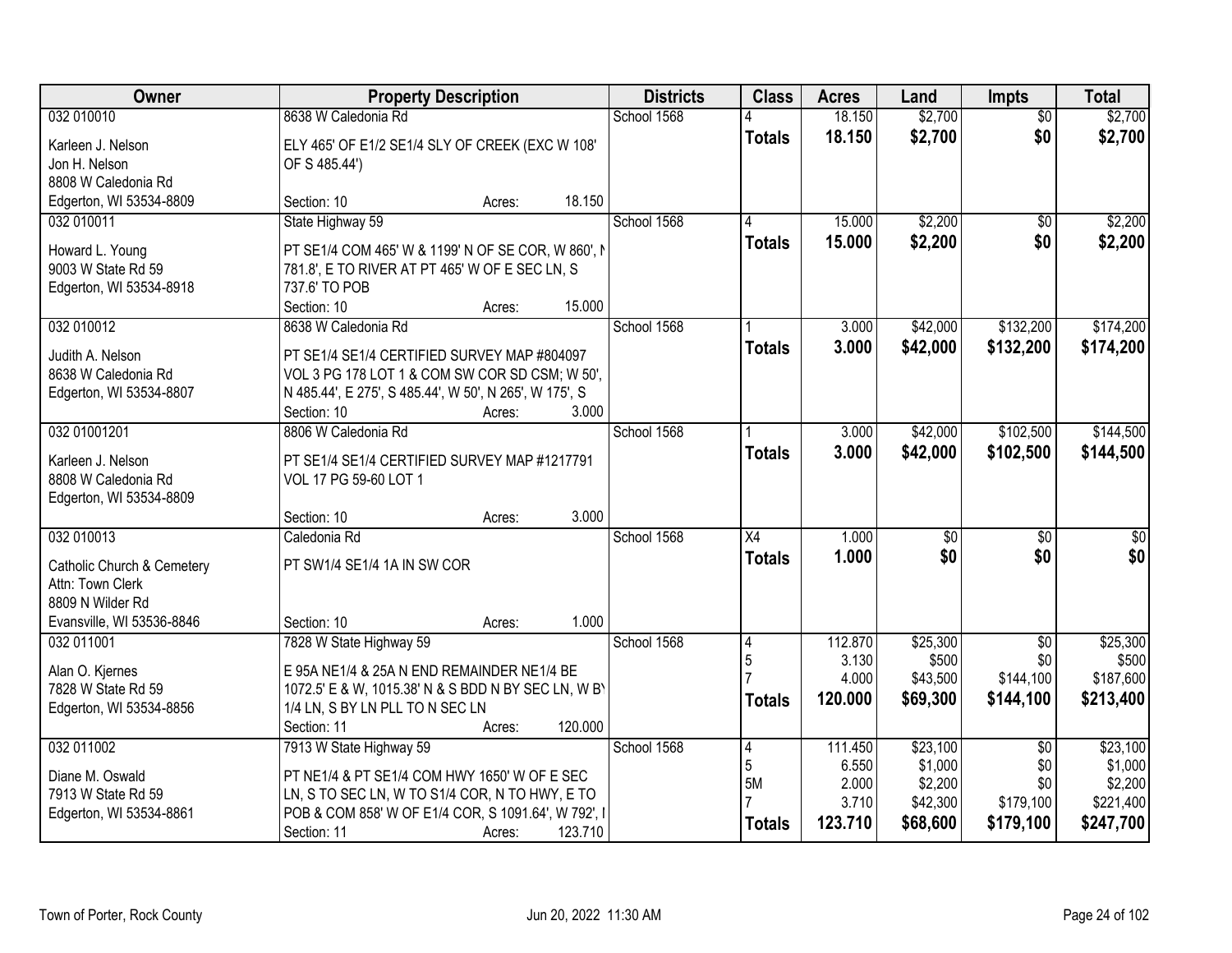| Owner                                         | <b>Property Description</b>                         |        |         | <b>Districts</b> | <b>Class</b>  | <b>Acres</b> | Land        | <b>Impts</b>    | <b>Total</b>    |
|-----------------------------------------------|-----------------------------------------------------|--------|---------|------------------|---------------|--------------|-------------|-----------------|-----------------|
| 032 01100201                                  | 7926 W State Highway 59                             |        |         | School 1568      |               | 0.939        | \$21,300    | \$92,000        | \$113,300       |
| Mark H. Oswald                                | PT SW1/4 NE1/4 & PT NW1/4 SE1/4 CERTIFIED           |        |         |                  | <b>Totals</b> | 0.939        | \$21,300    | \$92,000        | \$113,300       |
| Sarah And A. Oswald                           | SURVEY MAP #1780049 VOL 31 PG 10-11 LOT 1           |        |         |                  |               |              |             |                 |                 |
| 7926 W State Rd 59                            |                                                     |        |         |                  |               |              |             |                 |                 |
| Edgerton, WI 53534-8857                       | Section: 11                                         | Acres: | 0.930   |                  |               |              |             |                 |                 |
| 032 011003                                    | 8226 W State Highway 59                             |        |         | School 1568      |               | 3.000        | \$42,000    | \$308,400       | \$350,400       |
| Gene A. Jenson                                | NW1/4 LYING N OF HWY                                |        |         |                  |               | 105.160      | \$21,600    | \$0             | \$21,600        |
| 8226 W State Rd 59                            |                                                     |        |         |                  | 5             | 26.500       | \$4,000     | \$0             | \$4,000         |
| Edgerton, WI 53534-8858                       |                                                     |        |         |                  | 5M            | 12.000       | \$13,200    | \$0             | \$13,200        |
|                                               | Section: 11                                         | Acres: | 146.660 |                  | <b>Totals</b> | 146.660      | \$80,800    | \$308,400       | \$389,200       |
| 032 011004                                    | 8447 W State Highway 59                             |        |         | School 1568      |               | 3.140        | \$43,100    | \$223,800       | \$266,900       |
| Gerald R. Grams                               | PT W1/2 COM W1/4 COR, N 478', E 412' TO POB, E      |        |         |                  | <b>Totals</b> | 3.140        | \$43,100    | \$223,800       | \$266,900       |
| Joliene C. Grams                              | 250', S 548', W 250', N 549' TO POB                 |        |         |                  |               |              |             |                 |                 |
| 8447 W State Rd 59                            |                                                     |        |         |                  |               |              |             |                 |                 |
| Edgerton, WI 53534-8863                       | Section: 11                                         | Acres: | 3.140   |                  |               |              |             |                 |                 |
| 032 011005                                    | 8527 W State Highway 59                             |        |         | School 1568      |               | 16.645       | \$96,600    | \$270,100       | \$366,700       |
|                                               |                                                     |        |         |                  | <b>Totals</b> | 16.645       | \$96,600    | \$270,100       | \$366,700       |
| Nicholas J. Edwardson                         | PT W1/2 COM W1/4 COR, N 478.40', E 412.30', S       |        |         |                  |               |              |             |                 |                 |
| Morgan E. Edwardson                           | 769.85', E 250', S 915'+/- TO C/L RIVER, NW ALG C/L |        |         |                  |               |              |             |                 |                 |
| 8527 W State Rd 59<br>Edgerton, WI 53534-8864 | RIVER 880' TO SEC LN, N TO POB<br>Section: 11       |        | 16.640  |                  |               |              |             |                 |                 |
| 032 011006                                    | State Highway 59                                    | Acres: |         | School 1568      |               | 1.260        | \$9,500     | \$0             | \$9,500         |
|                                               |                                                     |        |         |                  |               | 1.260        | \$9,500     | \$0             |                 |
| Gerald R. Grams                               | PT W1/2 COM W1/4 COR, N 478', E 412', S 549' TO     |        |         |                  | <b>Totals</b> |              |             |                 | \$9,500         |
| Joliene C. Grams                              | POB, E 250', S 220', W 250' N 220' TO POB           |        |         |                  |               |              |             |                 |                 |
| 8447 W State Rd 59                            |                                                     |        |         |                  |               |              |             |                 |                 |
| Edgerton, WI 53534-8863                       | Section: 11                                         | Acres: | 1.260   |                  |               |              |             |                 |                 |
| 032 011007                                    | 8235 W State Highway 59                             |        |         | School 1568      | 4             | 57.420       | \$11,000    | $\overline{50}$ | \$11,000        |
| Penelope Johnston et al                       | W1/2 S OF HWY & N OF RIVER (EXC W 660')(EXC         |        |         |                  |               | 2.000        | \$28,500    | \$212,200       | \$240,700       |
| Attn: Maxine L Porter                         | CSM 20-286) (EXC MFL 38A)                           |        |         |                  | <b>Totals</b> | 59.420       | \$39,500    | \$212,200       | \$251,700       |
| 8235 W State Rd 59                            |                                                     |        |         |                  |               |              |             |                 |                 |
| Edgerton, WI 53534-8862                       | Section: 11                                         | Acres: | 59.420  |                  |               |              |             |                 |                 |
| 032 01100701                                  | 8235 W State Highway 59                             |        |         | School 1568      | F8            | 38.000       | ( \$83,600) | $\overline{30}$ | $\overline{30}$ |
| Penelope Johnston et al                       | PT SW1/4 SEC 11 & PT NW1/4 SEC 14 MANAGED           |        |         |                  | <b>Totals</b> | 38.000       | \$0         | \$0             | \$0             |
| Attn: Maxine L Porter                         | FOREST LAND CLOSED ORDER #54-008-2000 50            |        |         |                  |               |              |             |                 |                 |
| 8235 W State Rd 59                            | <b>YRS</b>                                          |        |         |                  |               |              |             |                 |                 |
| Edgerton, WI 53534-8862                       | Section: 11                                         | Acres: | 38.000  |                  |               |              |             |                 |                 |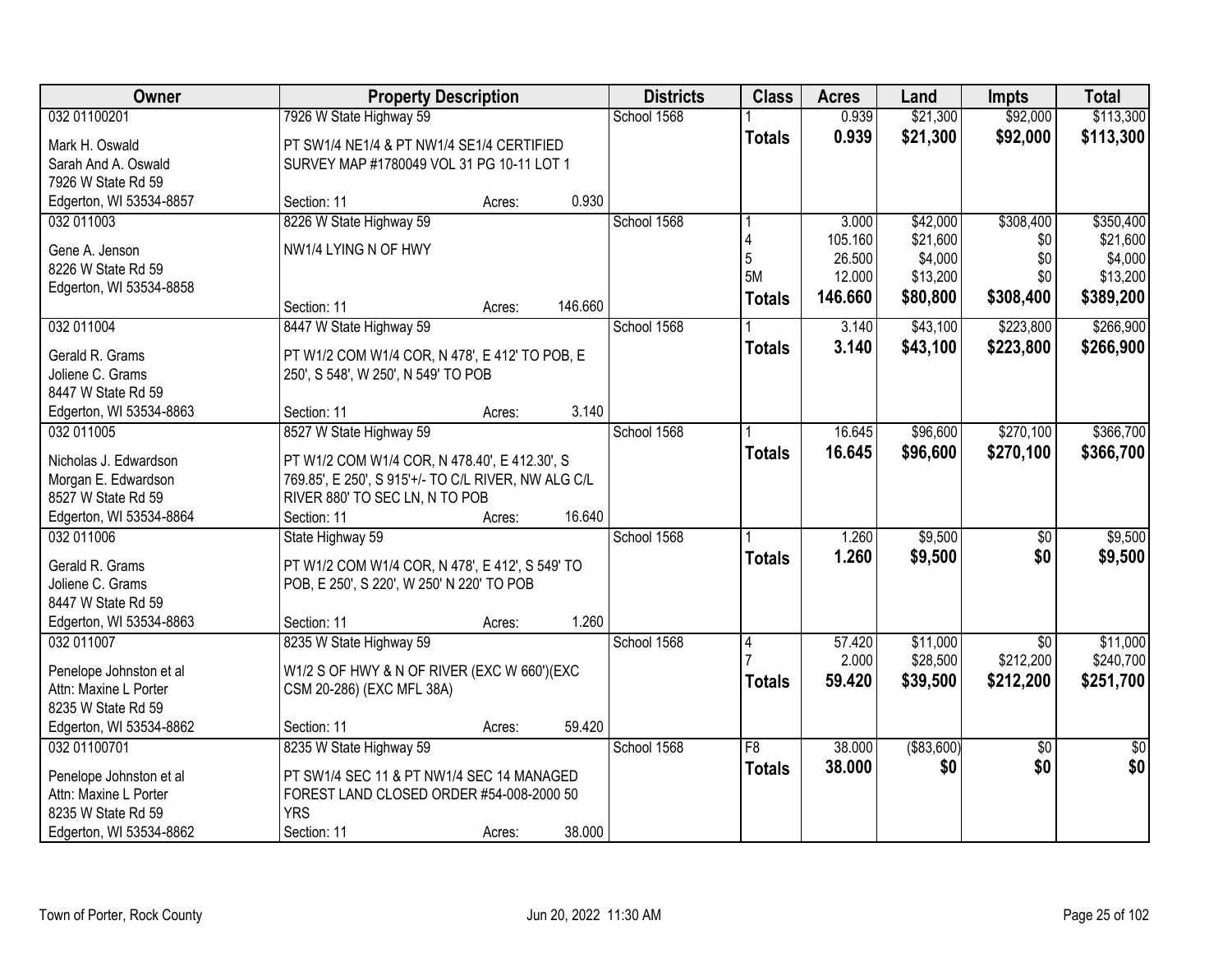| Owner                                        | <b>Property Description</b>                        |        |         | <b>Districts</b> | <b>Class</b>  | <b>Acres</b> | Land     | <b>Impts</b>    | <b>Total</b> |
|----------------------------------------------|----------------------------------------------------|--------|---------|------------------|---------------|--------------|----------|-----------------|--------------|
| 032 01100702                                 | 8443 State Highway 59                              |        |         | School 1568      |               | 3.588        | \$46,400 | \$309,000       | \$355,400    |
| Steven C. Porter                             | PT SW1/4 NW1/4 & PT NW1/4 SW1/4 CERTIFIED          |        |         |                  | <b>Totals</b> | 3.588        | \$46,400 | \$309,000       | \$355,400    |
| Ann M. Porter                                | SURVEY MAP #1342470 VOL 20 PG 286-287 LOT 1        |        |         |                  |               |              |          |                 |              |
| PO Box 227                                   |                                                    |        |         |                  |               |              |          |                 |              |
| Edgerton, WI 53534-0227                      | Section: 11                                        | Acres: | 3.580   |                  |               |              |          |                 |              |
| 032 011008                                   | 8458 W Caledonia Rd                                |        |         | School 1568      | 4             | 46.500       | \$6,300  | $\overline{50}$ | \$6,300      |
|                                              | SW1/4 LYING SW OF RIVER                            |        |         |                  | 5             | 4.000        | \$600    | \$0             | \$600        |
| Karleen J. Nelson<br>Jon H. Nelson           |                                                    |        |         |                  |               | 2.000        | \$28,500 | \$77,000        | \$105,500    |
| 8808 W Caledonia Rd                          |                                                    |        |         |                  | Totals        | 52.500       | \$35,400 | \$77,000        | \$112,400    |
| Edgerton, WI 53534-8809                      | Section: 11                                        | Acres: | 52.500  |                  |               |              |          |                 |              |
| 032 011009                                   |                                                    |        |         | School 1568      | 4             | 67.630       | \$15,700 | $\overline{50}$ | \$15,700     |
|                                              |                                                    |        |         |                  | 5             | 2.370        | \$400    | \$0             | \$400        |
| James S. Raymond                             | PT NE1/4 SE1/4 (EXC W 462' OF N 1056') (EXC 1.35A  |        |         |                  |               | 9.000        | \$19,800 | \$0             | \$19,800     |
| Ninevetch G. Raymond                         | IN NE COR) E 330' S 231' NW1/4 SE1/4, E 10A SW1/4  |        |         |                  | <b>Totals</b> | 79,000       | \$35,900 | \$0             | \$35,900     |
| 9901 N Wallin Rd                             | SE1/4, SE1/4 SE1/4                                 |        |         |                  |               |              |          |                 |              |
| Edgerton, WI 53534-9734                      | Section: 11                                        | Acres: | 79.000  |                  |               |              |          |                 |              |
| 032 011011                                   | 7609 State Highway 59                              |        |         | School 1568      |               | 1.350        | \$26,400 | \$52,800        | \$79,200     |
| Roger O Tofsland Irrevocable Eldercare       | PT NE1/4 SE1/4 COM NE COR, S 198', W 297', N 198', |        |         |                  | <b>Totals</b> | 1.350        | \$26,400 | \$52,800        | \$79,200     |
| Trust                                        | E 297' TO POB                                      |        |         |                  |               |              |          |                 |              |
| 5802 W State Rd 59                           |                                                    |        |         |                  |               |              |          |                 |              |
| Edgerton, WI 53534-9422                      | Section: 11                                        | Acres: | 1.350   |                  |               |              |          |                 |              |
| 032 012001                                   | 10927 N Washington Rd                              |        |         | School 1568      | 4             | 34.000       | \$6,600  | $\overline{50}$ | \$6,600      |
|                                              |                                                    |        |         |                  | 5             | 1.000        | \$200    | \$0             | \$200        |
| Ryan M. Nelson                               | <b>NE1/4 NE1/4</b>                                 |        |         |                  | 5M            | 3.000        | \$3,300  | \$0             | \$3,300      |
| Gabriella A. Nelson                          |                                                    |        |         |                  |               | 2.000        | \$28,500 | \$57,700        | \$86,200     |
| 10838 N Wallin Rd<br>Edgerton, WI 53534-9176 | Section: 12                                        | Acres: | 40.000  |                  | <b>Totals</b> | 40.000       | \$38,600 | \$57,700        | \$96,300     |
| 032 012002                                   | 7134 State Highway 59                              |        |         | School 1568      | 4             | 94.000       | \$18,700 | $\overline{50}$ | \$18,700     |
|                                              |                                                    |        |         |                  | 5M            | 24.000       | \$26,400 | \$0             | \$26,400     |
| Oberdeck Farms Inc                           | NW1/4 NE1/4, NE1/4 NW1/4, SE1/4 NW1/4              |        |         |                  |               | 2.000        | \$28,500 | \$111,700       | \$140,200    |
| 6711 W State Rd 59                           |                                                    |        |         |                  | <b>Totals</b> | 120.000      | \$73,600 | \$111,700       | \$185,300    |
| Edgerton, WI 53534-9440                      |                                                    |        |         |                  |               |              |          |                 |              |
|                                              | Section: 12                                        | Acres: | 120.000 |                  |               |              |          |                 |              |
| 032 012003                                   | 7213 State Highway 59                              |        |         | School 1568      | 4             | 112.000      | \$24,300 | $\overline{50}$ | \$24,300     |
| Gene A. Jenson                               | NE1/4 SW1/4, NW1/4 SE1/4, SW1/4 SE1/4              |        |         |                  |               | 8.000        | \$59,500 | \$287,900       | \$347,400    |
| 8226 W State Rd 59                           |                                                    |        |         |                  | <b>Totals</b> | 120.000      | \$83,800 | \$287,900       | \$371,700    |
| Edgerton, WI 53534-8858                      |                                                    |        |         |                  |               |              |          |                 |              |
|                                              | Section: 12                                        | Acres: | 120.000 |                  |               |              |          |                 |              |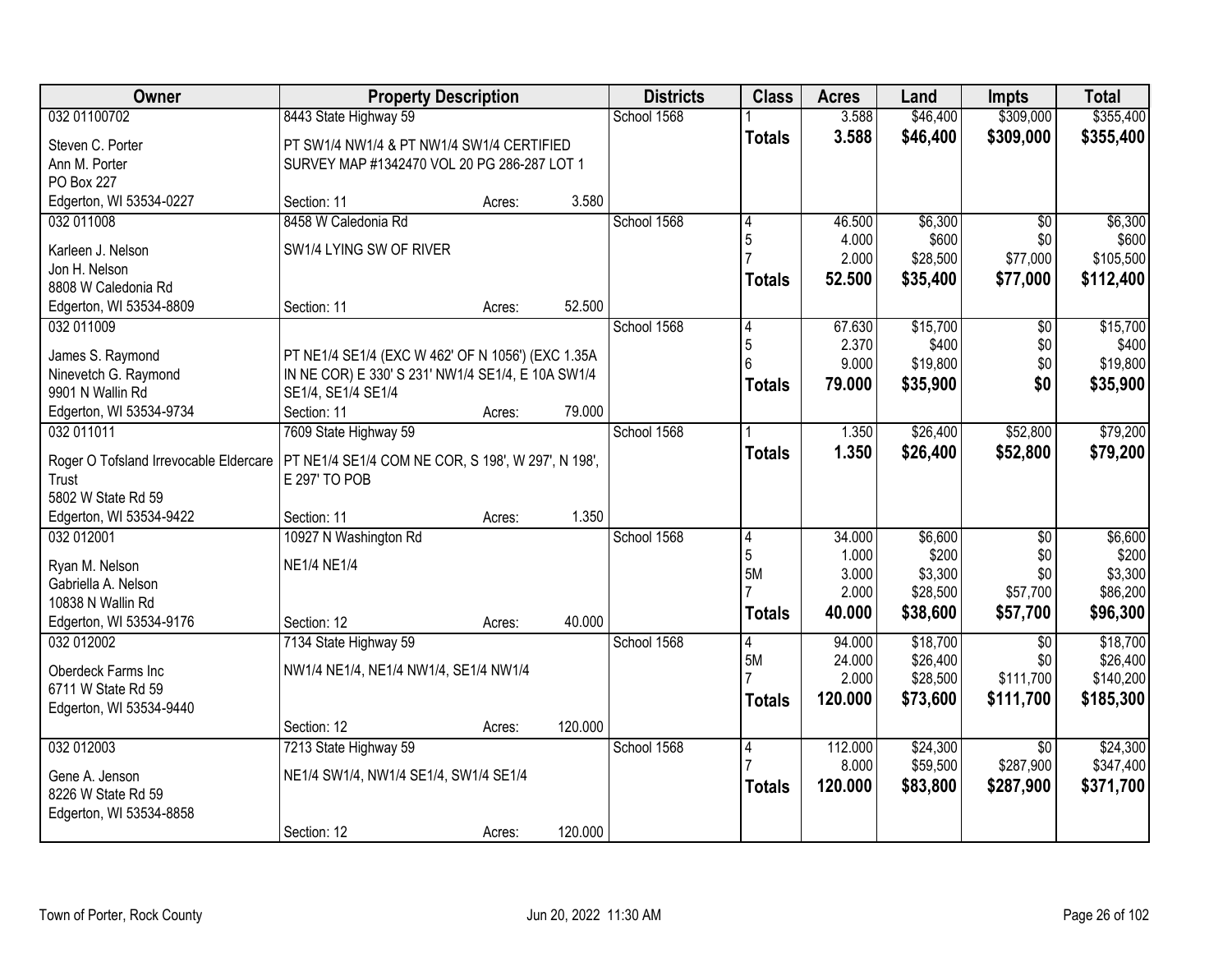| <b>Owner</b>            |                                               | <b>Property Description</b> |         |             | <b>Class</b>   | <b>Acres</b>   | Land                 | <b>Impts</b>       | <b>Total</b>       |
|-------------------------|-----------------------------------------------|-----------------------------|---------|-------------|----------------|----------------|----------------------|--------------------|--------------------|
| 032 0120031             | 7010 W State Highway 59                       |                             |         | School 1568 |                | 2.000          | \$34,500             | \$43,400           | \$77,900           |
| Michael R. Young        | SW1/4 NE1/4                                   |                             |         |             |                | 38.000         | \$8,600              | \$0                | \$8,600            |
| Jillian M. Young        |                                               |                             |         |             | <b>Totals</b>  | 40.000         | \$43,100             | \$43,400           | \$86,500           |
| 10143 N County Rd H     |                                               |                             |         |             |                |                |                      |                    |                    |
| Edgerton, WI 53534-8871 | Section: 12                                   | Acres:                      | 40.000  |             |                |                |                      |                    |                    |
| 032 012004              | State Highway 59                              |                             |         | School 1568 | 4              | 31.400         | \$6,300              | $\overline{50}$    | \$6,300            |
| Howard L. Young         | SE1/4 NE1/4 (EXC CSM 12-213) NE1/4 SE1/4 N OF |                             |         |             | 5              | 0.600<br>1.000 | \$100                | \$0                | \$100<br>\$18,600  |
| 9003 W State Rd 59      | HWY (EXC CSM 8-211) (EXC HWY)                 |                             |         |             |                | 33.000         | \$12,500<br>\$18,900 | \$6,100<br>\$6,100 |                    |
| Edgerton, WI 53534-8918 |                                               |                             |         |             | Totals         |                |                      |                    | \$25,000           |
|                         | Section: 12                                   | Acres:                      | 33.000  |             |                |                |                      |                    |                    |
| 032 01200401            | 6708 W State Highway 59                       |                             |         | School 1568 |                | 1.660          | \$30,300             | \$85,800           | \$116,100          |
| Johnathan L. Young      | PT SE1/4 NE1/4 & NE1/4 SE1/4 CERTIFIED SURVEY |                             |         |             | <b>Totals</b>  | 1.660          | \$30,300             | \$85,800           | \$116,100          |
| 6708 W State Rd 59      | MAP #899098 VOL 8 PG 211 LOT 1 RESERV S 33'   |                             |         |             |                |                |                      |                    |                    |
| Edgerton, WI 53534-9755 |                                               |                             |         |             |                |                |                      |                    |                    |
|                         | Section: 12                                   | Acres:                      | 1.660   |             |                |                |                      |                    |                    |
| 032 01200402            | 10701 N State Highway 59                      |                             |         | School 1568 |                | 5.580          | \$59,000             | \$195,100          | \$254,100          |
| Christina Marie Barger  | PT SE1/4 NE1/4 CERTIFIED SURVEY MAP #1015164  |                             |         |             | <b>Totals</b>  | 5.580          | \$59,000             | \$195,100          | \$254,100          |
| 10701 N State Rd 59     | VOL 12 PG 213-214 LOT 1                       |                             |         |             |                |                |                      |                    |                    |
| Edgerton, WI 53534-8860 |                                               |                             |         |             |                |                |                      |                    |                    |
|                         | Section: 12                                   | Acres:                      | 5.580   |             |                |                |                      |                    |                    |
| 032 012005              | 10838 N Wallin Rd                             |                             |         | School 1568 | 4              | 70.550         | \$16,800             | $\overline{50}$    | \$16,800           |
| Ryan M. Nelson          | NW1/4 NW1/4, SW1/4 NW1/4 (EXC CSM 36-507)     |                             |         |             | 5<br>5M        | 4.020<br>2.250 | \$500<br>\$2,500     | \$0<br>\$0         | \$500<br>\$2,500   |
| 10838 N Wallin Rd       |                                               |                             |         |             |                | 2.000          | \$20,000             | \$48,600           | \$68,600           |
| Edgerton, WI 53534-9176 |                                               |                             |         |             | <b>Totals</b>  | 78.820         | \$39,800             | \$48,600           | \$88,400           |
|                         | Section: 12                                   | Acres:                      | 78.820  |             |                |                |                      |                    |                    |
| 032 0120051             | 10838 N Wallin Rd                             |                             |         | School 1568 |                | 1.010          | \$17,600             | \$246,100          | \$263,700          |
| Ryan M. Nelson          | PT NW1/4 NW1/4 CERTIFIED SURVEY MAP #2029247  |                             |         |             | <b>Totals</b>  | 1.010          | \$17,600             | \$246,100          | \$263,700          |
| 10838 N Wallin Rd       | VOL 36 PG 507-510 LOT 1                       |                             |         |             |                |                |                      |                    |                    |
| Edgerton, WI 53534-9176 |                                               |                             |         |             |                |                |                      |                    |                    |
|                         | Section: 12                                   | Acres:                      | 1.010   |             |                |                |                      |                    |                    |
| 032 012006              | 10422 N Wallin Rd                             |                             |         | School 1568 | $\overline{4}$ | 113.500        | \$23,600             | $\overline{30}$    | \$23,600           |
| Ryan M. Nelson          | NW1/4 SW1/4, SW1/4 SW1/4, SE1/4 SW1/4         |                             |         |             | 5              | 3.500<br>3.000 | \$600<br>\$39,500    | \$0<br>\$263,800   | \$600<br>\$303,300 |
| 10838 N Wallin Rd       |                                               |                             |         |             |                | 120,000        | \$63,700             | \$263,800          | \$327,500          |
| Edgerton, WI 53534-9176 |                                               |                             |         |             | Totals         |                |                      |                    |                    |
|                         | Section: 12                                   | Acres:                      | 120.000 |             |                |                |                      |                    |                    |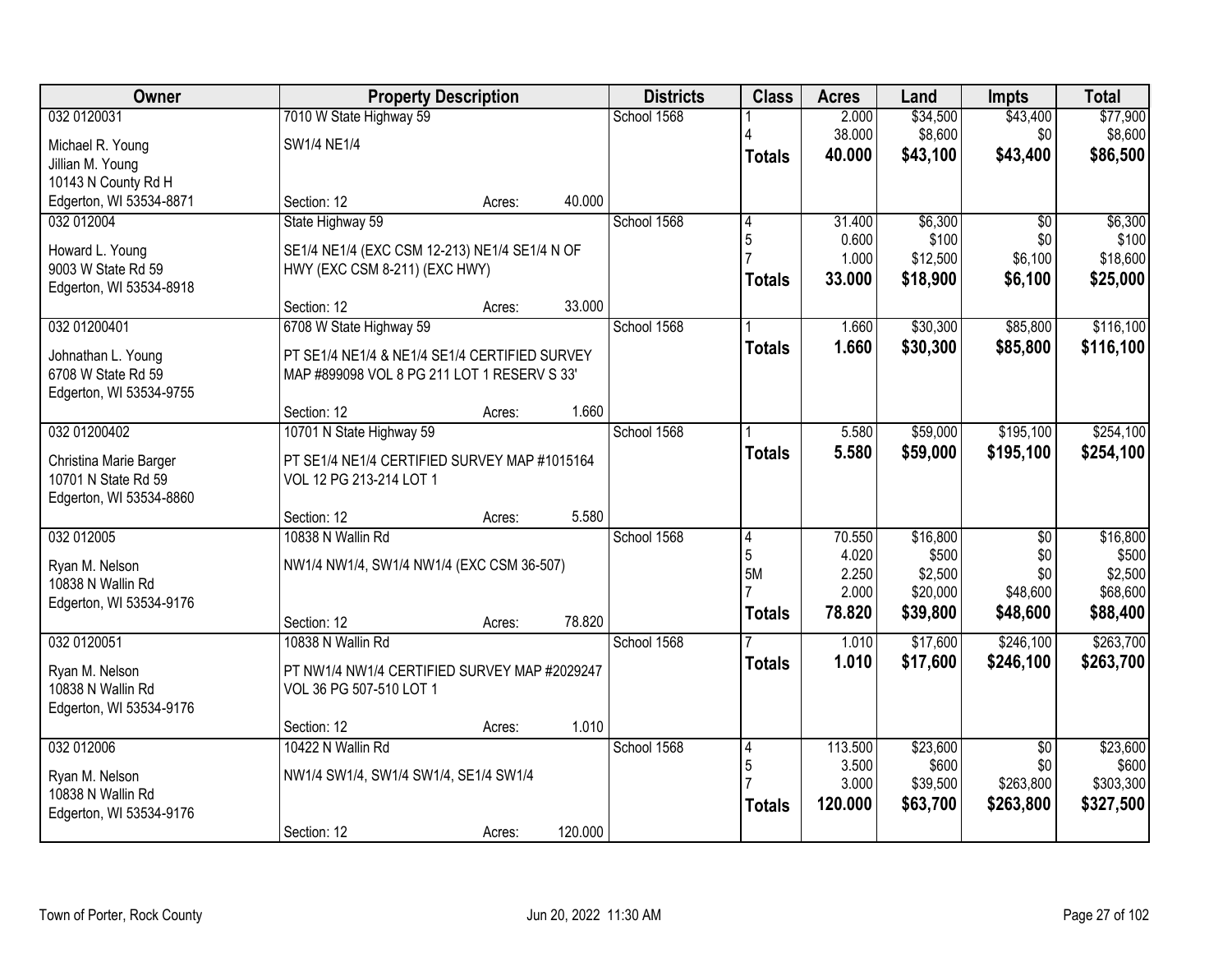| Owner                                         | <b>Property Description</b>                      |        | <b>Districts</b> | <b>Class</b>   | <b>Acres</b>    | Land              | <b>Impts</b>           | <b>Total</b>      |
|-----------------------------------------------|--------------------------------------------------|--------|------------------|----------------|-----------------|-------------------|------------------------|-------------------|
| 032 012007                                    | 6711 W State Highway 59                          |        | School 1568      |                | 1.000           | \$22,000          | \$278,000              | \$300,000         |
| Larry Oberdeck                                | NE1/4 SE1/4 (EXC E 276' S 627.3') (SUBJ TO EASE) |        |                  |                | 31.900          | \$6,500           | \$0                    | \$6,500           |
| Kathy Oberdeck                                |                                                  |        |                  | 5              | 1.400           | \$200             | \$0                    | \$200             |
| 6711 W State Rd 59                            |                                                  |        |                  | <b>Totals</b>  | 34.300          | \$28,700          | \$278,000              | \$306,700         |
| Edgerton, WI 53534-9440                       | Section: 12                                      | Acres: | 34.300           |                |                 |                   |                        |                   |
| 032 012008                                    | 10357 County Rd H                                |        | School 1568      |                | 4.000           | \$49,500          | \$78,900               | \$128,400         |
| Joan E. Reilly                                | PT NE1/4 SE1/4 E 276' OF S 627.3'                |        |                  | <b>Totals</b>  | 4.000           | \$49,500          | \$78,900               | \$128,400         |
| James Reilly                                  |                                                  |        |                  |                |                 |                   |                        |                   |
| 10357 N County Rd H                           |                                                  |        |                  |                |                 |                   |                        |                   |
| Edgerton, WI 53534-8872                       | Section: 12                                      | Acres: | 4.000            |                |                 |                   |                        |                   |
| 032 012009                                    | 10143 N County Rd H                              |        | School 1568      |                | 38.000          | \$7,700           | $\overline{50}$        | \$7,700           |
|                                               |                                                  |        |                  | 5              | 1.000           | \$100             | \$0                    | \$100             |
| Young Dairy Farms Inc                         | SE1/4 SE1/4                                      |        |                  |                | 1.000           | \$17,500          | \$115,800              | \$133,300         |
| 9003 W State Rd 59<br>Edgerton, WI 53534-8918 |                                                  |        |                  | <b>Totals</b>  | 40.000          | \$25,300          | \$115,800              | \$141,100         |
|                                               | Section: 12                                      | Acres: | 40.000           |                |                 |                   |                        |                   |
| 032 013001                                    | 6748 W Caledonia Rd                              |        | School 1568      | 4              | 139.740         | \$27,800          | \$0                    | \$27,800          |
|                                               |                                                  |        |                  | 5              | 2.260           | \$400             | \$0                    | \$400             |
| Tom & Donna Sayre Farms LLC                   | N1/2 NE1/4, E 10A NE1/4 NW1/4 E 70A S1/2 NE1/4   |        |                  | 5M             | 15.000          | \$16,500          | \$0                    | \$16,500          |
| 5151 W Stone Farm Rd                          | (EXC CSM 2-165)                                  |        |                  |                | 2.000           | \$28,500          | \$92,900               | \$121,400         |
| Edgerton, WI 53534-8507                       | Section: 13                                      |        | 159.000          | <b>Totals</b>  | 159.000         | \$73,200          | \$92,900               | \$166,100         |
| 032 013002                                    | 7008 W Caledonia Rd                              | Acres: | School 1568      |                | 1.000           | \$22,000          | \$107,900              | \$129,900         |
|                                               |                                                  |        |                  | <b>Totals</b>  | 1.000           | \$22,000          | \$107,900              | \$129,900         |
| Angela K. Hanson                              | PT SW1/4 NE1/4 CERTIFIED SURVEY MAP #774487      |        |                  |                |                 |                   |                        |                   |
| 7008 W Caledonia Rd                           | VOL 2 PG 165 LOT 1                               |        |                  |                |                 |                   |                        |                   |
| Edgerton, WI 53534-8802                       |                                                  |        |                  |                |                 |                   |                        |                   |
|                                               | Section: 13                                      | Acres: | 1.000            |                |                 |                   |                        |                   |
| 032 013003                                    | Caledonia Rd                                     |        | School 1568      | $\vert 4$<br>5 | 81.130<br>1.180 | \$16,800<br>\$200 | $\overline{50}$<br>\$0 | \$16,800<br>\$200 |
| Sayre Family Irrevocable Trust                | W 10A SW1/4 NE1/4, SE1/4 NW1/4 NE1/4 NW1/4 (EXC  |        |                  |                | 82.310          | \$17,000          | \$0                    | \$17,000          |
| Attn: Evan D Sayre - Trustee                  | E 10A) NW1/4 NW1/4 E OF HWY SW1/4 NW1/4 E OF     |        |                  | <b>Totals</b>  |                 |                   |                        |                   |
| 8203 N County Rd H                            | HWY (EXC CSM 29-224) (EXC COM W1/4 COR, E        |        |                  |                |                 |                   |                        |                   |
| Edgerton, WI 53534-8887                       | Section: 13                                      | Acres: | 82.310           |                |                 |                   |                        |                   |
| 032 01300302                                  | 9944 N Wallin Rd                                 |        | School 1568      |                | 7.500           | \$65,500          | \$183,100              | \$248,600         |
| Brian J. Donnelly                             | PT NW1/4 NW1/4 CERTIFIED SURVEY MAP #1736610     |        |                  | <b>Totals</b>  | 7.500           | \$65,500          | \$183,100              | \$248,600         |
| Lisa K. Donnelly                              | VOL 29 PG 224-226 LOT 1                          |        |                  |                |                 |                   |                        |                   |
| 9944 N Wallin Rd                              |                                                  |        |                  |                |                 |                   |                        |                   |
| Edgerton, WI 53534-8503                       | Section: 13                                      | Acres: | 7.500            |                |                 |                   |                        |                   |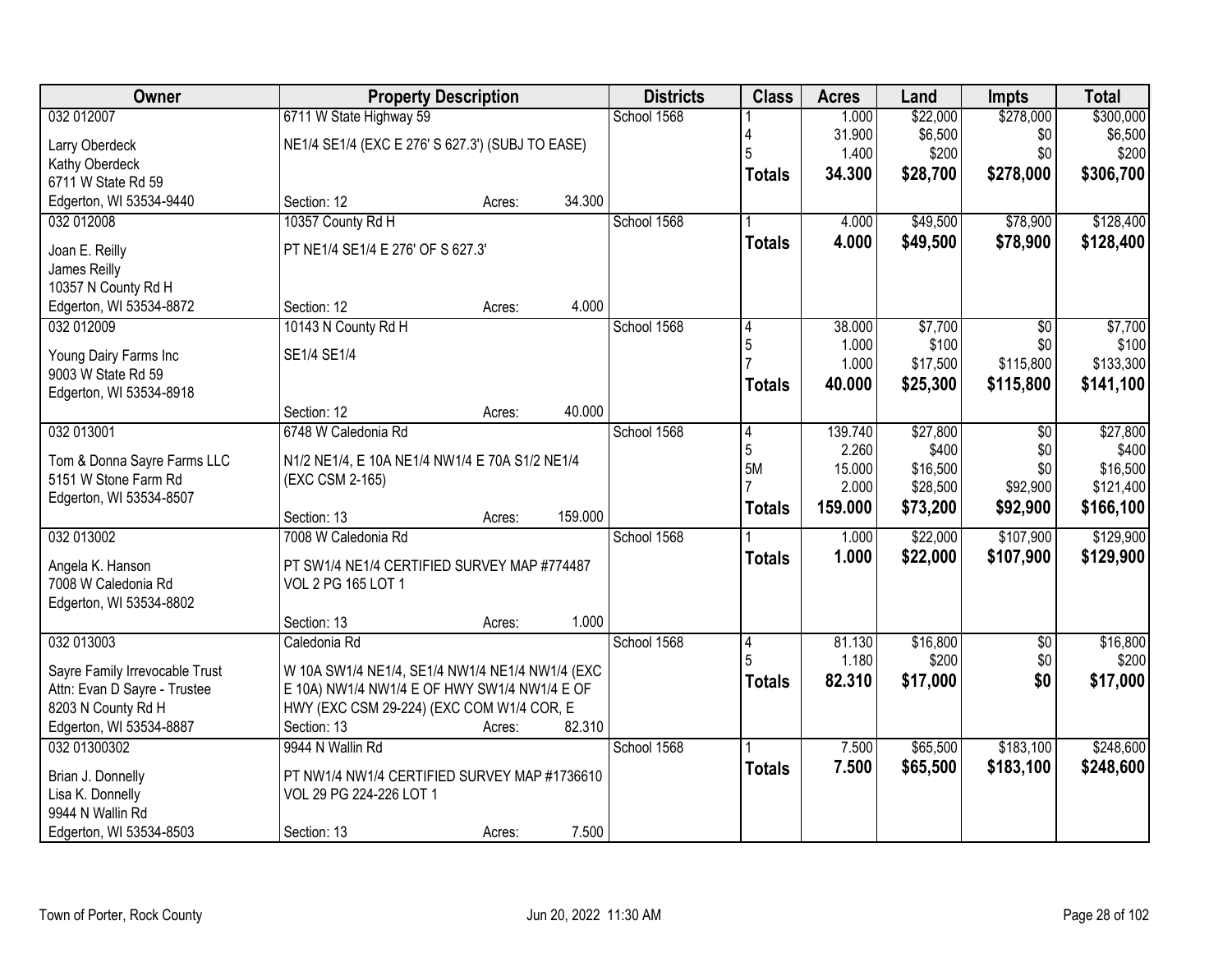| Owner                                   | <b>Property Description</b>                                                               | <b>Districts</b> | <b>Class</b>    | <b>Acres</b> | Land       | <b>Impts</b>    | <b>Total</b> |
|-----------------------------------------|-------------------------------------------------------------------------------------------|------------------|-----------------|--------------|------------|-----------------|--------------|
| 032 01300303                            | 7356 W Caledonia Rd                                                                       | School 1568      |                 | 2.800        | \$40,500   | \$526,700       | \$567,200    |
| Ethan Dahlberg                          | PT SW1/4 NW1/4 PT LOT 34 YAHARA PARK                                                      |                  |                 | 9.200        | \$1,900    | \$0             | \$1,900      |
| <b>Tara Dahlberg</b>                    | CERTIFIED SURVEY MAP #2191859 VOL 41 PG                                                   |                  | <b>Totals</b>   | 12.000       | \$42,400   | \$526,700       | \$569,100    |
| 7356 W Caledonia Rd                     | 201-204 LOT 1 **************************** ****** 2022 NEW                                |                  |                 |              |            |                 |              |
| Edgerton, WI 53534-9795                 | Section: 13<br>12.000<br>Acres:                                                           |                  |                 |              |            |                 |              |
| 032 01300304                            |                                                                                           | School 1568      | 4               | 15.130       | \$3,100    | $\overline{50}$ | \$3,100      |
|                                         |                                                                                           |                  | 5M              | 27.590       | \$30,400   | \$0             | \$30,400     |
| Brian J. Donnelly                       | PT NW1/4 COM W1/4 COR, E 1101.44' TO POB, N                                               |                  | <b>Totals</b>   | 42.720       | \$33,500   | \$0             | \$33,500     |
| Lisa K. Donnelly<br>9944 N Wallin Rd    | 328.68', W 453.30', NW 127.50', CONT NW 519.42', N                                        |                  |                 |              |            |                 |              |
|                                         | 733.75', E 1102.66', S 890.16', SLY 728.43', W 289.54'<br>Section: 13<br>43.490<br>Acres: |                  |                 |              |            |                 |              |
| Edgerton, WI 53534-8503<br>032 01300401 | 9903 N Wallin Rd                                                                          | School 1568      |                 | 1.400        | \$27,000   | \$146,500       | \$173,500    |
|                                         |                                                                                           |                  |                 |              |            |                 |              |
| Charles S. Raymond                      | PT W1/2 NW1/4 SEC 13 & PT NE1/4 NE1/4 SEC 14                                              |                  | <b>Totals</b>   | 1.400        | \$27,000   | \$146,500       | \$173,500    |
| Kelly A. Raymond                        | CERTIFIED SURVEY MAP #897337 VOL 8 PG 152 LOT                                             |                  |                 |              |            |                 |              |
| 9903 N Wallin Rd                        | 1 (EXC COM N COR, SLY 905.58', W 190.83' N 880.62'                                        |                  |                 |              |            |                 |              |
| Edgerton, WI 53534-9734                 | Section: 13<br>1.400<br>Acres:                                                            |                  |                 |              |            |                 |              |
| 032 013005                              | Caledonia Rd                                                                              | School 1568      | 14              | 113.180      | \$19,400   | \$0             | \$19,400     |
| Tom & Donna Sayre Farms LLC             | PT S1/2, COM 507' OF NW COR NE1/4 SW1/4, E TO PT                                          |                  | 5               | 16.590       | \$2,500    | \$0             | \$2,500      |
| 5151 W Stone Farm Rd                    | 231' E OF SW COR NE1/4 SE1/4, S TO RIVER, SW ALC                                          |                  |                 | 1.000        | \$12,500   | \$3,000         | \$15,500     |
| Edgerton, WI 53534-8507                 | RIVER TO S SEC LN, W TO PT S OF POB, N TO                                                 |                  | <b>Totals</b>   | 130.770      | \$34,400   | \$3,000         | \$37,400     |
|                                         | 130.770<br>Section: 13<br>Acres:                                                          |                  |                 |              |            |                 |              |
| 032 013005001                           | 5911 W Pomeroy Rd                                                                         | School 1568      | $\overline{F8}$ | 12.000       | (\$26,400) | $\overline{30}$ | \$0          |
|                                         |                                                                                           |                  |                 | 12.000       | \$0        | \$0             | \$0          |
| Tom & Donna Sayre Farms LLC             | PT SE1/4 SW1/4, PT SW1/4 SE1/4 PT SE1/4 SE1/4                                             |                  | <b>Totals</b>   |              |            |                 |              |
| 5151 W Stone Farm Rd                    | MANAGED FOREST LAND CLOSED ORDER                                                          |                  |                 |              |            |                 |              |
| Edgerton, WI 53534-8507                 | #54-003-2000 25 YRS *****************************                                         |                  |                 |              |            |                 |              |
|                                         | 12.000<br>Section: 13<br>Acres:                                                           |                  |                 |              |            |                 |              |
| 032 01300501                            | 6831 W Caledonia Rd                                                                       | School 1568      |                 | 2.000        | \$34,500   | \$200,300       | \$234,800    |
| Ronald W & Rhoda F Sanderson            | PT N1/2 SE1/4 CERTIFIED SURVEY MAP #848819                                                |                  |                 | 3.230        | \$800      | \$0             | \$800        |
| Revocable Trust                         | VOL 5 PG 347 LOT 1                                                                        |                  | <b>Totals</b>   | 5.230        | \$35,300   | \$200,300       | \$235,600    |
| 6831 W Caledonia Rd                     |                                                                                           |                  |                 |              |            |                 |              |
| Edgerton, WI 53534-8801                 | 5.230<br>Section: 13<br>Acres:                                                            |                  |                 |              |            |                 |              |
| 032 013006                              | 8203 N County Rd H                                                                        | School 1568      | 14              | 66.520       | \$11,400   | $\overline{30}$ | \$11,400     |
|                                         |                                                                                           |                  | 5               | 0.760        | \$100      | \$0             | \$100        |
| Sayre Family Irrevocable Trust          | PT SW1/4 COM AT A PT 507' E OF NW COR NE1/4                                               |                  | 5M              | 4.000        | \$4,400    | \$0             | \$4,400      |
| Attn: Evan D Sayre - Trustee            | SW1/4, S ALG FENCE LINE TO S SEC LN, W ALG SEC                                            |                  |                 | 2.000        | \$28,500   | \$71,600        | \$100,100    |
| 8203 N County Rd H                      | LN TO C/L RIVER, N ALG C/L RIVER TO N SEC LN, E                                           |                  | <b>Totals</b>   | 73.280       | \$44,400   | \$71,600        | \$116,000    |
| Edgerton, WI 53534-8887                 | Section: 13<br>73.280<br>Acres:                                                           |                  |                 |              |            |                 |              |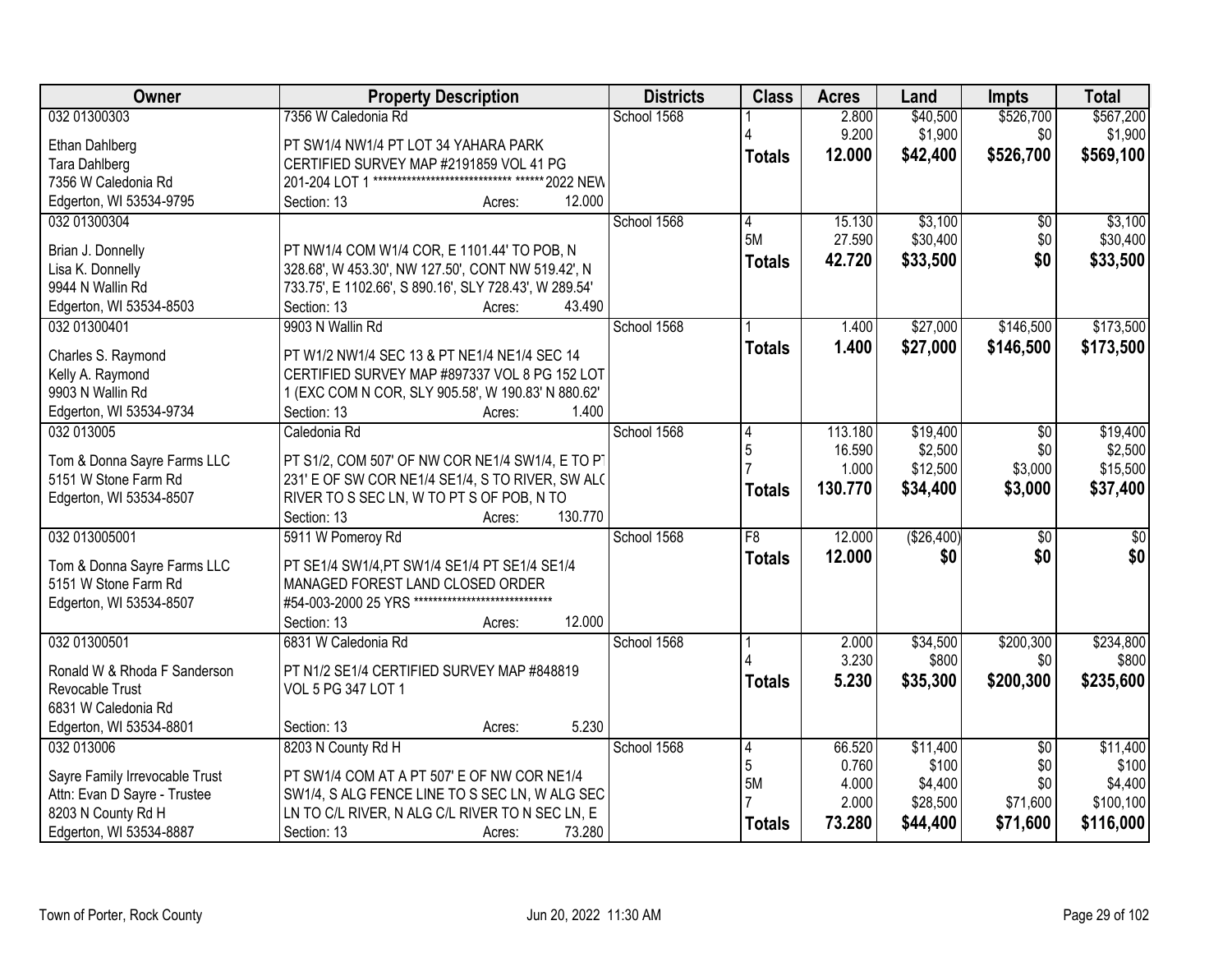| Owner                                               | <b>Property Description</b>                                                             | <b>Districts</b> | <b>Class</b>    | <b>Acres</b> | Land        | <b>Impts</b>    | <b>Total</b>     |
|-----------------------------------------------------|-----------------------------------------------------------------------------------------|------------------|-----------------|--------------|-------------|-----------------|------------------|
| 032 01300601                                        |                                                                                         | School 1568      | $\overline{F8}$ | 23.000       | ( \$50,600) | $\overline{50}$ | \$0              |
| Sayre Family Irrevocable Trust                      | PT NW1/4 SW1/4 & PT SW1/4 SW1/4 MANAGED                                                 |                  | <b>Totals</b>   | 23.000       | \$0         | \$0             | \$0              |
| Attn: Evan D Sayre - Trustee                        | FOREST LAND CLOSED ORDER #54-016-1999 25                                                |                  |                 |              |             |                 |                  |
| 8203 N County Rd H                                  | <b>YRS</b>                                                                              |                  |                 |              |             |                 |                  |
| Edgerton, WI 53534-8887                             | Section: 13<br>23.000<br>Acres:                                                         |                  |                 |              |             |                 |                  |
| 032 013007                                          | Raymond Rd                                                                              | School 1568      | $\overline{5}$  | 1.230        | \$200       | $\overline{50}$ | \$200            |
| David & Lynette Wellnitz Revocable                  | PT SW1/4 SW1/4 COM 132'N OF SW COR, E 264', SLY                                         |                  | <b>Totals</b>   | 1.230        | \$200       | \$0             | \$200            |
| <b>Living Trust</b>                                 | ALG C/L OF RIVER TO SEC LN, W TO SEC COR, N                                             |                  |                 |              |             |                 |                  |
| 7517 W County Rd M                                  | 132' TO POB                                                                             |                  |                 |              |             |                 |                  |
| Edgerton, WI 53534-8832                             | 1.230<br>Section: 13<br>Acres:                                                          |                  |                 |              |             |                 |                  |
| 032 013008                                          | 5911 W Pomeroy Rd                                                                       | School 1568      | 5               | 10.800       | \$1,600     | $\sqrt[6]{}$    | \$1,600          |
|                                                     | NW1/4 SW1/4 W OF RIVER                                                                  |                  | <b>Totals</b>   | 10,800       | \$1,600     | \$0             | \$1,600          |
| Tom & Donna Sayre Farms LLC<br>5151 W Stone Farm Rd |                                                                                         |                  |                 |              |             |                 |                  |
| Edgerton, WI 53534-8507                             |                                                                                         |                  |                 |              |             |                 |                  |
|                                                     | 10.800<br>Section: 13<br>Acres:                                                         |                  |                 |              |             |                 |                  |
| 032 013009                                          | 6725 Caledonia Rd                                                                       | School 1568      |                 | 1.000        | \$22,000    | \$210,300       | \$232,300        |
|                                                     |                                                                                         |                  |                 | 19.400       | \$3,200     | \$0             | \$3,200          |
| Walter E. Diedrick Jr                               | E1/2 SE1/4 W OF MILL POND (EXC W 14A) (EXC                                              |                  | 5               | 40.000       | \$6,000     | \$0             | \$6,000          |
| PO Box 295                                          | CEMETERY) (EXC BURIAL SITE & BURIAL MOUND                                               |                  | 5M              | 4.000        | \$4,400     | \$0             | \$4,400          |
| Edgerton, WI 53534-0295                             | .08A) (EXC COM NE COR, S 90', W 275', N 73.83', E TC<br>Section: 13<br>64.400<br>Acres: |                  | Totals          | 64.400       | \$35,600    | \$210,300       | \$245,900        |
| 032 013010                                          | Main St                                                                                 | School 1568      | $\overline{X4}$ | 4.500        | \$0         | \$0             | $\overline{50}$  |
|                                                     |                                                                                         |                  | <b>Totals</b>   | 4.500        | \$0         | \$0             | \$0              |
| <b>Fulton Cemetery</b>                              | PT SE1/4 313.5' EW BY 577' NS W OF MILL POND, &                                         |                  |                 |              |             |                 |                  |
| Attn: Town Clerk                                    | 33' RD 490' LG FROM C/L CALEDONIA RD VOL 1                                              |                  |                 |              |             |                 |                  |
| 8809 N Wilder                                       | <b>CEMETERY PLATS P 47</b>                                                              |                  |                 |              |             |                 |                  |
| Evansville, WI 53536-8846                           | 4.500<br>Section: 13<br>Acres:                                                          |                  |                 |              |             |                 |                  |
| 032 013011                                          | 51 S Main St                                                                            | School 1568      | X3              | 0.510        | $\sqrt{6}$  | \$0             | $\overline{\$0}$ |
| County of Rock                                      | PT NE1/4 SE1/4 COM E1/4 COR, S 90', W 275' N 73.83'                                     |                  | <b>Totals</b>   | 0.510        | \$0         | \$0             | \$0              |
| 51 S Main St                                        | E TO POB                                                                                |                  |                 |              |             |                 |                  |
| Janesville, WI 53545-3951                           |                                                                                         |                  |                 |              |             |                 |                  |
|                                                     | 0.510<br>Section: 13<br>Acres:                                                          |                  |                 |              |             |                 |                  |
| 032 01400101                                        | 9901 N Wallin Rd                                                                        | School 1568      | 4               | 20.820       | \$2,600     | $\overline{50}$ | \$2,600          |
| James S. Raymond                                    | PT NE 1/4, SEC 13 LY NE OF RIVER & SW OF OLD                                            |                  | 5               | 4.260        | \$700       | \$0             | \$700            |
| Ninevetch G. Raymond                                | HWY, E 1650' NE1/4 LY N OF YAHARA RIVER(EXC                                             |                  | 6               | 19.000       | \$41,800    | \$0             | \$41,800         |
| 9901 N Wallin Rd                                    | HWY) (EXC PT CSM 8-152) (EXC CSM 14-238), & PT                                          |                  |                 | 3.000        | \$39,500    | \$112,600       | \$152,100        |
| Edgerton, WI 53534-9734                             | Section: 14<br>47.080<br>Acres:                                                         |                  | <b>Totals</b>   | 47.080       | \$84,600    | \$112,600       | \$197,200        |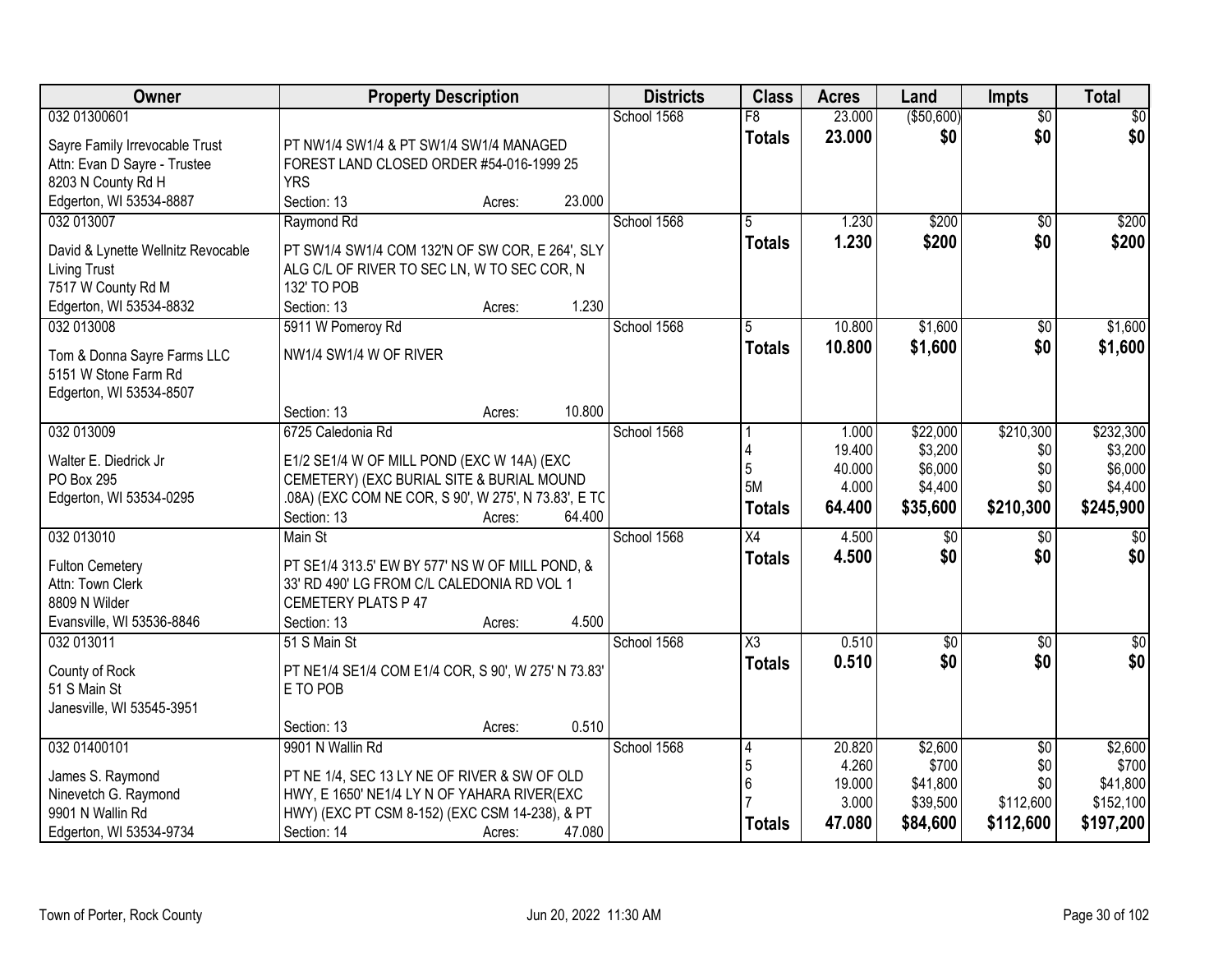| Owner                       | <b>Property Description</b>                    |        |        | <b>Districts</b> | <b>Class</b>  | <b>Acres</b> | Land     | Impts           | <b>Total</b> |
|-----------------------------|------------------------------------------------|--------|--------|------------------|---------------|--------------|----------|-----------------|--------------|
| 032 01400201                | 7502 Caledonia Rd                              |        |        | School 1568      |               | 4.780        | \$55,400 | \$153,400       | \$208,800    |
| David A. Fjeslstad          | PT SE1/4 NE1/4 CERTIFIED SURVEY MAP #2131990   |        |        |                  | <b>Totals</b> | 4.780        | \$55,400 | \$153,400       | \$208,800    |
| Elizabeth G. Fjeslstad      | VOL 39 PG 434-437 LOT 1                        |        |        |                  |               |              |          |                 |              |
| 10422 N Wallin Rd           |                                                |        |        |                  |               |              |          |                 |              |
| Edgerton, WI 53534-8882     | Section: 14                                    | Acres: | 4.780  |                  |               |              |          |                 |              |
| 032 014003                  | 7826 Caledonia Rd                              |        |        | School 1568      | 6             | 6.620        | \$14,600 | $\overline{50}$ | \$14,600     |
| Wtg Farms LLC               | PT NE1/4 CERTIFIED SURVEY MAP #1984984 VOL 35  |        |        |                  |               | 2.480        | \$33,800 | \$249,800       | \$283,600    |
| 10101 N Casey Rd            | PG 386-391 LOT 1 ** NEW DESC FOR 2022 ***      |        |        |                  | <b>Totals</b> | 9.100        | \$48,400 | \$249,800       | \$298,200    |
| Evansville, WI 53536-8953   |                                                |        |        |                  |               |              |          |                 |              |
|                             | Section: 14                                    | Acres: | 2.480  |                  |               |              |          |                 |              |
| 032 014004                  | <b>Wallin Rd</b>                               |        |        | School 1568      | 14            | 17.580       | \$3,300  | \$0             | \$3,300      |
| Ryan M. Nelson              | NW1/4 N 18.24A OF W 53.33A                     |        |        |                  | 5             | 0.660        | \$100    | \$0             | \$100        |
| 10838 N Wallin Rd           |                                                |        |        |                  | <b>Totals</b> | 18.240       | \$3,400  | \$0             | \$3,400      |
| Edgerton, WI 53534-9176     |                                                |        |        |                  |               |              |          |                 |              |
|                             | Section: 14                                    | Acres: | 18.240 |                  |               |              |          |                 |              |
| 032 014005                  | 5911 W Pomeroy Rd                              |        |        | School 1568      | 4             | 23.200       | \$2,900  | \$0             | \$2,900      |
| Tom & Donna Sayre Farms LLC | PT NW1/4 COM W1/4 COR, E 925.21', N 1652.5', W |        |        |                  | <b>Totals</b> | 23.200       | \$2,900  | \$0             | \$2,900      |
| Sayre Joint Farms, LLC      | 925.21', S 1652.5' TO POB (EXC N 558.51')      |        |        |                  |               |              |          |                 |              |
| 5151 W Stone Farm Rd        |                                                |        |        |                  |               |              |          |                 |              |
| Edgerton, WI 53534-8507     | Section: 14                                    | Acres: | 23.200 |                  |               |              |          |                 |              |
| 032 01400501                | 7765 W Caledonia Rd                            |        |        | School 1568      |               | 2.470        | \$38,000 | $\overline{50}$ | \$38,000     |
| Dale R. Reed                | PT NE1/4 SEC 14 & PT NW1/4 SEC 13 CERTIFIED    |        |        |                  | <b>Totals</b> | 2.470        | \$38,000 | \$0             | \$38,000     |
| Audrey L. Reed              | SURVEY MAP #898642 VOL 8 PG 202-203 LOT 1 & TH |        |        |                  |               |              |          |                 |              |
| 7765 W Caledonia Rd         | PC DESC IN DOC 2146761)                        |        |        |                  |               |              |          |                 |              |
| Edgerton, WI 53534-9797     | Section: 14                                    | Acres: | 2.470  |                  |               |              |          |                 |              |
| 032 01400502                | 7765 W Caledonia Rd                            |        |        | School 1568      |               | 1.016        | \$22,200 | \$119,000       | \$141,200    |
| Dale R. Reed                | PT NE1/4 SEC 14 & PT NW1/4 SEC 13 CERTIFIED    |        |        |                  | <b>Totals</b> | 1.016        | \$22,200 | \$119,000       | \$141,200    |
| 7765 W Caledonia Rd         | SURVEY MAP #898642 VOL 8 PG 202-203 LOT 2      |        |        |                  |               |              |          |                 |              |
| Edgerton, WI 53534-9797     |                                                |        |        |                  |               |              |          |                 |              |
|                             | Section: 14                                    | Acres: | 1.010  |                  |               |              |          |                 |              |
| 032 01400503                | 8178 W Caledonia Rd                            |        |        | School 1568      |               | 3.158        | \$43,200 | \$129,400       | \$172,600    |
| Christopher R. Jensen       | PT NW1/4 NE1/4 CERTIFIED SURVEY MAP #933782    |        |        |                  | <b>Totals</b> | 3.158        | \$43,200 | \$129,400       | \$172,600    |
| Myra L. Jensen              | VOL 10 PG 148-150 LOT 1 & EASE                 |        |        |                  |               |              |          |                 |              |
| 8178 W Caledonia Rd         |                                                |        |        |                  |               |              |          |                 |              |
| Edgerton, WI 53534-8806     | Section: 14                                    | Acres: | 3.150  |                  |               |              |          |                 |              |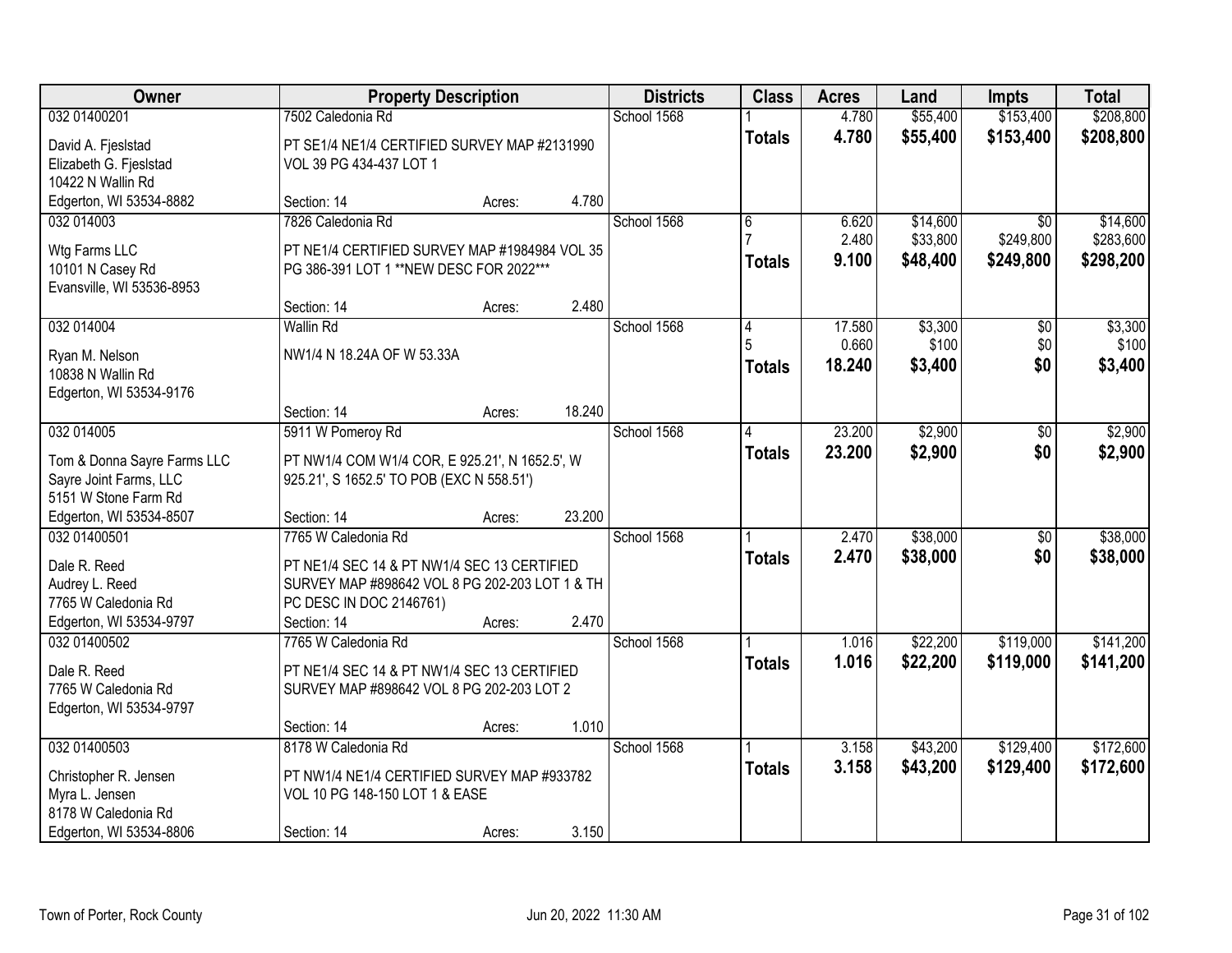| Owner                                          | <b>Property Description</b>                                            | <b>Districts</b> | <b>Class</b> | <b>Acres</b>   | Land   | <b>Impts</b> | <b>Total</b>    |             |
|------------------------------------------------|------------------------------------------------------------------------|------------------|--------------|----------------|--------|--------------|-----------------|-------------|
| 032 01400505                                   | 7900 Caledonia Rd                                                      |                  | School 1568  |                | 5.000  | \$57,000     | \$2,091,100     | \$2,148,100 |
| Wtg Farms LLC                                  | PT NE1/4 CERTIFIED SURVEY MAP #1984984 VOL 35                          |                  |              | Δ              | 41.900 | \$7,400      | \$0             | \$7,400     |
| 10101 N Casey Rd                               | PG 386-391 LOT 2 *** NEW DESC FOR 2022 ***                             |                  |              | 6              | 3.360  | \$7,400      | \$0             | \$7,400     |
| Evansville, WI 53536-8953                      |                                                                        |                  |              | <b>Totals</b>  | 50.260 | \$71,800     | \$2,091,100     | \$2,162,900 |
|                                                | Section: 14                                                            | 46.900<br>Acres: |              |                |        |              |                 |             |
| 032 01400506                                   | Caledonia Rd                                                           |                  | School 1568  | $\overline{5}$ | 4.780  | \$700        | $\overline{50}$ | \$700       |
| Wtg Farms LLC                                  | PT NE1/4 CERTIFIED SURVEY MAP #1984984 VOL 35                          |                  |              | ĥ              | 32.020 | \$70,400     | \$0             | \$70,400    |
| 10101 N Casey Rd                               | PG 386-391 LOT 3 *** NEW DESC FOR 2022 ****                            |                  |              | <b>Totals</b>  | 36.800 | \$71,100     | \$0             | \$71,100    |
| Evansville, WI 53536-8953                      |                                                                        |                  |              |                |        |              |                 |             |
|                                                | Section: 14                                                            | 4.780<br>Acres:  |              |                |        |              |                 |             |
| 032 014006                                     | 7913 W State Highway 59                                                |                  | School 1568  |                | 13.000 | \$1,100      | \$0             | \$1,100     |
| Diane M. Oswald                                | PT NE1/4 COM 1650' W NE SEC COR, S TO RIVER,                           |                  |              | <b>Totals</b>  | 13.000 | \$1,100      | \$0             | \$1,100     |
| 7913 W State Rd 59                             | NW ALG RIVER TO N-S1/4 LN, N TO N SEC LN, E TO                         |                  |              |                |        |              |                 |             |
| Edgerton, WI 53534-8861                        | <b>POB</b>                                                             |                  |              |                |        |              |                 |             |
|                                                | Section: 14                                                            | 13.000<br>Acres: |              |                |        |              |                 |             |
| 032 014008                                     | 8437 W Caledonia Rd                                                    |                  | School 1568  |                | 12.000 | \$80,800     | \$406,300       | \$487,100   |
| Debra J. Kleban                                | PT NE1/4 NW1/4 COM NW COR, E ALG N LN BE ALSO                          |                  |              | 5              | 15.490 | \$2,300      | \$0             | \$2,300     |
| Paul E. Kleban                                 | CTR LN CALEDONIA RD 1362.75' TO NW COR NE1/4                           |                  |              | <b>Totals</b>  | 27.490 | \$83,100     | \$406,300       | \$489,400   |
| 8437 W Caledonia Rd                            | NW1/4 TO POB; E ALG N LN & CTR LN 620.60', CONT                        |                  |              |                |        |              |                 |             |
| Edgerton, WI 53534-8800                        | Section: 14                                                            | 27.480<br>Acres: |              |                |        |              |                 |             |
| 032 014009                                     | 5911 W Pomeroy Rd                                                      |                  | School 1568  | 4              | 31.460 | \$6,500      | \$0             | \$6,500     |
|                                                |                                                                        |                  |              | 5              | 8.410  | \$1,300      | \$0             | \$1,300     |
| Tom & Donna Sayre Farms LLC                    | S 50A E1/2 NW1/4 S 2/3 E 1/3 W1/2 NW1/4 (EXC COM                       |                  |              | <b>Totals</b>  | 39.870 | \$7,800      | \$0             | \$7,800     |
| Sayre Joint Farms, LLC<br>5151 W Stone Farm Rd | 1362.75' E 995.47' S NW COR, E 1362.45', S 574.12', W                  |                  |              |                |        |              |                 |             |
| Edgerton, WI 53534-8507                        | 1799', N 562', W 16', N 112', E 454', S 111.38' TO POB)<br>Section: 14 | 39.870<br>Acres: |              |                |        |              |                 |             |
| 032 01400901                                   | 8437 W Caledonia Rd                                                    |                  | School 1568  | $\overline{4}$ | 31.650 | \$6,600      | $\overline{60}$ | \$6,600     |
|                                                |                                                                        |                  |              |                | 5.000  | \$800        | \$0             | \$800       |
| Td Sayre Farms LLC                             | PT NW1/4 COM 1362.75' E 995.47'S NW COR, E                             |                  |              | <b>Totals</b>  | 36,650 | \$7,400      | \$0             | \$7,400     |
| 5151 W Stone Farm Rd                           | 1362.45', S 574.12', W 1639', W 1085.49, N 558.51', E                  |                  |              |                |        |              |                 |             |
| Edgerton, WI 53534-8507                        | 908.33', N 112.30', E 454.16', S 111.38' TO POB                        |                  |              |                |        |              |                 |             |
|                                                | Section: 14                                                            | 36.650<br>Acres: |              |                |        |              |                 |             |
| 032 01400902                                   | 8049 W Caledonia Rd                                                    |                  | School 1568  | 4              | 2.000  | \$400        | $\overline{30}$ | \$400       |
| Curtis R. Gilbertson                           | PT SE1/4 NW1/4 CERTIFIED SURVEY MAP #1780050                           |                  |              |                | 2.596  | \$35,100     | \$114,900       | \$150,000   |
| 8049 W Caledonia Rd                            | VOL 31 PG 12-13 LOT 1                                                  |                  |              | <b>Totals</b>  | 4.596  | \$35,500     | \$114,900       | \$150,400   |
| Edgerton, WI 53534-9737                        |                                                                        |                  |              |                |        |              |                 |             |
|                                                | Section: 14                                                            | 4.590<br>Acres:  |              |                |        |              |                 |             |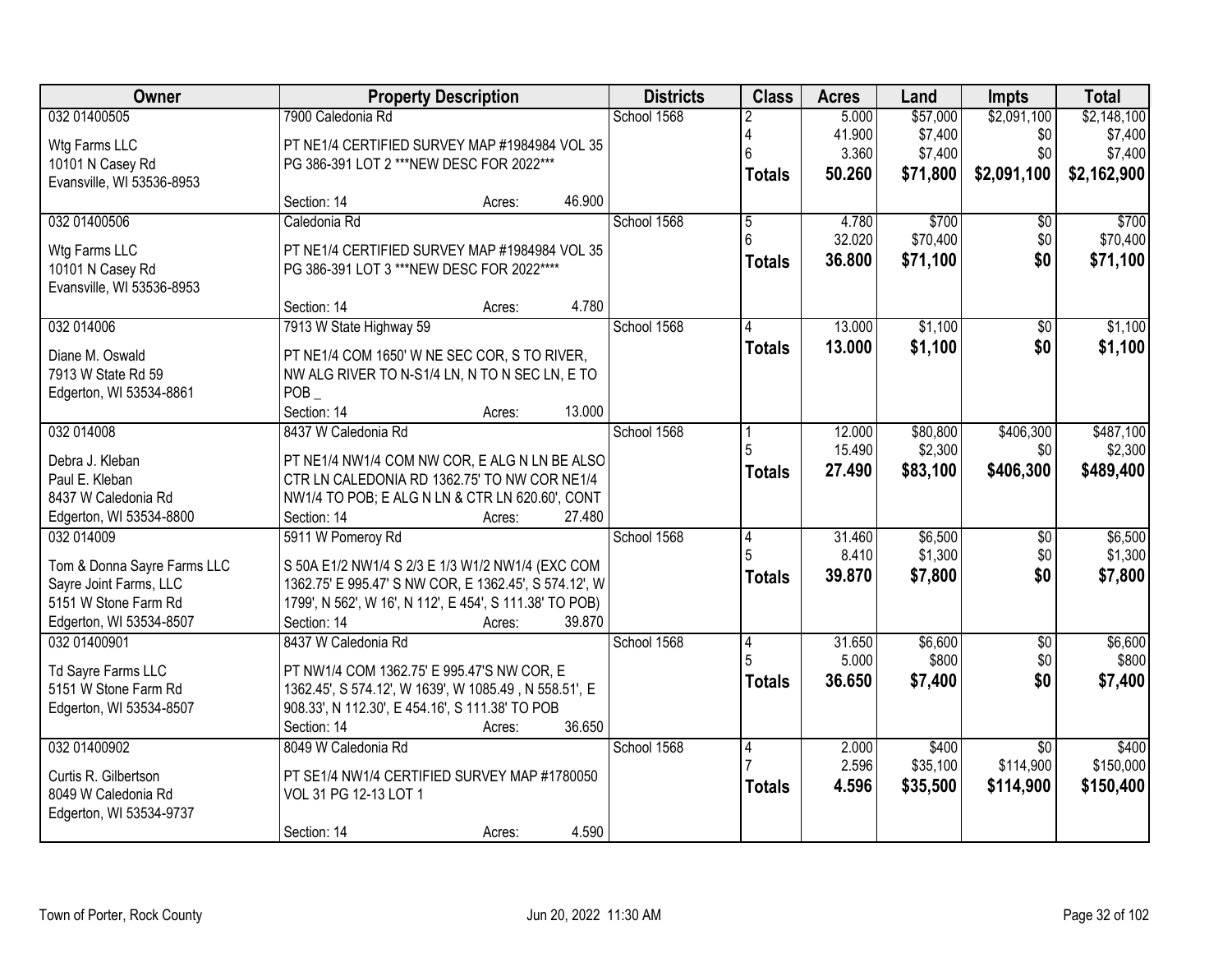| Owner                              | <b>Property Description</b>                         |        |         | <b>Districts</b> | <b>Class</b>   | <b>Acres</b> | Land     | <b>Impts</b>    | <b>Total</b> |
|------------------------------------|-----------------------------------------------------|--------|---------|------------------|----------------|--------------|----------|-----------------|--------------|
| 032 014010                         | 8638 W Caledonia Rd                                 |        |         | School 1568      |                | 8.660        | \$1,400  | $\overline{50}$ | \$1,400      |
| Karleen J. Nelson                  | N1/3 E1/3 W1/2 NW1/4                                |        |         |                  | 5              | 0.340        | \$100    | \$0             | \$100        |
| Jon H. Nelson                      |                                                     |        |         |                  | <b>5M</b>      | 1.250        | \$1,400  | \$0             | \$1,400      |
| 8808 W Caledonia Rd                |                                                     |        |         |                  | <b>Totals</b>  | 10.250       | \$2,900  | \$0             | \$2,900      |
| Edgerton, WI 53534-8809            | Section: 14                                         | Acres: | 10.250  |                  |                |              |          |                 |              |
| 032 014011                         | 5911 W Pomeroy Rd                                   |        |         | School 1568      | 14             | 150.890      | \$29,400 | $\overline{50}$ | \$29,400     |
| Tom & Donna Sayre Farms LLC        | N1/2 SW1/4 NE1/4 SE1/4 (EXC S 5A), (EXC HWY)        |        |         |                  | 5              | 1.790        | \$300    | \$0             | \$300        |
| 5151 W Stone Farm Rd               | NW1/4 SE1/4 (EXC CSM 15-395)                        |        |         |                  | <b>Totals</b>  | 152.680      | \$29,700 | \$0             | \$29,700     |
| Edgerton, WI 53534-8507            |                                                     |        |         |                  |                |              |          |                 |              |
|                                    | Section: 14                                         | Acres: | 152.680 |                  |                |              |          |                 |              |
| 032 01401101                       | 9319 N Raymond Rd                                   |        |         | School 1568      |                | 1.920        | \$33,500 | \$88,500        | \$122,000    |
| Joel E. Appel                      | PT NW1/4 SE1/4 CERTIFIED SURVEY MAP #1156582        |        |         |                  | <b>Totals</b>  | 1.920        | \$33,500 | \$88,500        | \$122,000    |
| Peggy Appel                        | VOL 15 PG 395 LOT 1                                 |        |         |                  |                |              |          |                 |              |
| 9319 N Raymond Rd                  |                                                     |        |         |                  |                |              |          |                 |              |
| Edgerton, WI 53534-9736            | Section: 14                                         | Acres: | 1.920   |                  |                |              |          |                 |              |
| 032 014012                         | 5911 W Pomeroy Rd                                   |        |         | School 1568      | 4              | 114.050      | \$20,100 | \$0             | \$20,100     |
| Tom & Donna Sayre Farms LLC        | PT OF S1/2 S1/2 SEC 14 LY W OF RD                   |        |         |                  | 5              | 3.950        | \$600    | \$0             | \$600        |
| 5151 W Stone Farm Rd               |                                                     |        |         |                  | <b>5M</b>      | 2.000        | \$2,200  | \$0             | \$2,200      |
| Edgerton, WI 53534-8507            |                                                     |        |         |                  | <b>Totals</b>  | 120.000      | \$22,900 | \$0             | \$22,900     |
|                                    | Section: 14                                         | Acres: | 120.000 |                  |                |              |          |                 |              |
| 032 014013                         | Raymond Rd                                          |        |         | School 1568      | $\overline{4}$ | 30.000       | \$5,100  | \$0             | \$5,100      |
| David & Lynette Wellnitz Revocable | S 5A NE1/4 SE1/4, SE1/4 SE1/4 (EXC COM SE COR, N    |        |         |                  | 5              | 14.700       | \$2,200  | \$0             | \$2,200      |
| <b>Living Trust</b>                | 132', W 66', S 132', E 66' TO POB)                  |        |         |                  | <b>Totals</b>  | 44.700       | \$7,300  | \$0             | \$7,300      |
| 7517 W County Rd M                 |                                                     |        |         |                  |                |              |          |                 |              |
| Edgerton, WI 53534-8832            | Section: 14                                         | Acres: | 44.700  |                  |                |              |          |                 |              |
| 032 014014                         | Raymond Rd                                          |        |         | School 1568      | 5              | 0.300        | \$100    | $\overline{60}$ | \$100        |
| David & Lynette Wellnitz Revocable | PT SE1/4 SE1/4 COM SE COR, N 132', W 66', S 132', E |        |         |                  | <b>Totals</b>  | 0.300        | \$100    | \$0             | \$100        |
| Living Trust                       | 66' TO POB                                          |        |         |                  |                |              |          |                 |              |
| 7517 W County Rd M                 |                                                     |        |         |                  |                |              |          |                 |              |
| Edgerton, WI 53534-8832            | Section: 14                                         | Acres: | 0.300   |                  |                |              |          |                 |              |
| 032 015001                         | <b>Wallin Rd</b>                                    |        |         | School 1568      | 4              | 110.600      | \$21,400 | $\overline{50}$ | \$21,400     |
| Ryan M. Nelson                     | NE1/4 (EXC COM 2239' W OF NE COR, S 88.4', SW       |        |         |                  | 5              | 1.380        | \$200    | \$0             | \$200        |
| 10838 N Wallin Rd                  | 358.2', S844.6', SW291.5', W TO W LN, N TO N LN, E  |        |         |                  | <b>Totals</b>  | 111.980      | \$21,600 | \$0             | \$21,600     |
| Edgerton, WI 53534-9176            | TO POB) (EXC COM NE COR, S 2654.04', W 1318.24',    |        |         |                  |                |              |          |                 |              |
|                                    | Section: 15                                         | Acres: | 111.980 |                  |                |              |          |                 |              |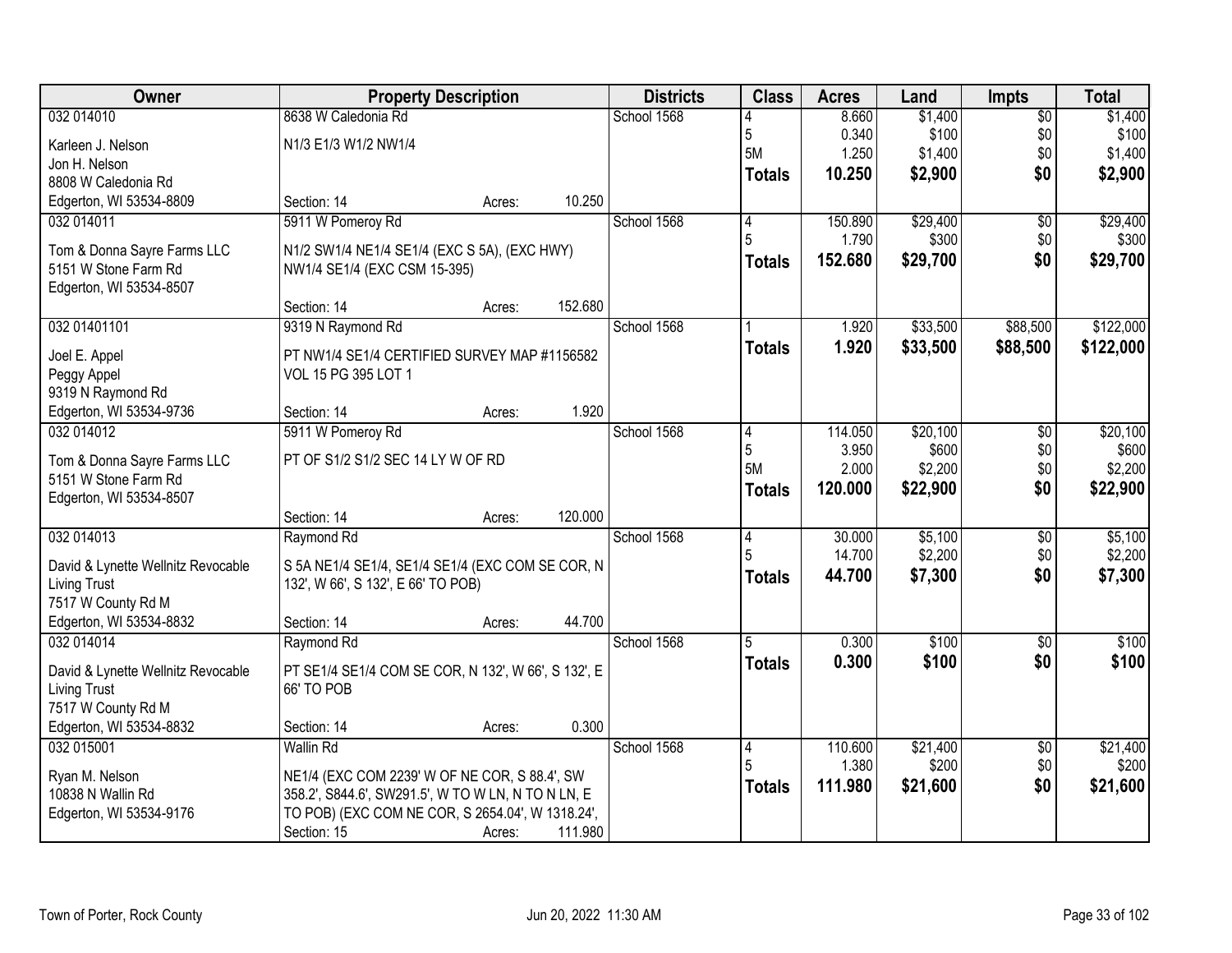| Owner                     | <b>Property Description</b>                                 | <b>Districts</b> | <b>Class</b>   | <b>Acres</b>    | Land             | <b>Impts</b>    | <b>Total</b>     |
|---------------------------|-------------------------------------------------------------|------------------|----------------|-----------------|------------------|-----------------|------------------|
| 032 01500101              | 8601 W Caledonia St                                         | School 1568      |                | 42.878          | \$10,600         | $\overline{50}$ | \$10,600         |
| Margo S. Berke            | PT NE1/4 COM NE COR, S 2654.04', W 1318.24', NELY           |                  | 5              | 0.290           | \$100            | \$0             | \$100            |
| 8601 W Caledonia Rd       | 287.80', N 434.02', NELY 488.63', E 515.62', N 1503.13',    |                  |                | 2.000           | \$28,500         | \$148,400       | \$176,900        |
| Edgerton, WI 53534-8808   | E 388.02' TO POB SUBJ TO EASE                               |                  | <b>Totals</b>  | 45.168          | \$39,200         | \$148,400       | \$187,600        |
|                           | 45.160<br>Section: 15<br>Acres:                             |                  |                |                 |                  |                 |                  |
| 032 015002                | <b>Wallin Rd</b>                                            | School 1568      |                | 33.000          | \$6,000          | \$0             | \$6,000          |
| Ryan M. Nelson            | E1/2 NW1/4 (EXC COM NW COR, S 1728.2', E 339', NE           |                  | <b>Totals</b>  | 33.000          | \$6,000          | \$0             | \$6,000          |
| 10838 N Wallin Rd         | 207', SE 178.8', N 226', E 687.5', NE 291.5', N 844.6', NE  |                  |                |                 |                  |                 |                  |
| Edgerton, WI 53534-9176   | 358.2', N 88.4' TO POB)                                     |                  |                |                 |                  |                 |                  |
|                           | 33.000<br>Section: 15<br>Acres:                             |                  |                |                 |                  |                 |                  |
| 032 015003                | 8808 W Caledonia Rd                                         | School 1568      |                | 43.620          | \$6,500          | \$0             | \$6,500          |
|                           |                                                             |                  |                | 5.590           | \$900            | \$0             | \$900            |
| Wtg Farms LLC             | PT N1/2 COM 2239' W OF NE COR, W 1734', S 1728.2',          |                  | <b>Totals</b>  | 49.210          | \$7,400          | \$0             | \$7,400          |
| 10101 N Casey Rd          | E 339', NE 207', SE 178.8', N 226', E 687.5', NE 291.5',    |                  |                |                 |                  |                 |                  |
| Evansville, WI 53536-8953 | N 844.6', NE 358.2', N 88.4' TO POB (EXC HWY)               |                  |                |                 |                  |                 |                  |
|                           | 49.210<br>Section: 15<br>Acres:                             |                  |                |                 |                  |                 |                  |
| 032 015004                | 2918 Agriculture Dr                                         | School 1568      | 4<br>5         | 51.590<br>4.272 | \$8,800<br>\$700 | \$0<br>\$0      | \$8,800<br>\$700 |
| Wtg Farms LLC             | W1/2 NW1/4 (EXC COM NW COR, S 1331', E 790', N              |                  |                |                 |                  |                 |                  |
| 10101 N Casey Rd          | 1331', W 790' TO POB)                                       |                  | <b>Totals</b>  | 55.862          | \$9,500          | \$0             | \$9,500          |
| Evansville, WI 53536-8953 |                                                             |                  |                |                 |                  |                 |                  |
|                           | 55.860<br>Section: 15<br>Acres:                             |                  |                |                 |                  |                 |                  |
| 032 01500401              | 9812 N Casey Rd                                             | School 1568      |                | 5.000           | \$57,000         | \$256,400       | \$313,400        |
| David F. Hataj            | PT NW1/4 NW1/4 COM NW COR, S 1331', E 790', N               |                  |                | 6.638           | \$1,400          | \$0             | \$1,400          |
| Tracy D. Hataj            | 1331', W 790' TO POB                                        |                  |                | 12.500          | \$32,500         | \$0             | \$32,500         |
| 9812 N Casey Rd           |                                                             |                  | <b>Totals</b>  | 24.138          | \$90,900         | \$256,400       | \$347,300        |
| Edgerton, WI 53534-9738   | 24.130<br>Section: 15<br>Acres:                             |                  |                |                 |                  |                 |                  |
| 032 015005                | Casey Rd                                                    | School 1568      | $\overline{4}$ | 66.860          | \$14,500         | $\sqrt{6}$      | \$14,500         |
| Marilyn J. Kueng          |                                                             |                  |                | 1.500           | \$100            | \$0             | \$100            |
| 9218 N Casey Rd           | NW1/4 SW1/4, SW1/4 SW1/4 (EXC CSM 17-431) (EXC<br>CSM 37-9) |                  | <b>Totals</b>  | 68.360          | \$14,600         | \$0             | \$14,600         |
| Edgerton, WI 53534-8816   |                                                             |                  |                |                 |                  |                 |                  |
|                           | 68.360<br>Section: 15<br>Acres:                             |                  |                |                 |                  |                 |                  |
| 032 01500501              | 9002 N Casey Rd                                             | School 1568      |                | 1.780           | \$31,800         | \$219,300       | \$251,100        |
|                           |                                                             |                  |                | 8.360           | \$2,100          | \$0             | \$2,100          |
| Kenneth W. Kueng          | PT SW1/4 SW1/4 CERTIFIED SURVEY MAP #1246078                |                  | <b>Totals</b>  | 10.140          | \$33,900         | \$219,300       | \$253,200        |
| 9002 N Casey Rd           | VOL 17 PG 431 LOT 1                                         |                  |                |                 |                  |                 |                  |
| Edgerton, WI 53534-8519   |                                                             |                  |                |                 |                  |                 |                  |
|                           | 10.140<br>Section: 15<br>Acres:                             |                  |                |                 |                  |                 |                  |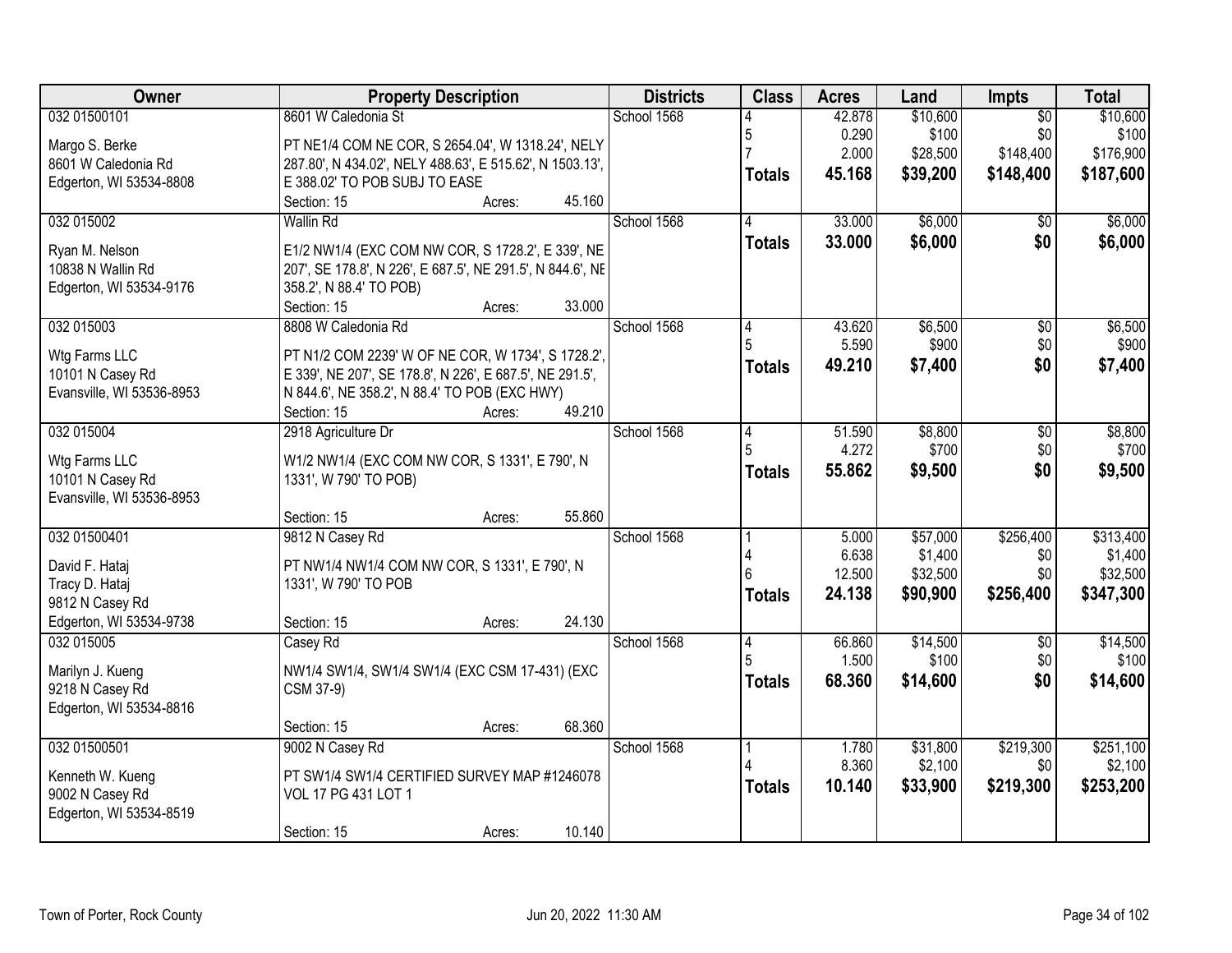| Owner                                                                                                     |                                                                                                | <b>Property Description</b> |         |             | <b>Class</b>                               | <b>Acres</b>                       | Land                                      | <b>Impts</b>                                     | <b>Total</b>                                |
|-----------------------------------------------------------------------------------------------------------|------------------------------------------------------------------------------------------------|-----------------------------|---------|-------------|--------------------------------------------|------------------------------------|-------------------------------------------|--------------------------------------------------|---------------------------------------------|
| 032 01500502                                                                                              | 9218 N Casey Rd                                                                                |                             |         | School 1568 |                                            | 1.500                              | \$28,300                                  | \$166,500                                        | \$194,800                                   |
| Marilyn J. Kueng<br>9218 N Casey Rd<br>Edgerton, WI 53534-8816                                            | PT NW1/4 SW1/4 & PT SW1/4 SW1/4 CERTIFIED<br>SURVEY MAP #2029902 VOL 37 PG 9-12 LOT 1          |                             |         |             | <b>Totals</b>                              | 1.500                              | \$28,300                                  | \$166,500                                        | \$194,800                                   |
|                                                                                                           | Section: 15                                                                                    | Acres:                      | 1.500   |             |                                            |                                    |                                           |                                                  |                                             |
| 032 015006                                                                                                | <b>Wallin Rd</b>                                                                               |                             |         | School 1568 |                                            | 240.000                            | \$41,400                                  | $\overline{50}$                                  | \$41,400                                    |
| Ryan M. Nelson<br>10838 N Wallin Rd<br>Edgerton, WI 53534-9176                                            | E1/2 SW1/4, SE1/4                                                                              |                             |         |             | <b>Totals</b>                              | 240.000                            | \$41,400                                  | \$0                                              | \$41,400                                    |
|                                                                                                           | Section: 15                                                                                    | Acres:                      | 240.000 |             |                                            |                                    |                                           |                                                  |                                             |
| 032 016001<br>Wtg Farms LLC<br>10101 N Casey Rd<br>Evansville, WI 53536-8953                              | 2918 Agriculture Dr<br>NW1/4 NE1/4, SW1/4 NE1/4 SE1/4 NE1/4                                    |                             |         | School 1568 | 4<br><b>Totals</b>                         | 118.000<br>2.000<br>120.000        | \$23,900<br>\$300<br>\$24,200             | \$0<br>\$0<br>\$0                                | \$23,900<br>\$300<br>\$24,200               |
|                                                                                                           | Section: 16                                                                                    | Acres:                      | 120.000 |             |                                            |                                    |                                           |                                                  |                                             |
| 032 016002                                                                                                | 2918 Agriculture Dr                                                                            |                             |         | School 1568 | 4                                          | 38.100                             | \$8,100                                   | \$0                                              | \$8,100                                     |
| Wtg Farms LLC<br>10101 N Casey Rd<br>Evansville, WI 53536-8953                                            | <b>NE1/4 NE1/4</b>                                                                             |                             |         |             | Totals                                     | 1.900<br>40.000                    | \$300<br>\$8,400                          | \$0<br>\$0                                       | \$300<br>\$8,400                            |
|                                                                                                           | Section: 16                                                                                    | Acres:                      | 40.000  |             |                                            |                                    |                                           |                                                  |                                             |
| 032 016003<br>Terrance P. Reilly<br>Evelyn J. Reilly<br>10205 W Caledonia Rd<br>Evansville, WI 53536-8901 | 10205 W Caledonia Rd<br>E1/2 NW1/4<br>Section: 16                                              | Acres:                      | 80.000  | School 1568 | 4<br>5<br><b>Totals</b>                    | 76.000<br>1.000<br>3.000<br>80.000 | \$15,000<br>\$200<br>\$39,500<br>\$54,700 | $\overline{30}$<br>\$0<br>\$126,100<br>\$126,100 | \$15,000<br>\$200<br>\$165,600<br>\$180,800 |
| 032 016004                                                                                                | 9926 N Riley Rd                                                                                |                             |         | School 1694 | 4                                          | 61.000                             | \$10,800                                  | $\overline{50}$                                  | \$10,800                                    |
| Thousand Oaks Farm, LLC<br>9748 N Riley Rd<br>Evansville, WI 53536                                        | W1/2 NW1/4 (EXC CSM 23-60)<br>Section: 16                                                      | Acres:                      | 78.540  |             | 5<br>5M<br>$\overline{7}$<br><b>Totals</b> | 3.000<br>12.540<br>2.000<br>78.540 | \$500<br>\$13,800<br>\$28,500<br>\$53,600 | \$0<br>\$0<br>\$119,200<br>\$119,200             | \$500<br>\$13,800<br>\$147,700<br>\$172,800 |
| 032 01600402                                                                                              | 9748 N Riley Rd                                                                                |                             |         | School 1694 |                                            | 1.420                              | \$27,300                                  | \$231,700                                        | \$259,000                                   |
| Jeffry H. Porter<br>Therese Porter<br>9748 N Riley Rd<br>Evansville, WI 53536                             | NW1/4 NW1/4, SW1/4 NW1/4 CERTIFIED SURVEY MAI<br>#1447275 VOL 23 PG 60-62 LOT 1<br>Section: 16 | Acres:                      | 1.420   |             | Totals                                     | 1.420                              | \$27,300                                  | \$231,700                                        | \$259,000                                   |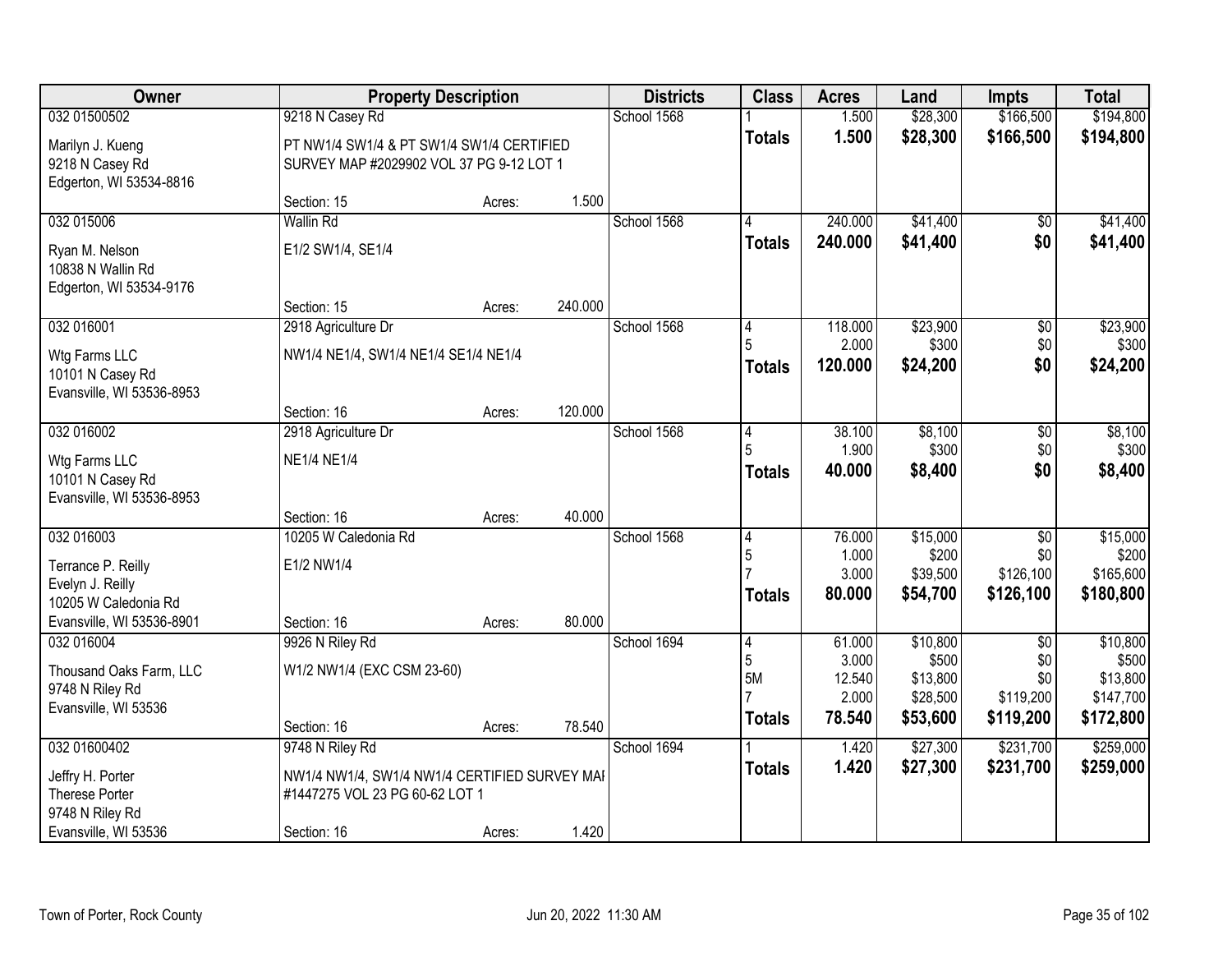| Owner                                               | <b>Property Description</b>               |        |        | <b>Districts</b> | <b>Class</b>  | <b>Acres</b>    | Land                | <b>Impts</b>           | <b>Total</b>        |
|-----------------------------------------------------|-------------------------------------------|--------|--------|------------------|---------------|-----------------|---------------------|------------------------|---------------------|
| 032 016005                                          | <b>Riley Rd</b>                           |        |        | School 1694      |               | 79.000          | \$15,900            | $\overline{50}$        | \$15,900            |
| Doudlahs Dirt LLC                                   | N1/2 SW1/4                                |        |        |                  | 5             | 1.000           | \$200               | \$0                    | \$200               |
| 10339 N Wilder Rd                                   |                                           |        |        |                  | <b>Totals</b> | 80.000          | \$16,100            | \$0                    | \$16,100            |
| Evansville, WI 53536-8943                           |                                           |        |        |                  |               |                 |                     |                        |                     |
|                                                     | Section: 16                               | Acres: | 80.000 |                  |               |                 |                     |                        |                     |
| 032 016006                                          | 11327 N Casey Rd                          |        |        | School 1694      | 4             | 39.000          | \$8,800             | $\overline{50}$        | \$8,800             |
| Alan R. Sweeney et al                               | SW1/4 SW1/4                               |        |        |                  | 5             | 1.000           | \$200               | \$0                    | \$200               |
| 11327 N Casey Rd                                    |                                           |        |        |                  | <b>Totals</b> | 40.000          | \$9,000             | \$0                    | \$9,000             |
| Edgerton, WI 53534-8813                             |                                           |        |        |                  |               |                 |                     |                        |                     |
|                                                     | Section: 16                               | Acres: | 40.000 |                  |               |                 |                     |                        |                     |
| 032 016007                                          | <b>Wilder Rd</b>                          |        |        | School 1694      | 4             | 40.000          | \$8,300             | $\sqrt{6}$             | \$8,300             |
| Gerald A & Marilyn M Vanthournout Rev   SE1/4 SW1/4 |                                           |        |        |                  | <b>Totals</b> | 40.000          | \$8,300             | \$0                    | \$8,300             |
| Liv Trust                                           |                                           |        |        |                  |               |                 |                     |                        |                     |
| 8912 N Wilder Rd                                    |                                           |        |        |                  |               |                 |                     |                        |                     |
| Evansville, WI 53536-8859                           | Section: 16                               | Acres: | 40.000 |                  |               |                 |                     |                        |                     |
| 032 016008                                          | Casey Rd                                  |        |        | School 1568      | 4<br>5        | 70.480<br>3.500 | \$13,400            | \$0<br>\$0             | \$13,400<br>\$400   |
| Marilyn J. Kueng                                    | E1/2 SE1/4 (EXC CSM 37-1)                 |        |        |                  | 5M            | 1.000           | \$400<br>\$1,100    | \$0                    | \$1,100             |
| 9218 N Casey Rd                                     |                                           |        |        |                  | <b>Totals</b> | 74.980          | \$14,900            | \$0                    | \$14,900            |
| Edgerton, WI 53534-8816                             |                                           |        |        |                  |               |                 |                     |                        |                     |
|                                                     | Section: 16                               | Acres: | 74.980 |                  |               |                 |                     |                        |                     |
| 032 0160081                                         | 9209 N Casey Rd                           |        |        | School 1568      |               | 3.000<br>2.020  | \$42,000<br>\$300   | \$27,000<br>\$0        | \$69,000<br>\$300   |
| Marilyn J. Kueng                                    | PT SE1/4 SE1/4 & PT NE1/4 SE1/4 CERTIFIED |        |        |                  | <b>Totals</b> | 5.020           | \$42,300            | \$27,000               | \$69,300            |
| 9218 N Casey Rd                                     | SURVEY MAP #2029900 VOL 37 PG 1-4 LOT 1   |        |        |                  |               |                 |                     |                        |                     |
| Edgerton, WI 53534-8816                             |                                           |        |        |                  |               |                 |                     |                        |                     |
|                                                     | Section: 16                               | Acres: | 5.020  |                  |               |                 |                     |                        |                     |
| 032 016009                                          | Po Box 162                                |        |        | School 1568      | 14<br>5M      | 78.000<br>2.000 | \$15,300<br>\$2,200 | $\overline{60}$<br>\$0 | \$15,300<br>\$2,200 |
| Douglas Batty Farm LLC                              | W1/2 SE1/4                                |        |        |                  | <b>Totals</b> | 80,000          | \$17,500            | \$0                    | \$17,500            |
| 2006 Monroe St                                      |                                           |        |        |                  |               |                 |                     |                        |                     |
| Madison, WI 53711-1964                              |                                           |        |        |                  |               |                 |                     |                        |                     |
|                                                     | Section: 16                               | Acres: | 80.000 |                  |               |                 |                     |                        |                     |
| 032 017001                                          | 10220 N Wilder Rd                         |        |        | School 1694      | 4<br>5        | 39.000<br>1.000 | \$7,100<br>\$200    | $\overline{50}$<br>\$0 | \$7,100<br>\$200    |
| Doudlah Family Trust                                | <b>NE1/4 NE1/4</b>                        |        |        |                  | <b>Totals</b> | 40.000          | \$7,300             | \$0                    | \$7,300             |
| Patricia A Doudlah Survivors Trust                  |                                           |        |        |                  |               |                 |                     |                        |                     |
| 10220 N Wilder Rd                                   |                                           |        |        |                  |               |                 |                     |                        |                     |
| Evansville, WI 53536-8942                           | Section: 17                               | Acres: | 40.000 |                  |               |                 |                     |                        |                     |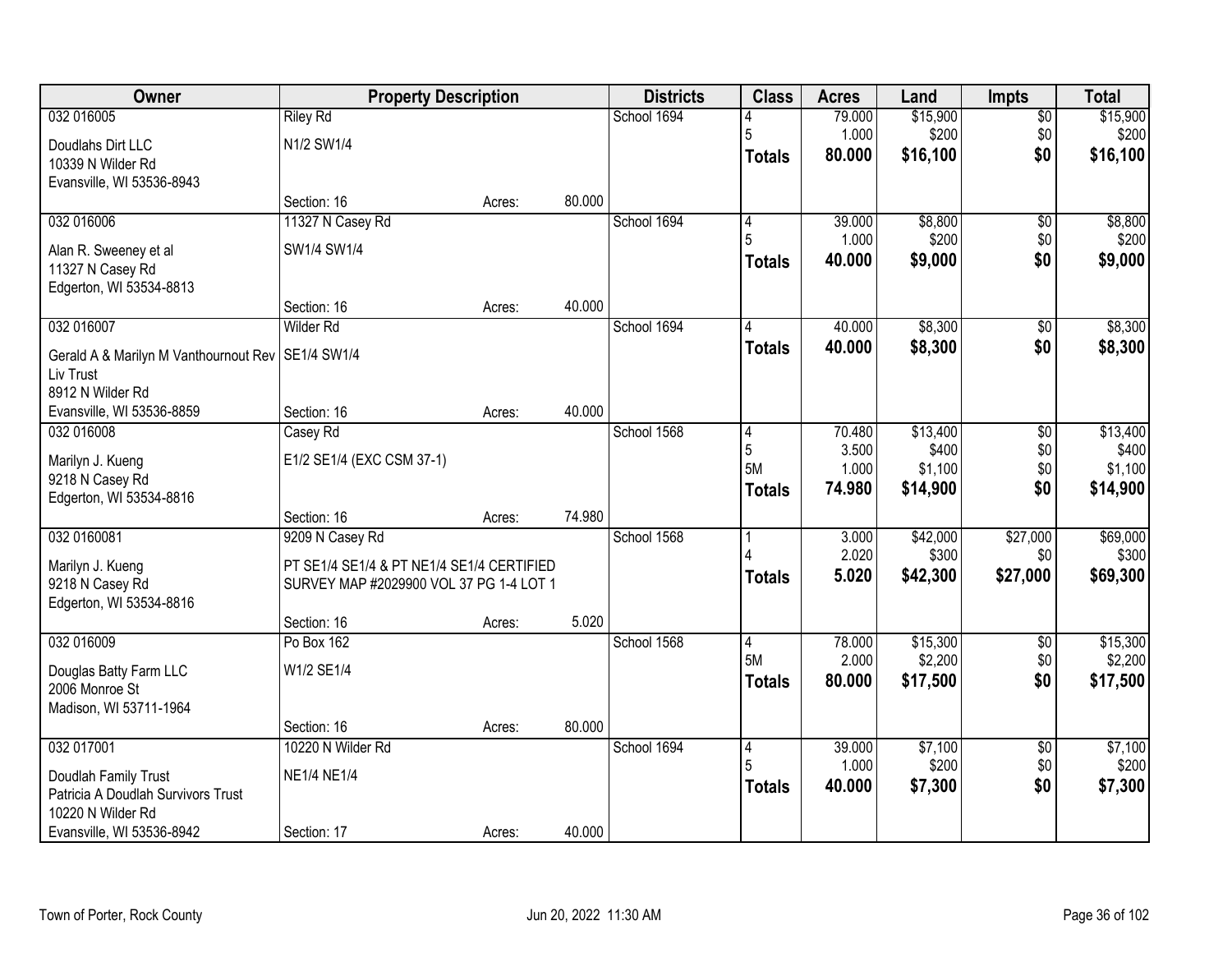| Owner                                                                                      |                                                | <b>Property Description</b> |        | <b>Districts</b> | <b>Class</b>  | <b>Acres</b> | Land     | <b>Impts</b>    | <b>Total</b> |
|--------------------------------------------------------------------------------------------|------------------------------------------------|-----------------------------|--------|------------------|---------------|--------------|----------|-----------------|--------------|
| 032 017002                                                                                 | 9417 N Riley Rd                                |                             |        | School 1694      |               | 36.510       | \$6,300  | $\overline{50}$ | \$6,300      |
| Richard C & Margaret Wacker Rev                                                            | SE1/4 NE1/4 (EXC COM 1332.95' S OF NE SEC COR, |                             |        |                  | 5             | 0.840        | \$200    | \$0             | \$200        |
| <b>Living Trust</b>                                                                        | W 550', S 210', E 550', N 210' TO POB)         |                             |        |                  | <b>Totals</b> | 37.350       | \$6,500  | \$0             | \$6,500      |
| 9417 N Riley Rd                                                                            |                                                |                             |        |                  |               |              |          |                 |              |
| Evansville, WI 53536-8856                                                                  | Section: 17                                    | Acres:                      | 37.350 |                  |               |              |          |                 |              |
| 032 017003                                                                                 | 9723 N Riley Rd                                |                             |        | School 1694      |               | 2.650        | \$39,400 | \$119,100       | \$158,500    |
| John Thomas Veek II                                                                        | PT SE1/4 NE1/4 COM 1332' S OF NE SEC COR, W    |                             |        |                  | <b>Totals</b> | 2.650        | \$39,400 | \$119,100       | \$158,500    |
| Carolyn S. Veek                                                                            | 550', S 210', E 550', N 210' TO POB            |                             |        |                  |               |              |          |                 |              |
| 9723 N Riley Rd                                                                            |                                                |                             |        |                  |               |              |          |                 |              |
| Evansville, WI 53536-8822                                                                  | Section: 17                                    | Acres:                      | 2.650  |                  |               |              |          |                 |              |
| 032 017004                                                                                 | Wilder Rd                                      |                             |        | School 1694      | 4             | 41.820       | \$8,700  | \$0             | \$8,700      |
| Doudlahs Dirt LLC                                                                          | W1/2 NE1/4 (EXC N 15.1A) (EXC CSM 10-215) (EXC |                             |        |                  |               | 1.120        | \$200    | \$0             | \$200        |
| 10339 N Wilder Rd                                                                          | CSM 18-28)                                     |                             |        |                  | <b>Totals</b> | 42.940       | \$8,900  | \$0             | \$8,900      |
| Evansville, WI 53536-8943                                                                  |                                                |                             |        |                  |               |              |          |                 |              |
|                                                                                            | Section: 17                                    | Acres:                      | 42.940 |                  |               |              |          |                 |              |
| 032 017004001                                                                              | 9931 N Wilder Rd                               |                             |        | School 1694      | 14            | 69.210       | \$13,100 | \$0             | \$13,100     |
| Peter L. Sendelbach                                                                        | E 1/2 NW 1/4 (EXC CSM 8-220)                   |                             |        |                  | 5             | 1.450        | \$200    | \$0             | \$200        |
| Christine A. Sendelbach                                                                    |                                                |                             |        |                  |               | 2.000        | \$28,500 | \$272,400       | \$300,900    |
| 9931 N Wilder Rd                                                                           |                                                |                             |        |                  | <b>Totals</b> | 72.660       | \$41,800 | \$272,400       | \$314,200    |
| Evansville, WI 53536-8840                                                                  | Section: 17                                    | Acres:                      | 72.660 |                  |               |              |          |                 |              |
| 032 01700401                                                                               | 9932 N Wilder Rd                               |                             |        | School 1694      |               | 10.100       | \$74,300 | \$190,000       | \$264,300    |
| Robin T. Slotten                                                                           | N 15.1A NW1/4 NE1/4                            |                             |        |                  |               | 5.000        | \$700    | \$0             | \$700        |
| Ruth A. Miller                                                                             |                                                |                             |        |                  | <b>Totals</b> | 15.100       | \$75,000 | \$190,000       | \$265,000    |
| 9932 N Wilder Rd                                                                           |                                                |                             |        |                  |               |              |          |                 |              |
| Evansville, WI 53536-8849                                                                  | Section: 17                                    | Acres:                      | 15.100 |                  |               |              |          |                 |              |
| 032 01700402                                                                               | 9605 N Wilder Rd                               |                             |        | School 1694      |               | 6.722        | \$62,900 | \$138,500       | \$201,400    |
| Allen Gullickson                                                                           | PT SE1/4 NW1/4 CERTIFIED SURVEY MAP #899658    |                             |        |                  | <b>Totals</b> | 6.722        | \$62,900 | \$138,500       | \$201,400    |
| 9605 N Wilder Rd                                                                           | VOL 8 PG 220-222 LOT 1                         |                             |        |                  |               |              |          |                 |              |
| Evansville, WI 53536-8848                                                                  |                                                |                             |        |                  |               |              |          |                 |              |
|                                                                                            | Section: 17                                    | Acres:                      | 6.720  |                  |               |              |          |                 |              |
| 032 01700403                                                                               | 9604 N Wilder Rd                               |                             |        | School 1694      |               | 3.410        | \$45,100 | \$182,800       | \$227,900    |
|                                                                                            |                                                |                             |        |                  | <b>Totals</b> | 3.410        | \$45,100 | \$182,800       | \$227,900    |
| Peter W & Amanda M Jordan Revocable   PT SW1/4 NE1/4 CERTIFIED SURVEY MAP #935450<br>Trust | VOL 10 PG 215-216 LOT 1                        |                             |        |                  |               |              |          |                 |              |
| 9604 N Wilder Rd                                                                           |                                                |                             |        |                  |               |              |          |                 |              |
| Evansville, WI 53536-8847                                                                  | Section: 17                                    | Acres:                      | 3.410  |                  |               |              |          |                 |              |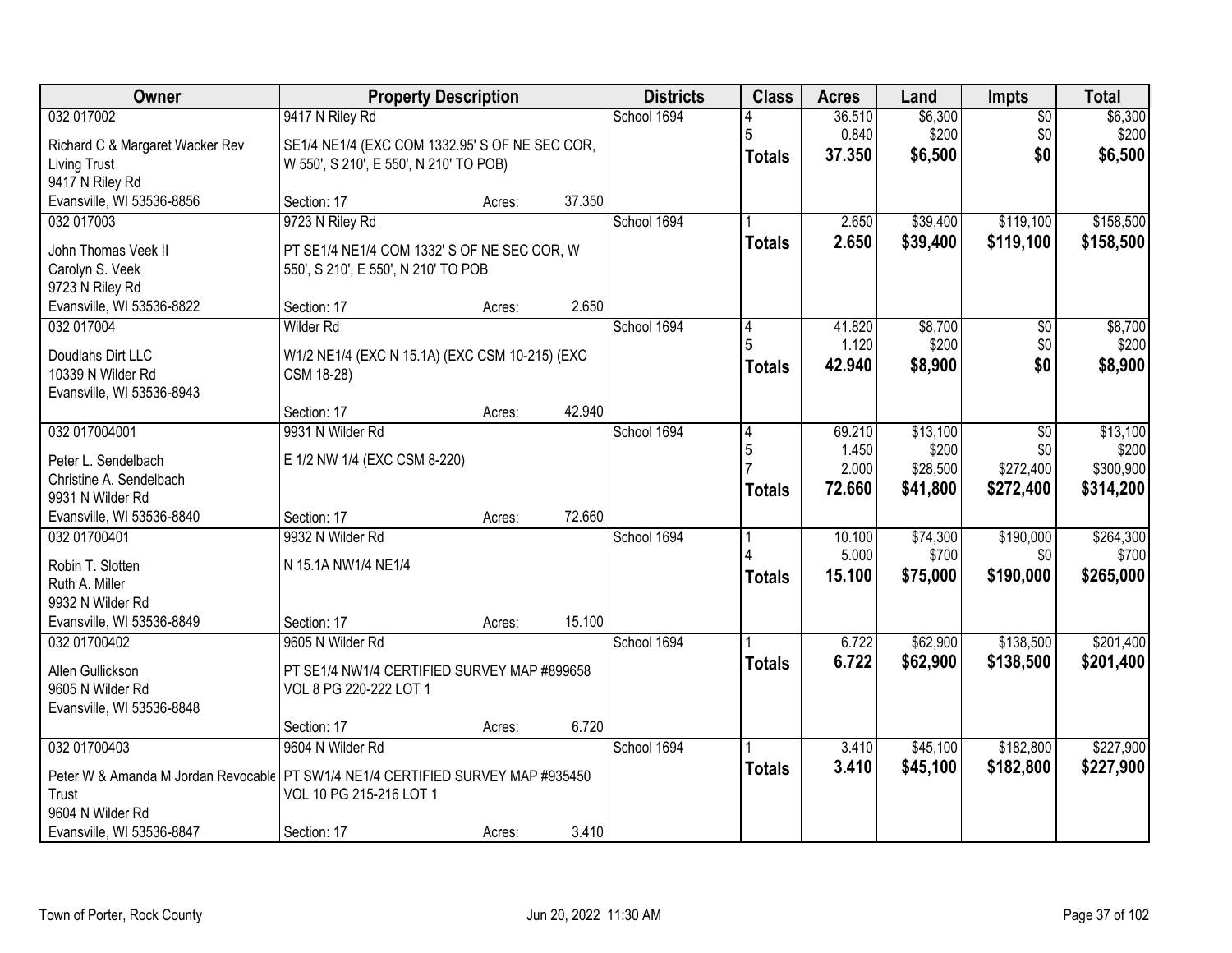| Owner                                                            | <b>Property Description</b>                    |        |         | <b>Districts</b> | <b>Class</b>   | <b>Acres</b> | Land     | <b>Impts</b>    | <b>Total</b> |
|------------------------------------------------------------------|------------------------------------------------|--------|---------|------------------|----------------|--------------|----------|-----------------|--------------|
| 032 01700404                                                     | 9550 N Wilder Rd                               |        |         | School 1694      |                | 9.512        | \$72,300 | \$282,900       | \$355,200    |
| Kathleen A. Grant                                                | PT SW1/4 NE1/4 CERTIFIED SURVEY MAP #1250140   |        |         |                  |                | 9.000        | \$2,200  | \$0             | \$2,200      |
| 9550 N Wilder Rd                                                 | VOL 18 PG 28 LOT 1                             |        |         |                  | <b>Totals</b>  | 18.512       | \$74,500 | \$282,900       | \$357,400    |
| Evansville, WI 53536-8852                                        |                                                |        |         |                  |                |              |          |                 |              |
|                                                                  | Section: 17                                    | Acres: | 18.510  |                  |                |              |          |                 |              |
| 032 017005                                                       | 9420 N Berg Rd                                 |        |         | School 1694      | $\overline{4}$ | 113.350      | \$22,000 | $\overline{50}$ | \$22,000     |
| Melvin F. Shotliff Jr                                            | W1/2 NW1/4, NW1/4 SW1/4, (EXC CSM 8-379) STRIP |        |         |                  | 5              | 1.000        | \$200    | \$0             | \$200        |
| Kenda A. Shotliff                                                | LAND 33' WIDE ALG W SD OF SW1/4 SW1/4          |        |         |                  |                | 4.521        | \$45,600 | \$221,900       | \$267,500    |
| 9402 N Berg Rd                                                   |                                                |        |         |                  | <b>Totals</b>  | 118.871      | \$67,800 | \$221,900       | \$289,700    |
| Evansville, WI 53536-8800                                        | Section: 17                                    | Acres: | 118.870 |                  |                |              |          |                 |              |
| 032 01700501                                                     | 9402 N Berg Rd                                 |        |         | School 1694      |                | 2.130        | \$35,500 | \$230,300       | \$265,800    |
| Melvin F. Shotliff Jr                                            | PT NW1/4 SW1/4 CERTIFIED SURVEY MAP #909427    |        |         |                  | <b>Totals</b>  | 2.130        | \$35,500 | \$230,300       | \$265,800    |
| Kenda Tyson                                                      | VOL 8 PG 379-381 LOT 1                         |        |         |                  |                |              |          |                 |              |
| 9402 N Berg Rd                                                   |                                                |        |         |                  |                |              |          |                 |              |
| Evansville, WI 53536-8800                                        | Section: 17                                    | Acres: | 2.130   |                  |                |              |          |                 |              |
| 032 017006                                                       | W6011 Franklin Rd                              |        |         | School 1694      | 4              | 39.000       | \$7,500  | \$0             | \$7,500      |
| John F. Remley                                                   | <b>NE1/4 SW1/4</b>                             |        |         |                  | 5              | 1.000        | \$200    | \$0             | \$200        |
| W6011 Franklin Rd                                                |                                                |        |         |                  | <b>Totals</b>  | 40.000       | \$7,700  | \$0             | \$7,700      |
| Monroe, WI 53566-9775                                            |                                                |        |         |                  |                |              |          |                 |              |
|                                                                  | Section: 17                                    | Acres: | 40.000  |                  |                |              |          |                 |              |
| 032 017007                                                       | 8714 N Wilder Rd                               |        |         | School 1694      | 4              | 76.873       | \$15,600 | $\overline{50}$ | \$15,600     |
| Remley Farms LLC                                                 | S1/2 SW1/4 (EXC W 1A) (EXC PT CSM 17-215)      |        |         |                  | 5              | 1.000        | \$200    | \$0             | \$200        |
| 8714 N Wilder Rd                                                 |                                                |        |         |                  | <b>Totals</b>  | 77.873       | \$15,800 | \$0             | \$15,800     |
| Evansville, WI 53536-8844                                        |                                                |        |         |                  |                |              |          |                 |              |
|                                                                  | Section: 17                                    | Acres: | 77.870  |                  |                |              |          |                 |              |
| 032 017008                                                       | 9417 N Riley Rd                                |        |         | School 1694      |                | 2.000        | \$34,500 | \$506,700       | \$541,200    |
| Richard C & Margaret Wacker Rev                                  | <b>NE1/4 SE1/4</b>                             |        |         |                  |                | 36.980       | \$7,600  | \$0             | \$7,600      |
| <b>Living Trust</b>                                              |                                                |        |         |                  |                | 1.020        | \$200    | \$0             | \$200        |
| 9417 N Riley Rd                                                  |                                                |        |         |                  | <b>Totals</b>  | 40.000       | \$42,300 | \$506,700       | \$549,000    |
| Evansville, WI 53536-8856                                        | Section: 17                                    | Acres: | 40.000  |                  |                |              |          |                 |              |
| 032 017009                                                       | <b>Wilder Rd</b>                               |        |         | School 1694      | 4              | 78.000       | \$16,200 | $\overline{30}$ | \$16,200     |
| Gerald A & Marilyn M Vanthournout Rev   NW1/4 SE1/4, SW1/4 SE1/4 |                                                |        |         |                  | 5              | 2.000        | \$300    | \$0             | \$300        |
| Liv Trust                                                        |                                                |        |         |                  | <b>Totals</b>  | 80.000       | \$16,500 | \$0             | \$16,500     |
| 8912 N Wilder Rd                                                 |                                                |        |         |                  |                |              |          |                 |              |
| Evansville, WI 53536-8859                                        | Section: 17                                    | Acres: | 80.000  |                  |                |              |          |                 |              |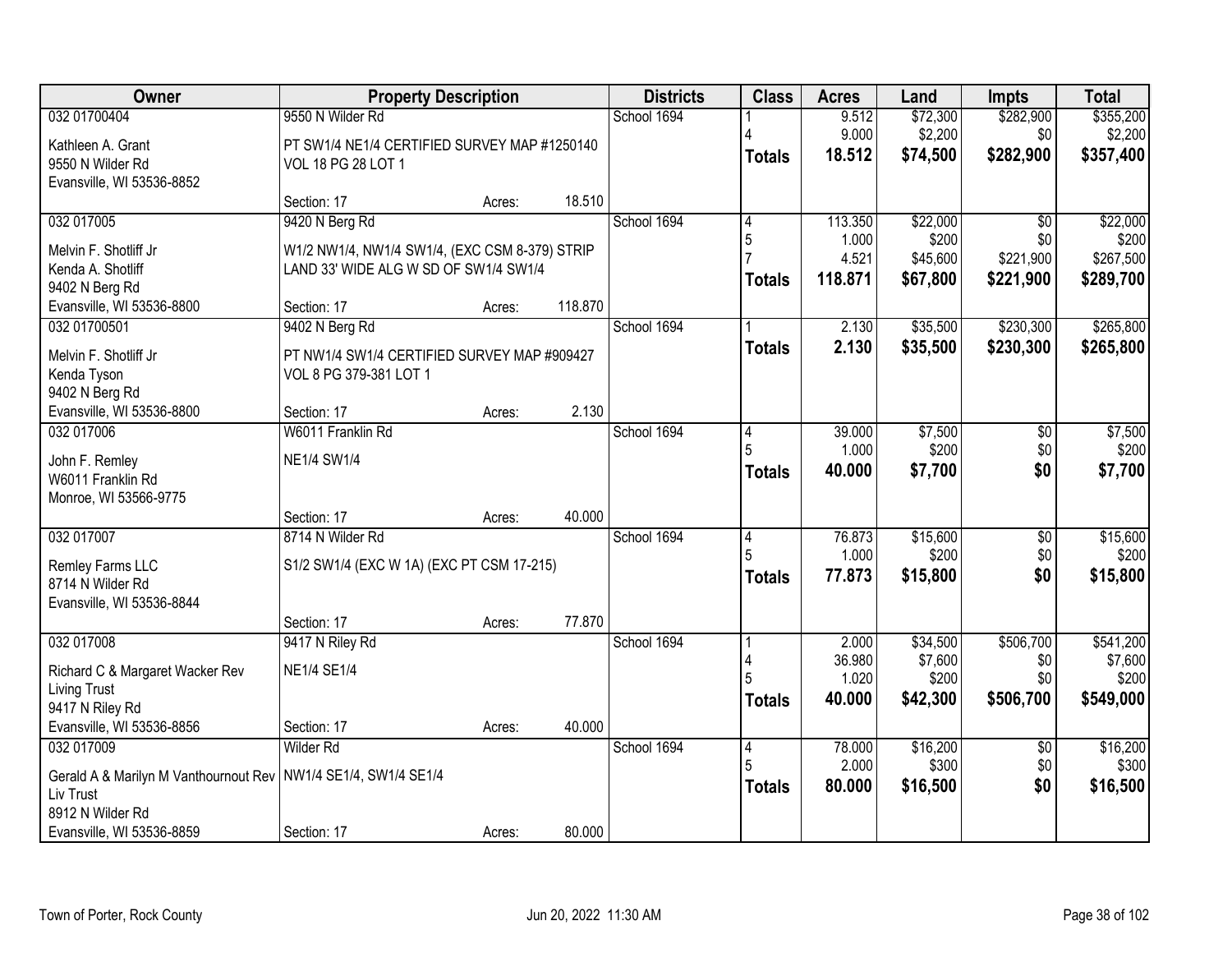| <b>Owner</b>              |                                                       | <b>Property Description</b> |         | <b>Districts</b> | <b>Class</b>   | <b>Acres</b>     | Land     | <b>Impts</b>    | <b>Total</b> |
|---------------------------|-------------------------------------------------------|-----------------------------|---------|------------------|----------------|------------------|----------|-----------------|--------------|
| 032 017010                | <b>Riley Rd</b>                                       |                             |         | School 1694      |                | 39.000           | \$8,100  | $\overline{50}$ | \$8,100      |
| Doudlahs Dirt LLC         | SE1/4 SE1/4                                           |                             |         |                  | 5              | 1.000            | \$200    | \$0             | \$200        |
| 10339 N Wilder Rd         |                                                       |                             |         |                  | <b>Totals</b>  | 40.000           | \$8,300  | \$0             | \$8,300      |
| Evansville, WI 53536-8943 |                                                       |                             |         |                  |                |                  |          |                 |              |
|                           | Section: 17                                           | Acres:                      | 40.000  |                  |                |                  |          |                 |              |
| 032 018001                | 9429 N Berg Rd                                        |                             |         | School 1694      | $\overline{4}$ | 107.700          | \$21,500 | $\overline{50}$ | \$21,500     |
| Ronald A. Zweifel         | NE1/4 NE1/4, SE1/4 NE1/4, NE1/4 SE1/4, S 16.5' NW1/4  |                             |         |                  | 5              | 1.300            | \$200    | \$0             | \$200        |
| Suzanne Zweifel           | <b>NE1/4</b>                                          |                             |         |                  | 5M             | 9.000            | \$9,900  | \$0             | \$9,900      |
| 9429 N Berg Rd            |                                                       |                             |         |                  |                | 2.500<br>120.500 | \$34,000 | \$161,000       | \$195,000    |
| Evansville, WI 53536-8801 | Section: 18                                           | Acres:                      | 120.500 |                  | <b>Totals</b>  |                  | \$65,600 | \$161,000       | \$226,600    |
| 032 018002                | 9921 N Tolles Rd                                      |                             |         | School 5621      |                | 2.550            | \$400    | $\sqrt{6}$      | \$400        |
| Hipke Farm LLC            | PT NE1/4 NW1/4 CERTIFIED SURVEY MAP #2104542          |                             |         |                  | 5              | 1.000            | \$100    | \$0             | \$100        |
| 9921 N Tolles Rd          | VOL 39 PG 32-34 LOT 1                                 |                             |         |                  |                | 1.000            | \$17,500 | \$138,500       | \$156,000    |
| Evansville, WI 53536-8839 |                                                       |                             |         |                  | <b>Totals</b>  | 4.550            | \$18,000 | \$138,500       | \$156,500    |
|                           | Section: 18                                           | Acres:                      | 4.550   |                  |                |                  |          |                 |              |
| 032 018002001             | <b>Tolles Rd</b>                                      |                             |         | School 5621      | 14             | 34.430           | \$7,500  | $\sqrt[6]{3}$   | \$7,500      |
| Arnold Farms LLC          | NE1/4 NW1/4 (EXC CSM 39-32)                           |                             |         |                  |                | 1.020            | \$200    | \$0             | \$200        |
| 8347 N Tolles Rd          |                                                       |                             |         |                  | <b>Totals</b>  | 35.450           | \$7,700  | \$0             | \$7,700      |
| Evansville, WI 53536-8851 |                                                       |                             |         |                  |                |                  |          |                 |              |
|                           | Section: 18                                           | Acres:                      | 35.450  |                  |                |                  |          |                 |              |
| 032 01800201              | <b>Tolles Rd</b>                                      |                             |         | School 5621      | 4              | 39.000           | \$7,100  | \$0             | \$7,100      |
| Arnold Farms LLC          | NW1/4 NE1/4 (EXC S 16.5')                             |                             |         |                  |                | 1.000            | \$200    | \$0             | \$200        |
| 8347 N Tolles Rd          |                                                       |                             |         |                  | <b>Totals</b>  | 40.000           | \$7,300  | \$0             | \$7,300      |
| Evansville, WI 53536-8851 |                                                       |                             |         |                  |                |                  |          |                 |              |
|                           | Section: 18                                           | Acres:                      | 40.000  |                  |                |                  |          |                 |              |
| 032 018003                | <b>Tolles Rd</b>                                      |                             |         | School 1694      |                | 40.890           | \$9,000  | $\sqrt{$0}$     | \$9,000      |
| Ronald A. Zweifel         | SW1/4 NE1/4, NW1/4 SE1/4, (EXC CSM 25-325) (EXC       |                             |         |                  | <b>Totals</b>  | 40.890           | \$9,000  | \$0             | \$9,000      |
| Suzanne Zweifel           | COM S1/4 COR, N 2401.26', E 375', S151.38', ELY       |                             |         |                  |                |                  |          |                 |              |
| 9429 N Berg Rd            | 233.89', N 270.8 E 97.18, N 97.82', E 571', S TO S LN |                             |         |                  |                |                  |          |                 |              |
| Evansville, WI 53536-8801 | Section: 18                                           | Acres:                      | 40.890  |                  |                |                  |          |                 |              |
| 032 01800301              | 9436 N Tolles Rd                                      |                             |         | School 1694      |                | 3.230            | \$43,700 | \$217,700       | \$261,400    |
| Hugh M. Mc Conville       | PT SW1/4 NE1/4 & PT NW1/4 SE1/4 CERTIFIED             |                             |         |                  |                | 3.000            | \$700    | \$0             | \$700        |
| 9436 N Tolles Rd          | SURVEY MAP #1565025 VOL 25 PG 325-327 LOT 1 &         |                             |         |                  | <b>Totals</b>  | 6.230            | \$44,400 | \$217,700       | \$262,100    |
| Evansville, WI 53536-8837 | COM NW COR CSM; N 166', E 370.26', S 158.57', W       |                             |         |                  |                |                  |          |                 |              |
|                           | Section: 18                                           | Acres:                      | 6.230   |                  |                |                  |          |                 |              |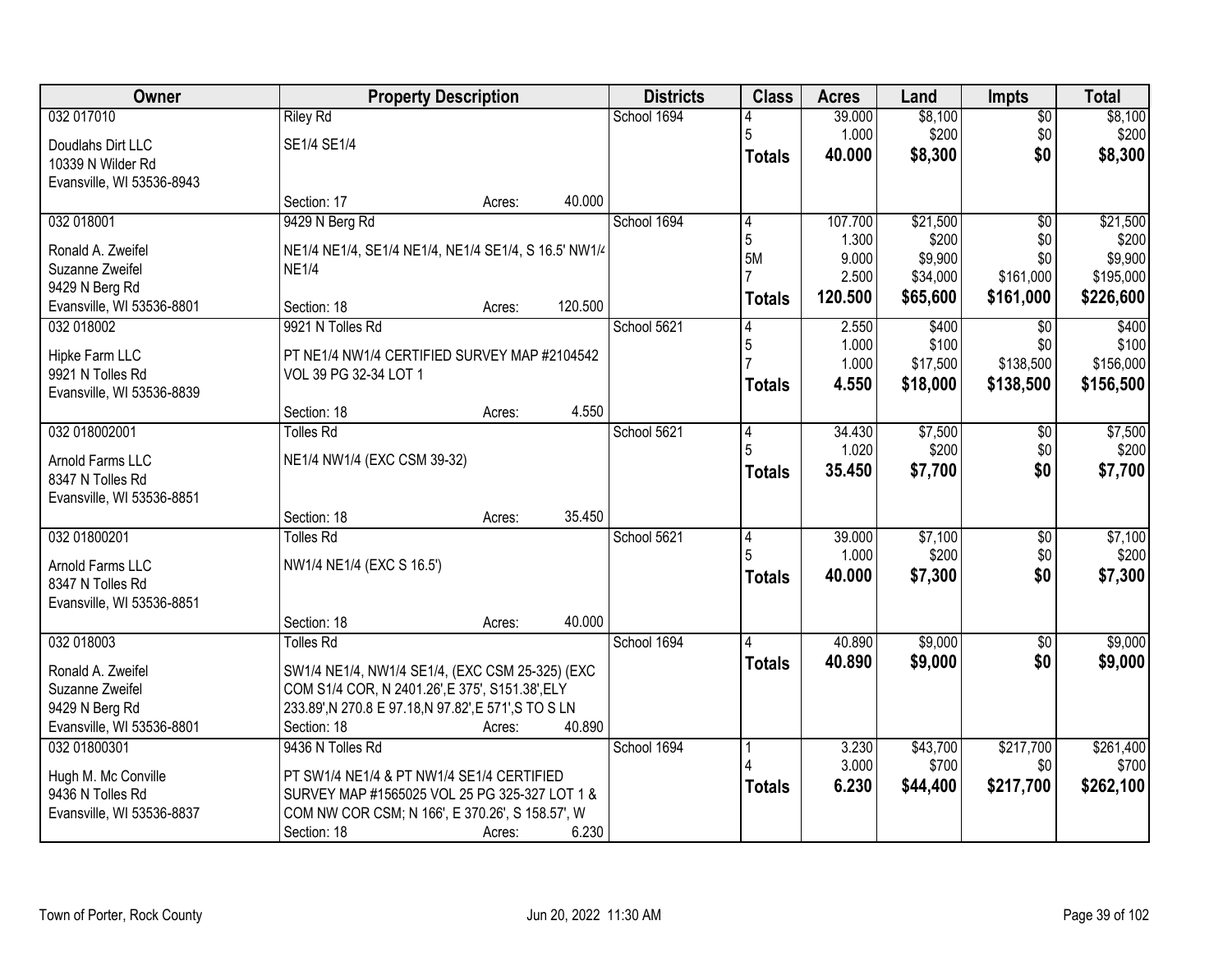| Owner<br><b>Property Description</b><br><b>Districts</b><br><b>Class</b><br><b>Acres</b><br>Land<br><b>Impts</b>          | <b>Total</b>       |
|---------------------------------------------------------------------------------------------------------------------------|--------------------|
| 032 01800302<br>290 US Highway 14<br>School 1694<br>\$18,000<br>73.000<br>$\overline{50}$                                 | \$18,000           |
| 0.730<br>\$100<br>\$0<br>5<br>PT W1/2 SE1/4 COM S1/4 COR, N 2401.26', E 375',<br>Bryan E. Sorenson                        | \$100              |
| 73.730<br>\$18,100<br>\$0<br><b>Totals</b><br>Barton R. Sorenson<br>S151.38' E 129.07', E 104.82', N 270.87', E 97.18', N | \$18,100           |
| 290 Us Highway 14<br>97.82 E 571' M/L, S TO S LN SEC, W 1335.44' TO POB                                                   |                    |
| Brooklyn, WI 53521-9423<br>73.730<br>Section: 18<br>Acres:                                                                |                    |
| 032 018004<br>12418 Bullard Rd W<br>School 1694<br>211.130<br>\$43,400<br>\$0<br>4                                        | \$43,400           |
| \$1,300<br>5<br>10.840<br>\$0                                                                                             | \$1,300            |
| G Alfred Arnold Trust<br>FRL W1/2 NW1/4, SE1/4 NW1/4 (EXC CSM 12-305)<br>\$549,500<br>5.320<br>\$48,800                   | \$598,300          |
| 9635 N Tolles Rd<br>NE1/4 SW1/4 FRL NW1/4 SW1/4 SE1/4 SE1/4 (EXC<br>227.290<br>\$93,500<br>\$549,500<br><b>Totals</b>     | \$643,000          |
| Evansville, WI 53536-8838<br>HWY) (EXC CSM 26-224)<br>227.290<br>Section: 18<br>Acres:                                    |                    |
| \$267,600<br>032 018004001<br>School 1694<br>\$42,000<br>9635 N Tolles Rd<br>3.000                                        | \$309,600          |
|                                                                                                                           |                    |
| 3.000<br>\$42,000<br>\$267,600<br><b>Totals</b><br>PT SE1/4 NW1/4 CERTIFIED SURVEY MAP #1022771<br>Agre Farms Inc         | \$309,600          |
| 9635 N Tolles Rd<br>VOL 12 PG 305-306 LOT 1                                                                               |                    |
| Evansville, WI 53536-8838                                                                                                 |                    |
| 3.000<br>Section: 18<br>Acres:                                                                                            |                    |
| 032 018004002<br>School 1694<br>\$22,000<br>\$202,000<br>9003 N Berg Rd<br>1.000                                          | \$224,000          |
| 1.000<br>\$22,000<br>\$202,000<br><b>Totals</b><br>Doug E. Zblewski<br>PT SE1/4 SE1/4 CERTIFIED SURVEY MAP #1629987       | \$224,000          |
| Cynthia A. Zblewski<br>VOL 26 PG 224-226 LOT 1                                                                            |                    |
| 9003 N Berg Rd                                                                                                            |                    |
| 1.000<br>Evansville, WI 53511-8857<br>Section: 18<br>Acres:                                                               |                    |
| \$6,700<br>032 018005<br>9219 N Tolles Rd<br>32.560<br>School 1694<br>\$0                                                 | \$6,700            |
| 3.330<br>\$500<br>\$0                                                                                                     | \$500              |
| PT FRL SW1/4 SW1/4 COM 38.11' N OF SW COR, N<br>Nancy M. Remley<br>\$0<br>35.890<br>\$7,200<br><b>Totals</b>              | \$7,200            |
| Basil W. Remley<br>1311.8', E 1200.06', S 1290.72', SW 450.93', SWLY                                                      |                    |
| 8714 N Wilder Rd<br>200.25', W 551.82'TO POB                                                                              |                    |
| Evansville, WI 53536-8844<br>35.890<br>Section: 18<br>Acres:                                                              |                    |
| 032 01800501<br>School 1694<br>\$34,500<br>\$256,000<br>9219 N Tolles Rd<br>2.000                                         | \$290,500          |
| \$3,300<br>22.000<br>\$0<br>PT SE1/4 SW1/4 COM S 1/4 COR, N 328' TO POB N<br>Anne L. Haines<br>13.620<br>\$0              | \$3,300<br>\$2,100 |
| \$2,100<br>1010.95', W 1306.7', S 1290.72', E 149.07' E 100.50', E<br>9219 N Tolles Rd<br>37.620                          |                    |
| \$39,900<br>\$256,000<br><b>Totals</b><br>765', NE ALG CURVE 377.20', E 35.29'TO POB<br>Evansville, WI 53536-8854         | \$295,900          |
| 37.620<br>Section: 18<br>Acres:                                                                                           |                    |
| 032 019001<br>8714 N Wilder Rd<br>School 1694<br>119.400<br>\$22,900<br>$\overline{50}$<br>4                              | \$22,900           |
| \$0<br>1.600<br>\$300<br>John F. Remley<br>NE1/4 NE1/4 (EXC HWY) NW1/4 NE1/4 (EXC HWY)                                    | \$300              |
| \$0<br>121.000<br>\$23,200<br><b>Totals</b><br>(EXC N 15A LY S OF S R/W HWY) S1/2 NE1/4 (EXC<br>W6011 Franklin Rd         | \$23,200           |
| <b>MFL 20A)</b><br>Monroe, WI 53566-9775                                                                                  |                    |
| 121.000<br>Section: 19<br>Acres:                                                                                          |                    |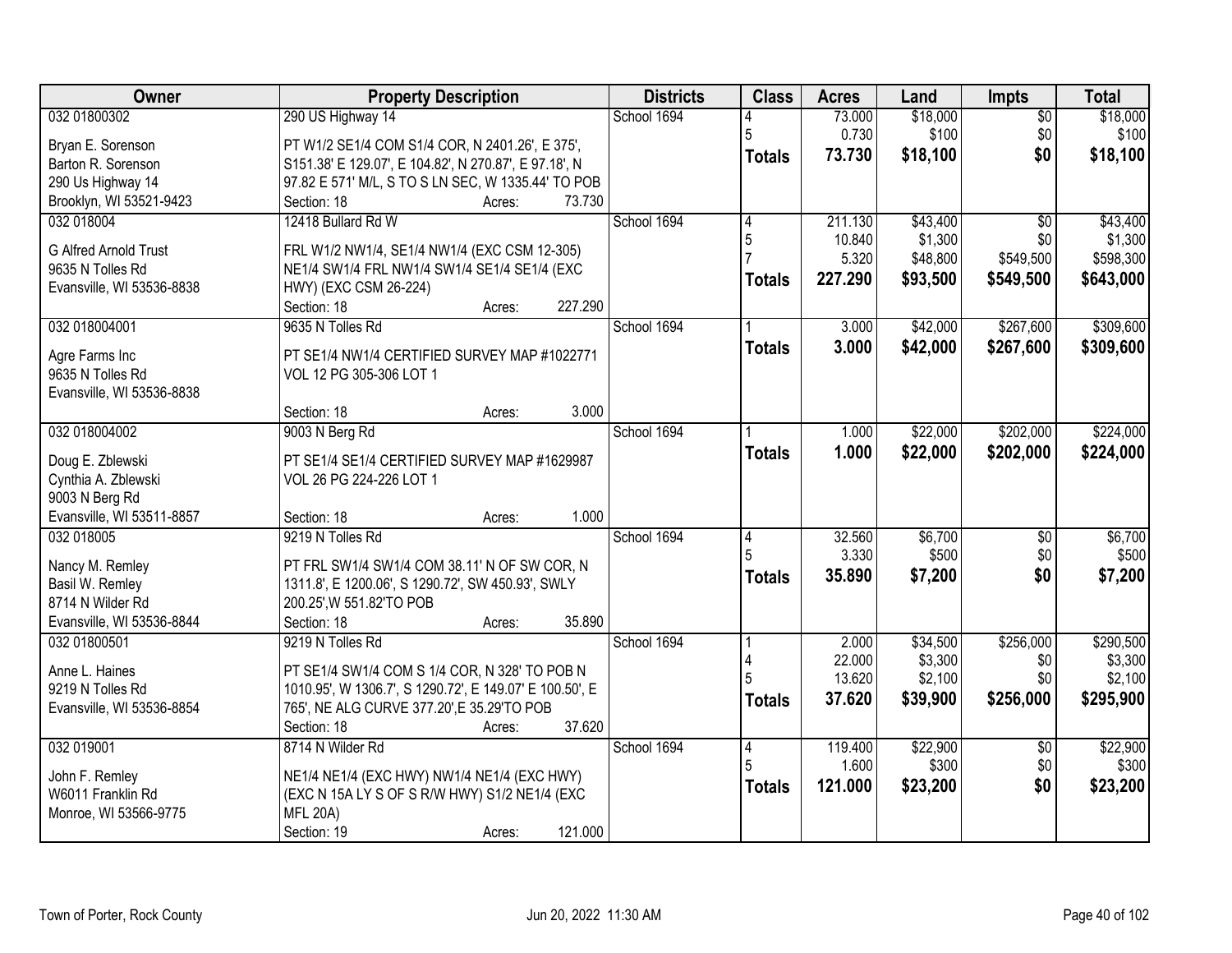| Owner                      |                                                      | <b>Property Description</b> |        | <b>Districts</b> | <b>Class</b>    | <b>Acres</b> | Land        | Impts           | <b>Total</b> |
|----------------------------|------------------------------------------------------|-----------------------------|--------|------------------|-----------------|--------------|-------------|-----------------|--------------|
| 032 019001001              | 8714 N Wilder Rd                                     |                             |        | School 1694      | $\overline{F6}$ | 20.000       | ( \$44,000) | $\overline{30}$ | \$0          |
| John F. Remley             | PT SW1/4 NE1/4 MANAGED FOREST LAND CLOSED            |                             |        |                  | <b>Totals</b>   | 20.000       | \$0         | \$0             | \$0          |
| W6011 Franklin Rd          | ORDER #54-005-2012 25 YRS                            |                             |        |                  |                 |              |             |                 |              |
| Monroe, WI 53566-9775      |                                                      |                             |        |                  |                 |              |             |                 |              |
|                            | Section: 19                                          | Acres:                      | 20.000 |                  |                 |              |             |                 |              |
| 032 01900101               | 12003 W County Rd M                                  |                             |        | School 1694      |                 | 3.000        | \$42,000    | \$164,100       | \$206,100    |
| Jeffrey M. Conn            | PT NW1/4 NE1/4 N 15A LY S OF S R/W HWY 59            |                             |        |                  |                 | 12.000       | \$2,500     | \$0             | \$2,500      |
| Kathleen Crowley Conn      |                                                      |                             |        |                  | <b>Totals</b>   | 15.000       | \$44,500    | \$164,100       | \$208,600    |
| 12003 W County Rd M        |                                                      |                             |        |                  |                 |              |             |                 |              |
| Evansville, WI 53536-8807  | Section: 19                                          | Acres:                      | 15.000 |                  |                 |              |             |                 |              |
| 032 019002                 | <b>Wilder Rd</b>                                     |                             |        | School 1694      |                 | 37.920       | \$6,300     | \$0             | \$6,300      |
| Basil W. Remley            | SE1/4 NW1/4 40A, NE1/4 NW1/4 (EXC HWY) 36.65A        |                             |        |                  |                 | 1.000        | \$12,500    | \$9,700         | \$22,200     |
| Nancy M. Remley            | (EXC COM N1/4 COR, S 1473.95 FT TO POB, CONT S       |                             |        |                  | <b>Totals</b>   | 38.920       | \$18,800    | \$9,700         | \$28,500     |
| 8714 N Wilder Rd           | 1200.83', W 1309.23', N 1200.87', E 1302.65' TO POB) |                             |        |                  |                 |              |             |                 |              |
| Evansville, WI 53536-8844  | Section: 19                                          | Acres:                      | 38.920 |                  |                 |              |             |                 |              |
| 032 019003                 | 12119 W County Rd M                                  |                             |        | School 1694      |                 | 2.360        | \$37,200    | \$108,000       | \$145,200    |
| Mary J. Remley             | PT NE1/4 NW1/4 CERTIFIED SURVEY MAP #1504149         |                             |        |                  | <b>Totals</b>   | 2.360        | \$37,200    | \$108,000       | \$145,200    |
| 12119 W County Rd M        | VOL 24 PG 268 LOT 1                                  |                             |        |                  |                 |              |             |                 |              |
| Evansville, WI 53536-8808  |                                                      |                             |        |                  |                 |              |             |                 |              |
|                            | Section: 19                                          | Acres:                      | 2.360  |                  |                 |              |             |                 |              |
| 032 01900301               | 8647 N Tolles Rd                                     |                             |        | School 1694      |                 | 2.000        | \$34,500    | \$236,700       | \$271,200    |
| Randall A. Sime            | PT SE1/4 NW1/4 COM N1/4 COR, S 1473.95' TO POB,      |                             |        |                  |                 | 34.000       | \$7,000     | \$0             | \$7,000      |
| Linda M. Sime              | S 1200.83', W 1309.23', N 1200.87' E 1302.65' TO POB |                             |        |                  | <b>Totals</b>   | 36.000       | \$41,500    | \$236,700       | \$278,200    |
| 8647 N Tolles Rd           |                                                      |                             |        |                  |                 |              |             |                 |              |
| Evansville, WI 53536-8853  | Section: 19                                          | Acres:                      | 36.000 |                  |                 |              |             |                 |              |
| 032 019004                 | 12411 W County Rd M                                  |                             |        | School 1694      |                 | 13.240       | \$85,000    | \$149,100       | \$234,100    |
| Leo A. Bisch Jr            | FRL NW1/4 NW1/4 (EXC HWY .63A) N 15A THEREOF         |                             |        |                  | <b>Totals</b>   | 13.240       | \$85,000    | \$149,100       | \$234,100    |
| Shelley E. Wittman - Bisch |                                                      |                             |        |                  |                 |              |             |                 |              |
| 12411 W County Rd M        |                                                      |                             |        |                  |                 |              |             |                 |              |
| Evansville, WI 53536-8809  | Section: 19                                          | Acres:                      | 13.240 |                  |                 |              |             |                 |              |
| 032 01900401               | 12411 W County Rd M                                  |                             |        | School 1694      | 4               | 47.000       | \$9,700     | $\overline{50}$ | \$9,700      |
| Leo A. Bisch Jr            | FRL NW1/4 NW1/4 (EXC HWY) (EXC N 15A) FRL            |                             |        |                  | 5               | 12.744       | \$1,900     | \$0             | \$1,900      |
| Shelley E. Wittman - Bisch | SW1/4 NW1/4 N 35.8' NW1/4 SW1/4                      |                             |        |                  | <b>Totals</b>   | 59.744       | \$11,600    | \$0             | \$11,600     |
| 12411 W County Rd M        |                                                      |                             |        |                  |                 |              |             |                 |              |
| Evansville, WI 53536-8809  | Section: 19                                          | Acres:                      | 59.740 |                  |                 |              |             |                 |              |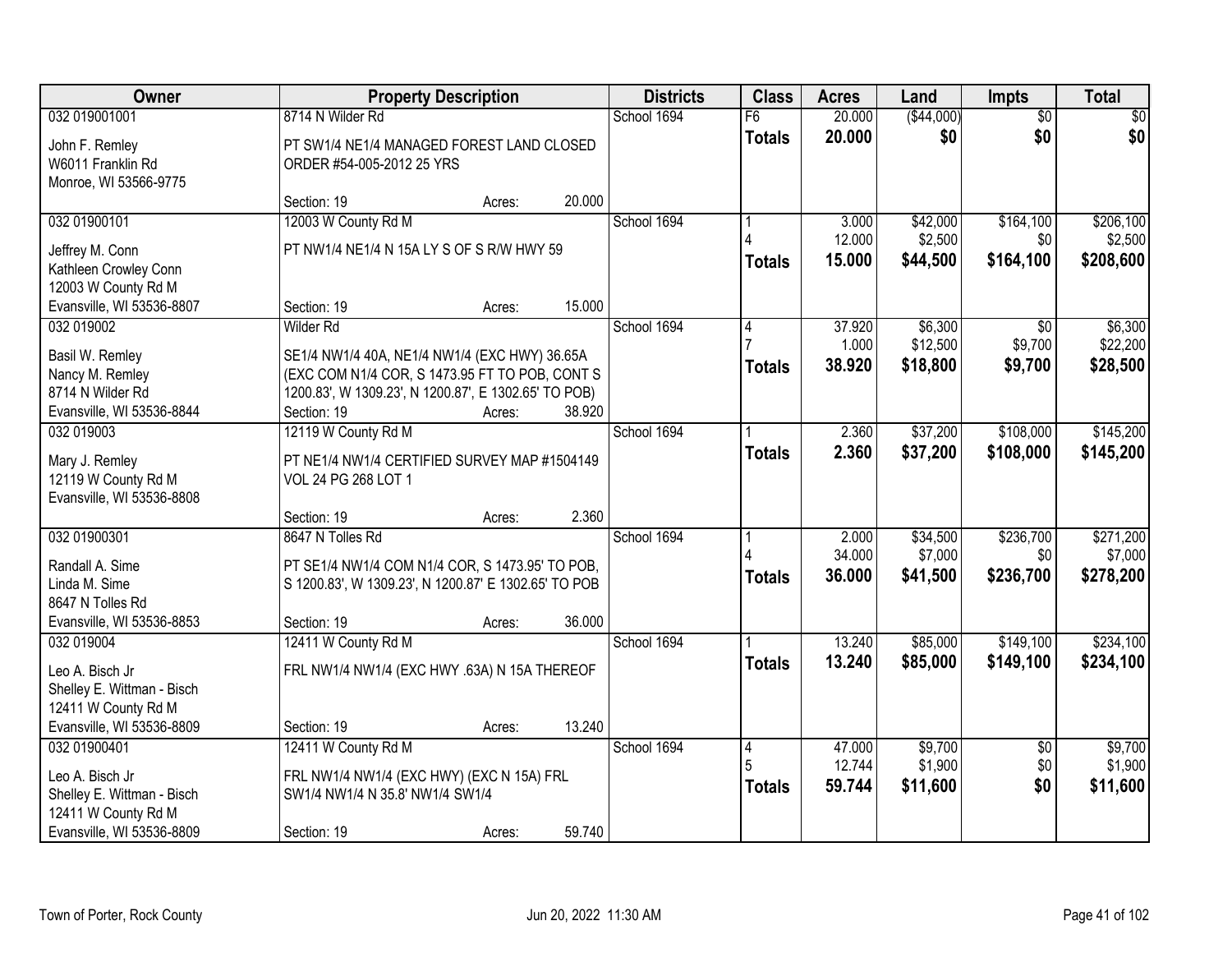| Owner                          | <b>Property Description</b>                         | <b>Districts</b> | <b>Class</b>   | <b>Acres</b> | Land     | <b>Impts</b>    | <b>Total</b> |
|--------------------------------|-----------------------------------------------------|------------------|----------------|--------------|----------|-----------------|--------------|
| 032 019005                     | 8347 N Tolles Rd                                    | School 1694      |                | 2.000        | \$34,500 | \$247,600       | \$282,100    |
| Agre Farms Inc                 | NE1/4 SW1/4, FRL SW1/4 SW1/4 SE1/4 SW1/4 (EXC       |                  |                | 92.060       | \$17,900 | \$0             | \$17,900     |
| 9635 N Tolles Rd               | $18-190$                                            |                  |                | 18.000       | \$2,700  | \$0             | \$2,700      |
| Evansville, WI 53536-8838      |                                                     |                  | <b>Totals</b>  | 112.060      | \$55,100 | \$247,600       | \$302,700    |
|                                | 112.060<br>Section: 19<br>Acres:                    |                  |                |              |          |                 |              |
| 032 01900501                   | 8117 N Tolles Rd                                    | School 1694      |                | 5.030        | \$57,100 | \$115,500       | \$172,600    |
| Gregory P. Gagnon              | PT SE1/4 SW1/4 CERTIFIED SURVEY MAP #1260296        |                  | <b>Totals</b>  | 5.030        | \$57,100 | \$115,500       | \$172,600    |
| Gail M. Gagnon                 | VOL 18 PG 190 LOT 1                                 |                  |                |              |          |                 |              |
| 8117 N Tolles Rd               |                                                     |                  |                |              |          |                 |              |
| Evansville, WI 53536-8835      | 5.030<br>Section: 19<br>Acres:                      |                  |                |              |          |                 |              |
| 032 019006                     | 8347 N Tolles Rd                                    | School 1694      | 4              | 20.986       | \$4,100  | \$0             | \$4,100      |
| Arnold Farms LLC               | FRL NW1/4 SW1/4 (EXC N 35.8')                       |                  | 5M             | 15.000       | \$16,500 | \$0             | \$16,500     |
| 8347 N Tolles Rd               |                                                     |                  | <b>Totals</b>  | 35.986       | \$20,600 | \$0             | \$20,600     |
| Evansville, WI 53536-8851      |                                                     |                  |                |              |          |                 |              |
|                                | 35.980<br>Section: 19<br>Acres:                     |                  |                |              |          |                 |              |
| 032 019007                     | <b>Tolles Rd</b>                                    | School 1694      | 4              | 32.600       | \$4,900  | \$0             | \$4,900      |
| Gladvaun Inc                   | PT SE1/4, COM S1/4 COR, N ALG N/S CTR LN            |                  | 5M             | 14.500       | \$16,000 | \$0             | \$16,000     |
| 8220 N Tolles Rd               | 1648.69' TO NW COR CSM 9-169 FOR POB; N 1023.30     |                  | <b>Totals</b>  | 47.100       | \$20,900 | \$0             | \$20,900     |
| Evansville, WI 53536-8836      | TO CTR SEC, E ALG LN 1621', S 952.38', E 698.39', S |                  |                |              |          |                 |              |
|                                | Section: 19<br>47.100<br>Acres:                     |                  |                |              |          |                 |              |
| 032 01900701                   | <b>Tolles Rd</b>                                    | School 1694      | $\overline{4}$ | 94.900       | \$14,200 | $\overline{50}$ | \$14,200     |
| Arnold Farms Land Holdings LLC | SE1/4 (EXC CSM 9-169) (EXC COM S1/4 COR, N ALG      |                  | 5              | 1.000        | \$100    | \$0             | \$100        |
| 8347 N Tolles Rd               | N/S CTR LN 1648.69' TO NW COR CSM 9-169 FOR         |                  | 5M             | 14.000       | \$15,400 | \$0             | \$15,400     |
| Evansville, WI 53536-8851      | POB; N 1023.30' TO CTR SEC, E ALG LN 1621', S       |                  | <b>Totals</b>  | 109.900      | \$29,700 | \$0             | \$29,700     |
|                                | 109.900<br>Section: 19<br>Acres:                    |                  |                |              |          |                 |              |
| 032 019008                     | 8220 N Tolles Rd                                    | School 1694      |                | 4.970        | \$56,800 | \$259,200       | \$316,000    |
| Joel V. Petersen               | PT NW1/4 SE1/4 & SW1/4 SE1/4 CERTIFIED SURVEY       |                  | <b>Totals</b>  | 4.970        | \$56,800 | \$259,200       | \$316,000    |
| Gail M. Vick                   | MAP #918607 VOL 9 PG 169-170 LOT 1                  |                  |                |              |          |                 |              |
| 8220 N Tolles Rd               |                                                     |                  |                |              |          |                 |              |
| Evansville, WI 53536-8836      | 4.970<br>Section: 19<br>Acres:                      |                  |                |              |          |                 |              |
| 032 020001                     | 10703 W County Rd M                                 | School 1694      | 4              | 26.070       | \$4,800  | $\overline{30}$ | \$4,800      |
| Scott A. Fisk                  | E1/2 NE1/4 NE1/4 E1/2 SE1/4 NE1/4 (EXC CSM          |                  |                | 2.000        | \$28,500 | \$260,400       | \$288,900    |
| Jamie L. Fisk                  | 26-221) (EXC HWY)                                   |                  | <b>Totals</b>  | 28.070       | \$33,300 | \$260,400       | \$293,700    |
| 10703 W County Rd M            |                                                     |                  |                |              |          |                 |              |
| Evansville, WI 53536-8858      | 28.070<br>Section: 20<br>Acres:                     |                  |                |              |          |                 |              |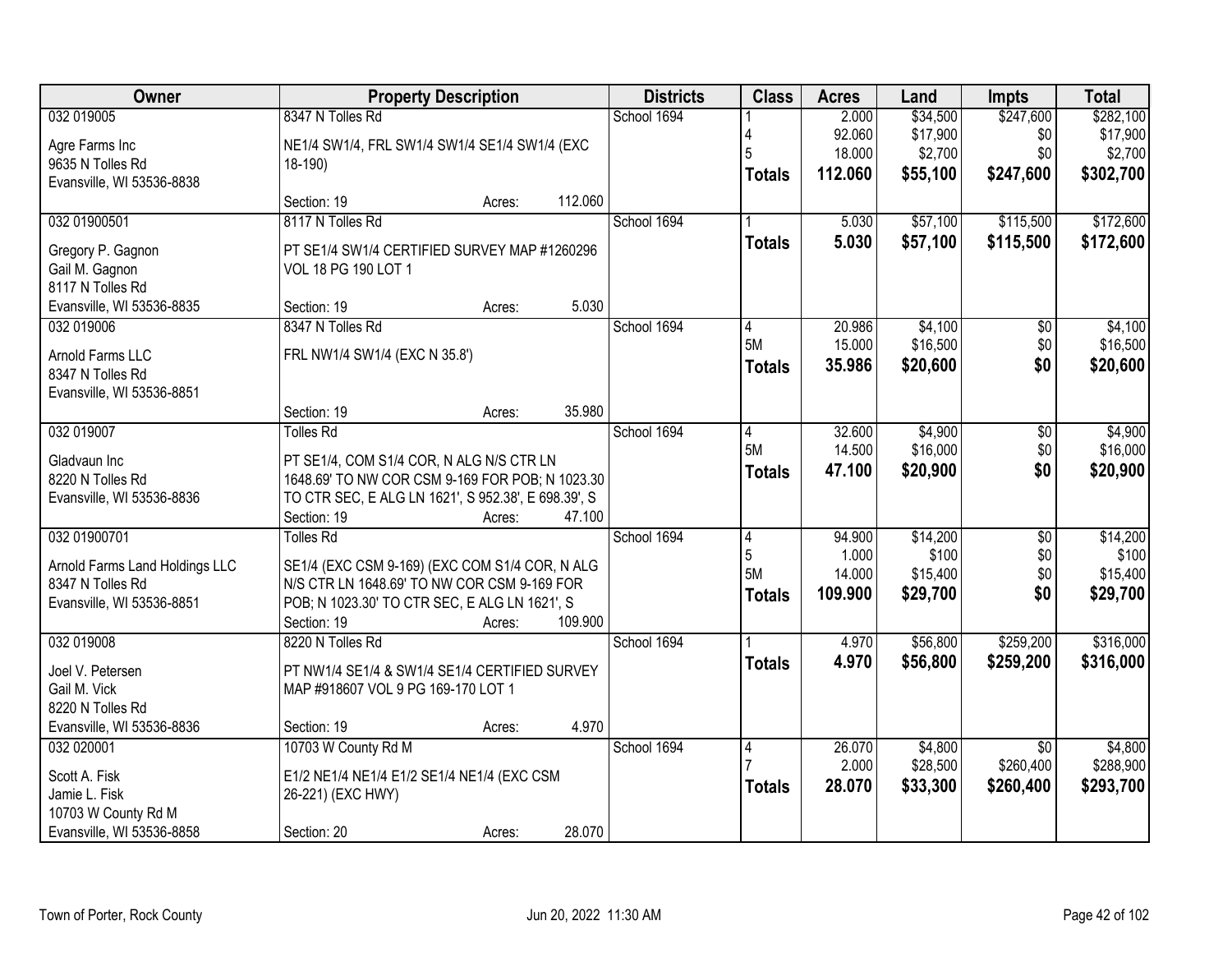| \$155,100<br>032 02000101<br>10628 W County Rd M<br>School 1694<br>0.980<br>\$21,700                                                                | \$176,800<br>\$800 |
|-----------------------------------------------------------------------------------------------------------------------------------------------------|--------------------|
|                                                                                                                                                     |                    |
| 4.000<br>\$800<br>\$0<br>Donald W. Slater Jr<br>PT NE1/4 NE1/4 CERTIFIED SURVEY MAP #1629304                                                        |                    |
| 4.980<br>\$22,500<br>\$155,100<br><b>Totals</b><br>Cari J. Keller<br>VOL 26 PG 221-223 LOT 1                                                        | \$177,600          |
| 10628 W County Rd M                                                                                                                                 |                    |
| Evansville, WI 53536-8810<br>4.980<br>Section: 20<br>Acres:                                                                                         |                    |
| 10612 W County Rd M<br>School 1694<br>\$187,000<br>032 02000102<br>\$30,500<br>1.680                                                                | \$217,500          |
| 3.000<br>\$600<br>\$0<br>Kyle D. Zee<br>PT NE1/4 NE1/4 CERTIFIED SURVEY MAP #1629304                                                                | \$600              |
| \$187,000<br>4.680<br>\$31,100<br><b>Totals</b><br>10612 W County Rd M<br>VOL 26 PG 221-223 LOT 2                                                   | \$218,100          |
| Evansville, WI 53536-8810                                                                                                                           |                    |
| 4.680<br>Section: 20<br>Acres:                                                                                                                      |                    |
| 032 020002<br>10810 W County Rd M<br>School 1694<br>\$59,700<br>\$127,000<br>5.800                                                                  | \$186,700          |
| 5.800<br>\$59,700<br>\$127,000<br><b>Totals</b><br>Susan G. Parsons<br>PT W1/2 E1/2 NE1/4 BDD N BY N SEC LN, S BY CTH                               | \$186,700          |
| 10810 W County Rd M<br>M, W BY W LN, E BY LN PLL TO & 452' DIST FROM W                                                                              |                    |
| Evansville, WI 53536-8811<br><b>LN</b>                                                                                                              |                    |
| 5.800<br>Section: 20<br>Acres:                                                                                                                      |                    |
| 032 02000301<br>10325 W County Rd M<br>School 1694<br>\$6,600<br>31.320<br>\$0                                                                      | \$6,600            |
| 31.320<br>\$6,600<br>\$0<br><b>Totals</b><br>W1/2 E1/2 NE1/4 S OF RD<br>Arndt Enterprises LLC                                                       | \$6,600            |
| 10325 W County Rd M                                                                                                                                 |                    |
| Evansville, WI 53536-8805                                                                                                                           |                    |
| 31.320<br>Section: 20<br>Acres:                                                                                                                     |                    |
| 032 02000302<br>School 1694<br>2.880<br>\$700<br><b>Riley Rd</b><br>$\overline{50}$                                                                 | \$700              |
| \$0<br>2.880<br>\$700<br><b>Totals</b><br>W1/2 E1/2 NE1/4 LYG N OF RD (EXC VOL 402-191)<br>Doudlahs Dirt LLC                                        | \$700              |
| 10339 N Wilder Rd                                                                                                                                   |                    |
| Evansville, WI 53536-8943                                                                                                                           |                    |
| 2.880<br>Section: 20<br>Acres:                                                                                                                      |                    |
| \$5,700<br>032 020004<br>11002 County Rd MW<br>School 1694<br>28.710<br>$\overline{50}$<br>$\overline{4}$                                           | \$5,700            |
| 5<br>\$100<br>0.330<br>\$0<br>Gerald A & Marilyn M Vanthournout Rev   NW1/4 NE1/4 N OF HWY, W1/2 NE1/4 SW1/4, W1/2<br>5M<br>\$1,100<br>\$0<br>1.000 | \$100<br>\$1,100   |
| Liv Trust<br>SE1/4 SW1/4 (EXC CSM 28-260)<br>6<br>19.000<br>\$41,800<br>\$0                                                                         | \$41,800           |
| 8912 N Wilder Rd<br>3.000<br>\$39,500<br>\$143,200                                                                                                  | \$182,700          |
| 52.040<br>Evansville, WI 53536-8859<br>Section: 20<br>Acres:<br>52.040<br>\$88,200<br>\$143,200<br><b>Totals</b>                                    | \$231,400          |
| 8912 N Wilder Rd<br>032 02000402<br>School 1694<br>3.530<br>\$46,000<br>\$243,000                                                                   | \$289,000          |
| 3.530<br>\$46,000<br>\$243,000<br><b>Totals</b>                                                                                                     | \$289,000          |
| Gerald A & Marilyn M Vanthournout Rev   PT NW1/4 NE1/4 CERTIFIED SURVEY MAP #1712308                                                                |                    |
| Liv Trust<br>VOL 28 PG 260-262 LOT 1<br>8912 N Wilder Rd                                                                                            |                    |
| 3.530<br>Evansville, WI 53536-8859<br>Section: 20<br>Acres:                                                                                         |                    |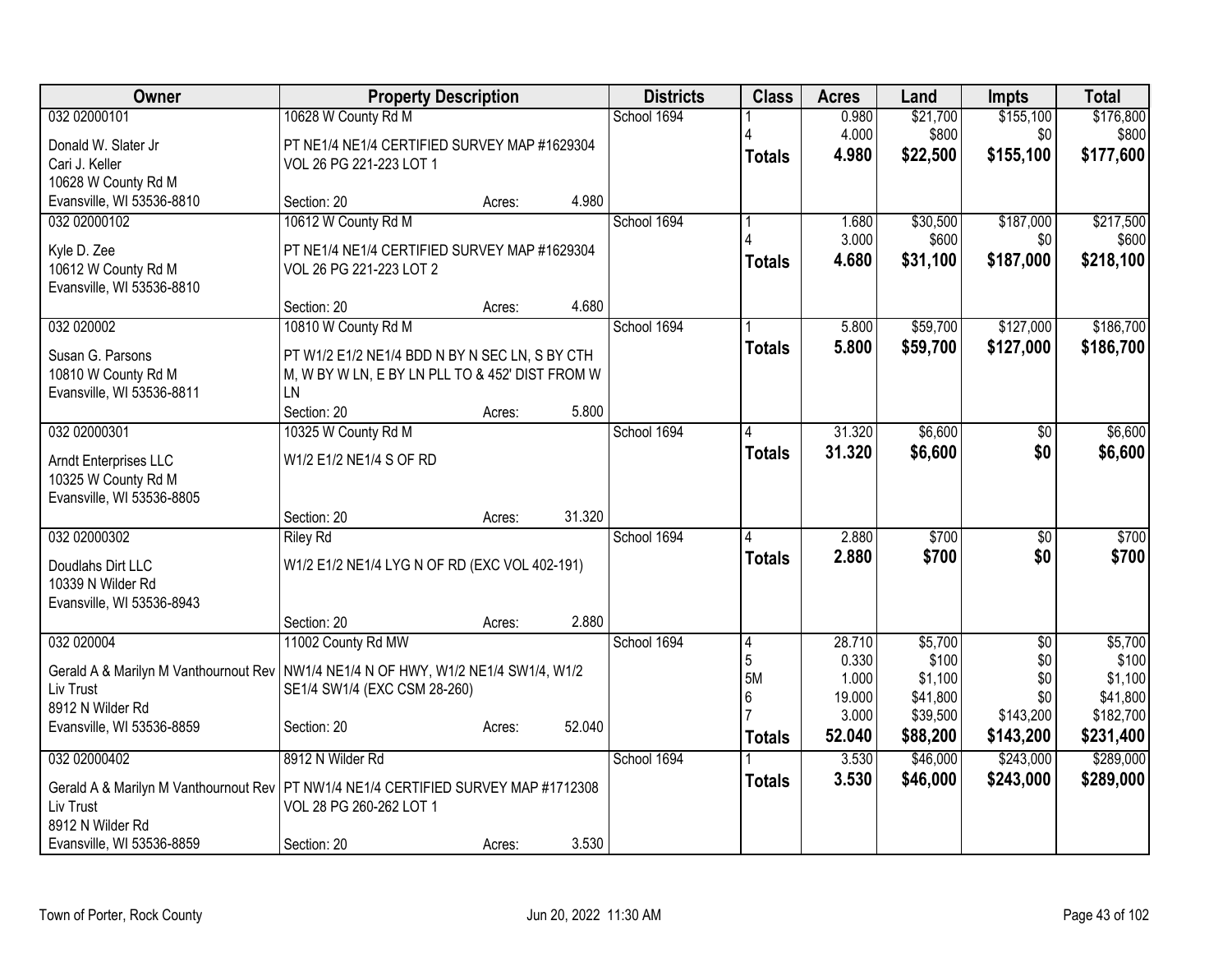| 032 020006<br>8714 N Wilder Rd<br>School 1694<br>\$10,500<br>\$10,500<br>50.480<br>$\overline{50}$<br>5<br>\$1,000<br>\$1,000<br>6.430<br>\$0<br>NW1/4 NE1/4 S OF HWY, SW1/4 NE1/4<br>Nancy M. Remley<br>5M<br>\$3,300<br>\$0<br>\$3,300<br>3.000<br>Basil W. Remley<br>\$145,900<br>3.890<br>\$43,100<br>\$189,000<br>8714 N Wilder Rd<br>63.800<br>\$57,900<br>\$145,900<br>\$203,800<br><b>Totals</b><br>Evansville, WI 53536-8844<br>63.800<br>Section: 20<br>Acres:<br>\$6,200<br>032 020007<br>8819 N Wilder Rd<br>School 1694<br>30.000<br>\$6,200<br>$\overline{50}$<br>5<br>2.210<br>\$400<br>\$0<br>PT E1/2 NW1/4 BDD N BY EW HWY, ON E BY NS HWY<br>Gregory A. Vanthournout<br>1.000<br>\$17,500<br>\$156,600<br>\$174,100<br>8819 N Wilder Rd<br>S BY SPERRY EST LD, W BY JACOB FURSETT LN<br>33.210<br>\$24,100<br>\$156,600<br>\$180,700<br><b>Totals</b><br>Evansville, WI 53536-8846<br>(EXC NE 1A TO SCHOOL) (EXC COM SE COR LN<br>33.210<br>Section: 20<br>Acres:<br>\$42,400<br>\$212,600<br>032 020007001<br>8733 N Wilder Rd<br>School 1694<br>3.050<br>3.050<br>\$42,400<br>\$212,600<br><b>Totals</b><br>Gerald A & Marilyn M Vanthournout Rev<br>PT NE1/4 NW1/4 & PT SE1/4 NW1/4 CERTIFIED<br>Liv Trust<br>SURVEY MAP #1712309 VOL 28 PG 263-265 LOT 1<br>8912 N Wilder Rd<br>3.050<br>Evansville, WI 53536-8859<br>Section: 20<br>Acres:<br>032 02000701<br>8714 N Wilder Rd<br>\$1,600<br>School 1694<br>7.570<br>\$1,600<br>$\frac{1}{20}$<br>14<br>5<br>0.330<br>\$100<br>\$0<br>E1/2 E1/2 NW1/4 N OF ROAD<br>Remley Farms LLC<br>7.900<br>\$1,700<br>\$0<br><b>Totals</b><br>8714 N Wilder Rd<br>Evansville, WI 53536-8844<br>7.900<br>Section: 20<br>Acres:<br>\$34,300<br>\$157,800<br>032 020008<br>8747 N Wilder Rd<br>School 1694<br>1.980<br>1.980<br>\$34,300<br>\$157,800<br>\$192,100<br><b>Totals</b><br>Ronald J. Hillis<br>PT E1/2 NW1/4 COM IN WILDER RD 551.5' S OF CTH<br>Lisa M. Hillis<br>M, W458', S186', E 458', NE 191' TO POB<br>8747 N Wilder Rd<br>1.980<br>Evansville, WI 53536-8845<br>Section: 20<br>Acres:<br>032 020009<br>\$16,900<br>8714 N Wilder Rd<br>School 1694<br>81.320<br>$\sqrt{6}$<br>4<br>\$0<br>0.710<br>\$100<br>Remley Farms LLC<br>W1/2 NW1/4 (EXC 14A MFL) W1/2 E1/2 NW1/4 (EXC PT<br>82.030<br>\$17,000<br>\$0<br>\$17,000<br><b>Totals</b><br>8714 N Wilder Rd<br>E OF FENCE)(EXC HWY) (EXC PT CSM 17-215)<br>Evansville, WI 53536-8844<br>82.030<br>Section: 20<br>Acres:<br>032 02000901<br>11328 W County Rd M<br>School 1694<br>\$2,900<br>\$2,900<br>11.690<br>$\overline{50}$<br>4 | Owner | <b>Property Description</b> |  | <b>Districts</b> | <b>Class</b> | <b>Acres</b> | Land     | Impts     | <b>Total</b> |
|-----------------------------------------------------------------------------------------------------------------------------------------------------------------------------------------------------------------------------------------------------------------------------------------------------------------------------------------------------------------------------------------------------------------------------------------------------------------------------------------------------------------------------------------------------------------------------------------------------------------------------------------------------------------------------------------------------------------------------------------------------------------------------------------------------------------------------------------------------------------------------------------------------------------------------------------------------------------------------------------------------------------------------------------------------------------------------------------------------------------------------------------------------------------------------------------------------------------------------------------------------------------------------------------------------------------------------------------------------------------------------------------------------------------------------------------------------------------------------------------------------------------------------------------------------------------------------------------------------------------------------------------------------------------------------------------------------------------------------------------------------------------------------------------------------------------------------------------------------------------------------------------------------------------------------------------------------------------------------------------------------------------------------------------------------------------------------------------------------------------------------------------------------------------------------------------------------------------------------------------------------------------------------------------------------------------------------------------------------------------------------------------------------------------------------------------------------------------------------------------------------------------------------------------------------------------------|-------|-----------------------------|--|------------------|--------------|--------------|----------|-----------|--------------|
|                                                                                                                                                                                                                                                                                                                                                                                                                                                                                                                                                                                                                                                                                                                                                                                                                                                                                                                                                                                                                                                                                                                                                                                                                                                                                                                                                                                                                                                                                                                                                                                                                                                                                                                                                                                                                                                                                                                                                                                                                                                                                                                                                                                                                                                                                                                                                                                                                                                                                                                                                                       |       |                             |  |                  |              |              |          |           |              |
|                                                                                                                                                                                                                                                                                                                                                                                                                                                                                                                                                                                                                                                                                                                                                                                                                                                                                                                                                                                                                                                                                                                                                                                                                                                                                                                                                                                                                                                                                                                                                                                                                                                                                                                                                                                                                                                                                                                                                                                                                                                                                                                                                                                                                                                                                                                                                                                                                                                                                                                                                                       |       |                             |  |                  |              |              |          |           |              |
|                                                                                                                                                                                                                                                                                                                                                                                                                                                                                                                                                                                                                                                                                                                                                                                                                                                                                                                                                                                                                                                                                                                                                                                                                                                                                                                                                                                                                                                                                                                                                                                                                                                                                                                                                                                                                                                                                                                                                                                                                                                                                                                                                                                                                                                                                                                                                                                                                                                                                                                                                                       |       |                             |  |                  |              |              |          |           |              |
|                                                                                                                                                                                                                                                                                                                                                                                                                                                                                                                                                                                                                                                                                                                                                                                                                                                                                                                                                                                                                                                                                                                                                                                                                                                                                                                                                                                                                                                                                                                                                                                                                                                                                                                                                                                                                                                                                                                                                                                                                                                                                                                                                                                                                                                                                                                                                                                                                                                                                                                                                                       |       |                             |  |                  |              |              |          |           |              |
|                                                                                                                                                                                                                                                                                                                                                                                                                                                                                                                                                                                                                                                                                                                                                                                                                                                                                                                                                                                                                                                                                                                                                                                                                                                                                                                                                                                                                                                                                                                                                                                                                                                                                                                                                                                                                                                                                                                                                                                                                                                                                                                                                                                                                                                                                                                                                                                                                                                                                                                                                                       |       |                             |  |                  |              |              |          |           |              |
| \$400<br>\$255,000<br>\$255,000<br>\$100                                                                                                                                                                                                                                                                                                                                                                                                                                                                                                                                                                                                                                                                                                                                                                                                                                                                                                                                                                                                                                                                                                                                                                                                                                                                                                                                                                                                                                                                                                                                                                                                                                                                                                                                                                                                                                                                                                                                                                                                                                                                                                                                                                                                                                                                                                                                                                                                                                                                                                                              |       |                             |  |                  |              |              |          |           |              |
|                                                                                                                                                                                                                                                                                                                                                                                                                                                                                                                                                                                                                                                                                                                                                                                                                                                                                                                                                                                                                                                                                                                                                                                                                                                                                                                                                                                                                                                                                                                                                                                                                                                                                                                                                                                                                                                                                                                                                                                                                                                                                                                                                                                                                                                                                                                                                                                                                                                                                                                                                                       |       |                             |  |                  |              |              |          |           |              |
|                                                                                                                                                                                                                                                                                                                                                                                                                                                                                                                                                                                                                                                                                                                                                                                                                                                                                                                                                                                                                                                                                                                                                                                                                                                                                                                                                                                                                                                                                                                                                                                                                                                                                                                                                                                                                                                                                                                                                                                                                                                                                                                                                                                                                                                                                                                                                                                                                                                                                                                                                                       |       |                             |  |                  |              |              |          |           |              |
|                                                                                                                                                                                                                                                                                                                                                                                                                                                                                                                                                                                                                                                                                                                                                                                                                                                                                                                                                                                                                                                                                                                                                                                                                                                                                                                                                                                                                                                                                                                                                                                                                                                                                                                                                                                                                                                                                                                                                                                                                                                                                                                                                                                                                                                                                                                                                                                                                                                                                                                                                                       |       |                             |  |                  |              |              |          |           |              |
|                                                                                                                                                                                                                                                                                                                                                                                                                                                                                                                                                                                                                                                                                                                                                                                                                                                                                                                                                                                                                                                                                                                                                                                                                                                                                                                                                                                                                                                                                                                                                                                                                                                                                                                                                                                                                                                                                                                                                                                                                                                                                                                                                                                                                                                                                                                                                                                                                                                                                                                                                                       |       |                             |  |                  |              |              |          |           |              |
|                                                                                                                                                                                                                                                                                                                                                                                                                                                                                                                                                                                                                                                                                                                                                                                                                                                                                                                                                                                                                                                                                                                                                                                                                                                                                                                                                                                                                                                                                                                                                                                                                                                                                                                                                                                                                                                                                                                                                                                                                                                                                                                                                                                                                                                                                                                                                                                                                                                                                                                                                                       |       |                             |  |                  |              |              |          |           |              |
|                                                                                                                                                                                                                                                                                                                                                                                                                                                                                                                                                                                                                                                                                                                                                                                                                                                                                                                                                                                                                                                                                                                                                                                                                                                                                                                                                                                                                                                                                                                                                                                                                                                                                                                                                                                                                                                                                                                                                                                                                                                                                                                                                                                                                                                                                                                                                                                                                                                                                                                                                                       |       |                             |  |                  |              |              |          |           |              |
|                                                                                                                                                                                                                                                                                                                                                                                                                                                                                                                                                                                                                                                                                                                                                                                                                                                                                                                                                                                                                                                                                                                                                                                                                                                                                                                                                                                                                                                                                                                                                                                                                                                                                                                                                                                                                                                                                                                                                                                                                                                                                                                                                                                                                                                                                                                                                                                                                                                                                                                                                                       |       |                             |  |                  |              |              |          |           |              |
|                                                                                                                                                                                                                                                                                                                                                                                                                                                                                                                                                                                                                                                                                                                                                                                                                                                                                                                                                                                                                                                                                                                                                                                                                                                                                                                                                                                                                                                                                                                                                                                                                                                                                                                                                                                                                                                                                                                                                                                                                                                                                                                                                                                                                                                                                                                                                                                                                                                                                                                                                                       |       |                             |  |                  |              |              |          |           |              |
| \$100<br>\$1,700<br>\$192,100<br>\$16,900                                                                                                                                                                                                                                                                                                                                                                                                                                                                                                                                                                                                                                                                                                                                                                                                                                                                                                                                                                                                                                                                                                                                                                                                                                                                                                                                                                                                                                                                                                                                                                                                                                                                                                                                                                                                                                                                                                                                                                                                                                                                                                                                                                                                                                                                                                                                                                                                                                                                                                                             |       |                             |  |                  |              |              |          |           |              |
|                                                                                                                                                                                                                                                                                                                                                                                                                                                                                                                                                                                                                                                                                                                                                                                                                                                                                                                                                                                                                                                                                                                                                                                                                                                                                                                                                                                                                                                                                                                                                                                                                                                                                                                                                                                                                                                                                                                                                                                                                                                                                                                                                                                                                                                                                                                                                                                                                                                                                                                                                                       |       |                             |  |                  |              |              |          |           |              |
|                                                                                                                                                                                                                                                                                                                                                                                                                                                                                                                                                                                                                                                                                                                                                                                                                                                                                                                                                                                                                                                                                                                                                                                                                                                                                                                                                                                                                                                                                                                                                                                                                                                                                                                                                                                                                                                                                                                                                                                                                                                                                                                                                                                                                                                                                                                                                                                                                                                                                                                                                                       |       |                             |  |                  |              |              |          |           |              |
|                                                                                                                                                                                                                                                                                                                                                                                                                                                                                                                                                                                                                                                                                                                                                                                                                                                                                                                                                                                                                                                                                                                                                                                                                                                                                                                                                                                                                                                                                                                                                                                                                                                                                                                                                                                                                                                                                                                                                                                                                                                                                                                                                                                                                                                                                                                                                                                                                                                                                                                                                                       |       |                             |  |                  |              |              |          |           |              |
|                                                                                                                                                                                                                                                                                                                                                                                                                                                                                                                                                                                                                                                                                                                                                                                                                                                                                                                                                                                                                                                                                                                                                                                                                                                                                                                                                                                                                                                                                                                                                                                                                                                                                                                                                                                                                                                                                                                                                                                                                                                                                                                                                                                                                                                                                                                                                                                                                                                                                                                                                                       |       |                             |  |                  |              |              |          |           |              |
|                                                                                                                                                                                                                                                                                                                                                                                                                                                                                                                                                                                                                                                                                                                                                                                                                                                                                                                                                                                                                                                                                                                                                                                                                                                                                                                                                                                                                                                                                                                                                                                                                                                                                                                                                                                                                                                                                                                                                                                                                                                                                                                                                                                                                                                                                                                                                                                                                                                                                                                                                                       |       |                             |  |                  |              |              |          |           |              |
|                                                                                                                                                                                                                                                                                                                                                                                                                                                                                                                                                                                                                                                                                                                                                                                                                                                                                                                                                                                                                                                                                                                                                                                                                                                                                                                                                                                                                                                                                                                                                                                                                                                                                                                                                                                                                                                                                                                                                                                                                                                                                                                                                                                                                                                                                                                                                                                                                                                                                                                                                                       |       |                             |  |                  |              |              |          |           |              |
|                                                                                                                                                                                                                                                                                                                                                                                                                                                                                                                                                                                                                                                                                                                                                                                                                                                                                                                                                                                                                                                                                                                                                                                                                                                                                                                                                                                                                                                                                                                                                                                                                                                                                                                                                                                                                                                                                                                                                                                                                                                                                                                                                                                                                                                                                                                                                                                                                                                                                                                                                                       |       |                             |  |                  |              |              |          |           |              |
|                                                                                                                                                                                                                                                                                                                                                                                                                                                                                                                                                                                                                                                                                                                                                                                                                                                                                                                                                                                                                                                                                                                                                                                                                                                                                                                                                                                                                                                                                                                                                                                                                                                                                                                                                                                                                                                                                                                                                                                                                                                                                                                                                                                                                                                                                                                                                                                                                                                                                                                                                                       |       |                             |  |                  |              |              |          |           |              |
|                                                                                                                                                                                                                                                                                                                                                                                                                                                                                                                                                                                                                                                                                                                                                                                                                                                                                                                                                                                                                                                                                                                                                                                                                                                                                                                                                                                                                                                                                                                                                                                                                                                                                                                                                                                                                                                                                                                                                                                                                                                                                                                                                                                                                                                                                                                                                                                                                                                                                                                                                                       |       |                             |  |                  |              |              |          |           |              |
|                                                                                                                                                                                                                                                                                                                                                                                                                                                                                                                                                                                                                                                                                                                                                                                                                                                                                                                                                                                                                                                                                                                                                                                                                                                                                                                                                                                                                                                                                                                                                                                                                                                                                                                                                                                                                                                                                                                                                                                                                                                                                                                                                                                                                                                                                                                                                                                                                                                                                                                                                                       |       |                             |  |                  |              |              |          |           |              |
|                                                                                                                                                                                                                                                                                                                                                                                                                                                                                                                                                                                                                                                                                                                                                                                                                                                                                                                                                                                                                                                                                                                                                                                                                                                                                                                                                                                                                                                                                                                                                                                                                                                                                                                                                                                                                                                                                                                                                                                                                                                                                                                                                                                                                                                                                                                                                                                                                                                                                                                                                                       |       |                             |  |                  |              |              |          |           |              |
|                                                                                                                                                                                                                                                                                                                                                                                                                                                                                                                                                                                                                                                                                                                                                                                                                                                                                                                                                                                                                                                                                                                                                                                                                                                                                                                                                                                                                                                                                                                                                                                                                                                                                                                                                                                                                                                                                                                                                                                                                                                                                                                                                                                                                                                                                                                                                                                                                                                                                                                                                                       |       |                             |  |                  |              |              |          |           |              |
|                                                                                                                                                                                                                                                                                                                                                                                                                                                                                                                                                                                                                                                                                                                                                                                                                                                                                                                                                                                                                                                                                                                                                                                                                                                                                                                                                                                                                                                                                                                                                                                                                                                                                                                                                                                                                                                                                                                                                                                                                                                                                                                                                                                                                                                                                                                                                                                                                                                                                                                                                                       |       |                             |  |                  |              |              |          |           |              |
|                                                                                                                                                                                                                                                                                                                                                                                                                                                                                                                                                                                                                                                                                                                                                                                                                                                                                                                                                                                                                                                                                                                                                                                                                                                                                                                                                                                                                                                                                                                                                                                                                                                                                                                                                                                                                                                                                                                                                                                                                                                                                                                                                                                                                                                                                                                                                                                                                                                                                                                                                                       |       |                             |  |                  |              |              |          |           |              |
|                                                                                                                                                                                                                                                                                                                                                                                                                                                                                                                                                                                                                                                                                                                                                                                                                                                                                                                                                                                                                                                                                                                                                                                                                                                                                                                                                                                                                                                                                                                                                                                                                                                                                                                                                                                                                                                                                                                                                                                                                                                                                                                                                                                                                                                                                                                                                                                                                                                                                                                                                                       |       |                             |  |                  |              |              |          |           |              |
|                                                                                                                                                                                                                                                                                                                                                                                                                                                                                                                                                                                                                                                                                                                                                                                                                                                                                                                                                                                                                                                                                                                                                                                                                                                                                                                                                                                                                                                                                                                                                                                                                                                                                                                                                                                                                                                                                                                                                                                                                                                                                                                                                                                                                                                                                                                                                                                                                                                                                                                                                                       |       |                             |  |                  |              |              |          |           |              |
|                                                                                                                                                                                                                                                                                                                                                                                                                                                                                                                                                                                                                                                                                                                                                                                                                                                                                                                                                                                                                                                                                                                                                                                                                                                                                                                                                                                                                                                                                                                                                                                                                                                                                                                                                                                                                                                                                                                                                                                                                                                                                                                                                                                                                                                                                                                                                                                                                                                                                                                                                                       |       |                             |  |                  |              |              |          |           |              |
|                                                                                                                                                                                                                                                                                                                                                                                                                                                                                                                                                                                                                                                                                                                                                                                                                                                                                                                                                                                                                                                                                                                                                                                                                                                                                                                                                                                                                                                                                                                                                                                                                                                                                                                                                                                                                                                                                                                                                                                                                                                                                                                                                                                                                                                                                                                                                                                                                                                                                                                                                                       |       |                             |  |                  |              | 1.000        | \$17,500 | \$109,100 | \$126,600    |
| Jane E. Gomez<br>PT SW1/4 SEC 17 & PT NW1/4 SEC 20 CERTIFIED<br>12.690<br>\$20,400<br>\$109,100<br>\$129,500<br><b>Totals</b>                                                                                                                                                                                                                                                                                                                                                                                                                                                                                                                                                                                                                                                                                                                                                                                                                                                                                                                                                                                                                                                                                                                                                                                                                                                                                                                                                                                                                                                                                                                                                                                                                                                                                                                                                                                                                                                                                                                                                                                                                                                                                                                                                                                                                                                                                                                                                                                                                                         |       |                             |  |                  |              |              |          |           |              |
| Juan A. Gomez Costa<br>SURVEY MAP #2184722 VOL 41 PG 128-133 LOT 1<br>**************************** ***** 2022 NEW DESC***********<br>11328 W County Rd M                                                                                                                                                                                                                                                                                                                                                                                                                                                                                                                                                                                                                                                                                                                                                                                                                                                                                                                                                                                                                                                                                                                                                                                                                                                                                                                                                                                                                                                                                                                                                                                                                                                                                                                                                                                                                                                                                                                                                                                                                                                                                                                                                                                                                                                                                                                                                                                                              |       |                             |  |                  |              |              |          |           |              |
| 14.090<br>Evansville, WI 53536-8813<br>Section: 20<br>Acres:                                                                                                                                                                                                                                                                                                                                                                                                                                                                                                                                                                                                                                                                                                                                                                                                                                                                                                                                                                                                                                                                                                                                                                                                                                                                                                                                                                                                                                                                                                                                                                                                                                                                                                                                                                                                                                                                                                                                                                                                                                                                                                                                                                                                                                                                                                                                                                                                                                                                                                          |       |                             |  |                  |              |              |          |           |              |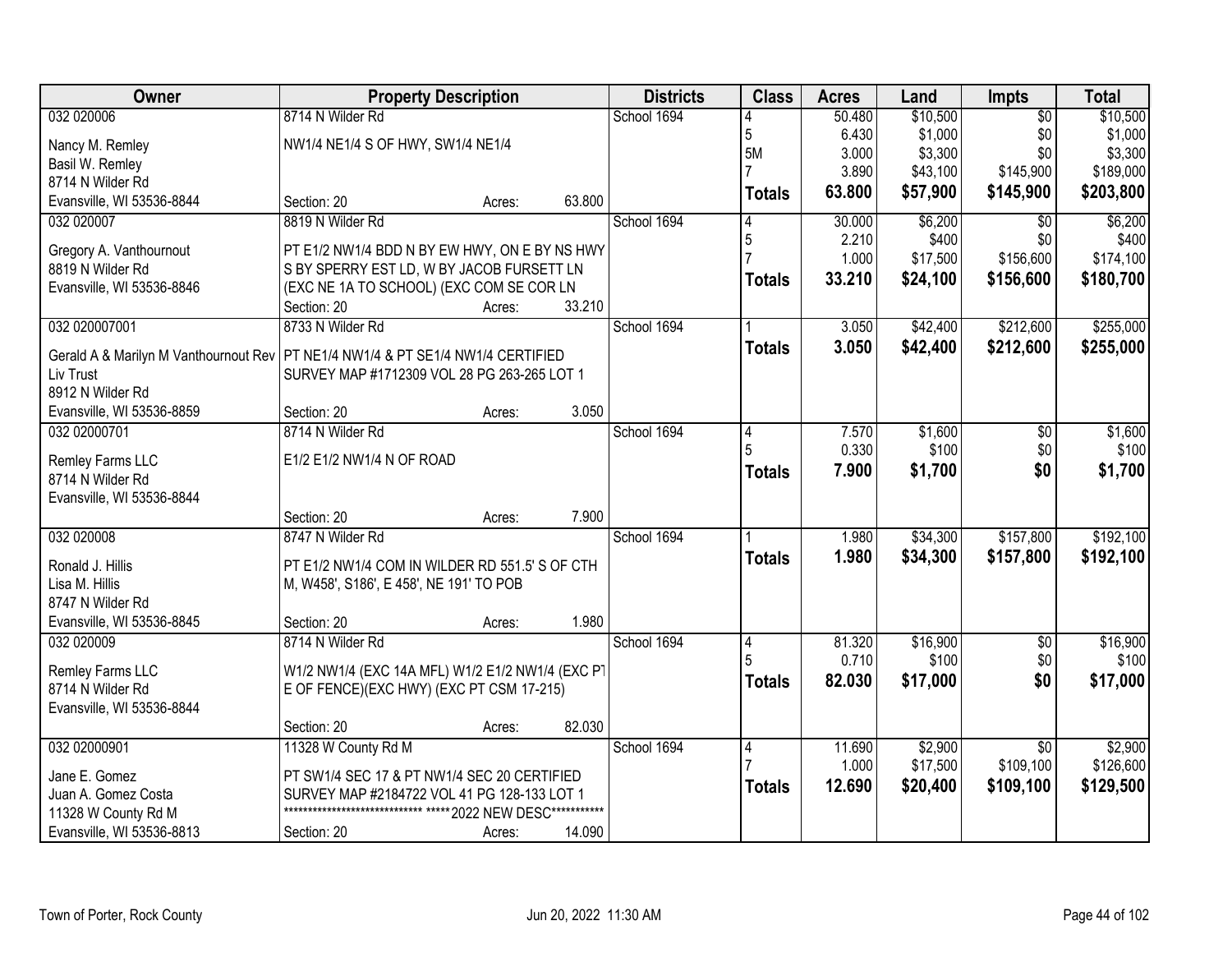| Owner                              | <b>Property Description</b>                                                                          | <b>Districts</b> | <b>Class</b>  | <b>Acres</b> | Land         | <b>Impts</b>    | <b>Total</b>    |
|------------------------------------|------------------------------------------------------------------------------------------------------|------------------|---------------|--------------|--------------|-----------------|-----------------|
| 032 02000902                       | 11330 W County Rd M                                                                                  | School 1694      |               | 0.410        | \$100        | $\overline{50}$ | \$100           |
| Jane E. Gomez                      | PT SW1/4 SEC 17 & PT NW1/4 SEC 20 CERTIFIED                                                          |                  |               | 1.000        | \$17,500     | \$77,000        | \$94,500        |
| Juan Alberto Gomez                 | SURVEY MAP #2184722 VOL 41 PG 128-133 LOT 2                                                          |                  | <b>Totals</b> | 1.410        | \$17,600     | \$77,000        | \$94,600        |
| 11328 W County Rd M                | **************************** ***** 2022 NEW PARCEL********                                           |                  |               |              |              |                 |                 |
| Evansville, WI 53536-8813          | 1.410<br>Section: 20<br>Acres:                                                                       |                  |               |              |              |                 |                 |
| 032 020010                         | 8714 N Wilder Rd                                                                                     | School 1694      | F6            | 14.000       | ( \$30, 800) | $\overline{50}$ | \$0             |
|                                    |                                                                                                      |                  | <b>Totals</b> | 14.000       | \$0          | \$0             | \$0             |
| Remley Farms LLC                   | PT NW1/4 NW1/4, SW1/4 NW1/4 MANAGED FOREST                                                           |                  |               |              |              |                 |                 |
| 8714 N Wilder Rd                   | LAND CLOSED ORDER #54-005-2019 25 YRS                                                                |                  |               |              |              |                 |                 |
| Evansville, WI 53536-8844          | 14.000                                                                                               |                  |               |              |              |                 |                 |
|                                    | Section: 20<br>Acres:                                                                                |                  |               |              |              |                 |                 |
| 032 020011                         | 8809 N Wilder Rd                                                                                     | School 1694      | X4            | 1.020        | \$0          | $\overline{50}$ | $\overline{50}$ |
| Town of Porter                     | PT SE1/4 NW1/4-COM 297' S OF C/L CTH-M, S 214.5',                                                    |                  | <b>Totals</b> | 1.020        | \$0          | \$0             | \$0             |
| Attn: Town Clerk                   | W 206.25', N 214.5', E 206.25' TO POB                                                                |                  |               |              |              |                 |                 |
| 8809 N Wilder Rd                   |                                                                                                      |                  |               |              |              |                 |                 |
| Evansville, WI 53536-8846          | 1.020<br>Section: 20<br>Acres:                                                                       |                  |               |              |              |                 |                 |
| 032 020012                         | Wilder Rd                                                                                            | School 1694      | 4             | 25.100       | \$5,200      | \$0             | \$5,200         |
| Richard L & Carole A Haakenson Rev |                                                                                                      |                  | 5             | 10.000       | \$1,500      | \$0             | \$1,500         |
| <b>Living Trust</b>                | E1/2 E1/2 SW1/4 SW1/4 SE1/4 (EXC CSM 10-105) (EXC<br>CSM 26-209) (EXC CSM 31-97) (EXC PT SW1/4 SE1/4 |                  | <b>Totals</b> | 35.100       | \$6,700      | \$0             | \$6,700         |
| 8017 N Wilder Rd                   | COM 636.65' E S1/4 COR, N 417.41', W 656.31' TO N-S                                                  |                  |               |              |              |                 |                 |
| Evansville, WI 53536-8842          | 35.100<br>Section: 20<br>Acres:                                                                      |                  |               |              |              |                 |                 |
| 032 02001201                       | 8142 N Wilder Rd                                                                                     | School 1694      |               | 1.500        | \$28,300     | \$516,800       | \$545,100       |
|                                    |                                                                                                      |                  |               | 15.500       | \$3,200      | \$0             | \$3,200         |
| John W. Cook                       | PT SW1/4 SE1/4 COM 636.65' E OF S1/4 COR, N                                                          |                  |               | 18.100       | \$2,700      | \$0             | \$2,700         |
| Linda L. Reimer-Cook               | 417.41', W 656.31' TO N-S CTR LN, N 920.66', E                                                       |                  | <b>Totals</b> | 35.100       | \$34,200     | \$516,800       | \$551,000       |
| 8142 N Wilder Rd                   | 1346.88', S 1335.39' TO S LN, W 708.12' TO POB                                                       |                  |               |              |              |                 |                 |
| Evansville, WI 53536-8318          | Section: 20<br>35.100<br>Acres:                                                                      |                  |               |              |              |                 |                 |
| 032 020013                         | 8017 N Wilder Rd                                                                                     | School 1694      |               | 4.210        | \$51,100     | \$156,300       | \$207,400       |
| Richard L & Carole A Haakenson Rev | PT SE1/4 SW1/4 CERTIFIED SURVEY MAP #1625680                                                         |                  | <b>Totals</b> | 4.210        | \$51,100     | \$156,300       | \$207,400       |
| <b>Living Trust</b>                | VOL 26 PG 209-212 LOT 1                                                                              |                  |               |              |              |                 |                 |
| 8017 N Wilder Rd                   |                                                                                                      |                  |               |              |              |                 |                 |
| Evansville, WI 53536-8842          | 4.210<br>Section: 20<br>Acres:                                                                       |                  |               |              |              |                 |                 |
| 032 02001301                       | 8433 N Wilder Rd                                                                                     | School 1694      |               | 4.590        | \$53,900     | \$154,000       | \$207,900       |
|                                    |                                                                                                      |                  | <b>Totals</b> | 4.590        | \$53,900     | \$154,000       | \$207,900       |
| Lisa H. Otto                       | PT NE1/4 SW1/4 CERTIFIED SURVEY MAP #931291                                                          |                  |               |              |              |                 |                 |
| 8433 N Wilder Rd                   | VOL 10 PG 105-106 LOT 1                                                                              |                  |               |              |              |                 |                 |
| Evansville, WI 53536-8843          |                                                                                                      |                  |               |              |              |                 |                 |
|                                    | 4.590<br>Section: 20<br>Acres:                                                                       |                  |               |              |              |                 |                 |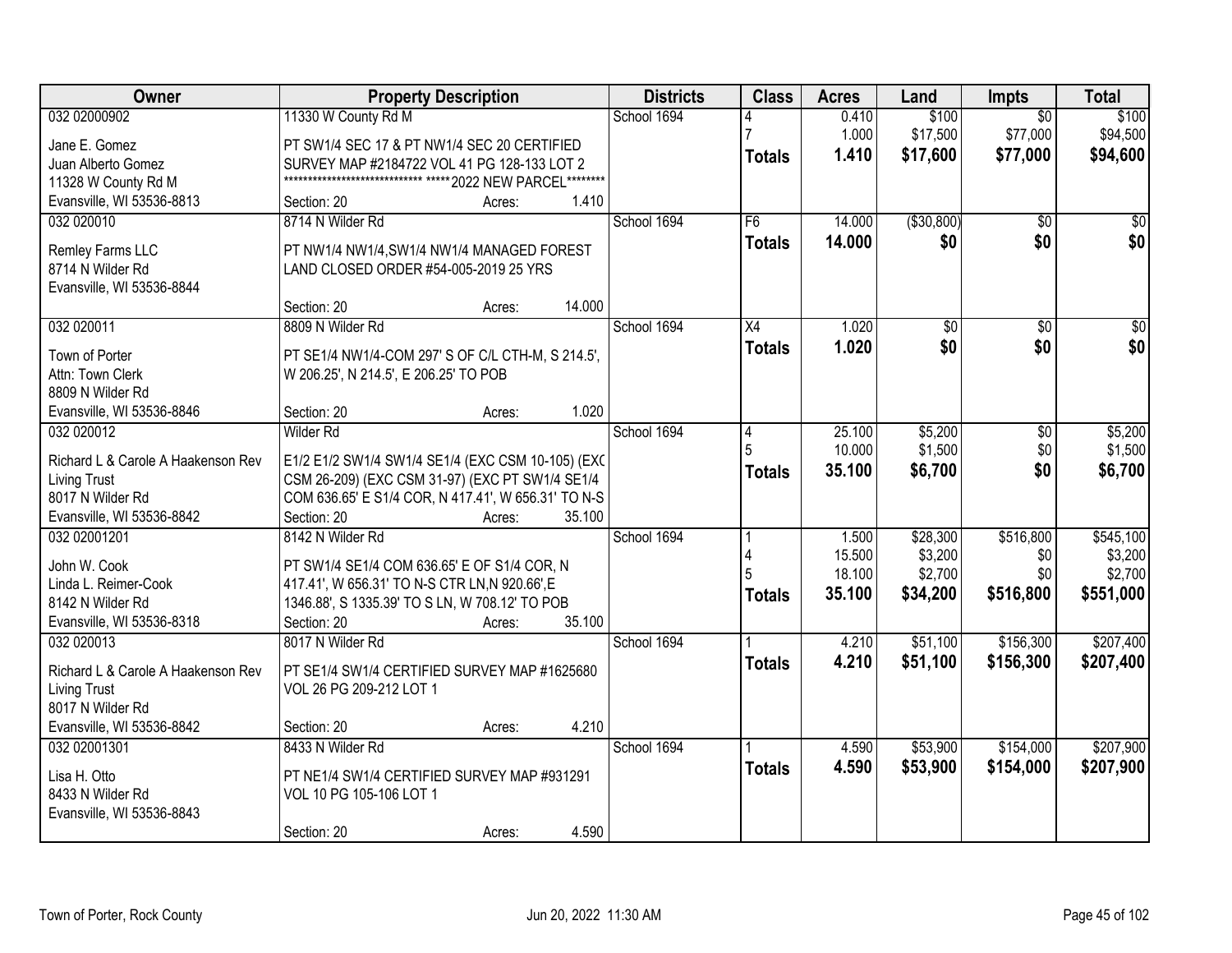| Owner                                            | <b>Property Description</b>                  |        |        | <b>Districts</b> | <b>Class</b>  | <b>Acres</b> | Land      | <b>Impts</b>    | <b>Total</b>  |
|--------------------------------------------------|----------------------------------------------|--------|--------|------------------|---------------|--------------|-----------|-----------------|---------------|
| 032 02001302                                     | 8301 N Wilder Rd                             |        |        | School 1694      |               | 1.000        | \$22,000  | \$273,700       | \$295,700     |
| Scott A. Haakenson                               | PT NE1/4 SW1/4 CERTIFIED SURVEY MAP #1787644 |        |        |                  | <b>Totals</b> | 1.000        | \$22,000  | \$273,700       | \$295,700     |
| Sherry Haakenson                                 | VOL 31 PG 97-99 LOT 1                        |        |        |                  |               |              |           |                 |               |
| 8301 N Wilder Rd                                 |                                              |        |        |                  |               |              |           |                 |               |
| Evansville, WI 53536-8357                        | Section: 20                                  | Acres: | 1.000  |                  |               |              |           |                 |               |
| 032 020014                                       | Wilder Rd                                    |        |        | School 1694      | 4             | 65.580       | \$13,600  | $\overline{50}$ | \$13,600      |
| Gerald A & Marilyn M Vanthournout Rev            | NW1/4 SW1/4 (EXC CSM 6-292), SW1/4 SW1/4     |        |        |                  | 5             | 0.120        | \$100     | \$0             | \$100         |
| Liv Trust                                        |                                              |        |        |                  | <b>5M</b>     | 3.000        | \$3,300   | \$0             | \$3,300       |
| 8912 N Wilder Rd                                 |                                              |        |        |                  | <b>Totals</b> | 68.700       | \$17,000  | \$0             | \$17,000      |
| Evansville, WI 53536-8859                        | Section: 20                                  | Acres: | 68.700 |                  |               |              |           |                 |               |
| 032 02001401                                     | 11409 W Hanson Rd                            |        |        | School 1694      |               | 11.300       | \$78,400  | \$119,400       | \$197,800     |
|                                                  | PT NW1/4 SW1/4 CERTIFIED SURVEY MAP #866117  |        |        |                  | <b>Totals</b> | 11.300       | \$78,400  | \$119,400       | \$197,800     |
| Moe Living Trust<br>Attn: Jason N & Angela M Moe | VOL 6 PG 292 LOT 1                           |        |        |                  |               |              |           |                 |               |
| 11409 W Hanson Rd                                |                                              |        |        |                  |               |              |           |                 |               |
| Evansville, WI 53536-8821                        | Section: 20                                  | Acres: | 11.300 |                  |               |              |           |                 |               |
| 032 020015                                       | N Wilder Rd                                  |        |        | School 1694      |               | 0.500        | \$14,700  | \$6,900         | \$21,600      |
|                                                  |                                              |        |        |                  | 4             | 31.460       | \$5,600   | \$0             | \$5,600       |
| Rolland H. Brunsell<br>Carol A. Brunsell         | <b>NE1/4 SE1/4</b>                           |        |        |                  | 5             | 3.540        | \$600     | \$0             | \$600         |
| 5815 American Pkwy Apt 403                       |                                              |        |        |                  | <b>5M</b>     | 4.500        | \$5,000   | \$0             | \$5,000       |
| Madison, WI 53718-8354                           | Section: 20                                  | Acres: | 40.000 |                  | <b>Totals</b> | 40.000       | \$25,900  | \$6,900         | \$32,800      |
| 032 02001501                                     | N Wilder Rd                                  |        |        | School 1694      | 4             | 38.000       | \$6,700   | \$0             | \$6,700       |
|                                                  |                                              |        |        |                  | 5             | 2.000        | \$300     | \$0             | \$300         |
| John W. Cook                                     | NW1/4 SE1/4                                  |        |        |                  | <b>Totals</b> | 40.000       | \$7,000   | \$0             | \$7,000       |
| Linda L. Reimer-Cook<br>8142 N Wilder Rd         |                                              |        |        |                  |               |              |           |                 |               |
| Evansville, WI 53536-8318                        | Section: 20                                  | Acres: | 40.000 |                  |               |              |           |                 |               |
| 032 02001601                                     | 8005 N Riley Rd                              |        |        | School 1694      |               | 34.500       | \$6,000   | \$0             | \$6,000       |
|                                                  |                                              |        |        |                  | <b>Totals</b> | 34.500       | \$6,000   | \$0             | \$6,000       |
| Ryan R. Arndt                                    | SE1/4 SE1/4 (EXC CSM 13-220) (EXC .5A MFL)   |        |        |                  |               |              |           |                 |               |
| Lisa M. Arndt                                    |                                              |        |        |                  |               |              |           |                 |               |
| 8005 N Riley Rd<br>Edgerton, WI 53534-9740       | Section: 20                                  |        | 34.500 |                  |               |              |           |                 |               |
| 032 020016010                                    | 8005 N Riley Rd                              | Acres: |        | School 1694      | F8            | 2.000        | (\$4,400) | $\overline{30}$ | $\frac{1}{6}$ |
|                                                  |                                              |        |        |                  | <b>Totals</b> | 2.000        | \$0       | \$0             | \$0           |
| Ryan R. Arndt                                    | PT SE1/4 SE1/4 MANAGED FOREST LAND CLOSED    |        |        |                  |               |              |           |                 |               |
| Lisa M. Arndt                                    | ORDER #54-012 2001 25 YRS                    |        |        |                  |               |              |           |                 |               |
| 8005 N Riley Rd                                  |                                              |        |        |                  |               |              |           |                 |               |
| Edgerton, WI 53534-9740                          | Section: 20                                  | Acres: | 2.000  |                  |               |              |           |                 |               |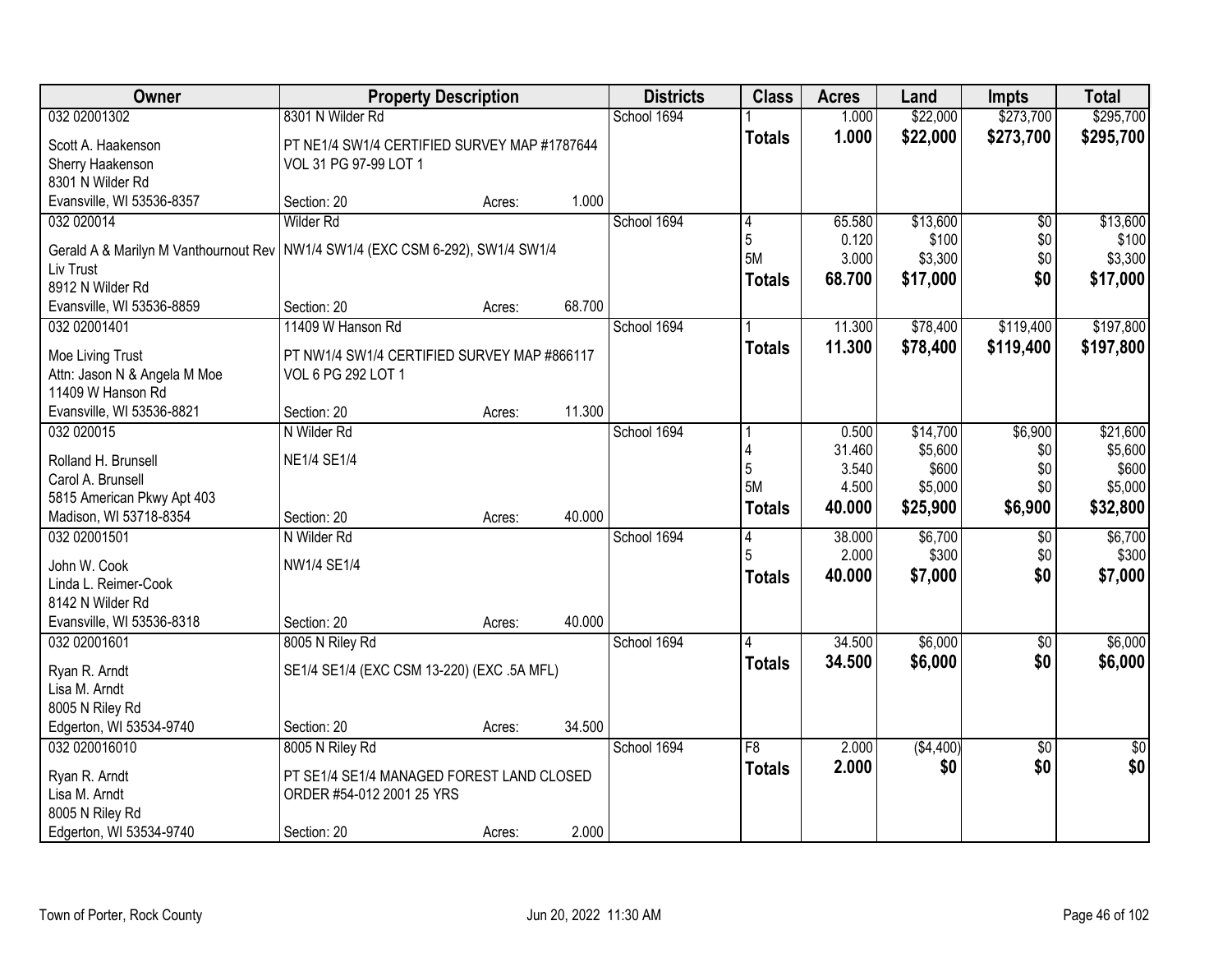| Owner                          | <b>Property Description</b>                        |        |         | <b>Districts</b> | <b>Class</b>   | <b>Acres</b>      | Land                 | <b>Impts</b>     | <b>Total</b>         |
|--------------------------------|----------------------------------------------------|--------|---------|------------------|----------------|-------------------|----------------------|------------------|----------------------|
| 032 020017                     | 8005 N Riley Rd                                    |        |         | School 1694      |                | 3.500             | \$45,800             | \$176,600        | \$222,400            |
| Ryan R. Arndt                  | PT SE1/4 SE1/4 CERTIFIED SURVEY MAP #1069219       |        |         |                  | <b>Totals</b>  | 3.500             | \$45,800             | \$176,600        | \$222,400            |
| Lisa M. Arndt                  | VOL 13 PG 220 LOT 1 (EXC 1.5A MFL)                 |        |         |                  |                |                   |                      |                  |                      |
| 8005 N Riley Rd                |                                                    |        |         |                  |                |                   |                      |                  |                      |
| Edgerton, WI 53534-9740        | Section: 20                                        | Acres: | 3.500   |                  |                |                   |                      |                  |                      |
| 032 021001                     | 9702 W County Rd M                                 |        |         | School 1694      | 4              | 35.410            | \$4,900              | $\overline{50}$  | \$4,900              |
| Douglas Batty Farm LLC         | E1/2 NE1/4 N OF HWY                                |        |         |                  | 5              | 0.970             | \$200                | \$0              | \$200                |
| 2006 Monroe St                 |                                                    |        |         |                  |                | 2.000             | \$28,500             | \$46,200         | \$74,700             |
| Madison, WI 53711-1964         |                                                    |        |         |                  | <b>Totals</b>  | 38.380            | \$33,600             | \$46,200         | \$79,800             |
|                                | Section: 21                                        | Acres: | 38.380  |                  |                |                   |                      |                  |                      |
| 032 021002                     | 8208 Cemetery Rd                                   |        |         | School 1694      | 4              | 26.716            | \$5,400              | \$0              | \$5,400              |
| <b>Matthew Robert Artis</b>    | PT W1/2 NE1/4 COM N1/4 COR, E 1325.41', S 1151.53' |        |         |                  | <b>Totals</b>  | 26.716            | \$5,400              | \$0              | \$5,400              |
| 9926 W County Rd M             | TO NLY R/W CTH M, NW ALG R/W 505.54' TO SE COR     |        |         |                  |                |                   |                      |                  |                      |
| Edgerton, WI 53534-8826        | CSM 9-264, N 550', NW 401.76' TO NW COR CSM, S     |        |         |                  |                |                   |                      |                  |                      |
|                                | Section: 21                                        | Acres: | 26.710  |                  |                |                   |                      |                  |                      |
| 032 02100201                   | 9926 W County Rd M                                 |        |         | School 1694      |                | 5.000             | \$57,000             | \$158,900        | \$215,900            |
| Patrick A. Artis               | PT NW1/4 NE1/4 CERTIFIED SURVEY MAP #921867        |        |         |                  | Totals         | 5.000             | \$57,000             | \$158,900        | \$215,900            |
| Debora A. Artis                | VOL 9 PG 264 LOT 1                                 |        |         |                  |                |                   |                      |                  |                      |
| 9926 W County Rd M             |                                                    |        |         |                  |                |                   |                      |                  |                      |
| Edgerton, WI 53534-8826        | Section: 21                                        | Acres: | 5.000   |                  |                |                   |                      |                  |                      |
| 032 02100202                   | 9925 W County Rd M                                 |        |         | School 1694      |                | 2.000             | \$34,500             | \$273,000        | \$307,500            |
| Maerz-Miller Rev Living Trust  | W1/2 NE1/4-LYING S OF RD                           |        |         |                  | 5M             | 37.304            | \$5,600              | \$0              | \$5,600              |
| Attn: Leon Maerz & Barb Miller |                                                    |        |         |                  |                | 7.000<br>46.304   | \$7,700<br>\$47,800  | \$0<br>\$273,000 | \$7,700<br>\$320,800 |
| 9925 W County Rd M             |                                                    |        |         |                  | <b>Totals</b>  |                   |                      |                  |                      |
| Edgerton, WI 53534-8520        | Section: 21                                        | Acres: | 46.300  |                  |                |                   |                      |                  |                      |
| 032 021003                     | 9809 W County Rd M                                 |        |         | School 1694      |                | 2.000             | \$34,500             | \$384,100        | \$418,600            |
| Karen E. Bruketa               | E1/2 NE1/4 S OF HWY, N1/2 SE1/4, SW1/4 SE1/4,      |        |         |                  | 4<br><b>5M</b> | 169.000<br>26.000 | \$27,200<br>\$28,600 | \$0<br>\$0       | \$27,200<br>\$28,600 |
| 9809 W County Rd M             | SE1/4 SE1/4 (EXC CSM 25-225)                       |        |         |                  | <b>Totals</b>  | 197.000           | \$90,300             | \$384,100        | \$474,400            |
| Edgerton, WI 53534             |                                                    |        |         |                  |                |                   |                      |                  |                      |
|                                | Section: 21                                        | Acres: | 197.000 |                  |                |                   |                      |                  |                      |
| 032 02100301                   | 9739 W County Rd M                                 |        |         | School 1694      |                | 5.000             | \$47,500             | \$171,300        | \$218,800            |
| Karen E. Bruketa               | PT NE1/4 & SE1/4 NE1/4 CERTIFIED SURVEY MAP        |        |         |                  | <b>Totals</b>  | 5.000             | \$47,500             | \$171,300        | \$218,800            |
| 9809 W County Rd M             | #1549384 VOL 25 PG 225-226 LOT 1                   |        |         |                  |                |                   |                      |                  |                      |
| Edgerton, WI 53534             |                                                    |        |         |                  |                |                   |                      |                  |                      |
|                                | Section: 21                                        | Acres: | 5.000   |                  |                |                   |                      |                  |                      |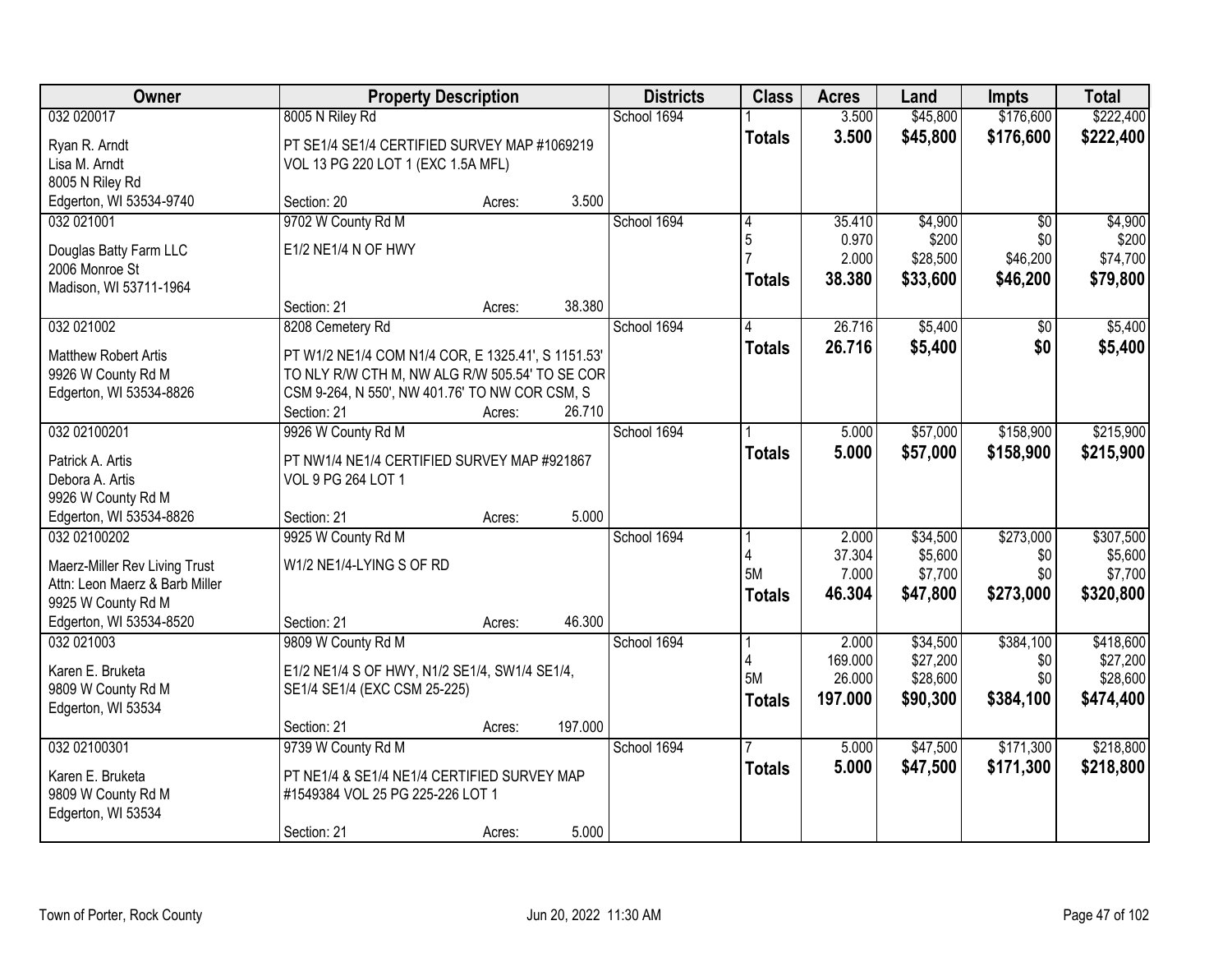| Owner                                                           | <b>Property Description</b>                                                                 |        |        | <b>Districts</b> | <b>Class</b>    | <b>Acres</b> | Land       | Impts           | <b>Total</b>    |
|-----------------------------------------------------------------|---------------------------------------------------------------------------------------------|--------|--------|------------------|-----------------|--------------|------------|-----------------|-----------------|
| 032 021005                                                      | 8912 W Wilder Rd                                                                            |        |        | School 1694      |                 | 64.950       | \$10,500   | $\overline{50}$ | \$10,500        |
| Arndt Enterprises LLC                                           | E1/2 NW1/4 S OF HWY (EXC CSM 9-274) (EXC CSM                                                |        |        |                  | 5M              | 8.000        | \$8,800    | \$0             | \$8,800         |
| 10325 W County Rd M                                             | 15-62) (EXC W 50.80') NE1/4 SW1/4 (EXC W 33') (EXC                                          |        |        |                  | <b>Totals</b>   | 72.950       | \$19,300   | \$0             | \$19,300        |
| Evansville, WI 53536-8805                                       | S613' E163.20' W214')                                                                       |        |        |                  |                 |              |            |                 |                 |
|                                                                 | Section: 21                                                                                 | Acres: | 72.950 |                  |                 |              |            |                 |                 |
| 032 02100501                                                    | 10117 W County Rd M                                                                         |        |        | School 1694      |                 | 2.000        | \$28,500   | \$31,200        | \$59,700        |
| Arndt Enterprises LLC                                           | PT E1/2 NW1/4 CERTIFIED SURVEY MAP #922442                                                  |        |        |                  | <b>Totals</b>   | 2.000        | \$28,500   | \$31,200        | \$59,700        |
| 10325 W County Rd M                                             | VOL 9 PG 274 LOT 1                                                                          |        |        |                  |                 |              |            |                 |                 |
| Evansville, WI 53536-8805                                       |                                                                                             |        |        |                  |                 |              |            |                 |                 |
|                                                                 | Section: 21                                                                                 | Acres: | 2.000  |                  |                 |              |            |                 |                 |
| 032 02100502                                                    | <b>Wilder Rd</b>                                                                            |        |        | School 1694      |                 | 26.410       | \$5,700    | $\overline{50}$ | \$5,700         |
| Gerald A & Marilyn M Vanthournout Rev   NE1/4 NW1/4 LY N OF HWY |                                                                                             |        |        |                  | <b>Totals</b>   | 26.410       | \$5,700    | \$0             | \$5,700         |
| Liv Trust                                                       |                                                                                             |        |        |                  |                 |              |            |                 |                 |
| 8912 N Wilder Rd                                                |                                                                                             |        |        |                  |                 |              |            |                 |                 |
| Evansville, WI 53536-8859                                       | Section: 21                                                                                 | Acres: | 26.410 |                  |                 |              |            |                 |                 |
| 032 02100503                                                    | 10131 W County Rd M                                                                         |        |        | School 1694      |                 | 2.000        | \$34,500   | \$184,700       | \$219,200       |
| Arndt Enterprises LLC                                           | PT E1/2 NW1/4 CERTIFIED SURVEY MAP #1130854                                                 |        |        |                  |                 | 8.580        | \$1,800    | \$0             | \$1,800         |
| 598 Water St                                                    | VOL 15 PG 62-63 LOT 1                                                                       |        |        |                  | <b>Totals</b>   | 10.580       | \$36,300   | \$184,700       | \$221,000       |
| Evansville, WI 53536-1400                                       |                                                                                             |        |        |                  |                 |              |            |                 |                 |
|                                                                 | Section: 21                                                                                 | Acres: | 10.580 |                  |                 |              |            |                 |                 |
| 032 021006                                                      | 10325 W County Rd M                                                                         |        |        | School 1694      |                 | 5.470        | \$58,600   | \$309,400       | \$368,000       |
|                                                                 |                                                                                             |        |        |                  | ĥ               | 41.000       | \$90,200   | \$0             | \$90,200        |
| Ronald V. Arndt<br>Connie C. Arndt                              | W 50.80' E1/2 NW1/4 S OF HWY, W 50.80' & S 613' E<br>181', W 214 OF NE1/4 SW1/4 SE1/4 SW1/4 |        |        |                  | <b>Totals</b>   | 46.470       | \$148,800  | \$309,400       | \$458,200       |
| 10325 W County Rd M                                             |                                                                                             |        |        |                  |                 |              |            |                 |                 |
| Evansville, WI 53536-8805                                       | Section: 21                                                                                 | Acres: | 46.470 |                  |                 |              |            |                 |                 |
| 032 021007                                                      | County Rd MW                                                                                |        |        | School 1694      |                 | 40.950       | \$8,500    | $\overline{50}$ | \$8,500         |
|                                                                 |                                                                                             |        |        |                  | <b>Totals</b>   | 40.950       | \$8,500    | \$0             | \$8,500         |
| Arndt Enterprises LLC                                           | NW1/4 NW1/4 LY S OF HWY SW1/4 NW1/4 (EXC MFL                                                |        |        |                  |                 |              |            |                 |                 |
| 10325 W County Rd M                                             | 13A) (EXC CSM 25-105)                                                                       |        |        |                  |                 |              |            |                 |                 |
| Evansville, WI 53536-8805                                       | Section: 21                                                                                 | Acres: | 40.950 |                  |                 |              |            |                 |                 |
| 032 021007001                                                   | 10325 W County Rd M                                                                         |        |        | School 1694      | $\overline{F8}$ | 13,000       | (\$28,600) | $\overline{50}$ | $\overline{50}$ |
|                                                                 |                                                                                             |        |        |                  | <b>Totals</b>   | 13.000       | \$0        | \$0             | \$0             |
| Arndt Enterprises LLC                                           | PT SW1/4 NW1/4 MANAGED FOREST LAND CLOSED                                                   |        |        |                  |                 |              |            |                 |                 |
| 10325 W County Rd M                                             | ORDER #54-005-2003 25 YRS                                                                   |        |        |                  |                 |              |            |                 |                 |
| Evansville, WI 53536-8805                                       | Section: 21                                                                                 |        | 13.000 |                  |                 |              |            |                 |                 |
|                                                                 |                                                                                             | Acres: |        |                  |                 |              |            |                 |                 |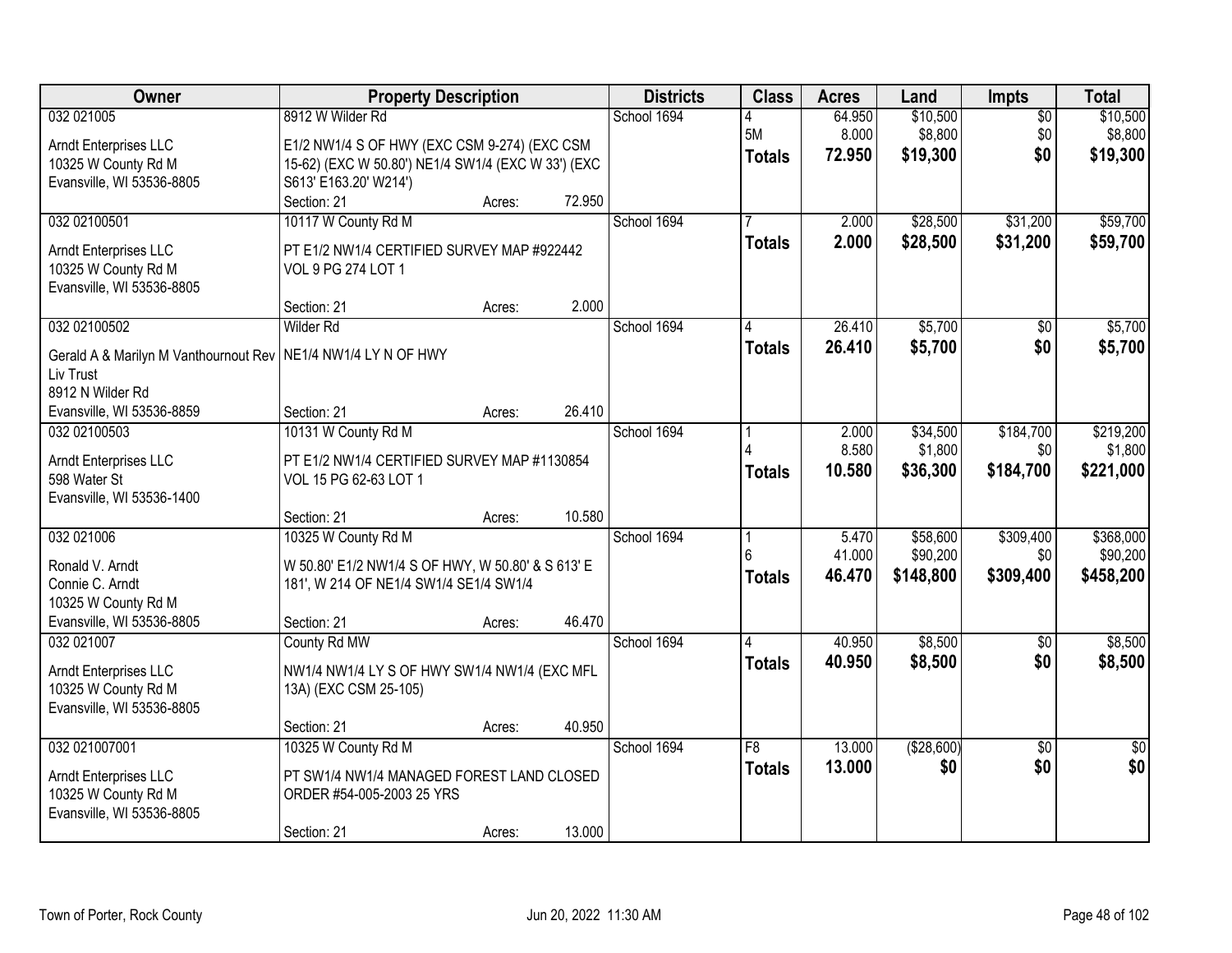| Owner                     | <b>Property Description</b>                                |                               |        | <b>Districts</b> | <b>Class</b>   | <b>Acres</b>     | Land                 | <b>Impts</b>    | <b>Total</b>         |
|---------------------------|------------------------------------------------------------|-------------------------------|--------|------------------|----------------|------------------|----------------------|-----------------|----------------------|
| 032 02100701              | 10501 W County Rd M                                        |                               |        | School 1694      |                | 1.600            | \$29,500             | \$124,600       | \$154,100            |
| Sean P. Lentz             | PT NW1/4 NW1/4 CERTIFIED SURVEY MAP #1538731               |                               |        |                  | <b>Totals</b>  | 1.600            | \$29,500             | \$124,600       | \$154,100            |
| 10501 W County Rd M       | VOL 25 PG 105-108 LOT 1                                    |                               |        |                  |                |                  |                      |                 |                      |
| Evansville, WI 53536-8806 |                                                            |                               |        |                  |                |                  |                      |                 |                      |
|                           | Section: 21                                                | Acres:                        | 1.600  |                  |                |                  |                      |                 |                      |
| 032 02100702              | 10502 W County Rd M                                        |                               |        | School 1694      |                | 3.400            | \$29,100             | \$295,100       | \$324,200            |
| Travis C. Case            | PT NW1/4 NW1/4 CERTIFIED SURVEY MAP #1538731               |                               |        |                  | <b>Totals</b>  | 3.400            | \$29,100             | \$295,100       | \$324,200            |
| Kacie H. Case             | VOL 25 PG 105-108 LOT 2                                    |                               |        |                  |                |                  |                      |                 |                      |
| 10502 W County Rd M       |                                                            |                               |        |                  |                |                  |                      |                 |                      |
| Evansville, WI 53536-8860 | Section: 21                                                | Acres:                        | 3.400  |                  |                |                  |                      |                 |                      |
| 032 02100703              | <b>Riley Rd</b>                                            |                               |        | School 1694      |                | 19.610           | \$4,100              | \$0             | \$4,100              |
| Alan R. Sweeney et al     | NW1/4 NW1/4 LY N OF HWY (EXC CSM 25-105)                   |                               |        |                  | <b>Totals</b>  | 19.610           | \$4,100              | \$0             | \$4,100              |
| 11327 N Casey Rd          |                                                            |                               |        |                  |                |                  |                      |                 |                      |
| Edgerton, WI 53534-8813   |                                                            |                               |        |                  |                |                  |                      |                 |                      |
|                           | Section: 21                                                | Acres:                        | 19.610 |                  |                |                  |                      |                 |                      |
| 032 021008                | 8024 Riley Rd                                              |                               |        | School 1694      |                | 1.000            | \$22,000             | \$4,800         | \$26,800             |
| Connie C. Arndt           | NW1/4 SW1/4, SW1/4 SW1/4                                   |                               |        |                  | $\overline{2}$ | 0.250            | \$5,500              | \$0             | \$5,500              |
| 10325 W County Rd M       |                                                            |                               |        |                  | $\overline{4}$ | 51.750           | \$10,700             | \$0             | \$10,700             |
| Evansville, WI 53536-8805 |                                                            |                               |        |                  | 5<br>5M        | 4.840            | \$4,300              | \$0             | \$4,300              |
|                           | Section: 21                                                | Acres:                        | 81.840 |                  |                | 24.000<br>81.840 | \$26,400<br>\$68,900 | \$0<br>\$4,800  | \$26,400<br>\$73,700 |
|                           |                                                            |                               |        |                  | <b>Totals</b>  |                  |                      |                 |                      |
| 032 022001                | 8806 W County Rd M                                         |                               |        | School 1568      |                | 0.920            | \$16,100             | \$122,500       | \$138,600            |
| Danny L. Reed             | PT SE1/4 NE1/4 CERTIFIED SURVEY MAP #2179074               |                               |        |                  | <b>Totals</b>  | 0.920            | \$16,100             | \$122,500       | \$138,600            |
| Karen J. Reed             | VOL 41 PG 56-58 LOT 1                                      |                               |        |                  |                |                  |                      |                 |                      |
| 8806 W County Rd M        |                                                            |                               |        |                  |                |                  |                      |                 |                      |
| Edgerton, WI 53534-8822   | Section: 22                                                | Acres:                        | 0.920  |                  |                |                  |                      |                 |                      |
| 032 02200101              | County Rd M                                                |                               |        | School 1568      | 4              | 68.150           | \$9,800              | $\sqrt{6}$      | \$9,800              |
| Danny L. Reed             | NE1/4 NE1/4, SE1/4 NE1/4, N 17.5A NE1/4 SE1/4(EXC          |                               |        |                  | 5              | 21.550<br>2.080  | \$3,300<br>\$20,600  | \$0<br>\$44,300 | \$3,300<br>\$64,900  |
| Karen J. Reed             | HWY) (EXC CSM 41-56) (EXC CSM 41-59)                       |                               |        |                  | <b>Totals</b>  | 91.780           | \$33,700             | \$44,300        | \$78,000             |
| 8806 W County Rd M        | **************************** ***** 2022 NEW PARCEL******** |                               |        |                  |                |                  |                      |                 |                      |
| Edgerton, WI 53534-8822   | Section: 22                                                | Acres:                        | 91.780 |                  |                |                  |                      |                 |                      |
| 032 02200102              | 8700 W County Rd M                                         |                               |        | School 1568      |                | 1.000            | \$200                | \$0             | \$200                |
| Jacob D. Reed             | PT SE1/4 NE1/4 CERTIFIED SURVEY MAP #2179078               |                               |        |                  | <b>Totals</b>  | 1.000            | \$200                | \$0             | \$200                |
| Theresa M. Schaaf-Reed    | VOL 41 PG 59-61 LOT 1                                      | ***************************** |        |                  |                |                  |                      |                 |                      |
| 201 E Fulton St           | *****2022 NEW PARCEL********* *****PT                      |                               |        |                  |                |                  |                      |                 |                      |
| Edgerton, WI 53534-1817   | Section: 22                                                | Acres:                        | 1.000  |                  |                |                  |                      |                 |                      |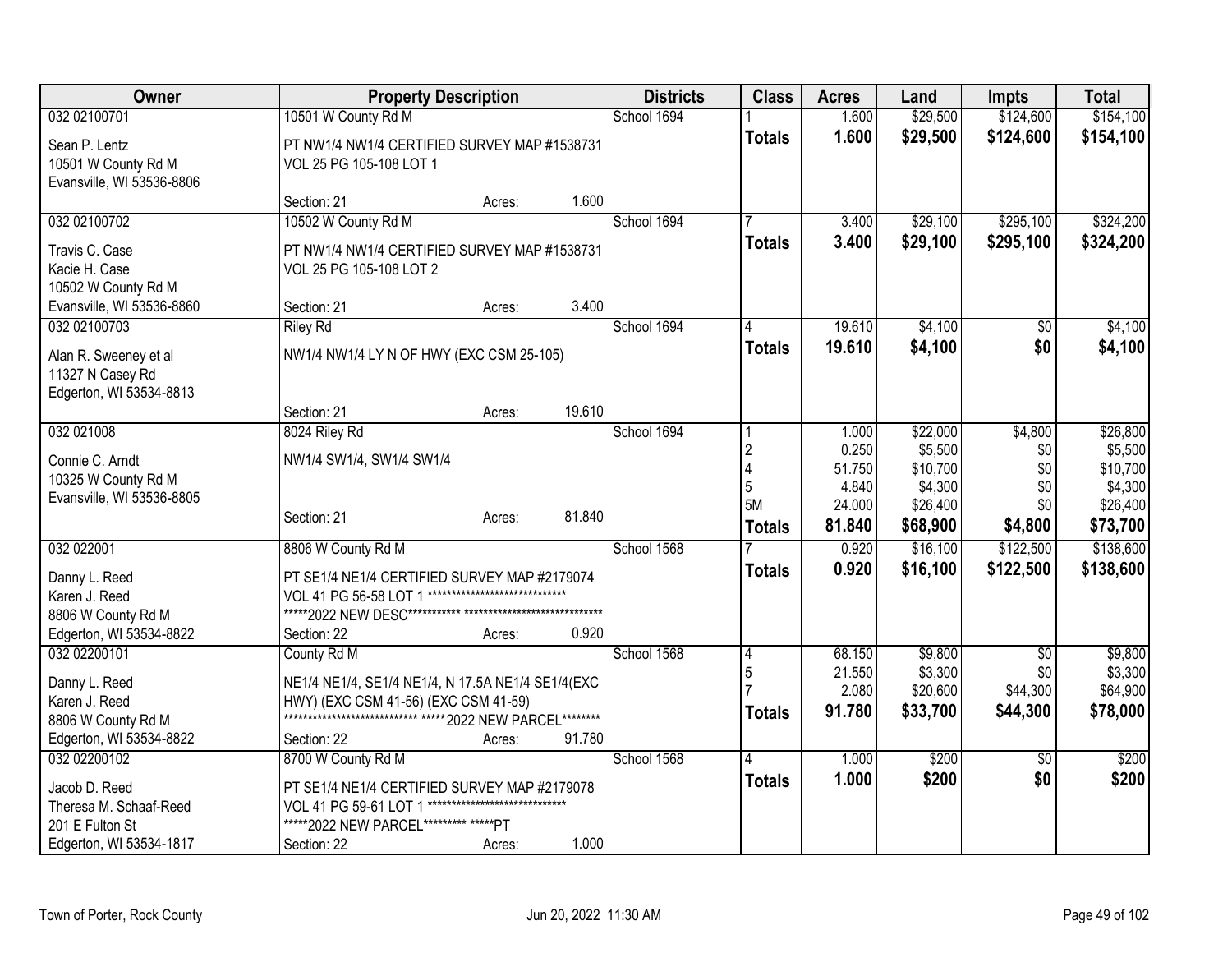| <b>Owner</b>                            | <b>Property Description</b>                            | <b>Districts</b> | <b>Class</b>  | <b>Acres</b> | Land     | Impts           | <b>Total</b> |
|-----------------------------------------|--------------------------------------------------------|------------------|---------------|--------------|----------|-----------------|--------------|
| 032 022002                              | 2437 W Stark Rd                                        | School 1568      |               | 33.240       | \$6,900  | $\overline{50}$ | \$6,900      |
| Windy Hills Ae LLC                      | PT SW1/4 NE1/4, (EXC HWY) NW1/4 SE1/4, (EXC PT         |                  |               | 3.000        | \$39,500 | \$131,500       | \$171,000    |
| 2437 W Stark Rd                         | W1/2 NE1/4 LY N HWY) (EXC CSM 24-312) (EXC COM         |                  | <b>Totals</b> | 36.240       | \$46,400 | \$131,500       | \$177,900    |
| Janesville, WI 53545-9670               | S1/4 COR, E 1317.96, N 2651.76', N 446.8', NW 287.46', |                  |               |              |          |                 |              |
|                                         | 36.240<br>Section: 22<br>Acres:                        |                  |               |              |          |                 |              |
| 032 02200201                            | 8846 W County Rd M                                     | School 1568      |               | 2.000        | \$34,500 | \$388,800       | \$423,300    |
|                                         |                                                        |                  |               | 8.000        | \$500    | \$0             | \$500        |
| Thomas Jacob                            | W1/2 NE1/4 LYING N OF HWY                              |                  | 5M            | 48.580       | \$53,500 | \$0             | \$53,500     |
| Sandra L. Jacob                         |                                                        |                  | <b>Totals</b> | 58.580       | \$88,500 | \$388,800       | \$477,300    |
| 8846 W County Rd M                      | 58.580<br>Section: 22                                  |                  |               |              |          |                 |              |
| Edgerton, WI 53534-8822<br>032 02200202 | Acres:<br>2437 W Stark Rd                              | School 1568      |               | 3.180        | \$700    |                 | \$700        |
|                                         |                                                        |                  |               |              |          | \$0             |              |
| Windy Hills Ae LLC                      | PT SW1/4 NE1/4 CERTIFIED SURVEY MAP #1510303           |                  | <b>Totals</b> | 3.180        | \$700    | \$0             | \$700        |
| 2437 W Stark Rd                         | VOL 24 PG 312-315 LOT 1                                |                  |               |              |          |                 |              |
| Janesville, WI 53545-9670               |                                                        |                  |               |              |          |                 |              |
|                                         | Section: 22<br>3.180<br>Acres:                         |                  |               |              |          |                 |              |
| 032 02200203                            | 8846 W County Rd M                                     | School 1568      | 4             | 10.000       | \$1,500  | $\sqrt[6]{}$    | \$1,500      |
| Thomas Jacob                            | PT SE1/4, PT SW1/4 NE1/4 COM S1/4 COR, E 1317.96'      |                  | 5             | 16.000       | \$4,000  | \$0             | \$4,000      |
| Sandra L. Jacob                         | N 2651.76', N 446.80', NW 287.46', S 547.32', S        |                  | 5M            | 31.480       | \$40,900 | \$0             | \$40,900     |
| 8846 W County Rd M                      | 1222.27', NW 303.29', N 310.20', W 719.83' TO N-S C/L, |                  | <b>Totals</b> | 57.480       | \$46,400 | \$0             | \$46,400     |
| Edgerton, WI 53534-8822                 | Section: 22<br>57.480<br>Acres:                        |                  |               |              |          |                 |              |
| 032 02200204                            | 8903 W County Rd M                                     | School 1568      |               | 2.520        | \$38,400 | \$255,200       | \$293,600    |
|                                         |                                                        |                  | <b>Totals</b> | 2.520        | \$38,400 | \$255,200       | \$293,600    |
| Douglas L. Mc Ilvain                    | PT SW1/4 NE1/4 & PT NW1/4 SE1/4 CERTIFIED              |                  |               |              |          |                 |              |
| Alicia J. Mc Ilvain                     | SURVEY MAP #2003238 VOL 36 PG 146-149 LOT 1            |                  |               |              |          |                 |              |
| 8903 W County Rd M                      |                                                        |                  |               |              |          |                 |              |
| Edgerton, WI 53534-8823                 | 2.520<br>Section: 22<br>Acres:                         |                  |               |              |          |                 |              |
| 032 022003                              | 9306 W County Rd M                                     | School 1568      | 4             | 27.880       | \$5,200  | $\overline{50}$ | \$5,200      |
| Erik M. Jenson                          | NW1/4 N OF HWY (EXC COM NW COR, E 2663.40', S          |                  | 5             | 5.400        | \$800    | \$0             | \$800        |
| Laura L. Blue                           | 1765.60', NW 585.43' N 885.87', W 2099.55' N 763.83'   |                  |               | 2.000        | \$28,500 | \$81,400        | \$109,900    |
| 9306 W County Rd M                      | TO POB)                                                |                  | <b>Totals</b> | 35.280       | \$34,500 | \$81,400        | \$115,900    |
| Edgerton, WI 53534-8827                 | 35.280<br>Section: 22<br>Acres:                        |                  |               |              |          |                 |              |
| 032 022003001                           | 9327 County Rd M                                       | School 1568      |               | 1.000        | \$22,000 | \$190,000       | \$212,000    |
|                                         | SW1/4 NW1/4 S OF COUNTY M                              |                  |               | 31.230       | \$6,500  | \$0             | \$6,500      |
| Douglas J. Sowles<br>9327 W County Rd M |                                                        |                  |               | 1.000        | \$200    | \$0             | \$200        |
| Edgerton, WI 53534-9141                 |                                                        |                  | <b>Totals</b> | 33.230       | \$28,700 | \$190,000       | \$218,700    |
|                                         | 33.230<br>Section: 22<br>Acres:                        |                  |               |              |          |                 |              |
|                                         |                                                        |                  |               |              |          |                 |              |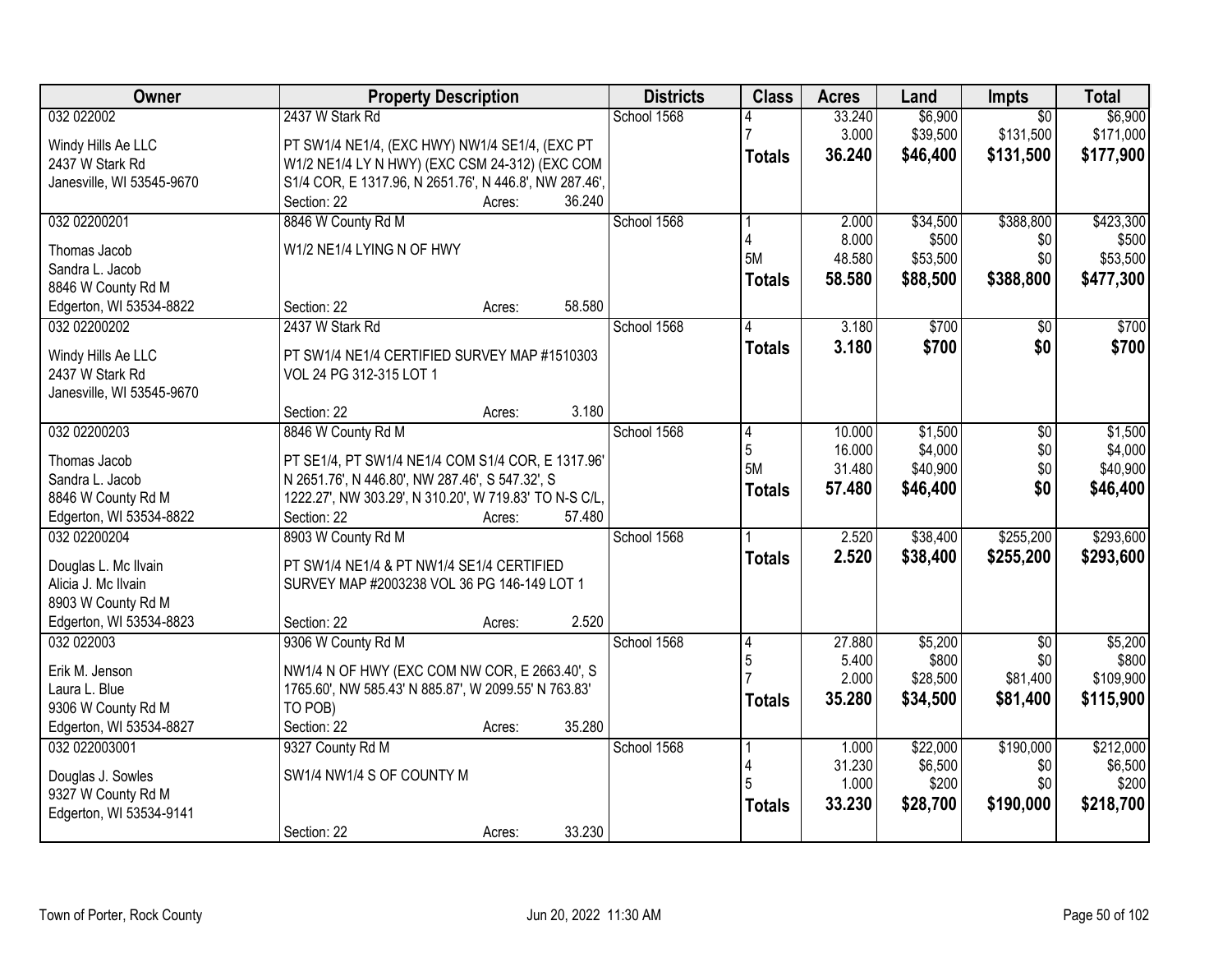| Owner                                              | <b>Property Description</b>                      | <b>Districts</b> | <b>Class</b>  | <b>Acres</b>    | Land               | Impts           | <b>Total</b>       |
|----------------------------------------------------|--------------------------------------------------|------------------|---------------|-----------------|--------------------|-----------------|--------------------|
| 032 022003002                                      | County Rd M                                      | School 1568      |               | 39.420          | \$6,600            | $\overline{50}$ | \$6,600            |
| Sayre Joint Farms, LLC                             | PT NW1/4 COM NW COR, E 2663.40', S 1765.60', W   |                  | 5             | 20.330          | \$3,100            | \$0             | \$3,100            |
| 5151 W Stone Farm Rd                               | 585.43', N 885.87', W 2099.55', N 763.83' TO POB |                  | <b>Totals</b> | 59.750          | \$9,700            | \$0             | \$9,700            |
| Edgerton, WI 53534-8507                            |                                                  |                  |               |                 |                    |                 |                    |
|                                                    | 59.750<br>Section: 22<br>Acres:                  |                  |               |                 |                    |                 |                    |
| 032 02200301                                       | 9101 W County Rd M                               | School 1568      |               | 1.170           | \$24,100           | \$188,600       | \$212,700          |
|                                                    |                                                  |                  | <b>Totals</b> | 1.170           | \$24,100           | \$188,600       | \$212,700          |
| Smyth Living Trust                                 | PT SE1/4 NW1/4 & PT NE1/4 SW1/4 CERTIFIED        |                  |               |                 |                    |                 |                    |
| Attn: George & Lynette Smyth<br>9101 W County Rd M | SURVEY MAP #829756 VOL 4 PG 345 LOT 1            |                  |               |                 |                    |                 |                    |
| Edgerton, WI 53534-9744                            | 1.170<br>Section: 22<br>Acres:                   |                  |               |                 |                    |                 |                    |
| 032 02200302                                       | 9137 W County Rd M                               | School 1568      |               | 3.540           | \$46,100           | \$149,900       | \$196,000          |
|                                                    |                                                  |                  |               | 3.540           |                    |                 |                    |
| Melvin F & Jane M Schneeberger Rev                 | PT SE1/4 NW1/4 & NE1/4 SW1/4 CERTIFIED SURVEY    |                  | <b>Totals</b> |                 | \$46,100           | \$149,900       | \$196,000          |
| Trust                                              | MAP #1096448 VOL 14 PG 47-48 LOT 1 LOT 2 (EXC    |                  |               |                 |                    |                 |                    |
| 9137 W County Rd M                                 | COM SE COR W 250.63', NLY 492.34', NELY 59.14',  |                  |               |                 |                    |                 |                    |
| Edgerton, WI 53534-9744                            | 3.540<br>Section: 22<br>Acres:                   |                  |               |                 |                    |                 |                    |
| 032 02200303                                       | 9103 W County Rd M                               | School 1568      |               | 3.190           | \$43,400           | \$168,800       | \$212,200          |
| James R. Lorang                                    | PT SE1/4 NW1/4 & NE1/4 SW1/4 CERTIFIED SURVEY    |                  | <b>Totals</b> | 3.190           | \$43,400           | \$168,800       | \$212,200          |
| 9103 W County Rd M                                 | MAP #1096448 VOL 14 PG 47-48 PT LOT 2 COM SE     |                  |               |                 |                    |                 |                    |
| Edgerton, WI 53534-9744                            | COR, W 250.63', NLY 492.34', NELY 59.14', SELY   |                  |               |                 |                    |                 |                    |
|                                                    | 3.190<br>Section: 22<br>Acres:                   |                  |               |                 |                    |                 |                    |
| 032 02200304                                       | 9327 County Rd M                                 | School 1568      |               | 58.790          | \$12,200           | $\overline{50}$ | \$12,200           |
|                                                    |                                                  |                  | <b>Totals</b> | 58.790          | \$12,200           | \$0             | \$12,200           |
| Douglas J. Sowles                                  | NE1/4 SW1/4 SE1/4 NW1/4, S OF CTH M (EXC CSM     |                  |               |                 |                    |                 |                    |
| 9327 W County Rd M                                 | 4-345) & (EXC CSM 14-47)                         |                  |               |                 |                    |                 |                    |
| Edgerton, WI 53534-9141                            |                                                  |                  |               |                 |                    |                 |                    |
|                                                    | 58.790<br>Section: 22<br>Acres:                  |                  |               |                 |                    |                 |                    |
| 032 022004                                         | 8524 N Casey Rd                                  | School 1568      |               | 5.000           | \$57,000           | \$208,400       | \$265,400          |
| William W. Maves                                   | NW1/4 SW1/4 (EXC S 334.53' OF W 651.07' 5A)      |                  | 5             | 13.000<br>7.000 | \$2,700<br>\$1,100 | \$0<br>\$0      | \$2,700<br>\$1,100 |
| Peggy M. Maves                                     |                                                  |                  | 5M            | 10.000          | \$11,000           | \$0             | \$11,000           |
| 8524 N Casey Rd                                    |                                                  |                  | <b>Totals</b> | 35.000          | \$71,800           | \$208,400       | \$280,200          |
| Edgerton, WI 53534-8509                            | 35.000<br>Section: 22<br>Acres:                  |                  |               |                 |                    |                 |                    |
| 032 022006                                         | 8204 N Casey Rd                                  | School 1568      |               | 7.000           | \$63,800           | \$328,500       | \$392,300          |
| Donald Porter                                      | N 1/2 SW1/4 SW1/4 ALSO S 334.53' OF W 651.07'    |                  |               | 18.000          | \$2,700            | \$0             | \$2,700            |
| Jeanette Porter                                    | NW1/4 SW1/4                                      |                  | <b>Totals</b> | 25.000          | \$66,500           | \$328,500       | \$395,000          |
| 8204 N Casey Rd                                    |                                                  |                  |               |                 |                    |                 |                    |
| Edgerton, WI 53534-8820                            | 25.000<br>Section: 22<br>Acres:                  |                  |               |                 |                    |                 |                    |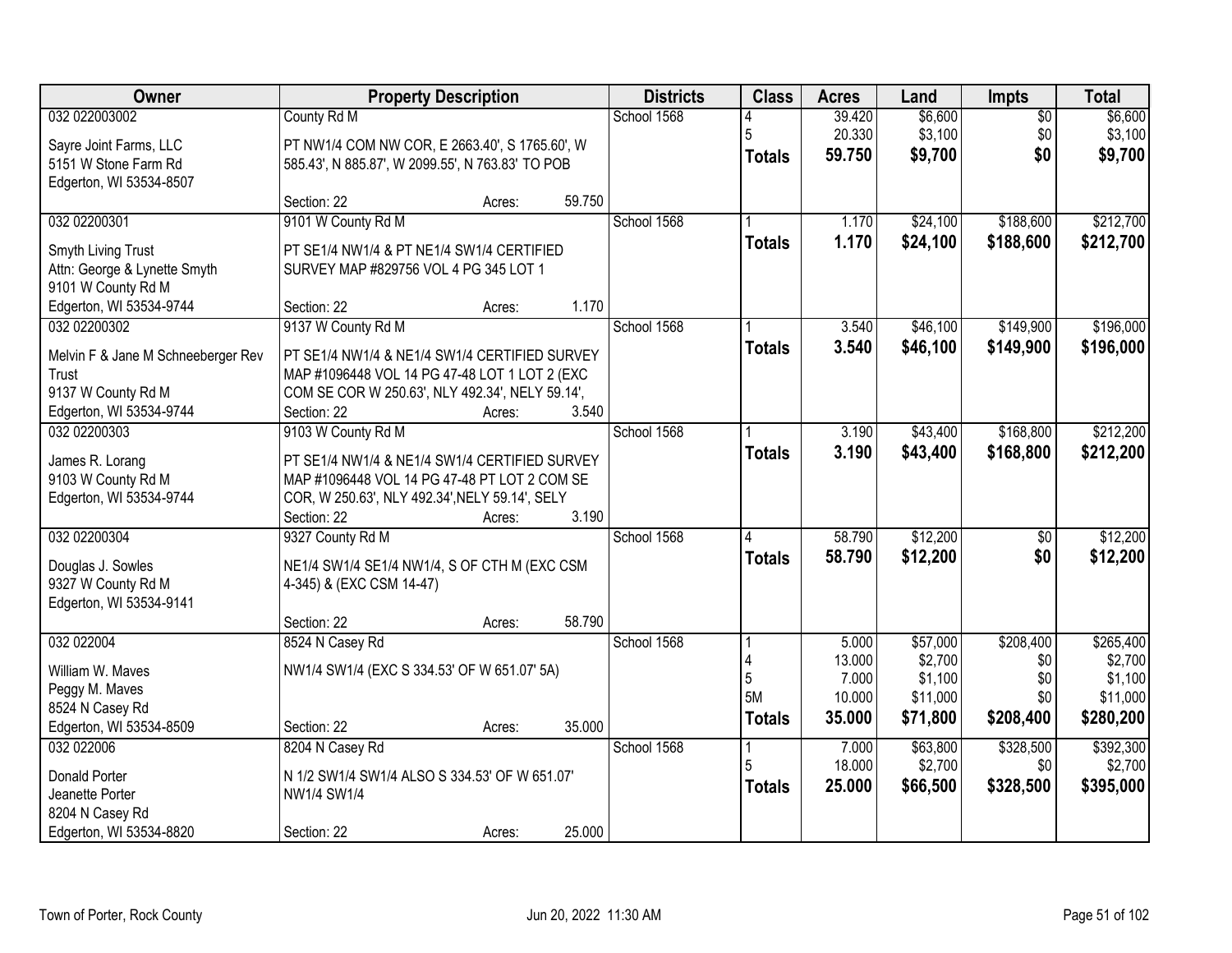| <b>Owner</b>                                        | <b>Property Description</b>                                         |        |         | <b>Districts</b> | <b>Class</b>        | <b>Acres</b> | Land            | <b>Impts</b>    | <b>Total</b>    |
|-----------------------------------------------------|---------------------------------------------------------------------|--------|---------|------------------|---------------------|--------------|-----------------|-----------------|-----------------|
| 032 022007                                          | Casey Rd                                                            |        |         | School 1568      | 5                   | 18.870       | \$2,900         | $\overline{50}$ | \$2,900         |
| Christopher D. Anich                                | S1/2 SW1/4 SW1/4 (EXC CSM 9-307)                                    |        |         |                  | <b>Totals</b>       | 18.870       | \$2,900         | \$0             | \$2,900         |
| Kristin W. Anich                                    |                                                                     |        |         |                  |                     |              |                 |                 |                 |
| 8002 N Casey Rd                                     |                                                                     |        |         |                  |                     |              |                 |                 |                 |
| Edgerton, WI 53534-9743                             | Section: 22                                                         | Acres: | 18.870  |                  |                     |              |                 |                 |                 |
| 032 02200701                                        | 8002 N Casey Rd                                                     |        |         | School 1568      |                     | 1.130        | \$23,600        | \$275,900       | \$299,500       |
| Christopher D. Anich                                | PT SW1/4 SW1/4 CERTIFIED SURVEY MAP #923779                         |        |         |                  | <b>Totals</b>       | 1.130        | \$23,600        | \$275,900       | \$299,500       |
| Kristin W. Anich                                    | VOL 9 PG 307 LOT 1                                                  |        |         |                  |                     |              |                 |                 |                 |
| 8002 N Casey Rd                                     |                                                                     |        |         |                  |                     |              |                 |                 |                 |
| Edgerton, WI 53534-9743                             | Section: 22                                                         | Acres: | 1.130   |                  |                     |              |                 |                 |                 |
| 032 022008                                          | 8846 W County Rd M                                                  |        |         | School 1568      | 6                   | 40.000       | \$88,000        | \$0             | \$88,000        |
| Thomas Jacob                                        | SE1/4 SW1/4                                                         |        |         |                  | <b>Totals</b>       | 40.000       | \$88,000        | \$0             | \$88,000        |
| Sandra L. Jacob                                     |                                                                     |        |         |                  |                     |              |                 |                 |                 |
| 8846 W County Rd M                                  |                                                                     |        |         |                  |                     |              |                 |                 |                 |
| Edgerton, WI 53534-8822                             | Section: 22                                                         | Acres: | 40.000  |                  |                     |              |                 |                 |                 |
| 032 022010                                          | 51 S Main St                                                        |        |         | School 1568      | $\overline{\chi_3}$ | 62.500       | $\overline{50}$ | \$0             | $\overline{50}$ |
| County of Rock                                      | S 22.5A NE1/4 SE1/4, SE1/4 SE1/4                                    |        |         |                  | <b>Totals</b>       | 62.500       | \$0             | \$0             | \$0             |
| Gibbs Lake Park                                     |                                                                     |        |         |                  |                     |              |                 |                 |                 |
| 51 S Main St                                        |                                                                     |        |         |                  |                     |              |                 |                 |                 |
| Janesville, WI 53545-3951                           | Section: 22                                                         | Acres: | 62.500  |                  |                     |              |                 |                 |                 |
| 032 023001                                          | 5911 W Pomeroy Rd                                                   |        |         | School 1568      | 4                   | 99.150       | \$18,600        | $\overline{30}$ | \$18,600        |
|                                                     |                                                                     |        |         |                  | 5                   | 0.850        | \$200           | \$0             | \$200           |
| Tom & Donna Sayre Farms LLC<br>5151 W Stone Farm Rd | NE1/4 NE1/4 (EXC CSM 6-280) NW1/4 NE1/4, E1/2<br><b>NE1/4 NW1/4</b> |        |         |                  |                     | 2.400        | \$32,900        | \$186,900       | \$219,800       |
| Edgerton, WI 53534-8507                             |                                                                     |        |         |                  | <b>Totals</b>       | 102.400      | \$51,700        | \$186,900       | \$238,600       |
|                                                     | Section: 23                                                         | Acres: | 102.400 |                  |                     |              |                 |                 |                 |
| 032 02300101                                        | 8930 N Raymond Rd                                                   |        |         | School 1568      |                     | 0.990        | \$21,800        | \$133,300       | \$155,100       |
|                                                     |                                                                     |        |         |                  | <b>Totals</b>       | 0.990        | \$21,800        | \$133,300       | \$155,100       |
| Frederick R. Heller                                 | PT NE1/4 NE1/4 CERTIFIED SURVEY MAP #865383                         |        |         |                  |                     |              |                 |                 |                 |
| Jody L. Heller<br>8930 N Raymond Rd                 | VOL 6 PG 280 LOT 1                                                  |        |         |                  |                     |              |                 |                 |                 |
| Edgerton, WI 53534-8851                             | Section: 23                                                         | Acres: | 0.990   |                  |                     |              |                 |                 |                 |
| 032 023002                                          | 8004 County Rd M                                                    |        |         | School 1568      | 4                   | 52.650       | \$10,700        | $\overline{50}$ | \$10,700        |
|                                                     |                                                                     |        |         |                  |                     | 2.000        | \$28,500        | \$90,400        | \$118,900       |
| Towns Farms Inc                                     | SW1/4 NE1/4 (EXC N 450' OF S 1316.3' OF E 484') E1/2                |        |         |                  | <b>Totals</b>       | 54.650       | \$39,200        | \$90,400        | \$129,600       |
| 7014 N Eagle Rd                                     | SE1/4 NW1/4 (EXC HWY)                                               |        |         |                  |                     |              |                 |                 |                 |
| Janesville, WI 53548-9349                           |                                                                     |        | 54.650  |                  |                     |              |                 |                 |                 |
|                                                     | Section: 23                                                         | Acres: |         |                  |                     |              |                 |                 |                 |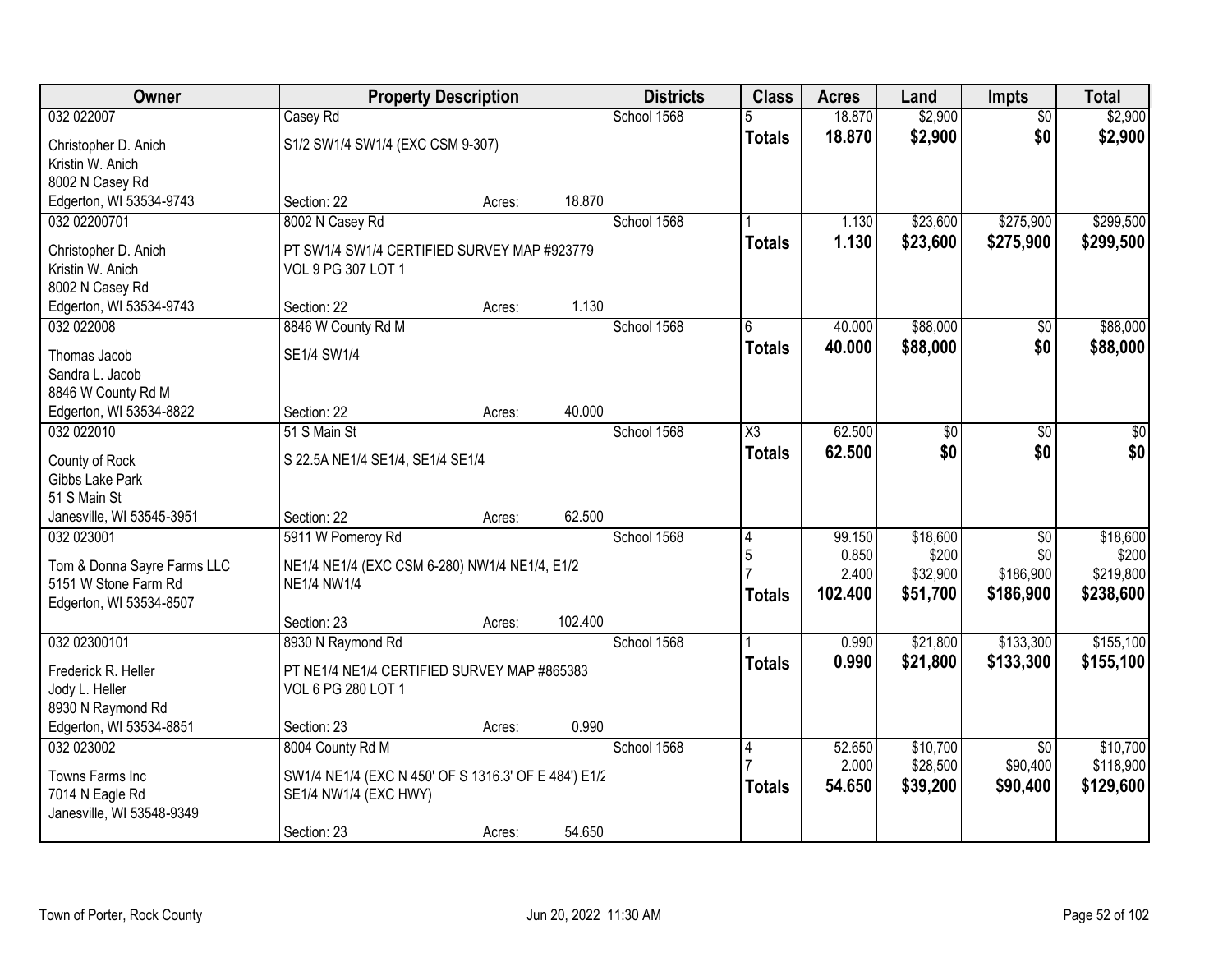| <b>Owner</b>                                                                | <b>Property Description</b>                       |        |        | <b>Districts</b> | <b>Class</b>    | <b>Acres</b>    | Land              | Impts                  | <b>Total</b>      |
|-----------------------------------------------------------------------------|---------------------------------------------------|--------|--------|------------------|-----------------|-----------------|-------------------|------------------------|-------------------|
| 032 023003                                                                  | 8643 N Raymond Rd                                 |        |        | School 1568      | $\overline{X4}$ | 5.000           | $\overline{60}$   | $\overline{50}$        | \$0               |
| Consolidated School Dist #1<br>8643 N Raymond Rd<br>Edgerton, WI 53534-8852 | PT SW1/4 NE1/4 N 450' OF S 1316.3' OF E 484'      |        |        |                  | <b>Totals</b>   | 5.000           | \$0               | \$0                    | \$0               |
|                                                                             | Section: 23                                       | Acres: | 5.000  |                  |                 |                 |                   |                        |                   |
| 032 023004                                                                  | 7658 W County Rd M                                |        |        | School 1568      | 4               | 38.170          | \$7,200           | $\overline{50}$        | \$7,200           |
| Scott D. Schumacher                                                         | SE1/4 NE1/4 (EXC HWY)                             |        |        |                  | 5               | 0.900           | \$200             | \$0                    | \$200             |
| Ashley C. Schumacher                                                        |                                                   |        |        |                  |                 | 1.000           | \$17,500          | \$295,200              | \$312,700         |
| 7658 W County Rd M                                                          |                                                   |        |        |                  | <b>Totals</b>   | 40.070          | \$24,900          | \$295,200              | \$320,100         |
| Edgerton, WI 53534-9746                                                     | Section: 23                                       | Acres: | 40.070 |                  |                 |                 |                   |                        |                   |
| 032 023005                                                                  | County Rd M                                       |        |        | School 1568      |                 | 40.260          | \$6,900           | \$0                    | \$6,900           |
| Towns Farms Inc<br>7014 N Eagle Rd                                          | W1/2 NE1/4 NW1/4, W1/2 SE1/4 NW1/4 (EXC HWY)      |        |        |                  | <b>Totals</b>   | 40.260          | \$6,900           | \$0                    | \$6,900           |
| Janesville, WI 53548-9349                                                   |                                                   |        |        |                  |                 |                 |                   |                        |                   |
|                                                                             | Section: 23                                       | Acres: | 40.260 |                  |                 |                 |                   |                        |                   |
| 032 023006                                                                  | 7930 N Eagle Rd/Gibbs Lake                        |        |        | School 1568      | 4               | 82,200          | \$15,000          | \$0                    | \$15,000          |
| Towns Farms Inc                                                             | SW1/4 SW1/4, SE1/4 SW1/4 (EXC HWY)                |        |        |                  | <b>Totals</b>   | 82.200          | \$15,000          | \$0                    | \$15,000          |
| 7014 N Eagle Rd                                                             |                                                   |        |        |                  |                 |                 |                   |                        |                   |
| Janesville, WI 53548-9349                                                   |                                                   |        |        |                  |                 |                 |                   |                        |                   |
|                                                                             | Section: 23                                       | Acres: | 82.200 |                  |                 |                 |                   |                        |                   |
| 032 023007                                                                  | 8806 W County Rd M                                |        |        | School 1568      |                 | 80.690          | \$12,800          | $\overline{50}$        | \$12,800          |
| Danny L. Reed                                                               | NW1/4 NW1/4, SW1/4 NW1/4, (EXC HWY)               |        |        |                  | <b>Totals</b>   | 80.690          | \$12,800          | \$0                    | \$12,800          |
| Karen J. Reed                                                               |                                                   |        |        |                  |                 |                 |                   |                        |                   |
| 8806 W County Rd M                                                          |                                                   |        |        |                  |                 |                 |                   |                        |                   |
| Edgerton, WI 53534-8822                                                     | Section: 23                                       | Acres: | 80.690 |                  |                 |                 |                   |                        |                   |
| 032 023008                                                                  | 8421 W County Rd M                                |        |        | School 1568      | $\overline{4}$  | 74.660<br>0.940 | \$13,600<br>\$200 | $\overline{50}$<br>\$0 | \$13,600<br>\$200 |
| David & Lynette Wellnitz Revocable                                          | NE1/4 SW1/4, NW1/4 SW1/4, (EXC CSM 41-277) (EXC   |        |        |                  | 5               | 2.420           | \$33,100          | \$151,900              | \$185,000         |
| <b>Living Trust</b>                                                         | HWY) ***************************** ***** 2022 NEW |        |        |                  | <b>Totals</b>   | 78.020          | \$46,900          | \$151,900              | \$198,800         |
| 7517 W County Rd M                                                          |                                                   |        |        |                  |                 |                 |                   |                        |                   |
| Edgerton, WI 53534-8832                                                     | Section: 23                                       | Acres: | 78.420 |                  |                 |                 |                   |                        |                   |
| 032 023009                                                                  | 8428 N Eagle Rd                                   |        |        | School 1568      |                 | 1.640           | \$28,900          | \$106,900              | \$135,800         |
| Daniel P. Wellnitz et al                                                    | PT NW1/4 SW1/4 CERTIFIED SURVEY MAP #2199424      |        |        |                  | <b>Totals</b>   | 1.640           | \$28,900          | \$106,900              | \$135,800         |
| 8428 N Eagle Rd                                                             | VOL 41 PG 277-279 LOT 1                           |        |        |                  |                 |                 |                   |                        |                   |
| Edgerton, WI 53534-8837                                                     | *****2022 NEW DESC*********** ***************     |        |        |                  |                 |                 |                   |                        |                   |
|                                                                             | Section: 23                                       | Acres: | 0.750  |                  |                 |                 |                   |                        |                   |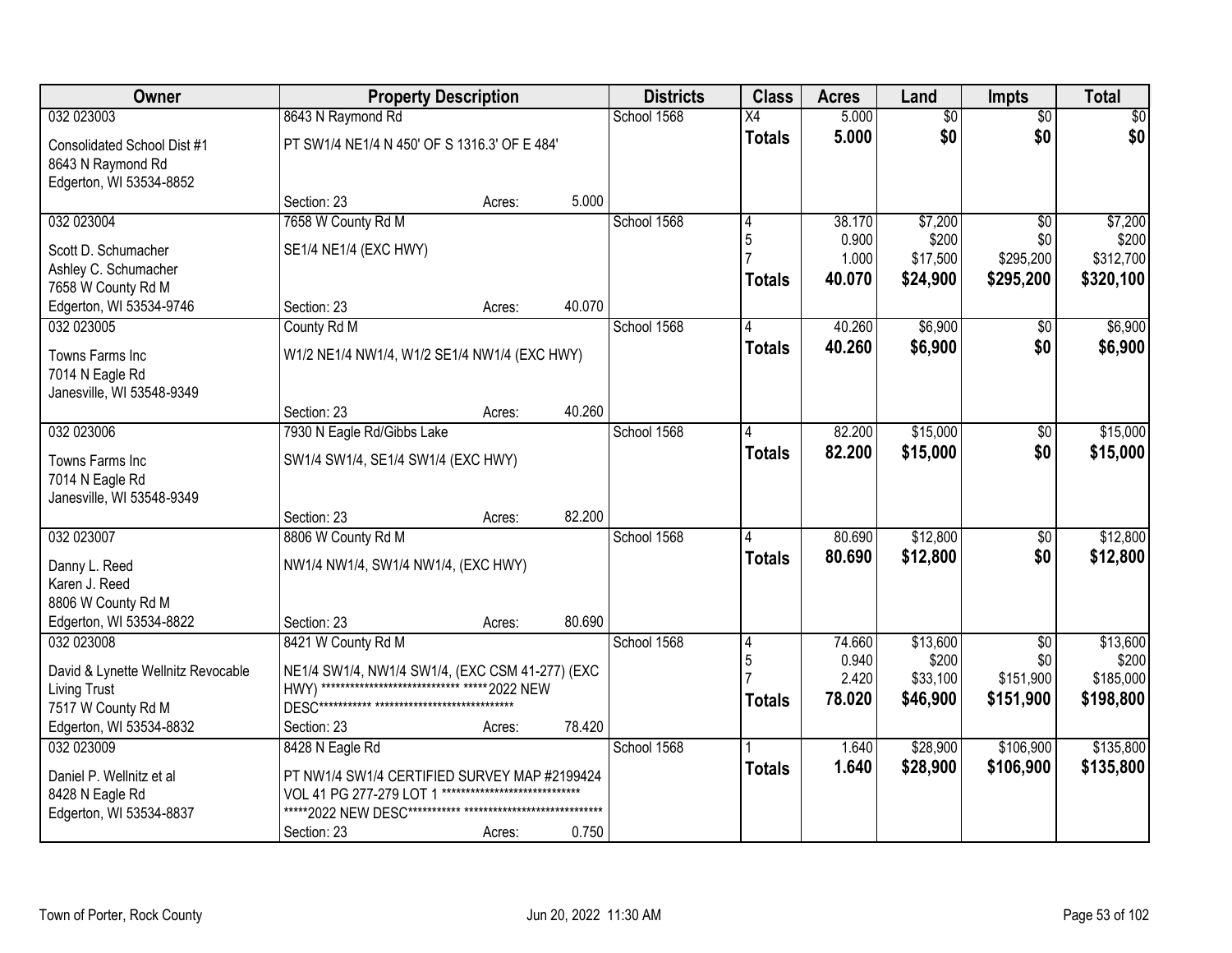| Owner                              |                                                 | <b>Property Description</b> |         | <b>Districts</b> | <b>Class</b>   | <b>Acres</b> | Land     | <b>Impts</b>    | <b>Total</b> |
|------------------------------------|-------------------------------------------------|-----------------------------|---------|------------------|----------------|--------------|----------|-----------------|--------------|
| 032 023010                         | County Rd M                                     |                             |         | School 1568      |                | 38.310       | \$6,700  | $\overline{50}$ | \$6,700      |
| David & Lynette Wellnitz Revocable | NE1/4 SE1/4 (EXC HWY)                           |                             |         |                  | 5              | 0.890        | \$200    | \$0             | \$200        |
| Living Trust                       |                                                 |                             |         |                  | <b>Totals</b>  | 39.200       | \$6,900  | \$0             | \$6,900      |
| 7517 W County Rd M                 |                                                 |                             |         |                  |                |              |          |                 |              |
| Edgerton, WI 53534-8832            | Section: 23                                     | Acres:                      | 39.200  |                  |                |              |          |                 |              |
| 032 023011                         | County Rd M                                     |                             |         | School 1568      | 4              | 39.500       | \$8,100  | $\overline{50}$ | \$8,100      |
| Towns Farms Inc                    | NW1/4 SE1/4 (EXC HWY)                           |                             |         |                  | <b>Totals</b>  | 39.500       | \$8,100  | \$0             | \$8,100      |
| 7014 N Eagle Rd                    |                                                 |                             |         |                  |                |              |          |                 |              |
| Janesville, WI 53548-9349          |                                                 |                             |         |                  |                |              |          |                 |              |
|                                    | Section: 23                                     | Acres:                      | 39.500  |                  |                |              |          |                 |              |
| 032 023012                         | Gibbs Lake Rd                                   |                             |         | School 1568      | 4              | 48.630       | \$10,100 | $\overline{50}$ | \$10,100     |
| <b>Edward Farrington</b>           | W 55A S1/2 SE1/4                                |                             |         |                  |                | 6.370        | \$1,000  | \$0             | \$1,000      |
| 3840 W Stone Farm Rd               |                                                 |                             |         |                  | <b>Totals</b>  | 55,000       | \$11,100 | \$0             | \$11,100     |
| Edgerton, WI 53534-9721            |                                                 |                             |         |                  |                |              |          |                 |              |
|                                    | Section: 23                                     | Acres:                      | 55.000  |                  |                |              |          |                 |              |
| 032 023013                         | 7228 W Condon Rd                                |                             |         | School 1568      | 14             | 24.090       | \$4,300  | \$0             | \$4,300      |
| Linda L. Pakes                     | E 5/8 SE1/4 SE1/4                               |                             |         |                  | 5              | 1.670        | \$300    | \$0             | \$300        |
| 7228 W Condon Rd                   |                                                 |                             |         |                  | <b>Totals</b>  | 25.760       | \$4,600  | \$0             | \$4,600      |
| Janesville, WI 53548-9344          |                                                 |                             |         |                  |                |              |          |                 |              |
|                                    | Section: 23                                     | Acres:                      | 25.760  |                  |                |              |          |                 |              |
| 032 024001                         | 8819 N County Rd H                              |                             |         | School 1568      | $\overline{4}$ | 72.500       | \$10,600 | $\overline{30}$ | \$10,600     |
| Gary A. Demrow                     | NE1/4 NE1/4 (EXC NE 3.628A) SE1/4 NE1/4 (EXC    |                             |         |                  |                | 2.370        | \$32,600 | \$116,200       | \$148,800    |
| Lisa J. Demrow                     | HWY)                                            |                             |         |                  | <b>Totals</b>  | 74.870       | \$43,200 | \$116,200       | \$159,400    |
| 8819 N County Rd H                 |                                                 |                             |         |                  |                |              |          |                 |              |
| Edgerton, WI 53534-8870            | Section: 24                                     | Acres:                      | 74.870  |                  |                |              |          |                 |              |
| 032 024002                         | 8927 N County Rd H                              |                             |         | School 1568      |                | 3.628        | \$46,700 | \$170,300       | \$217,000    |
| John G. Glick                      | PT SE1/4 SE1/4 SEC 13-4-11 & PT NE1/4 NE1/4 SEC |                             |         |                  | <b>Totals</b>  | 3.628        | \$46,700 | \$170,300       | \$217,000    |
| Meghan K. Glick                    | 24-4-11 IN VOL 394(REC) PG 400                  |                             |         |                  |                |              |          |                 |              |
| 8927 N County Rd H                 |                                                 |                             |         |                  |                |              |          |                 |              |
| Edgerton, WI 53534-9748            | Section: 24                                     | Acres:                      | 3.620   |                  |                |              |          |                 |              |
| 032 024003                         | 7002 W County Rd M                              |                             |         | School 1568      |                | 3.000        | \$42,000 | \$165,100       | \$207,100    |
| Douglas A. Rebout                  | W1/2 NE1/4 S OF RIVER, PT NW1/4, COM CEN SEC, V |                             |         |                  |                | 143.300      | \$19,100 | \$0             | \$19,100     |
| Christine I. Rebout                | 1963.5', N 1138.5', NELY 822.36', NE 115.5', NW |                             |         |                  |                | 6.000        | \$900    | \$0             | \$900        |
| 6401 W Mineral Point Rd            | 259.38', N TO C/L RIVER, NE ALG RIVER TO N-S1/4 |                             |         |                  | <b>Totals</b>  | 152.300      | \$62,000 | \$165,100       | \$227,100    |
| Janesville, WI 53548-8712          | Section: 24                                     | Acres:                      | 152.300 |                  |                |              |          |                 |              |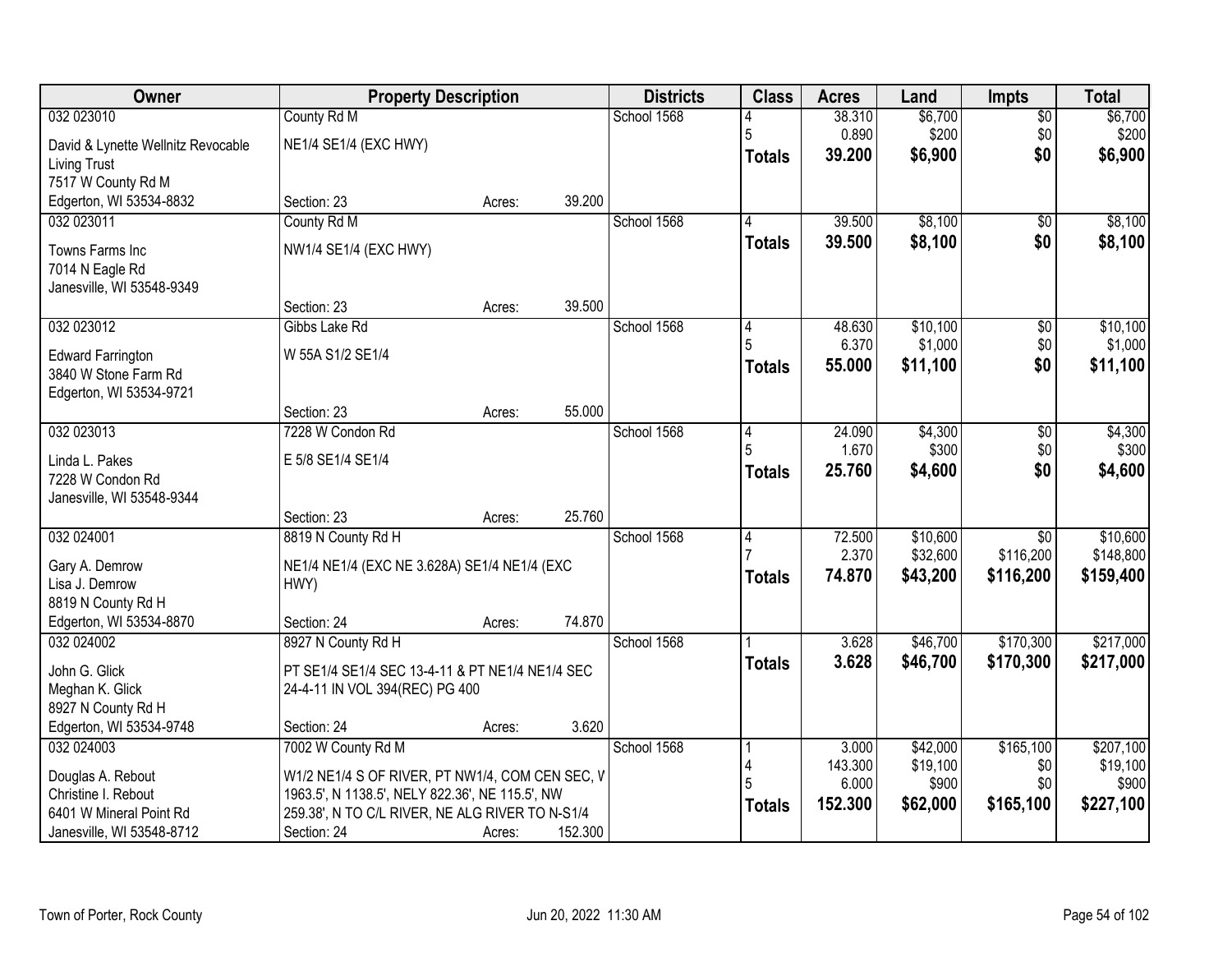| Owner                                                                                                           | <b>Property Description</b>                                                                                                                                          | <b>Districts</b> | <b>Class</b> | <b>Acres</b>                    | Land                               | <b>Impts</b>                              | <b>Total</b>                       |                                            |
|-----------------------------------------------------------------------------------------------------------------|----------------------------------------------------------------------------------------------------------------------------------------------------------------------|------------------|--------------|---------------------------------|------------------------------------|-------------------------------------------|------------------------------------|--------------------------------------------|
| 032 024004                                                                                                      | 5911 W Pomeroy Rd                                                                                                                                                    |                  | School 1568  | 5                               | 2.480                              | \$400                                     | $\overline{50}$                    | \$400                                      |
| Tom & Donna Sayre Farms LLC<br>5151 W Stone Farm Rd<br>Edgerton, WI 53534-8507                                  | PT N1/2 LY N C/L RIVER DESC IN VOL 392-496 (EXC<br>MFL)                                                                                                              |                  |              | <b>Totals</b>                   | 2.480                              | \$400                                     | \$0                                | \$400                                      |
|                                                                                                                 | Section: 24                                                                                                                                                          | 2.480<br>Acres:  |              |                                 |                                    |                                           |                                    |                                            |
| 032 02400401                                                                                                    | 5911 W Pomeroy Rd                                                                                                                                                    |                  | School 1568  | F8                              | 14.000                             | ( \$30, 800)                              | $\overline{50}$                    | $\sqrt{50}$                                |
| Tom & Donna Sayre Farms LLC<br>5151 W Stone Farm Rd<br>Edgerton, WI 53534-8507                                  | PT NW1/4 NE1/4 & PT NE1/4 NW1/4 LY N OF RIVER<br>DESC IN VOL 392-496 MANAGED FOREST LAND<br>CLOSED ORDER #54-003-2000 25 YRS<br>Section: 24                          | 14.000<br>Acres: |              | <b>Totals</b>                   | 14.000                             | \$0                                       | \$0                                | \$0                                        |
| 032 024005                                                                                                      |                                                                                                                                                                      |                  | School 1568  |                                 | 11.500                             | \$700                                     | \$0                                | \$700                                      |
| Sayre Family Irrevocable Trust<br>Attn: Evan D Sayre - Trustee<br>8203 N County Rd H<br>Edgerton, WI 53534-8887 | PT OF NW1/4 LY N OF RIVER DESC IN VOL 475-23<br>Section: 24                                                                                                          | 11.500<br>Acres: |              | <b>Totals</b>                   | 11.500                             | \$700                                     | \$0                                | \$700                                      |
| 032 024006                                                                                                      | 7517 W County Rd M                                                                                                                                                   |                  | School 1568  | 4                               | 87.100                             | \$12,800                                  | \$0                                | \$12,800                                   |
| David & Lynette Wellnitz Revocable<br><b>Living Trust</b><br>7517 W County Rd M<br>Edgerton, WI 53534-8832      | PT NW1/4 COM 1963.5' W OF SEC CTR, N 1138.5',<br>NELY 822.36', NE 115.5', NW 259.38', N TO C/L RIVER,<br>NW ALG C/L RIVER TO N SEC LN, W TO NW COR, S<br>Section: 24 | 94.700<br>Acres: |              | $\overline{5}$<br><b>Totals</b> | 5.600<br>2.000<br>94.700           | \$900<br>\$28,500<br>\$42,200             | \$0<br>\$249,200<br>\$249,200      | \$900<br>\$277,700<br>\$291,400            |
| 032 024007                                                                                                      | 7117 W County Rd M                                                                                                                                                   |                  | School 1568  | $\overline{4}$                  | 58.000                             | \$10,000                                  | $\overline{50}$                    | \$10,000                                   |
| David & Lynette Wellnitz Revocable<br><b>Living Trust</b><br>7517 W County Rd M<br>Edgerton, WI 53534-8832      | NE1/4 SW1/4, W1/2 NW1/4 SE1/4 (EXC HWY)<br>Section: 24                                                                                                               | 60.000<br>Acres: |              | <b>Totals</b>                   | 2.000<br>60.000                    | \$28,500<br>\$38,500                      | \$82,100<br>\$82,100               | \$110,600<br>\$120,600                     |
| 032 024008                                                                                                      | 6832 N County Rd H                                                                                                                                                   |                  | School 1568  | $\overline{4}$                  | 76.000                             | \$13,600                                  | $\overline{50}$                    | \$13,600                                   |
| David A. Sayre<br>Thomas P. Sayre Jr<br>5151 W Stone Farm Rd                                                    | SW1/4 SW1/4, SE1/4 SW1/4                                                                                                                                             |                  |              | 5<br><b>Totals</b>              | 3.000<br>1.000<br>80.000           | \$500<br>\$12,500<br>\$26,600             | \$0<br>\$0<br>\$0                  | \$500<br>\$12,500<br>\$26,600              |
| Edgerton, WI 53534-8507                                                                                         | Section: 24                                                                                                                                                          | 80.000<br>Acres: |              |                                 |                                    |                                           |                                    |                                            |
| 032 024009<br>David A. Sayre<br>Thomas P. Sayre Jr<br>5151 W Stone Farm Rd                                      | 6832 N County Rd H<br>NE1/4 SE1/4 (EXC HWY) E 20A NW1/4 SE1/4                                                                                                        |                  | School 1568  | <b>Totals</b>                   | 3.000<br>53.520<br>3.000<br>59.520 | \$42,000<br>\$10,700<br>\$500<br>\$53,200 | \$47,100<br>\$0<br>\$0<br>\$47,100 | \$89,100<br>\$10,700<br>\$500<br>\$100,300 |
| Edgerton, WI 53534-8507                                                                                         | Section: 24                                                                                                                                                          | 59.520<br>Acres: |              |                                 |                                    |                                           |                                    |                                            |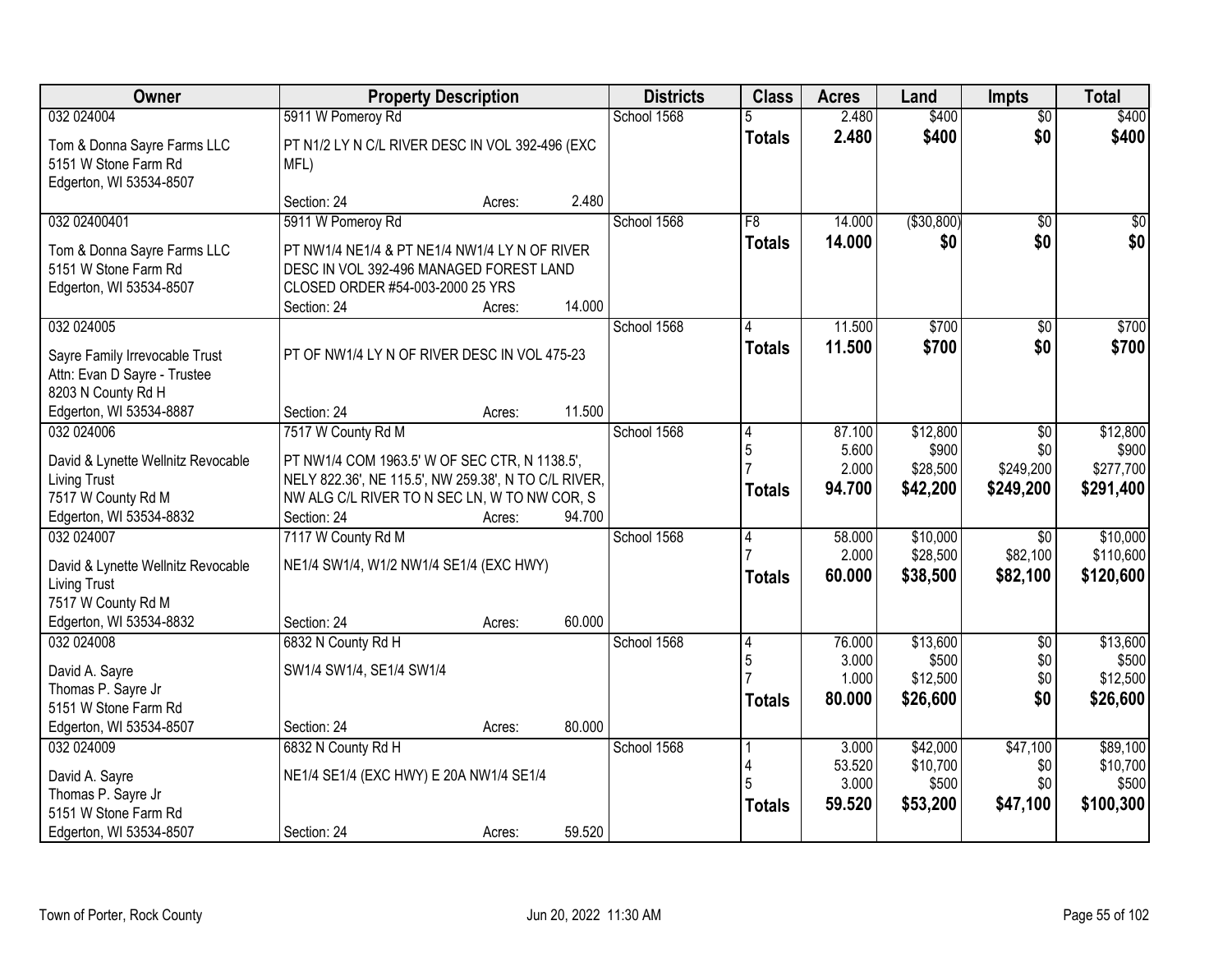| Owner                                                                                                   | <b>Property Description</b>                                                                                                                                                                                             | <b>Districts</b> | <b>Class</b>            | <b>Acres</b>              | Land                            | Impts                         | <b>Total</b>                    |
|---------------------------------------------------------------------------------------------------------|-------------------------------------------------------------------------------------------------------------------------------------------------------------------------------------------------------------------------|------------------|-------------------------|---------------------------|---------------------------------|-------------------------------|---------------------------------|
| 032 024010<br>Sayre Family Irrevocable Trust<br>Attn: Evan D Sayre - Trustee                            | SW1/4 SE1/4, SE1/4 SE1/4                                                                                                                                                                                                | School 1568      | 5<br><b>Totals</b>      | 79.000<br>1.000<br>80.000 | \$11,600<br>\$200<br>\$11,800   | $\overline{50}$<br>\$0<br>\$0 | \$11,600<br>\$200<br>\$11,800   |
| 8203 N County Rd H<br>Edgerton, WI 53534-8887                                                           | 80.000<br>Section: 24<br>Acres:                                                                                                                                                                                         |                  |                         |                           |                                 |                               |                                 |
| 032 025001<br>William Jensen<br>6645 W Gibbs Lake Rd<br>Edgerton, WI 53534-8848                         | 6645 Gibbs Lake Rd<br>PT NE1/4 NE1/4 CERTIFIED SURVEY MAP #2188383<br>*****************************<br>VOL 41 PG 177-179 LOT 1<br>5.580<br>Section: 25<br>Acres:                                                        | School 1568      | <b>Totals</b>           | 2.000<br>3.580<br>5.580   | \$34,500<br>\$500<br>\$35,000   | \$63,400<br>\$0<br>\$63,400   | \$97,900<br>\$500<br>\$98,400   |
| 032 02500101<br>Sayre Joint Farms, LLC<br>5151 W Stone Farm Rd<br>Edgerton, WI 53534-8507               | W Gibbs Lake<br>NE1/4 (EXC CSM 41-177) (EXC PT CSM 41-325)<br>*****************************<br>** 2022 NEW PARCEL*******<br>******PT 6-16-206************<br>139.550<br>Section: 25<br>Acres:                           | School 1568      | <b>Totals</b>           | 139.550<br>139.550        | \$23,000<br>\$23,000            | \$0<br>\$0                    | \$23,000<br>\$23,000            |
| 032 02500102<br>John G. Donstad<br>Connie M. Donstad<br>6589 W Gibbs Lake Rd<br>Edgerton, WI 53534-8849 | <b>W</b> Gibbs Lake<br>PT NE1/4 CERTIFIED SURVEY MAP #2202009 VOL 41<br>PGS 325-331 LOT 1 (EXC THAT PT LYG IN FULTON)<br>***************************** ****** 2022 NEW PARCEL*******<br>18.010<br>Section: 25<br>Acres: | School 1568      | 14<br><b>Totals</b>     | 15.510<br>2.500<br>18.010 | \$900<br>\$400<br>\$1,300       | \$0<br>\$0<br>\$0             | \$900<br>\$400<br>\$1,300       |
| 032 025002<br>Linda L. Pakes<br>7228 W Condon Rd<br>Janesville, WI 53548-9344                           | 7047 W Gibbs Lake Rd<br>E1/2 NE1/4 NW1/4, SE1/4 NW1/4 (EXC CSM 36-209)<br>54.650<br>Section: 25<br>Acres:                                                                                                               | School 1568      | 4<br>5<br><b>Totals</b> | 50.700<br>3.950<br>54.650 | \$10,200<br>\$6,100<br>\$16,300 | \$0<br>\$0<br>\$0             | \$10,200<br>\$6,100<br>\$16,300 |
| 032 02500201<br>Jason W. Hillier<br>Janet L. Hillier<br>7047 W Gibbs Lake Rd<br>Edgerton, WI 53534-9747 | 7047 W Gibbs Lake Rd<br>PT NE1/4 NW1/4 CERTIFIED SURVEY MAP #2009788<br>VOL 36 PG 209-212 LOT 1<br>5.000<br>Section: 25<br>Acres:                                                                                       | School 1568      | <b>Totals</b>           | 5.000<br>5.000            | \$57,000<br>\$57,000            | \$224,000<br>\$224,000        | \$281,000<br>\$281,000          |
| 032 025003<br>David A. Sayre<br>Thomas P. Sayre Jr<br>5151 W Stone Farm Rd<br>Edgerton, WI 53534-8507   | Gibbs Lake Rd<br>W1/2 NE1/4 NW1/4<br>20.000<br>Section: 25<br>Acres:                                                                                                                                                    | School 1568      | 14<br><b>Totals</b>     | 19.500<br>0.500<br>20.000 | \$4,000<br>\$100<br>\$4,100     | $\overline{30}$<br>\$0<br>\$0 | \$4,000<br>\$100<br>\$4,100     |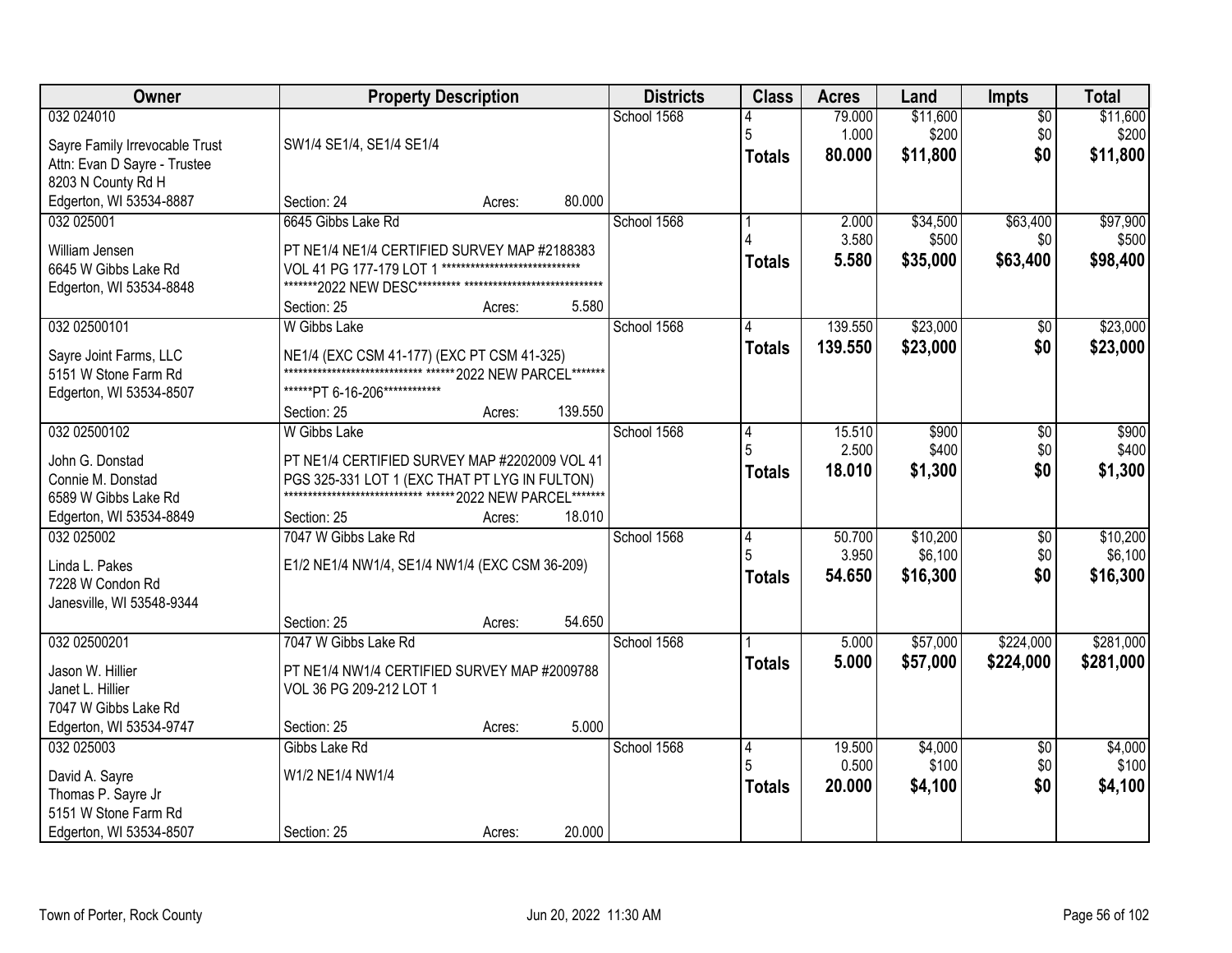| <b>Owner</b>                                                    |                                                               | <b>Property Description</b> |        | <b>Districts</b> | <b>Class</b>       | <b>Acres</b>     | Land                 | Impts                   | <b>Total</b>           |
|-----------------------------------------------------------------|---------------------------------------------------------------|-----------------------------|--------|------------------|--------------------|------------------|----------------------|-------------------------|------------------------|
| 032 025004                                                      | Gibbs Lake & Fox                                              |                             |        | School 1568      |                    | 35.600<br>35.600 | \$7,400<br>\$7,400   | $\overline{50}$<br>\$0  | \$7,400<br>\$7,400     |
| Linda L. Pakes<br>7228 W Condon Rd<br>Janesville, WI 53548-9344 | NW1/4 NW1/4 (EXC CSM 29-135)                                  |                             |        |                  | <b>Totals</b>      |                  |                      |                         |                        |
|                                                                 | Section: 25                                                   | Acres:                      | 35.600 |                  |                    |                  |                      |                         |                        |
| 032 02500401<br><b>Terri Shradel</b>                            | 7804 N Fox Rd<br>PT NW1/4 NW1/4 CERTIFIED SURVEY MAP #1729958 |                             |        | School 1568      | <b>Totals</b>      | 4.020<br>4.020   | \$49,700<br>\$49,700 | \$81,700<br>\$81,700    | \$131,400<br>\$131,400 |
| 7804 N Fox Rd<br>Janesville, WI 53548-9367                      | VOL 29 PG 135-138 LOT 1                                       |                             |        |                  |                    |                  |                      |                         |                        |
|                                                                 | Section: 25                                                   | Acres:                      | 4.020  |                  |                    |                  |                      |                         |                        |
| 032 025005                                                      | Fox Rd                                                        |                             |        | School 1568      | 4                  | 39.000           | \$6,800              | \$0                     | \$6,800                |
| James E. Viney<br>Linda M. Viney                                | SW1/4 NW1/4                                                   |                             |        |                  | 5<br><b>Totals</b> | 1.000<br>40.000  | \$200<br>\$7,000     | \$0<br>\$0              | \$200<br>\$7,000       |
| 3635 Westminster Rd                                             |                                                               |                             |        |                  |                    |                  |                      |                         |                        |
| Janesville, WI 53546-8411                                       | Section: 25                                                   | Acres:                      | 40.000 |                  |                    |                  |                      |                         |                        |
| 032 025006                                                      | 7228 W Condon Rd                                              |                             |        | School 1568      | 14                 | 75.700<br>3.000  | \$14,400<br>\$39,500 | $\sqrt{6}$<br>\$107,200 | \$14,400<br>\$146,700  |
| Daniel J. Pakes                                                 | NE1/4 SW1/4, SE1/4 SW1/4 (EXC CSM 6-248)                      |                             |        |                  |                    | 78.700           | \$53,900             | \$107,200               | \$161,100              |
| Linda L. Pakes                                                  |                                                               |                             |        |                  | <b>Totals</b>      |                  |                      |                         |                        |
| 7228 W Condon Rd                                                |                                                               |                             |        |                  |                    |                  |                      |                         |                        |
| Janesville, WI 53548-9344                                       | Section: 25                                                   | Acres:                      | 78.700 |                  |                    |                  |                      |                         |                        |
| 032 02500601                                                    | 7106 W Condon Rd                                              |                             |        | School 1568      |                    | 1.300            | \$25,800             | \$136,200               | \$162,000              |
| Ty Enger                                                        | PT SE1/4 SW1/4 CERTIFIED SURVEY MAP #863656                   |                             |        |                  | <b>Totals</b>      | 1.300            | \$25,800             | \$136,200               | \$162,000              |
| Stella Enger                                                    | VOL 6 PG 248 LOT 1                                            |                             |        |                  |                    |                  |                      |                         |                        |
| 7106 W Condon Rd                                                |                                                               |                             |        |                  |                    |                  |                      |                         |                        |
| Janesville, WI 53548-8628                                       | Section: 25                                                   | Acres:                      | 1.300  |                  |                    |                  |                      |                         |                        |
| 032 025007                                                      | 7044 N Fox Rd                                                 |                             |        | School 1568      | $\vert 4$<br>5     | 73.214<br>3.000  | \$15,200             | $\sqrt{6}$              | \$15,200               |
| James E. Viney                                                  | NW1/4 SW1/4, SW1/4 SW1/4 (EXC CSM 31-218)                     |                             |        |                  |                    | 76.214           | \$500                | \$0 <br>\$0             | \$500<br>\$15,700      |
| Linda M. Viney                                                  |                                                               |                             |        |                  | <b>Totals</b>      |                  | \$15,700             |                         |                        |
| 3635 Westminster Rd                                             |                                                               |                             |        |                  |                    |                  |                      |                         |                        |
| Janesville, WI 53546-8411                                       | Section: 25                                                   | Acres:                      | 76.210 |                  |                    |                  |                      |                         |                        |
| 032 02500701                                                    | 7044 N Fox Rd                                                 |                             |        | School 1568      |                    | 3.160            | \$43,200             | \$154,800               | \$198,000              |
| Dawn Briggs                                                     | PT SW1/4 SW1/4 CERTIFIED SURVEY MAP #1798676                  |                             |        |                  | <b>Totals</b>      | 3.160            | \$43,200             | \$154,800               | \$198,000              |
| 7044 N Fox Rd                                                   | VOL 31 PG 218-219 LOT 1                                       |                             |        |                  |                    |                  |                      |                         |                        |
| Janesville, WI 53548-9364                                       |                                                               |                             |        |                  |                    |                  |                      |                         |                        |
|                                                                 | Section: 25                                                   | Acres:                      | 3.160  |                  |                    |                  |                      |                         |                        |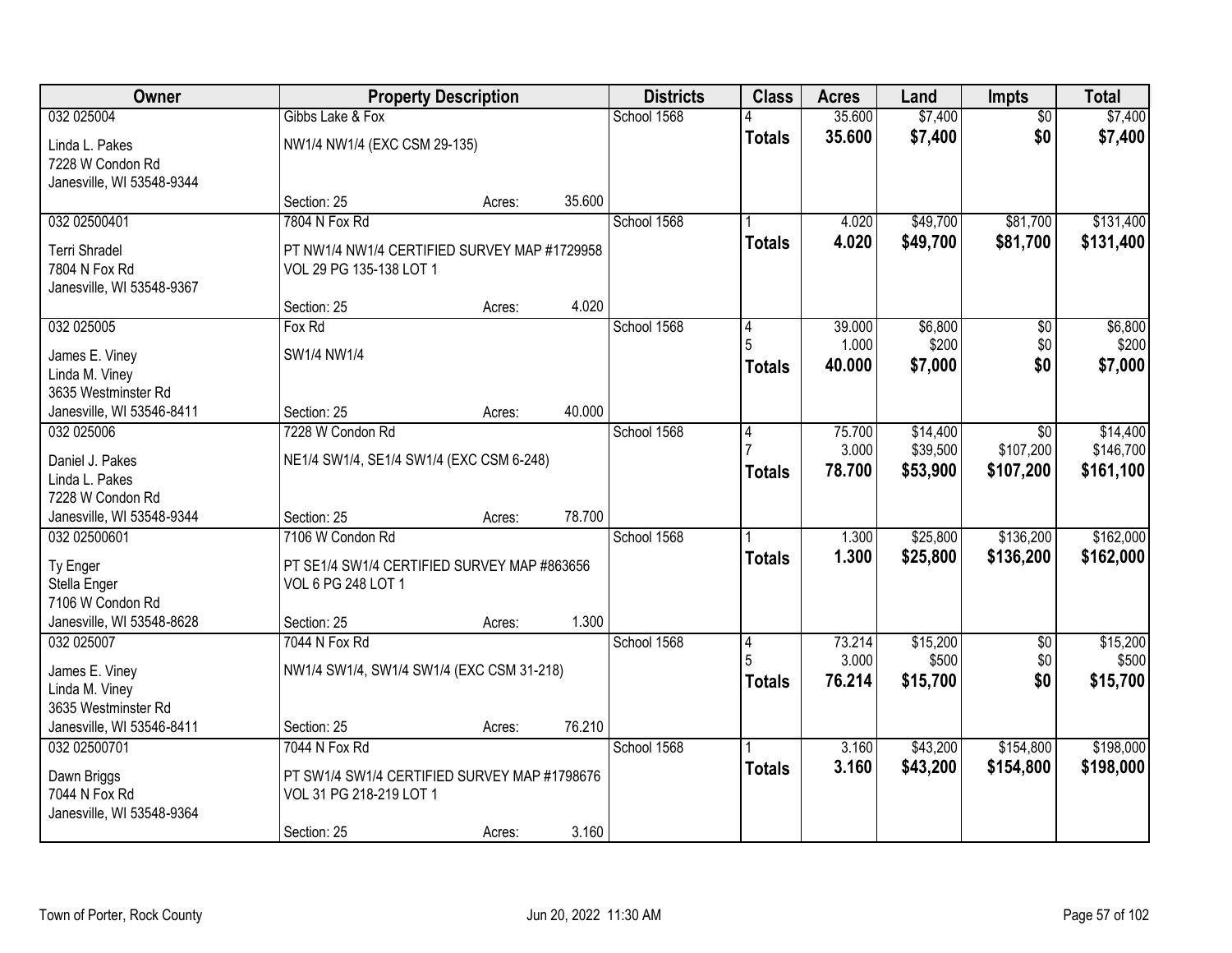| Owner                                       | <b>Property Description</b>                                  | <b>Districts</b> | <b>Class</b>  | <b>Acres</b>    | Land                | <b>Impts</b>           | <b>Total</b>       |
|---------------------------------------------|--------------------------------------------------------------|------------------|---------------|-----------------|---------------------|------------------------|--------------------|
| 032 025008                                  | County Rd H                                                  | School 1568      |               | 17.500          | \$2,100             | $\overline{50}$        | \$2,100            |
| Sayre Joint Farms, LLC                      | PT SE1/4 COM SE COR, W 700.10', N 692', NW 425.70'           |                  | 5M            | 12.338          | \$13,600            | \$0                    | \$13,600           |
| 5151 W Stone Farm Rd                        | NLY 1093.09', E 633.50', N 271.41', E 376.17', S             |                  | <b>Totals</b> | 29.838          | \$15,700            | \$0                    | \$15,700           |
| Edgerton, WI 53534-8507                     | 2153.10' TO POB (EXC CSM 10-410) (EXC HWY) (EXC              |                  |               |                 |                     |                        |                    |
|                                             | 29.830<br>Section: 25<br>Acres:                              |                  |               |                 |                     |                        |                    |
| 032 025008001                               | 7301 N County Rd H                                           | School 1568      |               | 4.430           | \$52,700            | \$188,600              | \$241,300          |
|                                             |                                                              |                  | <b>Totals</b> | 4.430           | \$52,700            | \$188,600              | \$241,300          |
| Paul M. Dowd                                | PT NE1/4 SE1/4 CERTIFIED SURVEY MAP #1467085                 |                  |               |                 |                     |                        |                    |
| Jessica R. Dowd                             | VOL 23 PG 340-341 LOT 1                                      |                  |               |                 |                     |                        |                    |
| 7301 N County Rd H                          | 4.430                                                        |                  |               |                 |                     |                        |                    |
| Janesville, WI 53548-8645<br>032 02500801   | Section: 25<br>Acres:<br>6838 W Condon Rd                    | School 1568      |               |                 |                     | \$214,900              | \$259,200          |
|                                             |                                                              |                  |               | 3.300<br>25.500 | \$44,300<br>\$2,100 |                        |                    |
| Kathryn L. Schumacher                       | PT SE1/4 COM 700.10' W OF SE COR FOR POB, W                  |                  |               | 2.500           | \$400               | \$0<br>\$0             | \$2,100<br>\$400   |
| 6838 W Condon Rd                            | 1312.10', N 1081.20', SE 399.12', NELY 670.90', SELY         |                  |               |                 |                     |                        |                    |
| Janesville, WI 53548-9342                   | 459.50', SLY 627', SE 425.7', SLY 692' TO POB                |                  | <b>Totals</b> | 31.300          | \$46,800            | \$214,900              | \$261,700          |
|                                             | 31.300<br>Section: 25<br>Acres:                              |                  |               |                 |                     |                        |                    |
| 032 02500802                                | Condon Rd                                                    | School 1568      | 4             | 81.500          | \$15,900            | \$0                    | \$15,900           |
|                                             |                                                              |                  | 5             | 5.500           | \$900               | \$0                    | \$900              |
| Sayre Joint Farms, LLC                      | PT SE1/4 COM S1/4 COR, N 2651.40', E 2677.40', S             |                  | <b>Totals</b> | 87.000          | \$16,800            | \$0                    | \$16,800           |
| 5151 W Stone Farm Rd                        | 497.50', W 376.17', S 271.41', W 633.50', SWLY 466.09',      |                  |               |                 |                     |                        |                    |
| Edgerton, WI 53534-8507                     | NWLY 459.50', SWLY 670.90' NW 399.12', S 1081.2', W          |                  |               |                 |                     |                        |                    |
|                                             | Section: 25<br>87.000<br>Acres:                              |                  |               |                 |                     |                        |                    |
| 032 02500803                                | 6612 W Condon Rd                                             | School 1568      |               | 6.927<br>2.000  | \$63,600<br>\$300   | \$188,600              | \$252,200<br>\$300 |
| Tory Jaloszynski                            | PT SE1/4 SE1/4 CERTIFIED SURVEY MAP #945528                  |                  |               |                 |                     | \$0                    |                    |
| Joanna Jaloszynski                          | VOL 10 PG 410-411 LOT 1                                      |                  | <b>Totals</b> | 8.927           | \$63,900            | \$188,600              | \$252,500          |
| 6612 W Condon Rd                            |                                                              |                  |               |                 |                     |                        |                    |
| Janesville, WI 53548-9340                   | 8.920<br>Section: 25<br>Acres:                               |                  |               |                 |                     |                        |                    |
| 032 026001                                  | 7827 W Gibbs Lake Rd                                         | School 1568      |               | 5.000           | \$57,000            | \$105,800              | \$162,800          |
|                                             | PT NE1/4 NE1/4 & NW1/4 NE1/4 CERTIFIED SURVEY                |                  |               | 3.660           | \$900               | \$0                    | \$900              |
| Luke Hemenway                               | MAP #2180800 VOL 41 PG 88-90 LOT 1                           |                  |               | 1.340           | \$2,900             | \$0                    | \$2,900            |
| Alessandra Hemenway<br>7827 W Gibbs Lake Rd | ***************************** ***** 2022 NEW DESC*********** |                  | <b>Totals</b> | 10.000          | \$60,800            | \$105,800              | \$166,600          |
| Janesville, WI 53548-9470                   | 10.000<br>Section: 26                                        |                  |               |                 |                     |                        |                    |
| 032 02600101                                | Acres:<br>W Gibbs Lake                                       | School 1568      |               | 19.670          | \$4,800             |                        | \$4,800            |
|                                             |                                                              |                  | 4<br>ĥ        | 0.660           | \$1,500             | $\overline{30}$<br>\$0 | \$1,500            |
| <b>Edward Farrington</b>                    | N 26.33A E1/2 NE1/4, PT W1/2 NE1/4 COM NE COR, W             |                  |               |                 |                     |                        |                    |
| 3840 W Stone Farm Rd                        | 405.24', S 412.5', E 405.24', N 412.5' TO POB (EXC           |                  | <b>Totals</b> | 20.330          | \$6,300             | \$0                    | \$6,300            |
| Edgerton, WI 53534-9721                     | CSM 41-88) ****************************<br>**** 2022 NEW     |                  |               |                 |                     |                        |                    |
|                                             | 20.330<br>Section: 26<br>Acres:                              |                  |               |                 |                     |                        |                    |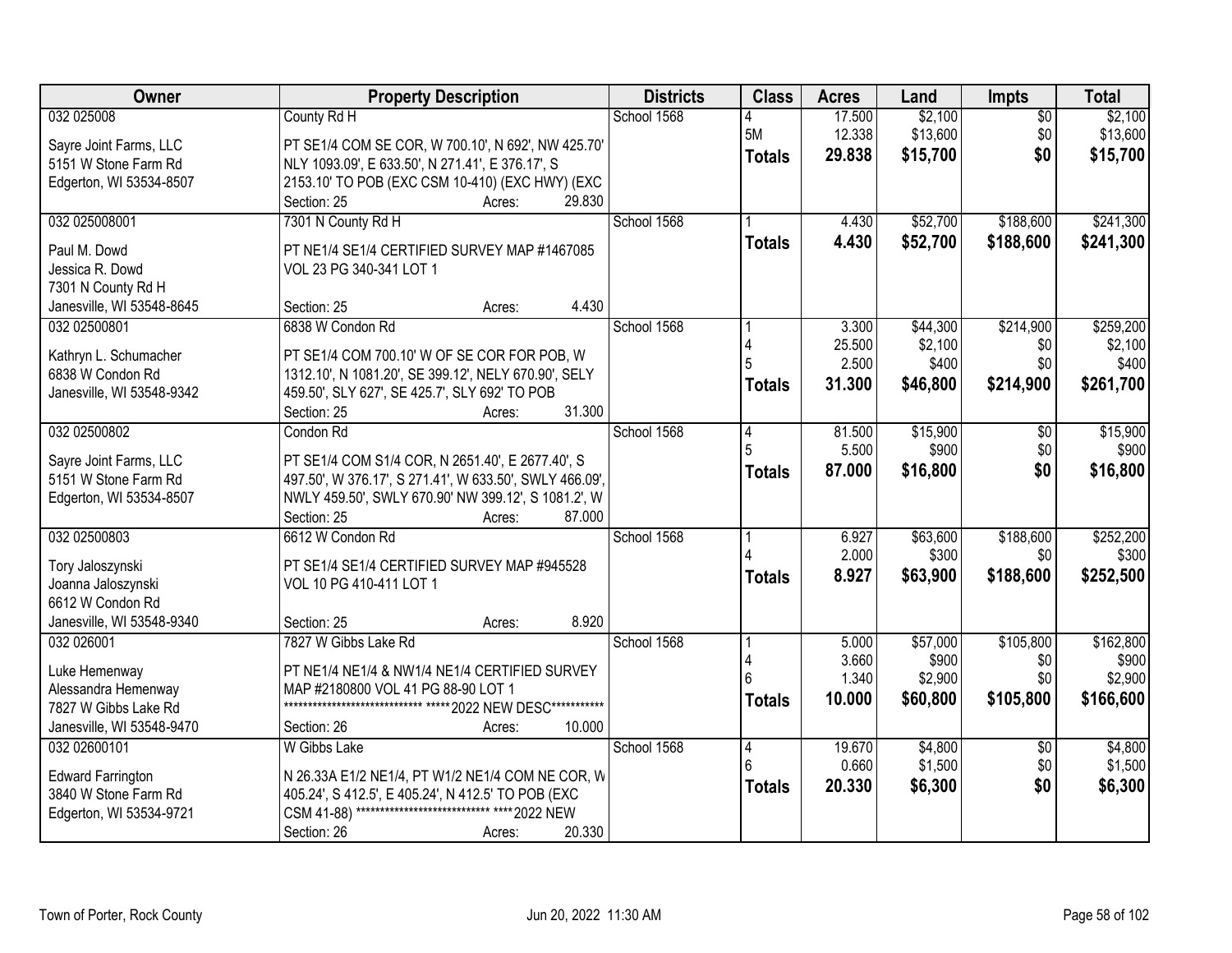| Owner                                                      | <b>Property Description</b>                                                                       |        |         | <b>Districts</b> | <b>Class</b>   | <b>Acres</b>     | Land                 | <b>Impts</b>                 | <b>Total</b>          |
|------------------------------------------------------------|---------------------------------------------------------------------------------------------------|--------|---------|------------------|----------------|------------------|----------------------|------------------------------|-----------------------|
| 032 026002                                                 | 5911 Pomeroy Rd                                                                                   |        |         | School 1568      |                | 2.000            | \$34,500             | \$65,500                     | \$100,000             |
| Sayre Joint Farms, LLC                                     | S 53.67A E1/2 NE1/4, E1/2 SW1/4 NE1/4, N 18A NE1/4                                                |        |         |                  |                | 89.670           | \$17,700             | \$0                          | \$17,700              |
| 5151 W Stone Farm Rd                                       | <b>SE1/4</b>                                                                                      |        |         |                  | <b>Totals</b>  | 91.670           | \$52,200             | \$65,500                     | \$117,700             |
| Edgerton, WI 53534-8507                                    |                                                                                                   |        |         |                  |                |                  |                      |                              |                       |
|                                                            | Section: 26                                                                                       | Acres: | 91.670  |                  |                |                  |                      |                              |                       |
| 032 026003                                                 | 5911 W Pomeroy Rd                                                                                 |        |         | School 1568      |                | 1.110<br>1.110   | \$23,400             | \$93,000                     | \$116,400             |
| Andrew Thorpe                                              | PT SE1/4 SE1/4 CERTIFIED SURVEY MAP #2139930                                                      |        |         |                  | <b>Totals</b>  |                  | \$23,400             | \$93,000                     | \$116,400             |
| 7003 N Fox Rd                                              | VOL 40 PG 32-33 LOT 1                                                                             |        |         |                  |                |                  |                      |                              |                       |
| Janesville, WI 53548-9365                                  | Section: 26                                                                                       |        | 1.110   |                  |                |                  |                      |                              |                       |
| 032 02600301                                               | Fox Rd                                                                                            | Acres: |         | School 1568      |                | 62.060           | \$12,700             | $\overline{50}$              | \$12,700              |
|                                                            |                                                                                                   |        |         |                  | <b>Totals</b>  | 62.060           | \$12,700             | \$0                          | \$12,700              |
| David A. Sayre                                             | E1/2 SE1/4 (EXC N 18A) (EXC CSM 40-32)                                                            |        |         |                  |                |                  |                      |                              |                       |
| Thomas P. Sayre Jr<br>5151 W Stone Farm Rd                 |                                                                                                   |        |         |                  |                |                  |                      |                              |                       |
| Edgerton, WI 53534-8507                                    | Section: 26                                                                                       | Acres: | 62.060  |                  |                |                  |                      |                              |                       |
| 032 026004                                                 | 8211 W Gibbs Lake Rd                                                                              |        |         | School 1568      | 4              | 52.280           | \$8,500              | \$0                          | \$8,500               |
|                                                            |                                                                                                   |        |         |                  | 5              | 0.720            | \$100                | \$0                          | \$100                 |
| Richard A & Susan K Kapke Revocable<br><b>Living Trust</b> | NW1/4 NE1/4 (EXC COM NE COR, W 405.24', S 412.5',<br>E 405.24', N 412.5' TO POB) W1/2 SW1/4 NE1/4 |        |         |                  |                | 3.000            | \$39,500             | \$54,800                     | \$94,300              |
| 8211 W Gibbs Lake Rd                                       |                                                                                                   |        |         |                  | Totals         | 56.000           | \$48,100             | \$54,800                     | \$102,900             |
| Janesville, WI 53548-9369                                  | Section: 26                                                                                       | Acres: | 56.000  |                  |                |                  |                      |                              |                       |
| 032 026005                                                 | 8211 W Gibbs Lake Rd                                                                              |        |         | School 1568      | $\overline{4}$ | 76.000           | \$15,500             | $\overline{50}$              | \$15,500              |
| Richard A & Susan K Kapke Revocable                        | NE1/4 NW1/4, SE1/4 NW1/4                                                                          |        |         |                  | 5              | 1.000            | \$200                | \$0                          | \$200                 |
| <b>Living Trust</b>                                        |                                                                                                   |        |         |                  |                | 3.000            | \$39,500             | \$98,900                     | \$138,400             |
| 8211 W Gibbs Lake Rd                                       |                                                                                                   |        |         |                  | <b>Totals</b>  | 80.000           | \$55,200             | \$98,900                     | \$154,100             |
| Janesville, WI 53548-9369                                  | Section: 26                                                                                       | Acres: | 80.000  |                  |                |                  |                      |                              |                       |
| 032 026006                                                 | 7930 N Eagle Rd                                                                                   |        |         | School 1568      | 4              | 38.000           | \$7,900              | $\overline{50}$              | \$7,900               |
| Towns Farms Inc                                            | NW1/4 NW1/4                                                                                       |        |         |                  |                | 2.000            | \$28,500             | \$130,500                    | \$159,000             |
| 7014 N Eagle Rd                                            |                                                                                                   |        |         |                  | <b>Totals</b>  | 40.000           | \$36,400             | \$130,500                    | \$166,900             |
| Janesville, WI 53548-9349                                  |                                                                                                   |        |         |                  |                |                  |                      |                              |                       |
|                                                            | Section: 26                                                                                       | Acres: | 40.000  |                  |                |                  |                      |                              |                       |
| 032 026007                                                 | 7336 Eagle Rd                                                                                     |        |         | School 1568      | 4              | 157.000<br>3.000 | \$32,300<br>\$39,500 | $\overline{50}$<br>\$473,200 | \$32,300<br>\$512,700 |
| Towns Farms Inc                                            | SW1/4 NW1/4, NE1/4 SW1/4 NW1/4 SW1/4, NW1/4                                                       |        |         |                  | Totals         | 160,000          | \$71,800             | \$473,200                    | \$545,000             |
| 7014 N Eagle Rd                                            | <b>SE1/4</b>                                                                                      |        |         |                  |                |                  |                      |                              |                       |
| Janesville, WI 53548-9349                                  | Section: 26                                                                                       |        | 160.000 |                  |                |                  |                      |                              |                       |
|                                                            |                                                                                                   | Acres: |         |                  |                |                  |                      |                              |                       |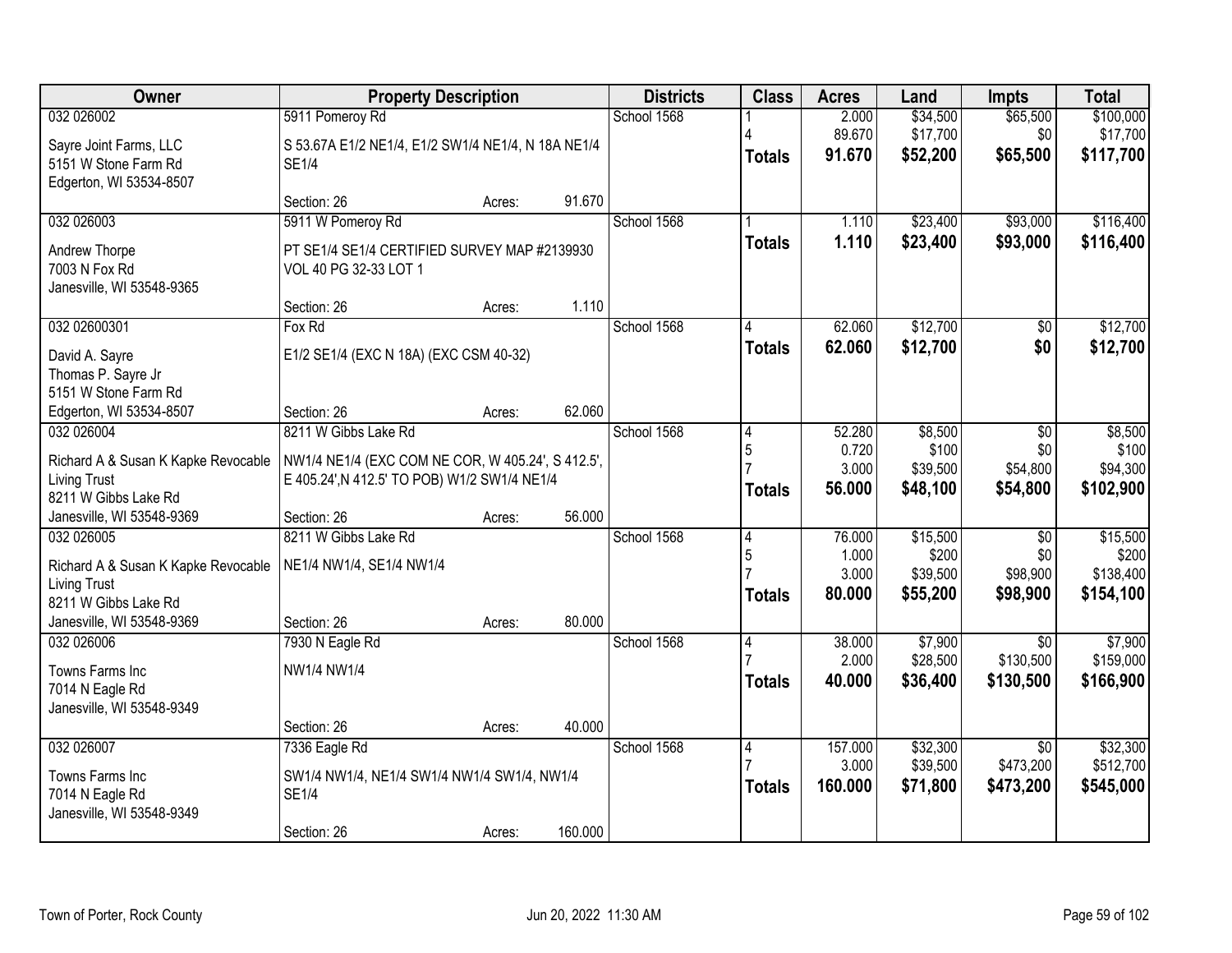| Owner                       | <b>Property Description</b>                        |        |         | <b>Districts</b> | <b>Class</b>           | <b>Acres</b>    | Land             | Impts           | <b>Total</b>     |
|-----------------------------|----------------------------------------------------|--------|---------|------------------|------------------------|-----------------|------------------|-----------------|------------------|
| 032 026008                  | 7014 N Eagle Rd                                    |        |         | School 1568      |                        | 78.000          | \$13,200         | $\overline{50}$ | \$13,200         |
| Towns Farms Inc             | SW1/4 SW1/4, SE1/4 SW1/4                           |        |         |                  |                        | 2.000           | \$28,500         | \$138,500       | \$167,000        |
| 7014 N Eagle Rd             |                                                    |        |         |                  | <b>Totals</b>          | 80.000          | \$41,700         | \$138,500       | \$180,200        |
| Janesville, WI 53548-9349   |                                                    |        |         |                  |                        |                 |                  |                 |                  |
|                             | Section: 26                                        | Acres: | 80.000  |                  |                        |                 |                  |                 |                  |
| 032 026009                  | 5911 W Pomeroy Rd                                  |        |         | School 1568      | 4                      | 40.000          | \$6,000          | \$0             | \$6,000          |
| Tom & Donna Sayre Farms LLC | SW1/4 SE1/4                                        |        |         |                  | <b>Totals</b>          | 40.000          | \$6,000          | \$0             | \$6,000          |
| 5151 W Stone Farm Rd        |                                                    |        |         |                  |                        |                 |                  |                 |                  |
| Edgerton, WI 53534-8507     |                                                    |        |         |                  |                        |                 |                  |                 |                  |
|                             | Section: 26                                        | Acres: | 40.000  |                  |                        |                 |                  |                 |                  |
| 032 027001                  | 9117 W Gibbs Lake Rd                               |        |         | School 1568      | $\overline{\text{X3}}$ | 219.470         | \$0              | $\overline{50}$ | $\overline{50}$  |
| County of Rock              | NE1/4 NE1/4 (EXC E 10A) PT GOVT LOT 1 S OF HWY     |        |         |                  | <b>Totals</b>          | 219.470         | \$0              | \$0             | \$0              |
| Gibbs Lake Park             | GOVT LOT 4, GOVT LOT 6, GOVT LOT 5 (EXC E1/2       |        |         |                  |                        |                 |                  |                 |                  |
| 51 S Main St                | S10A), N1/2 NE1/4 SE1/4, SE1/4 SW1/4 & CERTIFIED   |        |         |                  |                        |                 |                  |                 |                  |
| Janesville, WI 53545-3951   | Section: 27                                        | Acres: | 219.470 |                  |                        |                 |                  |                 |                  |
| 032 027003                  | 7833 N Eagle Rd                                    |        |         | School 1568      |                        | 2.000           | \$34,500         | \$115,200       | \$149,700        |
| Edwin G. Krueger II         | PT NE1/4 NE1/4 COM NE COR, W 330', S1320', E 330', |        |         |                  |                        | 8.000           | \$1,700          | \$0             | \$1,700          |
| Shannon M. Krueger          | N 1320' TO POB                                     |        |         |                  | <b>Totals</b>          | 10.000          | \$36,200         | \$115,200       | \$151,400        |
| 7833 N Eagle Rd             |                                                    |        |         |                  |                        |                 |                  |                 |                  |
| Janesville, WI 53548-9468   | Section: 27                                        | Acres: | 10.000  |                  |                        |                 |                  |                 |                  |
| 032 02700301                | 9026 W Gibbs Lake Rd                               |        |         | School 1568      |                        | 7.490           | \$65,500         | \$153,900       | \$219,400        |
| Joan M. Myers               | PT NW1/4 NE1/4 CERTIFIED SURVEY MAP #1088739       |        |         |                  | <b>Totals</b>          | 7.490           | \$65,500         | \$153,900       | \$219,400        |
| 9026 W Gibbs Lake Rd        | VOL 13 PG 493-494 LOT 1                            |        |         |                  |                        |                 |                  |                 |                  |
| Edgerton, WI 53534-8840     |                                                    |        |         |                  |                        |                 |                  |                 |                  |
|                             | Section: 27                                        | Acres: | 7.490   |                  |                        |                 |                  |                 |                  |
| 032 02700302                | 8908 Gibbs Lake Rd                                 |        |         | School 1568      |                        | 7.640           | \$66,000         | \$281,000       | \$347,000        |
| Brent A. Kern               | PT NW1/4 NE1/4 CERTIFIED SURVEY MAP #1088739       |        |         |                  | <b>Totals</b>          | 7.640           | \$66,000         | \$281,000       | \$347,000        |
| Michelle L. Beckman         | VOL 13 PG 493-494 LOT 2                            |        |         |                  |                        |                 |                  |                 |                  |
| 8908 W Gibbs Lake Rd        |                                                    |        |         |                  |                        |                 |                  |                 |                  |
| Edgerton, WI 53534-8534     | Section: 27                                        | Acres: | 7.640   |                  |                        |                 |                  |                 |                  |
| 032 027004                  | 9632 W Wheeler Rd                                  |        |         | School 1568      |                        | 2.000           | \$43,100         | \$126,600       | \$169,700        |
| Donald A. Wollinger         | GOVT LOT 2 (EXC 1A IN SW COR) (EXC 555-545) &      |        |         |                  | 4                      | 29.500          | \$6,100<br>\$700 | \$0<br>\$0      | \$6,100<br>\$700 |
| 9632 W Wheeler Rd           | CERTIFIED SURVEY MAP #594950 VOL 1 PG 3 LOT B      |        |         |                  |                        | 4.350<br>35.850 | \$49,900         | \$126,600       | \$176,500        |
| Evansville, WI 53536-8335   |                                                    |        |         |                  | <b>Totals</b>          |                 |                  |                 |                  |
|                             | Section: 27                                        | Acres: | 35.850  |                  |                        |                 |                  |                 |                  |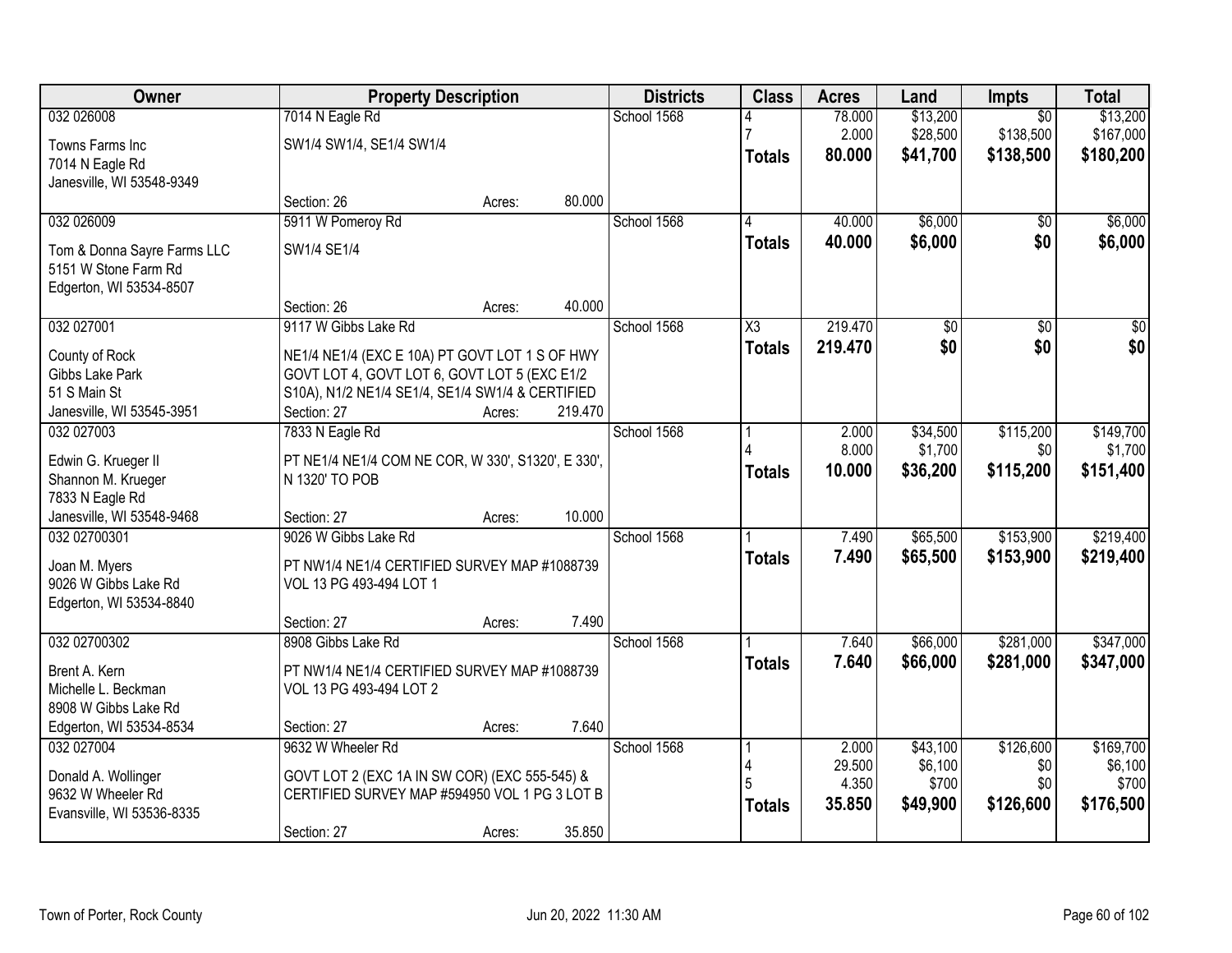| Owner                            | <b>Property Description</b>                          |                  | <b>Districts</b> | <b>Class</b>  | <b>Acres</b> | Land            | <b>Impts</b>    | <b>Total</b>    |
|----------------------------------|------------------------------------------------------|------------------|------------------|---------------|--------------|-----------------|-----------------|-----------------|
| 032 027005                       | 9310 Gibbs Lake                                      |                  | School 1568      |               | 1.000        | \$22,000        | \$52,300        | \$74,300        |
| Margo S. Berke                   | PT GOVT LOT 2 COM SW COR NE1/4 NW1/4, N 208.7',      |                  |                  | <b>Totals</b> | 1.000        | \$22,000        | \$52,300        | \$74,300        |
| 8601 W Caledonia Rd              | E 208.7', S 208.7', W 208.7' TO POB                  |                  |                  |               |              |                 |                 |                 |
| Edgerton, WI 53534-8808          |                                                      |                  |                  |               |              |                 |                 |                 |
|                                  | Section: 27                                          | Acres:           | 1.000            |               |              |                 |                 |                 |
| 032 027006                       | 9502 W Gibbs Lake Rd                                 |                  | School 1568      |               | 2.000        | \$34,500        | \$240,000       | \$274,500       |
| Lisa S Brickson Revocable Trust  | PT NW1/4 NW1/4 COM W1/4 COR, N 1321', E 429' TO      |                  |                  |               | 18.400       | \$1,100         | \$0             | \$1,100         |
| 9502 W Gibbs Lake Rd             | POB; N 330', W 99', N 495', W 330' N TO PT 307.89' S |                  |                  | <b>Totals</b> | 20.400       | \$35,600        | \$240,000       | \$275,600       |
| Edgerton, WI 53534-9742          | OF NW COR E 247.5', N 307.89', E TO NE COR S TO      |                  |                  |               |              |                 |                 |                 |
|                                  | Section: 27                                          | 20.400<br>Acres: |                  |               |              |                 |                 |                 |
| 032 02700601                     | 9502 W Gibbs Lake Rd                                 |                  | School 1568      | F6            | 10.000       | (\$22,000)      | \$0             | $\overline{30}$ |
| Lisa S Brickson Revocable Trust  | PT NW1/4 NW1/4 MANAGED FOREST LAND CLOSED            |                  |                  | <b>Totals</b> | 10.000       | \$0             | \$0             | \$0             |
| 9502 W Gibbs Lake Rd             | ORDER #54-005-2022 25 YRS                            |                  |                  |               |              |                 |                 |                 |
| Edgerton, WI 53534-9742          |                                                      |                  |                  |               |              |                 |                 |                 |
|                                  | Section: 27                                          | 10.000<br>Acres: |                  |               |              |                 |                 |                 |
| 032 027007                       | Gibbs Lake Rd                                        |                  | School 1568      | X4            | 3.680        | $\overline{50}$ | \$0             | \$0             |
| Landfill Town of Porter          | PT GOVT LOT 3 SW1/4 NW1/4 COM W1/4, N 297', E        |                  |                  | <b>Totals</b> | 3.680        | \$0             | \$0             | \$0             |
| Attn: Town Clerk                 | 453.30', SELY 51.18', SELY 58.24', SLY 240.22', W    |                  |                  |               |              |                 |                 |                 |
| 8809 N Wilder Rd                 | 536.64' TO POB                                       |                  |                  |               |              |                 |                 |                 |
| Evansville, WI 53536-8846        | Section: 27                                          | Acres:           | 3.680            |               |              |                 |                 |                 |
| 032 027008                       | 9328 W Gibbs Lake Rd                                 |                  | School 1568      |               | 0.220        | \$7,300         | \$61,100        | \$68,400        |
| James C. Smith                   | PT NW1/4 NW1/4 S 115.5' OF E 82.5'                   |                  |                  | <b>Totals</b> | 0.220        | \$7,300         | \$61,100        | \$68,400        |
| 9328 W Gibbs Lake Rd             |                                                      |                  |                  |               |              |                 |                 |                 |
| Edgerton, WI 53534-8844          |                                                      |                  |                  |               |              |                 |                 |                 |
|                                  | Section: 27                                          | Acres:           | 0.220            |               |              |                 |                 |                 |
| 032 027009                       | 8211 W Gibbs Lake Rd                                 |                  | School 1568      | 14            | 25.810       | \$3,500         | $\overline{50}$ | \$3,500         |
| Peggy S. Anderson                | GOVT LOT 3 (EXC 1A VOL 514 P 570, RD, TRI PCL S      |                  |                  |               | 0.650        | \$100           | \$0             | \$100           |
| 4954 N Fitzsimmons Rd            | OF GIBBS LAKE RD 131'ON 1/4 LN, VOL 555 P            |                  |                  | <b>Totals</b> | 26.460       | \$3,600         | \$0             | \$3,600         |
| Janesville, WI 53548-9091        | 545, VOL 319 P 535, CSM 2-307, VOL 461 P 505) (EXC   |                  |                  |               |              |                 |                 |                 |
|                                  | Section: 27                                          | 26.460<br>Acres: |                  |               |              |                 |                 |                 |
| 032 027010                       | 9255 W Gibbs Lake Rd                                 |                  | School 1568      |               | 9.880        | \$73,600        | \$437,500       | \$511,100       |
| Craig A & Denise D Fenrick Trust | PT GOVT LOT 3 COM SE COR NW1/4 NW1/4, S TO           |                  |                  |               | 5.000        | \$1,300         | \$0             | \$1,300         |
| 9255 W Gibbs Lake Rd             | GIBBS LAKE RD, S 181.5', W 82.5', S TO S LN GOVT     |                  |                  | <b>Totals</b> | 14.880       | \$74,900        | \$437,500       | \$512,400       |
| Edgerton, WI 53534-8843          | LOT 3, E TO SW COR FENRICK LD, N TO NW COR           |                  |                  |               |              |                 |                 |                 |
|                                  | Section: 27                                          | 14.880<br>Acres: |                  |               |              |                 |                 |                 |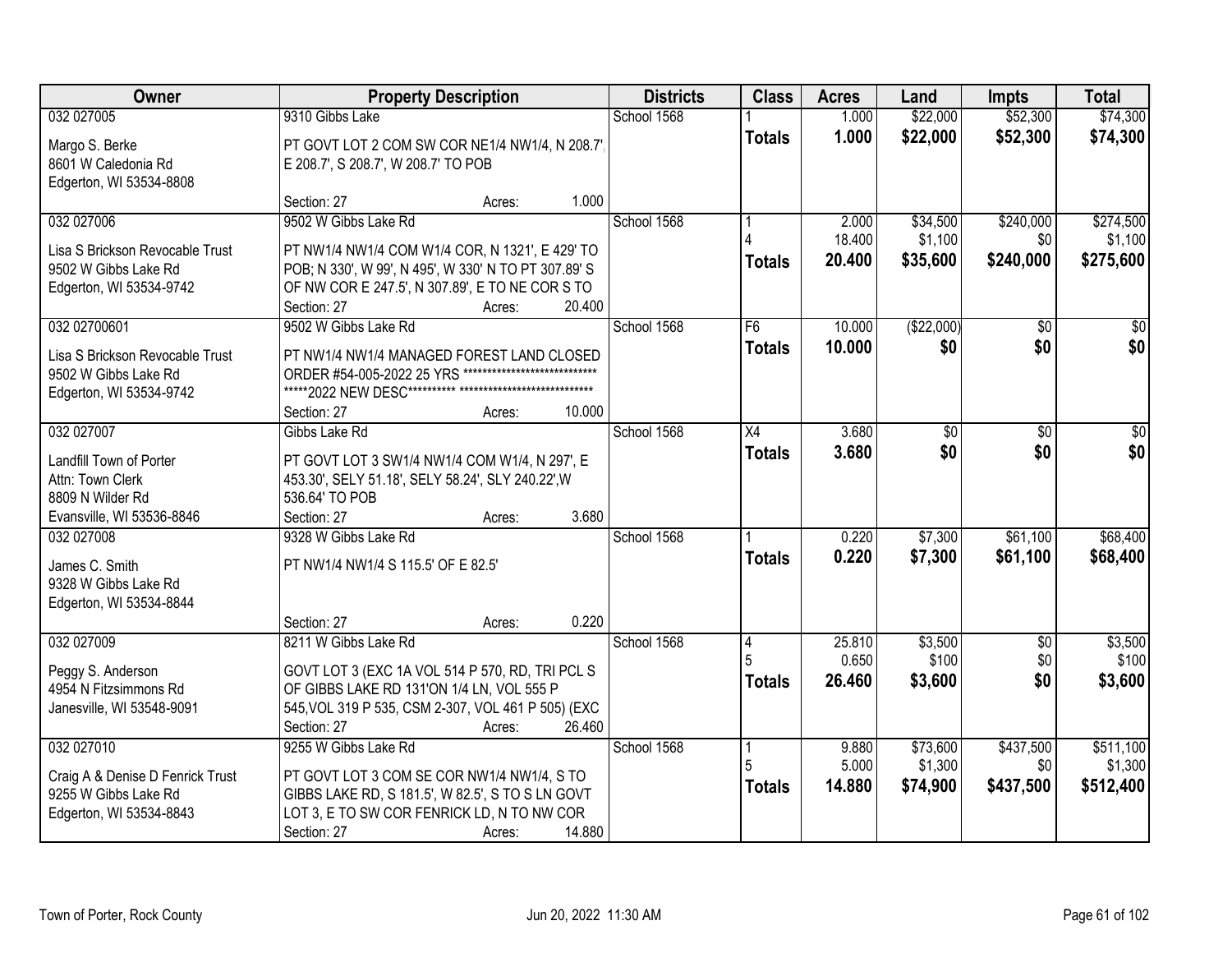| Owner                                          | <b>Property Description</b>                           |       | <b>Districts</b> | <b>Class</b>  | <b>Acres</b> | Land     | <b>Impts</b>    | <b>Total</b> |
|------------------------------------------------|-------------------------------------------------------|-------|------------------|---------------|--------------|----------|-----------------|--------------|
| 032 027011                                     | 9529 W Gibbs Lake Rd                                  |       | School 1568      |               | 5.738        | \$59,500 | \$156,600       | \$216,100    |
| James Winger                                   | PT SW1/4 NW1/4 CERTIFIED SURVEY MAP #788445           |       |                  | <b>Totals</b> | 5.738        | \$59,500 | \$156,600       | \$216,100    |
| Lou Kay Winger                                 | VOL 2 PG 307 LOT 1 & PT GOVT LOT 3 COM 880' N         |       |                  |               |              |          |                 |              |
| 9529 W Gibbs Lake Rd                           | OF W1/4 COR, N 271', E 208', N 208', E 319', S 39', S |       |                  |               |              |          |                 |              |
| Edgerton, WI 53534-8847                        | Section: 27<br>Acres:                                 | 5.730 |                  |               |              |          |                 |              |
| 032 027013                                     | 9329 W Gibbs Lake Rd                                  |       | School 1568      |               | 0.340        | \$11,200 | \$134,300       | \$145,500    |
|                                                |                                                       |       |                  | <b>Totals</b> | 0.340        | \$11,200 | \$134,300       | \$145,500    |
| Gerald W. Smith                                | PT SW1/4 NW1/4 COM INTER E LN & E-W HWY, S            |       |                  |               |              |          |                 |              |
| Kittie M. Smith                                | 181.5', W 82.5', N 181.5', E 82.5' TO POB             |       |                  |               |              |          |                 |              |
| 9329 W Gibbs Lake Rd                           |                                                       |       |                  |               |              |          |                 |              |
| Edgerton, WI 53534-8845                        | Section: 27<br>Acres:                                 | 0.340 |                  |               |              |          |                 |              |
| 032 027014                                     | 8002 N Casey Rd                                       |       | School 1568      |               | 1.750        | \$17,500 | $\overline{50}$ | \$17,500     |
| Christopher D. Anich                           | NW1/4 NW1/4 N 307.89' W 247.5'                        |       |                  | <b>Totals</b> | 1.750        | \$17,500 | \$0             | \$17,500     |
| Kristin W. Anich                               |                                                       |       |                  |               |              |          |                 |              |
| 8002 N Casey Rd                                |                                                       |       |                  |               |              |          |                 |              |
| Edgerton, WI 53534-9743                        | Section: 27<br>Acres:                                 | 1.750 |                  |               |              |          |                 |              |
| 032 027015                                     | Gibbs Lake Rd                                         |       | School 1568      |               | 1.080        | \$6,100  | \$0             | \$6,100      |
|                                                |                                                       |       |                  | <b>Totals</b> | 1.080        | \$6,100  | \$0             | \$6,100      |
| Roger A. Fenrick                               | PT GOVT LOT 3 COM SE COR, W 208.71', N 236', E        |       |                  |               |              |          |                 |              |
| 618 N Willard Ave<br>Janesville, WI 53548-2754 | 208.71', S TO POB (236' FRONTAGE ON GIBBS LAKE)       |       |                  |               |              |          |                 |              |
|                                                | Section: 27<br>Acres:                                 | 1.080 |                  |               |              |          |                 |              |
| 032 027016                                     | Gibbs Lake Rd                                         |       | School 1568      |               | 1.000        | \$5,200  | $\overline{50}$ | \$5,200      |
|                                                |                                                       |       |                  |               | 1.000        | \$5,200  | \$0             |              |
| Craig A & Denise D Fenrick Trust               | PT GOVT LOT 3 COM 236' N OF SE COR, W 208.71', N      |       |                  | <b>Totals</b> |              |          |                 | \$5,200      |
| 9255 W Gibbs Lake Rd                           | 208.71' E 208.71', S TO POB                           |       |                  |               |              |          |                 |              |
| Edgerton, WI 53534-8843                        |                                                       |       |                  |               |              |          |                 |              |
|                                                | Section: 27<br>Acres:                                 | 1.000 |                  |               |              |          |                 |              |
| 032 027017                                     | 9341 W Gibbs Lake Rd                                  |       | School 1568      |               | 0.520        | \$15,100 | \$170,400       | \$185,500    |
| Andrew Lindell                                 | PT GOVT LOT 3 COM S R/W HWY 82.5' W OF SE COR         |       |                  | <b>Totals</b> | 0.520        | \$15,100 | \$170,400       | \$185,500    |
| Shelly Skjolaas- Lindell                       | NW1/4 NW1/4, W ALG S R/W 165', S 90.75', E 82.5', S   |       |                  |               |              |          |                 |              |
| 9341 W Gibbs Lake Rd                           | 90.75', E 82.5', N TO POB                             |       |                  |               |              |          |                 |              |
| Edgerton, WI 53534-8845                        | Section: 27<br>Acres:                                 | 0.520 |                  |               |              |          |                 |              |
| 032 027018                                     | 9528 W Gibbs Lake Rd                                  |       | School 1568      |               | 2.500        | \$38,300 | \$89,300        | \$127,600    |
|                                                |                                                       |       |                  | <b>Totals</b> | 2.500        | \$38,300 | \$89,300        | \$127,600    |
| Jon L. Ahrens                                  | PT NW1/4 NW1/4 CERTIFIED SURVEY MAP #893077           |       |                  |               |              |          |                 |              |
| Margaret S. Ahrens                             | VOL 8 PG 35 LOT 1                                     |       |                  |               |              |          |                 |              |
| 9528 W Gibbs Lake Rd                           |                                                       |       |                  |               |              |          |                 |              |
| Edgerton, WI 53534-9742                        | Section: 27<br>Acres:                                 | 2.500 |                  |               |              |          |                 |              |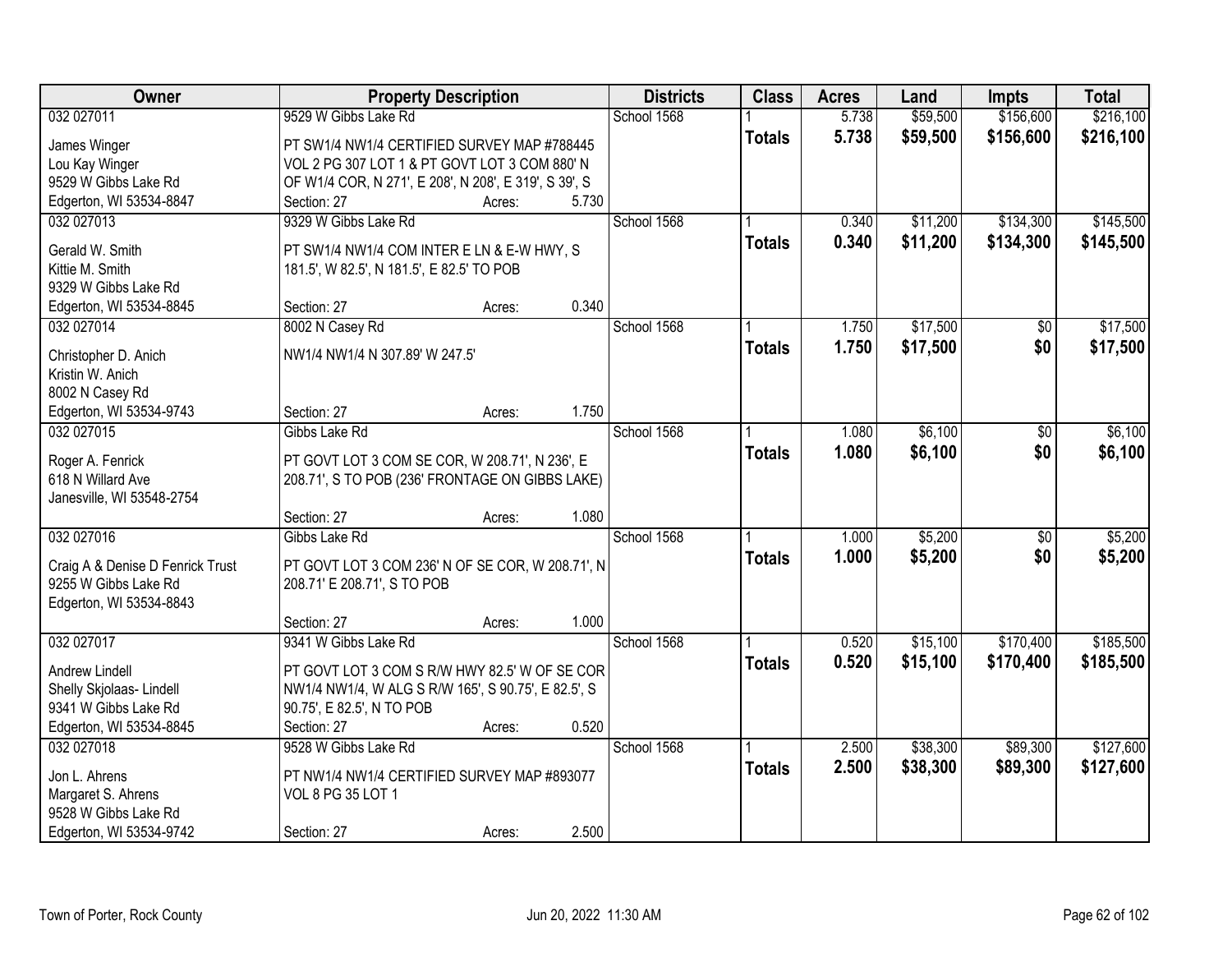| Owner                                                                              |                                                                                                  | <b>Property Description</b> |       | <b>Districts</b> | <b>Class</b>  | <b>Acres</b>   | Land                 | <b>Impts</b>       | <b>Total</b>         |
|------------------------------------------------------------------------------------|--------------------------------------------------------------------------------------------------|-----------------------------|-------|------------------|---------------|----------------|----------------------|--------------------|----------------------|
| 032 027019                                                                         | 9502 W Gibbs Lake Rd                                                                             |                             |       | School 1568      |               | 2.500          | \$38,300             | $\overline{50}$    | \$38,300             |
| Lisa S Brickson Revocable Trust<br>9502 W Gibbs Lake Rd<br>Edgerton, WI 53534-9742 | PT NW1/4 NW1/4 COM 330' N OF INTER RDS, N 330',<br>E 330', S 330', W 330' TO POB                 |                             |       |                  | <b>Totals</b> | 2.500          | \$38,300             | \$0                | \$38,300             |
|                                                                                    | Section: 27                                                                                      | Acres:                      | 2.500 |                  |               |                |                      |                    |                      |
| 032 027020                                                                         | 9510 W Gibbs Lake Rd                                                                             |                             |       | School 1568      |               | 0.750          | \$19,200             | \$68,300           | \$87,500             |
| Linda M. Rodriguez<br>9510 W Gibbs Lake Rd<br>Edgerton, WI 53534-9742              | PT NW1/4 NW1/4 COM 330' E OF W SEC LN IN RD, E<br>99', N 330', W 99', S 330' TO POB              |                             |       |                  | <b>Totals</b> | 0.750          | \$19,200             | \$68,300           | \$87,500             |
|                                                                                    | Section: 27                                                                                      | Acres:                      | 0.750 |                  |               |                |                      |                    |                      |
| 032 027021                                                                         | N Casey Rd                                                                                       |                             |       | School 1568      |               | 1.250          | \$25,100             | $\overline{50}$    | \$25,100             |
| Lisa S Brickson Revocable Trust<br>9502 W Gibbs Lake Rd<br>Edgerton, WI 53534-9742 | PT NW1/4 COM ON W LN 660' N OF INTER RDS, E<br>330', N 165', W 330', S 165' TO POB               |                             |       |                  | <b>Totals</b> | 1.250          | \$25,100             | \$0                | \$25,100             |
|                                                                                    | Section: 27                                                                                      | Acres:                      | 1.250 |                  |               |                |                      |                    |                      |
| 032 027022                                                                         | 9251 W Gibbs Lake Rd                                                                             |                             |       | School 1568      |               | 0.650          | \$25,000             | \$147,900          | \$172,900            |
| Paul Lee Howard<br>Tracy Jo Howard<br>9251 W Gibbs Lake Rd                         | PT GOVT LOT 3 COM 1637', E & 66' S OF NW COR, E<br>312' TO LAKE, SLY 115', W 256', N 100' TO POB |                             |       |                  | <b>Totals</b> | 0.650          | \$25,000             | \$147,900          | \$172,900            |
| Edgerton, WI 53534-8843                                                            | Section: 27                                                                                      | Acres:                      | 0.650 |                  |               |                |                      |                    |                      |
| 032 027023<br>Kent S. Falligant                                                    | 9433 W Gibbs Lake Rd<br>PT GOVT LOT 3, COM 528' E OF NW COR, S 199.98', E                        |                             |       | School 1568      | <b>Totals</b> | 0.880<br>0.880 | \$20,600<br>\$20,600 | \$5,000<br>\$5,000 | \$25,600<br>\$25,600 |
| Lita L. Falligant<br>346 County Rd N                                               | 180.84', NLY 201.3', W 204.6' TO POB                                                             |                             |       |                  |               |                |                      |                    |                      |
| Stoughton, WI 53589-4302                                                           | Section: 27                                                                                      | Acres:                      | 0.880 |                  |               |                |                      |                    |                      |
| 032 027024                                                                         | 9229 W Gibbs Lake Rd                                                                             |                             |       | School 1568      |               | 0.480          | \$18,200             | \$22,300           | \$40,500             |
| Paul Howard<br><b>Tracy Howard</b><br>4211 Oak St                                  | PT GOVT LOT 3 COM 1637' E OF NW COR, S 66', E<br>312' TO W EDGE GIBBS LK, N 66', W 352.5' TO POB |                             |       |                  | <b>Totals</b> | 0.480          | \$18,200             | \$22,300           | \$40,500             |
| Mc Farland, WI 53558-9281                                                          | Section: 27                                                                                      | Acres:                      | 0.480 |                  |               |                |                      |                    |                      |
| 032 027025                                                                         | 301 Albion St                                                                                    |                             |       | School 1568      |               | 0.120          | \$4,000              | $\overline{50}$    | \$4,000              |
| John M. Sherman<br>Julie A. Sherman<br>301 Albion St                               | PT GOVT LOT 3 COM 1573.9' E OF NW COR, W 77.55'<br>S 66', E 77.55', N 66' TO POB                 |                             |       |                  | <b>Totals</b> | 0.120          | \$4,000              | \$0                | \$4,000              |
| Edgerton, WI 53534-1103                                                            | Section: 27                                                                                      | Acres:                      | 0.120 |                  |               |                |                      |                    |                      |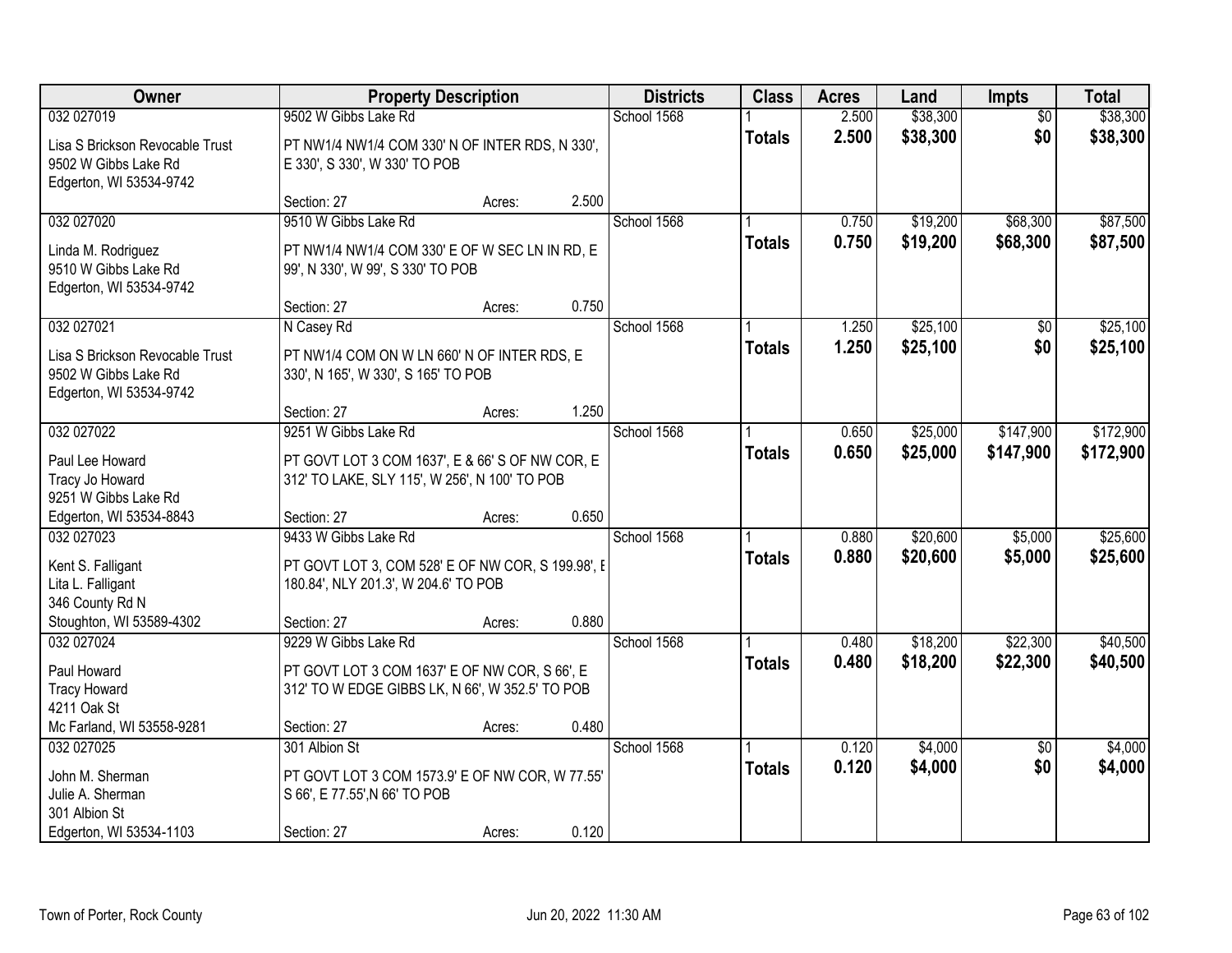| Owner                                 | <b>Property Description</b>                                                 |        |        | <b>Districts</b> | <b>Class</b>   | <b>Acres</b>    | Land           | <b>Impts</b>      | <b>Total</b>   |
|---------------------------------------|-----------------------------------------------------------------------------|--------|--------|------------------|----------------|-----------------|----------------|-------------------|----------------|
| 032 027026                            | 1086 S State Highway 138                                                    |        |        | School 1568      |                | 12.500          | \$1,900        | $\overline{50}$   | \$1,900        |
| Stuart P. Hanson                      | N1/2 NW1/4 SW1/4                                                            |        |        |                  | $\overline{5}$ | 5.500           | \$900          | \$0               | \$900          |
| Philip S. Hanson                      |                                                                             |        |        |                  | 5M             | 2.070           | \$2,300        | \$0               | \$2,300        |
| 328 County Rd N                       |                                                                             |        |        |                  | <b>Totals</b>  | 20.070          | \$5,100        | \$0               | \$5,100        |
| Edgerton, WI 53534-9609               | Section: 27                                                                 | Acres: | 20.070 |                  |                |                 |                |                   |                |
| 032 027027                            | 30 Bublitz Rd                                                               |        |        | School 1568      | $\vert 4$      | 51.500          | \$4,600        | \$0               | \$4,600        |
| Michael V & Marianne Mc Guire Rev     | S1/2 NW1/4 SW1/4, SW1/4 SW1/4                                               |        |        |                  | 5              | 9.000           | \$1,400        | \$0               | \$1,400        |
| Living Trust et al                    |                                                                             |        |        |                  | <b>Totals</b>  | 60.500          | \$6,000        | \$0               | \$6,000        |
| Attn: James J Johnson Jr              |                                                                             |        |        |                  |                |                 |                |                   |                |
| 12 Maple Ct                           | Section: 27                                                                 | Acres: | 60.500 |                  |                |                 |                |                   |                |
| Edgerton, WI 53534-1724               |                                                                             |        |        |                  |                |                 |                |                   |                |
| 032 027028                            | N7421 Eagle Rd                                                              |        |        | School 1568      | 4              | 54.000          | \$11,200       | $\overline{50}$   | \$11,200       |
| Hidden Valley Farms LLC               |                                                                             |        |        |                  |                | 6.300           | \$1,000        | \$0               | \$1,000        |
| 8606 W Wheeler Rd                     | S1/2 NE1/4 SE1/4 (EXC CSM 10-550) E1/2 S 10A GOVT<br>LOT 5, SE1/4 SE1/4 40A |        |        |                  | <b>Totals</b>  | 60.300          | \$12,200       | \$0               | \$12,200       |
| Janesville, WI 53548-8625             |                                                                             |        |        |                  |                |                 |                |                   |                |
|                                       | Section: 27                                                                 | Acres: | 60.300 |                  |                |                 |                |                   |                |
| 032 02702801                          | 7315 N Eagle Rd                                                             |        |        | School 1568      |                | 4.280           | \$51,600       | \$167,400         | \$219,000      |
|                                       |                                                                             |        |        |                  | <b>Totals</b>  | 4.280           | \$51,600       | \$167,400         | \$219,000      |
| Michael R. Johnson                    | PT NE1/4 SE1/4 CERTIFIED SURVEY MAP #951821                                 |        |        |                  |                |                 |                |                   |                |
| Melody Rae Johnson<br>7315 N Eagle Rd | VOL 10 PG 550 LOT 1                                                         |        |        |                  |                |                 |                |                   |                |
| Janesville, WI 53548-9352             | Section: 27                                                                 | Acres: | 4.280  |                  |                |                 |                |                   |                |
| 032 027029                            | <b>Wheeler Rd</b>                                                           |        |        | School 1568      |                | 40.140          | \$8,300        | \$0               | \$8,300        |
|                                       |                                                                             |        |        |                  | <b>Totals</b>  | 40.140          | \$8,300        | \$0               | \$8,300        |
| Joseph J. Wollinger                   | SW1/4 SE1/4                                                                 |        |        |                  |                |                 |                |                   |                |
| 9004 W Wheeler Rd                     |                                                                             |        |        |                  |                |                 |                |                   |                |
| Evansville, WI 53536                  |                                                                             |        |        |                  |                |                 |                |                   |                |
|                                       | Section: 27                                                                 | Acres: | 40.140 |                  |                |                 |                |                   |                |
| 032 028001                            | Casey Rd                                                                    |        |        | School 1568      | 4<br>5         | 57.500<br>1.500 | \$9,600<br>\$0 | $\sqrt{6}$<br>\$0 | \$9,600<br>\$0 |
| Tennyson Farms LLC                    | NE1/4 NE1/4, SE1/4 NE1/4 (EXC CSM 37-5)                                     |        |        |                  | 5M             | 6.000           | \$6,600        | \$0               | \$6,600        |
| 2810 Tennyson Pl                      |                                                                             |        |        |                  | <b>Totals</b>  | 65.000          | \$16,200       | \$0               | \$16,200       |
| Hermosa Beach, CA 90254-2258          |                                                                             |        |        |                  |                |                 |                |                   |                |
|                                       | Section: 28                                                                 | Acres: | 65.000 |                  |                |                 |                |                   |                |
| 032 0280011                           | 7635 N Casey Rd                                                             |        |        | School 1568      |                | 2.000           | \$34,500       | \$185,700         | \$220,200      |
| Christopher Kueng                     | PT SE1/4 NE1/4 CERTIFIED SURVEY MAP #2029901                                |        |        |                  |                | 13.000          | \$28,600       | \$0               | \$28,600       |
| 7635 N Casey Rd                       | VOL 37 PG 5-8 LOT 1                                                         |        |        |                  | <b>Totals</b>  | 15.000          | \$63,100       | \$185,700         | \$248,800      |
| Edgerton, WI 53534-8819               |                                                                             |        |        |                  |                |                 |                |                   |                |
|                                       | Section: 28                                                                 | Acres: | 15.000 |                  |                |                 |                |                   |                |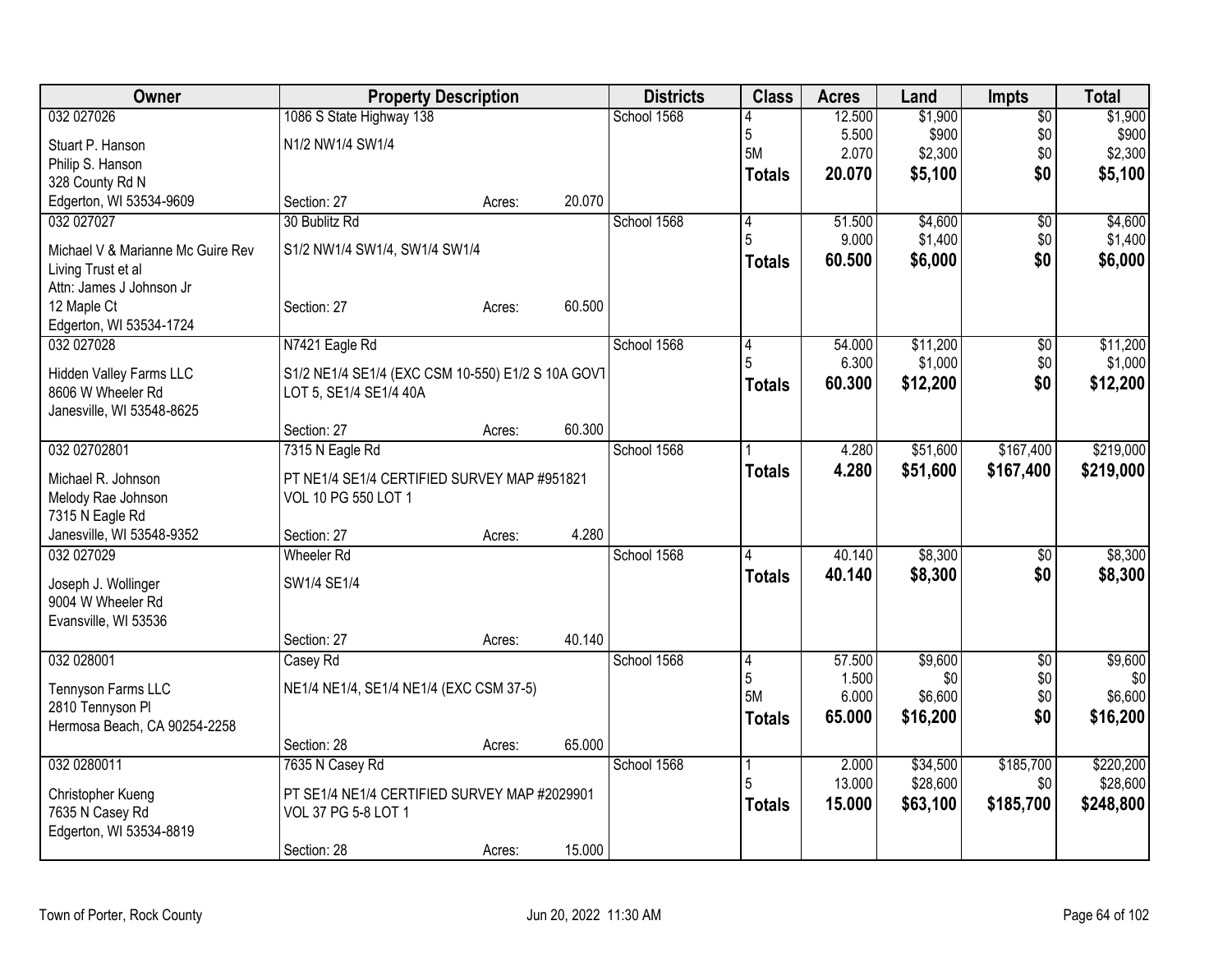| <b>Owner</b>                                  | <b>Property Description</b>                                                                   |        |        | <b>Districts</b> | <b>Class</b>  | <b>Acres</b> | Land     | <b>Impts</b>    | <b>Total</b> |
|-----------------------------------------------|-----------------------------------------------------------------------------------------------|--------|--------|------------------|---------------|--------------|----------|-----------------|--------------|
| 032 028002                                    | Gibbs Lake                                                                                    |        |        | School 1694      |               | 57.760       | \$9,000  | $\overline{50}$ | \$9,000      |
| Melvin F. Shotliff Jr                         | NW1/4 NE1/4 & SW1/4 NE1/4 (EXC CSM 16-153) (EXC                                               |        |        |                  | 5M            | 13.000       | \$14,300 | \$0             | \$14,300     |
| Kenda A. Shotliff                             | CSM 32-96)                                                                                    |        |        |                  | <b>Totals</b> | 70.760       | \$23,300 | \$0             | \$23,300     |
| 9402 N Berg Rd                                |                                                                                               |        |        |                  |               |              |          |                 |              |
| Evansville, WI 53536-8800                     | Section: 28                                                                                   | Acres: | 70.760 |                  |               |              |          |                 |              |
| 032 02800201                                  | 9840 W Gibbs Lake Rd                                                                          |        |        | School 1694      |               | 3.250        | \$43,900 | \$205,900       | \$249,800    |
| Michael P. Neary                              | PT SW1/4 NE1/4 CERTIFIED SURVEY MAP #1182912                                                  |        |        |                  | <b>Totals</b> | 3.250        | \$43,900 | \$205,900       | \$249,800    |
| Judith A. Winters                             | VOL 16 PG 153 LOT 1                                                                           |        |        |                  |               |              |          |                 |              |
| 9840 W Gibbs Lake Rd                          |                                                                                               |        |        |                  |               |              |          |                 |              |
| Edgerton, WI 53534-8518                       | Section: 28                                                                                   | Acres: | 3.250  |                  |               |              |          |                 |              |
| 032 02800202                                  | Gibbs Lake Rd                                                                                 |        |        | School 1694      |               | 66.310       | \$11,900 | \$0             | \$11,900     |
| Ronald V. Arndt                               | E1/2 NW1/4                                                                                    |        |        |                  | 5             | 1.000        | \$200    | \$0             | \$200        |
| Connie C. Arndt                               |                                                                                               |        |        |                  |               | 14.000       | \$30,800 | \$0             | \$30,800     |
| 10325 W County Rd M                           |                                                                                               |        |        |                  | <b>Totals</b> | 81.310       | \$42,900 | \$0             | \$42,900     |
| Evansville, WI 53536-8805                     | Section: 28                                                                                   | Acres: | 81.310 |                  |               |              |          |                 |              |
| 032 02800203                                  | 9928 W Gibbs Lake Rd                                                                          |        |        | School 1694      |               | 4.540        | \$53,600 | \$221,100       | \$274,700    |
|                                               |                                                                                               |        |        |                  | <b>Totals</b> | 4.540        | \$53,600 | \$221,100       | \$274,700    |
| William J Leeder Jr Revocable Living<br>Trust | PT SW1/4 NE1/4 CERTIFIED SURVEY MAP #1825752<br>VOL 32 PG 96-98 LOT 1                         |        |        |                  |               |              |          |                 |              |
| 9928 W Gibbs Lake Rd                          |                                                                                               |        |        |                  |               |              |          |                 |              |
| Edgerton, WI 53534-8838                       | Section: 28                                                                                   | Acres: | 4.540  |                  |               |              |          |                 |              |
| 032 028003                                    | N Riley Rd                                                                                    |        |        | School 1694      |               | 33.800       | \$6,800  | $\overline{50}$ | \$6,800      |
|                                               |                                                                                               |        |        |                  |               | 1.200        | \$200    | \$0             | \$200        |
| Billy T. Reed<br>Rosalie J. Reed              | SW1/4 NW1/4 (EXC CSM 2-37) PT SW1/4 NW1/4 COM                                                 |        |        |                  | <b>Totals</b> | 35.000       | \$7,000  | \$0             | \$7,000      |
| 11348 W Us Highway 14                         | 324.09' N OF SW COR, N 995.91' E 1339.96', S 1320.01<br>W 593.63', N 324.59' W 741.45' TO POB |        |        |                  |               |              |          |                 |              |
| Evansville, WI 53536-8325                     | Section: 28                                                                                   | Acres: | 35.000 |                  |               |              |          |                 |              |
| 032 02800301                                  | 10325 W County Rd M                                                                           |        |        | School 1694      | 4             | 15.020       | \$2,300  | $\overline{50}$ | \$2,300      |
|                                               |                                                                                               |        |        |                  | 5             | 1.500        | \$100    | \$0             | \$100        |
| Connie C. Arndt                               | PT W1/2 NW1/4 COM NW COR E 1342.41', S 1322.25',                                              |        |        |                  | 5M            | 24.000       | \$26,400 | \$0             | \$26,400     |
| 10325 W County Rd M                           | W 1339.26', N 1323.64' TO POB                                                                 |        |        |                  | <b>Totals</b> | 40.520       | \$28,800 | \$0             | \$28,800     |
| Evansville, WI 53536-8805                     | Section: 28                                                                                   | Acres: | 40.520 |                  |               |              |          |                 |              |
| 032 028005                                    | 10520 W Gibbs Lake Rd                                                                         |        |        | School 1694      |               | 2.430        | \$37,700 | \$79,700        | \$117,400    |
|                                               |                                                                                               |        |        |                  | <b>Totals</b> | 2.430        | \$37,700 | \$79,700        | \$117,400    |
| Norma G. Olin                                 | PT SW1/4 NW1/4 CERTIFIED SURVEY MAP #766043                                                   |        |        |                  |               |              |          |                 |              |
| 10520 W Gibbs Lake Rd                         | VOL 2 PG 37 LOT 1                                                                             |        |        |                  |               |              |          |                 |              |
| Edgerton, WI 53534-9741                       |                                                                                               |        |        |                  |               |              |          |                 |              |
|                                               | Section: 28                                                                                   | Acres: | 2.430  |                  |               |              |          |                 |              |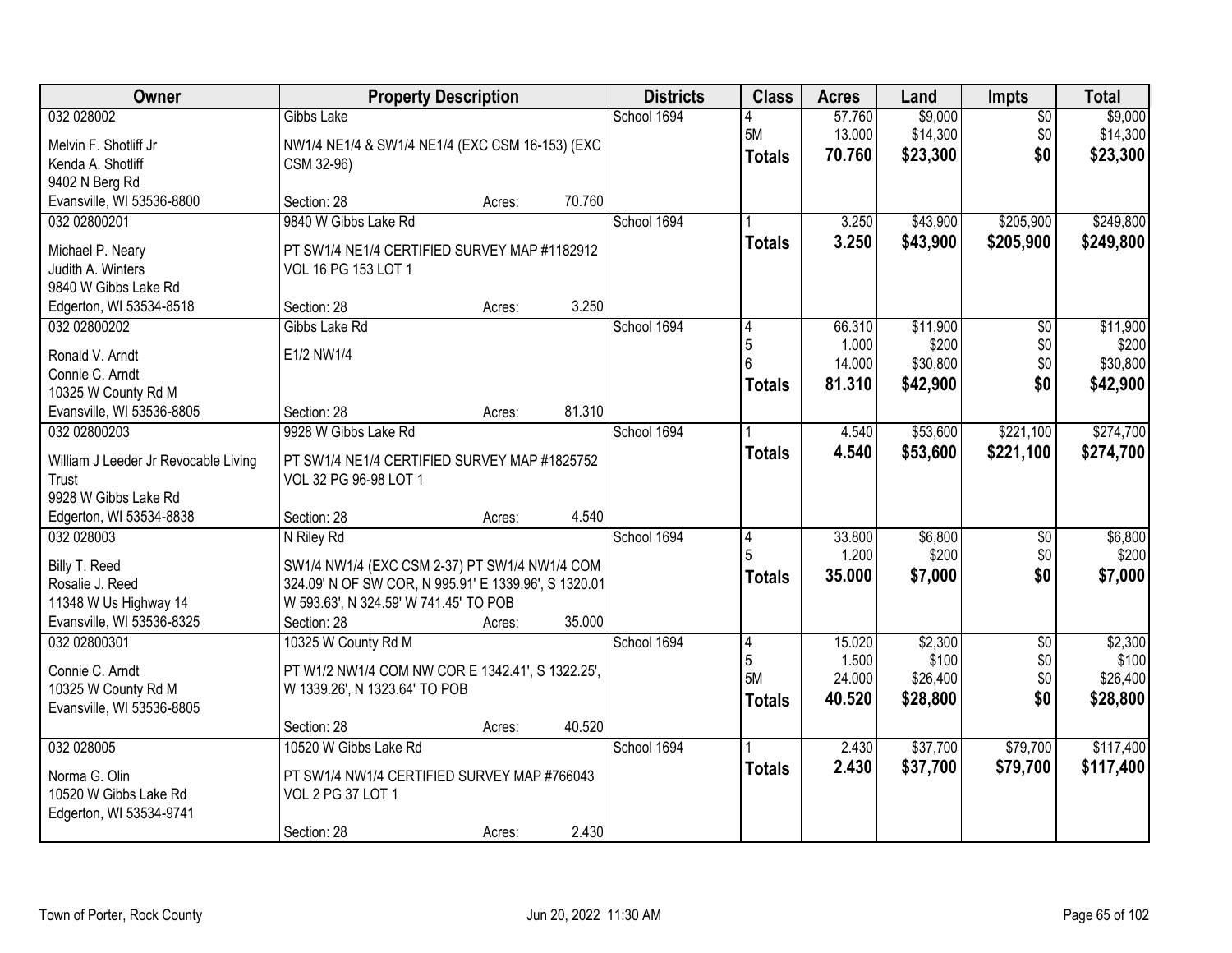| Owner                                                                                  |                                                                                              | <b>Property Description</b> |         | <b>Districts</b> | <b>Class</b>                               | <b>Acres</b>                       | Land                                        | <b>Impts</b>                         | <b>Total</b>                                  |
|----------------------------------------------------------------------------------------|----------------------------------------------------------------------------------------------|-----------------------------|---------|------------------|--------------------------------------------|------------------------------------|---------------------------------------------|--------------------------------------|-----------------------------------------------|
| 032 028006                                                                             | 10502 W Gibbs Lake Rd                                                                        |                             |         | School 1694      |                                            | 2.330                              | \$37,000                                    | \$92,100                             | \$129,100                                     |
| Reed Revocable Living Trust<br>Attn: Billy T & Rosalie J Reed<br>11348 W Us Highway 14 | PT SW1/4 NW1/4 CERTIFIED SURVEY MAP #766043<br>VOL 2 PG 37 LOT 2                             |                             |         |                  | <b>Totals</b>                              | 2.330                              | \$37,000                                    | \$92,100                             | \$129,100                                     |
| Evansville, WI 53536-8325                                                              | Section: 28                                                                                  | Acres:                      | 2.330   |                  |                                            |                                    |                                             |                                      |                                               |
| 032 028007<br>M R Olson Acres LLC<br>34 Us Highway 51 N<br>Edgerton, WI 53534-8304     | Gibbs Lake<br>E1/4 E1/2 SW1/4 & W 990' SE1/4 (EXC CSM 16-363)                                |                             |         | School 1694      | $\overline{4}$<br>5<br>5M<br><b>Totals</b> | 65.550<br>0.440<br>4.000<br>69.990 | \$13,600<br>\$100<br>\$4,400<br>\$18,100    | $\overline{50}$<br>\$0<br>\$0<br>\$0 | \$13,600<br>\$100<br>\$4,400<br>\$18,100      |
|                                                                                        | Section: 28                                                                                  | Acres:                      | 69.990  |                  |                                            |                                    |                                             |                                      |                                               |
| 032 02800701                                                                           | 10019 W Gibbs Lake Rd                                                                        |                             |         | School 1694      | <b>Totals</b>                              | 10.010<br>10.010                   | \$74,000<br>\$74,000                        | \$230,300<br>\$230,300               | \$304,300<br>\$304,300                        |
| Janice M. Weitzel<br>10019 W Gibbs Lake Rd<br>Edgerton, WI 53534-8839                  | PT NW1/4 SE1/4 & PT NE1/4 SW1/4 CERTIFIED<br>SURVEY MAP #1200609 VOL 16 PG 363 LOT 1         |                             |         |                  |                                            |                                    |                                             |                                      |                                               |
|                                                                                        | Section: 28                                                                                  | Acres:                      | 10.010  |                  |                                            |                                    |                                             |                                      |                                               |
| 032 028008<br>Jason James Carroll<br>10417 W Gibbs Lake Rd<br>Edgerton, WI 53534-8533  | 10417 W Gibbs Lake Rd<br>N 20A W1/2 SW1/4, W 60A E1/2 SW1/4 (EXC CSM<br>$16-477$             |                             |         | School 1694      | Δ<br>5M<br><b>Totals</b>                   | 3.000<br>68.450<br>6.500<br>77.950 | \$42,000<br>\$14,200<br>\$7,200<br>\$63,400 | \$322,800<br>\$0<br>\$0<br>\$322,800 | \$364,800<br>\$14,200<br>\$7,200<br>\$386,200 |
|                                                                                        | Section: 28                                                                                  | Acres:                      | 77.950  |                  |                                            |                                    |                                             |                                      |                                               |
| 032 02800801<br>Ricky A. Schlitzer<br>10227 W Gibbs Lake Rd<br>Edgerton, WI 53534-8511 | 10227 W Gibbs Lake Rd<br>PT NE1/4 SW1/4 CERTIFIED SURVEY MAP #1210399<br>VOL 16 PG 477 LOT 1 |                             |         | School 1694      | <b>Totals</b>                              | 1.800<br>1.800                     | \$32,000<br>\$32,000                        | \$235,400<br>\$235,400               | \$267,400<br>\$267,400                        |
|                                                                                        | Section: 28                                                                                  | Acres:                      | 1.800   |                  |                                            |                                    |                                             |                                      |                                               |
| 032 028009<br>Docs Woods LLC<br>108 Arbury Ct<br>Cottage Grove, WI 53527-9316          | 7122 N Riley Rd<br>S1/2 NW1/4 SW1/4 & SW1/4 SW1/4                                            |                             |         | School 1694      | <b>Totals</b>                              | 10.000<br>50.000<br>60.000         | \$74,000<br>\$10,400<br>\$84,400            | \$101,800<br>\$0<br>\$101,800        | \$175,800<br>\$10,400<br>\$186,200            |
|                                                                                        | Section: 28                                                                                  | Acres:                      | 60.000  |                  |                                            |                                    |                                             |                                      |                                               |
| 032 028010<br>Donald A. Wollinger                                                      | Casey & Gibbs Lake                                                                           |                             |         | School 1694      | 4<br>5                                     | 96.730<br>3.270                    | \$20,000<br>\$500                           | $\overline{50}$<br>\$0               | \$20,000<br>\$500                             |
| 9632 W Wheeler Rd<br>Evansville, WI 53536-8335                                         | NE1/4 SE1/4, SE1/4 SE1/4 E 10A NW1/4 SE1/4 E 10A<br>SW1/4 SE1/4                              |                             |         |                  | <b>Totals</b>                              | 100.000                            | \$20,500                                    | \$0                                  | \$20,500                                      |
|                                                                                        | Section: 28                                                                                  | Acres:                      | 100.000 |                  |                                            |                                    |                                             |                                      |                                               |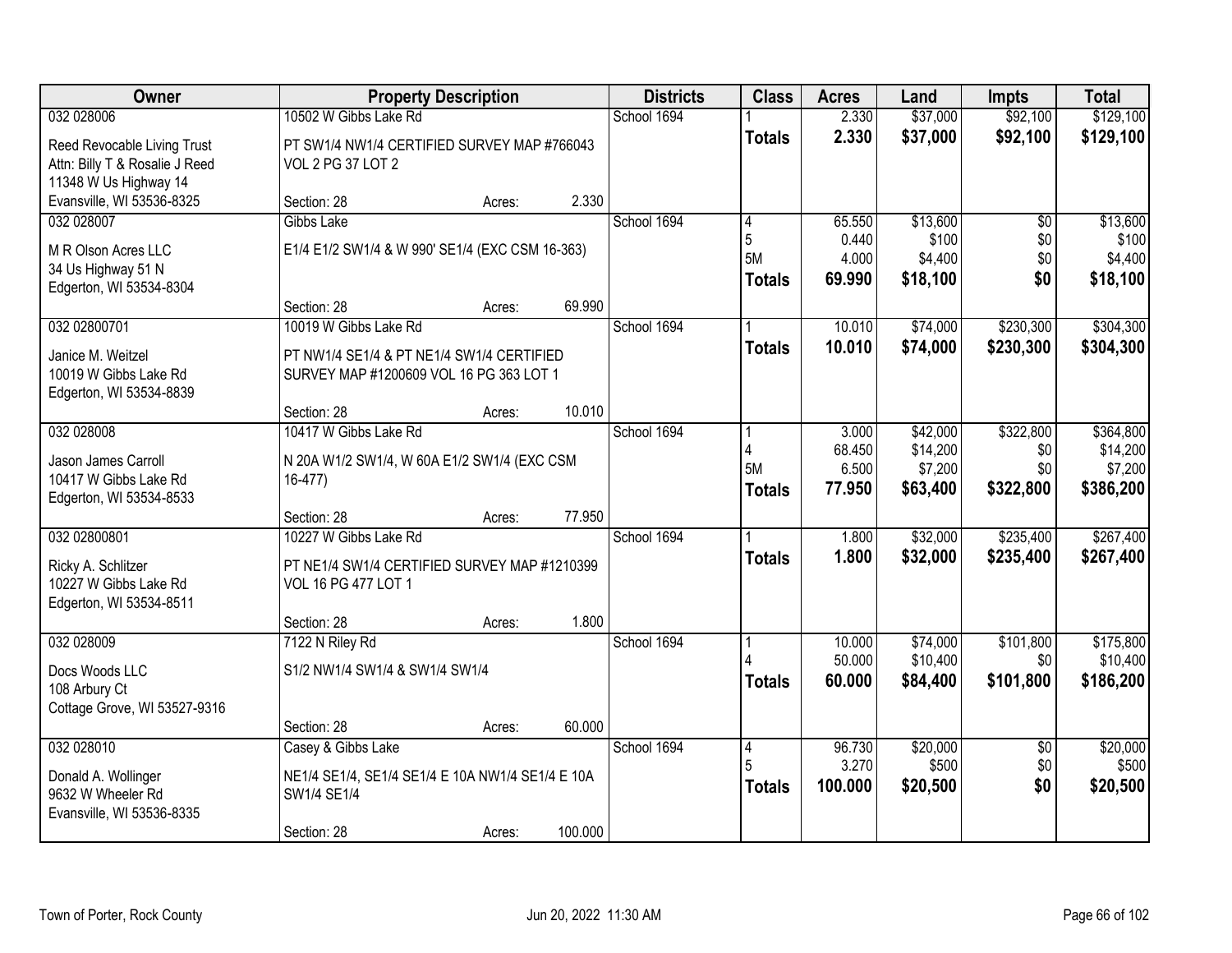| Owner                     | <b>Property Description</b>                        |        | <b>Districts</b> | <b>Class</b>  | <b>Acres</b> | Land     | <b>Impts</b>    | <b>Total</b> |
|---------------------------|----------------------------------------------------|--------|------------------|---------------|--------------|----------|-----------------|--------------|
| 032 029001                | 7535 N Riley Rd                                    |        | School 1694      |               | 9.000        | \$70,600 | \$186,500       | \$257,100    |
| David L. Davis            | NE1/4 NE1/4, SE1/4 NE1/4 (EXC CSM 15-177) (EXC     |        |                  |               | 26.990       | \$4,000  | \$0             | \$4,000      |
| 7535 N Riley Rd           | CSM 16-53)(EXC COM 316' W OF NE COR; S 508.65',    |        |                  | 5             | 1.500        | \$100    | \$0             | \$100        |
| Edgerton, WI 53534-8527   | W 1026.55', N 508.63', E 1028.85' TO POB) (EXC COM |        |                  | <b>Totals</b> | 37,490       | \$74,700 | \$186,500       | \$261,200    |
|                           | Section: 29<br>Acres:                              | 37.490 |                  |               |              |          |                 |              |
| 032 0290010               | Wilder Rd                                          |        | School 1694      | 4             | 2.250        | \$300    | $\overline{50}$ | \$300        |
|                           |                                                    |        |                  | 5             | 1.250        | \$300    | \$0             | \$300        |
| John W. Cook              | PT NW1/4 NE1/4 COM 1344.85' W SEC COR, S 660', W   |        |                  | 5M            | 6.500        | \$7,200  | \$0             | \$7,200      |
| Linda L. Reimer-Cook      | 660', N 660' TO SEC LN, E 660' TO POB              |        |                  | <b>Totals</b> | 10.000       | \$7,800  | \$0             | \$7,800      |
| 8142 N Wilder Rd          |                                                    |        |                  |               |              |          |                 |              |
| Evansville, WI 53536-8318 | Section: 29<br>Acres:                              | 10.000 |                  |               |              |          |                 |              |
| 032 02900101              | 7701 N Riley Rd                                    |        | School 1694      |               | 2.760        | \$40,200 | \$175,500       | \$215,700    |
| Michael W. Funk           | PT SE1/4 & NE1/4 NE1/4 CERTIFIED SURVEY MAP        |        |                  | <b>Totals</b> | 2.760        | \$40,200 | \$175,500       | \$215,700    |
| Martha A. Funk (Fritsch   | #1138951 VOL 15 PG 177 LOT 1                       |        |                  |               |              |          |                 |              |
| 7701 N Riley Rd           |                                                    |        |                  |               |              |          |                 |              |
| Edgerton, WI 53534-8853   | Section: 29<br>Acres:                              | 2.760  |                  |               |              |          |                 |              |
| 032 02900102              | 7909 N Riley Rd                                    |        | School 1694      |               | 3.750        | \$47,600 | \$236,600       | \$284,200    |
|                           |                                                    |        |                  | <b>Totals</b> | 3.750        | \$47,600 | \$236,600       | \$284,200    |
| Philip J. Gunn            | PT SE1/4 NE1/4 & PT NE1/4 NE1/4 CERTIFIED          |        |                  |               |              |          |                 |              |
| 7909 N Riley Rd           | SURVEY MAP #1174420 VOL 16 PG 53-54 LOT 1          |        |                  |               |              |          |                 |              |
| Edgerton, WI 53534-8510   |                                                    |        |                  |               |              |          |                 |              |
|                           | Section: 29<br>Acres:                              | 3.750  |                  |               |              |          |                 |              |
| 032 02900103              | 7821 N Riley Rd                                    |        | School 1694      |               | 3.760        | \$47,700 | \$207,400       | \$255,100    |
| Robert C. Kurtz           | PT SE1/4 NE1/4 & PT NE1/4 NE1/4 CERTIFIED          |        |                  | <b>Totals</b> | 3.760        | \$47,700 | \$207,400       | \$255,100    |
| Kelly Kurtz               | SURVEY MAP #1174420 VOL 16 PG 53-54 LOT 2          |        |                  |               |              |          |                 |              |
| 7821 N Riley Rd           |                                                    |        |                  |               |              |          |                 |              |
| Edgerton, WI 53534-8513   | Section: 29<br>Acres:                              | 3.760  |                  |               |              |          |                 |              |
| 032 02900104              | N Riley Rd                                         |        | School 1694      |               | 3.100        | \$42,800 | $\sqrt{6}$      | \$42,800     |
|                           |                                                    |        |                  | <b>Totals</b> | 3.100        | \$42,800 | \$0             | \$42,800     |
| Donna M. Rusch            | PT SE1/4 NE1/4 & PT NE1/4 NE1/4 CERTIFIED          |        |                  |               |              |          |                 |              |
| 3322 Essex Dr             | SURVEY MAP #1174420 VOL 16 PG 53-54 LOT 3          |        |                  |               |              |          |                 |              |
| Janesville, WI 53546-8883 |                                                    |        |                  |               |              |          |                 |              |
|                           | Section: 29<br>Acres:                              | 3.100  |                  |               |              |          |                 |              |
| 032 029002                | Wilder Rd                                          |        | School 1694      | 4             | 40.000       | \$8,300  | $\overline{50}$ | \$8,300      |
| Gregory A. Vanthournout   | NW1/4 SE1/4                                        |        |                  | <b>Totals</b> | 40.000       | \$8,300  | \$0             | \$8,300      |
| 8819 N Wilder Rd          |                                                    |        |                  |               |              |          |                 |              |
| Evansville, WI 53536-8846 |                                                    |        |                  |               |              |          |                 |              |
|                           | Section: 29<br>Acres:                              | 40.000 |                  |               |              |          |                 |              |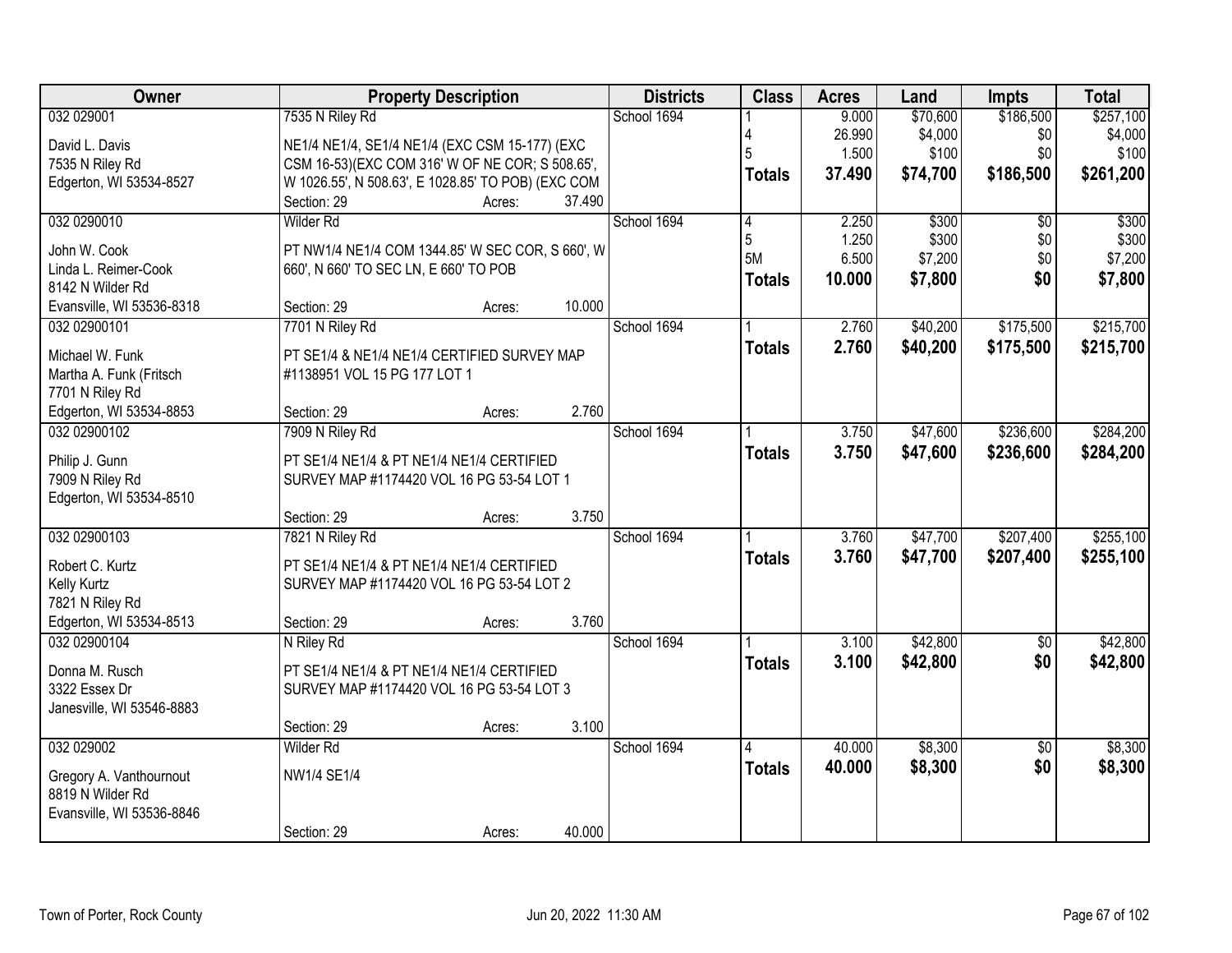| <b>Owner</b>                                       |                                                    | <b>Property Description</b> |        | <b>Districts</b> | <b>Class</b>  | <b>Acres</b>    | Land              | <b>Impts</b>         | <b>Total</b>      |
|----------------------------------------------------|----------------------------------------------------|-----------------------------|--------|------------------|---------------|-----------------|-------------------|----------------------|-------------------|
| 032 029003                                         | <b>Wilder Rd</b>                                   |                             |        | School 1694      |               | 40.000          | \$8,300           | $\overline{50}$      | \$8,300           |
| Sayre Joint Farms, LLC<br>5151 W Stone Farm Rd     | SW1/4 SE1/4                                        |                             |        |                  | <b>Totals</b> | 40.000          | \$8,300           | \$0                  | \$8,300           |
| Edgerton, WI 53534-8507                            |                                                    |                             |        |                  |               |                 |                   |                      |                   |
|                                                    | Section: 29                                        | Acres:                      | 40.000 |                  |               |                 |                   |                      |                   |
| 032 02900301                                       | <b>Riley Rd</b>                                    |                             |        | School 1694      |               | 3.000           | \$200             | $\overline{50}$      | \$200             |
| Ryan R. Arndt                                      | PT NE 1/4 NE1/4 COM 316' W OF NE COR S 508.65', W  |                             |        |                  | <b>Totals</b> | 3.000           | \$200             | \$0                  | \$200             |
| Lisa M. Arndt                                      | 1026.55' N 508.63', E 1028.85' TO POB (EXC 9A MFL) |                             |        |                  |               |                 |                   |                      |                   |
| 8005 N Riley Rd                                    |                                                    |                             |        |                  |               |                 |                   |                      |                   |
| Edgerton, WI 53534-9740                            | Section: 29                                        | Acres:                      | 3.000  |                  |               |                 |                   |                      |                   |
| 032 02900302                                       | 8005 N Riley Rd                                    |                             |        | School 1694      | F8            | 9.000           | (\$19,800)        | \$0                  | $\overline{50}$   |
| Ryan R. Arndt                                      | PT NE1/4 NE1/4 MANAGED FOREST LAND CLOSED          |                             |        |                  | <b>Totals</b> | 9.000           | \$0               | \$0                  | \$0               |
| Lisa M. Arndt                                      | ORDER #54-012-2001 25 YRS                          |                             |        |                  |               |                 |                   |                      |                   |
| 8005 N Riley Rd                                    |                                                    |                             |        |                  |               |                 |                   |                      |                   |
| Edgerton, WI 53534-9740                            | Section: 29                                        | Acres:                      | 9.000  |                  |               |                 |                   |                      |                   |
| 032 029004                                         | <b>Wilder Rd</b>                                   |                             |        | School 1694      | 14            | 56.660<br>1.250 | \$10,700<br>\$100 | $\sqrt[6]{3}$<br>\$0 | \$10,700<br>\$100 |
| M R Olson Acres LLC                                | NW1/4 NE1/4, PT NE1/4 NE1/4 N 10A SW1/4 NE1/4,     |                             |        |                  | <b>Totals</b> | 57.910          | \$10,800          | \$0                  | \$10,800          |
| 34 Us Highway 51 N                                 | (EXC COM N1/4 COR, E 684.85' TO POB, E 660', S     |                             |        |                  |               |                 |                   |                      |                   |
| Edgerton, WI 53534-8304                            | 660', W 660', N 660' TO POB) & COM 1344.85' W NE   |                             |        |                  |               |                 |                   |                      |                   |
| 032 02900401                                       | Section: 29<br>11202 W Gibbs Lake Rd               | Acres:                      | 57.910 | School 1694      |               | 7.660           | \$66,000          | \$314,700            | \$380,700         |
|                                                    |                                                    |                             |        |                  |               | 7.660           | \$66,000          | \$314,700            | \$380,700         |
| Kevin Knox et al                                   | PT SE1/4 NW1/4 CERTIFIED SURVEY MAP #892998        |                             |        |                  | <b>Totals</b> |                 |                   |                      |                   |
| Attn: Leslie D Marzahl                             | <b>VOL 8 PG 33 LOT 1</b>                           |                             |        |                  |               |                 |                   |                      |                   |
| 11202 W Gibbs Lake Rd                              |                                                    |                             | 7.660  |                  |               |                 |                   |                      |                   |
| Evansville, WI 53536-8815<br>032 02900402          | Section: 29<br>N Wilder & Gibbs Lak                | Acres:                      |        | School 1694      |               | 71.570          | \$13,700          | \$0                  | \$13,700          |
|                                                    |                                                    |                             |        |                  | <b>Totals</b> | 71.570          | \$13,700          | \$0                  | \$13,700          |
| M R Olson Acres LLC                                | E1/2 NW1/4 (EXC CSM 8-33)                          |                             |        |                  |               |                 |                   |                      |                   |
| 34 Us Highway 51 N                                 |                                                    |                             |        |                  |               |                 |                   |                      |                   |
| Edgerton, WI 53534-8304                            | Section: 29                                        | Acres:                      | 71.570 |                  |               |                 |                   |                      |                   |
| 032 029005                                         | 11034 W Gibbs Lake Rd                              |                             |        | School 1694      |               | 1.690           | \$30,600          | \$76,800             | \$107,400         |
|                                                    |                                                    |                             |        |                  | <b>Totals</b> | 1.690           | \$30,600          | \$76,800             | \$107,400         |
| Kurt Folmer                                        | PT SW1/4 NE1/4 CERTIFIED SURVEY MAP #2102819       |                             |        |                  |               |                 |                   |                      |                   |
| 11034 W Gibbs Lake Rd<br>Evansville, WI 53536-8303 | VOL 39 PG 1-4 LOT 1                                |                             |        |                  |               |                 |                   |                      |                   |
|                                                    | Section: 29                                        | Acres:                      | 1.690  |                  |               |                 |                   |                      |                   |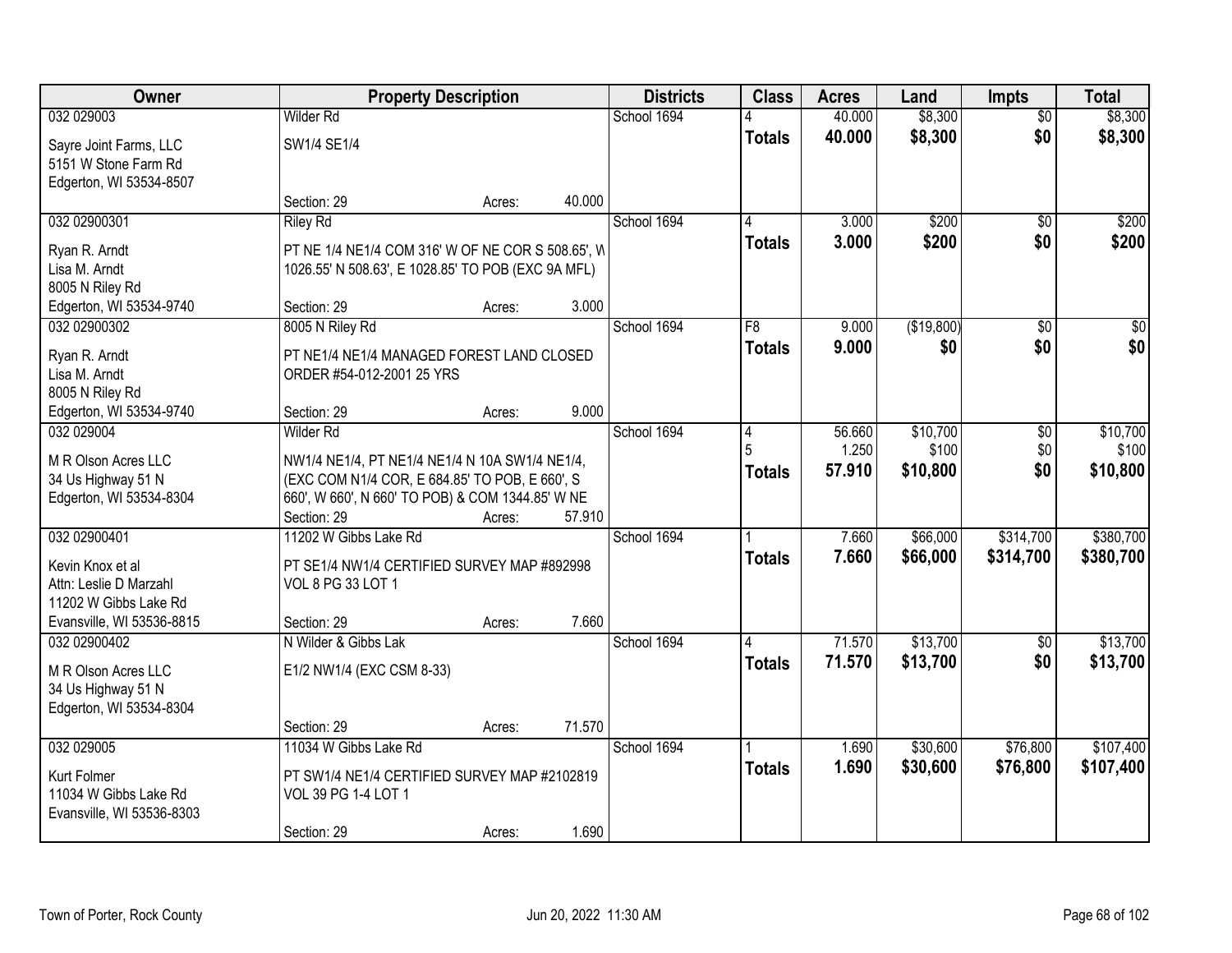| Owner                                        | <b>Property Description</b>                                           |        |         | <b>Districts</b> | <b>Class</b>  | <b>Acres</b> | Land     | <b>Impts</b>    | <b>Total</b> |
|----------------------------------------------|-----------------------------------------------------------------------|--------|---------|------------------|---------------|--------------|----------|-----------------|--------------|
| 032 02900501                                 | 11034 W Gibbs Lake Rd                                                 |        |         | School 1694      |               | 28.310       | \$7,000  | $\overline{30}$ | \$7,000      |
| Melvin F. Shotliff Jr                        | PT SW1/4 NE1/4 CERTIFIED SURVEY MAP #2102819                          |        |         |                  | <b>Totals</b> | 28.310       | \$7,000  | \$0             | \$7,000      |
| Kenda A. Shotliff                            | VOL 39 PG 1-4 LOT 2                                                   |        |         |                  |               |              |          |                 |              |
| 9402 N Berg Rd                               |                                                                       |        |         |                  |               |              |          |                 |              |
| Evansville, WI 53536-8800                    | Section: 29                                                           | Acres: | 28.310  |                  |               |              |          |                 |              |
| 032 029006                                   | 11420 W Gibbs Lake Rd                                                 |        |         | School 1694      |               | 6.375        | \$61,700 | \$223,800       | \$285,500    |
|                                              |                                                                       |        |         |                  |               | 8.000        | \$1,700  | \$0             | \$1,700      |
| Timothy & Tanya Porter Revocable             | PT SW1/4 NW1/4 CERTIFIED SURVEY MAP #1482889<br>VOL 24 PG 79-81 LOT 1 |        |         |                  | <b>Totals</b> | 14.375       | \$63,400 | \$223,800       | \$287,200    |
| <b>Living Trust</b><br>11420 W Gibbs Lake Rd |                                                                       |        |         |                  |               |              |          |                 |              |
| Evansville, WI 53536-8817                    | Section: 29                                                           | Acres: | 14.370  |                  |               |              |          |                 |              |
| 032 02900601                                 | Gibbs Lake                                                            |        |         | School 1694      |               | 65.000       | \$12,400 | $\sqrt[6]{}$    | \$12,400     |
|                                              |                                                                       |        |         |                  | <b>Totals</b> | 65.000       | \$12,400 | \$0             | \$12,400     |
| Corvan E. Neuenschwander                     | NW1/4 NW1/4, SW1/4 NW1/4 (EXC CSM 24-79)                              |        |         |                  |               |              |          |                 |              |
| Joan M. Neuenschwander                       |                                                                       |        |         |                  |               |              |          |                 |              |
| 7101 N Tolles Rd                             |                                                                       |        |         |                  |               |              |          |                 |              |
| Evansville, WI 53536-8828                    | Section: 29                                                           | Acres: | 65.000  |                  |               |              |          |                 |              |
| 032 029007                                   | 11519 Gibbs Lake                                                      |        |         | School 1694      | 4             | 135.645      | \$28,100 | \$0             | \$28,100     |
| Sayre Joint Farms, LLC                       | NE1/4 SW1/4 (EXC COM 396' S OF NE COR, S 165', W                      |        |         |                  | 5             | 1.795        | \$300    | \$0             | \$300        |
| 5151 W Stone Farm Rd                         | 132', N 165', E 132' TO POB) (EXC CSM 9-39) W1/2                      |        |         |                  |               | 1.000        | \$12,500 | \$20,300        | \$32,800     |
| Edgerton, WI 53534-8507                      | SW1/4 (EXC CSM 16-277) SE 1/4 SW 1/4 (EXC COM                         |        |         |                  | <b>Totals</b> | 138.440      | \$40,900 | \$20,300        | \$61,200     |
|                                              | Section: 29                                                           | Acres: | 138.440 |                  |               |              |          |                 |              |
| 032 029007001                                | 11519 W Gibbs Lake Rd                                                 |        |         | School 1694      |               | 0.980        | \$21,700 | \$108,600       | \$130,300    |
|                                              |                                                                       |        |         |                  | <b>Totals</b> | 0.980        | \$21,700 | \$108,600       | \$130,300    |
| William J. Weisensel                         | PT SW1/4 CERTIFIED SURVEY MAP #1193537 VOL 16                         |        |         |                  |               |              |          |                 |              |
| Nell E. Weisensel<br>11519 W Gibbs Lake Rd   | PG 277 LOT 1                                                          |        |         |                  |               |              |          |                 |              |
| Evansville, WI 53536-8818                    | Section: 29                                                           |        | 0.980   |                  |               |              |          |                 |              |
| 032 02900702                                 | 11205 W Gibbs Lake Rd                                                 | Acres: |         | School 1694      |               | 1.270        | \$25,400 | \$125,900       | \$151,300    |
|                                              |                                                                       |        |         |                  |               | 1.270        | \$25,400 | \$125,900       |              |
| <b>Olsen Living Trust</b>                    | PT NE1/4 SW1/4 CERTIFIED SURVEY MAP #913863                           |        |         |                  | <b>Totals</b> |              |          |                 | \$151,300    |
| Attn: Arthur E & Doris A Olsen               | VOL 9 PG 39-40 LOT 1                                                  |        |         |                  |               |              |          |                 |              |
| 11205 W Gibbs Lake Rd                        |                                                                       |        |         |                  |               |              |          |                 |              |
| Evansville, WI 53536-8816                    | Section: 29                                                           | Acres: | 1.270   |                  |               |              |          |                 |              |
| 032 02900703                                 | 11137 W Gibbs Lake Rd                                                 |        |         | School 1694      |               | 0.920        | \$21,100 | \$153,700       | \$174,800    |
| Oakeson Revocable Living Trust               | PT NE1/4 SW1/4 CERTIFIED SURVEY MAP #913863                           |        |         |                  | <b>Totals</b> | 0.920        | \$21,100 | \$153,700       | \$174,800    |
| Attn: Steven&Jo Marie Oakeson                | VOL 9 PG 39-40 LOT 2                                                  |        |         |                  |               |              |          |                 |              |
| 11137 W Gibbs Lake Rd                        |                                                                       |        |         |                  |               |              |          |                 |              |
| Evansville, WI 53536-8814                    | Section: 29                                                           | Acres: | 0.920   |                  |               |              |          |                 |              |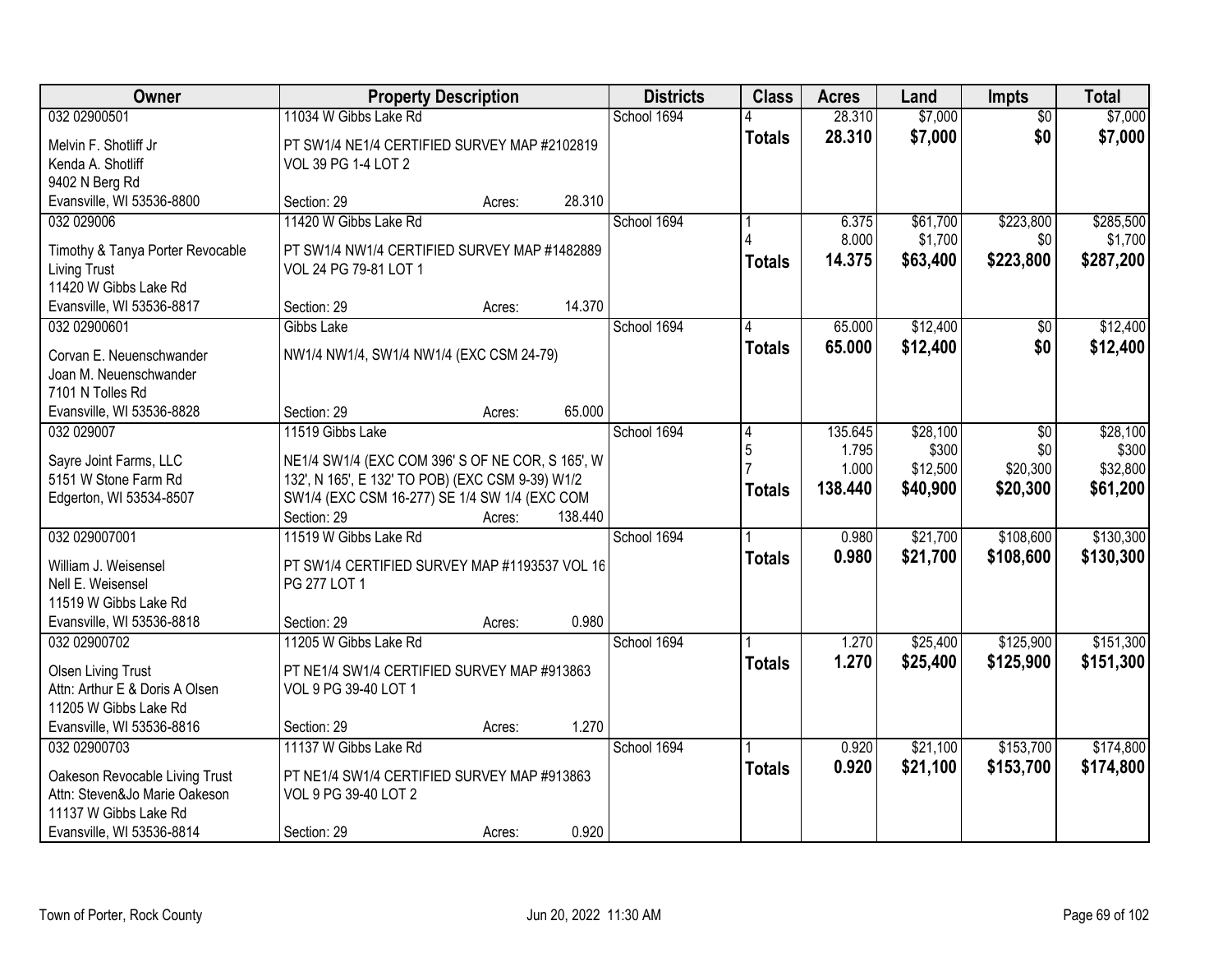| Owner                                 |                                              | <b>Property Description</b> |        | <b>Districts</b> | <b>Class</b>  | <b>Acres</b>    | Land                 | <b>Impts</b>                 | <b>Total</b>          |
|---------------------------------------|----------------------------------------------|-----------------------------|--------|------------------|---------------|-----------------|----------------------|------------------------------|-----------------------|
| 032 02900704                          | 11125 W Gibbs Lake Rd                        |                             |        | School 1694      |               | 0.920           | \$21,100             | \$144,200                    | \$165,300             |
| Derek Dent                            | PT NE1/4 SW1/4 CERTIFIED SURVEY MAP #913863  |                             |        |                  | <b>Totals</b> | 0.920           | \$21,100             | \$144,200                    | \$165,300             |
| Rachel Dent                           | VOL 9 PG 39-40 LOT 3                         |                             |        |                  |               |                 |                      |                              |                       |
| 11125 W Gibbs Lake Rd                 |                                              |                             |        |                  |               |                 |                      |                              |                       |
| Evansville, WI 53536-8814             | Section: 29                                  | Acres:                      | 0.920  |                  |               |                 |                      |                              |                       |
| 032 02900705                          | 11107 W Gibbs Lake Rd                        |                             |        | School 1694      |               | 1.030           | \$22,400             | \$138,900                    | \$161,300             |
| Robert G. Poster                      | PT NE1/4 SW1/4 CERTIFIED SURVEY MAP #913863  |                             |        |                  | <b>Totals</b> | 1.030           | \$22,400             | \$138,900                    | \$161,300             |
| Connie Mae Poster                     | VOL 9 PG 39-40 LOT 4                         |                             |        |                  |               |                 |                      |                              |                       |
| 11107 W Gibbs Lake Rd                 |                                              |                             |        |                  |               |                 |                      |                              |                       |
| Evansville, WI 53536-8814             | Section: 29                                  | Acres:                      | 1.030  |                  |               |                 |                      |                              |                       |
| 032 029008                            | 7403 N Wilder Rd                             |                             |        | School 1694      |               | 4.550           | \$53,600             | \$112,900                    | \$166,500             |
| Katherine J. Umhoefer                 | PT NE1/4 SW1/4 CERTIFIED SURVEY MAP #1176748 |                             |        |                  | <b>Totals</b> | 4.550           | \$53,600             | \$112,900                    | \$166,500             |
| Wyatt G. Hellickson                   | VOL 16 PG 84-85 LOT 1                        |                             |        |                  |               |                 |                      |                              |                       |
| 7403 N Wilder Rd                      |                                              |                             |        |                  |               |                 |                      |                              |                       |
| Evansville, WI 53536-8340             | Section: 29                                  | Acres:                      | 4.550  |                  |               |                 |                      |                              |                       |
| 032 02900801                          | 7307 N Wilder Rd                             |                             |        | School 1694      |               | 3.750           | \$47,600             | \$244,000                    | \$291,600             |
|                                       |                                              |                             |        |                  | <b>Totals</b> | 3.750           | \$47,600             | \$244,000                    | \$291,600             |
| Karl L. Trawicki                      | PT NE1/4 SW1/4 CERTIFIED SURVEY MAP #1176748 |                             |        |                  |               |                 |                      |                              |                       |
| Becki K. Trawicki<br>7307 N Wilder Rd | VOL 16 PG 84-85 LOT 2                        |                             |        |                  |               |                 |                      |                              |                       |
| Evansville, WI 53536-8347             | Section: 29                                  | Acres:                      | 3.750  |                  |               |                 |                      |                              |                       |
| 032 029009                            | 10701 W Gibbs Lake Rd                        |                             |        | School 1694      |               | 5.000           | \$57,000             | \$381,700                    | \$438,700             |
|                                       |                                              |                             |        |                  |               | 75.000          | \$15,500             | \$0                          | \$15,500              |
| Kenneth W. Andrew                     | NE1/4 SE1/4, SE1/4 SE1/4                     |                             |        |                  | <b>Totals</b> | 80.000          | \$72,500             | \$381,700                    | \$454,200             |
| Shelly J. Andrew                      |                                              |                             |        |                  |               |                 |                      |                              |                       |
| 10701 W Gibbs Lake Rd                 |                                              |                             |        |                  |               |                 |                      |                              |                       |
| Evansville, WI 53536-8345             | Section: 29                                  | Acres:                      | 80.000 |                  |               |                 |                      |                              |                       |
| 032 030001                            | 7836 N Tolles Rd                             |                             |        | School 1694      | 4             | 77.000<br>2.000 | \$13,000<br>\$28,500 | $\overline{50}$<br>\$193,300 | \$13,000<br>\$221,800 |
| Kenneth M. Demrow                     | NE1/4 NE1/4, NW1/4 NE1/4 (EXC V12-314)       |                             |        |                  |               | 79.000          |                      |                              |                       |
| Jody B. Demrow                        |                                              |                             |        |                  | <b>Totals</b> |                 | \$41,500             | \$193,300                    | \$234,800             |
| 7836 N Tolles Rd                      |                                              |                             |        |                  |               |                 |                      |                              |                       |
| Evansville, WI 53536-8832             | Section: 30                                  | Acres:                      | 79.000 |                  |               |                 |                      |                              |                       |
| 032 030002                            | 7718 N Tolles Rd                             |                             |        | School 1694      |               | 1.000           | \$22,000             | \$99,000                     | \$121,000             |
| George P. Hamilton                    | PT NW1/4 NE1/4 S 130' OF W 335.08'           |                             |        |                  | <b>Totals</b> | 1.000           | \$22,000             | \$99,000                     | \$121,000             |
| Betty J. Hamilton                     |                                              |                             |        |                  |               |                 |                      |                              |                       |
| 7718 N Tolles Rd                      |                                              |                             |        |                  |               |                 |                      |                              |                       |
| Evansville, WI 53536-8831             | Section: 30                                  | Acres:                      | 1.000  |                  |               |                 |                      |                              |                       |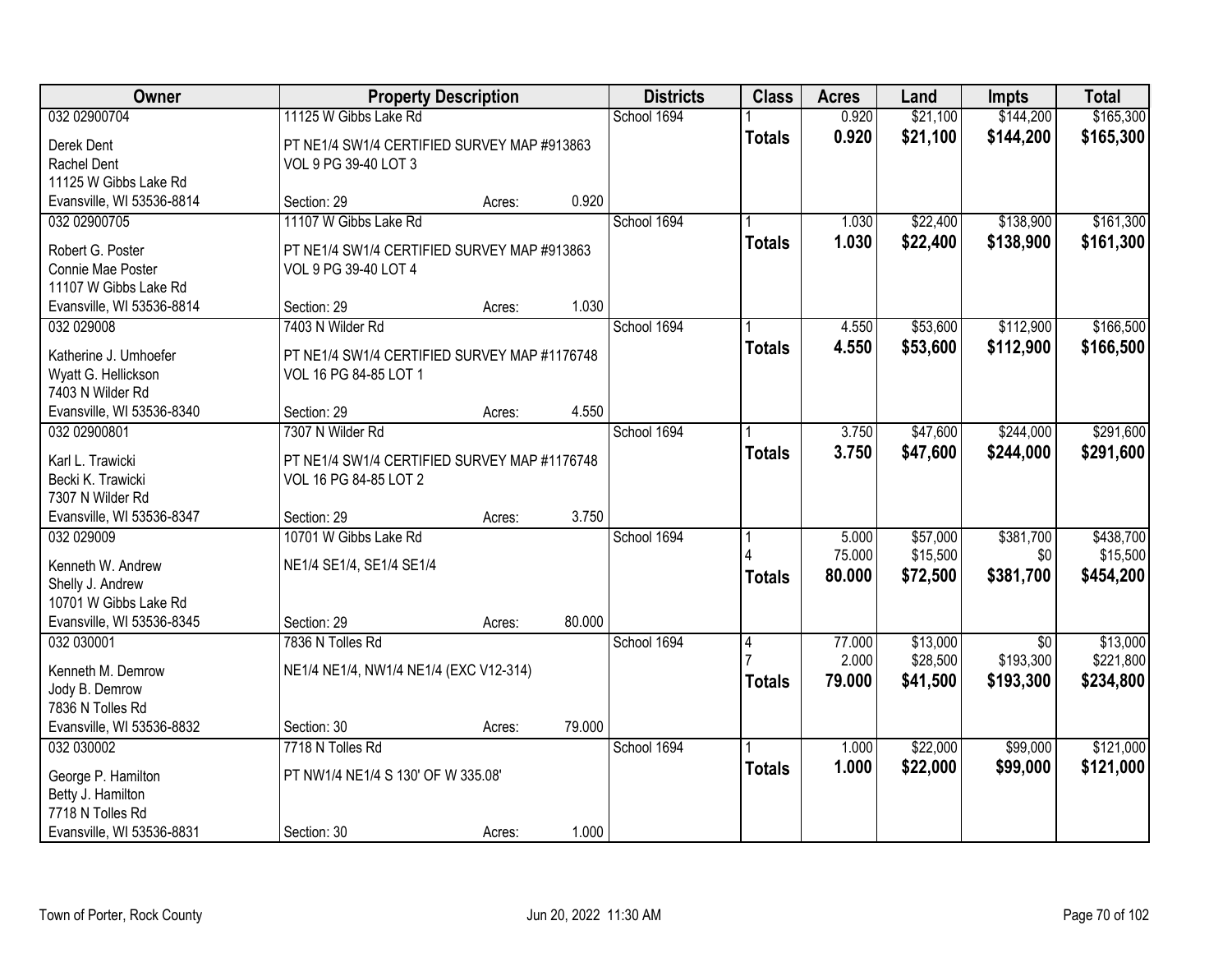| Owner                     |                                               | <b>Property Description</b> |        | <b>Districts</b> | <b>Class</b>  | <b>Acres</b> | Land     | Impts           | <b>Total</b> |
|---------------------------|-----------------------------------------------|-----------------------------|--------|------------------|---------------|--------------|----------|-----------------|--------------|
| 032 030003                | Gibbs Lake Rd                                 |                             |        | School 1694      |               | 76.990       | \$16,000 | $\overline{50}$ | \$16,000     |
| Corvan E. Neuenschwander  | SW1/4 NE1/4, SE1/4 NE1/4                      |                             |        |                  | 5             | 3.010        | \$500    | \$0             | \$500        |
| Joan M. Neuenschwander    |                                               |                             |        |                  | <b>Totals</b> | 80.000       | \$16,500 | \$0             | \$16,500     |
| 7101 N Tolles Rd          |                                               |                             |        |                  |               |              |          |                 |              |
| Evansville, WI 53536-8828 | Section: 30                                   | Acres:                      | 80.000 |                  |               |              |          |                 |              |
| 032 030004                | 7901 N Tolles Rd                              |                             |        | School 1694      |               | 2.600        | \$39,000 | \$154,200       | \$193,200    |
| <b>Caitlin Rutz</b>       | PT NE1/4 NW1/4 CERTIFIED SURVEY MAP #2110619  |                             |        |                  |               | 1.990        | \$400    | \$0             | \$400        |
| <b>Brandon Rutz</b>       | VOL 39 PG 137-140 LOT 1                       |                             |        |                  | <b>Totals</b> | 4.590        | \$39,400 | \$154,200       | \$193,600    |
| 7901 N Tolles Rd          |                                               |                             |        |                  |               |              |          |                 |              |
| Evansville, WI 53536-8834 | Section: 30                                   | Acres:                      | 4.590  |                  |               |              |          |                 |              |
| 032 03000401              | <b>Tolles Rd</b>                              |                             |        | School 1694      |               | 7.400        | \$65,200 | \$0             | \$65,200     |
| Arnold Farms LLC          | N1/2 NE1/4 NW1/4, FRL NW1/4 NW1/4 37.12A, FRL |                             |        |                  |               | 82.500       | \$17,100 | \$0             | \$17,100     |
| 8347 N Tolles Rd          | SW1/4 NW1/4 37.37A (EXC CSM 39-137)           |                             |        |                  | <b>Totals</b> | 89.900       | \$82,300 | \$0             | \$82,300     |
| Evansville, WI 53536-8851 |                                               |                             |        |                  |               |              |          |                 |              |
|                           | Section: 30                                   | Acres:                      | 89.900 |                  |               |              |          |                 |              |
| 032 030005                | 7817 Tolles Rd                                |                             |        | School 1694      |               | 1.000        | \$22,000 | \$7,500         | \$29,500     |
| Joyce E. Tydrick          | S 20A NE1/4 NW1/4, N 10A SE1/4 NW1/4          |                             |        |                  |               | 29.000       | \$6,000  | \$0             | \$6,000      |
| 1543 Lasalle Ct           |                                               |                             |        |                  | <b>Totals</b> | 30.000       | \$28,000 | \$7,500         | \$35,500     |
| Janesville, WI 53546-2454 |                                               |                             |        |                  |               |              |          |                 |              |
|                           | Section: 30                                   | Acres:                      | 30.000 |                  |               |              |          |                 |              |
| 032 03000501              | 7601 N Tolles Rd                              |                             |        | School 1694      |               | 4.000        | \$49,500 | \$338,500       | \$388,000    |
| Richard W. Grossen        | S30A SE1/4 NW1/4                              |                             |        |                  |               | 26.000       | \$5,400  | \$0             | \$5,400      |
| Heidi Grossen             |                                               |                             |        |                  | <b>Totals</b> | 30.000       | \$54,900 | \$338,500       | \$393,400    |
| 7601 N Tolles Rd          |                                               |                             |        |                  |               |              |          |                 |              |
| Evansville, WI 53536-8841 | Section: 30                                   | Acres:                      | 30.000 |                  |               |              |          |                 |              |
| 032 030006                | 7101 N Tolles Rd                              |                             |        | School 1694      |               | 5.000        | \$57,000 | \$183,400       | \$240,400    |
| Corvan E. Neuenschwander  | NE1/4 SW1/4 (EXC VOL 195-265) N1/2 FRL SW1/4  |                             |        |                  |               | 73.070       | \$10,900 | \$0             | \$10,900     |
| Joan M. Neuenschwander    | SW1/4 SE1/4 SW1/4 (EXC CSM 15-434)            |                             |        |                  | <b>Totals</b> | 78.070       | \$67,900 | \$183,400       | \$251,300    |
| 7101 N Tolles Rd          |                                               |                             |        |                  |               |              |          |                 |              |
| Evansville, WI 53536-8828 | Section: 30                                   | Acres:                      | 78.070 |                  |               |              |          |                 |              |
| 032 03000601              | 7001 N Tolles Rd                              |                             |        | School 1694      |               | 4.860        | \$56,000 | \$198,400       | \$254,400    |
| Steven Langton            | PT SE1/4 SW1/4 CERTIFIED SURVEY MAP #1160403  |                             |        |                  | <b>Totals</b> | 4.860        | \$56,000 | \$198,400       | \$254,400    |
| Holly C. Langton          | VOL 15 PG 434 LOT 1                           |                             |        |                  |               |              |          |                 |              |
| 7001 N Tolles Rd          |                                               |                             |        |                  |               |              |          |                 |              |
| Evansville, WI 53536-8820 | Section: 30                                   | Acres:                      | 4.860  |                  |               |              |          |                 |              |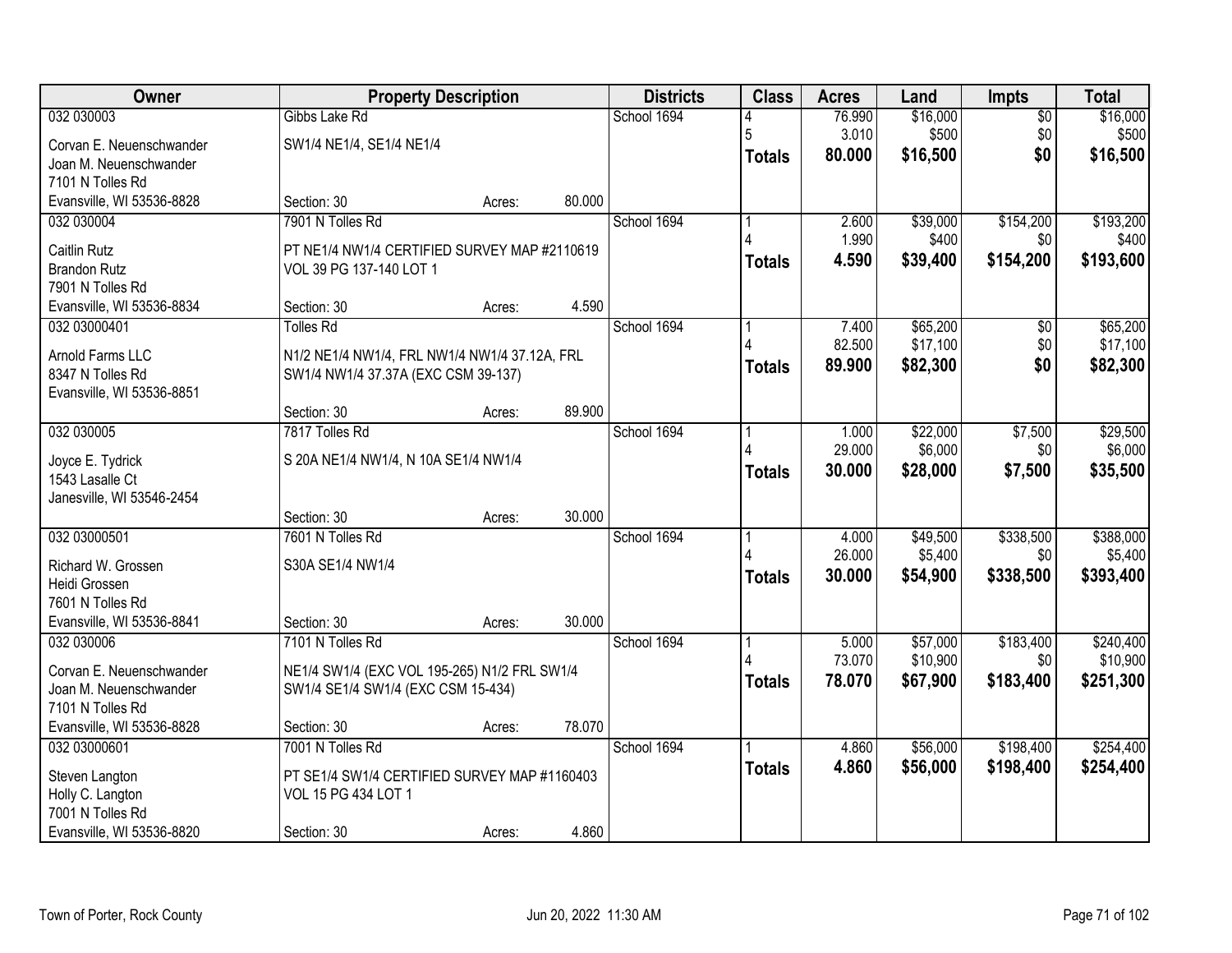| Owner                                              | <b>Property Description</b>                                                                                |        | <b>Districts</b> | <b>Class</b>  | <b>Acres</b> | Land     | <b>Impts</b>    | <b>Total</b> |
|----------------------------------------------------|------------------------------------------------------------------------------------------------------------|--------|------------------|---------------|--------------|----------|-----------------|--------------|
| 032 030007                                         | 7409 N Tolles Rd                                                                                           |        | School 1694      |               | 1.000        | \$22,000 | \$129,100       | \$151,100    |
| Jeske Living Trust                                 | PT NE1/4 SW1/4 CERTIFIED SURVEY MAP #1938953                                                               |        |                  |               | 0.720        | \$200    | \$0             | \$200        |
| Attn: Russell & Betty Jeske                        | VOL 34 391-395 LOT 2                                                                                       |        |                  | <b>Totals</b> | 1.720        | \$22,200 | \$129,100       | \$151,300    |
| 7409 N Tolles Rd                                   |                                                                                                            |        |                  |               |              |          |                 |              |
| Evansville, WI 53536-8830                          | Section: 30<br>Acres:                                                                                      | 1.720  |                  |               |              |          |                 |              |
| 032 0300071                                        | 7407 N Tolles Rd                                                                                           |        | School 1694      |               | 0.290        | \$6,400  | \$120,800       | \$127,200    |
| Jeske Living Trust                                 | PT NE1/4 SW1/4 CERTIFIED SURVEY MAP #1938953                                                               |        |                  |               | 10.300       | \$2,500  | \$0             | \$2,500      |
| Attn: Russell & Betty Jeske                        | VOL 34 391-395 LOT 1                                                                                       |        |                  | 5M            | 3.270        | \$3,600  | \$0             | \$3,600      |
| 7409 N Tolles Rd                                   |                                                                                                            |        |                  | <b>Totals</b> | 13.860       | \$12,500 | \$120,800       | \$133,300    |
| Evansville, WI 53536-8830                          | Section: 30<br>Acres:                                                                                      | 13.860 |                  |               |              |          |                 |              |
| 032 030008                                         | 6726 N Weary Rd                                                                                            |        | School 1694      | 4             | 34.000       | \$5,100  | $\overline{50}$ | \$5,100      |
| Woodworth Farms Inc                                | FRL NW1/4 SW1/4                                                                                            |        |                  | 5             | 3.620        | \$600    | \$0             | \$600        |
| 6726 N Weary Rd                                    |                                                                                                            |        |                  | <b>Totals</b> | 37.620       | \$5,700  | \$0             | \$5,700      |
| Evansville, WI 53536-8438                          |                                                                                                            |        |                  |               |              |          |                 |              |
|                                                    | Section: 30<br>Acres:                                                                                      | 37.620 |                  |               |              |          |                 |              |
| 032 030009                                         | 6516 N Weary Rd                                                                                            |        | School 1694      | 4             | 17.750       | \$3,700  | $\overline{50}$ | \$3,700      |
| William D. Krumwiede                               | S1/2 FRL SW1/4 SW1/4 (EXC CSM 35-218)                                                                      |        |                  | 5             | 0.280        | \$100    | \$0             | \$100        |
| Barbara J. Krumwiede                               |                                                                                                            |        |                  | <b>Totals</b> | 18.030       | \$3,800  | \$0             | \$3,800      |
| 6548 N Weary Rd                                    |                                                                                                            |        |                  |               |              |          |                 |              |
| Evansville, WI 53536-8439                          | Section: 30<br>Acres:                                                                                      | 18.030 |                  |               |              |          |                 |              |
| 032 0300091                                        | <b>Weary Rd</b>                                                                                            |        | School 1694      |               | 1.120        | \$200    | $\overline{50}$ | \$200        |
|                                                    |                                                                                                            |        |                  | <b>Totals</b> | 1.120        | \$200    | \$0             | \$200        |
| William D. Krumwiede<br>Barbara J. Krumwiede       | PT SW1/4 SW1/4 SEC 30 PT NW1/4 NW1/4 SEC 31<br>CERTIFIED SURVEY MAP #1968725 VOL 35 PG                     |        |                  |               |              |          |                 |              |
| 6548 N Weary Rd                                    | 218-222 TH PT LOT 1 IN SEC 30                                                                              |        |                  |               |              |          |                 |              |
| Evansville, WI 53536-8439                          | Section: 30<br>Acres:                                                                                      | 1.120  |                  |               |              |          |                 |              |
| 032 030010                                         | Gibbs Lake Rd                                                                                              |        | School 1694      |               | 49.897       | \$10,300 | $\overline{50}$ | \$10,300     |
|                                                    |                                                                                                            |        |                  | <b>Totals</b> | 49.897       | \$10,300 | \$0             | \$10,300     |
| Sayre Joint Farms, LLC                             | NE1/4 SE1/4, SE1/4 SE1/4 (EXC CSM 17-47) (EXC                                                              |        |                  |               |              |          |                 |              |
| 5151 W Stone Farm Rd<br>Edgerton, WI 53534-8507    | COM SE COR SEC, W 1329.01', N 626' M/L NE 188'<br>M/L, N 470.3' NE 223.7', E 198.7', SE 512', E 488.8', SE |        |                  |               |              |          |                 |              |
|                                                    | Section: 30<br>Acres:                                                                                      | 49.890 |                  |               |              |          |                 |              |
| 032 03001001                                       | 11707 W Gibbs Lake Rd                                                                                      |        | School 1694      |               | 1.640        | \$30,000 | \$114,900       | \$144,900    |
|                                                    |                                                                                                            |        |                  | <b>Totals</b> | 1.640        | \$30,000 | \$114,900       | \$144,900    |
| Michael C. Folyer                                  | PT NE1/4 SE1/4 CERTIFIED SURVEY MAP #1216764                                                               |        |                  |               |              |          |                 |              |
| 11707 W Gibbs Lake Rd<br>Evansville, WI 53536-8819 | VOL 17 PG 47 LOT 1                                                                                         |        |                  |               |              |          |                 |              |
|                                                    | Section: 30<br>Acres:                                                                                      | 1.640  |                  |               |              |          |                 |              |
|                                                    |                                                                                                            |        |                  |               |              |          |                 |              |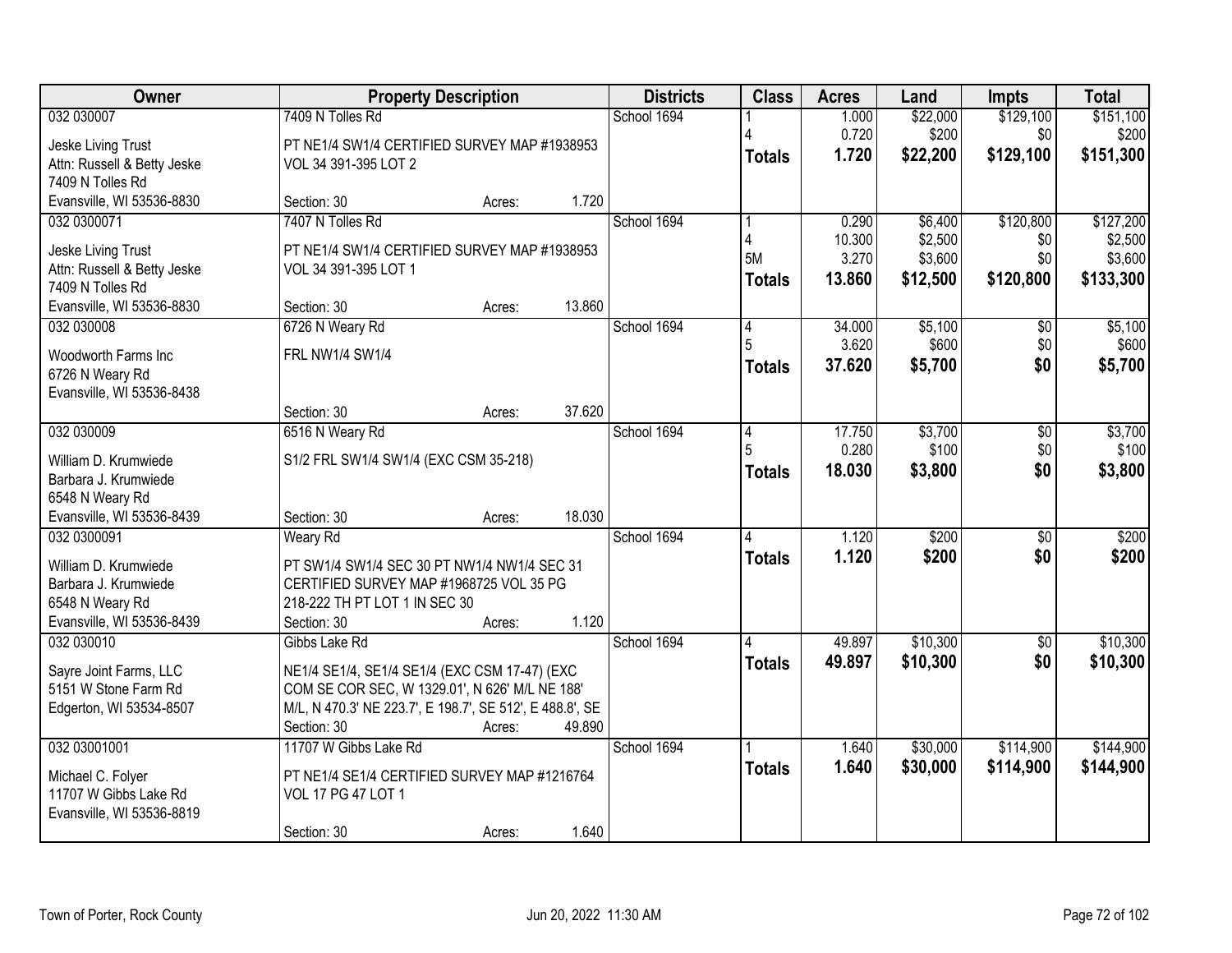| Owner                                          | <b>Property Description</b>                                 | <b>Districts</b> | <b>Class</b>        | <b>Acres</b>    | Land              | <b>Impts</b>           | <b>Total</b>      |
|------------------------------------------------|-------------------------------------------------------------|------------------|---------------------|-----------------|-------------------|------------------------|-------------------|
| 032 03001002                                   | 7036 N Tolles Rd                                            | School 1694      |                     | 2.000           | \$34,500          | \$280,500              | \$315,000         |
| Warren J. Clobes                               | PT SE1/4 SEC 30 & PT SW1/4 SEC 29 & PT LOT 3 CSN            |                  | 6                   | 33.340          | \$73,300          | \$0                    | \$73,300          |
| Denise A. Clobes                               | 6-12 COM 429' N OF S1/4 COR SEC 30, N 33', E 1044'          |                  | <b>Totals</b>       | 35.340          | \$107,800         | \$280,500              | \$388,300         |
| 7036 N Tolles Rd                               | NE 131.85', NE 178.18' NE 218.05', N 147.5' N 322.8',       |                  |                     |                 |                   |                        |                   |
| Evansville, WI 53536-8825                      | Section: 30<br>35.340<br>Acres:                             |                  |                     |                 |                   |                        |                   |
| 032 030011                                     | 7030 N Tolles Rd                                            | School 1694      |                     | 3.000           | \$42,000          | \$162,900              | \$204,900         |
|                                                |                                                             |                  |                     | 7.088           | \$1,700           | \$0                    | \$1,700           |
| Ralph E & Kathleen K Crull Rev Living<br>Trust | PT SW1/4 SE1/4 BEG S1/4 COR, N 429', E 1329.05', S          |                  |                     | 3.000           | \$6,600           | \$0                    | \$6,600           |
| 7030 N Tolles Rd                               | 429', W 1329.05' TO POB                                     |                  | <b>Totals</b>       | 13.088          | \$50,300          | \$162,900              | \$213,200         |
| Evansville, WI 53536-8825                      | 13.080<br>Section: 30<br>Acres:                             |                  |                     |                 |                   |                        |                   |
| 032 03001101                                   | 7420 Tolles Rd                                              | School 1694      |                     | 1.040           | \$22,500          | \$140,500              | \$163,000         |
|                                                |                                                             |                  |                     |                 |                   |                        |                   |
| Denver Reese                                   | PT W1/2 SE1/4 CERTIFIED SURVEY MAP #850068                  |                  | <b>Totals</b>       | 1.040           | \$22,500          | \$140,500              | \$163,000         |
| Lindsay Reese                                  | VOL 6 PG 12-13 LOT 1                                        |                  |                     |                 |                   |                        |                   |
| 7420 N Tolles Rd                               |                                                             |                  |                     |                 |                   |                        |                   |
| Evansville, WI 53536-8826                      | 1.040<br>Section: 30<br>Acres:                              |                  |                     |                 |                   |                        |                   |
| 032 030012                                     | 7408 Tolles Rd                                              | School 1694      |                     | 7.000           | \$63,800          | \$160,000              | \$223,800         |
| Sean Crull                                     | PT W1/2 SE1/4 CERTIFIED SURVEY MAP #850068                  |                  |                     | 10.390          | \$2,600           | \$0                    | \$2,600           |
| 5649 N Tuttle Rd                               | VOL 6 PG 12-13 LOT 2                                        |                  | <b>Totals</b>       | 17.390          | \$66,400          | \$160,000              | \$226,400         |
| Evansville, WI 53536-9442                      |                                                             |                  |                     |                 |                   |                        |                   |
|                                                | 17.390<br>Section: 30<br>Acres:                             |                  |                     |                 |                   |                        |                   |
| 032 030013                                     | <b>Tolles Rd</b>                                            | School 1694      | Δ                   | 45.411          | \$8,000           | $\overline{50}$        | \$8,000           |
|                                                |                                                             |                  | <b>Totals</b>       | 45.411          | \$8,000           | \$0                    | \$8,000           |
| Sayre Joint Farms, LLC                         | PT W1/2 SE1/4 CERTIFIED SURVEY MAP #850068                  |                  |                     |                 |                   |                        |                   |
| 5151 W Stone Farm Rd                           | VOL 6 PG 12-13 LOT 3 (EXC COM SW COR N 33', E               |                  |                     |                 |                   |                        |                   |
| Edgerton, WI 53534-8507                        | 1044', NE 131.85', NE 178.18', NELY TO E LOT LN S<br>45.410 |                  |                     |                 |                   |                        |                   |
| 032 031001                                     | Section: 30<br>Acres:                                       |                  |                     |                 |                   |                        |                   |
|                                                | 11348 W US Highway 14                                       | School 1694      | 4<br>$\overline{5}$ | 92.800<br>2.200 | \$19,200<br>\$400 | $\overline{60}$<br>\$0 | \$19,200<br>\$400 |
| Timothy L. Reed                                | NE1/4 NE1/4, SE1/4 NE1/4, NE1/4 SE1/4, SE1/4 SE1/4          |                  | 5M                  | 7.000           | \$7,700           | \$0                    | \$7,700           |
| La Vonn M M. Reed                              | (EXC E 1/2 NE 1/4 N OF STATE HWY 14)                        |                  |                     | 102.000         | \$27,300          | \$0                    |                   |
| 11348 W Us Highway 14                          |                                                             |                  | <b>Totals</b>       |                 |                   |                        | \$27,300          |
| Evansville, WI 53536-8325                      | 102.000<br>Section: 31<br>Acres:                            |                  |                     |                 |                   |                        |                   |
| 032 03100101                                   | 11626 W US Highway 14                                       | School 1694      |                     | 3.000           | \$42,000          | \$243,200              | \$285,200         |
| Patricia K. Iverson                            | E1/2 NE1/4 N OF HWY 14 (EXC CSM 17-168) (EXC                |                  |                     | 26.080          | \$6,400           | \$0                    | \$6,400           |
| 11626 W Us Highway 14                          | COM NW COR L1 CSM 17-168, N 74.14', E 650.06', SE           |                  | 5M                  | 10.000          | \$11,000          | \$0                    | \$11,000          |
| Evansville, WI 53536-8326                      | 52.84', S 215.55', NW 707.15' TO POB) & CERTIFIED           |                  | <b>Totals</b>       | 39.080          | \$59,400          | \$243,200              | \$302,600         |
|                                                | 39.080<br>Section: 31<br>Acres:                             |                  |                     |                 |                   |                        |                   |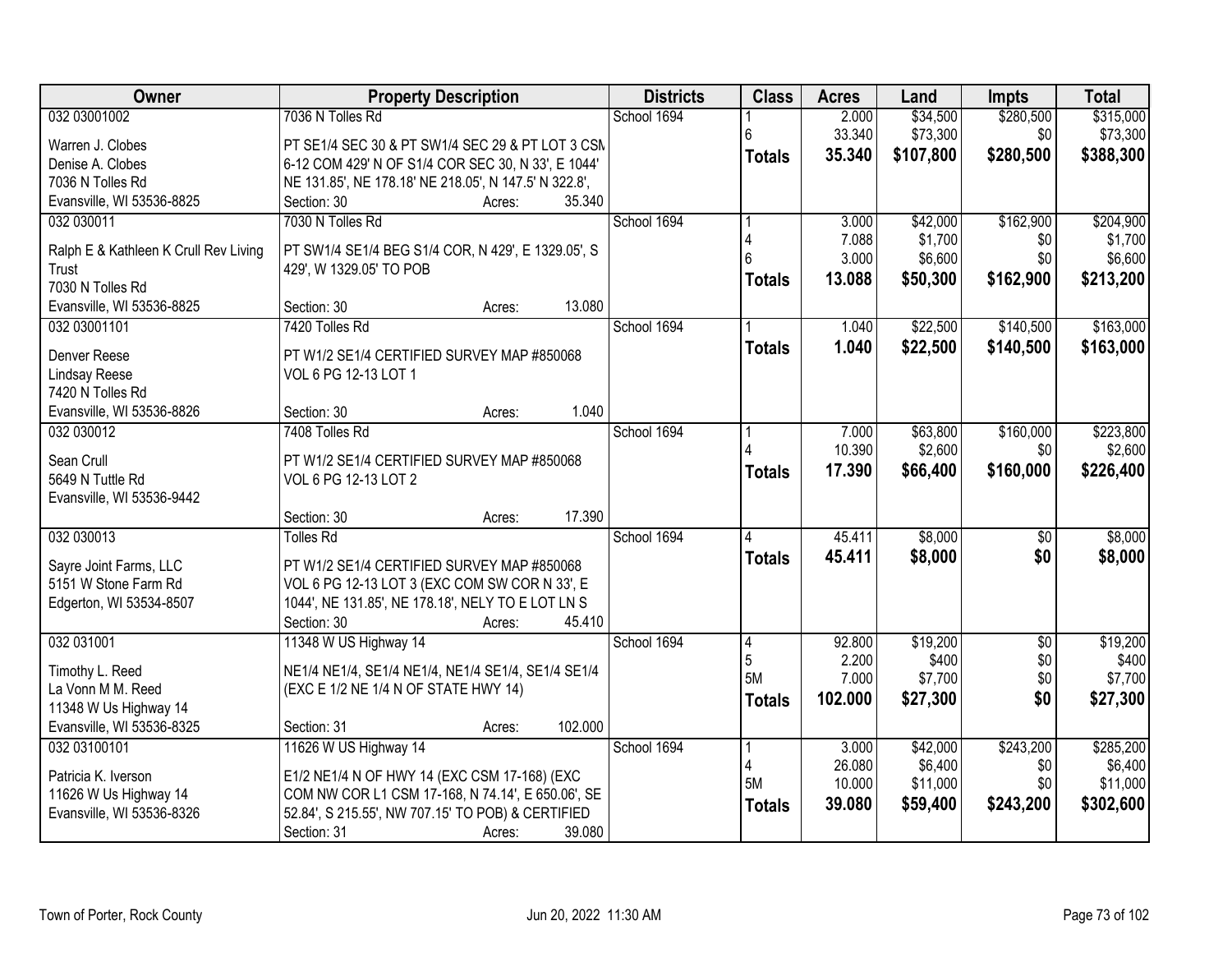| Owner                                 | <b>Property Description</b>                          | <b>Districts</b> | <b>Class</b>  | <b>Acres</b> | Land     | <b>Impts</b>    | <b>Total</b> |
|---------------------------------------|------------------------------------------------------|------------------|---------------|--------------|----------|-----------------|--------------|
| 032 03100103                          | 11646 W US Highway 14                                | School 1694      |               | 11.673       | \$79,700 | \$129,800       | \$209,500    |
| William A & Joy L Tallman Revocable   | PT E1/2 NE1/4 CERTIFIED SURVEY MAP #1227827          |                  |               | 6.000        | \$1,500  | \$0             | \$1,500      |
| <b>Living Trust</b>                   | VOL 17 PG 168 LOT 1 & COM NW COR LOT 1 CSM           |                  | <b>Totals</b> | 17.673       | \$81,200 | \$129,800       | \$211,000    |
| 11646 W Us Highway 14                 | 17-168, N 74.14', E 650.06', SE 52.84', S 215.55' NW |                  |               |              |          |                 |              |
| Evansville, WI 53536-8326             | 17.670<br>Section: 31<br>Acres:                      |                  |               |              |          |                 |              |
| 032 03100201                          | 7030 N Tolles Rd                                     | School 1694      |               | 1.370        | \$26,600 | $\overline{50}$ | \$26,600     |
|                                       |                                                      |                  |               | 7.470        | \$1,800  | \$0             | \$1,800      |
| Ralph E & Kathleen K Crull Rev Living | W 10A W1/2 NE1/4 (EXC CSM 6-99) (EXC COM NE          |                  | <b>Totals</b> | 8.840        | \$28,400 | \$0             | \$28,400     |
| Trust                                 | COR LOT 1, W 125', N 10', E 125', S 10' TO POB)      |                  |               |              |          |                 |              |
| 7030 N Tolles Rd                      |                                                      |                  |               |              |          |                 |              |
| Evansville, WI 53536-8825             | 8.840<br>Section: 31<br>Acres:                       |                  |               |              |          |                 |              |
| 032 031003001                         | 12000 W US Highway 14                                | School 1694      |               | 20.100       | \$1,500  | $\overline{50}$ | \$1,500      |
| John B. Crull                         | PT NE1/4 NW1/4, NW/4 NE1/4, SW1/4 NE1/4 COM          |                  | 5             | 7.930        | \$1,200  | \$0             | \$1,200      |
| 12000 W Us Highway 14                 | 311.83' S N1/4 COR TO S LN CSM 6-99 FOR POB; E       |                  |               | 5.500        | \$49,500 | \$160,500       | \$210,000    |
| Evansville, WI 53536-8327             | 746.07' ON S LN N 10A NW1/4 NE1/4, E 582.98' TO SE   |                  | Totals        | 33.530       | \$52,200 | \$160,500       | \$212,700    |
|                                       | 33.530<br>Section: 31<br>Acres:                      |                  |               |              |          |                 |              |
| 032 0310030010                        | 6937 N Tolles Rd                                     | School 1694      |               | 1.340        | \$26,300 | \$246,100       | \$272,400    |
|                                       |                                                      |                  | <b>Totals</b> | 1.340        | \$26,300 | \$246,100       | \$272,400    |
| Jeremy G. Crull                       | PT NE1/4 NW1/4 CERTIFIED SURVEY MAP #1470633         |                  |               |              |          |                 |              |
| 6937 N Tolles Rd                      | VOL 23 PG 392-394 LOT 1                              |                  |               |              |          |                 |              |
| Evansville, WI 53536-8827             |                                                      |                  |               |              |          |                 |              |
|                                       | 1.340<br>Section: 31<br>Acres:                       |                  |               |              |          |                 |              |
| 032 0310030011                        | 6933 N Tolles Rd                                     | School 1694      |               | 2.280        | \$36,600 | \$231,400       | \$268,000    |
| Stacy L. Wagner                       | PT NE1/4 NW1/4 CERTIFIED SURVEY MAP #1544140         |                  | <b>Totals</b> | 2.280        | \$36,600 | \$231,400       | \$268,000    |
| Michael Wagner                        | VOL 25 PG 161-163 LOT 1                              |                  |               |              |          |                 |              |
| 6933 N Tolles Rd                      |                                                      |                  |               |              |          |                 |              |
| Evansville, WI 53536-8827             | 2.280<br>Section: 31<br>Acres:                       |                  |               |              |          |                 |              |
| 032 0310030012                        | US Highway 14                                        | School 1694      | 4             | 184.880      | \$30,900 | $\overline{50}$ | \$30,900     |
|                                       |                                                      |                  |               | 1.000        | \$0      | \$0             | \$0          |
| R & K & Sons Farms LLC                | W1/2 NE1/4 S CTR LN USH 14 E1/2 SW1/4 N OF RR        |                  | <b>Totals</b> | 185.880      | \$30,900 | \$0             | \$30,900     |
| 7030 N Tolles Rd                      | W1/2 SE1/4 N OF RR (EXC PCL 7 FOR HWY DESC IN        |                  |               |              |          |                 |              |
| Evansville, WI 53536-8825             | TPP 5155-02-21-4.03 AMEND 2 DOC 2047201)             |                  |               |              |          |                 |              |
|                                       | 185.880<br>Section: 31<br>Acres:                     |                  |               |              |          |                 |              |
| 032 031003002                         | 6908 N Tolles Rd                                     | School 1694      |               | 1.090        | \$23,100 | \$153,000       | \$176,100    |
| Adam Polizzi                          | PT NW1/4 NE1/4 CERTIFIED SURVEY MAP #855196          |                  | Totals        | 1.090        | \$23,100 | \$153,000       | \$176,100    |
| 6908 N Tolles Rd                      | VOL 6 PG 99 LOT 1 & COM NE COR LOT 1, W 125' N       |                  |               |              |          |                 |              |
| Evansville, WI 53536-8824             | 10', E 125, S 10' TO POB                             |                  |               |              |          |                 |              |
|                                       | 1.090<br>Section: 31<br>Acres:                       |                  |               |              |          |                 |              |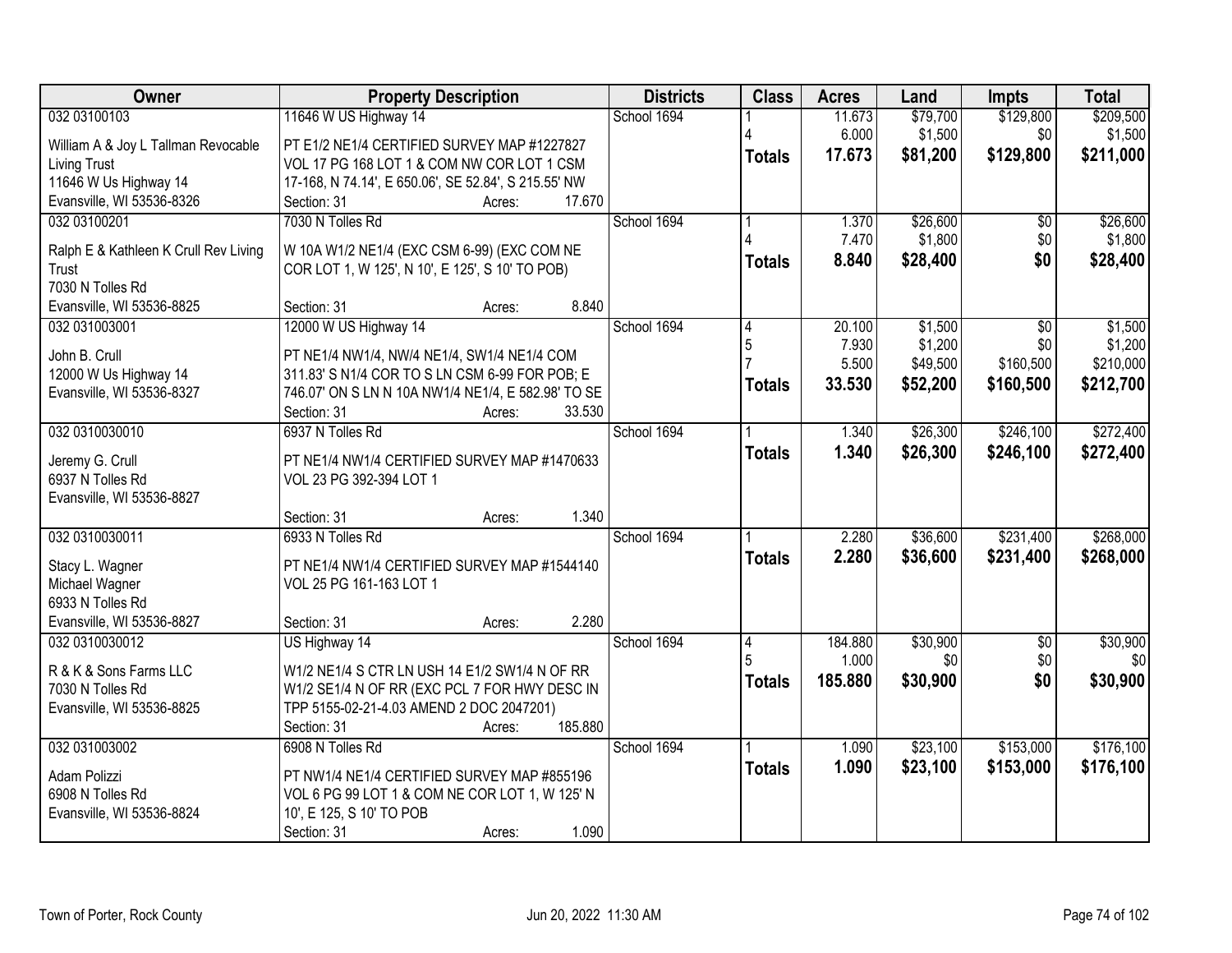| Owner                                              | <b>Property Description</b>                       |        |         | <b>Districts</b> | <b>Class</b>    | <b>Acres</b> | Land            | <b>Impts</b>    | <b>Total</b> |
|----------------------------------------------------|---------------------------------------------------|--------|---------|------------------|-----------------|--------------|-----------------|-----------------|--------------|
| 032 03100302                                       | 6909 N Tolles Rd                                  |        |         | School 1694      |                 | 1.610        | \$29,600        | \$132,900       | \$162,500    |
| Timothy C. Lauretic                                | PT NE1/4 NW1/4 CERTIFIED SURVEY MAP #969685       |        |         |                  | <b>Totals</b>   | 1.610        | \$29,600        | \$132,900       | \$162,500    |
| Teresa A. Lauretic                                 | VOL 11 PG 233-234 LOT 1                           |        |         |                  |                 |              |                 |                 |              |
| 6909 N Tolles Rd                                   |                                                   |        |         |                  |                 |              |                 |                 |              |
| Evansville, WI 53536-8827                          | Section: 31                                       | Acres: | 1.610   |                  |                 |              |                 |                 |              |
| 032 031004                                         | US Highway 14                                     |        |         | School 1694      | $\overline{X4}$ | 1.380        | $\overline{50}$ | \$0             | \$0          |
|                                                    |                                                   |        |         |                  | <b>Totals</b>   | 1.380        | \$0             | \$0             | \$0          |
| Joint School District                              | PT NE1/4 NW1/4 COM 712' S OF N1/4 COR, S 312', NW |        |         |                  |                 |              |                 |                 |              |
| Attn: Town Clerk                                   | ALG HWY 263.3', NLY 229', E 204.2' TO POB         |        |         |                  |                 |              |                 |                 |              |
| 8809 N Wilder Rd                                   | Section: 31                                       |        | 1.380   |                  |                 |              |                 |                 |              |
| Evansville, WI 53536-8846<br>032 031005            | 12346 W US Highway 14                             | Acres: |         | School 1694      |                 | 54.360       | \$11,700        |                 | \$11,700     |
|                                                    |                                                   |        |         |                  | 4<br>5          | 87.640       | \$13,200        | \$0<br>\$0      | \$13,200     |
| William D. Krumwiede                               | FRL NW1/4 (EXC COM N1/4 COR, S 1024', NW ALG      |        |         |                  |                 | 1.200        | \$19,700        | \$600           | \$20,300     |
| Barbara J. Krumwiede                               | HWY 831.4', NE 742.5', E 515.4' TO POB) (EXC CSM  |        |         |                  |                 |              |                 |                 |              |
| 6548 N Weary Rd                                    | 35-218) (EXC PCL 8 FOR HWY DESC IN TPP            |        |         |                  | <b>Totals</b>   | 143.200      | \$44,600        | \$600           | \$45,200     |
| Evansville, WI 53536-8439                          | Section: 31                                       | Acres: | 143.200 |                  |                 |              |                 |                 |              |
| 032 0310051                                        | <b>Weary Rd</b>                                   |        |         | School 1694      |                 | 0.400        | \$100           | \$0             | \$100        |
| William D. Krumwiede                               | PT SW1/4 SW1/4 SEC 30 PT NW1/4 NW1/4 SEC 31       |        |         |                  | <b>Totals</b>   | 0.400        | \$100           | \$0             | \$100        |
| Barbara J. Krumwiede                               | CERTIFIED SURVEY MAP #1968725 VOL 35 PG           |        |         |                  |                 |              |                 |                 |              |
| 6548 N Weary Rd                                    | 218-222 TH PT LOT 1 IN SEC 31                     |        |         |                  |                 |              |                 |                 |              |
| Evansville, WI 53536-8439                          | Section: 31                                       | Acres: | 0.400   |                  |                 |              |                 |                 |              |
| 032 031006                                         | 6516 N Weary Rd                                   |        |         | School 1694      | 4               | 40.140       | \$6,000         | $\overline{50}$ | \$6,000      |
|                                                    |                                                   |        |         |                  | 5               | 43.860       | \$6,600         | \$0             | \$6,600      |
| William D. Krumwiede                               | FRL NW1/4 SW1/4, FRL SW1/4 SW1/4 (EXC RR), PT     |        |         |                  |                 | 84.000       | \$12,600        | \$0             | \$12,600     |
| Barbara J. Krumwiede                               | SE1/4 SW1/4 S OF RR                               |        |         |                  | <b>Totals</b>   |              |                 |                 |              |
| 6548 N Weary Rd                                    |                                                   |        |         |                  |                 |              |                 |                 |              |
| Evansville, WI 53536-8439                          | Section: 31                                       | Acres: | 84.000  |                  |                 |              |                 |                 |              |
| 032 032001                                         | 6703 N Riley Rd                                   |        |         | School 1694      |                 | 3.000        | \$42,000        | \$308,300       | \$350,300    |
| Raymond & Jessica Detweiler Rev Livin( NE1/4 NE1/4 |                                                   |        |         |                  |                 | 30.000       | \$5,200         | \$0             | \$5,200      |
| Trust                                              |                                                   |        |         |                  | 5M              | 7.000        | \$7,700         | \$0             | \$7,700      |
| 6703 N Riley Rd                                    |                                                   |        |         |                  | <b>Totals</b>   | 40.000       | \$54,900        | \$308,300       | \$363,200    |
| Evansville, WI 53536-8319                          | Section: 32                                       | Acres: | 40.000  |                  |                 |              |                 |                 |              |
| 032 032002                                         | Wilder Rd                                         |        |         | School 1694      | 4               | 77.220       | \$14,500        | $\overline{60}$ | \$14,500     |
|                                                    |                                                   |        |         |                  | 5M              | 5.000        | \$5,500         | \$0             | \$5,500      |
| Sayre Joint Farms, LLC                             | NW1/4 NE1/4, SW1/4 NE1/4 W 6A NW1/4 SE1/4 N OF    |        |         |                  | <b>Totals</b>   | 82.220       | \$20,000        | \$0             | \$20,000     |
| 5151 W Stone Farm Rd                               | HWY (EXC CSM 11-41) (EXC PCL 10 FOR HWY DESC      |        |         |                  |                 |              |                 |                 |              |
| Edgerton, WI 53534-8507                            | IN TPP 5155-02-21-4.04 REC AS TPP-E26 DOC         |        |         |                  |                 |              |                 |                 |              |
|                                                    | Section: 32                                       | Acres: | 82.220  |                  |                 |              |                 |                 |              |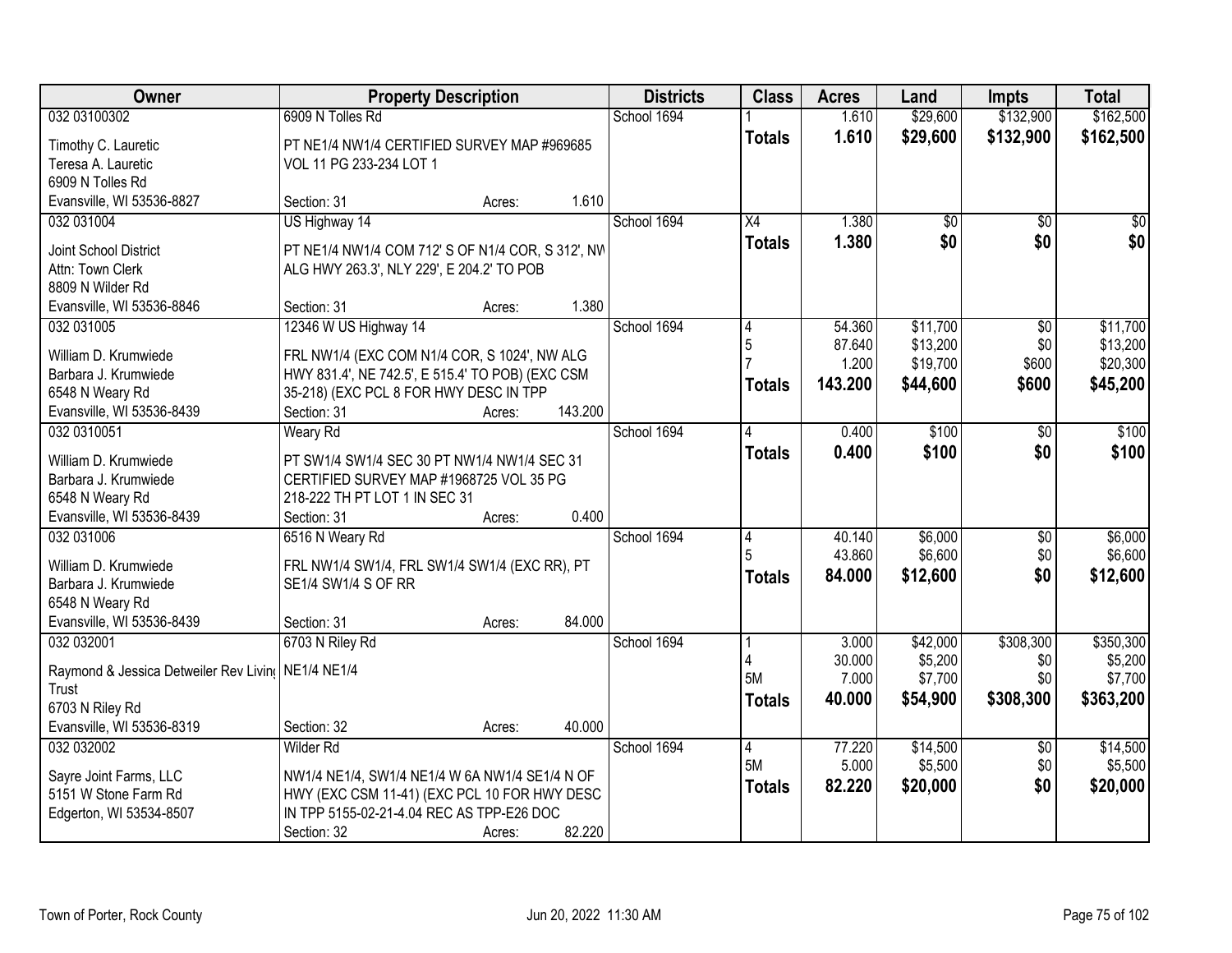| Owner                                                                              | <b>Property Description</b>                        |        |        | <b>Districts</b> | <b>Class</b>  | <b>Acres</b> | Land     | <b>Impts</b>    | <b>Total</b> |
|------------------------------------------------------------------------------------|----------------------------------------------------|--------|--------|------------------|---------------|--------------|----------|-----------------|--------------|
| 032 03200201                                                                       | 10946 W US Highway 14                              |        |        | School 1694      |               | 3.330        | \$44,500 | \$78,000        | \$122,500    |
| <b>Bradley Rieck</b>                                                               | PT NW1/4 SE1/4 CERTIFIED SURVEY MAP #954412        |        |        |                  | <b>Totals</b> | 3.330        | \$44,500 | \$78,000        | \$122,500    |
| Hannah Rieck                                                                       | VOL 11 PG 41 LOT 1                                 |        |        |                  |               |              |          |                 |              |
| 10946 W Us Highway 14                                                              |                                                    |        |        |                  |               |              |          |                 |              |
| Evansville, WI 53536-8323                                                          | Section: 32                                        | Acres: | 3.330  |                  |               |              |          |                 |              |
| 032 032004                                                                         | US Highway 14                                      |        |        | School 1694      |               | 37.500       | \$7,800  | $\overline{50}$ | \$7,800      |
|                                                                                    |                                                    |        |        |                  | <b>Totals</b> | 37.500       | \$7,800  | \$0             | \$7,800      |
| Tom & Donna Sayre Farms LLC                                                        | PT SE1/4 COM 908.82' E OF S1/4 COR, E 742.5', N TO |        |        |                  |               |              |          |                 |              |
| 5151 W Stone Farm Rd                                                               | HWY, NW ALG HWY TO PT 908.82' E OF N-S 1/4 LN, S   |        |        |                  |               |              |          |                 |              |
| Edgerton, WI 53534-8507                                                            | TO POB                                             |        | 37.500 |                  |               |              |          |                 |              |
|                                                                                    | Section: 32                                        | Acres: |        |                  |               |              |          |                 |              |
| 032 03200401                                                                       | 6537 N Riley Rd                                    |        |        | School 1694      |               | 1.790        | \$31,900 | \$149,000       | \$180,900    |
| David J. Hagen                                                                     | PT S1/2 SE1/4 NE1/4 CERTIFIED SURVEY MAP           |        |        |                  | <b>Totals</b> | 1.790        | \$31,900 | \$149,000       | \$180,900    |
| 6537 N Riley Rd                                                                    | #905987 VOL 8 PG 320-321 LOT 1 (EXC PT FOR         |        |        |                  |               |              |          |                 |              |
| Evansville, WI 53536-8313                                                          | FUTURE RD)                                         |        |        |                  |               |              |          |                 |              |
|                                                                                    | Section: 32                                        | Acres: | 1.790  |                  |               |              |          |                 |              |
| 032 0320040101                                                                     | 6501 N Riley Rd                                    |        |        | School 1694      |               | 7.860        | \$66,700 | \$195,300       | \$262,000    |
| Thayne Robinson                                                                    | PT S1/2 SE1/4 NE1/4 CERTIFIED SURVEY MAP           |        |        |                  | <b>Totals</b> | 7.860        | \$66,700 | \$195,300       | \$262,000    |
| Lee Patrolia                                                                       | #905987 VOL 8 PG 320-321 LOT 2 PT LOT 1 RES FOR    |        |        |                  |               |              |          |                 |              |
| 6501 N Riley Rd                                                                    | <b>FUTURE RD</b>                                   |        |        |                  |               |              |          |                 |              |
| Evansville, WI 53536-8310                                                          | Section: 32                                        | Acres: | 7.860  |                  |               |              |          |                 |              |
| 032 0320040102                                                                     | 10804 W US Highway 14                              |        |        | School 1694      |               | 4.830        | \$55,700 | \$179,400       | \$235,100    |
|                                                                                    |                                                    |        |        |                  | <b>Totals</b> | 4.830        | \$55,700 | \$179,400       | \$235,100    |
| David C Franklin Revocable Living Trust   PT NE1/4 & PT SE1/4 CERTIFIED SURVEY MAP |                                                    |        |        |                  |               |              |          |                 |              |
| 10804 W Us Highway 14                                                              | #852378 VOL 6 PG 48-50 LOT 1                       |        |        |                  |               |              |          |                 |              |
| Evansville, WI 53536-8322                                                          |                                                    |        |        |                  |               |              |          |                 |              |
|                                                                                    | Section: 32                                        | Acres: | 4.830  |                  |               |              |          |                 |              |
| 032 03200402                                                                       | 10832 W US Highway 14                              |        |        | School 1694      |               | 3.990        | \$49,400 | \$176,500       | \$225,900    |
| Daniel G. Freiberg                                                                 | PT NE1/4 & SE1/4 CERTIFIED SURVEY MAP #882021      |        |        |                  | <b>Totals</b> | 3.990        | \$49,400 | \$176,500       | \$225,900    |
| 10832 W Us Highway 14                                                              | VOL 7 PG 200-201 LOT 1                             |        |        |                  |               |              |          |                 |              |
| Evansville, WI 53536-8322                                                          |                                                    |        |        |                  |               |              |          |                 |              |
|                                                                                    | Section: 32                                        | Acres: | 3.990  |                  |               |              |          |                 |              |
| 032 03200403                                                                       | 10723 W Sunset Dr                                  |        |        | School 1694      |               | 0.980        | \$21,700 | \$170,600       | \$192,300    |
|                                                                                    |                                                    |        |        |                  | <b>Totals</b> | 0.980        | \$21,700 | \$170,600       | \$192,300    |
| Russell R. Diggins Sr                                                              | PT NE1/4 CERTIFIED SURVEY MAP #919229 VOL 9        |        |        |                  |               |              |          |                 |              |
| 10723 W Sunset Dr                                                                  | PG 179-180 LOT 1                                   |        |        |                  |               |              |          |                 |              |
| Evansville, WI 53536-8315                                                          |                                                    |        |        |                  |               |              |          |                 |              |
|                                                                                    | Section: 32                                        | Acres: | 0.980  |                  |               |              |          |                 |              |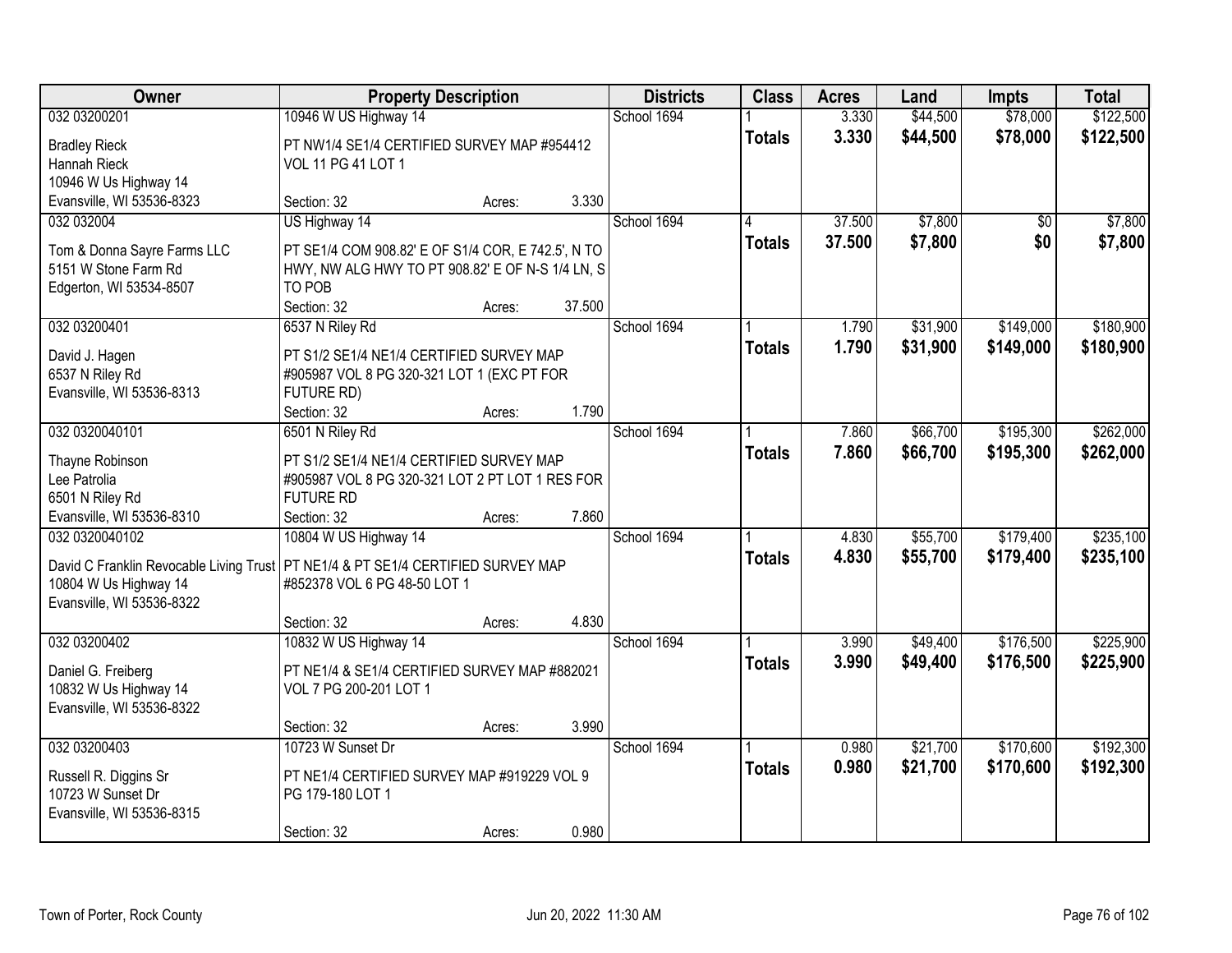| Owner                                                                                                                 | <b>Property Description</b>                                                                                                                                                              |        |        | <b>Districts</b> | <b>Class</b>       | <b>Acres</b>              | Land                        | <b>Impts</b>                  | <b>Total</b>                |
|-----------------------------------------------------------------------------------------------------------------------|------------------------------------------------------------------------------------------------------------------------------------------------------------------------------------------|--------|--------|------------------|--------------------|---------------------------|-----------------------------|-------------------------------|-----------------------------|
| 032 03200404                                                                                                          | 10741 W Sunset Dr                                                                                                                                                                        |        |        | School 1694      |                    | 0.980                     | \$21,700                    | \$137,400                     | \$159,100                   |
| Susan M. Smith<br>10741 W Sunset Dr<br>Evansville, WI 53536-8315                                                      | PT NE1/4 CERTIFIED SURVEY MAP #919229 VOL 9<br>PG 179-180 LOT 2                                                                                                                          |        |        |                  | <b>Totals</b>      | 0.980                     | \$21,700                    | \$137,400                     | \$159,100                   |
|                                                                                                                       | Section: 32                                                                                                                                                                              | Acres: | 0.980  |                  |                    |                           |                             |                               |                             |
| 032 03200405                                                                                                          | 10741 W Sunset Dr                                                                                                                                                                        |        |        | School 1694      |                    | 0.970                     | \$21,600                    | $\overline{50}$               | \$21,600                    |
| Susan M. Smith<br>10741 W Sunset Dr<br>Evansville, WI 53536-8315                                                      | PT NE1/4 CERTIFIED SURVEY MAP #919229 VOL 9<br>PG 179-180 LOT 3                                                                                                                          |        |        |                  | Totals             | 0.970                     | \$21,600                    | \$0                           | \$21,600                    |
|                                                                                                                       | Section: 32                                                                                                                                                                              | Acres: | 0.970  |                  |                    |                           |                             |                               |                             |
| 032 03200406                                                                                                          | 10744 W Sunset Dr                                                                                                                                                                        |        |        | School 1694      |                    | 0.952                     | \$21,400                    | \$284,200                     | \$305,600                   |
| John T. Wunderlich<br>Helen A. Wunderlich<br>10744 W Sunset Dr                                                        | PT NE1/4 CERTIFIED SURVEY MAP #920985 VOL 9<br>PG 245 LOT 1                                                                                                                              |        |        |                  | <b>Totals</b>      | 0.952                     | \$21,400                    | \$284,200                     | \$305,600                   |
| Evansville, WI 53536-8314                                                                                             | Section: 32                                                                                                                                                                              | Acres: | 0.950  |                  |                    |                           |                             |                               |                             |
| 032 03200407                                                                                                          | 10734 W Sunset Dr                                                                                                                                                                        |        |        | School 1694      |                    | 0.963                     | \$21,500                    | \$225,900                     | \$247,400                   |
| Scott A. Gransee<br>10734 W Sunset Dr<br>Evansville, WI 53536-8314                                                    | PT NE1/4 CERTIFIED SURVEY MAP #920985 VOL 9<br>PG 245 LOT 2                                                                                                                              |        |        |                  | <b>Totals</b>      | 0.963                     | \$21,500                    | \$225,900                     | \$247,400                   |
|                                                                                                                       | Section: 32                                                                                                                                                                              | Acres: | 0.960  |                  |                    |                           |                             |                               |                             |
| 032 03200408<br>Gary S. Rehfeldt<br>Linda R. Rehfeldt<br>10678 W Oak Ridge Rd                                         | 10722 Sunset Dr<br>PT NE1/4 CERTIFIED SURVEY MAP #920985 VOL 9<br>PG 245 LOT 3                                                                                                           |        |        | School 1694      | <b>Totals</b>      | 0.964<br>0.964            | \$21,500<br>\$21,500        | \$0<br>\$0                    | \$21,500<br>\$21,500        |
| Evansville, WI 53536-8306                                                                                             | Section: 32                                                                                                                                                                              | Acres: | 0.960  |                  |                    |                           |                             |                               |                             |
| 032 032005<br>Rick J & Mary L Bergendal Rev Living<br>Trust<br>N6388 English Settlement Rd<br>Albany, WI 53502-9762   | N Tuttle Rd<br>PT E1/2 NW1/4 &PT E1/2 SW1/4 COM INTER HWY 14 &<br>WILDER/TUTTLE RD, N 225', W 206', SLY 325' TO PT<br>220' W OF C/L TUTTLE RD W 28', S 2358', E 248', N<br>Section: 32   | Acres: | 8.390  | School 1694      | 4<br><b>Totals</b> | 2.890<br>5.500<br>8.390   | \$400<br>\$1,300<br>\$1,700 | $\sqrt{6}$<br>\$0<br>\$0      | \$400<br>\$1,300<br>\$1,700 |
| 032 03200501<br>Rick J & Mary L Bergendal Rev Living<br>Trust<br>N6388 English Settlement Rd<br>Albany, WI 53502-9762 | US Highway 14<br>E1/2 NW1/4 & E1/2 SW1/4 LYG S OF HWY (EXC COM<br>INTER HWY 14 & WILDER TUTTLE RD, NW 216.51'S<br>129.97', W 28', S 2358', E 248', N 2458' TO POB) (EXC {<br>Section: 32 | Acres: | 41.100 | School 1694      | 4<br><b>Totals</b> | 40.260<br>0.840<br>41.100 | \$6,000<br>\$200<br>\$6,200 | $\overline{30}$<br>\$0<br>\$0 | \$6,000<br>\$200<br>\$6,200 |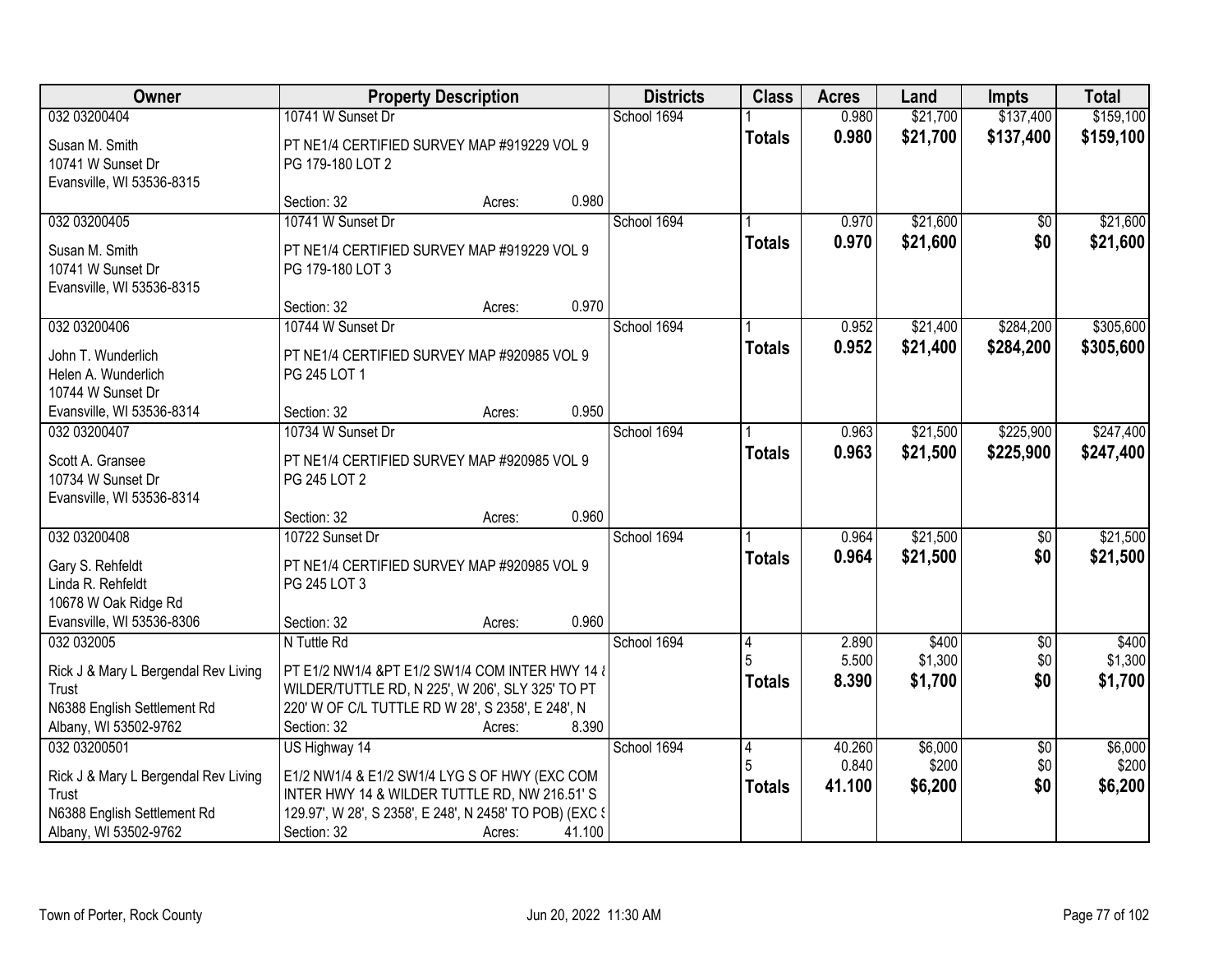| Owner                     | <b>Property Description</b>                        | <b>Districts</b> | <b>Class</b>   | <b>Acres</b>     | Land                 | Impts                  | <b>Total</b>          |
|---------------------------|----------------------------------------------------|------------------|----------------|------------------|----------------------|------------------------|-----------------------|
| 032 0320050101            | 6549 N Wilder Rd                                   | School 1694      |                | 2.650            | \$39,400             | \$140,900              | \$180,300             |
| Keith R. Spatola          | PT SE1/4 NW1/4 & PT NE1/4 SW1/4 CERTIFIED          |                  | <b>Totals</b>  | 2.650            | \$39,400             | \$140,900              | \$180,300             |
| 6549 N Wilder Rd          | SURVEY MAP #1233050 VOL 17 PG 246 LOT 1            |                  |                |                  |                      |                        |                       |
| Evansville, WI 53536-8348 |                                                    |                  |                |                  |                      |                        |                       |
|                           | 2.650<br>Section: 32<br>Acres:                     |                  |                |                  |                      |                        |                       |
| 032 03200502              | 11118 W US Highway 14                              | School 1694      |                | 0.900            | \$19,800             | \$102,800              | \$122,600             |
| David A. Thier            | PT SE1/4 NW1/4 & PT NE1/4 SW1/4 CERTIFIED          |                  | <b>Totals</b>  | 0.900            | \$19,800             | \$102,800              | \$122,600             |
| 11118 W Us Highway 14     | SURVEY MAP #1233050 VOL 17 PG 246 LOT 2 (EXC       |                  |                |                  |                      |                        |                       |
| Evansville, WI 53536-8324 | PCL 9 FOR HWY DESC IN TPP 5155-02-21-4.04 REC      |                  |                |                  |                      |                        |                       |
|                           | 0.900<br>Section: 32<br>Acres:                     |                  |                |                  |                      |                        |                       |
| 032 03200503              | <b>Tuttle Rd</b>                                   | School 1694      |                | 28.000           | \$5,800              | \$0                    | \$5,800               |
| Doudlahs Dirt LLC         | PT SE1/4 SW1/4 COM SW COR N 939.5', E 1330.92', S  |                  |                | 0.710            | \$100                | \$0                    | \$100                 |
| 10339 N Wilder Rd         | 939.5', W TO POB                                   |                  | <b>Totals</b>  | 28.710           | \$5,900              | \$0                    | \$5,900               |
| Evansville, WI 53536-8943 |                                                    |                  |                |                  |                      |                        |                       |
|                           | 28.710<br>Section: 32<br>Acres:                    |                  |                |                  |                      |                        |                       |
| 032 03200504              | 6701 N Wilder Rd                                   | School 1694      |                | 2.000            | \$34,500             | \$229,800              | \$264,300             |
| Dean A. Devlin            | PT E1/2 NW1/4 COM N1/4 COR, S 2104.18', W 439.90', |                  | 5M             | 28.500<br>37.000 | \$5,900              | \$0<br>\$0             | \$5,900               |
| Laura J. Devlin           | S 197', W 909.93', N 2272.37', E 1327.54' TO POB   |                  | <b>Totals</b>  | 67.500           | \$40,700<br>\$81,100 | \$229,800              | \$40,700<br>\$310,900 |
| 6701 N Wilder Rd          |                                                    |                  |                |                  |                      |                        |                       |
| Evansville, WI 53536-8343 | 67.500<br>Section: 32<br>Acres:                    |                  |                |                  |                      |                        |                       |
| 032 03200505              | 11136 W US Highway 14                              | School 1694      | $\overline{2}$ | 3.000            | \$49,500             | \$487,000              | \$536,500             |
| Tommy J. Woodstock        | PT SE1/4 NW1/4 & PT NE1/4 SW1/4 CERTIFIED          |                  |                | 7.010            | \$1,500              | \$0                    | \$1,500               |
| 11136 W Us Highway 14     | SURVEY MAP #1233049 VOL 17 PG 245 LOT 1            |                  | <b>Totals</b>  | 10.010           | \$51,000             | \$487,000              | \$538,000             |
| Evansville, WI 53536-8324 |                                                    |                  |                |                  |                      |                        |                       |
|                           | 10.010<br>Section: 32<br>Acres:                    |                  |                |                  |                      |                        |                       |
| 032 032006                | US Highway 14                                      | School 1694      | 4              | 87.450<br>1.050  | \$13,100<br>\$200    | $\overline{50}$<br>\$0 | \$13,100<br>\$200     |
| Doudlahs Dirt LLC         | W1/2 W1/2 (EXC PT LYING N OF HWY)                  |                  |                | 88.500           | \$13,300             | \$0                    | \$13,300              |
| 10339 N Wilder Rd         |                                                    |                  | <b>Totals</b>  |                  |                      |                        |                       |
| Evansville, WI 53536-8943 |                                                    |                  |                |                  |                      |                        |                       |
|                           | 88.500<br>Section: 32<br>Acres:                    |                  |                |                  |                      |                        |                       |
| 032 03200601              | 11348 W US Highway 14                              | School 1694      | 14<br>5        | 37,950<br>1.050  | \$5,500<br>\$200     | $\overline{30}$<br>\$0 | \$5,500<br>\$200      |
| Timothy L. Reed           | PT W1/2 W1/2 NLY OF HWY 14 (EXC MFL 23 A)          |                  | <b>5M</b>      | 9.000            | \$9,900              | \$0                    | \$9,900               |
| La Vonn M M. Reed         |                                                    |                  |                | 3.000            | \$39,500             | \$217,600              | \$257,100             |
| 11348 W Us Highway 14     |                                                    |                  | <b>Totals</b>  | 51.000           | \$55,100             | \$217,600              | \$272,700             |
| Evansville, WI 53536-8325 | 51.000<br>Section: 32<br>Acres:                    |                  |                |                  |                      |                        |                       |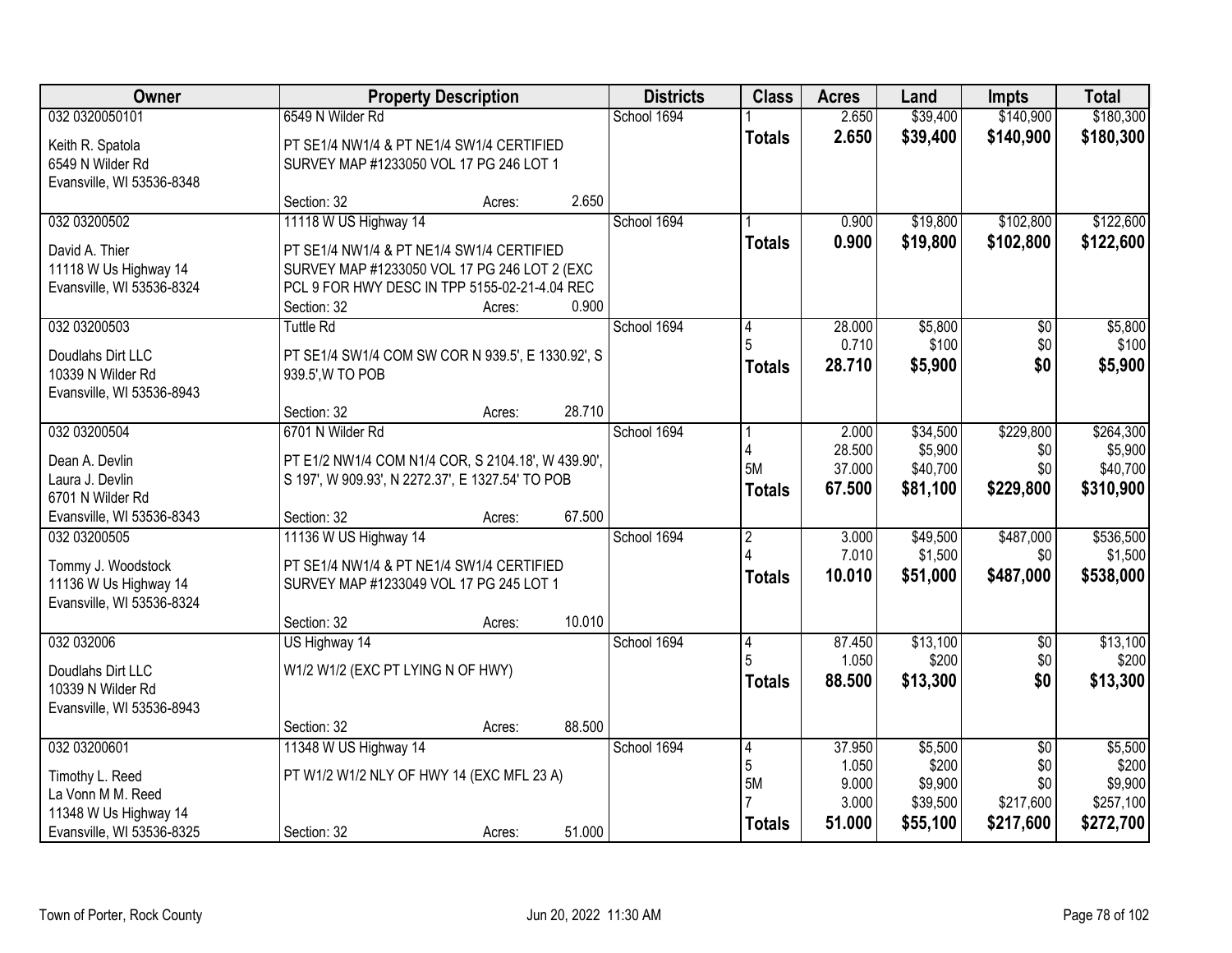| Owner                                                  | <b>Property Description</b>                                                                  | <b>Districts</b> | <b>Class</b> | <b>Acres</b>    | Land            | Impts            | <b>Total</b>           |                  |
|--------------------------------------------------------|----------------------------------------------------------------------------------------------|------------------|--------------|-----------------|-----------------|------------------|------------------------|------------------|
| 032 03200602                                           | 11348 W US Highway 14                                                                        |                  | School 1694  | $\overline{F8}$ | 23.000          | ( \$50,600)      | $\overline{50}$        | $\sqrt{30}$      |
| Timothy L. Reed                                        | PT NW1/4 NW1/4 & PT SW1/4 NW1/4 MANAGED                                                      |                  |              | <b>Totals</b>   | 23,000          | \$0              | \$0                    | \$0              |
| La Vonn M M. Reed                                      | FOREST LAND CLOSED ORDER #54-005-1999 50                                                     |                  |              |                 |                 |                  |                        |                  |
| 11348 W Us Highway 14                                  | <b>YRS</b>                                                                                   |                  |              |                 |                 |                  |                        |                  |
| Evansville, WI 53536-8325                              | Section: 32<br>Acres:                                                                        | 23.000           |              |                 |                 |                  |                        |                  |
| 032 032007                                             | N Tuttle Rd                                                                                  |                  | School 1694  | 4               | 44.660          | \$8,000          | \$0                    | \$8,000          |
| Sayre Joint Farms, LLC                                 | PT SE1/4 COM S1/4 COR, E 908.16', N TO C/L HWY,                                              |                  |              |                 | 0.340           | \$100            | \$0                    | \$100            |
| 5151 W Stone Farm Rd                                   | NWLY ALG C/L TO N/S SEC LN, S 2487.54' TO POB                                                |                  |              | <b>Totals</b>   | 45.000          | \$8,100          | \$0                    | \$8,100          |
| Edgerton, WI 53534-8507                                | (EXC CSM 14-257)                                                                             |                  |              |                 |                 |                  |                        |                  |
|                                                        | Section: 32<br>Acres:                                                                        | 45.000           |              |                 |                 |                  |                        |                  |
| 032 03200701                                           | 6418 N Tuttle Rd                                                                             |                  | School 1694  |                 | 4.090           | \$50,200         | \$76,400               | \$126,600        |
| Mark R. Johnson                                        |                                                                                              |                  |              | <b>Totals</b>   | 4.090           | \$50,200         | \$76,400               | \$126,600        |
| 6418 N Tuttle Rd                                       | PT NW1/4 SE1/4 CERTIFIED SURVEY MAP #1108503<br>VOL 14 PG 257 LOT 1 (EXC PCL 11 FOR HWY DESC |                  |              |                 |                 |                  |                        |                  |
| Evansville, WI 53536-8316                              | IN TPP 5155-02-21-4.04 AMEND 1 REC AS DOC                                                    |                  |              |                 |                 |                  |                        |                  |
|                                                        | Section: 32<br>Acres:                                                                        | 4.090            |              |                 |                 |                  |                        |                  |
| 032 032008                                             | 10702 W US Highway 14                                                                        |                  | School 1694  |                 | 5.000           | \$57,000         | \$103,600              | \$160,600        |
|                                                        |                                                                                              |                  |              | <b>Totals</b>   | 5.000           | \$57,000         | \$103,600              | \$160,600        |
| Holly Ann Thompson<br>David Scott Calhoun              | PT NE1/4 SE1/4 CERTIFIED SURVEY MAP #1811081<br>VOL 31 PG 308-310 LOT 1                      |                  |              |                 |                 |                  |                        |                  |
| 8976 Domini Rd                                         |                                                                                              |                  |              |                 |                 |                  |                        |                  |
| Mount Horeb, WI 53572-1252                             | Section: 32<br>Acres:                                                                        | 5.000            |              |                 |                 |                  |                        |                  |
| 032 03200801                                           | <b>Riley Rd</b>                                                                              |                  | School 1694  |                 | 8.630           | \$69,300         | $\overline{50}$        | \$69,300         |
|                                                        |                                                                                              |                  |              | <b>Totals</b>   | 8.630           | \$69,300         | \$0                    | \$69,300         |
| <b>Charles Schaff</b>                                  | PT NE1/4 SE1/4 CERTIFIED SURVEY MAP #1811081                                                 |                  |              |                 |                 |                  |                        |                  |
| Linda Schaff                                           | VOL 31 PG 308-310 LOT 2                                                                      |                  |              |                 |                 |                  |                        |                  |
| 5523 W Splendor Valley Dr<br>Janesville, WI 53548-9492 | Section: 32                                                                                  | 8.630            |              |                 |                 |                  |                        |                  |
| 032 032009                                             | Acres:<br>US Highway 14                                                                      |                  | School 1694  | $\overline{4}$  | 44.210          | \$6,300          | $\overline{50}$        | \$6,300          |
|                                                        |                                                                                              |                  |              |                 | 0.790           | \$100            | \$0                    | \$100            |
| Andrew Living Trust                                    | PT OF E 60 A E1/2 SE1/4 LY S OF USH 14                                                       |                  |              | <b>Totals</b>   | 45.000          | \$6,400          | \$0                    | \$6,400          |
| Attn: Gordon & Barbara Andrew                          |                                                                                              |                  |              |                 |                 |                  |                        |                  |
| 6928 W State Rd 11                                     |                                                                                              |                  |              |                 |                 |                  |                        |                  |
| Janesville, WI 53548-9129                              | Section: 32<br>Acres:                                                                        | 45.000           |              |                 |                 |                  |                        |                  |
| 032 033001                                             | 9632 W Wheeler Rd                                                                            |                  | School 1694  | 4<br>5          | 36.020<br>1.980 | \$5,000<br>\$300 | $\overline{50}$<br>\$0 | \$5,000<br>\$300 |
| Donald A. Wollinger                                    | <b>NE1/4 NE1/4</b>                                                                           |                  |              |                 | 2.000           | \$28,500         | \$97,900               | \$126,400        |
| 9632 W Wheeler Rd                                      |                                                                                              |                  |              | <b>Totals</b>   | 40.000          | \$33,800         | \$97,900               | \$131,700        |
| Evansville, WI 53536-8335                              |                                                                                              |                  |              |                 |                 |                  |                        |                  |
|                                                        | Section: 33<br>Acres:                                                                        | 40.000           |              |                 |                 |                  |                        |                  |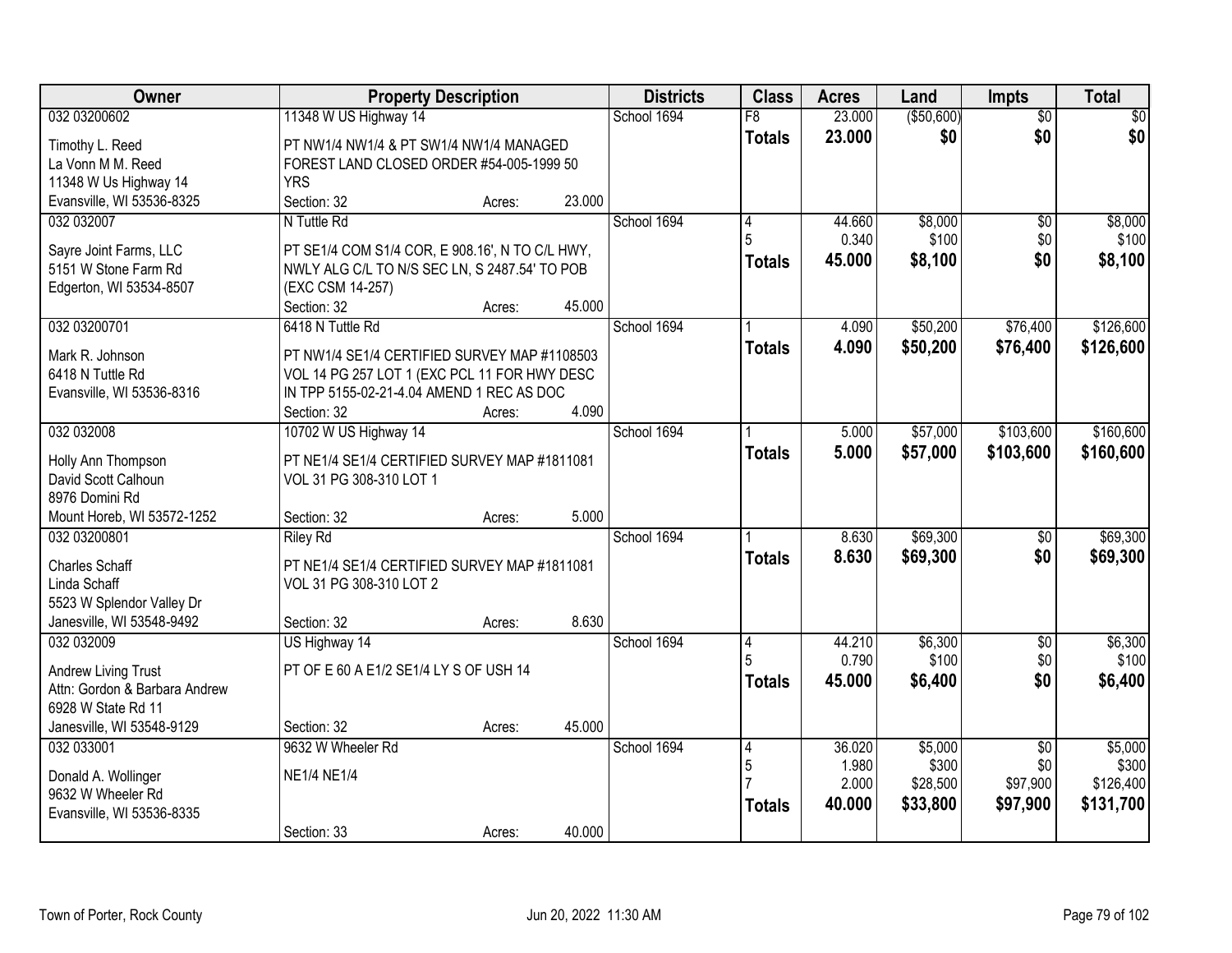| Owner                                     |                                                                          | <b>Property Description</b> |        |             | <b>Class</b>  | <b>Acres</b>    | Land                | Impts                  | <b>Total</b>         |
|-------------------------------------------|--------------------------------------------------------------------------|-----------------------------|--------|-------------|---------------|-----------------|---------------------|------------------------|----------------------|
| 032 033002                                | 6216 N Fox Rd                                                            |                             |        | School 1694 |               | 34.720<br>0.430 | \$7,800<br>\$100    | $\overline{50}$<br>\$0 | \$7,800<br>\$100     |
| Richard A. Viken<br>Suzanne R. Viken      | NW1/4 NE1/4 (EXC CSM 15-133) (EXC CSM 16-320)                            |                             |        |             | <b>Totals</b> | 35.150          | \$7,900             | \$0                    | \$7,900              |
| 10026 W Wheeler Rd                        |                                                                          |                             |        |             |               |                 |                     |                        |                      |
| Evansville, WI 53536-8342                 | Section: 33                                                              | Acres:                      | 35.150 |             |               |                 |                     |                        |                      |
| 032 03300201                              | 9930 W Wheeler Rd                                                        |                             |        | School 1694 |               | 3.350           | \$44,600            | \$160,200              | \$204,800            |
| Paul M. Moccero                           | PT NW1/4 NE1/4 CERTIFIED SURVEY MAP #1136186                             |                             |        |             | <b>Totals</b> | 3.350           | \$44,600            | \$160,200              | \$204,800            |
| Hope L. Rogers                            | VOL 15 PG 133-134 LOT 1                                                  |                             |        |             |               |                 |                     |                        |                      |
| 9930 W Wheeler Rd                         |                                                                          |                             |        |             |               |                 |                     |                        |                      |
| Evansville, WI 53536-8337                 | Section: 33                                                              | Acres:                      | 3.350  |             |               |                 |                     |                        |                      |
| 032 03300202                              | 10026 W Wheeler Rd                                                       |                             |        | School 1694 |               | 1.500           | \$28,300            | \$166,200              | \$194,500            |
| Richard A. Viken                          | PT NW1/4 NE1/4 CERTIFIED SURVEY MAP #1197452                             |                             |        |             | <b>Totals</b> | 1.500           | \$28,300            | \$166,200              | \$194,500            |
| Suzanne R. Viken                          | VOL 16 PG 320-321 LOT 1                                                  |                             |        |             |               |                 |                     |                        |                      |
| 10026 W Wheeler Rd                        |                                                                          |                             | 1.500  |             |               |                 |                     |                        |                      |
| Evansville, WI 53536-8342<br>032 03300301 | Section: 33<br>10309 W Wheeler Rd                                        | Acres:                      |        | School 1694 |               | 3.000           | \$42,000            | \$257,400              | \$299,400            |
|                                           |                                                                          |                             |        |             |               | 7.003           | \$1,700             | \$0                    | \$1,700              |
| Daniel R. Henthorn                        | PT W1/2 SE1/4 NW1/4 CERTIFIED SURVEY MAP                                 |                             |        |             | <b>Totals</b> | 10.003          | \$43,700            | \$257,400              | \$301,100            |
| Beth M. Henthorn<br>10309 W Wheeler Rd    | #1264736 VOL 18 PG 256 LOT 1                                             |                             |        |             |               |                 |                     |                        |                      |
| Evansville, WI 53536-8344                 | Section: 33                                                              | Acres:                      | 10.000 |             |               |                 |                     |                        |                      |
| 032 03300302                              | 10247 Wheeler Rd                                                         |                             |        | School 1694 |               | 1.380           | \$26,800            | \$79,400               | \$106,200            |
|                                           |                                                                          |                             |        |             |               | 8.364           | \$1,700             | \$0                    | \$1,700              |
| Chad A. Hermanson<br>10247 W Wheeler Rd   | PT W1/2 SE1/4 NW1/4 CERTIFIED SURVEY MAP<br>#1264736 VOL 18 PG 256 LOT 2 |                             |        |             | <b>Totals</b> | 9.744           | \$28,500            | \$79,400               | \$107,900            |
| Evansville, WI 53536-8339                 |                                                                          |                             |        |             |               |                 |                     |                        |                      |
|                                           | Section: 33                                                              | Acres:                      | 9.740  |             |               |                 |                     |                        |                      |
| 032 033004                                | 10308 W Wheeler Rd                                                       |                             |        | School 1694 |               | 2.000           | \$34,500            | \$343,300              | \$377,800            |
| Brian W. Jenner                           | <b>NE1/4 NW1/4</b>                                                       |                             |        |             |               | 38.000          | \$7,700             | \$0                    | \$7,700              |
| 10308 W Wheeler Rd                        |                                                                          |                             |        |             | <b>Totals</b> | 40.000          | \$42,200            | \$343,300              | \$385,500            |
| Evansville, WI 53536-8355                 |                                                                          |                             |        |             |               |                 |                     |                        |                      |
|                                           | Section: 33                                                              | Acres:                      | 40.000 |             |               |                 |                     |                        |                      |
| 032 0330040                               | 10047 Wheeler Rd                                                         |                             |        | School 1694 |               | 4.000<br>30.000 | \$49,500<br>\$7,400 | \$291,400<br>\$0       | \$340,900<br>\$7,400 |
| Lois J. Gust                              | SW1/4 NE1/4                                                              |                             |        |             | 5M            | 6.000           | \$6,600             | \$0                    | \$6,600              |
| 10047 W Wheeler Rd                        |                                                                          |                             |        |             | <b>Totals</b> | 40.000          | \$63,500            | \$291,400              | \$354,900            |
| Evansville, WI 53536-8353                 |                                                                          |                             |        |             |               |                 |                     |                        |                      |
|                                           | Section: 33                                                              | Acres:                      | 40.000 |             |               |                 |                     |                        |                      |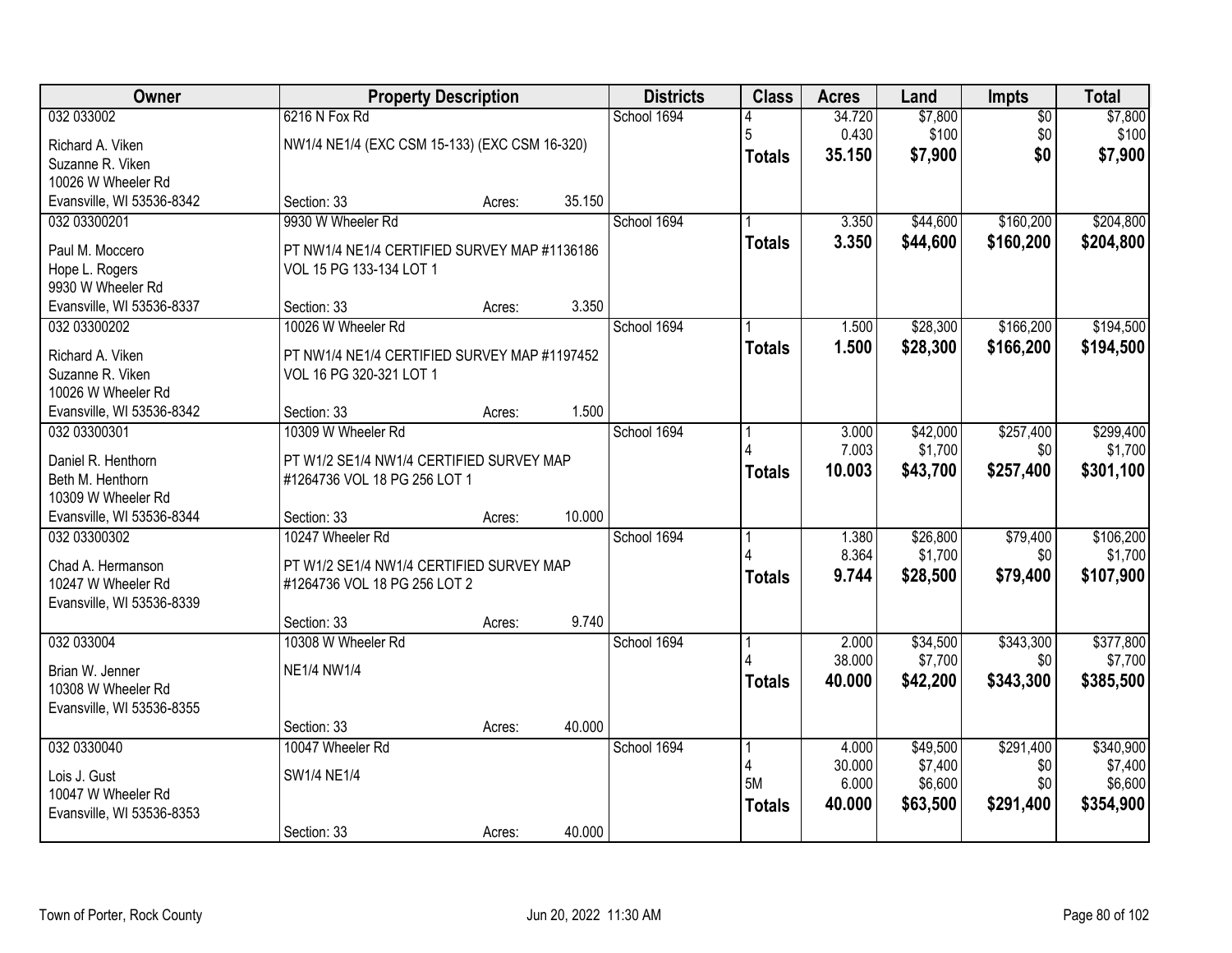| Owner                                                                                | <b>Property Description</b>                                 |                                |        | <b>Districts</b> | <b>Class</b>   | <b>Acres</b> | Land     | <b>Impts</b>    | <b>Total</b> |
|--------------------------------------------------------------------------------------|-------------------------------------------------------------|--------------------------------|--------|------------------|----------------|--------------|----------|-----------------|--------------|
| 032 033005                                                                           | <b>Wheeler Rd</b>                                           |                                |        | School 1694      |                | 31.000       | \$6,000  | $\overline{50}$ | \$6,000      |
| Michael V & Marianne Mc Guire Rev                                                    | SE1/4 NE1/4 (EXC CSM 23-354)                                |                                |        |                  | 5M             | 5.190        | \$5,700  | \$0             | \$5,700      |
| Living Trust et al                                                                   |                                                             |                                |        |                  | <b>Totals</b>  | 36.190       | \$11,700 | \$0             | \$11,700     |
| Attn: James J Johnson Jr                                                             |                                                             |                                |        |                  |                |              |          |                 |              |
| 12 Maple Ct                                                                          | Section: 33                                                 | Acres:                         | 36.190 |                  |                |              |          |                 |              |
| Edgerton, WI 53534-1724                                                              |                                                             |                                |        |                  |                |              |          |                 |              |
| 032 03300501                                                                         | 9615 Wheeler Rd                                             |                                |        | School 1694      |                | 3.500        | \$45,800 | \$157,900       | \$203,700    |
| Michael & Christine Humberg Revocable   PT SE1/4 NE1/4 CERTIFIED SURVEY MAP #1467457 |                                                             |                                |        |                  | <b>Totals</b>  | 3.500        | \$45,800 | \$157,900       | \$203,700    |
| <b>Living Trust</b>                                                                  | VOL 23 PG 354-356 LOT 1                                     |                                |        |                  |                |              |          |                 |              |
| 9615 W Wheeler Rd                                                                    |                                                             |                                |        |                  |                |              |          |                 |              |
| Evansville, WI 53536-8336                                                            | Section: 33                                                 | Acres:                         | 3.500  |                  |                |              |          |                 |              |
| 032 033006                                                                           | 6520 N Riley Rd                                             |                                |        | School 1694      | 4              | 3.340        | \$500    | $\overline{50}$ | \$500        |
|                                                                                      |                                                             |                                |        |                  |                | 2.000        | \$28,500 | \$46,500        | \$75,000     |
| Randall D. Franklin                                                                  | PT SW1/4 NW1/4 CERTIFIED SURVEY MAP #2192665                | ****************************** |        |                  | <b>Totals</b>  | 5.340        | \$29,000 | \$46,500        | \$75,500     |
| Lisa K. Wellnitz                                                                     | VOL 41 PG 205-208 LOT 1                                     |                                |        |                  |                |              |          |                 |              |
| 9410 W Us Highway 14                                                                 |                                                             |                                | 5.340  |                  |                |              |          |                 |              |
| Evansville, WI 53536-8746<br>032 03300601                                            | Section: 33                                                 | Acres:                         |        | School 1694      |                | 52.660       | \$10,800 |                 | \$10,800     |
|                                                                                      | N Riley Rd                                                  |                                |        |                  | 4<br>5         | 2.000        | \$300    | \$0<br>\$0      | \$300        |
| Udder End Farms, LLC                                                                 | SW1/4 NW1/4 & E1/2 NW1/4 NW1/4 (EXC CSM 41-205)             |                                |        |                  |                | 54.660       | \$11,100 | \$0             | \$11,100     |
| 9101 W Wheeler Rd                                                                    | ***************************** ***** 2022 NEW PARCEL******** |                                |        |                  | <b>Totals</b>  |              |          |                 |              |
| Evansville, WI 53536-8333                                                            |                                                             |                                |        |                  |                |              |          |                 |              |
|                                                                                      | Section: 33                                                 | Acres:                         | 54.660 |                  |                |              |          |                 |              |
| 032 033007                                                                           | 6718 Riley Rd                                               |                                |        | School 1694      | 4              | 16.610       | \$2,800  | \$0             | \$2,800      |
| Kevin C. Viken                                                                       | W1/2 NW1/4 NW1/4 (EXC CSM 18-418)                           |                                |        |                  | 5              | 1.230        | \$200    | \$0             | \$200        |
| Barbara A. Viken                                                                     |                                                             |                                |        |                  | Totals         | 17.840       | \$3,000  | \$0             | \$3,000      |
| 6718 N Riley Rd                                                                      |                                                             |                                |        |                  |                |              |          |                 |              |
| Evansville, WI 53536-8311                                                            | Section: 33                                                 | Acres:                         | 17.840 |                  |                |              |          |                 |              |
| 032 03300701                                                                         | 6718 N Riley Rd                                             |                                |        | School 1694      |                | 2.160        | \$35,700 | \$124,500       | \$160,200    |
| Kevin C. Viken                                                                       | PT NW1/4 NW1/4 CERTIFIED SURVEY MAP #1277281                |                                |        |                  | <b>Totals</b>  | 2.160        | \$35,700 | \$124,500       | \$160,200    |
| 6718 N Riley Rd                                                                      | VOL 18 PG 418 LOT 1                                         |                                |        |                  |                |              |          |                 |              |
| Evansville, WI 53536-8311                                                            |                                                             |                                |        |                  |                |              |          |                 |              |
|                                                                                      | Section: 33                                                 | Acres:                         | 2.160  |                  |                |              |          |                 |              |
| 032 033008                                                                           | 10137 W Wheeler Rd                                          |                                |        | School 1694      | $\overline{4}$ | 7.500        | \$1,300  | $\overline{50}$ | \$1,300      |
|                                                                                      |                                                             |                                |        |                  | 5              | 0.500        | \$100    | \$0             | \$100        |
| Richard A. Poff Jr                                                                   | E1/2 SE1/4 NW1/4                                            |                                |        |                  | <b>5M</b>      | 11.000       | \$12,100 | \$0             | \$12,100     |
| Kelly M. Poff                                                                        |                                                             |                                |        |                  |                | 1.000        | \$17,500 | \$84,100        | \$101,600    |
| 10137 W Wheeler Rd                                                                   |                                                             |                                |        |                  | Totals         | 20.000       | \$31,000 | \$84,100        | \$115,100    |
| Evansville, WI 53536-8338                                                            | Section: 33                                                 | Acres:                         | 20.000 |                  |                |              |          |                 |              |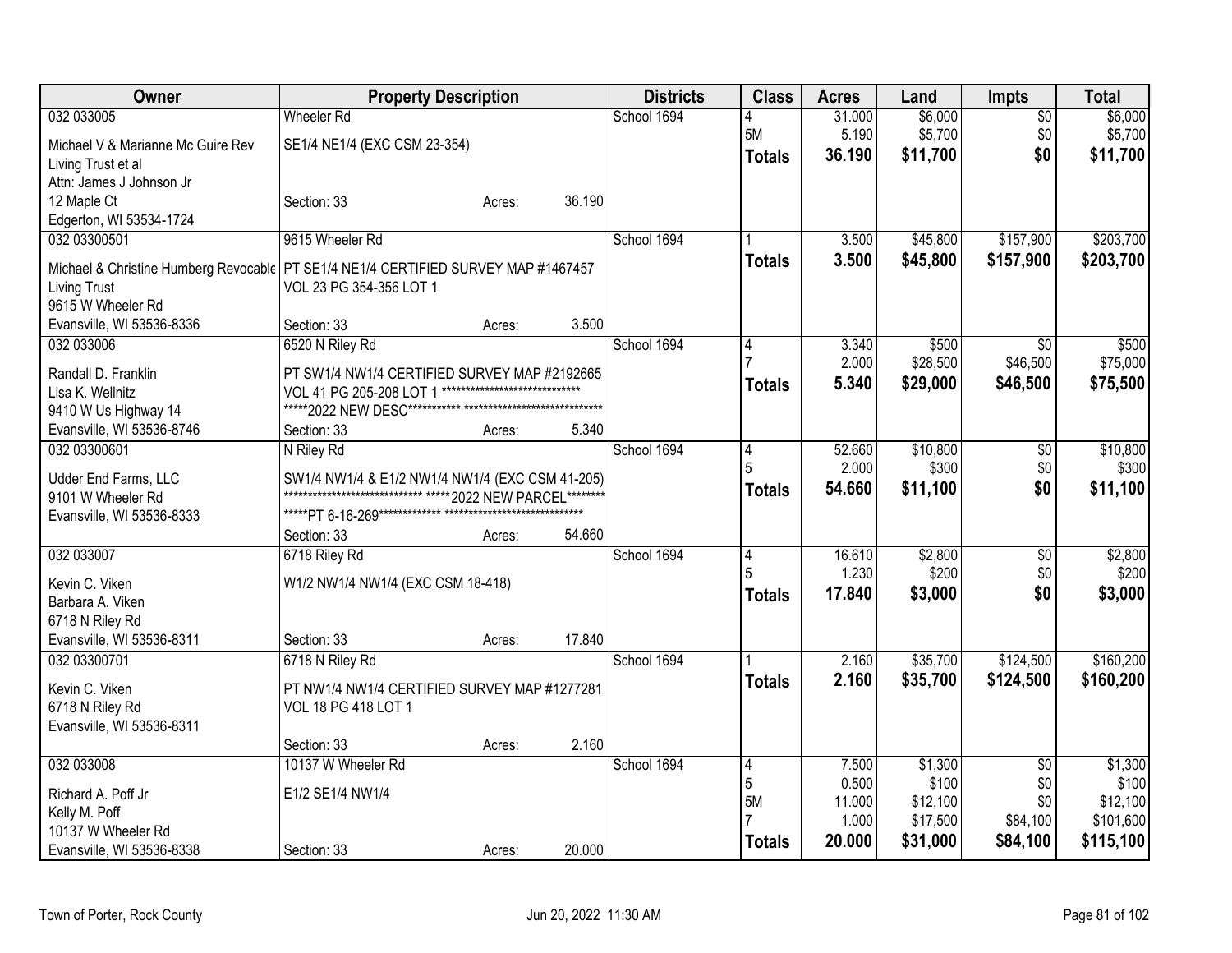| Owner                         | <b>Property Description</b>                                                         | <b>Districts</b> | <b>Class</b>           | <b>Acres</b>    | Land             | <b>Impts</b>          | <b>Total</b>     |
|-------------------------------|-------------------------------------------------------------------------------------|------------------|------------------------|-----------------|------------------|-----------------------|------------------|
| 032 033009                    | 13430 W County Rd A                                                                 | School 1694      |                        | 53.240          | \$6,300          | $\overline{50}$       | \$6,300          |
| <b>Andrew Living Trust</b>    | NW1/4 SW1/4 & SW1/4 SW1/4 LY N OF HWY, W1/2                                         |                  | 5                      | 1.760           | \$300            | \$0                   | \$300            |
| Attn: Gordon & Barbara Andrew | SW1/4 SW1/4 & W1/2 NW1/4 SW1/4 LY S OF HWY (EX)                                     |                  |                        | 2.000           | \$28,500         | \$95,600              | \$124,100        |
| 6928 W State Rd 11            | STATE OF WIS 1.30A)                                                                 |                  | <b>Totals</b>          | 57.000          | \$35,100         | \$95,600              | \$130,700        |
| Janesville, WI 53548-9129     | 57.000<br>Section: 33<br>Acres:                                                     |                  |                        |                 |                  |                       |                  |
| 032 03301001                  | US Highway 14                                                                       | School 1694      | 5                      | 3.000           | \$6,600          | \$0                   | \$6,600          |
|                               |                                                                                     |                  |                        | 29.220          | \$64,300         | \$0                   | \$64,300         |
| Jay D. Dyhr                   | NE1/4 SW1/4 & SE1/4 SW1/4 LYING N OF HWY (EXC                                       |                  | <b>Totals</b>          | 32.220          | \$70,900         | \$0                   | \$70,900         |
| Angela N. Dyhr                | COM INTER N/S 1/4 LN & N LN HWY, NWLY 1212', N                                      |                  |                        |                 |                  |                       |                  |
| 2944 Waubesa Ave              | 470', E 1104', S TO POB) & (EXC PT FELLOWS<br>32.220                                |                  |                        |                 |                  |                       |                  |
| Madison, WI 53711-5958        | Section: 33<br>Acres:                                                               |                  |                        |                 |                  |                       |                  |
| 032 03301002                  | 5911 W Pomeroy Rd                                                                   | School 1694      | 14<br>5                | 45.700<br>2.100 | \$7,700<br>\$300 | $\sqrt[6]{30}$<br>\$0 | \$7,700<br>\$300 |
| Sayre Joint Farms, LLC        | E1/2 SW1/4 & E1/2 W1/2 SW1/4 LYING S OF HWY (EXC                                    |                  | 5M                     | 3.000           | \$3,300          | \$0                   | \$3,300          |
| 5151 W Stone Farm Rd          | PCLS 16 & 116 TPP 5155-02-21-4.05 AMEND 1 DOC                                       |                  |                        | 50.800          | \$11,300         | \$0                   | \$11,300         |
| Edgerton, WI 53534-8507       | 2138404)                                                                            |                  | <b>Totals</b>          |                 |                  |                       |                  |
|                               | 50.800<br>Section: 33<br>Acres:                                                     |                  |                        |                 |                  |                       |                  |
| 032 033011                    | 9722 W US Highway 14                                                                | School 1694      | 14                     | 150.230         | \$26,600         | \$0                   | \$26,600         |
| <b>RPF Trust</b>              | SE1/4 (EXC CSM 22-198) (EXC PCL 118 OF TPP                                          |                  | 5                      | 6.640           | \$1,000          | \$0                   | \$1,000          |
| 9722 W Us Highway 14          | 5155-02-21-4.05 AMEND 1 DESC IN DOC 2138404)                                        |                  |                        | 1.000           | \$17,500         | \$86,000              | \$103,500        |
| Evansville, WI 53536-8749     |                                                                                     |                  | <b>Totals</b>          | 157.870         | \$45,100         | \$86,000              | \$131,100        |
|                               | 157.870<br>Section: 33<br>Acres:                                                    |                  |                        |                 |                  |                       |                  |
| 032 03301101                  | 6014 N Fellows Rd                                                                   | School 1694      |                        | 2.610           | \$39,200         | \$162,700             | \$201,900        |
|                               |                                                                                     |                  | <b>Totals</b>          | 2.610           | \$39,200         | \$162,700             | \$201,900        |
| Gordon P. Franklin            | PT SW1/4 SE1/4 CERTIFIED SURVEY MAP #1413649                                        |                  |                        |                 |                  |                       |                  |
| Della F. Franklin             | VOL 22 PG 198 LOT 1 (EXC PCL 17 FOR HWY DESC                                        |                  |                        |                 |                  |                       |                  |
| 6014 N Fellows Rd             | IN TPP 5155-02-21-4.05 AMEND 1 DOC 2138404)                                         |                  |                        |                 |                  |                       |                  |
| Evansville, WI 53536-8351     | 2.610<br>Section: 33<br>Acres:                                                      |                  |                        |                 |                  |                       |                  |
| 032 033012                    | <b>Fellows Rd</b>                                                                   | School 1694      | $\overline{\text{X2}}$ | 1.300           | $\sqrt{50}$      | $\overline{50}$       | $\overline{50}$  |
|                               | State Highway Commission of Wisconsir   PT NW1/4 SW1/4 COM INT HWY 14 & RILEY RD, N |                  | <b>Totals</b>          | 1.300           | \$0              | \$0                   | \$0              |
| 2101 Wright St                | 298', SE 198', S 298', NW 198' TO POB                                               |                  |                        |                 |                  |                       |                  |
| Madison, WI 53704-2559        |                                                                                     |                  |                        |                 |                  |                       |                  |
|                               | 1.300<br>Section: 33<br>Acres:                                                      |                  |                        |                 |                  |                       |                  |
| 032 034001                    | 8606 W Wheeler Rd                                                                   | School 1568      | 14                     | 111.810         | \$15,900         | $\overline{30}$       | \$15,900         |
| Hidden Valley Farms LLC       | NE1/4 NE1/4 (EXC COM N LN HWY & W LN, N 165', E                                     |                  | $\overline{5}$         | 4.190           | \$700            | \$0                   | \$700            |
| 8606 W Wheeler Rd             | 66', S 165', W 66' TO POB) SE1/4 NE1/4, NE1/4 SE1/4                                 |                  |                        | 3.750           | \$42,500         | \$119,900             | \$162,400        |
| Janesville, WI 53548-8625     |                                                                                     |                  | <b>Totals</b>          | 119.750         | \$59,100         | \$119,900             | \$179,000        |
|                               | 119.750<br>Section: 34<br>Acres:                                                    |                  |                        |                 |                  |                       |                  |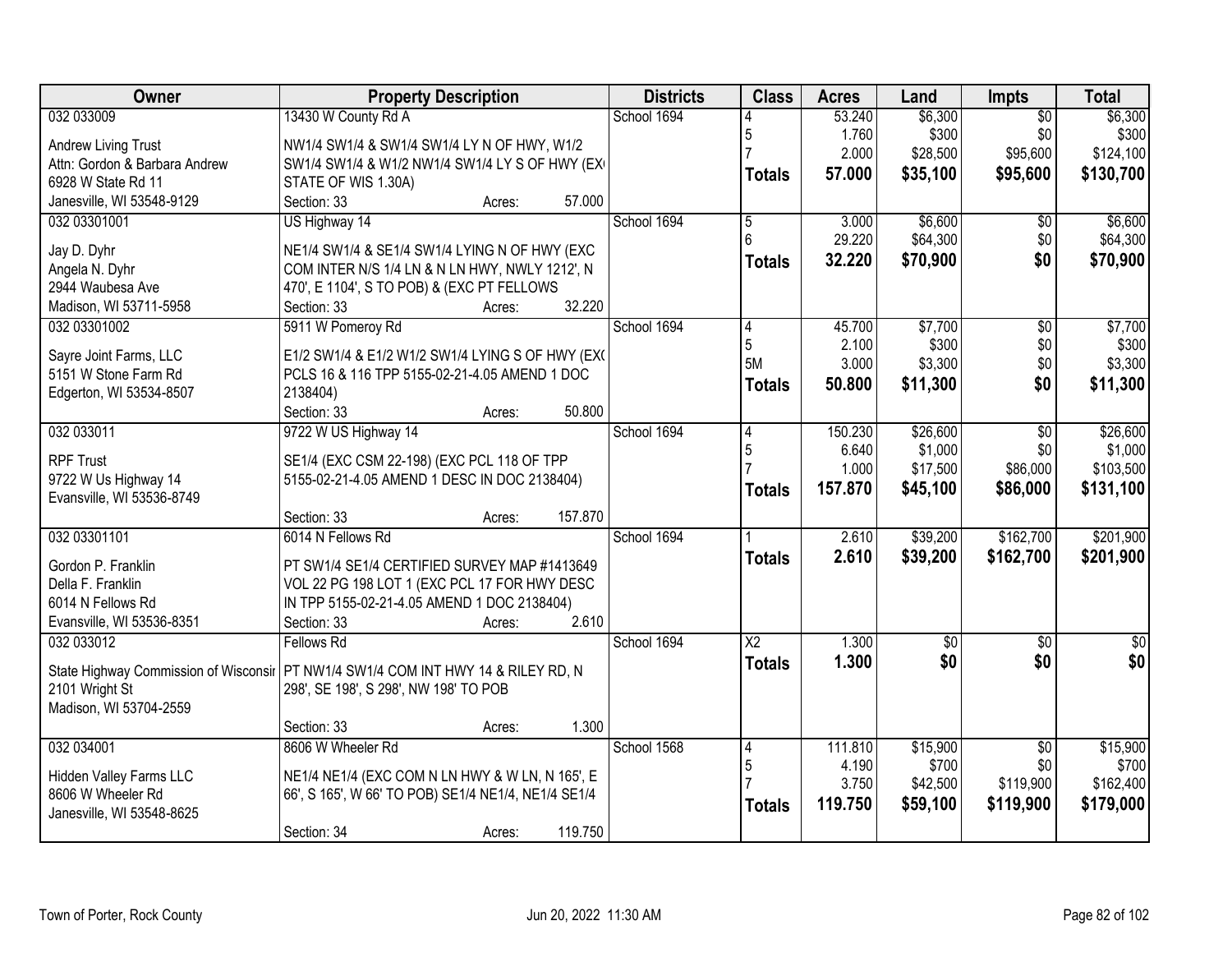| Owner                                     | <b>Property Description</b>                           |        |        | <b>Districts</b> | <b>Class</b>    | <b>Acres</b> | Land            | Impts           | <b>Total</b> |
|-------------------------------------------|-------------------------------------------------------|--------|--------|------------------|-----------------|--------------|-----------------|-----------------|--------------|
| 032 034002                                | <b>Wheeler Rd</b>                                     |        |        | School 1694      | $\overline{X4}$ | 0.500        | $\overline{60}$ | $\overline{50}$ | \$0          |
| Trustees Of South Porter Cemetery         | PT NE1/4 COM N LN HWY & W LN, W 66', N 165', E        |        |        |                  | <b>Totals</b>   | 0.500        | \$0             | \$0             | \$0          |
| Attn: Town Clerk                          | 132', S 165', W TO POB                                |        |        |                  |                 |              |                 |                 |              |
| 8809 N Wilder Rd                          |                                                       |        |        |                  |                 |              |                 |                 |              |
| Evansville, WI 53536-8846                 | Section: 34                                           | Acres: | 0.500  |                  |                 |              |                 |                 |              |
| 032 03400301                              | 9004 W Wheeler Rd                                     |        |        | School 1568      | 14              | 36.040       | \$4,000         | $\overline{50}$ | \$4,000      |
| Joseph J. Wollinger                       | NW1/4 NE1/4 (EXC COM N LN HWY & E LN, W 66', N        |        |        |                  | 5               | 5.040        | \$800           | \$0             | \$800        |
| 9004 W Wheeler Rd                         | 165', E 66', S 165' TO POB), N 109.89' OF SW1/4 NE1/4 |        |        |                  |                 | 2.000        | \$28,500        | \$194,000       | \$222,500    |
| Evansville, WI 53536                      | E1/2 NE1/4 NW1/4 N OF HWY (EXC COM 11' W OF           |        |        |                  | <b>Totals</b>   | 43.080       | \$33,300        | \$194,000       | \$227,300    |
|                                           | Section: 34                                           | Acres: | 43.080 |                  |                 |              |                 |                 |              |
| 032 03400302                              | 9122 W Wheeler Rd                                     |        |        | School 1568      |                 | 7.260        | \$64,700        | \$136,200       | \$200,900    |
| Stowie Properties LLC                     | PT NW1/4 NE1/4 & PT NE1/4 NW1/4 COM 11' W OF          |        |        |                  |                 | 4.000        | \$800           | \$0             | \$800        |
| PO Box 3                                  | N1/4 COR S 988.24', SW ALG C/L HWY 689', NLY 1148'    |        |        |                  |                 | 5.000        | \$11,000        | \$0             | \$11,000     |
| Milton, WI 53563-0003                     | TO N LN, E 655' TO POB                                |        |        |                  | <b>Totals</b>   | 16.260       | \$76,500        | \$136,200       | \$212,700    |
|                                           | Section: 34                                           | Acres: | 16.260 |                  |                 |              |                 |                 |              |
| 032 03400303                              | 6500 N Cassidy Rd                                     |        |        | School 1694      | 4               | 11.890       | \$1,800         | $\frac{1}{20}$  | \$1,800      |
|                                           |                                                       |        |        |                  | <b>Totals</b>   | 11.890       | \$1,800         | \$0             | \$1,800      |
| Edward L. Cook                            | E1/2 SW1/4 NW1/4 (EXC CSM 14-34)                      |        |        |                  |                 |              |                 |                 |              |
| Sandra K. Cook<br>6500 N Cassidy Rd       |                                                       |        |        |                  |                 |              |                 |                 |              |
| Evansville, WI 53536-8301                 | Section: 34                                           | Acres: | 11.890 |                  |                 |              |                 |                 |              |
| 032 03400304                              | 9329 W Wheeler Rd                                     |        |        | School 1694      |                 | 3.970        | \$49,300        | \$184,500       | \$233,800    |
|                                           |                                                       |        |        |                  | <b>Totals</b>   | 3.970        | \$49,300        | \$184,500       | \$233,800    |
| Dennis E. Haakenson Jr                    | PT SW1/4 NW1/4 CERTIFIED SURVEY MAP #1095930          |        |        |                  |                 |              |                 |                 |              |
| Katie J. Haakenson                        | VOL 14 PG 34-35 LOT 1                                 |        |        |                  |                 |              |                 |                 |              |
| 9329 W Wheeler Rd                         |                                                       |        | 3.970  |                  |                 |              |                 |                 |              |
| Evansville, WI 53536-8341<br>032 03400305 | Section: 34<br>6605 N Cassidy Rd                      | Acres: |        | School 1694      |                 | 4.380        | \$52,400        | \$290,800       | \$343,200    |
|                                           |                                                       |        |        |                  |                 | 4.380        | \$52,400        | \$290,800       |              |
| Gregory & Jana Baumberger Revocable       | PT SW1/4 NW1/4 CERTIFIED SURVEY MAP #1095930          |        |        |                  | <b>Totals</b>   |              |                 |                 | \$343,200    |
| Living Trust                              | VOL 14 PG 34-35 LOT 2                                 |        |        |                  |                 |              |                 |                 |              |
| 6605 N Cassidy Rd                         |                                                       |        |        |                  |                 |              |                 |                 |              |
| Evansville, WI 53536-8302                 | Section: 34                                           | Acres: | 4.380  |                  |                 |              |                 |                 |              |
| 032 034004                                | 9268 W Wheeler Rd                                     |        |        | School 1694      |                 | 5.000        | \$45,600        | \$195,000       | \$240,600    |
| John Tsokatos Jr                          | W1/8 NE1/4 NW1/4                                      |        |        |                  | <b>Totals</b>   | 5.000        | \$45,600        | \$195,000       | \$240,600    |
| 9268 W Wheeler Rd                         |                                                       |        |        |                  |                 |              |                 |                 |              |
| Evansville, WI 53536-8334                 |                                                       |        |        |                  |                 |              |                 |                 |              |
|                                           | Section: 34                                           | Acres: | 5.000  |                  |                 |              |                 |                 |              |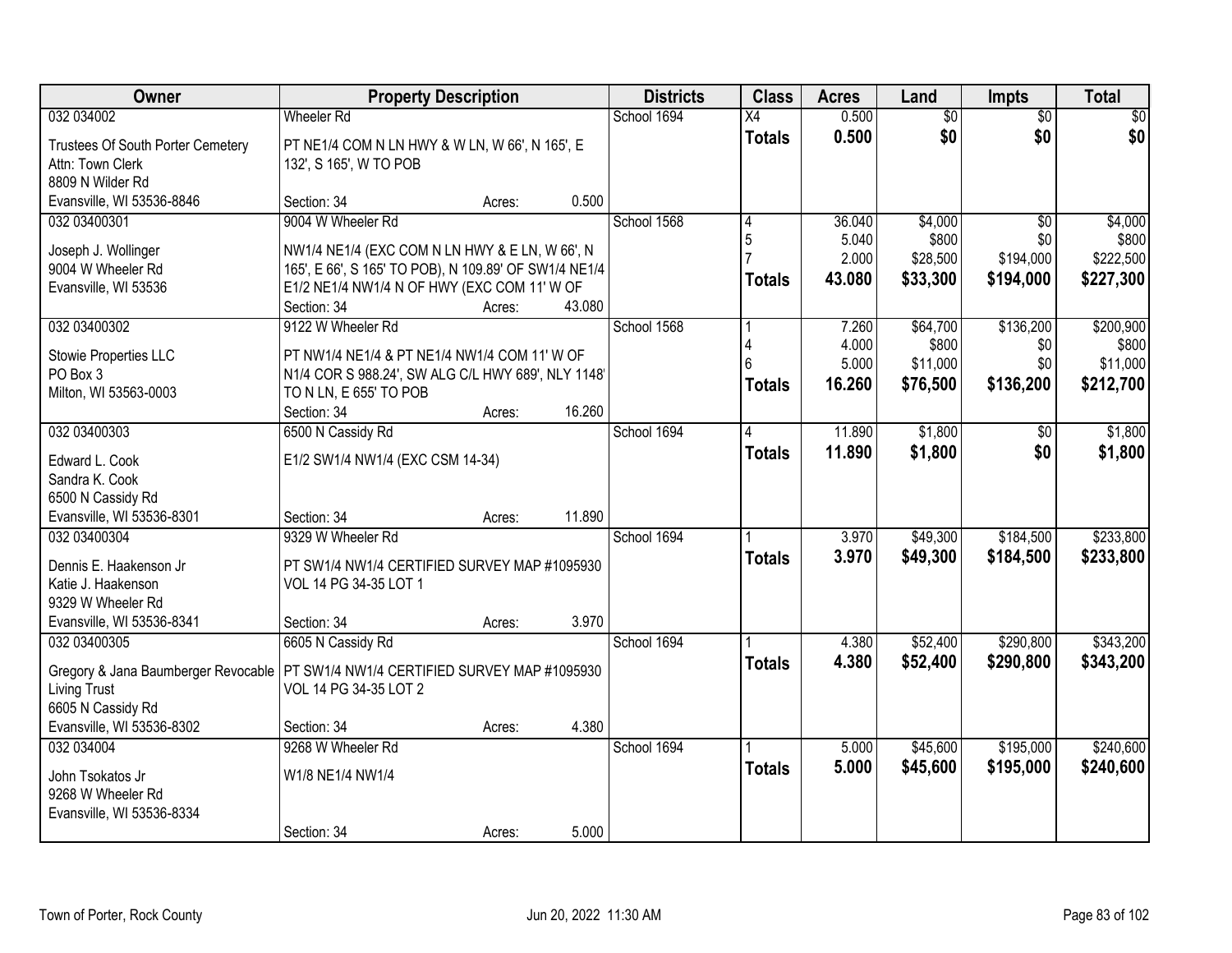| Owner                                          |                                                    | <b>Property Description</b> |         | <b>Districts</b> | <b>Class</b>   | <b>Acres</b> | Land     | <b>Impts</b>  | <b>Total</b> |
|------------------------------------------------|----------------------------------------------------|-----------------------------|---------|------------------|----------------|--------------|----------|---------------|--------------|
| 032 034005                                     | 6500 N Cassidy Rd                                  |                             |         | School 1694      |                | 3.000        | \$42,000 | \$146,200     | \$188,200    |
| Edward L. Cook                                 | W5/8 SE1/4 NW1/4                                   |                             |         |                  |                | 21.000       | \$3,800  | \$0           | \$3,800      |
| Sandra K. Cook                                 |                                                    |                             |         |                  | 5              | 1.000        | \$200    | \$0           | \$200        |
| 6500 N Cassidy Rd                              |                                                    |                             |         |                  | <b>Totals</b>  | 25.000       | \$46,000 | \$146,200     | \$192,200    |
| Evansville, WI 53536-8301                      | Section: 34                                        | Acres:                      | 25.000  |                  |                |              |          |               |              |
| 032 034006                                     | 9101 W Wheeler Rd                                  |                             |         | School 1694      | $\overline{4}$ | 72.710       | \$16,300 | \$0           | \$16,300     |
| Udder End Farms, LLC                           | E3/8 SE1/4 NW1/4; E1/2 W1/2 NE1/4 NW1/4; PT E1/2   |                             |         |                  | $\overline{5}$ | 29.950       | \$4,500  | \$0           | \$4,500      |
| 9101 W Wheeler Rd                              | NE1/4 NW1/4 S CTR OF HWY; SW1/4 NE1/4 & NW1/4      |                             |         |                  | 5M             | 3.000        | \$3,300  | \$0           | \$3,300      |
| Evansville, WI 53536-8333                      | SE1/4 (EXC N 111.38')                              |                             |         |                  |                | 2.000        | \$28,500 | \$192,000     | \$220,500    |
|                                                | Section: 34                                        | Acres:                      | 107.660 |                  | <b>Totals</b>  | 107.660      | \$52,600 | \$192,000     | \$244,600    |
| 032 034007                                     | <b>Wheeler Rd</b>                                  |                             |         | School 1694      | 14             | 31.000       | \$6,400  | \$0           | \$6,400      |
|                                                | E1/2 NW1/4 NW1/4, W1/2 SW1/4 NW1/4                 |                             |         |                  | 5M             | 9.000        | \$9,900  | \$0           | \$9,900      |
| Sif Trust<br>9722 W Us Highway 14              |                                                    |                             |         |                  | <b>Totals</b>  | 40.000       | \$16,300 | \$0           | \$16,300     |
| Evansville, WI 53536-8749                      |                                                    |                             |         |                  |                |              |          |               |              |
|                                                | Section: 34                                        | Acres:                      | 40.000  |                  |                |              |          |               |              |
| 032 034008                                     | <b>Wheeler Rd</b>                                  |                             |         | School 1694      | 4              | 12.000       | \$3,000  | \$0           | \$3,000      |
|                                                |                                                    |                             |         |                  | 5M             | 8.000        | \$8,800  | \$0           | \$8,800      |
| Michael V & Marianne Mc Guire Rev              | W1/2 NW1/4 NW1/4                                   |                             |         |                  | <b>Totals</b>  | 20.000       | \$11,800 | \$0           | \$11,800     |
| Living Trust et al<br>Attn: James J Johnson Jr |                                                    |                             |         |                  |                |              |          |               |              |
| 12 Maple Ct                                    | Section: 34                                        | Acres:                      | 20.000  |                  |                |              |          |               |              |
| Edgerton, WI 53534-1724                        |                                                    |                             |         |                  |                |              |          |               |              |
| 032 03400801                                   | Cassidy Rd                                         |                             |         | School 1694      | 14             | 33.550       | \$8,300  | $\sqrt[6]{3}$ | \$8,300      |
|                                                |                                                    |                             |         |                  | 5M             | 4.000        | \$4,400  | \$0           | \$4,400      |
| Gerald H. Buttchen                             | NW1/4 SW1/4 (EXC CSM 25-263) (EXC COM SW COR       |                             |         |                  | <b>Totals</b>  | 37.550       | \$12,700 | \$0           | \$12,700     |
| Barbara J. Buttchen                            | ABOVE CSM; W 206.47', N 210', E 207.80', S 210' TO |                             |         |                  |                |              |          |               |              |
| 316 Lincoln St                                 | POB)                                               |                             | 37.550  |                  |                |              |          |               |              |
| Evansville, WI 53536-1233<br>032 03400802      | Section: 34<br>6217 N Cassidy Rd                   | Acres:                      |         | School 1694      |                | 2.360        | \$37,200 | \$317,500     | \$354,700    |
|                                                |                                                    |                             |         |                  | <b>Totals</b>  | 2.360        | \$37,200 | \$317,500     | \$354,700    |
| Mason C. Braunschweig                          | PT NW1/4 SW1/4 CERTIFIED SURVEY MAP #1557780       |                             |         |                  |                |              |          |               |              |
| Kathleen L. Braunschweig                       | VOL 25 PG 263-266 LOT 1 & COM SW COR CSM; W        |                             |         |                  |                |              |          |               |              |
| 6217 N Cassidy Rd                              | 206.47', N 210', E 207.80', S 210' TO POB          |                             |         |                  |                |              |          |               |              |
| Evansville, WI 53536-8354                      | Section: 34                                        | Acres:                      | 2.360   |                  |                |              |          |               |              |
| 032 034009                                     | 6416 Cassidy Rd                                    |                             |         | School 1694      |                | 1.000        | \$22,000 | \$29,100      | \$51,100     |
| Donald G. Wollinger                            | <b>NE1/4 SW1/4</b>                                 |                             |         |                  | 4              | 38.000       | \$7,100  | \$0           | \$7,100      |
| 9632 W Wheeler Rd                              |                                                    |                             |         |                  | 5              | 1.000        | \$200    | \$0           | \$200        |
| Evansville, WI 53536-8335                      |                                                    |                             |         |                  | <b>Totals</b>  | 40,000       | \$29,300 | \$29,100      | \$58,400     |
|                                                | Section: 34                                        | Acres:                      | 40.000  |                  |                |              |          |               |              |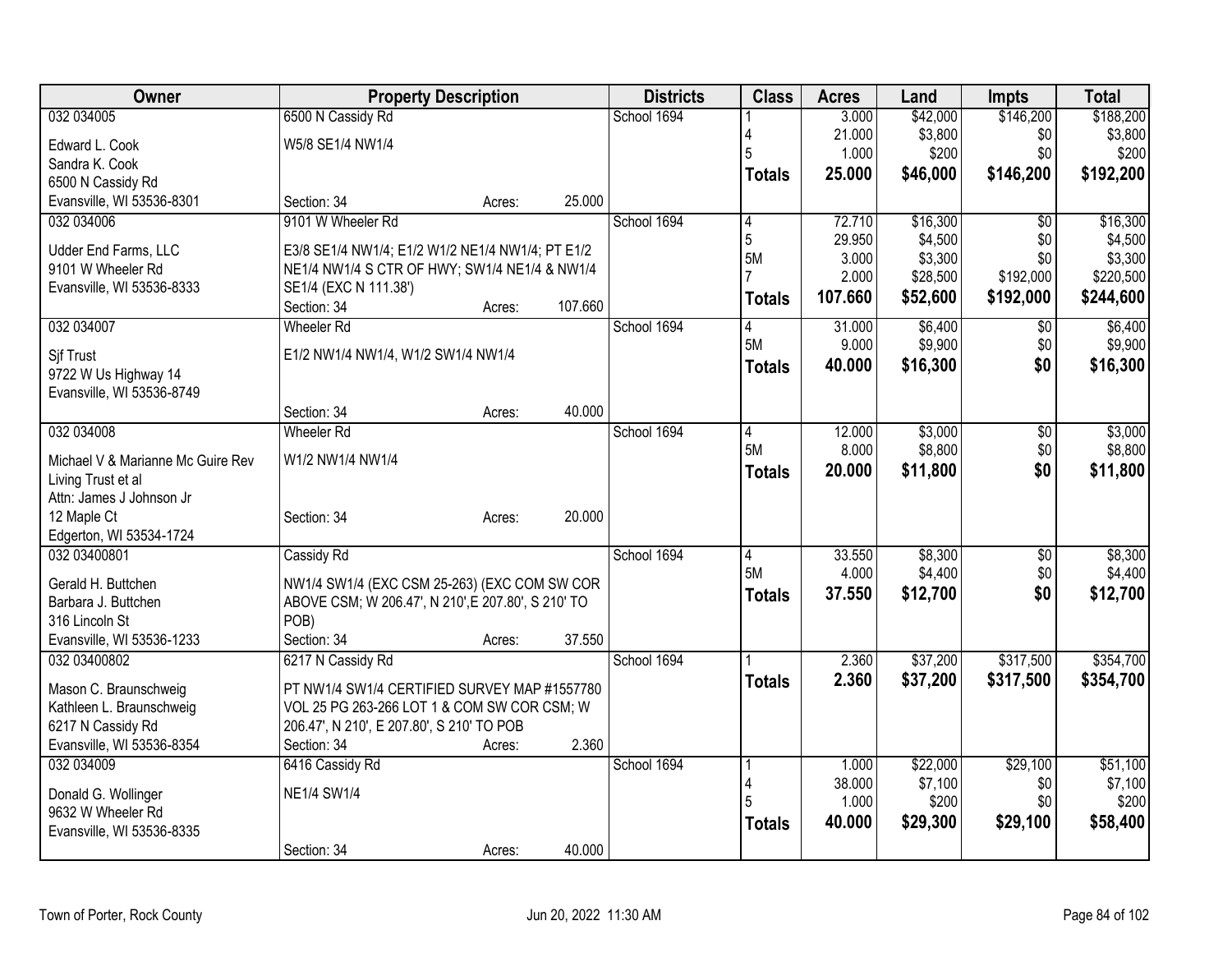| Owner                                                                                 |                                                                                                     | <b>Property Description</b> |        | <b>Districts</b> | <b>Class</b>            | <b>Acres</b>              | Land                            | Impts                         | <b>Total</b>                      |
|---------------------------------------------------------------------------------------|-----------------------------------------------------------------------------------------------------|-----------------------------|--------|------------------|-------------------------|---------------------------|---------------------------------|-------------------------------|-----------------------------------|
| 032 03401001<br><b>RPF Trust</b><br>9722 W Us Highway 14<br>Evansville, WI 53536-8749 | 6113 Cassidy Rd<br>SW1/4 SW1/4 (EXC CSM 13-142) (EXC CSM 38-101)                                    |                             |        | School 1694      | 5M<br><b>Totals</b>     | 26.470<br>2.250<br>28.720 | \$1,600<br>\$2,500<br>\$4,100   | $\overline{50}$<br>\$0<br>\$0 | \$1,600<br>\$2,500<br>\$4,100     |
|                                                                                       | Section: 34                                                                                         | Acres:                      | 28.720 |                  |                         |                           |                                 |                               |                                   |
| 032 03401002<br>Sif Trust<br>9722 W Us Highway 14<br>Evansville, WI 53536-8749        | Cassidy Rd<br>PT SW1/4 SW1/4 CERTIFIED SURVEY MAP #1064225<br>VOL 13 PG 142-143 LOT 1               |                             |        | School 1694      | <b>Totals</b>           | 5.327<br>5.327            | \$58,100<br>\$58,100            | $\overline{50}$<br>\$0        | \$58,100<br>\$58,100              |
|                                                                                       | Section: 34                                                                                         | Acres:                      | 5.320  |                  |                         |                           |                                 |                               |                                   |
| 032 03401003<br>Wyatt S. Fellows<br>Melissa M. Fellows<br>6113 N Cassidy Rd           | 6113 N Cassidy Rd<br>SW1/4 SW1/4 CERTIFIED SURVEY MAP #2075627<br>VOL 38 PG 101-105 LOT 1           |                             |        | School 1694      | <b>Totals</b>           | 3.594<br>1.750<br>5.344   | \$46,500<br>\$100<br>\$46,600   | \$370,800<br>\$0<br>\$370,800 | \$417,300<br>\$100<br>\$417,400   |
| Evansville, WI 53536-8308                                                             | Section: 34                                                                                         | Acres:                      | 5.340  |                  |                         |                           |                                 |                               |                                   |
| 032 034011<br>Elden K. Harms<br>Ronelle V. Harms<br>6116 N Cassidy Rd                 | 6116 Cassidy Rd<br>N1/2 SE1/4 SW1/4                                                                 |                             |        | School 1694      | <b>Totals</b>           | 1.500<br>18.500<br>20.000 | \$28,300<br>\$3,800<br>\$32,100 | \$265,300<br>\$0<br>\$265,300 | \$293,600<br>\$3,800<br>\$297,400 |
| Evansville, WI 53536-8346                                                             | Section: 34                                                                                         | Acres:                      | 20.000 |                  |                         |                           |                                 |                               |                                   |
| 032 034013<br>Udder End Farms, LLC<br>9101 W Wheeler Rd<br>Evansville, WI 53536-8333  | Seeman Rd<br>SW1/4 SE1/4<br>Section: 34                                                             | Acres:                      | 40.000 | School 1694      | 4<br>5<br><b>Totals</b> | 39.000<br>1.000<br>40.000 | \$6,900<br>\$200<br>\$7,100     | $\overline{50}$<br>\$0<br>\$0 | \$6,900<br>\$200<br>\$7,100       |
| 032 034013001                                                                         | 9148 W Seeman Rd                                                                                    |                             |        | School 1694      |                         | 3.300                     | \$44,300                        | \$143,000                     | \$187,300                         |
| Scott M. Bradley<br>9148 W Seeman Rd<br>Evansville, WI 53536-8729                     | PT SE1/4 SW1/4 CERTIFIED SURVEY MAP #998123<br>VOL 11 PG 646-647 LOT 1                              |                             |        |                  | <b>Totals</b>           | 3.300                     | \$44,300                        | \$143,000                     | \$187,300                         |
|                                                                                       | Section: 34                                                                                         | Acres:                      | 3.300  |                  |                         |                           |                                 |                               |                                   |
| 032 034013002<br>Scott M. Bradley<br>9148 W Seeman Rd<br>Evansville, WI 53536-8729    | Seeman Rd<br>PT SE1/4 SW1/4 CERTIFIED SURVEY MAP #1084096<br>VOL 13 PG 430-431 LOT 1<br>Section: 34 | Acres:                      | 3.420  | School 1694      | <b>Totals</b>           | 3.423<br>3.423            | \$45,200<br>\$45,200            | $\overline{50}$<br>\$0        | \$45,200<br>\$45,200              |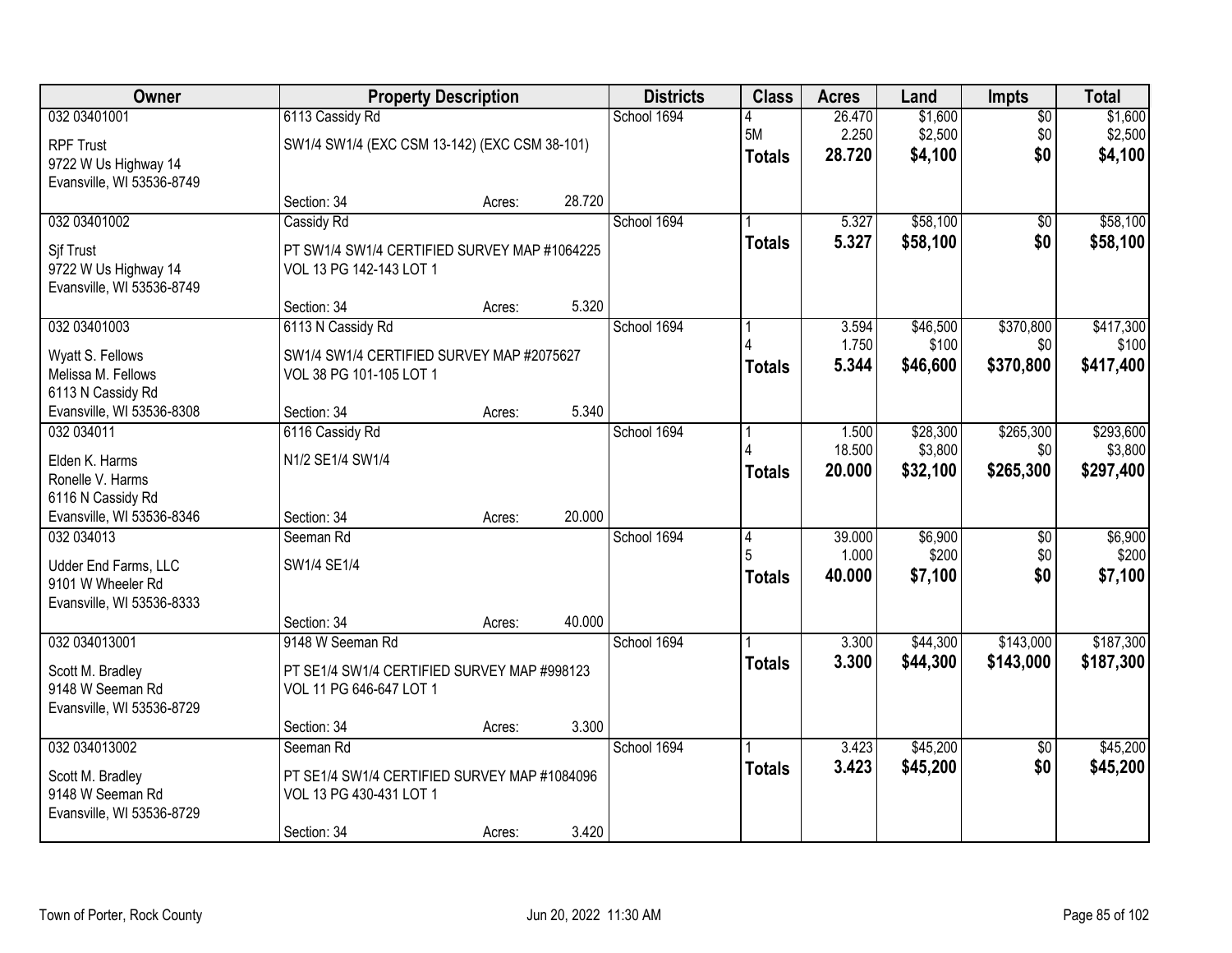| Owner                                                                |                                                                         | <b>Property Description</b> |        | <b>Districts</b> | <b>Class</b>  | <b>Acres</b>   | Land                 | Impts                  | <b>Total</b>           |
|----------------------------------------------------------------------|-------------------------------------------------------------------------|-----------------------------|--------|------------------|---------------|----------------|----------------------|------------------------|------------------------|
| 032 034013003                                                        | Seeman Rd                                                               |                             |        | School 1694      |               | 3.414          | \$45,100             | $\overline{50}$        | \$45,100               |
| Scott M. Bradley<br>9148 W Seeman Rd<br>Evansville, WI 53536-8729    | PT SE1/4 SW1/4 CERTIFIED SURVEY MAP #1084096<br>VOL 13 PG 430-431 LOT 2 |                             |        |                  | <b>Totals</b> | 3.414          | \$45,100             | \$0                    | \$45,100               |
|                                                                      | Section: 34                                                             | Acres:                      | 3.410  |                  |               |                |                      |                        |                        |
| 032 034013004<br>Anson G. Staver                                     | 6050 N Cassidy Rd<br>PT SE1/4 SW1/4 CERTIFIED SURVEY MAP #1084096       |                             |        | School 1694      | <b>Totals</b> | 3.393<br>3.393 | \$44,900<br>\$44,900 | \$341,500<br>\$341,500 | \$386,400<br>\$386,400 |
| Danielle G. Staver<br>6050 N Cassidy Rd                              | VOL 13 PG 430-431 LOT 3                                                 |                             |        |                  |               |                |                      |                        |                        |
| Evansville, WI 53536-8763                                            | Section: 34                                                             | Acres:                      | 3.390  |                  |               |                |                      |                        |                        |
| 032 03401303                                                         | 9234 W Seeman Rd                                                        |                             |        | School 1694      |               | 2.443          | \$37,800             | \$130,100              | \$167,900              |
| Robert A. Leuzinger<br>9234 W Seeman Rd<br>Evansville, WI 53536-8730 | PT SE1/4 SW1/4 CERTIFIED SURVEY MAP #1049462<br>VOL 12 PG 572-573 LOT 1 |                             |        |                  | <b>Totals</b> | 2.443          | \$37,800             | \$130,100              | \$167,900              |
|                                                                      | Section: 34                                                             | Acres:                      | 2.440  |                  |               |                |                      |                        |                        |
| 032 03401304                                                         | 9204 W Seeman Rd                                                        |                             |        | School 1694      |               | 2.829          | \$40,700             | \$244,300              | \$285,000              |
| Vincent M. Treinen<br>Jacqueline S. Treinen<br>9204 W Seeman Rd      | PT SE1/4 SW1/4 CERTIFIED SURVEY MAP #1049462<br>VOL 12 PG 572-573 LOT 2 |                             |        |                  | <b>Totals</b> | 2.829          | \$40,700             | \$244,300              | \$285,000              |
| Evansville, WI 53536-8730                                            | Section: 34                                                             | Acres:                      | 2.820  |                  |               |                |                      |                        |                        |
| 032 034014                                                           | 6203 N Eagle Rd                                                         |                             |        | School 1694      |               | 2.000          | \$34,500             | \$334,300              | \$368,800              |
| Russell B. Shoemaker                                                 | SE1/4 SE1/4 (EXC CSM 20-172) (EXC CSM 30-220)                           |                             |        |                  |               | 17.770         | \$3,700              | \$0                    | \$3,700                |
| Kelli J. Christianson                                                |                                                                         |                             |        |                  | <b>Totals</b> | 19.770         | \$38,200             | \$334,300              | \$372,500              |
| 6203 N Eagle Rd                                                      |                                                                         |                             |        |                  |               |                |                      |                        |                        |
| Janesville, WI 53548-8600                                            | Section: 34                                                             | Acres:                      | 19.770 |                  |               |                |                      |                        |                        |
| 032 03401401                                                         | 6137 N Eagle Rd                                                         |                             |        | School 1694      |               | 2.250          | \$36,400             | \$218,000              | \$254,400              |
| Todd J. Herr                                                         | PT SE1/4 SE1/4 CERTIFIED SURVEY MAP #1332871                            |                             |        |                  | <b>Totals</b> | 2.250          | \$36,400             | \$218,000              | \$254,400              |
| Valerie K. Herr                                                      | VOL 20 PG 172 LOT 1                                                     |                             |        |                  |               |                |                      |                        |                        |
| 6137 N Eagle Rd                                                      |                                                                         |                             |        |                  |               |                |                      |                        |                        |
| Janesville, WI 53548-8804                                            | Section: 34                                                             | Acres:                      | 2.250  |                  |               |                |                      |                        |                        |
| 032 03401402                                                         | 6073 N Eagle Rd                                                         |                             |        | School 1694      |               | 2.250          | \$36,400             | \$402,200              | \$438,600              |
| Moses C. Borntreger                                                  | PT SE1/4 SE1/4 CERTIFIED SURVEY MAP #1332871                            |                             |        |                  | <b>Totals</b> | 2.250          | \$36,400             | \$402,200              | \$438,600              |
| Kari L. Borntreger                                                   | VOL 20 PG 172 LOT 2                                                     |                             |        |                  |               |                |                      |                        |                        |
| 6073 N Eagle Rd                                                      |                                                                         |                             |        |                  |               |                |                      |                        |                        |
| Janesville, WI 53548-8697                                            | Section: 34                                                             | Acres:                      | 2.250  |                  |               |                |                      |                        |                        |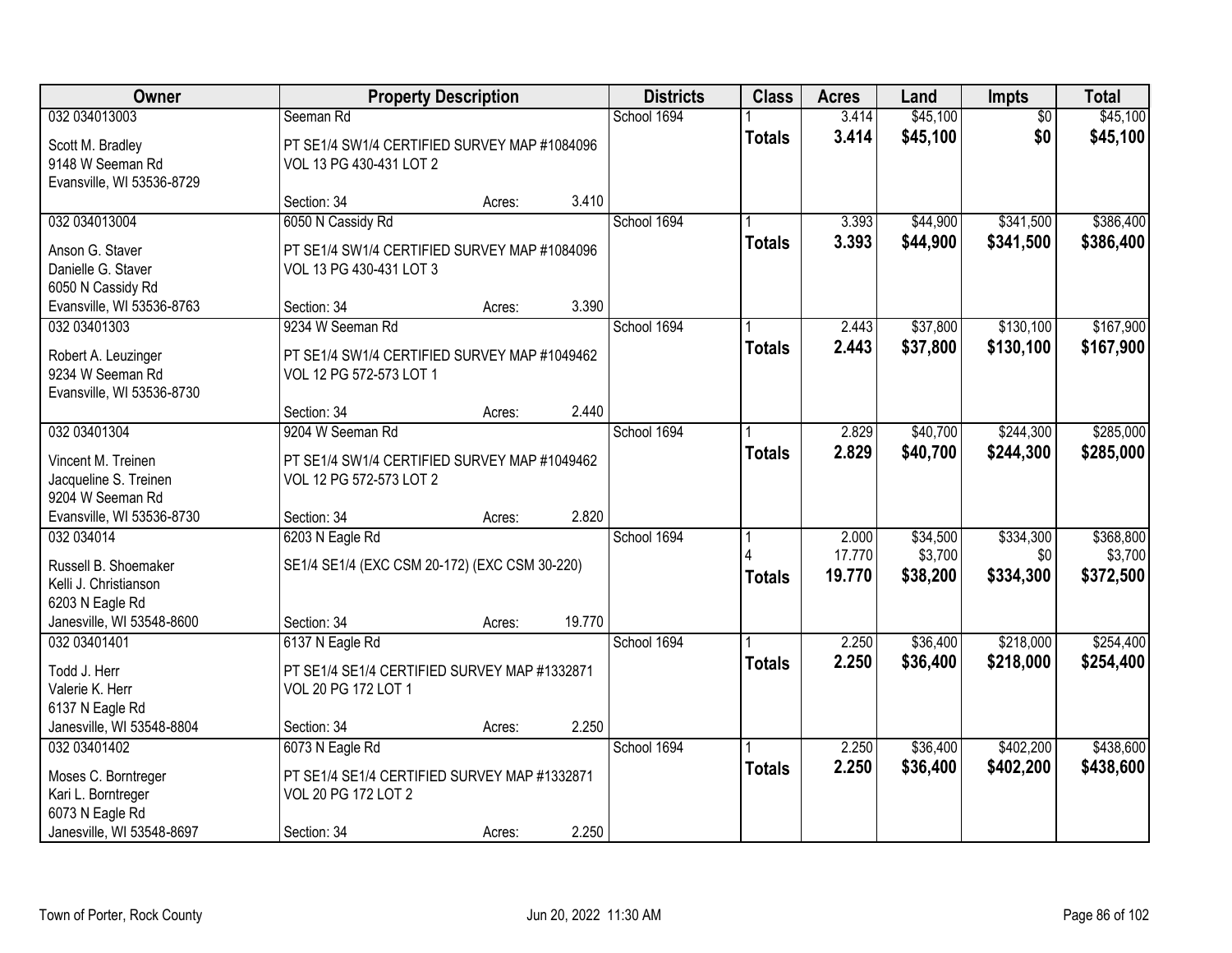| Owner                                                                                                 | <b>Property Description</b>                                                                                                              |        | <b>Districts</b> | <b>Class</b>                  | <b>Acres</b>                       | Land                                    | <b>Impts</b>                         | <b>Total</b>                            |
|-------------------------------------------------------------------------------------------------------|------------------------------------------------------------------------------------------------------------------------------------------|--------|------------------|-------------------------------|------------------------------------|-----------------------------------------|--------------------------------------|-----------------------------------------|
| 032 03401403                                                                                          | 6045 N Eagle Rd                                                                                                                          |        | School 1694      |                               | 2.250                              | \$36,400                                | \$274,700                            | \$311,100                               |
| Bradley N. Goodspeed<br>Sheryl A. Goodspeed<br>6045 N Eagle Rd                                        | PT SE1/4 SE1/4 CERTIFIED SURVEY MAP #1332871<br>VOL 20 PG 172 LOT 3                                                                      |        |                  | <b>Totals</b>                 | 2.250                              | \$36,400                                | \$274,700                            | \$311,100                               |
| Janesville, WI 53548-8697                                                                             | Section: 34<br>Acres:                                                                                                                    | 2.250  |                  |                               |                                    |                                         |                                      |                                         |
| 032 03401404<br>Douglas A & Candace Dyhr Living Trust<br>6017 N Eagle Rd<br>Janesville, WI 53548-8697 | 6017 N Eagle Rd<br>PT SE1/4 SE1/4 CERTIFIED SURVEY MAP #1332871<br>VOL 20 PG 172 LOT 4                                                   |        | School 1694      | <b>Totals</b>                 | 2.250<br>2.250                     | \$36,400<br>\$36,400                    | \$243,300<br>\$243,300               | \$279,700<br>\$279,700                  |
|                                                                                                       | Section: 34<br>Acres:                                                                                                                    | 2.250  |                  |                               |                                    |                                         |                                      |                                         |
| 032 034015<br>Deborah L. Tuttle<br>8708 W Seeman Rd<br>Evansville, WI 53536-8726                      | 8708 W Seeman Rd<br>PT SE1/4 SE1/4 CERTIFIED SURVEY MAP #1765503<br>VOL 30 PG 220-222 LOT 2                                              |        | School 1694      | <b>Totals</b>                 | 2.000<br>3.000<br>5.000            | \$34,500<br>\$600<br>\$35,100           | \$120,700<br>\$0<br>\$120,700        | \$155,200<br>\$600<br>\$155,800         |
|                                                                                                       | Section: 34<br>Acres:                                                                                                                    | 5.000  |                  |                               |                                    |                                         |                                      |                                         |
| 032 034016<br>Deborah L. Tuttle<br>8708 W Seeman Rd<br>Evansville, WI 53536-8726                      | 8708 W Seeman Rd<br>PT SE1/4 SE1/4 CERTIFIED SURVEY MAP #1765503<br>VOL 30 PG 220-222 LOT 1                                              |        | School 1694      | <b>Totals</b>                 | 2.000<br>2.490<br>4.490            | \$34,500<br>\$500<br>\$35,000           | \$0<br>\$0<br>\$0                    | \$34,500<br>\$500<br>\$35,000           |
|                                                                                                       | Section: 34<br>Acres:                                                                                                                    | 4.490  |                  |                               |                                    |                                         |                                      |                                         |
| 032 035001<br>David A. Sayre<br>Thomas P. Sayre Jr<br>5151 W Stone Farm Rd<br>Edgerton, WI 53534-8507 | <b>Wheeler Rd</b><br>NE1/4 NE1/4 N OF HWY<br>Section: 35<br>Acres:                                                                       | 30.000 | School 1568      | 4<br>5<br><b>Totals</b>       | 24.500<br>5.500<br>30.000          | \$3,700<br>\$900<br>\$4,600             | $\overline{50}$<br>\$0<br>\$0        | \$3,700<br>\$900<br>\$4,600             |
| 032 035002<br>David J. Farberg<br>Kristeen E. Farberg<br>6820 N Fox Rd<br>Janesville, WI 53548-8823   | Fox Rd<br>PT E 1/2 NE1/4 S OF HWY, (EXC COM C/L HWY & W<br>LN, E 66', S 132', W 66', N 132' TO POB) (EXC S 10A)<br>Section: 35<br>Acres: | 39.800 | School 1568      | 4<br>5<br>5M<br><b>Totals</b> | 30.300<br>1.500<br>8.000<br>39.800 | \$7,500<br>\$300<br>\$8,800<br>\$16,600 | $\overline{50}$<br>\$0<br>\$0<br>\$0 | \$7,500<br>\$300<br>\$8,800<br>\$16,600 |
| 032 035003<br><b>Terry Lynn Nordberg</b><br>7827 W Wheeler Rd<br>Janesville, WI 53548-8614            | <b>Wheeler Rd</b><br>PT E1/2 NE1/4 COM C/L HWY & W LN, E 66', S 132', W<br>66', N 132' TO POB<br>Section: 35<br>Acres:                   | 0.200  | School 1568      | <b>Totals</b>                 | 0.200<br>0.200                     | \$6,600<br>\$6,600                      | $\overline{50}$<br>\$0               | \$6,600<br>\$6,600                      |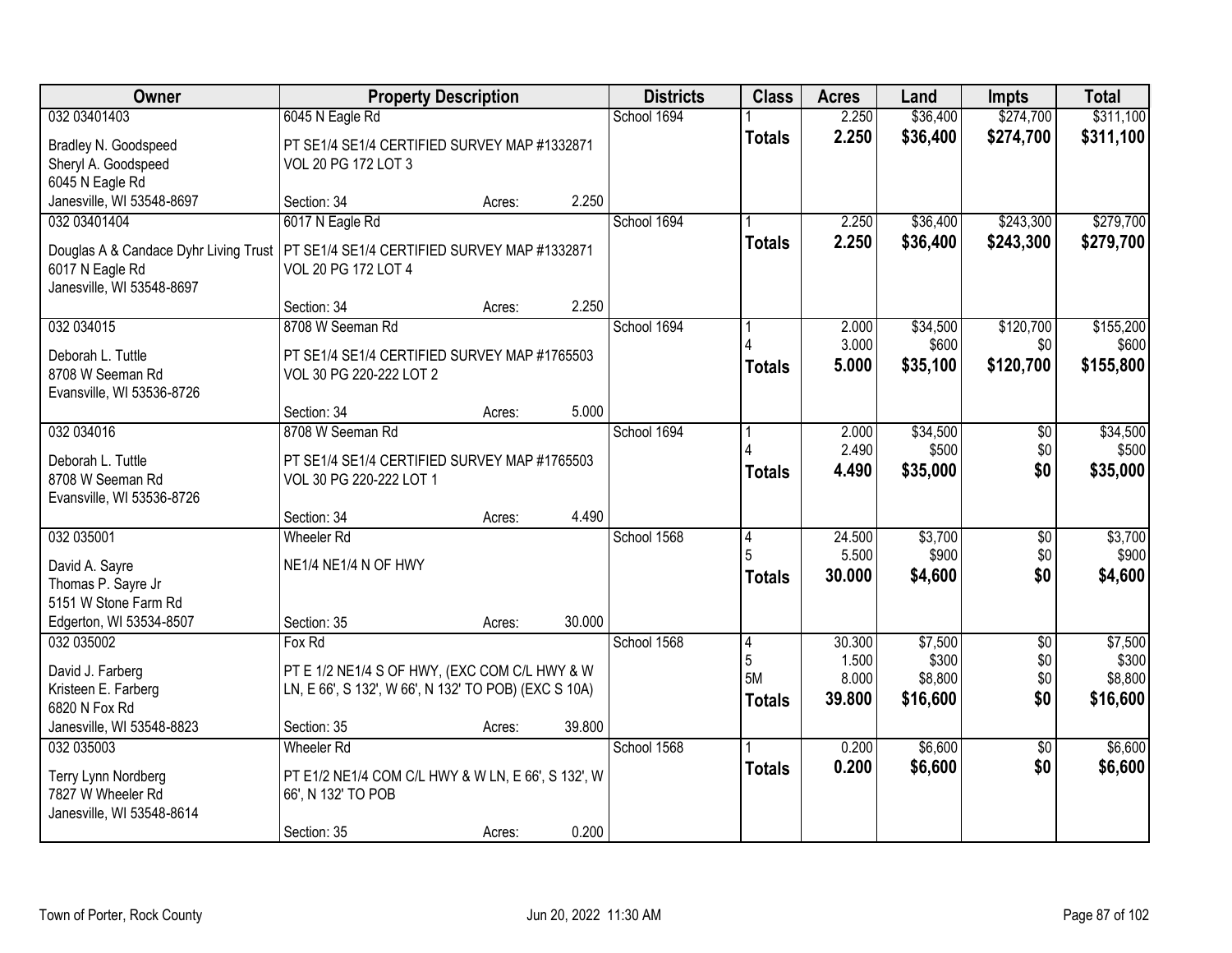| Owner                              | <b>Property Description</b>                        |        |         | <b>Districts</b> | <b>Class</b>   | <b>Acres</b>    | Land                 | <b>Impts</b>     | <b>Total</b>           |
|------------------------------------|----------------------------------------------------|--------|---------|------------------|----------------|-----------------|----------------------|------------------|------------------------|
| 032 035004                         | 7827 W Wheeler Rd                                  |        |         | School 1568      |                | 0.500           | \$14,700             | \$176,600        | \$191,300              |
| Terry Lynn Nordberg                | PT NW1/4 NE1/4 COM INTER HWY & E LN, W 165', S     |        |         |                  | <b>Totals</b>  | 0.500           | \$14,700             | \$176,600        | \$191,300              |
| 7827 W Wheeler Rd                  | 132', E 165', N 132' TO POB                        |        |         |                  |                |                 |                      |                  |                        |
| Janesville, WI 53548-8614          |                                                    |        |         |                  |                |                 |                      |                  |                        |
|                                    | Section: 35                                        | Acres: | 0.500   |                  |                |                 |                      |                  |                        |
| 032 035005                         | 7928 Wheeler Rd                                    |        |         | School 1568      | 4              | 97.100          | \$20,100             | $\overline{30}$  | \$20,100               |
| Tom & Donna Sayre Farms LLC        | NW1/4 NE1/4 (EXC INTER HWY & E LN, W 165', S 132'. |        |         |                  | 5              | 14.900          | \$2,300              | \$0              | \$2,300                |
| 5151 W Stone Farm Rd               | E 165', N 132'TO POB) SW1/4 NE1/4, NW1/4 SE1/4     |        |         |                  | <b>5M</b>      | 5.000<br>2.500  | \$5,500<br>\$34,000  | \$0<br>\$94,500  | \$5,500<br>\$128,500   |
| Edgerton, WI 53534-8507            |                                                    |        |         |                  |                | 119.500         | \$61,900             | \$94,500         | \$156,400              |
|                                    | Section: 35                                        | Acres: | 119.500 |                  | <b>Totals</b>  |                 |                      |                  |                        |
| 032 035006                         | 6427 N Fox Rd                                      |        |         | School 1568      |                | 1.000           | \$22,000             | \$98,100         | \$120,100              |
| David & Monica Wheeler Irrevocable | S1/2 SE1/4 (EXC CSM 2-59)                          |        |         |                  |                | 60.800          | \$11,400             | \$0              | \$11,400               |
| Trust                              |                                                    |        |         |                  | 5<br><b>5M</b> | 2.200<br>12.000 | \$400<br>\$13,200    | \$0<br>\$0       | \$400<br>\$13,200      |
| 6427 N Fox Rd                      |                                                    |        |         |                  |                | 76.000          | \$47,000             | \$98,100         | \$145,100              |
| Janesville, WI 53548-9361          | Section: 35                                        | Acres: | 76.000  |                  | <b>Totals</b>  |                 |                      |                  |                        |
| 032 035007                         | 7826 W Seeman Rd                                   |        |         | School 1568      |                | 4.000           | \$49,500             | \$164,800        | \$214,300              |
| Dean Peterson Revocable Trust      | PT S1/2 SE1/4 CERTIFIED SURVEY MAP #767132         |        |         |                  | <b>Totals</b>  | 4.000           | \$49,500             | \$164,800        | \$214,300              |
| 7826 W Seeman Rd                   | VOL 2 PG 59 LOT 1                                  |        |         |                  |                |                 |                      |                  |                        |
| Janesville, WI 53546-8622          |                                                    |        |         |                  |                |                 |                      |                  |                        |
|                                    | Section: 35                                        | Acres: | 4.000   |                  |                |                 |                      |                  |                        |
| 032 03500701                       | 6427 N Fox Rd                                      |        |         | School 1568      | 4              | 45.740          | \$8,900              | $\overline{30}$  | \$8,900                |
| David & Monica Wheeler Irrevocable | S 10A SE1/4 NE1/4, NE1/4 SE1/4                     |        |         |                  | 5              | 1.260           | \$200                | \$0<br>\$141,200 | \$200                  |
| Trust                              |                                                    |        |         |                  |                | 3.000<br>50.000 | \$39,500<br>\$48,600 | \$141,200        | \$180,700<br>\$189,800 |
| 6427 N Fox Rd                      |                                                    |        |         |                  | <b>Totals</b>  |                 |                      |                  |                        |
| Janesville, WI 53548-9361          | Section: 35                                        | Acres: | 50.000  |                  |                |                 |                      |                  |                        |
| 032 035008                         | 8606 W Wheeler Rd                                  |        |         | School 1568      | 14             | 52.300          | \$11,400             | $\overline{50}$  | \$11,400               |
| Hidden Valley Farms LLC            | NE1/4 NW1/4 (EXC E 26.5A LY N OF C/L WHEELER       |        |         |                  | 5              | 1.200           | \$200                | \$0              | \$200                  |
| 8606 W Wheeler Rd                  | RD) SE1/4 NW1/4                                    |        |         |                  | <b>Totals</b>  | 53.500          | \$11,600             | \$0              | \$11,600               |
| Janesville, WI 53548-8625          |                                                    |        |         |                  |                |                 |                      |                  |                        |
|                                    | Section: 35                                        | Acres: | 53.500  |                  |                |                 |                      |                  |                        |
| 032 035008011                      | 8606 W Wheeler Rd                                  |        |         | School 1568      | 4              | 7.680           | \$1,900              | $\overline{50}$  | \$1,900                |
| Hidden Valley Farms LLC            | PT NE1/4 NW1/4 CERTIFIED SURVEY MAP #934271        |        |         |                  | Totals         | 7.680           | \$1,900              | \$0              | \$1,900                |
| 8606 W Wheeler Rd                  | VOL 10 PG 155-156 LOT 1                            |        |         |                  |                |                 |                      |                  |                        |
| Janesville, WI 53548-8625          |                                                    |        |         |                  |                |                 |                      |                  |                        |
|                                    | Section: 35                                        | Acres: | 7.680   |                  |                |                 |                      |                  |                        |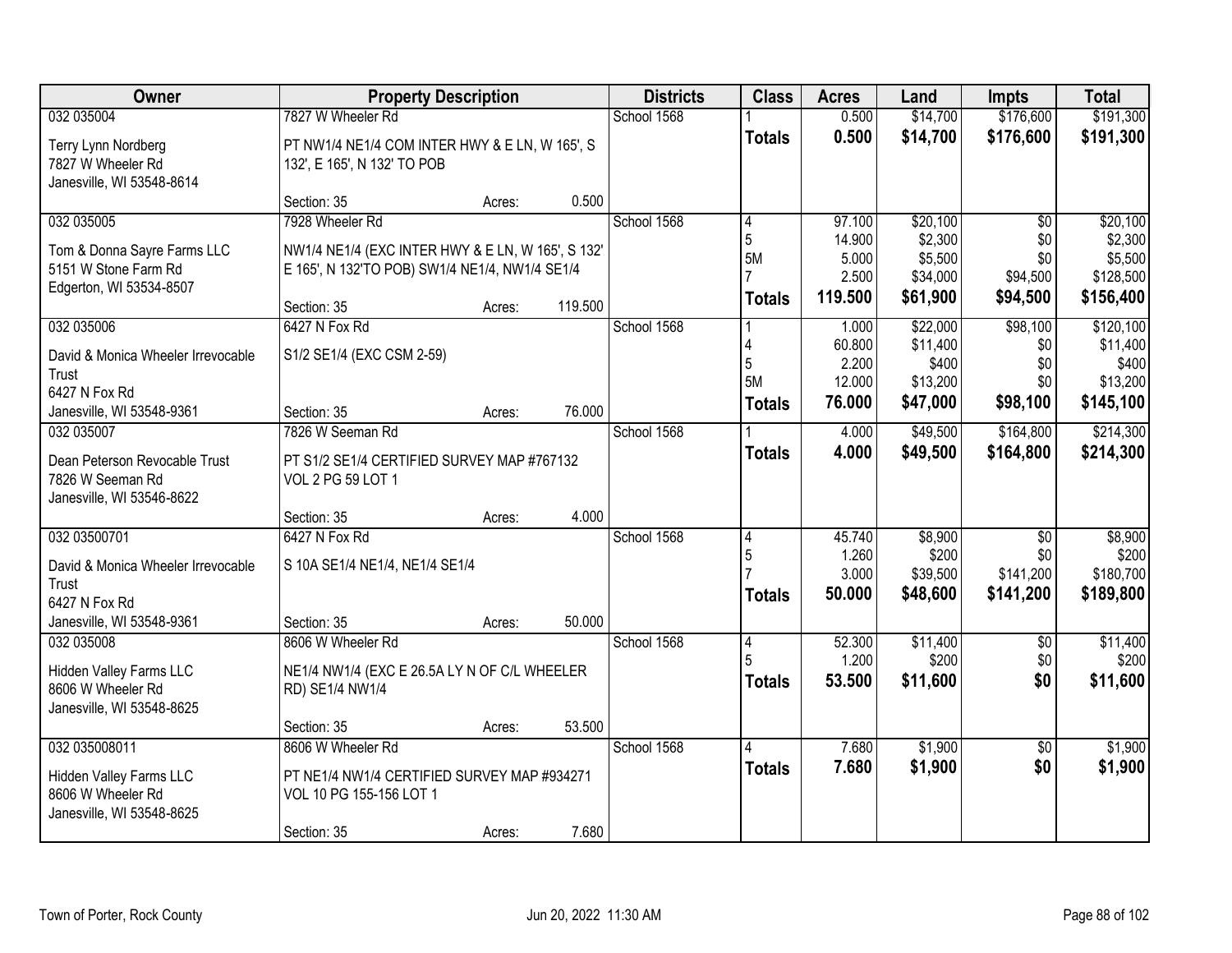| Owner                                | <b>Property Description</b>                       |        |        | <b>Districts</b> | <b>Class</b>   | <b>Acres</b> | Land     | <b>Impts</b>    | <b>Total</b> |
|--------------------------------------|---------------------------------------------------|--------|--------|------------------|----------------|--------------|----------|-----------------|--------------|
| 032 03500802                         | 8606 W Wheeler Rd                                 |        |        | School 1568      |                | 20.000       | \$3,600  | $\overline{50}$ | \$3,600      |
| Hidden Valley Farms LLC              | SW1/4 NW1/4                                       |        |        |                  | 5              | 7.000        | \$1,100  | \$0             | \$1,100      |
| 8606 W Wheeler Rd                    |                                                   |        |        |                  | 5M             | 13.000       | \$14,300 | \$0             | \$14,300     |
| Janesville, WI 53548-8625            |                                                   |        |        |                  | <b>Totals</b>  | 40.000       | \$19,000 | \$0             | \$19,000     |
|                                      | Section: 35                                       | Acres: | 40.000 |                  |                |              |          |                 |              |
| 032 03500803                         | 8134 W Wheeler Rd                                 |        |        | School 1568      |                | 4.990        | \$56,900 | \$124,600       | \$181,500    |
| Scott & Sally Conway Trust Agreement | PT NE1/4 NW1/4 CERTIFIED SURVEY MAP #1125695      |        |        |                  | <b>Totals</b>  | 4.990        | \$56,900 | \$124,600       | \$181,500    |
| 8134 W Wheeler Rd                    | VOL 14 PG 498-501 LOT 1                           |        |        |                  |                |              |          |                 |              |
| Janesville, WI 53548-8615            |                                                   |        |        |                  |                |              |          |                 |              |
|                                      | Section: 35                                       | Acres: | 4.990  |                  |                |              |          |                 |              |
| 032 03500804                         | 5911 W Pomeroy Rd                                 |        |        | School 1568      |                | 12.800       | \$3,200  | \$0             | \$3,200      |
| Thomas P. Sayre Sr                   | PT NE1/4 NW1/4 CERTIFIED SURVEY MAP #1125695      |        |        |                  | <b>Totals</b>  | 12.800       | \$3,200  | \$0             | \$3,200      |
| Thomas P. Sayre Jr                   | VOL 14 PG 498-501 LOT 2                           |        |        |                  |                |              |          |                 |              |
| 5151 W Stone Farm Rd                 |                                                   |        |        |                  |                |              |          |                 |              |
| Edgerton, WI 53534-8507              | Section: 35                                       | Acres: | 12.800 |                  |                |              |          |                 |              |
| 032 035009                           | 8606 W Wheeler Rd                                 |        |        | School 1568      | 4              | 36.900       | \$6,800  | $\sqrt[6]{3}$   | \$6,800      |
| Hidden Valley Farms LLC              | NW1/4 NW1/4                                       |        |        |                  |                | 3.100        | \$500    | \$0             | \$500        |
| 8606 W Wheeler Rd                    |                                                   |        |        |                  | <b>Totals</b>  | 40.000       | \$7,300  | \$0             | \$7,300      |
| Janesville, WI 53548-8625            |                                                   |        |        |                  |                |              |          |                 |              |
|                                      | Section: 35                                       | Acres: | 40.000 |                  |                |              |          |                 |              |
| 032 035010                           | 8114 W Seeman Rd                                  |        |        | School 1568      | $\overline{4}$ | 60.800       | \$12,100 | $\overline{50}$ | \$12,100     |
| Arnold K Moas Rev Living Trust       | NE1/4 SW1/4, SE1/4 SW1/4                          |        |        |                  | 5              | 1.200        | \$200    | \$0             | \$200        |
| 8114 W Seeman Rd                     |                                                   |        |        |                  | 5M             | 16.000       | \$17,600 | \$0             | \$17,600     |
| Janesville, WI 53548-8730            |                                                   |        |        |                  |                | 2.000        | \$28,500 | \$120,300       | \$148,800    |
|                                      | Section: 35                                       | Acres: | 80.000 |                  | <b>Totals</b>  | 80.000       | \$58,400 | \$120,300       | \$178,700    |
| 032 035011                           | 6416 N Eagle Rd                                   |        |        | School 1568      | 4              | 3.000        | \$200    | \$0             | \$200        |
| Joseph J. Wollinger                  | PT NW1/4 SW1/4 CERTIFIED SURVEY MAP #1926492      |        |        |                  |                | 2.000        | \$28,500 | \$88,400        | \$116,900    |
| 9004 W Wheeler Rd                    | VOL 34 PG 274-276 LOT 1                           |        |        |                  | <b>Totals</b>  | 5.000        | \$28,700 | \$88,400        | \$117,100    |
| Evansville, WI 53536                 |                                                   |        |        |                  |                |              |          |                 |              |
|                                      | Section: 35                                       | Acres: | 5.000  |                  |                |              |          |                 |              |
| 032 035012                           |                                                   |        |        | School 1568      | 4              | 31.100       | \$3,600  | $\overline{60}$ | \$3,600      |
| Chad A. Hermanson                    | PT W1/2 SW1/4 COM SW COR SEC, N 1236.44' TO       |        |        |                  | 5              | 1.100        | \$500    | \$0             | \$500        |
| 10247 W Wheeler Rd                   | POB; N 1107.36' TO SW COR CSM 34-274, E 807.52',  |        |        |                  | 5M             | 6.000        | \$14,300 | \$0             | \$14,300     |
| Evansville, WI 53536-8339            | TO SE COR, N 276.81', E ALG CTR LN SEC 545.19', S |        |        |                  | <b>Totals</b>  | 38.200       | \$18,400 | \$0             | \$18,400     |
|                                      | Section: 35                                       | Acres: | 38.200 |                  |                |              |          |                 |              |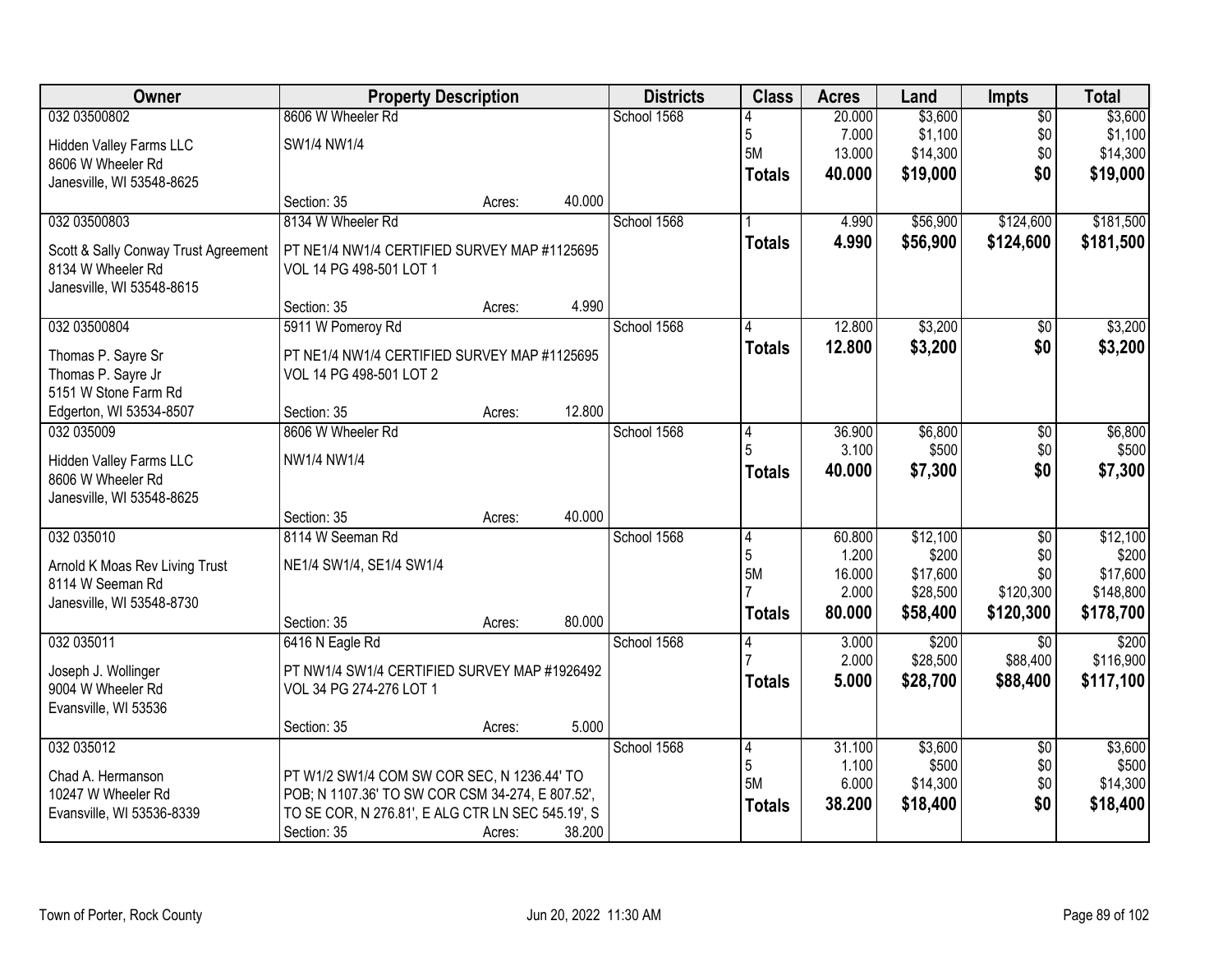| Owner                     | <b>Property Description</b>                         | <b>Districts</b> | <b>Class</b>   | <b>Acres</b> | Land     | <b>Impts</b>    | <b>Total</b> |
|---------------------------|-----------------------------------------------------|------------------|----------------|--------------|----------|-----------------|--------------|
| 032 035013                |                                                     | School 1568      |                | 27.750       | \$5,500  | $\overline{50}$ | \$5,500      |
| Moses C. Borntreger       | PT W1/2 SW1/4 COM SW COR SEC, N 1236.44', E         |                  | 5              | 2.050        | \$500    | \$0             | \$500        |
| Kari L. Borntreger        | 1348.68', S 1236.44' TO S LN SEC, W 1345.41' TO POB |                  | 5M             | 8.400        | \$14,300 | \$0             | \$14,300     |
| 6073 N Eagle Rd           | (PLAT OF SURVEY)                                    |                  | <b>Totals</b>  | 38.200       | \$20,300 | \$0             | \$20,300     |
| Janesville, WI 53548-8697 | 38.200<br>Section: 35<br>Acres:                     |                  |                |              |          |                 |              |
| 032 036001                | 6801 N County Rd H                                  | School 1568      | 4              | 61.240       | \$13,400 | $\overline{50}$ | \$13,400     |
|                           |                                                     |                  | 5              | 7.760        | \$1,200  | \$0             | \$1,200      |
| Allen J. Condon           | NE1/4 NE1/4 (EXC CSM 4-171) (EXC VOL 541-195)       |                  | <b>5M</b>      | 2.000        | \$2,200  | \$0             | \$2,200      |
| Marcia A. Condon          | NW1/4 NE1/4 (EXC CSM 25-414)                        |                  | <b>Totals</b>  | 71.000       | \$16,800 | \$0             | \$16,800     |
| 6801 N County Rd H        |                                                     |                  |                |              |          |                 |              |
| Janesville, WI 53548-8644 | 71.000<br>Section: 36<br>Acres:                     |                  |                |              |          |                 |              |
| 032 0360010               | 6741 W Condon Rd                                    | School 1568      |                | 3.700        | \$47,300 | \$105,900       | \$153,200    |
| Cary D. Farmer            | PT NE1/4 NE1/4 CERTIFIED SURVEY MAP #1580345        |                  | <b>Totals</b>  | 3.700        | \$47,300 | \$105,900       | \$153,200    |
| Dawn M. Farmer            | VOL 25 PG 414-416 LOT 1                             |                  |                |              |          |                 |              |
| 6741 W Condon Rd          |                                                     |                  |                |              |          |                 |              |
| Janesville, WI 53548-9341 | 3.700<br>Section: 36<br>Acres:                      |                  |                |              |          |                 |              |
| 032 03600101              | 6801 N County Rd H                                  | School 1568      |                | 1.210        | \$24,600 | \$152,900       | \$177,500    |
|                           |                                                     |                  | 4              | 2.430        | \$600    | \$0             | \$600        |
| Allen J. Condon           | PT NE1/4 NE1/4 CERTIFIED SURVEY MAP #821934         |                  | <b>5M</b>      | 1.360        | \$1,500  | \$0             | \$1,500      |
| Marcia A. Condon          | VOL 4 PG 171 LOT 1 & 30' S & ADJ                    |                  | <b>Totals</b>  | 5.000        | \$26,700 | \$152,900       | \$179,600    |
| 6801 N County Rd H        |                                                     |                  |                |              |          |                 |              |
| Janesville, WI 53548-8644 | 5.000<br>Section: 36<br>Acres:                      |                  |                |              |          |                 |              |
| 032 036002                | 7228 W Condon Rd                                    | School 1568      | $\overline{4}$ | 70.160       | \$13,800 | $\overline{50}$ | \$13,800     |
| Daniel J. Pakes           | SW1/4 NE1/4, SE1/4 NE1/4 (EXC CSM 14-112)           |                  | 5              | 0.780        | \$100    | \$0             | \$100        |
| Linda L. Pakes            |                                                     |                  | 5M             | 6.000        | \$6,600  | \$0             | \$6,600      |
| 7228 W Condon Rd          |                                                     |                  | <b>Totals</b>  | 76.940       | \$20,500 | \$0             | \$20,500     |
| Janesville, WI 53548-9344 | 76.940<br>Section: 36<br>Acres:                     |                  |                |              |          |                 |              |
| 032 03600201              | 6511 N County Rd H                                  | School 1568      |                | 2.775        | \$40,300 | \$36,200        | \$76,500     |
|                           |                                                     |                  | <b>Totals</b>  | 2.775        | \$40,300 | \$36,200        | \$76,500     |
| Edwin R. Riddle           | PT SE1/4 NE1/4 CERTIFIED SURVEY MAP #1099825        |                  |                |              |          |                 |              |
| Carol A. Riddle           | VOL 14 PG 112 LOT 1                                 |                  |                |              |          |                 |              |
| 6511 N County Rd H        |                                                     |                  |                |              |          |                 |              |
| Janesville, WI 53548-8632 | 2.770<br>Section: 36<br>Acres:                      |                  |                |              |          |                 |              |
| 032 036003                | 6820 N Fox Rd                                       | School 1568      | 4              | 77.000       | \$16,800 | $\overline{30}$ | \$16,800     |
| David J. Farberg          | NE1/4 NW1/4, NW1/4 NW1/4                            |                  |                | 3.000        | \$39,500 | \$260,600       | \$300,100    |
| Kristeen E. Farberg       |                                                     |                  | <b>Totals</b>  | 80.000       | \$56,300 | \$260,600       | \$316,900    |
| 6820 N Fox Rd             |                                                     |                  |                |              |          |                 |              |
| Janesville, WI 53548-8823 | 80.000<br>Section: 36<br>Acres:                     |                  |                |              |          |                 |              |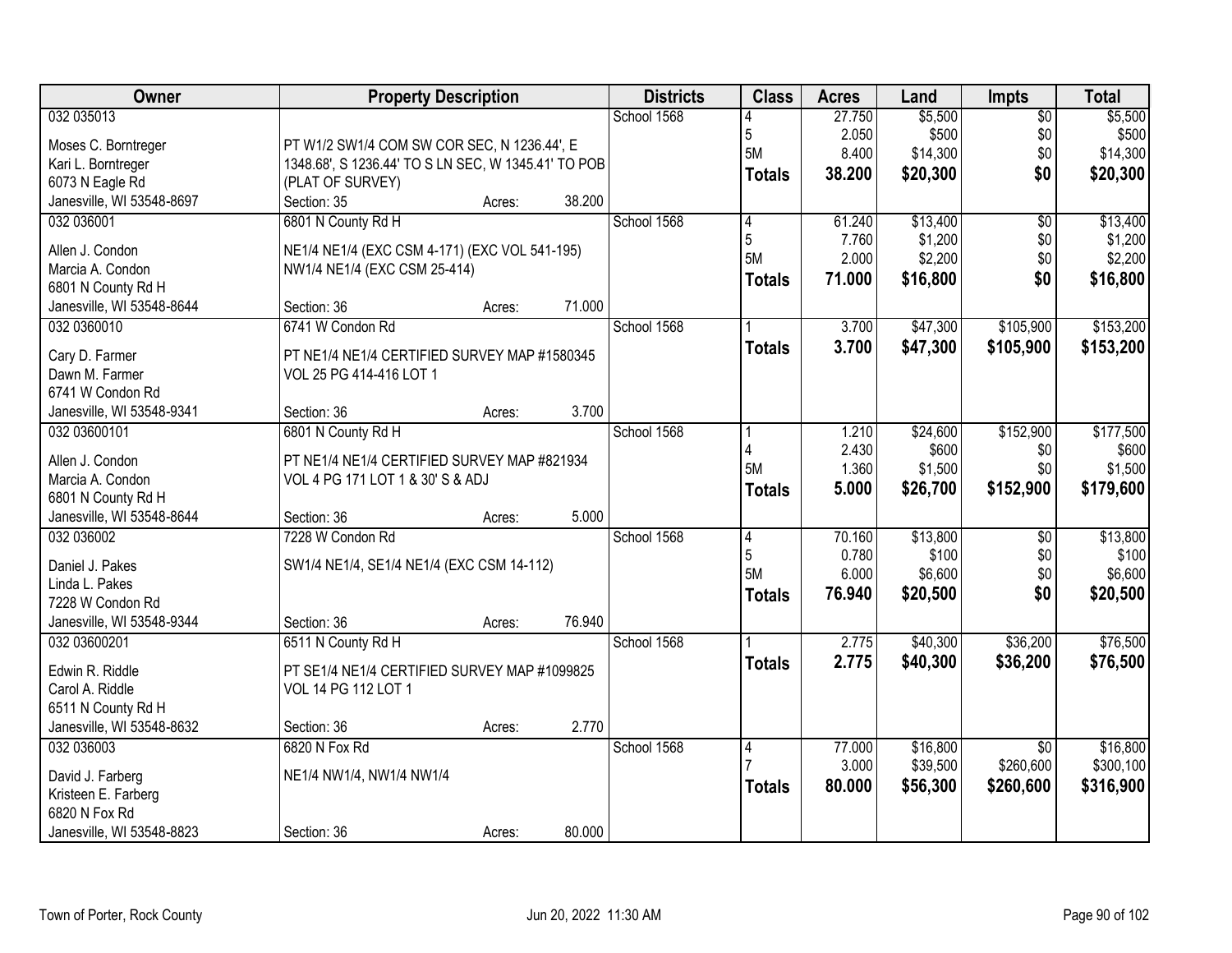| Owner                            | <b>Property Description</b>                           |        |         | <b>Districts</b> | <b>Class</b>  | <b>Acres</b>    | Land             | Impts                  | <b>Total</b>     |
|----------------------------------|-------------------------------------------------------|--------|---------|------------------|---------------|-----------------|------------------|------------------------|------------------|
| 032 036004                       | 6246 N Fox Rd                                         |        |         | School 1568      |               | 73.310          | \$16,200         | $\overline{50}$        | \$16,200         |
| Gerard J. Fox                    | SW1/4 NW1/4 (EXC CSM 3-11) SE1/4 NW1/4                |        |         |                  | 5             | 0.690           | \$100            | \$0                    | \$100            |
| 6246 N Fox Rd                    |                                                       |        |         |                  |               | 1.000           | \$4,000          | \$32,300               | \$36,300         |
| Janesville, WI 53548-9360        |                                                       |        |         |                  | <b>Totals</b> | 75.000          | \$20,300         | \$32,300               | \$52,600         |
|                                  | Section: 36                                           | Acres: | 75.000  |                  |               |                 |                  |                        |                  |
| 032 036005                       | 6602 N Fox Rd                                         |        |         | School 1568      |               | 5.000           | \$47,500         | \$63,900               | \$111,400        |
| Ricky A. Lawton                  | PT SW1/4 NW1/4 CERTIFIED SURVEY MAP #793304           |        |         |                  | <b>Totals</b> | 5.000           | \$47,500         | \$63,900               | \$111,400        |
| Betty A. Lawton                  | VOL 3 PG 11 LOT 1                                     |        |         |                  |               |                 |                  |                        |                  |
| 6602 N Fox Rd                    |                                                       |        |         |                  |               |                 |                  |                        |                  |
| Janesville, WI 53548-9362        | Section: 36                                           | Acres: | 5.000   |                  |               |                 |                  |                        |                  |
| 032 036006                       | 6246 N Fox Rd                                         |        |         | School 1568      | 4             | 95.000          | \$23,100         | \$0                    | \$23,100         |
| Gerard J. Fox                    | N1/2 SW1/4 (EXC COM S LN 33' W OF W END OF            |        |         |                  | 5             | 1.000           | \$200            | \$0                    | \$200            |
| 6246 N Fox Rd                    | BARN, N 165', E 231', S 165', W 231' TO POB) & N 495' |        |         |                  |               | 4.130           | \$44,000         | \$130,100              | \$174,100        |
| Janesville, WI 53548-9360        | OF E 1848' OF S1/2 SW1/4                              |        |         |                  | <b>Totals</b> | 100.130         | \$67,300         | \$130,100              | \$197,400        |
|                                  | Section: 36                                           | Acres: | 100.130 |                  |               |                 |                  |                        |                  |
| 032 036007                       | 6216 N Fox Rd                                         |        |         | School 1568      | 4             | 35.250          | \$8,200          | $\sqrt{6}$             | \$8,200          |
|                                  |                                                       |        |         |                  | 5             | 0.750           | \$100            | \$0                    | \$100            |
| William G. Fox                   | PT NW1/4 SW1/4 COM S LN 33' W OF W END OF             |        |         |                  |               | 3.870           | \$43,000         | \$46,200               | \$89,200         |
| Sheila A. Fox                    | BARN, N 165', E 231', S 165', W 231' TO POB, S1/2     |        |         |                  | <b>Totals</b> | 39.870          | \$51,300         | \$46,200               | \$97,500         |
| 6216 N Fox Rd                    | SW1/4 (EXC N 495' OF E 1848') (EXC S1/2 S1/2 S1/2     |        |         |                  |               |                 |                  |                        |                  |
| Janesville, WI 53548-9360        | Section: 36                                           | Acres: | 39.870  |                  |               |                 |                  |                        |                  |
| 032 036008                       | Fox Rd                                                |        |         | School 1568      | 4<br>5        | 19.870<br>0.130 | \$3,500<br>\$100 | $\overline{50}$<br>\$0 | \$3,500<br>\$100 |
| Harnack Family Irrevocable Trust | S1/2 S1/2 S1/2 SW1/4                                  |        |         |                  |               | 20.000          | \$3,600          | \$0                    |                  |
| Attn: Frank C & Sandra K Harnack |                                                       |        |         |                  | <b>Totals</b> |                 |                  |                        | \$3,600          |
| 5944 N Fox Rd                    |                                                       |        |         |                  |               |                 |                  |                        |                  |
| Janesville, WI 53548-8708        | Section: 36                                           | Acres: | 20.000  |                  |               |                 |                  |                        |                  |
| 032 036009                       | 6347 County Rd H                                      |        |         | School 1568      | 4             | 114.310         | \$23,900         | $\overline{50}$        | \$23,900         |
| Michael T. Reilly                | NE1/4 SE1/4, NW1/4 SE1/4, N1/2 SW1/4 SE1/4, N1/2      |        |         |                  |               | 1.000           | \$12,500         | \$28,800               | \$41,300         |
| Jean Y. Reilly                   | SE1/4 SE1/4 (EXC CSM 18-454) (EXC CSM 24-279)         |        |         |                  | <b>Totals</b> | 115.310         | \$36,400         | \$28,800               | \$65,200         |
| 6347 N County Rd H               |                                                       |        |         |                  |               |                 |                  |                        |                  |
| Janesville, WI 53548-8631        | Section: 36                                           | Acres: | 115.310 |                  |               |                 |                  |                        |                  |
| 032 03600901                     | 6347 County Rd H                                      |        |         | School 1568      |               | 0.970           | \$21,600         | \$148,600              | \$170,200        |
| Michael T. Reilly                | PT NE1/4 SE1/4 CERTIFIED SURVEY MAP #1279774          |        |         |                  | <b>Totals</b> | 0.970           | \$21,600         | \$148,600              | \$170,200        |
| Jean Y. Reilly                   | VOL 18 PG 454-455 LOT 1                               |        |         |                  |               |                 |                  |                        |                  |
| 6347 N County Rd H               |                                                       |        |         |                  |               |                 |                  |                        |                  |
| Janesville, WI 53548-8631        | Section: 36                                           | Acres: | 0.970   |                  |               |                 |                  |                        |                  |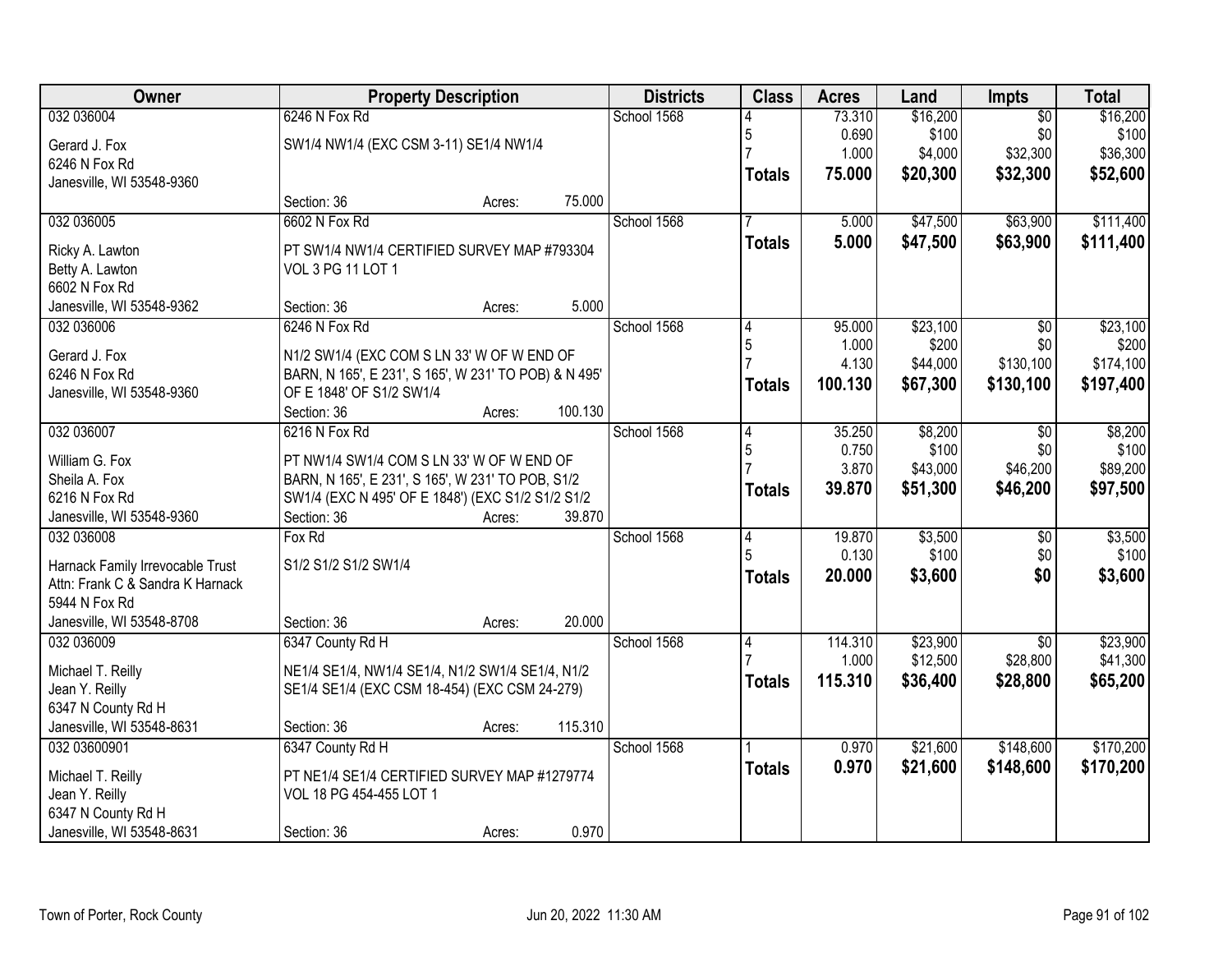| <b>Owner</b>                                                                                     |                                                                                                                                                                             | <b>Property Description</b> |        | <b>Districts</b> | <b>Class</b>       | <b>Acres</b>     | Land               | <b>Impts</b>         | <b>Total</b>         |
|--------------------------------------------------------------------------------------------------|-----------------------------------------------------------------------------------------------------------------------------------------------------------------------------|-----------------------------|--------|------------------|--------------------|------------------|--------------------|----------------------|----------------------|
| 032 03600905                                                                                     | 6219 N County Rd H                                                                                                                                                          |                             |        | School 1568      |                    | 5.000            | \$57,000           | \$148,100            | \$205,100            |
| Gregory L. Beighley<br>6219 N County Rd H<br>Janesville, WI 53548-8633                           | PT NE1/4 SE1/4 & PT SE1/4 SE1/4 SE1/4 CERTIFIED<br>SURVEY MAP #1505880 VOL 24 PG 279-282 LOT 1                                                                              |                             |        |                  | <b>Totals</b>      | 5.000            | \$57,000           | \$148,100            | \$205,100            |
|                                                                                                  | Section: 36                                                                                                                                                                 | Acres:                      | 5.000  |                  |                    |                  |                    |                      |                      |
| 032 036010                                                                                       | 2225 Kennedy Rd                                                                                                                                                             |                             |        | School 1568      | 4                  | 28.000           | \$6,900            | $\overline{50}$      | \$6,900              |
| Campo Del Rio LLC<br>2225 Kennedy Rd<br>Janesville, WI 53545-0885                                | S1/2 SW1/4 SE1/4, S1/2 SE1/4 SE1/4                                                                                                                                          |                             |        |                  | 5<br><b>Totals</b> | 12.000<br>40.000 | \$1,800<br>\$8,700 | \$0<br>\$0           | \$1,800<br>\$8,700   |
|                                                                                                  | Section: 36                                                                                                                                                                 | Acres:                      | 40.000 |                  |                    |                  |                    |                      |                      |
| 032 040001                                                                                       | 11333 N State Highway 138                                                                                                                                                   |                             |        | School 5621      |                    | 0.680            | \$21,100           | \$109,800            | \$130,900            |
| John A. Julseth<br>11333 N State Rd 138<br>Evansville, WI 53536-8926                             | PT SW1/4 COOKSVILLE LOTS 1 & 6 BLK 1 & PT VAC<br><b>FRONT &amp; MILL STS</b>                                                                                                |                             |        |                  | <b>Totals</b>      | 0.680            | \$21,100           | \$109,800            | \$130,900            |
|                                                                                                  | Section: 6                                                                                                                                                                  | Acres:                      | 0.680  |                  |                    |                  |                    |                      |                      |
| 032 040002                                                                                       | 11325 N State Highway 138                                                                                                                                                   |                             |        | School 5621      |                    | 0.750            | \$21,500           | \$90,900             | \$112,400            |
| Jason M. Elliott<br>Amy J. Elliott<br>11325 N State Rd 138                                       | PT SW1/4 COOKSVILLE LOTS 2, 3, 4 & 5 BLK 1 ALL<br>THAT PART OF N1/2 VACATED SPRING ST S & ADJ                                                                               |                             |        |                  | <b>Totals</b>      | 0.750            | \$21,500           | \$90,900             | \$112,400            |
| Evansville, WI 53536-8926                                                                        | Section: 6                                                                                                                                                                  | Acres:                      | 0.750  |                  |                    |                  |                    |                      |                      |
| 032 040004<br>Waucoma Hall<br>Attn: David Sanner, Sec<br>127 4th St<br>Brooklyn, WI 53521-9037   | 11313 N State Highway 138<br>PT SW1/4 COOKSVILLE PT LOT 1 BLK 2 COM NE<br>COR, W 72', S 24', E 72', N 24' TO POB ALL TH PART<br>OF S1/2 VAC SPRING ST N & ADJ<br>Section: 6 | Acres:                      | 0.100  | School 5621      | 2<br><b>Totals</b> | 0.109<br>0.109   | \$4,700<br>\$4,700 | \$50,700<br>\$50,700 | \$55,400<br>\$55,400 |
| 032 040005                                                                                       | 11301 N State Highway 138                                                                                                                                                   |                             |        | School 5621      | $\overline{2}$     | 0.742            | \$16,600           | \$42,800             | \$59,400             |
| Thayer E. Every<br>512 Taylor Ln<br>Stoughton, WI 53589-4150                                     | PT SW1/4 COOKSVILLE PT LOTS 1, 2, 5 & 6 BLK 2 &<br>PT VAC SPRING ST COM SE COR LOT 2, N 107', W<br>79', N 59', W 185', S 166', E 264' TO POB<br>Section: 6                  | Acres:                      | 0.740  |                  | <b>Totals</b>      | 0.742            | \$16,600           | \$42,800             | \$59,400             |
| 032 040006                                                                                       | 11245 N State Highway 138                                                                                                                                                   |                             |        | School 5621      |                    | 0.240            | \$13,700           | \$8,800              | \$22,500             |
| <b>Taylor Gyorkos</b><br>Kirsten M. Gyorkos<br>11245 N State Rd 138<br>Evansville, WI 53536-8925 | PT SW1/4 COOKSVILLE LOT 3 BLK 2 & PT LOT 5 BLK<br>2 DAF: COM NW COR LOT 3, W 30', S 66', E 30', N 66'<br>TO POB<br>Section: 6                                               | Acres:                      | 0.240  |                  | <b>Totals</b>      | 0.240            | \$13,700           | \$8,800              | \$22,500             |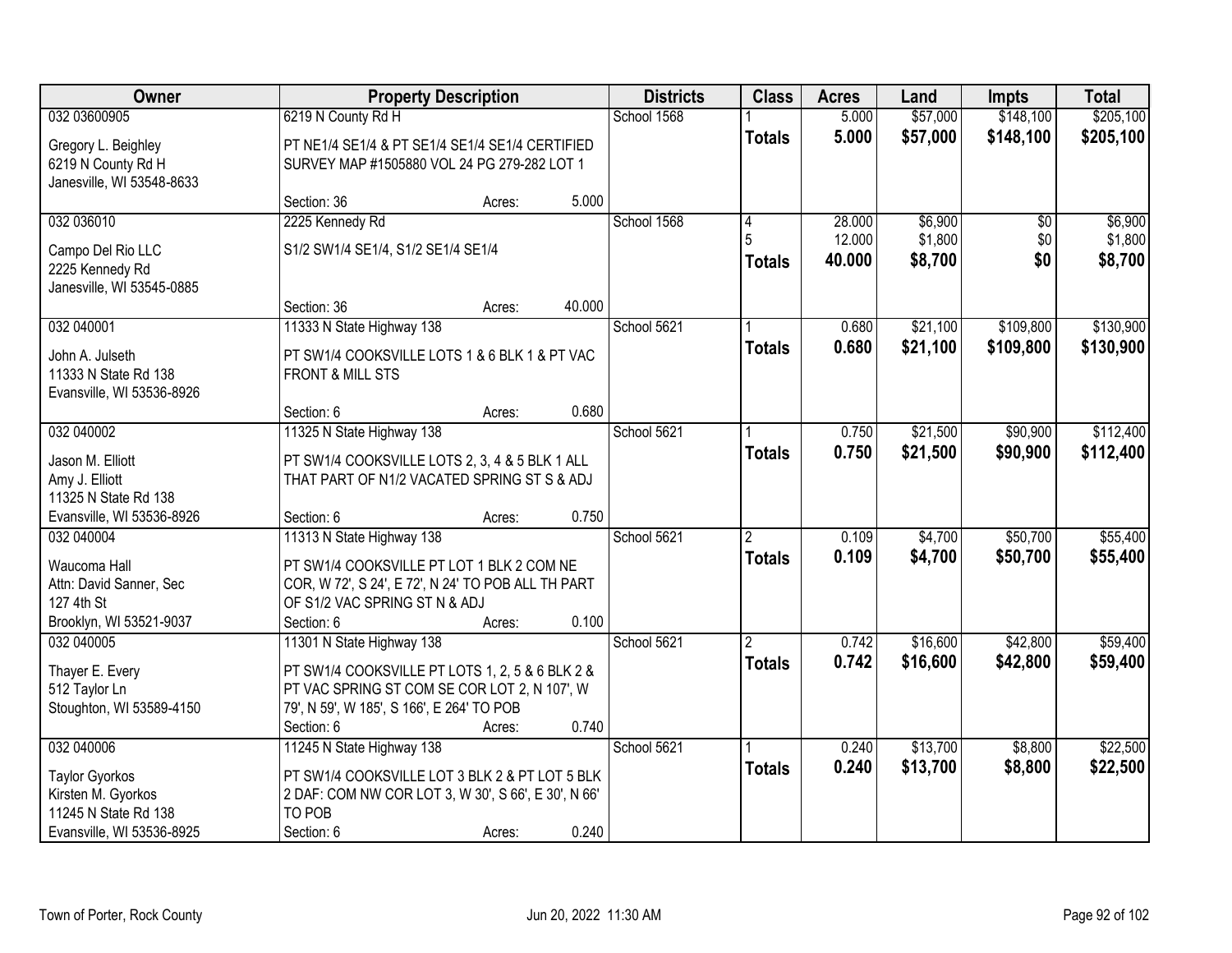| Owner                                | <b>Property Description</b>                         | <b>Districts</b> | <b>Class</b>  | <b>Acres</b> | Land     | <b>Impts</b> | <b>Total</b> |
|--------------------------------------|-----------------------------------------------------|------------------|---------------|--------------|----------|--------------|--------------|
| 032 040007                           | 11245 N State Highway 138                           | School 5621      |               | 0.240        | \$13,700 | \$135,200    | \$148,900    |
| <b>Taylor Gyorkos</b>                | PT SW1/4 COOKSVILLE LOT 4 BLK 2 & PT LOT 5 BLK      |                  | <b>Totals</b> | 0.240        | \$13,700 | \$135,200    | \$148,900    |
| Kirsten M. Gyorkos                   | 2 DAF: COM NW COR LOT 4, W 30', S 66', E 30', N 66' |                  |               |              |          |              |              |
| 11245 N State Rd 138                 | TO POB                                              |                  |               |              |          |              |              |
| Evansville, WI 53536-8925            | 0.240<br>Section: 6<br>Acres:                       |                  |               |              |          |              |              |
| 032 040008                           | 11203 N State Highway 138                           | School 5621      |               | 1.020        | \$22,300 | \$171,300    | \$193,600    |
| Matthew Koshollek                    | PT SW1/4 PT LT 5 BLK 2, BLK 3 & PT VAC MILL ST      |                  | <b>Totals</b> | 1.020        | \$22,300 | \$171,300    | \$193,600    |
| Amanda Koshollek                     | COOKSVILLE CERTIFIED SURVEY MAP #1758244            |                  |               |              |          |              |              |
| 11203 N State Rd 138                 | VOL 30 PG 139-142 LOT 1 & JOINT DRIVEWAY EASE       |                  |               |              |          |              |              |
| Evansville, WI 53536-8925            | 1.020<br>Section: 6<br>Acres:                       |                  |               |              |          |              |              |
| 032 04000801                         | 11203 N State Highway 138                           | School 5621      |               | 6.000        | \$54,500 | \$275,900    | \$330,400    |
|                                      |                                                     |                  |               | 1.890        | \$300    | \$0          | \$300        |
| The Family Backpack, LLC             | PT SW1/4 PT LT 5 BLK 2, BLK 3 & PT VAC MILL ST      |                  | <b>Totals</b> | 7.890        | \$54,800 | \$275,900    | \$330,700    |
| 11201 N State Rd 138                 | COOKSVILLE CERTIFIED SURVEY MAP #1758244            |                  |               |              |          |              |              |
| Evansville, WI 53536-8925            | VOL 30 PG 139-142 LOT 2 & JOINT DRIVEWAY EASE       |                  |               |              |          |              |              |
|                                      | Section: 6<br>7.890<br>Acres:                       |                  |               |              |          |              |              |
| 032 042001                           | 6207 N Curtis Dr                                    | School 1694      |               | 1.410        | \$41,200 | \$91,800     | \$133,000    |
| Tyler J. Leeder                      | PT E1/2 SW1/4 FELLOWS HICKORY RIDGE LOT 1           |                  | <b>Totals</b> | 1.410        | \$41,200 | \$91,800     | \$133,000    |
| 6207 N Curtis Dr                     | (EXC PCL 14 FOR HWY DESC IN TPP 5155-02-21-4.05     |                  |               |              |          |              |              |
| Evansville, WI 53536-8330            | REC AS TPP-E27 DOC 2022980)                         |                  |               |              |          |              |              |
|                                      | 1.410<br>Section: 33<br>Acres:                      |                  |               |              |          |              |              |
| 032 042002                           | 6207 N Curtis Dr                                    | School 1694      |               | 1.341        | \$40,100 | \$16,000     | \$56,100     |
| William J Leeder Jr Revocable Living | PT E1/2 SW1/4 FELLOWS HICKORY RIDGE LOT 2           |                  | <b>Totals</b> | 1.341        | \$40,100 | \$16,000     | \$56,100     |
| Trust                                |                                                     |                  |               |              |          |              |              |
| 9928 W Gibbs Lake Rd                 |                                                     |                  |               |              |          |              |              |
| Edgerton, WI 53534-8838              | 1.340<br>Section: 33<br>Acres:                      |                  |               |              |          |              |              |
| 032 042003                           | 6321 N Curtis Dr                                    | School 1694      |               | 1.235        | \$38,500 | \$262,200    | \$300,700    |
| Michael J. Turner                    | PT E1/2 SW1/4 FELLOWS HICKORY RIDGE LOT 3           |                  | <b>Totals</b> | 1.235        | \$38,500 | \$262,200    | \$300,700    |
| Nancy A. Turner                      |                                                     |                  |               |              |          |              |              |
| 6321 N Curtis Dr                     |                                                     |                  |               |              |          |              |              |
| Evansville, WI 53536-8352            | 1.230<br>Section: 33<br>Acres:                      |                  |               |              |          |              |              |
| 032 042004                           | 6322 Curtis Dr                                      | School 1694      |               | 2.914        | \$59,100 | \$213,200    | \$272,300    |
|                                      |                                                     |                  | <b>Totals</b> | 2.914        | \$59,100 | \$213,200    | \$272,300    |
| Vrmtg Asset Trust                    | PT E1/2 SW1/4 FELLOWS HICKORY RIDGE LOT 4           |                  |               |              |          |              |              |
| Attn: Us Bank Trust Na               |                                                     |                  |               |              |          |              |              |
| 440 S La Salle St Ste 2000           |                                                     |                  |               |              |          |              |              |
| Chicago, IL 60605-5011               | 2.910<br>Section: 33<br>Acres:                      |                  |               |              |          |              |              |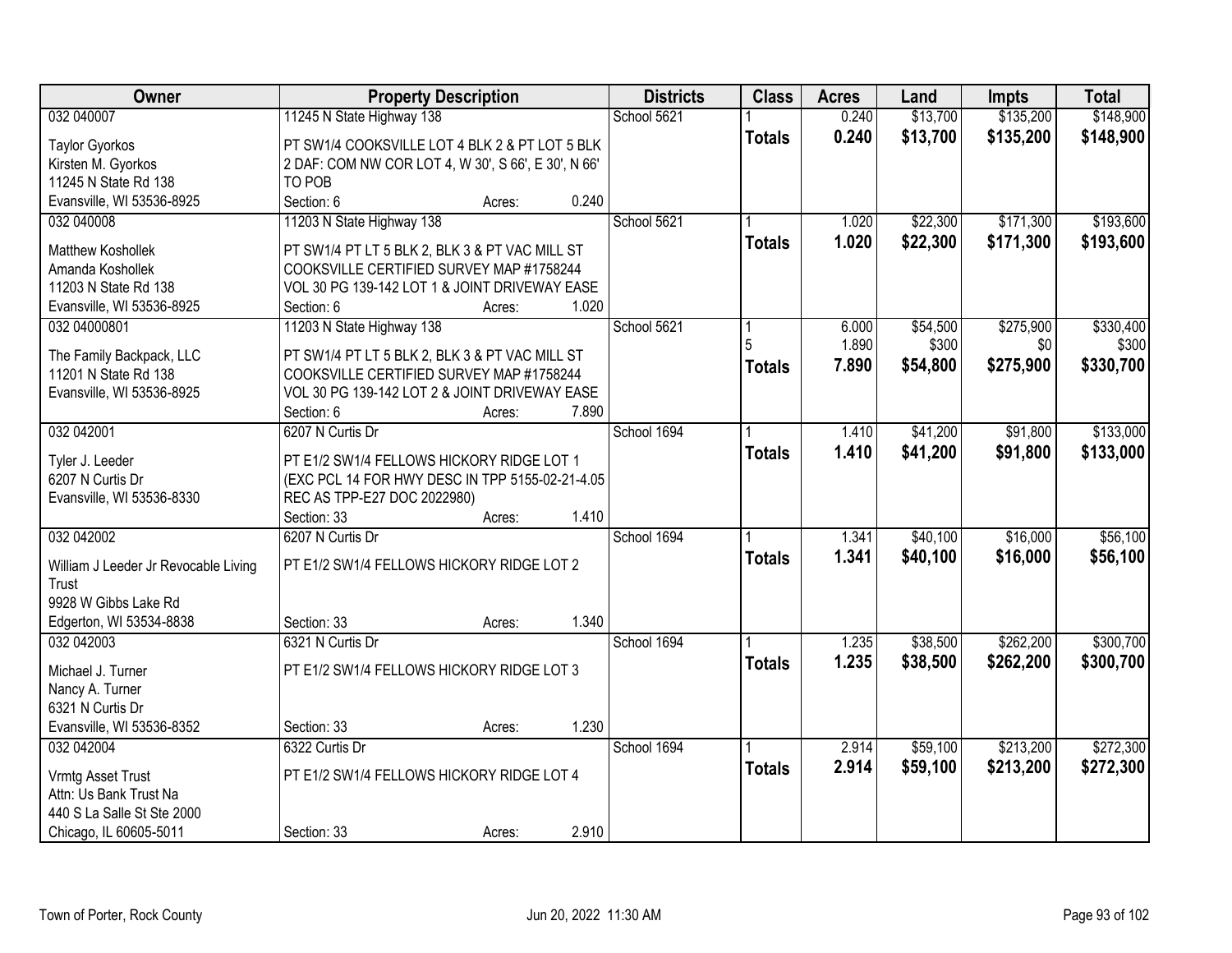| <b>Owner</b>                                                             |                                                                                | <b>Property Description</b> |       | <b>Districts</b> | <b>Class</b>  | <b>Acres</b>   | Land                 | <b>Impts</b>           | <b>Total</b>           |
|--------------------------------------------------------------------------|--------------------------------------------------------------------------------|-----------------------------|-------|------------------|---------------|----------------|----------------------|------------------------|------------------------|
| 032 042005                                                               | 6302 N Curtis Dr                                                               |                             |       | School 1694      |               | 1.617          | \$44,300             | \$175,300              | \$219,600              |
| Joseph G. De Poorter<br>Laura S. De Poorter<br>6302 N Curtis Dr          | PT E1/2 SW1/4 FELLOWS HICKORY RIDGE LOT 5                                      |                             |       |                  | <b>Totals</b> | 1.617          | \$44,300             | \$175,300              | \$219,600              |
| Evansville, WI 53536-8349                                                | Section: 33                                                                    | Acres:                      | 1.610 |                  |               |                |                      |                        |                        |
| 032 042006                                                               | 10202 Rustic Ct                                                                |                             |       | School 1694      |               | 1.935          | \$49,000             | \$193,500              | \$242,500              |
| Darlene F. Fenner<br>10202 W Rustic Ct<br>Evansville, WI 53536-8350      | PT E1/2 SW1/4 FELLOWS HICKORY RIDGE LOT 6                                      |                             |       |                  | <b>Totals</b> | 1.935          | \$49,000             | \$193,500              | \$242,500              |
|                                                                          | Section: 33                                                                    | Acres:                      | 1.930 |                  |               |                |                      |                        |                        |
| 032 042007                                                               | 10203 W Rustic Ct                                                              |                             |       | School 1694      |               | 2.068          | \$50,700             | \$244,700              | \$295,400              |
| Michael Joseph Tessmer<br>10203 W Rustic Ct<br>Evansville, WI 53536-8356 | PT E1/2 SW1/4 FELLOWS HICKORY RIDGE LOT 7                                      |                             |       |                  | <b>Totals</b> | 2.068          | \$50,700             | \$244,700              | \$295,400              |
|                                                                          | Section: 33                                                                    | Acres:                      | 2.060 |                  |               |                |                      |                        |                        |
| 032 042008                                                               | 10209 W Rustic Ct                                                              |                             |       | School 1694      |               | 1.487          | \$42,300             | \$248,900              | \$291,200              |
| Corene Sordahl<br>10209 W Rustic Ct<br>Evansville, WI 53536-8356         | PT E1/2 SW1/4 FELLOWS HICKORY RIDGE LOT 8                                      |                             |       |                  | <b>Totals</b> | 1.487          | \$42,300             | \$248,900              | \$291,200              |
|                                                                          | Section: 33                                                                    | Acres:                      | 1.480 |                  |               |                |                      |                        |                        |
| 032 042009<br>Andrew S. Christensen                                      | 10215 W Rustic Ct<br>PT E1/2 SW1/4 FELLOWS HICKORY RIDGE LOT 9                 |                             |       | School 1694      | <b>Totals</b> | 1.844<br>1.844 | \$47,700<br>\$47,700 | \$220,500<br>\$220,500 | \$268,200<br>\$268,200 |
| Mary Ellen Christensen<br>10215 W Rustic Ct                              | (EXC PCL 15 FOR HWY DESC IN TPP 5155-02-21-4.05<br>REC AS TPP-E27 DOC 2022980) |                             |       |                  |               |                |                      |                        |                        |
| Evansville, WI 53536-8356                                                | Section: 33                                                                    | Acres:                      | 1.840 |                  |               |                |                      |                        |                        |
| 032 044001                                                               | 6553 N Riley Rd                                                                |                             |       | School 1694      |               | 1.000          | \$28,000             | \$133,200              | \$161,200              |
| Dale Roberts<br>Erin Roberts<br>6553 N Riley Rd                          | PT SE1/4 NE1/4 HAGEN'S ADDITION LOT 1                                          |                             |       |                  | <b>Totals</b> | 1.000          | \$28,000             | \$133,200              | \$161,200              |
| Evansville, WI 53536-8313                                                | Section: 32                                                                    | Acres:                      | 1.000 |                  |               |                |                      |                        |                        |
| 032 044002                                                               | 6558 N Oak Ridge Rd                                                            |                             |       | School 1694      |               | 1.120          | \$29,500             | \$139,600              | \$169,100              |
| Gregory Vossekuil<br>Lisa Vossekuil<br>6558 N Oak Ridge Rd               | PT SE1/4 NE1/4 HAGEN'S ADDITION LOT 2                                          |                             |       |                  | <b>Totals</b> | 1.120          | \$29,500             | \$139,600              | \$169,100              |
| Evansville, WI 53536-8304                                                | Section: 32                                                                    | Acres:                      | 1.120 |                  |               |                |                      |                        |                        |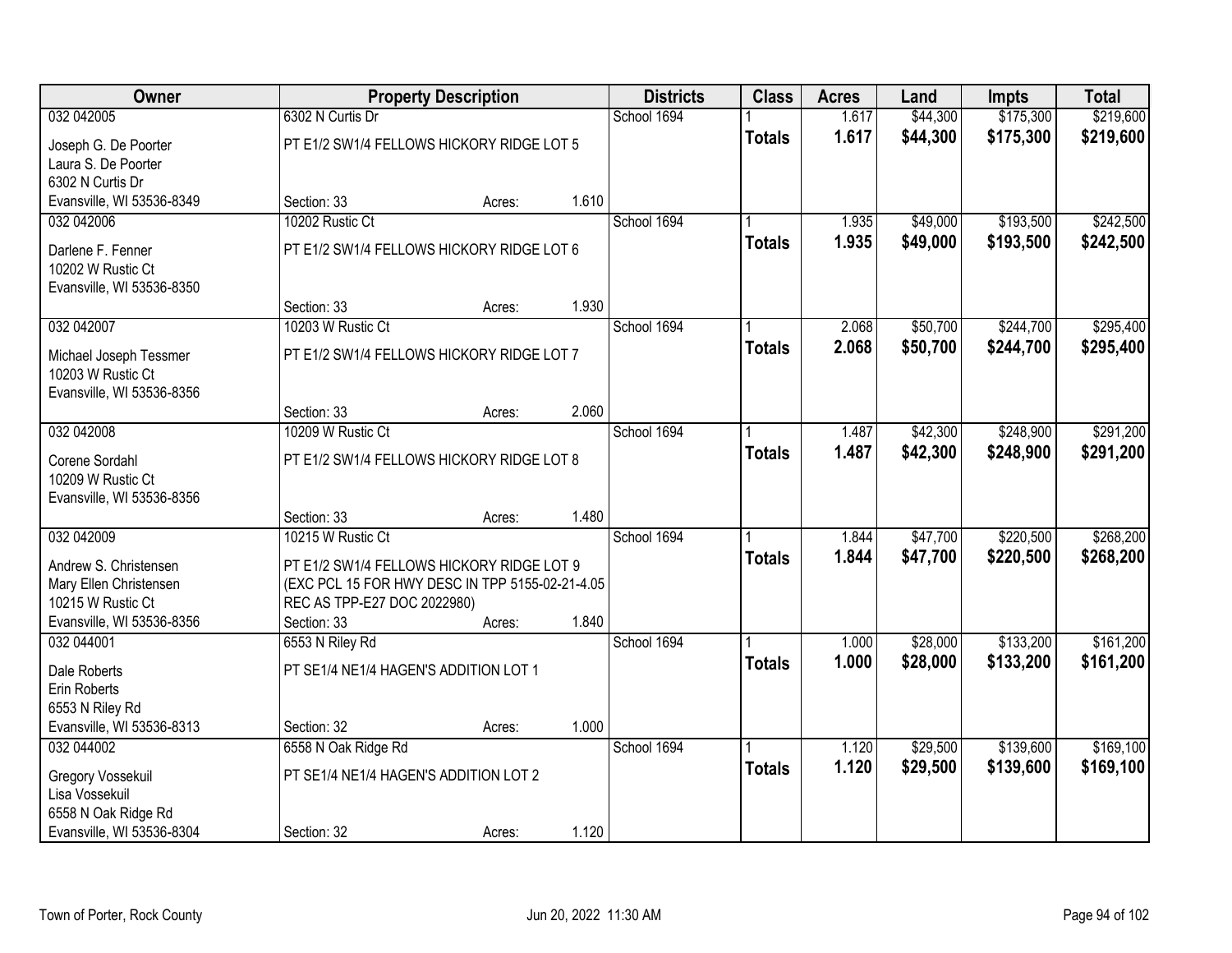| Owner                                     |                                       | <b>Property Description</b> |       | <b>Districts</b> | <b>Class</b>  | <b>Acres</b> | Land     | <b>Impts</b> | <b>Total</b> |
|-------------------------------------------|---------------------------------------|-----------------------------|-------|------------------|---------------|--------------|----------|--------------|--------------|
| 032 044003                                | 6570 N Oak Ridge Rd                   |                             |       | School 1694      |               | 1.700        | \$36,800 | \$190,300    | \$227,100    |
| Hannah M. Smart                           | PT SE1/4 NE1/4 HAGEN'S ADDITION LOT 3 |                             |       |                  | <b>Totals</b> | 1.700        | \$36,800 | \$190,300    | \$227,100    |
| Drew S. Cummins                           |                                       |                             |       |                  |               |              |          |              |              |
| 6570 N Oak Ridge Rd                       |                                       |                             |       |                  |               |              |          |              |              |
| Evansville, WI 53536-8304                 | Section: 32                           | Acres:                      | 1.650 |                  |               |              |          |              |              |
| 032 044004                                | 6603 N Riley Rd                       |                             |       | School 1694      |               | 0.990        | \$27,900 | \$155,400    | \$183,300    |
| James D. Brzezinski                       | PT SE1/4 NE1/4 HAGEN'S ADDITION LOT 4 |                             |       |                  | <b>Totals</b> | 0.990        | \$27,900 | \$155,400    | \$183,300    |
| Cynthia A. Brzezinski                     |                                       |                             |       |                  |               |              |          |              |              |
| 6603 N Riley Rd                           |                                       |                             |       |                  |               |              |          |              |              |
| Evansville, WI 53536-8313                 | Section: 32                           | Acres:                      | 0.990 |                  |               |              |          |              |              |
| 032 044005                                | 10611 W Oak Ridge Rd                  |                             |       | School 1694      |               | 0.940        | \$27,200 | \$149,300    | \$176,500    |
| Samantha A. Sargee                        | PT SE1/4 NE1/4 HAGEN'S ADDITION LOT 5 |                             |       |                  | <b>Totals</b> | 0.940        | \$27,200 | \$149,300    | \$176,500    |
| 10611 W Oak Ridge Rd                      |                                       |                             |       |                  |               |              |          |              |              |
| Evansville, WI 53536-8307                 |                                       |                             |       |                  |               |              |          |              |              |
|                                           | Section: 32                           | Acres:                      | 0.940 |                  |               |              |          |              |              |
| 032 044006                                | 10637 W Oak Ridge Rd                  |                             |       | School 1694      |               | 0.940        | \$27,200 | \$159,100    | \$186,300    |
| Daniel E. Muetz                           | PT SE1/4 NE1/4 HAGEN'S ADDITION LOT 6 |                             |       |                  | <b>Totals</b> | 0.940        | \$27,200 | \$159,100    | \$186,300    |
| 10637 W Oak Ridge Rd                      |                                       |                             |       |                  |               |              |          |              |              |
| Evansville, WI 53536-8307                 |                                       |                             |       |                  |               |              |          |              |              |
|                                           | Section: 32                           | Acres:                      | 0.940 |                  |               |              |          |              |              |
| 032 044007                                | 10671 W Oak Ridge Dr                  |                             |       | School 1694      |               | 1.710        | \$36,900 | \$194,400    | \$231,300    |
|                                           |                                       |                             |       |                  | <b>Totals</b> | 1.710        | \$36,900 | \$194,400    | \$231,300    |
| Patrick R. Healey<br>Tracy N. Healey      | PT SE1/4 NE1/4 HAGEN'S ADDITION LOT 7 |                             |       |                  |               |              |          |              |              |
| 10671 W Oak Ridge Rd                      |                                       |                             |       |                  |               |              |          |              |              |
| Evansville, WI 53536-8307                 | Section: 32                           | Acres:                      | 1.710 |                  |               |              |          |              |              |
| 032 044008                                | 10610 W Oak Ridge Rd                  |                             |       | School 1694      |               | 0.940        | \$27,200 | \$142,100    | \$169,300    |
|                                           |                                       |                             |       |                  | <b>Totals</b> | 0.940        | \$27,200 | \$142,100    | \$169,300    |
| Pat R. Vanwyhe                            | PT SE1/4 NE1/4 HAGEN'S ADDITION LOT 8 |                             |       |                  |               |              |          |              |              |
| Pamela C. Vanwyhe<br>10610 W Oak Ridge Rd |                                       |                             |       |                  |               |              |          |              |              |
| Evansville, WI 53536-8306                 | Section: 32                           | Acres:                      | 0.940 |                  |               |              |          |              |              |
| 032 044009                                | 10632 W Oak Ridge Dr                  |                             |       | School 1694      |               | 0.940        | \$27,200 | \$183,400    | \$210,600    |
|                                           |                                       |                             |       |                  | <b>Totals</b> | 0.940        | \$27,200 | \$183,400    | \$210,600    |
| Ashe Irrevocable Trust                    | PT SE1/4 NE1/4 HAGEN'S ADDITION LOT 9 |                             |       |                  |               |              |          |              |              |
| Attn: Joseph J & Donna J Ashe             |                                       |                             |       |                  |               |              |          |              |              |
| 10632 W Oak Ridge Rd                      |                                       |                             |       |                  |               |              |          |              |              |
| Evansville, WI 53536-8306                 | Section: 32                           | Acres:                      | 0.940 |                  |               |              |          |              |              |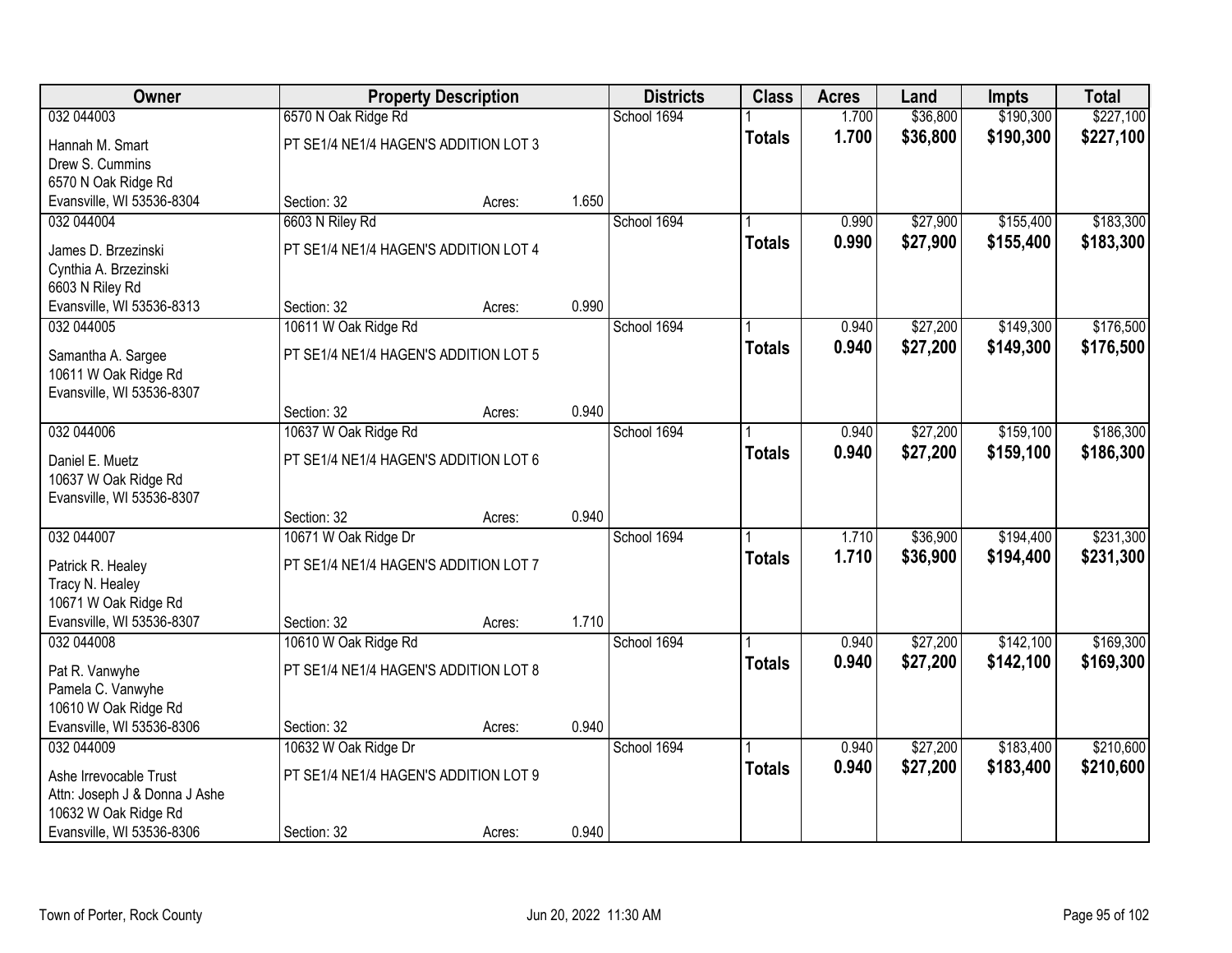| Owner                                                                |                                                 | <b>Property Description</b> |       | <b>Districts</b> | <b>Class</b>  | <b>Acres</b> | Land     | <b>Impts</b>    | <b>Total</b> |
|----------------------------------------------------------------------|-------------------------------------------------|-----------------------------|-------|------------------|---------------|--------------|----------|-----------------|--------------|
| 032 044010                                                           | 10648 W Oak Ridge Rd                            |                             |       | School 1694      |               | 0.980        | \$27,700 | \$151,100       | \$178,800    |
| Linda L. Miller<br>10648 W Oak Ridge Rd<br>Evansville, WI 53536-8306 | PT SE1/4 NE1/4 HAGEN'S ADDITION LOT 10          |                             |       |                  | <b>Totals</b> | 0.980        | \$27,700 | \$151,100       | \$178,800    |
|                                                                      | Section: 32                                     | Acres:                      | 0.980 |                  |               |              |          |                 |              |
| 032 044011                                                           | 10666 W Oak Ridge Rd                            |                             |       | School 1694      |               | 1.280        | \$31,500 | \$125,100       | \$156,600    |
| Paul E. Callahan                                                     | PT SE1/4 NE1/4 HAGEN'S ADDITION LOT 11          |                             |       |                  | <b>Totals</b> | 1.280        | \$31,500 | \$125,100       | \$156,600    |
| Barbara G. Callahan                                                  |                                                 |                             |       |                  |               |              |          |                 |              |
| 10666 W Oak Ridge Rd                                                 |                                                 |                             |       |                  |               |              |          |                 |              |
| Evansville, WI 53536-8306                                            | Section: 32                                     | Acres:                      | 1.280 |                  |               |              |          |                 |              |
| 032 044012                                                           | 10678 W Oak Ridge Rd                            |                             |       | School 1694      |               | 1.410        | \$33,100 | \$184,500       | \$217,600    |
| Gary S. Rehfeldt                                                     | PT SE1/4 NE1/4 HAGEN'S ADDITION LOT 12          |                             |       |                  | <b>Totals</b> | 1.410        | \$33,100 | \$184,500       | \$217,600    |
| Linda R. Rehfeldt                                                    |                                                 |                             |       |                  |               |              |          |                 |              |
| 10678 W Oak Ridge Rd                                                 |                                                 |                             |       |                  |               |              |          |                 |              |
| Evansville, WI 53536-8306                                            | Section: 32                                     | Acres:                      | 1.410 |                  |               |              |          |                 |              |
| 032 044013                                                           | 6597 N Oak Ridge Rd                             |                             |       | School 1694      |               | 1.670        | \$36,400 | \$168,900       | \$205,300    |
| Kenneth H & Barbara Howard                                           | PT SE1/4 NE1/4 HAGEN'S ADDITION LOT 13          |                             |       |                  | <b>Totals</b> | 1.670        | \$36,400 | \$168,900       | \$205,300    |
| Revocable Trust                                                      |                                                 |                             |       |                  |               |              |          |                 |              |
| 6597 N Oak Ridge Rd                                                  |                                                 |                             |       |                  |               |              |          |                 |              |
| Evansville, WI 53536-8305                                            | Section: 32                                     | Acres:                      | 1.670 |                  |               |              |          |                 |              |
| 032 044014                                                           | 6597 N Oak Ridge Rd                             |                             |       | School 1694      |               | 1.620        | \$35,800 | $\overline{50}$ | \$35,800     |
| Kenneth H & Barbara Howard                                           | PT SE1/4 NE1/4 HAGEN'S ADDITION LOT 14          |                             |       |                  | <b>Totals</b> | 1.620        | \$35,800 | \$0             | \$35,800     |
| Revocable Trust                                                      |                                                 |                             |       |                  |               |              |          |                 |              |
| 6597 N Oak Ridge Rd                                                  |                                                 |                             |       |                  |               |              |          |                 |              |
| Evansville, WI 53536-8305                                            | Section: 32                                     | Acres:                      | 1.620 |                  |               |              |          |                 |              |
| 032 050002                                                           | 12001 W State Highway 59                        |                             |       | School 5621      |               | 0.710        | \$27,600 | \$146,300       | \$173,900    |
| Harold H. Lederer                                                    | PT E1/2 WAUCOMA PLAT E 68' LOTS 8-11 BLK 1 &    |                             |       |                  | <b>Totals</b> | 0.710        | \$27,600 | \$146,300       | \$173,900    |
| Cynthia J. Lederer                                                   | W1/2 VAC ST LY E & ADJ                          |                             |       |                  |               |              |          |                 |              |
| 12001 W State Rd 59                                                  |                                                 |                             |       |                  |               |              |          |                 |              |
| Evansville, WI 53536-8914                                            | Section: 6                                      | Acres:                      | 0.710 |                  |               |              |          |                 |              |
| 032 050003                                                           | 12019 W State Highway 59                        |                             |       | School 5621      |               | 4.360        | \$63,200 | \$134,200       | \$197,400    |
| Richard H. Mackie Jr                                                 | PT E1/2 WAUCOMA PLAT LOTS 1,2,3,4,5 BLK 1 W     |                             |       |                  | <b>Totals</b> | 4.360        | \$63,200 | \$134,200       | \$197,400    |
| Diane H. Mackie                                                      | 171.25' LOTS 8,9,10,117 & LOTS 12,13,14 BLK 1 & |                             |       |                  |               |              |          |                 |              |
| 12019 W State Rd 59                                                  | W1/2 WEBSTER ST ADJ TO LOTS 12 THRU 14 & ADJ    |                             |       |                  |               |              |          |                 |              |
| Evansville, WI 53536-8914                                            | Section: 6                                      | Acres:                      | 4.360 |                  |               |              |          |                 |              |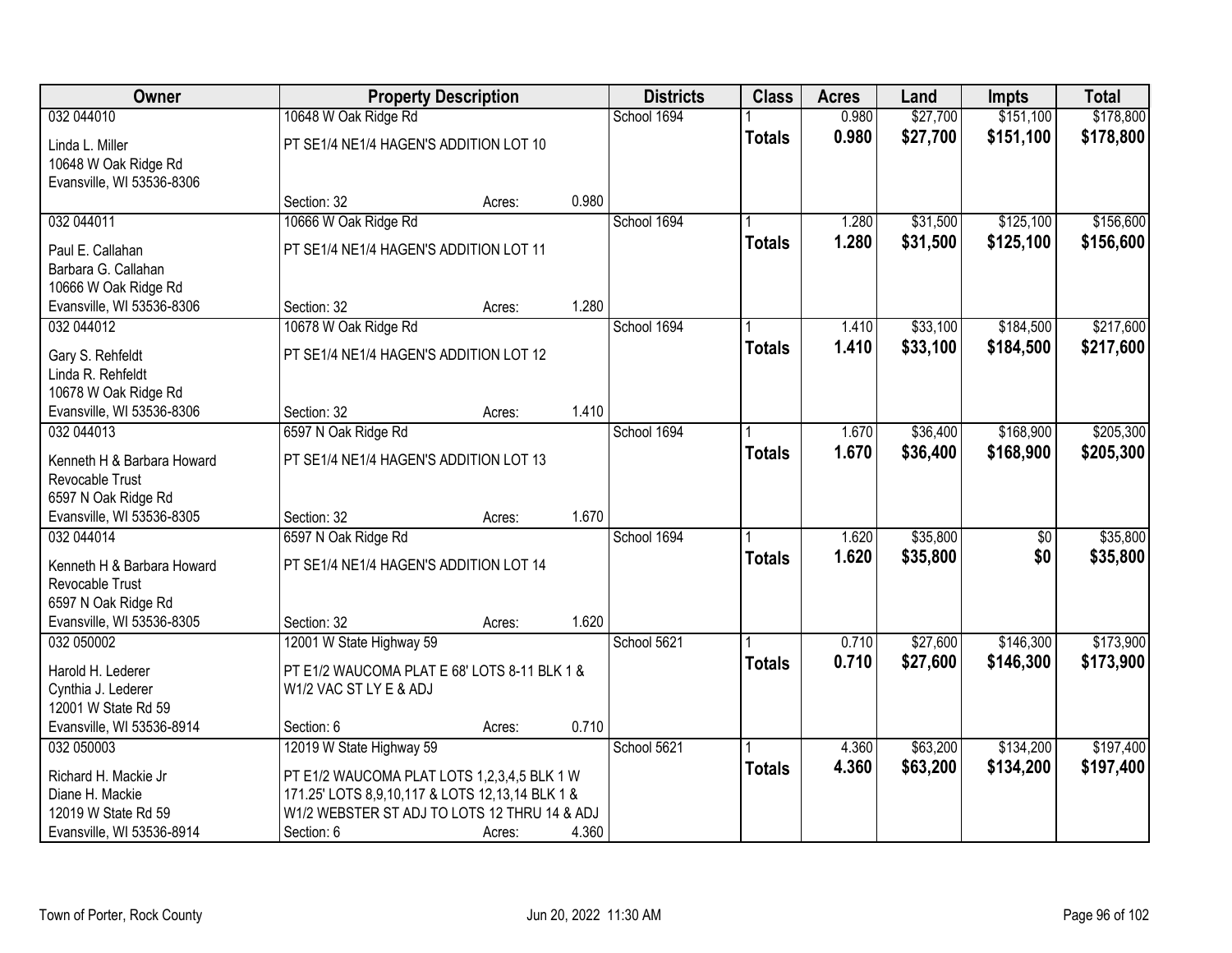| Owner                                                                                                     |                                                                                                               | <b>Property Description</b> |       |             | <b>Class</b>  | <b>Acres</b>   | Land                 | <b>Impts</b>           | <b>Total</b>           |
|-----------------------------------------------------------------------------------------------------------|---------------------------------------------------------------------------------------------------------------|-----------------------------|-------|-------------|---------------|----------------|----------------------|------------------------|------------------------|
| 032 050005<br>Larry A. Reed<br>12035 W State Rd 59<br>Evansville, WI 53536-8914                           | 12035 W State Highway 59<br>WAUCOMA PLAT PT E1/2 LOTS 6 & 7 BLK 1 & W1/2<br>VAC ALLEY LY E & ADJ              |                             |       | School 5621 | <b>Totals</b> | 0.730<br>0.730 | \$28,100<br>\$28,100 | \$150,900<br>\$150,900 | \$179,000<br>\$179,000 |
|                                                                                                           | Section: 6                                                                                                    | Acres:                      | 0.730 |             |               |                |                      |                        |                        |
| 032 05000601<br><b>Robert Dubois</b><br>Rose Dubois<br>11226 N State Rd 138                               | 11226 N State Highway 138<br>PT E1/2 PT WAUCOMA PLAT CERTIFIED SURVEY<br>MAP #1074727 VOL 13 PG 288-289 LOT 1 |                             |       | School 5621 | <b>Totals</b> | 1.210<br>1.210 | \$35,600<br>\$35,600 | \$191,200<br>\$191,200 | \$226,800<br>\$226,800 |
| Evansville, WI 53536-8924                                                                                 | Section: 6                                                                                                    | Acres:                      | 1.210 |             |               |                |                      |                        |                        |
| 032 05000602<br>Norbert A. Bormett<br>11240 N State Rd 138<br>Evansville, WI 53536-8924                   | 11240 N State Highway 138<br>PT E1/2 PT WAUCOMA PLAT CERTIFIED SURVEY<br>MAP #1074727 VOL 13 PG 288-289 LOT 2 |                             |       | School 5621 | <b>Totals</b> | 0.890<br>0.890 | \$30,900<br>\$30,900 | \$70,000<br>\$70,000   | \$100,900<br>\$100,900 |
|                                                                                                           | Section: 6                                                                                                    | Acres:                      | 0.890 |             |               |                |                      |                        |                        |
| 032 050007<br>Ervin L. Wethal<br>Barbara A. Wethal<br>11246 N State Rd 138                                | 11246 N State Highway 138<br>PT E1/2 WAUCOMA PLAT LOT 7 BLK 2 & PT VAC ST<br>LY N SD LOT                      |                             |       | School 5621 | <b>Totals</b> | 0.440<br>0.440 | \$20,700<br>\$20,700 | \$94,600<br>\$94,600   | \$115,300<br>\$115,300 |
| Evansville, WI 53536-8924                                                                                 | Section: 6                                                                                                    | Acres:                      | 0.440 |             |               |                |                      |                        |                        |
| 032 050008<br>Randy J. O Connell<br>Lydal M. O Connell<br>11245 N Webster St<br>Evansville, WI 53536-8936 | 11245 N Webster St<br>PT E1/2 WAUCOMA PLAT LOT 8 BLK 2 & PT VAC ST<br>LYN&E SD LOT<br>Section: 6              |                             | 0.470 | School 5621 | <b>Totals</b> | 0.470<br>0.470 | \$21,900<br>\$21,900 | \$224,600<br>\$224,600 | \$246,500<br>\$246,500 |
| 032 050009                                                                                                | 11239 N Webster St                                                                                            | Acres:                      |       | School 5621 |               | 0.750          | \$28,500             | \$115,800              | \$144,300              |
| Barbara A. Thunell<br>11239 N Webster St<br>Evansville, WI 53536-8936                                     | PT E1/2 WAUCOMA PLAT LOTS 9 & 10 BLK 2 & VAC<br>WEBSTER ST ADJ TO LOTS                                        |                             |       |             | <b>Totals</b> | 0.750          | \$28,500             | \$115,800              | \$144,300              |
|                                                                                                           | Section: 6                                                                                                    | Acres:                      | 0.750 |             |               |                |                      |                        |                        |
| 032 050010<br>Carl E. Franseen<br>11227 N Webster St<br>Evansville, WI 53536-8936                         | 11227 N Webster Rd<br>PT E1/2 WAUCOMA PLAT LOTS 11 & 12 BLK 2 & PT<br>VAC ST LY E SD LOTS<br>Section: 6       | Acres:                      | 0.750 | School 5621 | <b>Totals</b> | 0.750<br>0.750 | \$28,500<br>\$28,500 | \$277,900<br>\$277,900 | \$306,400<br>\$306,400 |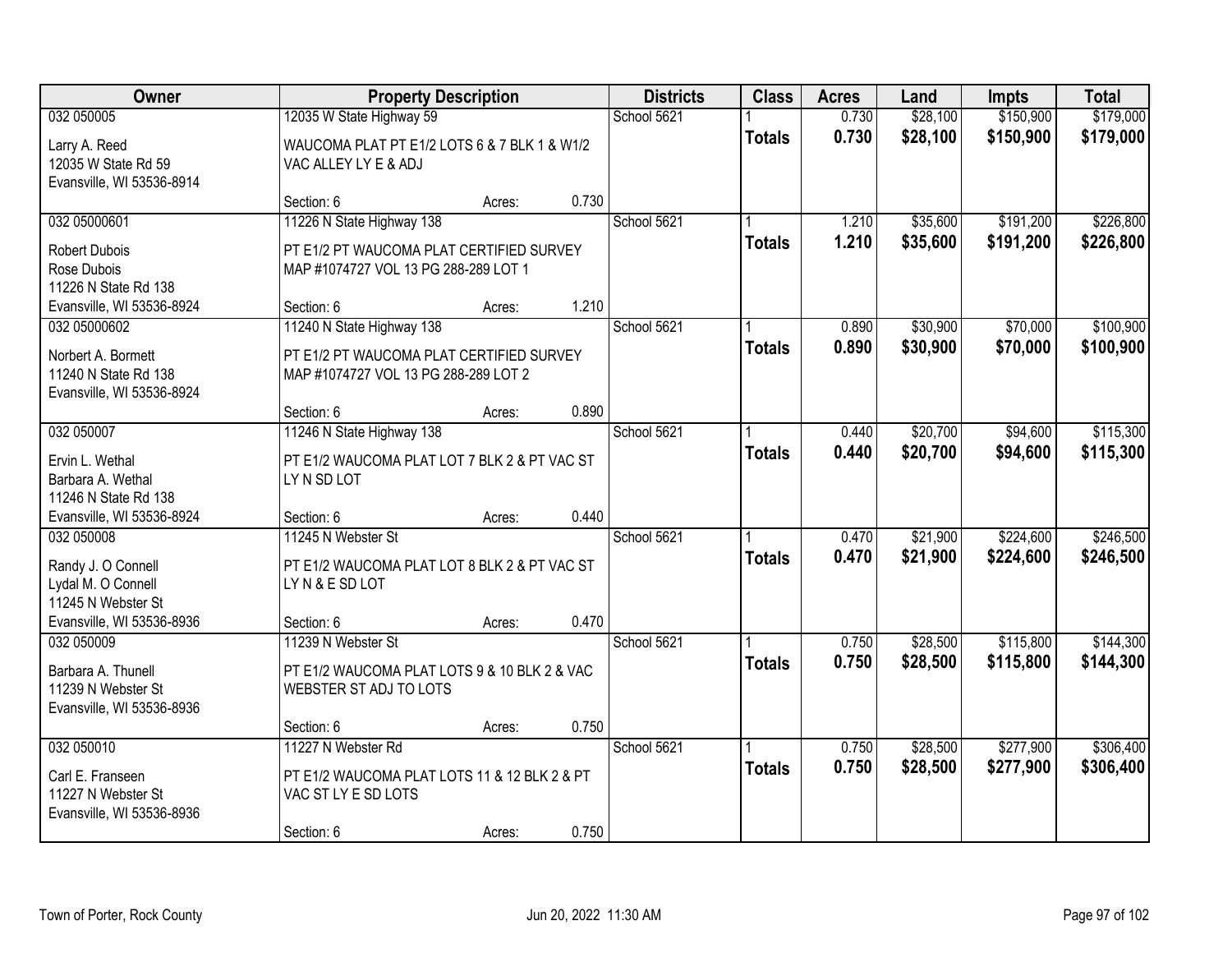| Owner                                                                   |                                                                                                               | <b>Property Description</b> |       | <b>Districts</b> | <b>Class</b>  | <b>Acres</b>   | Land                 | <b>Impts</b>           | <b>Total</b>           |
|-------------------------------------------------------------------------|---------------------------------------------------------------------------------------------------------------|-----------------------------|-------|------------------|---------------|----------------|----------------------|------------------------|------------------------|
| 032 050011                                                              | 11219 N Webster Rd                                                                                            |                             |       | School 5621      |               | 0.750          | \$28,500             | \$127,900              | \$156,400              |
| Mark Jay Verstegen<br>11219 N Webster St<br>Evansville, WI 53536-8936   | PT E1/2 WAUCOMA PLAT LOTS 13 & 14 BLK 2 & VAC<br>ST LY E SD LOTS                                              |                             |       |                  | <b>Totals</b> | 0.750          | \$28,500             | \$127,900              | \$156,400              |
|                                                                         | Section: 6                                                                                                    | Acres:                      | 0.750 |                  |               |                |                      |                        |                        |
| 032 050012                                                              | 11346 N State Highway 138                                                                                     |                             |       | School 5621      | <b>Totals</b> | 3.950<br>3.950 | \$60,100<br>\$60,100 | \$212,000<br>\$212,000 | \$272,100<br>\$272,100 |
| Gordon A. Starks                                                        | PT E1/2 WAUCOMA PLAT LOTS 5-14 BLK 3 S 16.5'                                                                  |                             |       |                  |               |                |                      |                        |                        |
| Doris H. Starks<br>1831 N Pebble Beach Blvd                             | VAC WEBSTER ST ADJ TO LOTS 7 & 8 & N 16.5' VAC<br>DANE ST ADJ S LN LOT 14 W 16.5' VAC WEBSTER ST              |                             |       |                  |               |                |                      |                        |                        |
| Sun City Center, FL 33573-5165                                          | Section: 6                                                                                                    | Acres:                      | 3.950 |                  |               |                |                      |                        |                        |
| 032 050013                                                              | 11312 N State Highway 138                                                                                     |                             |       | School 5621      |               | 0.370          | \$18,000             | \$111,100              | \$129,100              |
| Jeanne L. Julseth<br>11312 N State Rd 138<br>Evansville, WI 53536-8927  | PT E1/2 WAUCOMA PLAT LOT 2 BLK 3 (EXC E 86')<br>LOT 1 BLK 3 (EXC E 152') & PT VAC ST LY S SD LOT              |                             |       |                  | <b>Totals</b> | 0.370          | \$18,000             | \$111,100              | \$129,100              |
|                                                                         | Section: 6                                                                                                    | Acres:                      | 0.370 |                  |               |                |                      |                        |                        |
| 032 050014                                                              | 12028 Dane St                                                                                                 |                             |       | School 5621      |               | 0.420          | \$19,900             | \$122,100              | \$142,000              |
| Kasey A. Gallagher<br>12028 W Dane St<br>Evansville, WI 53536-8910      | PT E1/2 WAUCOMA PLAT E 152' LOT 1 BLK 3 & VAC<br>ST LY S SD LOT & E 86' OF LOT 2 BLK 3                        |                             |       |                  | <b>Totals</b> | 0.420          | \$19,900             | \$122,100              | \$142,000              |
|                                                                         | Section: 6                                                                                                    | Acres:                      | 0.420 |                  |               |                |                      |                        |                        |
| 032 050016                                                              | 11326 N State Highway 138                                                                                     |                             |       | School 5621      |               | 0.350          | \$17,200             | \$146,400              | \$163,600              |
| Glenn A. Starks<br>11326 N State Rd 138<br>Evansville, WI 53536-8927    | PT E1/2 WAUCOMA PLAT LOT 3 BLK 3                                                                              |                             |       |                  | <b>Totals</b> | 0.350          | \$17,200             | \$146,400              | \$163,600              |
|                                                                         | Section: 6                                                                                                    | Acres:                      | 0.350 |                  |               |                |                      |                        |                        |
| 032 050017                                                              | 11332 N State Highway 138                                                                                     |                             |       | School 5621      |               | 0.350          | \$17,200             | \$99,900               | \$117,100              |
| Jeremiah R. Bakken<br>11332 N State Rd 138<br>Evansville, WI 53536-8927 | PT E1/2 WAUCOMA PLAT LOT 4 BLK 3                                                                              |                             |       |                  | <b>Totals</b> | 0.350          | \$17,200             | \$99,900               | \$117,100              |
|                                                                         | Section: 6                                                                                                    | Acres:                      | 0.350 |                  |               |                |                      |                        |                        |
| 032 050018                                                              | 12044 W Webster St                                                                                            |                             |       | School 5621      |               | 0.790          | \$29,200             | \$103,500              | \$132,700              |
| Scott D. Hipke<br>Jane L. Hipke<br>12044 W Webster St                   | WAUCOMA PLAT PT E1/2 LOT 1 BLK 4 & PT VAC ST<br>LY TO S LOT 2 BLK 4 S 132' LOT 6 BLK 4 & PT VAC ST<br>LY TO S |                             |       |                  | <b>Totals</b> | 0.790          | \$29,200             | \$103,500              | \$132,700              |
| Evansville, WI 53536-8940                                               | Section: 6                                                                                                    | Acres:                      | 0.790 |                  |               |                |                      |                        |                        |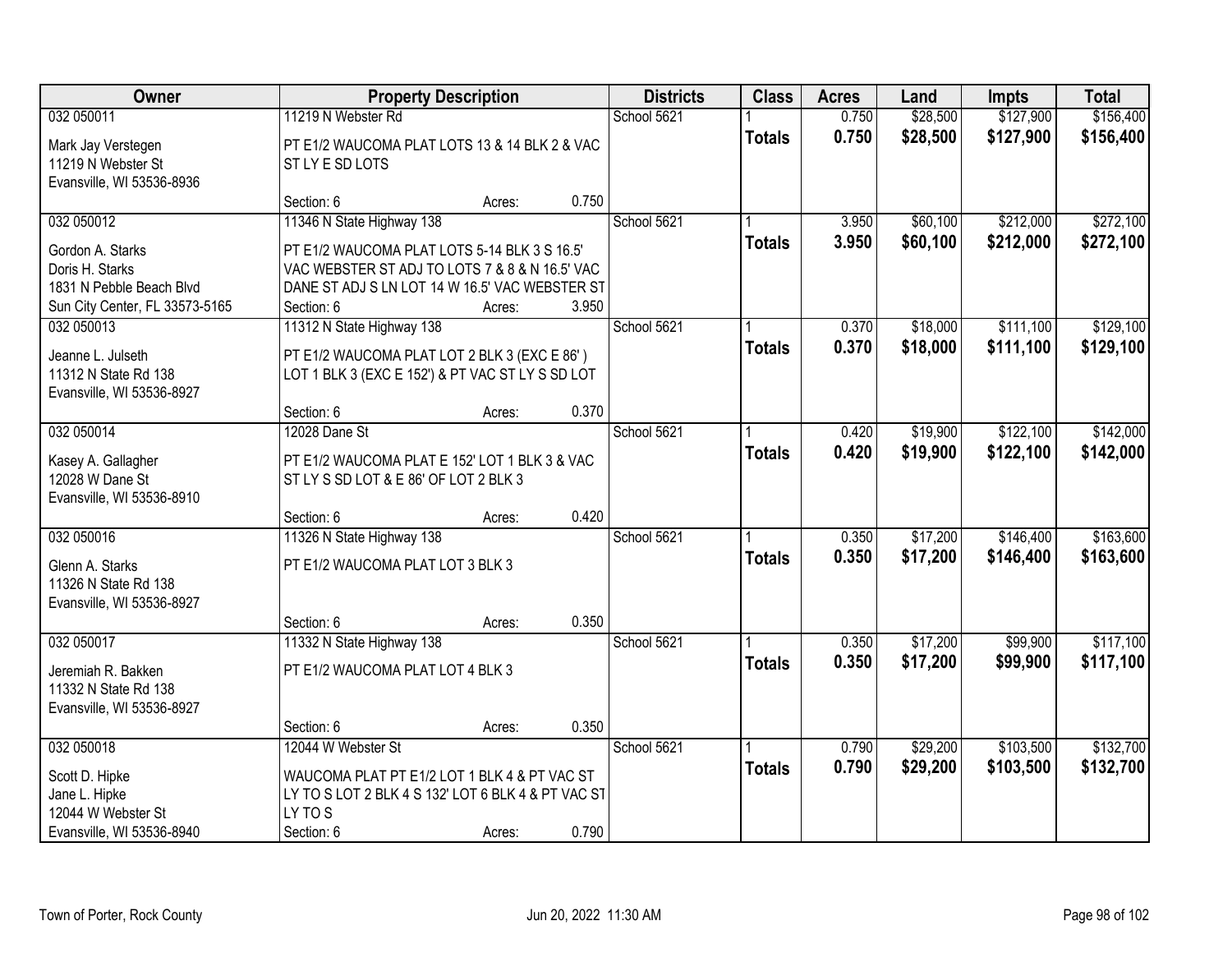| School 5621<br>\$39,300<br>\$104,700<br>032 050019<br>11424 N State Highway 138<br>1.500<br>1.500<br>\$39,300<br>\$104,700<br><b>Totals</b><br>PT E1/2 WAUCOMA PLAT LOTS 3-6 (EXC S 132') BLK<br>Clyde W. Gallagher<br>Kathie L. Gallagher<br>4 W1/2 LOT 7(EXC S 132') BLK 4<br>11424 N State Rd 138<br>Evansville, WI 53536-8928<br>1.500<br>Section: 6<br>Acres:<br>12006 W Webster St<br>School 5621<br>\$77,200<br>\$200,800<br>032 050020<br>7.700<br>7.700<br>\$77,200<br>\$200,800<br><b>Totals</b><br>WAUCOMA PLAT E1/2 PT SE1/4 NE1/4 BE PT LOTS 1,<br>Mark D. Ballweg<br>Vicki M. Ballweg<br>2, 3, 4 & 5 BLK 5, LOTS 8, 9, 10, 11, 12, 13 & 14 BLK 6,<br>12006 W Webster St<br>LOTS 7, 8, 9 & 10 BLK 4, PT VAC ST ORIG PLAT VIL<br>7.700<br>Evansville, WI 53536-8940<br>Section: 6<br>Acres:<br>11927 W State Highway 59<br>School 5621<br>\$126,300<br>0.740<br>\$28,300<br>032 050021<br>0.740<br>\$28,300<br>\$126,300<br><b>Totals</b><br>Scott J A. Johnson<br>PT E1/2 WAUCOMA PLAT LOTS 3 & 12 BLK 9 & PT<br>Lauren E. Hamvas<br>VAC ST-S & ADJ OF LOT 3 & VAC ALLEY BETW LOTS<br>11927 W State Rd 59<br>0.740<br>Evansville, WI 53536-8913<br>Section: 6<br>Acres:<br>\$18,400<br>032 05002101<br>11921 W State Highway 59<br>School 5621<br>0.380<br>\$0<br>0.380<br>\$0<br>\$18,400<br><b>Totals</b><br>Joseph P. Lawniczak<br>PT E1/2 WAUCOMA PLAT LOT 4 BLK 9 & PT VAC<br>Susan M. Lawniczak<br>ALLEY N & ADJ<br>11921 W State Rd 59<br>0.380<br>Evansville, WI 53536-8913<br>Section: 6<br>Acres:<br>\$28,700<br>11137 N Church St<br>School 5621<br>\$900<br>032 05002102<br>0.760<br>\$28,700<br>0.760<br>\$900<br><b>Totals</b><br>Philip A. Bednarek<br>PT E1/2 WAUCOMA PLAT LOTS 5 & 6 BLK 9 & PT VAC<br>ALLEY N & ADJ<br>Lynn S. Bednarek<br>11137 N Church St<br>Evansville, WI 53536-8906<br>0.760<br>Section: 6<br>Acres:<br>032 050022<br>11117 N Church St<br>School 5621<br>\$21,900<br>\$145,000<br>0.470<br>0.470<br>\$21,900<br>\$145,000<br><b>Totals</b><br>Keith R. Axford<br>PT E1/2 WAUCOMA PLAT LOT 7 BLK 9 & PT VAC ST<br>LY S & E SD LOT & PT VAC ALLEY N & ADJ<br><b>Ilene Axford</b><br>11117 N Church St<br>0.470<br>Evansville, WI 53536-8906<br>Section: 6<br>Acres:<br>032 050023<br>11137 N Church St<br>School 5621<br>\$34,900<br>\$148,600<br>1.150<br>1.150<br>\$34,900<br>\$148,600<br><b>Totals</b><br>PT E1/2 WAUCOMA PLAT LOTS 8, 9 & 10 BLK 9 & PT<br>Philip A. Bednarek<br>Lynn S. Bednarek<br>VAC ST LY E SD LOT & PT VAC ALLEY S & ADJ<br>11137 N Church St | Owner                     |            | <b>Property Description</b> |       |  | <b>Districts</b><br><b>Class</b> | <b>Acres</b> | Land | <b>Impts</b> | <b>Total</b> |
|------------------------------------------------------------------------------------------------------------------------------------------------------------------------------------------------------------------------------------------------------------------------------------------------------------------------------------------------------------------------------------------------------------------------------------------------------------------------------------------------------------------------------------------------------------------------------------------------------------------------------------------------------------------------------------------------------------------------------------------------------------------------------------------------------------------------------------------------------------------------------------------------------------------------------------------------------------------------------------------------------------------------------------------------------------------------------------------------------------------------------------------------------------------------------------------------------------------------------------------------------------------------------------------------------------------------------------------------------------------------------------------------------------------------------------------------------------------------------------------------------------------------------------------------------------------------------------------------------------------------------------------------------------------------------------------------------------------------------------------------------------------------------------------------------------------------------------------------------------------------------------------------------------------------------------------------------------------------------------------------------------------------------------------------------------------------------------------------------------------------------------------------------------------------------------------------------------------------------------------------------------------------------------------------------------------------------------------------------------------------------------------------------------------------------------------------------------------------------------------------------------------------------|---------------------------|------------|-----------------------------|-------|--|----------------------------------|--------------|------|--------------|--------------|
| \$144,000                                                                                                                                                                                                                                                                                                                                                                                                                                                                                                                                                                                                                                                                                                                                                                                                                                                                                                                                                                                                                                                                                                                                                                                                                                                                                                                                                                                                                                                                                                                                                                                                                                                                                                                                                                                                                                                                                                                                                                                                                                                                                                                                                                                                                                                                                                                                                                                                                                                                                                                    |                           |            |                             |       |  |                                  |              |      |              | \$144,000    |
|                                                                                                                                                                                                                                                                                                                                                                                                                                                                                                                                                                                                                                                                                                                                                                                                                                                                                                                                                                                                                                                                                                                                                                                                                                                                                                                                                                                                                                                                                                                                                                                                                                                                                                                                                                                                                                                                                                                                                                                                                                                                                                                                                                                                                                                                                                                                                                                                                                                                                                                              |                           |            |                             |       |  |                                  |              |      |              |              |
| \$278,000<br>\$278,000<br>\$154,600<br>\$154,600<br>\$18,400<br>\$29,600<br>\$29,600<br>\$166,900<br>\$183,500                                                                                                                                                                                                                                                                                                                                                                                                                                                                                                                                                                                                                                                                                                                                                                                                                                                                                                                                                                                                                                                                                                                                                                                                                                                                                                                                                                                                                                                                                                                                                                                                                                                                                                                                                                                                                                                                                                                                                                                                                                                                                                                                                                                                                                                                                                                                                                                                               |                           |            |                             |       |  |                                  |              |      |              |              |
|                                                                                                                                                                                                                                                                                                                                                                                                                                                                                                                                                                                                                                                                                                                                                                                                                                                                                                                                                                                                                                                                                                                                                                                                                                                                                                                                                                                                                                                                                                                                                                                                                                                                                                                                                                                                                                                                                                                                                                                                                                                                                                                                                                                                                                                                                                                                                                                                                                                                                                                              |                           |            |                             |       |  |                                  |              |      |              |              |
|                                                                                                                                                                                                                                                                                                                                                                                                                                                                                                                                                                                                                                                                                                                                                                                                                                                                                                                                                                                                                                                                                                                                                                                                                                                                                                                                                                                                                                                                                                                                                                                                                                                                                                                                                                                                                                                                                                                                                                                                                                                                                                                                                                                                                                                                                                                                                                                                                                                                                                                              |                           |            |                             |       |  |                                  |              |      |              |              |
|                                                                                                                                                                                                                                                                                                                                                                                                                                                                                                                                                                                                                                                                                                                                                                                                                                                                                                                                                                                                                                                                                                                                                                                                                                                                                                                                                                                                                                                                                                                                                                                                                                                                                                                                                                                                                                                                                                                                                                                                                                                                                                                                                                                                                                                                                                                                                                                                                                                                                                                              |                           |            |                             |       |  |                                  |              |      |              |              |
|                                                                                                                                                                                                                                                                                                                                                                                                                                                                                                                                                                                                                                                                                                                                                                                                                                                                                                                                                                                                                                                                                                                                                                                                                                                                                                                                                                                                                                                                                                                                                                                                                                                                                                                                                                                                                                                                                                                                                                                                                                                                                                                                                                                                                                                                                                                                                                                                                                                                                                                              |                           |            |                             |       |  |                                  |              |      |              |              |
|                                                                                                                                                                                                                                                                                                                                                                                                                                                                                                                                                                                                                                                                                                                                                                                                                                                                                                                                                                                                                                                                                                                                                                                                                                                                                                                                                                                                                                                                                                                                                                                                                                                                                                                                                                                                                                                                                                                                                                                                                                                                                                                                                                                                                                                                                                                                                                                                                                                                                                                              |                           |            |                             |       |  |                                  |              |      |              |              |
|                                                                                                                                                                                                                                                                                                                                                                                                                                                                                                                                                                                                                                                                                                                                                                                                                                                                                                                                                                                                                                                                                                                                                                                                                                                                                                                                                                                                                                                                                                                                                                                                                                                                                                                                                                                                                                                                                                                                                                                                                                                                                                                                                                                                                                                                                                                                                                                                                                                                                                                              |                           |            |                             |       |  |                                  |              |      |              |              |
|                                                                                                                                                                                                                                                                                                                                                                                                                                                                                                                                                                                                                                                                                                                                                                                                                                                                                                                                                                                                                                                                                                                                                                                                                                                                                                                                                                                                                                                                                                                                                                                                                                                                                                                                                                                                                                                                                                                                                                                                                                                                                                                                                                                                                                                                                                                                                                                                                                                                                                                              |                           |            |                             |       |  |                                  |              |      |              |              |
|                                                                                                                                                                                                                                                                                                                                                                                                                                                                                                                                                                                                                                                                                                                                                                                                                                                                                                                                                                                                                                                                                                                                                                                                                                                                                                                                                                                                                                                                                                                                                                                                                                                                                                                                                                                                                                                                                                                                                                                                                                                                                                                                                                                                                                                                                                                                                                                                                                                                                                                              |                           |            |                             |       |  |                                  |              |      |              |              |
|                                                                                                                                                                                                                                                                                                                                                                                                                                                                                                                                                                                                                                                                                                                                                                                                                                                                                                                                                                                                                                                                                                                                                                                                                                                                                                                                                                                                                                                                                                                                                                                                                                                                                                                                                                                                                                                                                                                                                                                                                                                                                                                                                                                                                                                                                                                                                                                                                                                                                                                              |                           |            |                             |       |  |                                  |              |      |              |              |
|                                                                                                                                                                                                                                                                                                                                                                                                                                                                                                                                                                                                                                                                                                                                                                                                                                                                                                                                                                                                                                                                                                                                                                                                                                                                                                                                                                                                                                                                                                                                                                                                                                                                                                                                                                                                                                                                                                                                                                                                                                                                                                                                                                                                                                                                                                                                                                                                                                                                                                                              |                           |            |                             |       |  |                                  |              |      |              |              |
|                                                                                                                                                                                                                                                                                                                                                                                                                                                                                                                                                                                                                                                                                                                                                                                                                                                                                                                                                                                                                                                                                                                                                                                                                                                                                                                                                                                                                                                                                                                                                                                                                                                                                                                                                                                                                                                                                                                                                                                                                                                                                                                                                                                                                                                                                                                                                                                                                                                                                                                              |                           |            |                             |       |  |                                  |              |      |              |              |
|                                                                                                                                                                                                                                                                                                                                                                                                                                                                                                                                                                                                                                                                                                                                                                                                                                                                                                                                                                                                                                                                                                                                                                                                                                                                                                                                                                                                                                                                                                                                                                                                                                                                                                                                                                                                                                                                                                                                                                                                                                                                                                                                                                                                                                                                                                                                                                                                                                                                                                                              |                           |            |                             |       |  |                                  |              |      |              |              |
| \$18,400<br>\$166,900<br>\$183,500                                                                                                                                                                                                                                                                                                                                                                                                                                                                                                                                                                                                                                                                                                                                                                                                                                                                                                                                                                                                                                                                                                                                                                                                                                                                                                                                                                                                                                                                                                                                                                                                                                                                                                                                                                                                                                                                                                                                                                                                                                                                                                                                                                                                                                                                                                                                                                                                                                                                                           |                           |            |                             |       |  |                                  |              |      |              |              |
|                                                                                                                                                                                                                                                                                                                                                                                                                                                                                                                                                                                                                                                                                                                                                                                                                                                                                                                                                                                                                                                                                                                                                                                                                                                                                                                                                                                                                                                                                                                                                                                                                                                                                                                                                                                                                                                                                                                                                                                                                                                                                                                                                                                                                                                                                                                                                                                                                                                                                                                              |                           |            |                             |       |  |                                  |              |      |              |              |
|                                                                                                                                                                                                                                                                                                                                                                                                                                                                                                                                                                                                                                                                                                                                                                                                                                                                                                                                                                                                                                                                                                                                                                                                                                                                                                                                                                                                                                                                                                                                                                                                                                                                                                                                                                                                                                                                                                                                                                                                                                                                                                                                                                                                                                                                                                                                                                                                                                                                                                                              |                           |            |                             |       |  |                                  |              |      |              |              |
|                                                                                                                                                                                                                                                                                                                                                                                                                                                                                                                                                                                                                                                                                                                                                                                                                                                                                                                                                                                                                                                                                                                                                                                                                                                                                                                                                                                                                                                                                                                                                                                                                                                                                                                                                                                                                                                                                                                                                                                                                                                                                                                                                                                                                                                                                                                                                                                                                                                                                                                              |                           |            |                             |       |  |                                  |              |      |              |              |
|                                                                                                                                                                                                                                                                                                                                                                                                                                                                                                                                                                                                                                                                                                                                                                                                                                                                                                                                                                                                                                                                                                                                                                                                                                                                                                                                                                                                                                                                                                                                                                                                                                                                                                                                                                                                                                                                                                                                                                                                                                                                                                                                                                                                                                                                                                                                                                                                                                                                                                                              |                           |            |                             |       |  |                                  |              |      |              |              |
|                                                                                                                                                                                                                                                                                                                                                                                                                                                                                                                                                                                                                                                                                                                                                                                                                                                                                                                                                                                                                                                                                                                                                                                                                                                                                                                                                                                                                                                                                                                                                                                                                                                                                                                                                                                                                                                                                                                                                                                                                                                                                                                                                                                                                                                                                                                                                                                                                                                                                                                              |                           |            |                             |       |  |                                  |              |      |              |              |
|                                                                                                                                                                                                                                                                                                                                                                                                                                                                                                                                                                                                                                                                                                                                                                                                                                                                                                                                                                                                                                                                                                                                                                                                                                                                                                                                                                                                                                                                                                                                                                                                                                                                                                                                                                                                                                                                                                                                                                                                                                                                                                                                                                                                                                                                                                                                                                                                                                                                                                                              |                           |            |                             |       |  |                                  |              |      |              |              |
|                                                                                                                                                                                                                                                                                                                                                                                                                                                                                                                                                                                                                                                                                                                                                                                                                                                                                                                                                                                                                                                                                                                                                                                                                                                                                                                                                                                                                                                                                                                                                                                                                                                                                                                                                                                                                                                                                                                                                                                                                                                                                                                                                                                                                                                                                                                                                                                                                                                                                                                              |                           |            |                             |       |  |                                  |              |      |              |              |
|                                                                                                                                                                                                                                                                                                                                                                                                                                                                                                                                                                                                                                                                                                                                                                                                                                                                                                                                                                                                                                                                                                                                                                                                                                                                                                                                                                                                                                                                                                                                                                                                                                                                                                                                                                                                                                                                                                                                                                                                                                                                                                                                                                                                                                                                                                                                                                                                                                                                                                                              |                           |            |                             |       |  |                                  |              |      |              |              |
|                                                                                                                                                                                                                                                                                                                                                                                                                                                                                                                                                                                                                                                                                                                                                                                                                                                                                                                                                                                                                                                                                                                                                                                                                                                                                                                                                                                                                                                                                                                                                                                                                                                                                                                                                                                                                                                                                                                                                                                                                                                                                                                                                                                                                                                                                                                                                                                                                                                                                                                              |                           |            |                             |       |  |                                  |              |      |              |              |
|                                                                                                                                                                                                                                                                                                                                                                                                                                                                                                                                                                                                                                                                                                                                                                                                                                                                                                                                                                                                                                                                                                                                                                                                                                                                                                                                                                                                                                                                                                                                                                                                                                                                                                                                                                                                                                                                                                                                                                                                                                                                                                                                                                                                                                                                                                                                                                                                                                                                                                                              |                           |            |                             |       |  |                                  |              |      |              |              |
|                                                                                                                                                                                                                                                                                                                                                                                                                                                                                                                                                                                                                                                                                                                                                                                                                                                                                                                                                                                                                                                                                                                                                                                                                                                                                                                                                                                                                                                                                                                                                                                                                                                                                                                                                                                                                                                                                                                                                                                                                                                                                                                                                                                                                                                                                                                                                                                                                                                                                                                              |                           |            |                             |       |  |                                  |              |      |              |              |
|                                                                                                                                                                                                                                                                                                                                                                                                                                                                                                                                                                                                                                                                                                                                                                                                                                                                                                                                                                                                                                                                                                                                                                                                                                                                                                                                                                                                                                                                                                                                                                                                                                                                                                                                                                                                                                                                                                                                                                                                                                                                                                                                                                                                                                                                                                                                                                                                                                                                                                                              |                           |            |                             |       |  |                                  |              |      |              |              |
|                                                                                                                                                                                                                                                                                                                                                                                                                                                                                                                                                                                                                                                                                                                                                                                                                                                                                                                                                                                                                                                                                                                                                                                                                                                                                                                                                                                                                                                                                                                                                                                                                                                                                                                                                                                                                                                                                                                                                                                                                                                                                                                                                                                                                                                                                                                                                                                                                                                                                                                              |                           |            |                             |       |  |                                  |              |      |              |              |
|                                                                                                                                                                                                                                                                                                                                                                                                                                                                                                                                                                                                                                                                                                                                                                                                                                                                                                                                                                                                                                                                                                                                                                                                                                                                                                                                                                                                                                                                                                                                                                                                                                                                                                                                                                                                                                                                                                                                                                                                                                                                                                                                                                                                                                                                                                                                                                                                                                                                                                                              |                           |            |                             |       |  |                                  |              |      |              |              |
|                                                                                                                                                                                                                                                                                                                                                                                                                                                                                                                                                                                                                                                                                                                                                                                                                                                                                                                                                                                                                                                                                                                                                                                                                                                                                                                                                                                                                                                                                                                                                                                                                                                                                                                                                                                                                                                                                                                                                                                                                                                                                                                                                                                                                                                                                                                                                                                                                                                                                                                              |                           |            |                             |       |  |                                  |              |      |              |              |
|                                                                                                                                                                                                                                                                                                                                                                                                                                                                                                                                                                                                                                                                                                                                                                                                                                                                                                                                                                                                                                                                                                                                                                                                                                                                                                                                                                                                                                                                                                                                                                                                                                                                                                                                                                                                                                                                                                                                                                                                                                                                                                                                                                                                                                                                                                                                                                                                                                                                                                                              |                           |            |                             |       |  |                                  |              |      |              |              |
|                                                                                                                                                                                                                                                                                                                                                                                                                                                                                                                                                                                                                                                                                                                                                                                                                                                                                                                                                                                                                                                                                                                                                                                                                                                                                                                                                                                                                                                                                                                                                                                                                                                                                                                                                                                                                                                                                                                                                                                                                                                                                                                                                                                                                                                                                                                                                                                                                                                                                                                              |                           |            |                             |       |  |                                  |              |      |              |              |
|                                                                                                                                                                                                                                                                                                                                                                                                                                                                                                                                                                                                                                                                                                                                                                                                                                                                                                                                                                                                                                                                                                                                                                                                                                                                                                                                                                                                                                                                                                                                                                                                                                                                                                                                                                                                                                                                                                                                                                                                                                                                                                                                                                                                                                                                                                                                                                                                                                                                                                                              |                           |            |                             |       |  |                                  |              |      |              |              |
|                                                                                                                                                                                                                                                                                                                                                                                                                                                                                                                                                                                                                                                                                                                                                                                                                                                                                                                                                                                                                                                                                                                                                                                                                                                                                                                                                                                                                                                                                                                                                                                                                                                                                                                                                                                                                                                                                                                                                                                                                                                                                                                                                                                                                                                                                                                                                                                                                                                                                                                              |                           |            |                             |       |  |                                  |              |      |              |              |
|                                                                                                                                                                                                                                                                                                                                                                                                                                                                                                                                                                                                                                                                                                                                                                                                                                                                                                                                                                                                                                                                                                                                                                                                                                                                                                                                                                                                                                                                                                                                                                                                                                                                                                                                                                                                                                                                                                                                                                                                                                                                                                                                                                                                                                                                                                                                                                                                                                                                                                                              |                           |            |                             |       |  |                                  |              |      |              |              |
|                                                                                                                                                                                                                                                                                                                                                                                                                                                                                                                                                                                                                                                                                                                                                                                                                                                                                                                                                                                                                                                                                                                                                                                                                                                                                                                                                                                                                                                                                                                                                                                                                                                                                                                                                                                                                                                                                                                                                                                                                                                                                                                                                                                                                                                                                                                                                                                                                                                                                                                              | Evansville, WI 53536-8906 | Section: 6 | Acres:                      | 1.150 |  |                                  |              |      |              |              |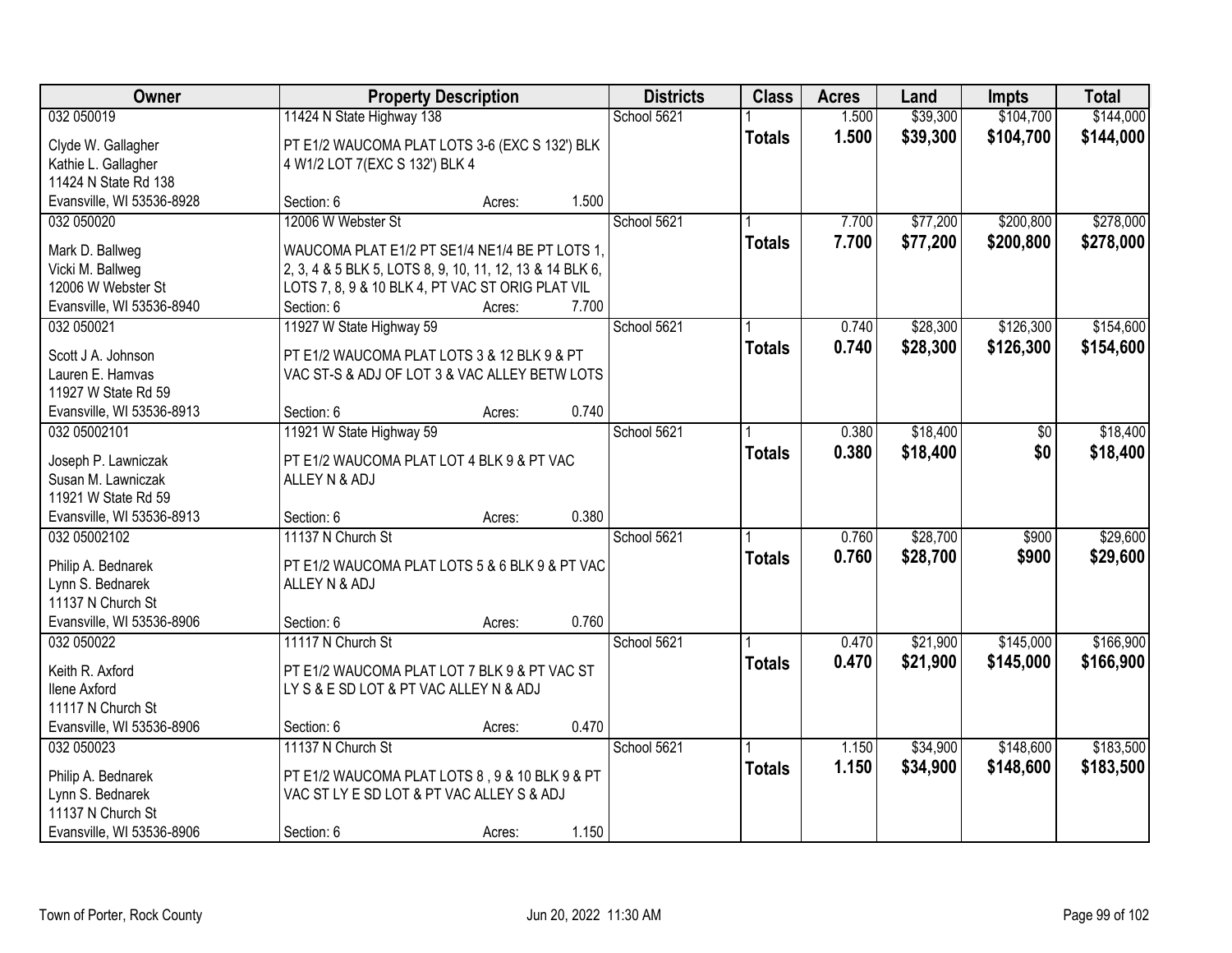| Owner                                               | <b>Property Description</b>                                             |        |       | <b>Districts</b><br><b>Class</b> | <b>Acres</b>    | Land  | <b>Impts</b> | <b>Total</b>    |           |
|-----------------------------------------------------|-------------------------------------------------------------------------|--------|-------|----------------------------------|-----------------|-------|--------------|-----------------|-----------|
| 032 050026                                          | 11921 W State Highway 59                                                |        |       | School 5621                      |                 | 0.360 | \$17,600     | \$129,200       | \$146,800 |
| Joseph P. Lawniczak                                 | PT E1/2 WAUCOMA PLAT LOT 11 BLK 9 & PT VAC                              |        |       |                                  | <b>Totals</b>   | 0.360 | \$17,600     | \$129,200       | \$146,800 |
| Susan M. Lawniczak                                  | ALLEY S & ADJ                                                           |        |       |                                  |                 |       |              |                 |           |
| 11921 W State Rd 59                                 |                                                                         |        |       |                                  |                 |       |              |                 |           |
| Evansville, WI 53536-8913                           | Section: 6                                                              | Acres: | 0.360 |                                  |                 |       |              |                 |           |
| 032 050027                                          | 11945 W State Highway 59                                                |        |       | School 5621                      |                 | 2.020 | \$45,700     | \$295,100       | \$340,800 |
| Craig C. Curry                                      | PT E1/2 WAUCOMA PLAT LOTS 1 & 2, 13 & 14 BLK 9 &                        |        |       |                                  | <b>Totals</b>   | 2.020 | \$45,700     | \$295,100       | \$340,800 |
| Jennifer Curry                                      | PT VAC ST LY W & ADJ & PT VAC ALLEY LY BETW                             |        |       |                                  |                 |       |              |                 |           |
| 11945 W State Rd 59                                 | LOTS & PT VAC ST LY S & ADJ RESTS (HISTORIC                             |        |       |                                  |                 |       |              |                 |           |
| Evansville, WI 53536-8913                           | Section: 6                                                              | Acres: | 2.020 |                                  |                 |       |              |                 |           |
| 032 050028                                          | 11140 N Church St-Coksvl                                                |        |       | School 5621                      |                 | 0.760 | \$28,700     | \$48,200        | \$76,900  |
| Mark Benedict                                       | PT E1/2 WAUCOMA PLAT LOTS 13 & 14 BLK 10 & PT                           |        |       |                                  | <b>Totals</b>   | 0.760 | \$28,700     | \$48,200        | \$76,900  |
| 15102 W County Rd A                                 | VAC ST LY W SD LOT 14                                                   |        |       |                                  |                 |       |              |                 |           |
| Evansville, WI 53536-8570                           |                                                                         |        |       |                                  |                 |       |              |                 |           |
|                                                     | Section: 6                                                              | Acres: | 0.760 |                                  |                 |       |              |                 |           |
| 032 050029                                          | <b>Church St-Coksvl</b>                                                 |        |       | School 5621                      | $\overline{X4}$ | 0.430 | \$0          | \$0             | \$0       |
|                                                     | PT E1/2 WAUCOMA PLAT LOT 1 BLK 11 & PT VAC ST                           |        |       |                                  | <b>Totals</b>   | 0.430 | \$0          | \$0             | \$0       |
| Cooksville Community Center Inc<br>Attn: Town Clerk | LY W OF LOT S 18' LOT 2(NOW VAC) BLK 11                                 |        |       |                                  |                 |       |              |                 |           |
| 8809 N Wilder Rd                                    |                                                                         |        |       |                                  |                 |       |              |                 |           |
| Evansville, WI 53536-8846                           | Section: 6                                                              | Acres: | 0.430 |                                  |                 |       |              |                 |           |
| 032 060001                                          | 7409 W Caledonia Rd                                                     |        |       | School 1568                      |                 | 1.168 | \$34,500     | \$40,900        | \$75,400  |
|                                                     |                                                                         |        |       |                                  | <b>Totals</b>   | 1.168 | \$34,500     | \$40,900        | \$75,400  |
| Denis A. Dale<br>Michele Dale                       | PT SW1/4 NW1/4 & PT NW1/4 SW1/4 YAHARA PARK L                           |        |       |                                  |                 |       |              |                 |           |
| 7409 W Caledonia Rd                                 | 1&2 & PT LT 34 CERTIFIED SURVEY MAP #1954999<br>VOL 35 PG 102-104 LOT 1 |        |       |                                  |                 |       |              |                 |           |
| Edgerton, WI 53534-9733                             | Section: 13                                                             | Acres: | 1.160 |                                  |                 |       |              |                 |           |
| 032 060002                                          | 7469 W Caledonia Rd                                                     |        |       | School 1568                      |                 | 0.960 | \$30,700     | \$96,200        | \$126,900 |
|                                                     |                                                                         |        |       |                                  | <b>Totals</b>   | 0.960 | \$30,700     | \$96,200        | \$126,900 |
| Rolland P. Revels                                   | PT NW1/4 YAHARA PARK LOTS 3,4,5,6,7,8,9,10                              |        |       |                                  |                 |       |              |                 |           |
| Linda L. Revels                                     |                                                                         |        |       |                                  |                 |       |              |                 |           |
| 7469 W Caledonia Rd<br>Edgerton, WI 53534-9733      | Section: 13                                                             | Acres: | 0.960 |                                  |                 |       |              |                 |           |
| 032 060003                                          | Caledonia Rd                                                            |        |       | School 1568                      |                 | 0.200 | \$2,900      | $\overline{50}$ | \$2,900   |
|                                                     |                                                                         |        |       |                                  | <b>Totals</b>   | 0.200 | \$2,900      | \$0             | \$2,900   |
| Marty D. Mc Guire                                   | PT NW1/4 YAHARA PARK LOT 14                                             |        |       |                                  |                 |       |              |                 |           |
| 7507 W Caledonia Rd                                 |                                                                         |        |       |                                  |                 |       |              |                 |           |
| Edgerton, WI 53534-9735                             |                                                                         |        |       |                                  |                 |       |              |                 |           |
|                                                     | Section: 13                                                             | Acres: | 0.200 |                                  |                 |       |              |                 |           |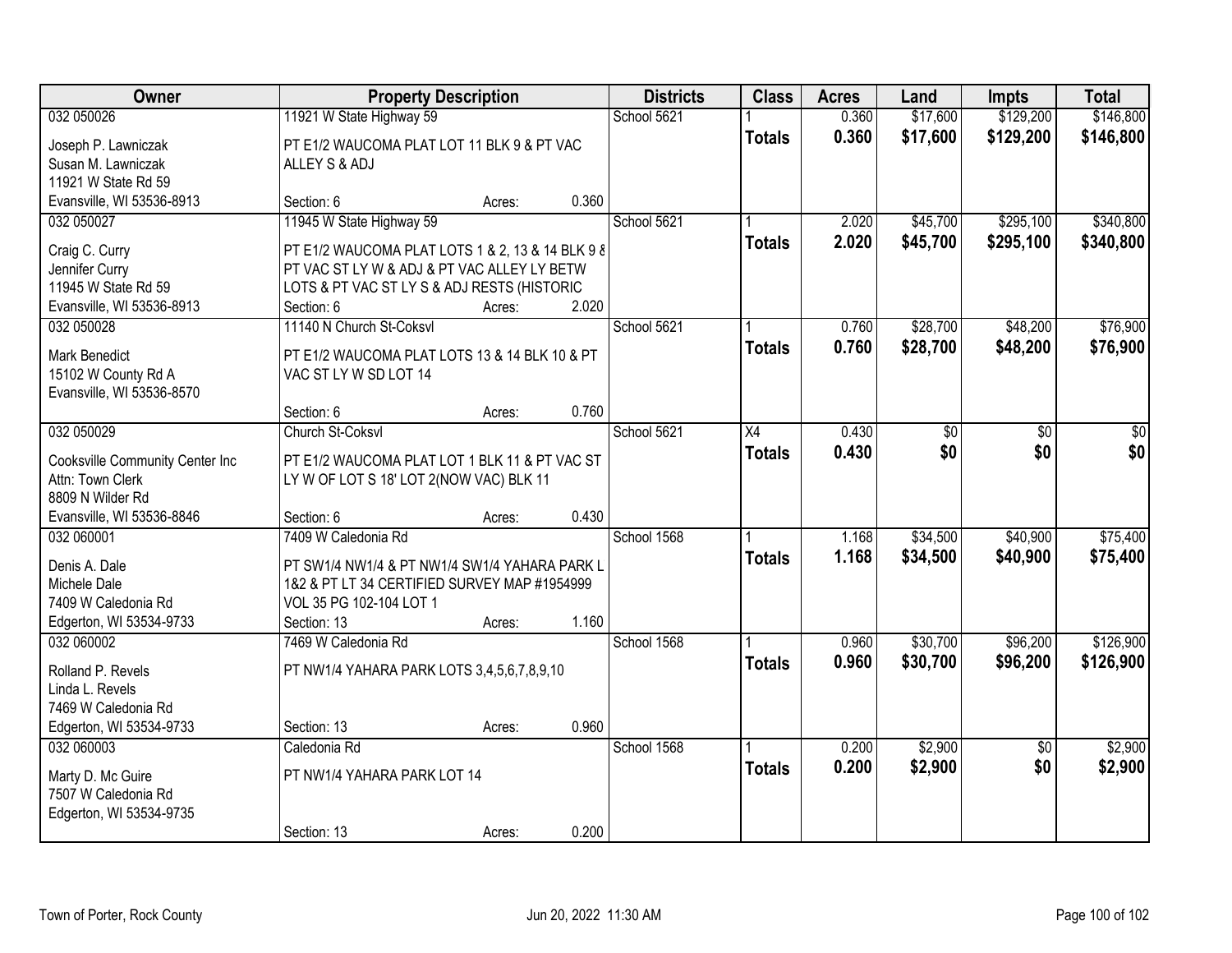| Owner                                                                                            |                                                                         | <b>Property Description</b> |       | <b>Districts</b> | <b>Class</b>  | <b>Acres</b>   | Land                 | <b>Impts</b>         | <b>Total</b>           |
|--------------------------------------------------------------------------------------------------|-------------------------------------------------------------------------|-----------------------------|-------|------------------|---------------|----------------|----------------------|----------------------|------------------------|
| 032 060012                                                                                       | 7475 W Caledonia Rd                                                     |                             |       | School 1568      |               | 0.540          | \$25,700             | \$108,000            | \$133,700              |
| Ronald W. Nelson<br>Diana J. Nelson                                                              | PT NW1/4 YAHARA PARK LOTS 11, 12 & 13                                   |                             |       |                  | <b>Totals</b> | 0.540          | \$25,700             | \$108,000            | \$133,700              |
| 7475 W Caledonia Rd<br>Edgerton, WI 53534-9733                                                   | Section: 13                                                             | Acres:                      | 0.540 |                  |               |                |                      |                      |                        |
| 032 060015                                                                                       | 7507 W Caledonia Rd                                                     |                             |       | School 1568      |               | 0.580          | \$26,400             | \$98,400             | \$124,800              |
| Marty D. Mc Guire<br>7507 W Caledonia Rd<br>Edgerton, WI 53534-9735                              | PT NW1/4 YAHARA PARK LOTS 15 & 16                                       |                             |       |                  | <b>Totals</b> | 0.580          | \$26,400             | \$98,400             | \$124,800              |
|                                                                                                  | Section: 13                                                             | Acres:                      | 0.580 |                  |               |                |                      |                      |                        |
| 032 060018                                                                                       | 7513 W Caledonia Rd                                                     |                             |       | School 1568      |               | 1.240          | \$35,600             | \$71,800             | \$107,400              |
| David L. Updike<br>Marcia J. Floerke<br>7513 W Caledonia Rd                                      | PT NW1/4 YAHARA PARK LOTS 17 (EXC<br>HWY), 18, 19, 20, 21, 22           |                             |       |                  | <b>Totals</b> | 1.240          | \$35,600             | \$71,800             | \$107,400              |
| Edgerton, WI 53534-9735                                                                          | Section: 13                                                             | Acres:                      | 1.240 |                  |               |                |                      |                      |                        |
| 032 060023<br>Gerald R. Reed<br>Sharon M. Reed<br>7601 W Caledonia Rd<br>Edgerton, WI 53534-9796 | 7601 W Caledonia Rd<br>PT NW1/4 YAHARA PARK LOTS 23 & 24<br>Section: 13 | Acres:                      | 0.330 | School 1568      | <b>Totals</b> | 0.330<br>0.330 | \$21,900<br>\$21,900 | \$92,600<br>\$92,600 | \$114,500<br>\$114,500 |
| 032 06002301                                                                                     | 7469 W Caledonia Rd                                                     |                             |       | School 1568      |               | 0.960          | \$14,700             | \$0                  | \$14,700               |
| Linda L. Revels<br>7469 W Caledonia Rd<br>Edgerton, WI 53534-9733                                | PT NW1/4 YAHARA PARK LOTS 25,26,27,28,29,30<br><b>RESTS</b>             |                             |       |                  | <b>Totals</b> | 0.960          | \$14,700             | \$0                  | \$14,700               |
|                                                                                                  | Section: 13                                                             | Acres:                      | 0.960 |                  |               |                |                      |                      |                        |